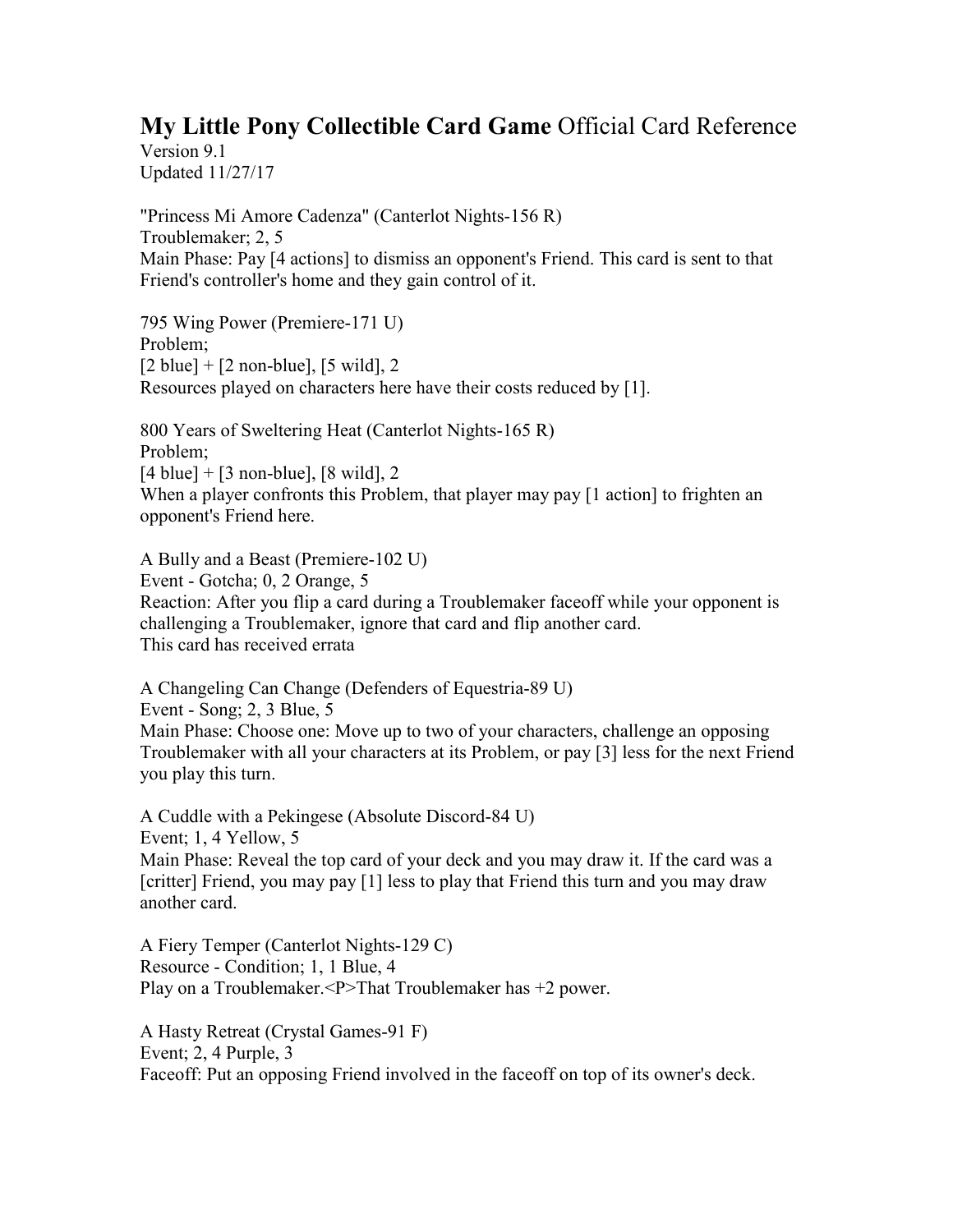A Major Problem (Canterlot Nights-99 U) Event - Gotcha; 1, 3 Pink, 4 Reaction: After an opponent plays a Friend to a Problem with one of your face-down Troublemakers, uncover that Troublemaker.

A Party for Moondancer (High Magic-120 R) Problem;  $[3 \text{ yellow}] + [3 \text{ purple}], [8 \text{ wild}], 1$ When you confront this Problem with at least 4 characters, gain [1].

A Petite Sneeze (Defenders of Equestria-90 U) Event; 3, 4 White, 4 Main Phase: As an additional cost to play this card, discard 2 cards.  $\langle P \rangle$  Banish an opposing Friend, Resource, or Troublemaker.

A Second Chance (Marks In Time-116 C) Problem; [5 wild], [7 wild], 1 Starting Problem  $\langle P \rangle$  At the start of your first turn, if you did not play first, gain [1]. (You choose your Starting Problem before determining who plays first.)

A Simple Mix-up (Crystal Games-92 U) Event; 2, 4 Pink, 4 Main Phase: Gain control of an opponent's Friend until the end of the Score Phase.

A Special Connection (Marks In Time-75 U) Event - Chaotic; 2, 3 Yellow, 3 Chaos: When this card is flipped, put a  $[1$  yellow] Critter Friend token into play.  $\langle P \rangle$ Immediate: Move up to 3 of your Critter Friends from home to a Problem.

A Stern Talking-To (Equestrian Odysseys-141 U) Resource - Condition; 2, 3 Yellow, 4 Play on a Problem. <P> Vexing (If an opponent would confront this card's Problem, you may retire this card instead.) <P> If a Troublemaker would be uncovered here, you may retire this card instead.

A Stitch in Time (Canterlot Nights-166 C) Problem;  $[4 \text{ white}] + [3 \text{ non-white}], [8 \text{ wild}], 3$ When this Problem enters play, its owner may reattach a Resource from one of their Friends to another one of their Friends.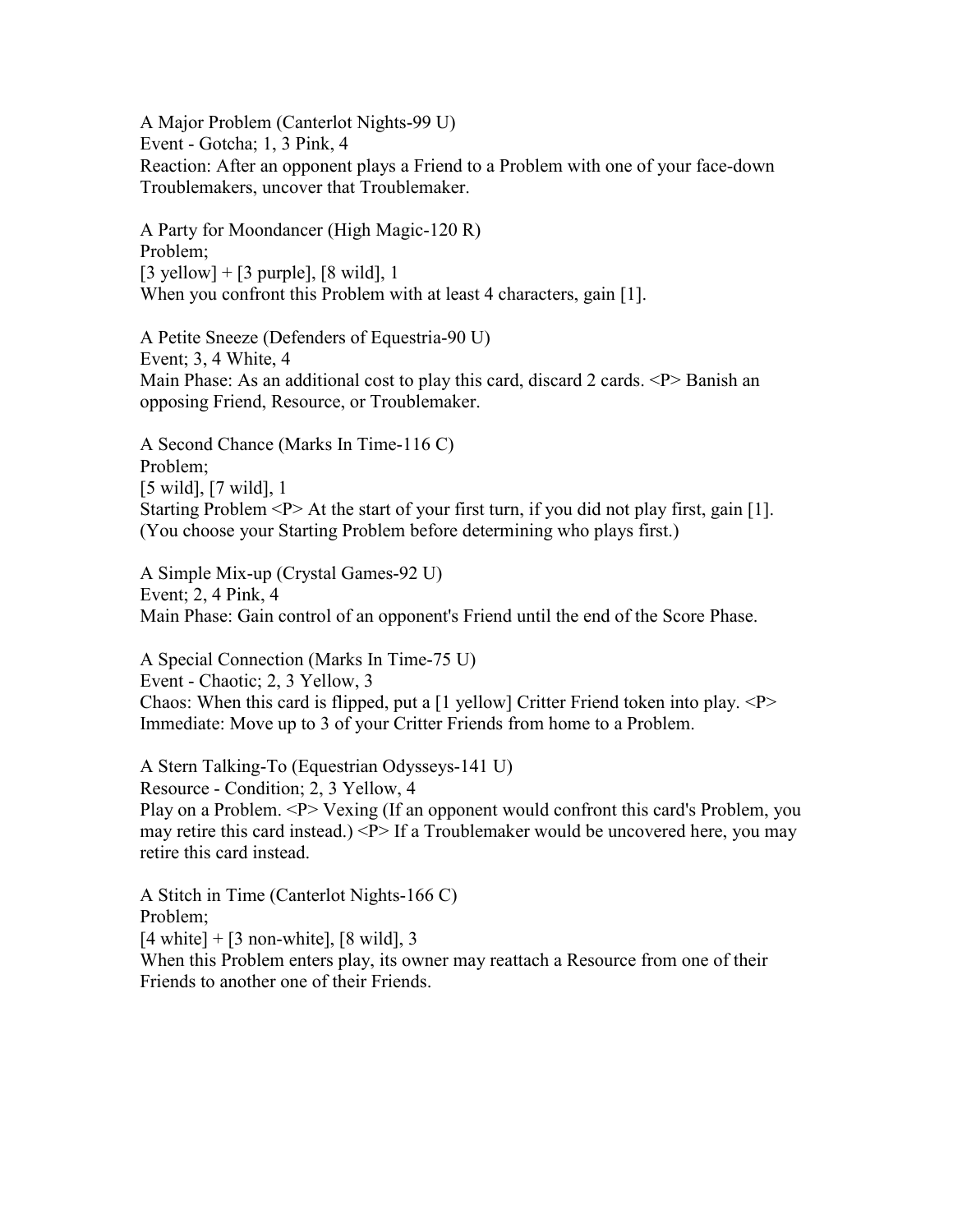A Thorn in His Paw (Premiere-161 C) Problem;  $[4$  yellow] +  $[3$  non-yellow],  $[8 \text{ wild}]$ , 3 Starting Problem. While a player has at least 3 [yellow] Friends at this Problem, that player's opponent must pay +[1 action] to play a Friend here.

A Tiny Glass of Water (Absolute Discord-120 U) Resource - Asset; 2, 4 White, 3 Play to your home. <P> When you flip a Chaotic card, you may retire this card to score a point.

A Touch of Refinement (Premiere-103 U) Event; 1, 2 White, 5 Main Phase: Choose a character. That character gets +2 [white] until the end of the turn.

A True, True Friend (High Magic-85 R) Event - Song; 1, 2 Yellow 2 Blue, 4 Main Phase: Choose one: Your Friends get +1 power until the end of the turn, challenge an opposing Troublemaker with your characters at its Problem, or move one of your Friends to each Problem.

A Vision of the Future (Premiere-104 U) Event; 1, 2 Pink, 5 Faceoff Reaction: Play when a faceoff begins. Put this card on the top of your deck.

A Wrinkle in Time (Defenders of Equestria-91 R) Event; 1, 3 White, 4 Immediate: Banish an opponent's flipped card.

A. K. Yearling, Adventure Writer (Canterlot Nights-191 UR) Blue Friend - Pegasus; 3, 3 Blue, 3 Main Phase: Exhaust this card to draw 2 cards, then discard 2 cards.

A. K. Yearling, The Pen is Mightier (Marks In Time-62 U) Blue White Friend - Pegasus; 1, 2 Blue 2 White, 2 When you play or move this card to a Problem, another character there gets  $+2$  power until the end of the turn.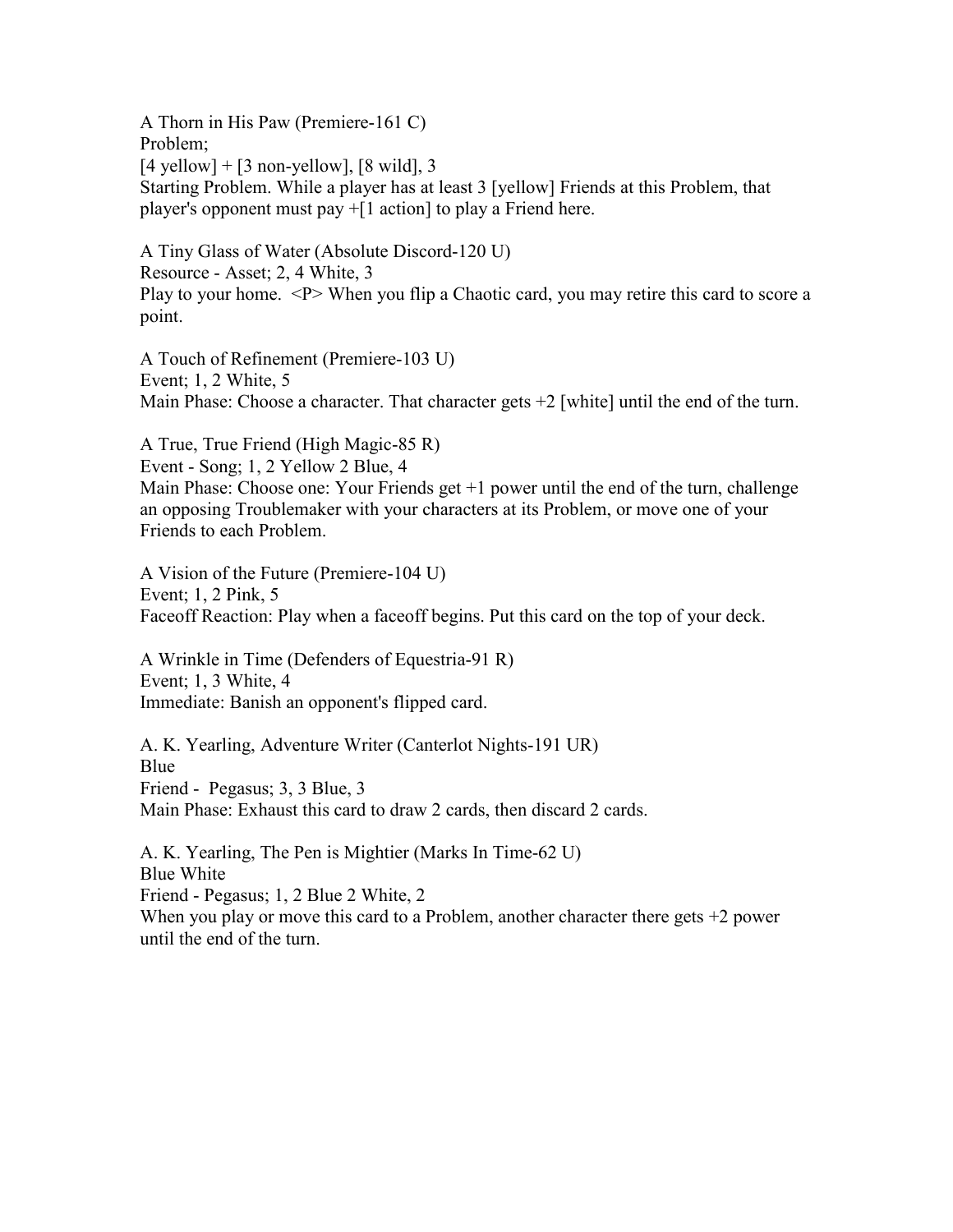Accessorize the Crystal Ponies (Crystal Games-167 C) Problem;  $[2 \text{ white}] + [2 \text{ not-white}], [5 \text{ wild}], 1$ When a player confronts this Problem with characters that have at least 3 different colors among them, that player may exhaust their Mane Character here to score an additional point.

Ace, Oh Rally (Absolute Discord-29 R) Pink Friend - Earth Pony; 2, 2 Pink, 2 When an opponent's character is moved from here to another Problem, draw a card and move this card there.

Achoo! (Absolute Discord-85 U) Event - Chaotic; 2, 3 Orange, 4 Chaos: When this card is flipped, an opponent discards a random card.  $\langle P \rangle$  Main Phase: All players discard 2 cards.

Acrobatics Act (Equestrian Odysseys-142 U) Resource - Asset; 1, 3 Pink, 4 Play to your home.  $\langle P \rangle$  At the end of your turn, you may draw a card.  $\langle P \rangle$  When an opponent confronts a Problem, retire this card.

Action Shot, Shutterbug (Premiere-65 R) White

Friend - Earth Pony; 4, 0, 3

When you play this card to a Problem, choose another one of your characters at that Problem. It gets +4 power until the end of the turn.

Adventures in Foalsitting (Premiere-169 C) Problem;  $[2 \text{ pink}] + [1 \text{ non-pink}], [4 \text{ wild}], 1$ Starting Problem. The first player to confront this Problem may look at the top card of this Problem deck and put it on either the top or bottom of that deck.

Ahuizotl, Oppressive (Absolute Discord-75 R) Friend - Ally, Ahuizotl, Unique; 3, 0, 3 Players can't score more than 2 points per turn.

Ahuizotl (Premiere-152 R) Troublemaker - Epic; 2, 5 Villain <P> At the end of each player's Troublemaker Phase, that player moves one of their characters home from this card's Problem.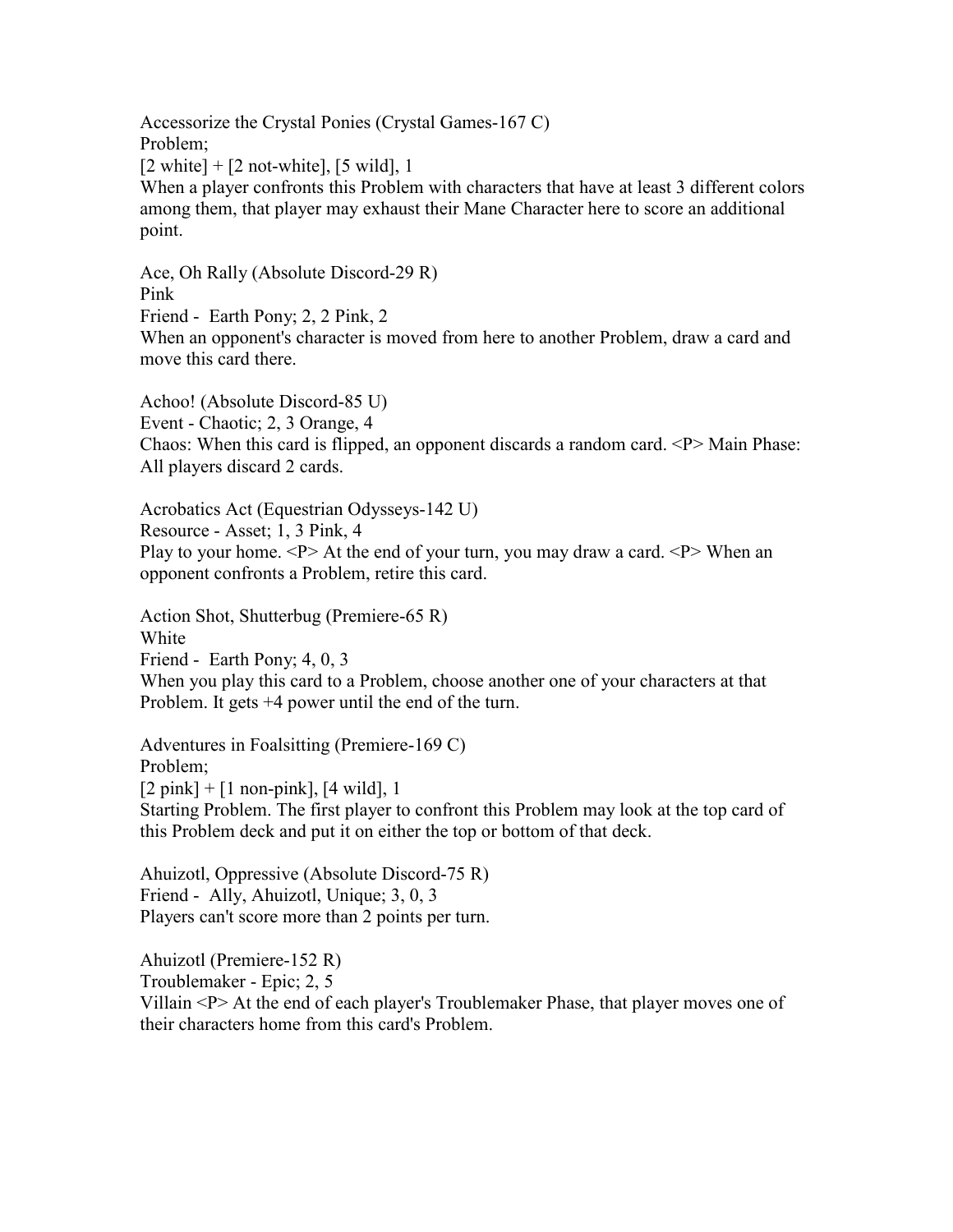Alicorn Amulet (Marks In Time-95 R)

Resource - Accessory, Artifact, Unique; 1, 1 Purple 1 White, 5 Play on one of your Troublemakers. <P> That Troublemaker is Epic and has +3 power.  $\langle P \rangle$  Main Phase: Pay [1] to move that Troublemaker.

Alicorn Costume (Absolute Discord-121 R) Resource - Accessory; 3, 3 White, 3 Play on a Friend. <P> While that Friend has more Resources on it than any other Friend, that Friend has +1 power and is [white], [purple], [yellow], [orange], [blue], and [pink].

Aloe, Magic Touch (Equestrian Odysseys-63 C) White Friend - Earth Pony; 1, 0, 1 When this card enters play, another one of your characters here gets  $+2$  power until the end of the turn.

Aloe, Totally Relaxing (Absolute Discord-64 R) Yellow Friend - Earth Pony; 3, 2 Yellow, 2 While an opponent's Mane Character is boosted, that player can't play cards during faceoffs involving their Mane Character.

Aloe & Lotus Blossom, Relaxation Specialists (High Magic-54 SR) Yellow Friend - Earth Pony; 3, 2 Yellow, 2 Immediate: Pay [1] to give a character here -2 power until the end of the turn.

Amethyst Maresbury, Crystal Librarian (Canterlot Nights-53 U) Purple Friend - Earth Pony, Crystal, Elder; 3, 1 Purple, 3 Pumped (After a faceoff involving this card, you may banish a card you flipped to beneath this card.)<P>When you win a faceoff involving this card, you may spend any number of cards from beneath this card to gain [1 action] for each card you spent.

Amethyst Star, Animal Leader (Premiere-80 C) Yellow Friend - Unicorn; 2, 2 Yellow, 2 Caretaker (+1 power while at a Problem with at least one of your [Critter] Friends)

Amethyst Star, Calming Presence (Crystal Games-77 C) Yellow Friend - Unicorn; 2, 2 Yellow, 1 Teamwork <P> Troublemakers here have -1 power.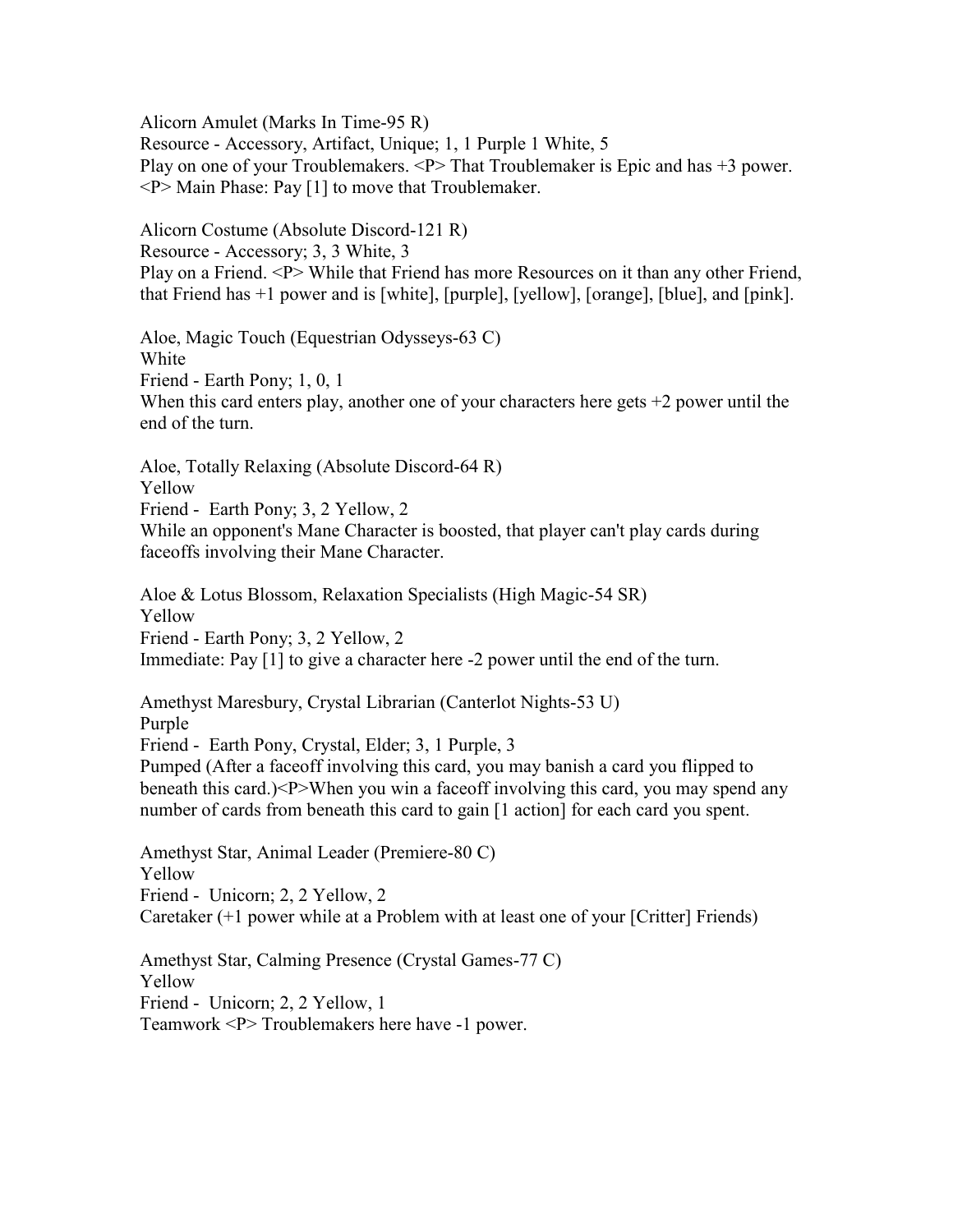Amethyst Star, Very Organized (Equestrian Odysseys-50 C) Purple Friend - Unicorn; 3, 1 Purple, 2 Meticulous 1 Ancient Research (Canterlot Nights-167 U) Problem;  $[2$  purple] +  $[2$  non-purple],  $[5 \text{ wild}]$ , 1 Starting Problem. At the start of this card's owner's turn, if their Mane Character is here, they may look at the top 2 cards of their deck and put them back in any order.

Angel, Best Bunny (Marks In Time-49 C) Yellow Friend - Critter; 3, 0, 3 While with another one of your [yellow] Friends, this card has Persistent.

Angel, Bossy Pet (Crystal Games-78 C) Yellow Friend - Critter; 3, 1 Yellow, 2 While with your Fluttershy, this card has +1 power.

Angel, Brushie Brushie (High Magic-55 C) Yellow Friend - Critter; 2, 0, 2 While your Mane Character is [yellow], this card has Calming 2.

Angel, Large and In Charge (High Magic-56 R) Yellow Friend - Critter; 3, 2 Yellow, 3 Vexing  $\langle P \rangle$  When this card leaves play, you may pay [2] to put an opposing Friend into its owner's hand.

Angel, Serious Business (Canterlot Nights-83 R) Yellow Friend - Critter; 2, 3 Yellow, 1 Supportive 2 (+2 power while at a Problem with your Mane Character that shares a color with this card.)

Angel Wings, Friendly Fan (Defenders of Equestria-59 R) Blue Pink Friend - Pegasus; 2, 1 Blue 1 Pink, 2 When this card enters play, you may pay [2] less for your next Friend this turn.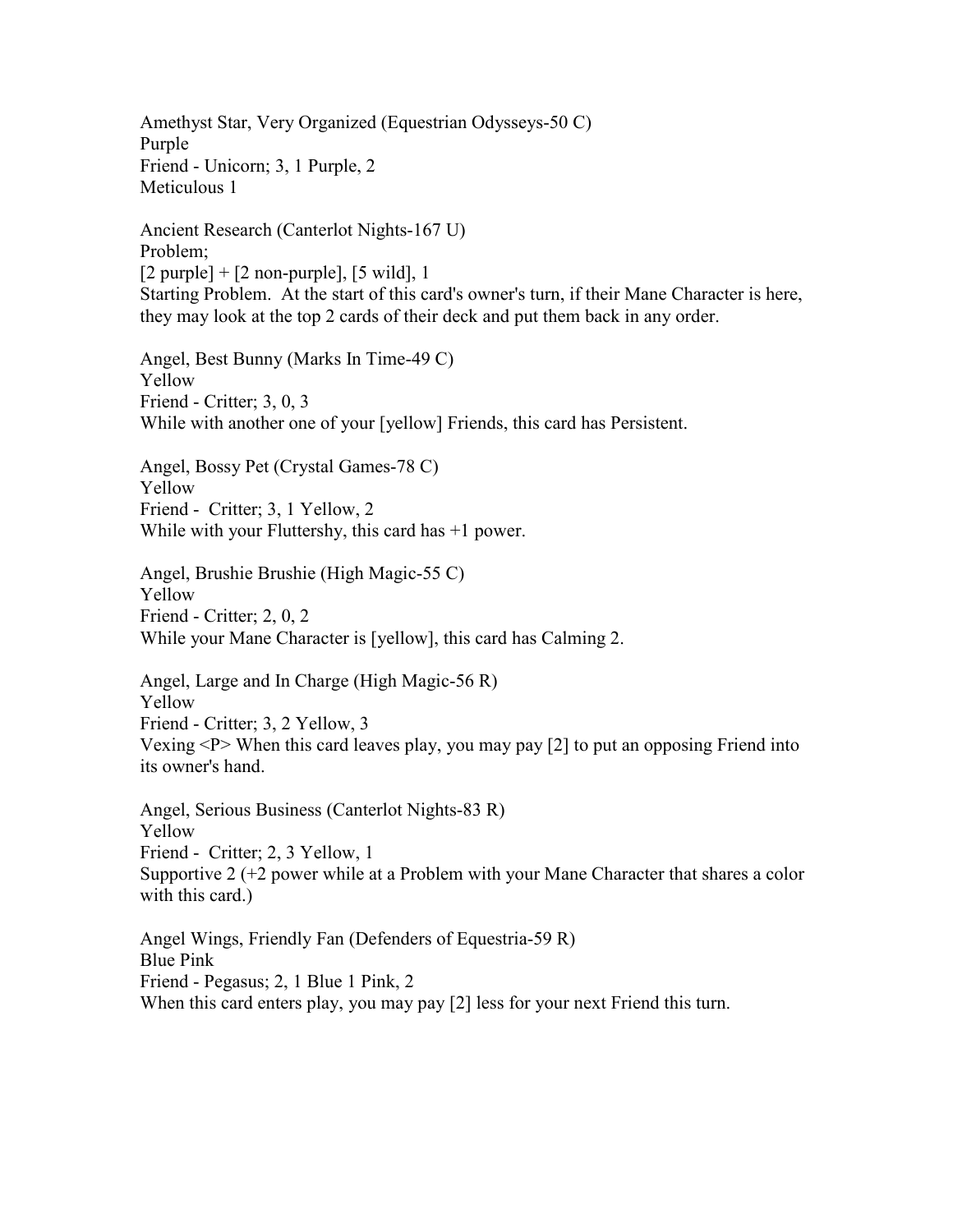Animal Allies, Welcome to the Horde (Equestrian Odysseys-78 F) Yellow Friend - Critter, Ally; 3, 2 Yellow, 0 This card's power is equal to the number of Friends you have.

Antiquing (Crystal Games-93 R) Event; 0, 3 White, 3 Faceoff: The next time you would flip a card during this faceoff, choose a card in your discard pile and add its printed power to your power total for this faceoff instead. Then, banish that card.

Anxious Animals (Marks In Time-117 U) Problem;  $[2 \text{ yellow}] + [4 \text{ wild}], [6 \text{ wild}], 2$ When you confront this Problem, you may put a [1 yellow] Critter Friend token into play.

Anything I Can Do To Help? (Canterlot Nights-100 U) Event; 4, 3 Yellow, 2 Main Phase: Put an opponent's Friend or Resource into its owner's hand.

Apple Bloom, Bloomception (Equestrian Odysseys-22 SR) Orange Friend - Earth Pony, Foal; 1, 4 Orange, 2 Main Phase: Exhaust another one of your characters and pay [1] to add its power to this card until the end of the turn.

Apple Bloom, Budding Apple (High Magic-14 C) Orange Friend - Earth Pony, Foal; 3, 0, 3 While your Mane Character is [orange], this card has Diligent 2.

Apple Bloom, Cutie Mark Crusader (Marks In Time-2 F) Orange Mane Character - Earth Pony, Foal; Home Limit 3/Home Limit 4, 1/3 FRONT: When you confront this card's Problem, turn this card over. BACK: When you confront this card's Problem, you may exhaust an opposing character at each Problem.

Apple Bloom, Fastest (Defenders of Equestria-57 U) Blue Orange Friend - Earth Pony, Foal; 3, 2 Blue 2 Orange, 3 Stubborn  $\leq P$  Main Phase: Exhaust this card and discard a card to put a +1 power counter on this card. <P> Main Phase: Exhaust this card and discard a card to move this card.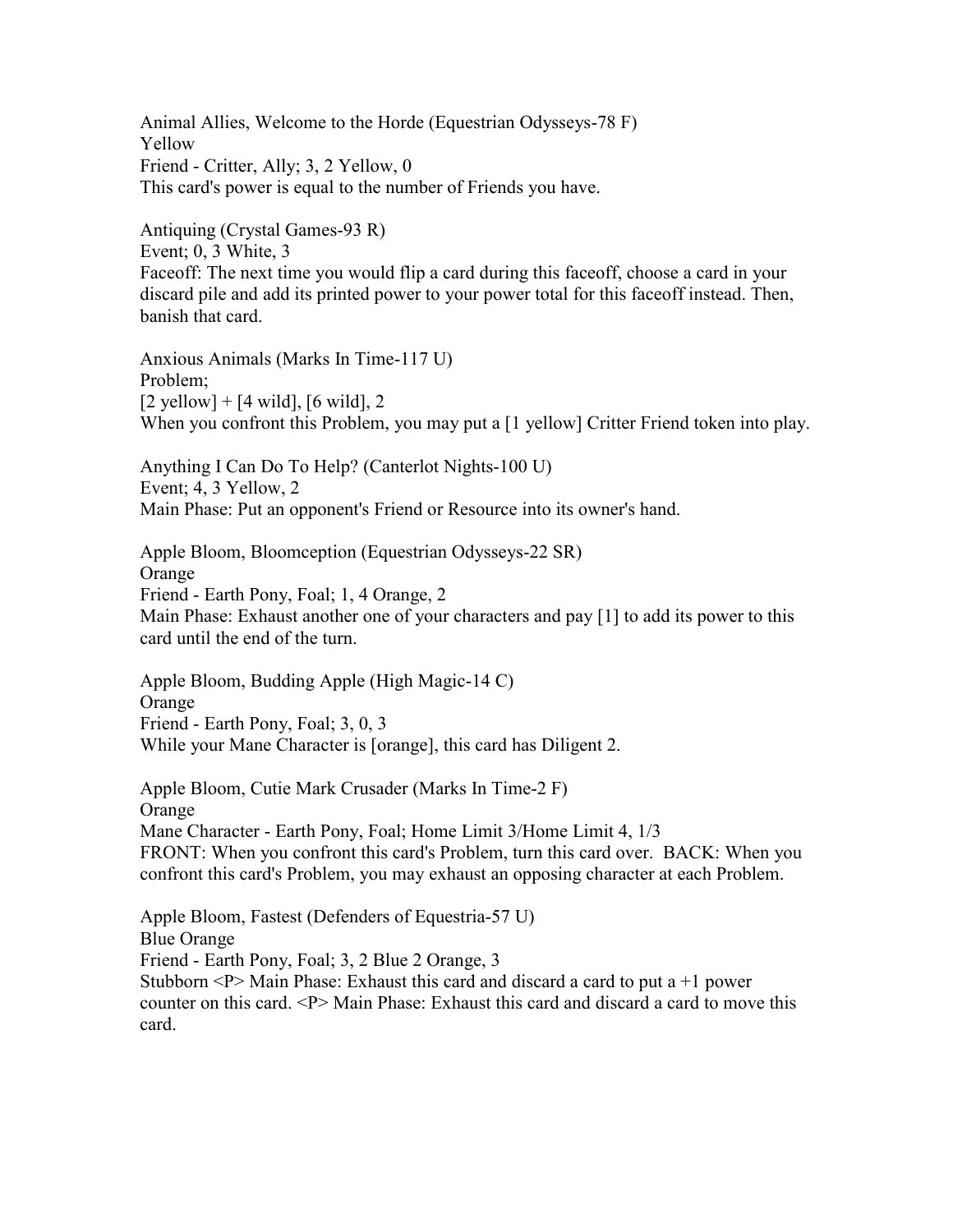Apple Bloom, Forever a Crusader (Marks In Time-15 SR) Orange Friend - Earth Pony, Foal, Unique; 2, 1 Orange, 2 Your Cutie Marked Friends have +1 power. <P>Main Phase: Pay [2] to Cutie Mark this card. (It becomes Cutie Marked and you put a +1 power counter on it. You can't Cutie Mark a Cutie Marked card.) <P> While this card is Cutie Marked, it has Diligent 2.

Apple Bloom, Overdressed (Absolute Discord-53 C) White Friend - Earth Pony, Foal; 4, 1 White, 3 Opponents must pay +[1] to move characters to this card's Problem.

Apple Bloom, Re-Markable (Equestrian Odysseys-23 C) Orange Friend - Earth Pony, Foal; 1, 1 Orange, 1 Main Phase: Exhaust this card and discard a card to pay [1] less for your next card this turn.

Apple Bloom, Showstopper (Crystal Games-19 C) Orange Friend - Earth Pony, Foal, Performer; 2, 1 Orange, 2 Main Phase: Exhaust this card to tell a joke and have all players shuffle a card from their hands into their decks.

Apple Bloom's Shadow, Waking Nightmare (Equestrian Odysseys-170 U) Troublemaker; 1, 4 When this card is uncovered, start a faceoff involving this card and an opposing Friend. If you win the faceoff, frighten that Friend.

Apple Brown Betty, Pastry Chef (Premiere-36 C) Pink Friend - Earth Pony; 3, 0, 3

Apple Bumpkin, Caramel Coater (Canterlot Nights-24 C) Orange Friend - Earth Pony; 2, 2 Orange, 3

Apple Cider (Canterlot Nights-130 U) Resource - Asset; 2, 3 Orange, 4 Play on a Friend.<P>While that Friend is at a Problem, that Problem has 0 bonus points.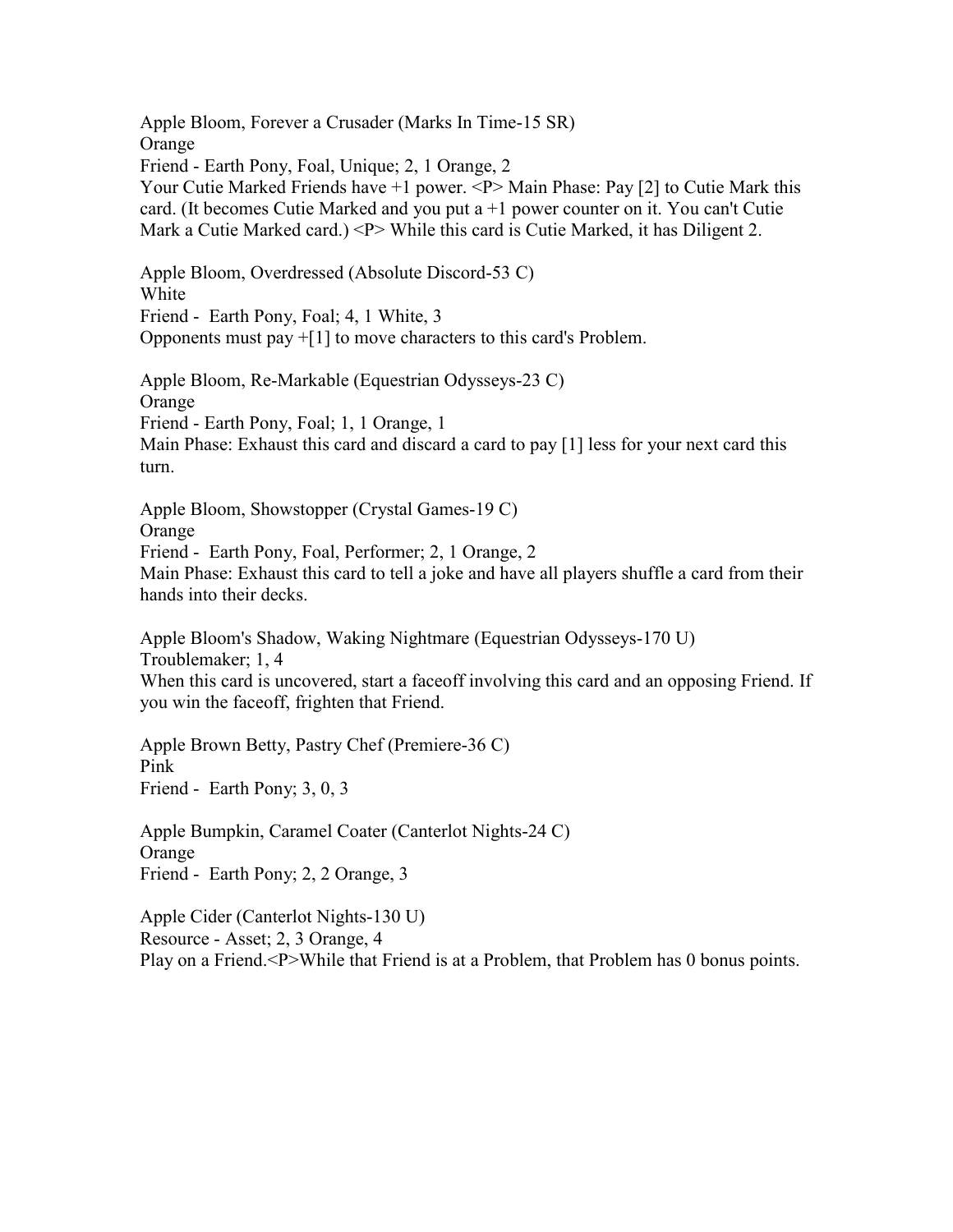Apple Cobbler, Headstrong (Premiere-22 C) Orange Friend - Earth Pony; 1, 1 Orange, 1 Stubborn (This card can still apply its power during faceoffs and the Score Phase even if exhausted.)

Apple Juice Break (Crystal Games-94 C) Event; 1, 3 Orange, 4 Faceoff: Exhaust an opponent's character involved in a faceoff.

Apple Stars, Fruit Prodigy (Premiere-51 R) Purple Friend - Unicorn; 4, 2 Purple, 3 Studious (When you win a faceoff involving at least one of your characters with this keyword, gain [1 action].)

Apple Strudel, Well Aged (Rock and Rave-1 F) Orange Friend - Earth Pony, Elder; 3, 2 Orange, 2 Reaction: After an opponent moves a character to this card's Problem, you may pay [1 action] to exhaust that character.

Applebuck Season (Absolute Discord-167 U) Problem;  $[4 \text{ orange}] + [3 \text{ not-orange}], [8 \text{ wild}], 2$ When this Problem is solved, each player with at least 1 Friend here chooses a Friend here. If that Friend would be sent home, it isn't sent home instead.

Applebucking Day (Canterlot Nights-168 C) Problem;  $[2 \text{ orange}] + [2 \text{ non-orange}], [5 \text{ wild}], 1$ Starting Problem. While involved in a Problem faceoff, this card's owner's Mane Character has +2 power.

Applejack, A Hard Day's Work (Equestrian Odysseys-24 SR) Orange Friend - Earth Pony; 4, 3 Orange, 4 Your Orange characters have +2 power while exhausted.

Applejack, Ambassador of Honesty (Equestrian Odysseys-2 U) Orange Mane Character - Earth Pony; Home Limit 3/Home Limit 4, 1/3 FRONT: At the start of a faceoff involving this card, turn it over. BACK: Diligent  $2 < P$ Main Phase: Remove a  $+1$  power counter from this card to put a  $+1$  power counter on one of your Friends.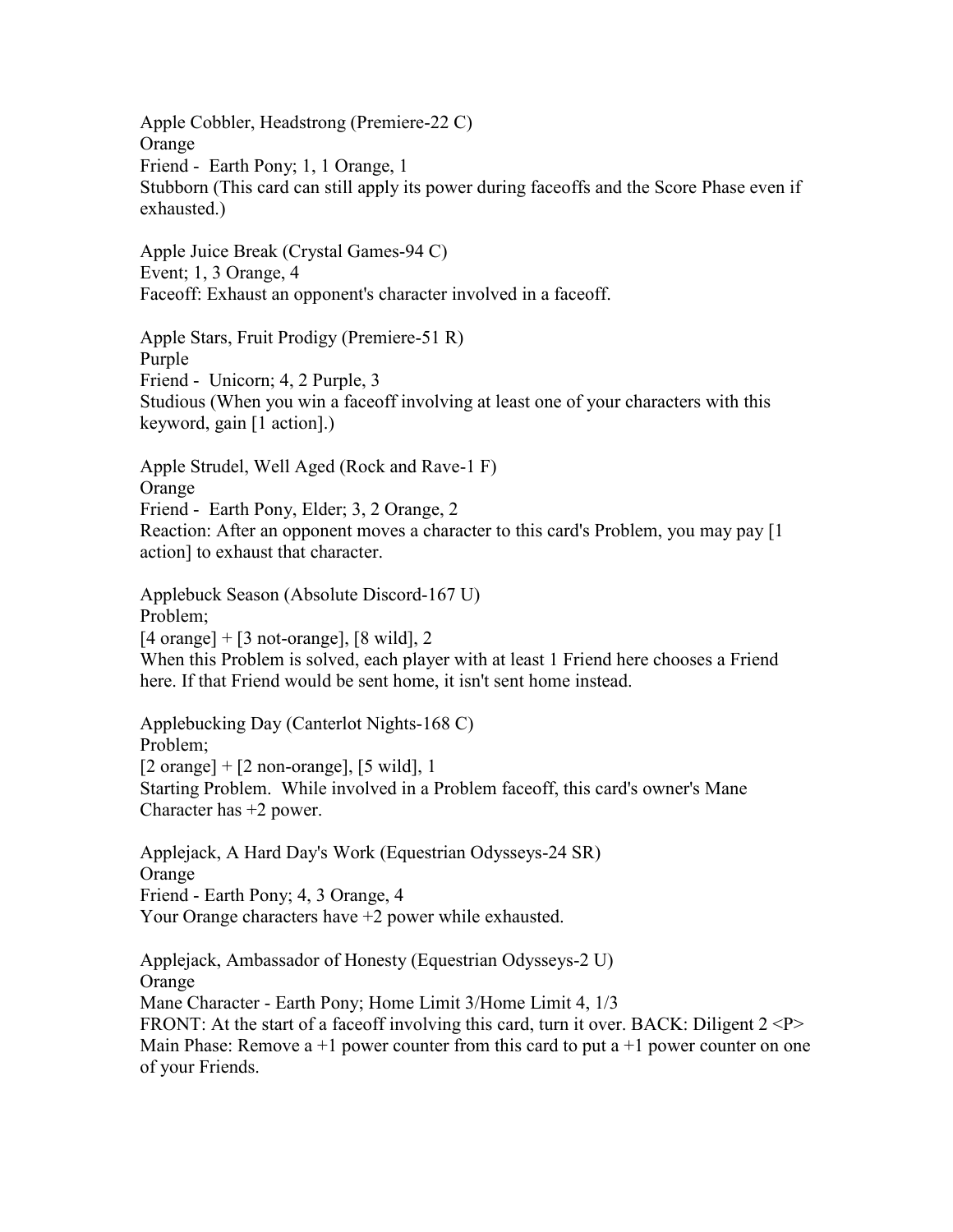Applejack, Apple Teeny (Absolute Discord-Pf10 P) **Orange** Friend - Earth Pony; 2, 2 Orange, 1 Opposing [Earth Pony] characters here have -1 power.

hand, and put all other revealed cards into your discard pile.

Applejack, Apple Vendor (Canterlot Nights-2 U) Orange Mane Character - Earth Pony; Home Limit 3/Home Limit 4, 1/3 Front: At the start of your Score Phase, you may pay [2 actions] to give one of your Friends +2 power until the end of turn.<P>At the end of your turn, if you have a Friend with at least 5 power, turn this card over. Back: Stubborn (This card can still apply its power during faceoffs and the Score Phase even if exhausted.)<P>Main Phase: Retire one

Applejack, Applebucker (Canterlot Nights-26 U) Orange Friend - Earth Pony; 3, 3 Orange, 2 When this card enters play, choose a player. That player puts the top 4 cards of their deck into the discard pile.

of your Friends to reveal the top 3 cards of your deck, put a revealed Friend into your

Applejack, Barn Raiser (Premiere-24 R) Orange Friend - Earth Pony; 3, 2 Orange, 2 Main Phase: Exhaust this card to add its power to the power of another [orange] Friend until the end of the turn.

Applejack, Breeziefied (Crystal Games-20 U) Orange Friend - Breezie; 0, 2 Orange, 0 If another of your Friends here would be dismissed, you may retire this card instead.

Applejack, Captain of the Seven Seas (Defenders of Equestria-135 UR) Orange Friend - Earth Pony; 5, 3 Orange, 5 Diligent 1 <P> When this card enters play, each player chooses a Friend, Resource, and Troublemaker they control, and retires the rest.

Applejack, Carbo-Loader (Crystal Games-194 UR) **Orange** Friend - Earth Pony; 3, 4 Orange, 4 Teamwork <P> Faceoff: Exhaust this card to flip an additional card.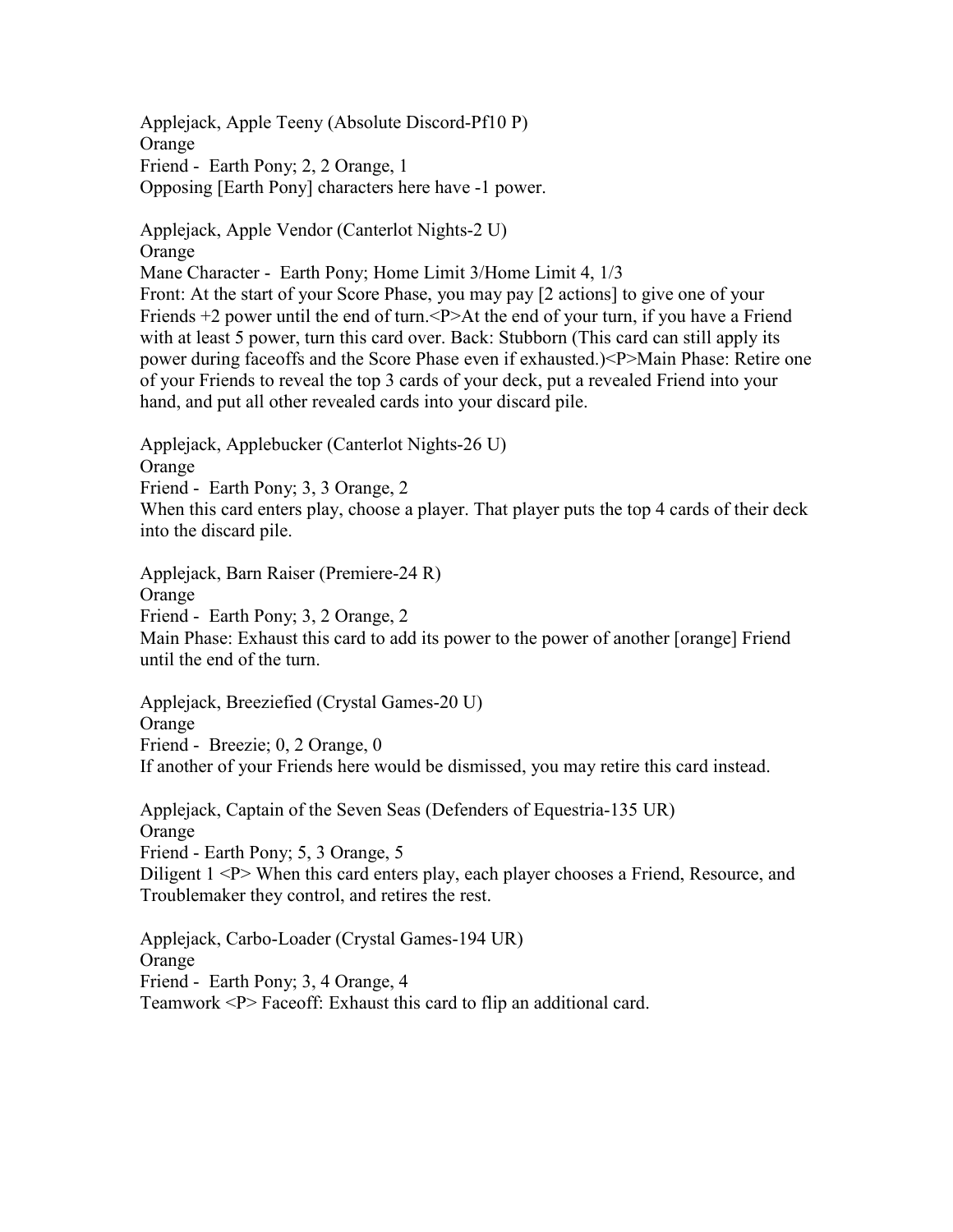Applejack, Crystallized (Crystal Games-21 U) **Orange** Friend - Crystal; 3, 3 Orange, 1 Prismatic  $P$  This card has  $+2$  power for each color it has.

Applejack, Cutie Mark Consultant (Equestrian Odysseys-25 C) **Orange** Friend - Earth Pony; 4, 0, 4

Applejack, Discorded (Absolute Discord-76 U) Friend - Earth Pony; 3, 2 White, 2 If an opponent would score this card's Problem's bonus points, you score them instead.

Applejack, Element of Honesty (Canterlot Nights-25 R) **Orange** Friend - Earth Pony, Unique; 6, 6 Orange, 5 When this card enters play at a Problem, you may dismiss an opponent's Troublemaker at that Problem.<P>If an opponent would force you to discard this card, you may put it into

play instead.

Applejack, Factory Organizer (Marks In Time-65 U) Orange Purple Friend - Earth Pony; 2, 1 Orange 1 Purple, 2 Stubborn <P> Immediate: Exhaust this card to gain [1].

Applejack, Farm Foremare (Premiere-Pf2 P)

**Orange** 

Friend - Earth Pony; 3, 1 Orange, 3

Stubborn <P> When you play this card, you may reveal the top 5 cards of your deck. You may put one revealed Resource into your hand. Put all remaining cards at the bottom of your deck in any order.

Applejack, Festival Caterer (Seaquestria and Beyond-133 UR) Orange Friend - Earth Pony; 4, 3 Orange, 4 Diligent  $1 \le P$  If you would put one or more  $+1$  power counters on one of your Friends, you may put that many plus one on that Friend instead.

Applejack, Growing Up (Marks In Time-16 C) Orange Friend - Earth Pony, Foal; 1, 0, 1 Main Phase: Pay  $[2]$  to Cutie Mark this card. (It becomes Cutie Marked and you put a  $+1$ power counter on it. You can't Cutie Mark a Cutie Marked card.) <P> While this card is Cutie Marked, it has +1 power and Diligent 1.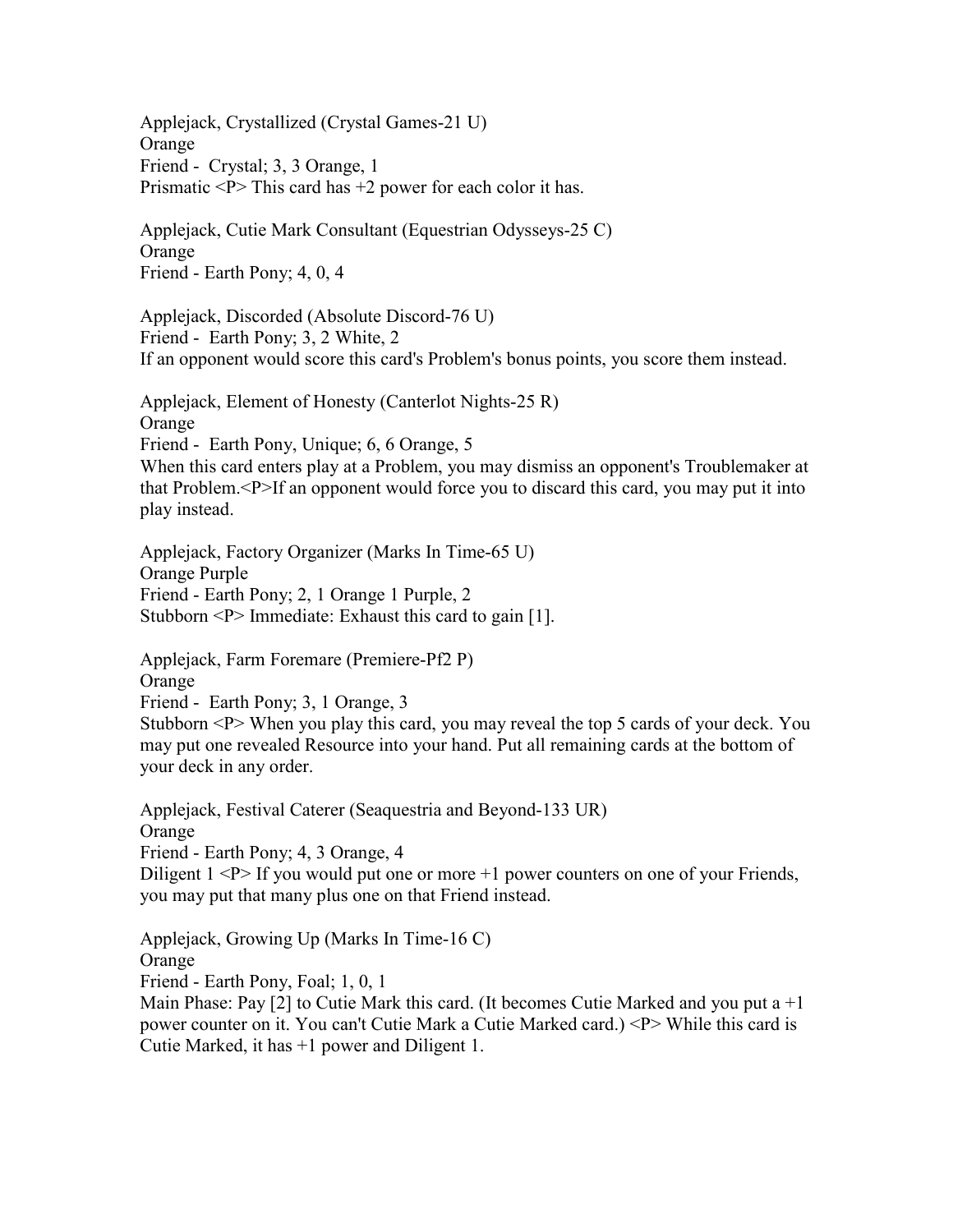Applejack, Holiday Spirit (Defenders of Equestria-14 C) Orange Friend - Earth Pony; 3, 0, 3 Experienced <P> When this card enters play, you may put the top card of each player's deck into that player's discard pile.

Applejack, Honest Pony (Seaquestria and Beyond-17 C) Orange Friend - Earth Pony; 2, 0, 2 When this card enters play, if you have another [orange] character, you may exhaust an opposing character.

Applejack, Honest Seapony (Seaquestria and Beyond-18 U) Orange Friend - Seapony; 4, 2 Orange, 4 Transform 2, Diligent 2

Applejack, Lasso Champion (Absolute Discord-195 UR) Orange Friend - Earth Pony; 4, 4 Orange, 5 When this card enters play, you may exhaust an opposing character. While this card remains in play, that character does not ready during the Ready Phase.

Applejack, Liar (Absolute Discord-155 C) Troublemaker; 0, 6 When this card is uncovered, retire it and gain [1].

Applejack, Mistress Mare-velous (High Magic-141 UR) Orange Friend - Earth Pony, Power Pony; 2, 3 Orange, 2 Stubborn  $\leq P$  This card has  $+2$  power for each other exhausted character at its Problem.

Applejack, Plant Leader (Premiere-23 C) Orange Friend - Earth Pony; 3, 2 Orange, 2 Stubborn (This card can still apply its power during faceoffs and the Score Phase even if exhausted.)  $\langle P \rangle$  When you win a faceoff involving this card, your opponent discards a random card.

Applejack, Pony Pirate (Seaquestria and Beyond-66 R) Blue Orange Friend - Earth Pony, Pirate; 3, 3 Blue 3 Orange, 4 When this card enters play, you may challenge an opposing Troublemaker with it. <P> Flip an additional card during faceoffs involving this card.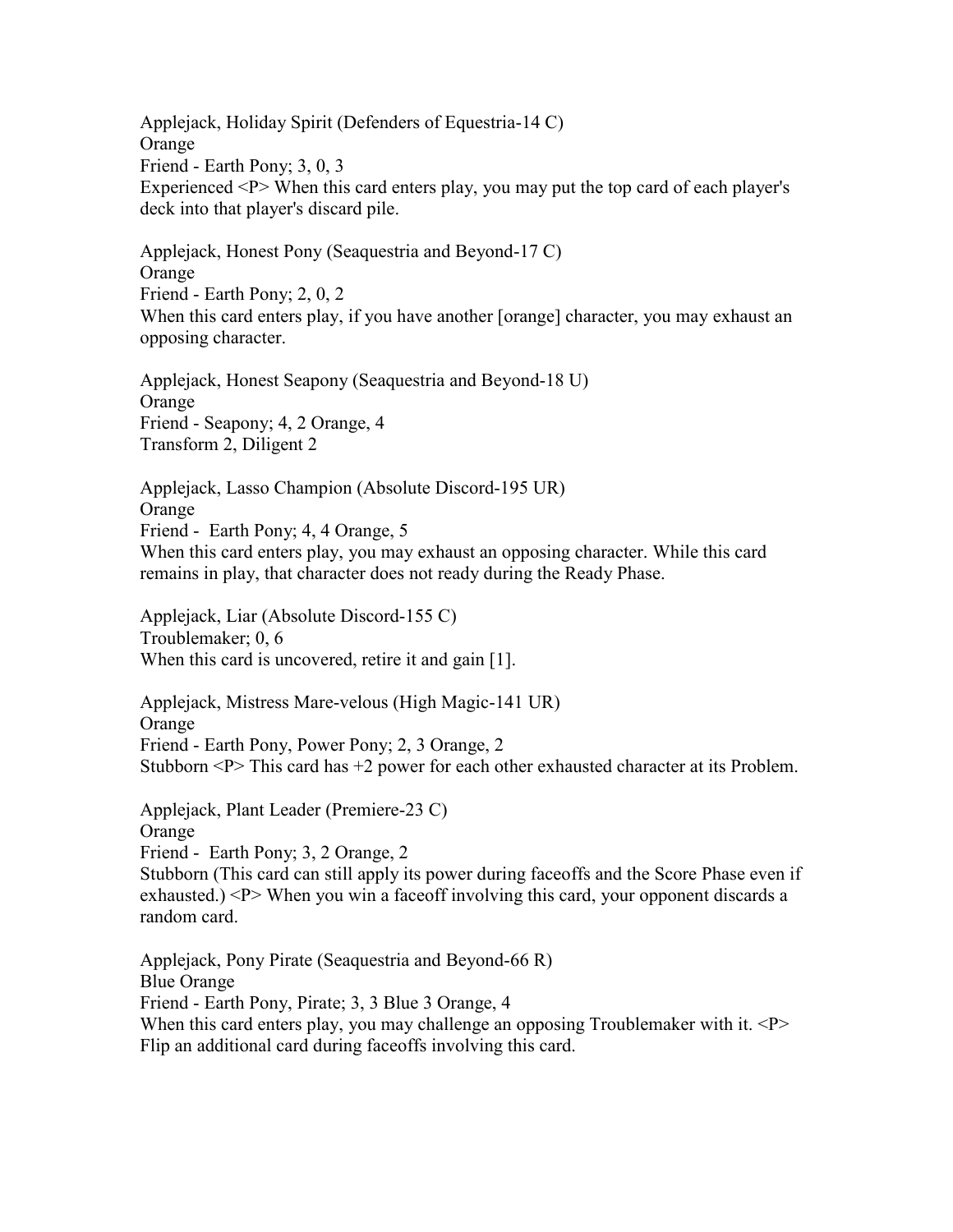Applejack, Protective Big Sis (Equestrian Odysseys-211 UR) Orange Yellow Friend - Earth Pony; 3, 3 Orange 3 Yellow, 3 Diligent  $1 \leq P$  During faceoffs involving this card, flip an additional card.  $\leq P$ Opponents can't play cards during faceoffs involving this card.

Applejack, Rainbow Powered (High Magic-15 C) Orange Friend - Earth Pony; 1, 2 Orange, 2 [blank]

Applejack, Reunion Organizer (Canterlot Nights-Pf3 P) Purple Friend - Earth Pony; 3, 1 Purple, 2 While at a Problem with a [orange] Friend, this card has  $+1$  power.  $\langle P \rangle$  While at a Problem with Rainbow Dash, this card has +1 power and is also [blue].

Applejack, Steadfast Farmpony (Premiere-2 F)

Orange

Mane Character - Earth Pony; Home Limit 3/Home Limit 4, 1/3

Front: When you confront this card's Problem with more power than required, turn this card over. Back: Stubborn. (This card can still apply its power during faceoffs and the Score Phase even if exhausted.) <P> When one of your Friends here would be dismissed, you may put that Friend on top of its owner's deck instead. This card has received errata

Applejack, Summer Sun Caterer (Celestial Solstice-1 F) Orange Friend - Earth Pony; 2, 1 Orange, 2 Problem Faceoff: Discard a card to give another character +1 power until the end of the faceoff.

Applejack, Tooled Up (Defenders of Equestria-2 C) Orange Mane Character - Earth Pony; Home Limit 3/Home Limit 4, 1/3 FRONT: When you confront this card's Problem, turn this card over. BACK: Immediate: During a faceoff, exhaust this card to flip an additional card.

Applejack, Tree Whisperer (High Magic-16 U) Orange Friend - Earth Pony; 3, 2 Orange, 3 While this card has as least 4 power, it has Calming 2.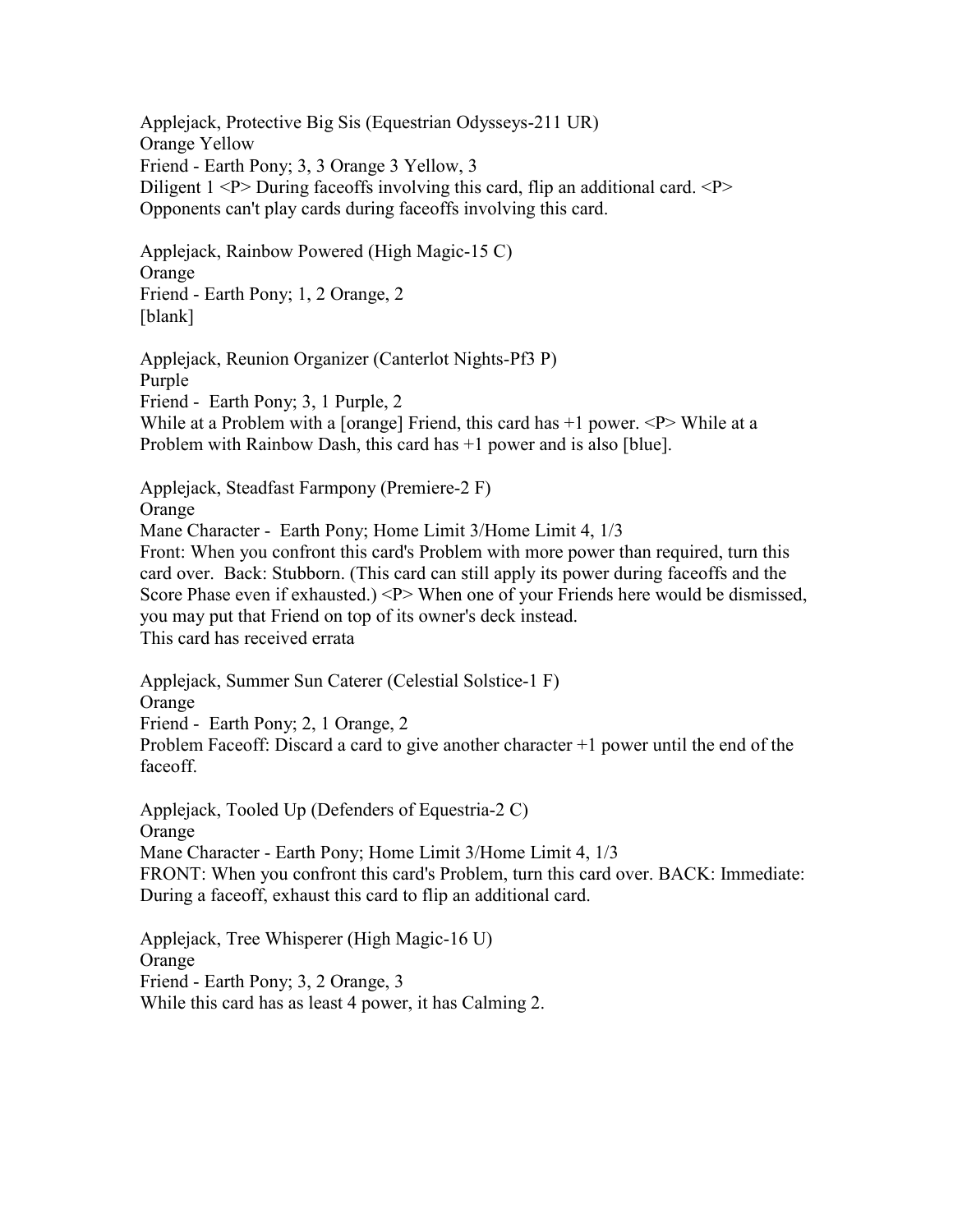Applejack & Fluttershy, Treading Water (Seaquestria and Beyond-82 U) Orange Yellow Friend - Seapony; 1, 1 Orange 1 Yellow, 1 When a Problem is solved, if one or more of your Friends with 2 or less printed power would be sent home, they aren't sent home instead.

Applejack & Pinkie Pie, On the Ball (Defenders of Equestria-67 R) Orange Pink Friend - Earth Pony; 3, 2 Orange 2 Pink, 3 Eccentric 1 <P> This card can't be frightened. <P> When a Troublemaker is uncovered, you may put a  $+1$  power counter on this card.

Applejack & Rarity, Odd Couple (Seaquestria and Beyond-80 U) Orange White Friend - Earth Pony, Unicorn; 3, 1 Orange 1 White, 2 Diligent 1 <P> While an opponent has more Friends than you, this card's power is doubled.

Applejack & Twilight Sparkle, Soup Du Jour (Seaquestria and Beyond-78 U) Orange Purple Friend - Earth Pony, Alicorn, Royalty; 4, 2 Orange 2 Purple, 4 Meticulous  $1 \le P$  Flip an additional card during Troublemaker faceoffs.

Applejack's Epiphany (Absolute Discord-86 R) Event; 2, 2 Orange, 3 Faceoff: Choose two: Exhaust a character, ready a character, or dismiss a Resource.

Applejack's Hat (High Magic-102 R) Resource - Accessory, Unique; 2, 2 Orange 2 White, 4 Play on a Friend.  $\langle P \rangle$  Immediate: Exhaust that Friend to put a +1 power counter on it, then add its power to another Friend until the end of the turn.

Applejack's Worst Nightmare (High Magic-121 U) Problem;  $[2 \text{ orange}] + [4 \text{ wild}], [6 \text{ wild}], 1$ Your characters here have Stubborn.

Appleloosa Buckball Team, Hail Marey (Defenders of Equestria-15 U) Orange Friend - Earth Pony, Pegasus, Unicorn, Chaotic; 3, 3 Orange, 3 Chaos: When this card is flipped, your Mane Character gets  $+3$  power until the end of the faceoff. <P> Stubborn <P> Immediate: Exhaust this card to give another card involved in a faceoff +3 power until the end of the faceoff.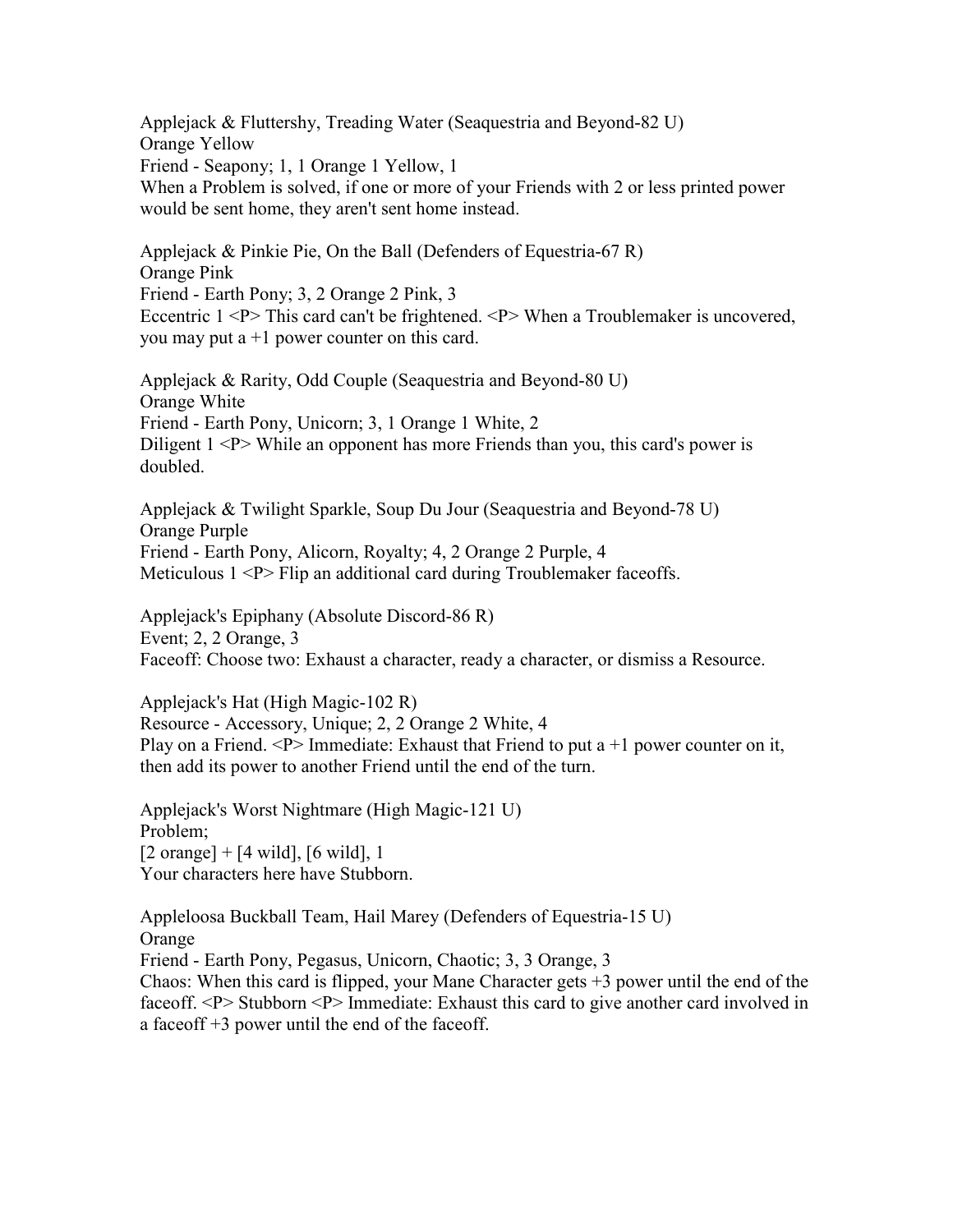Appleoosa (Equestrian Odysseys-143 R) Resource - Location; 2, 3 Orange, 4 Play to your home. <P> Your Friends with at least 4 power can't be frightened or dismissed.

Apples and Oranges (Premiere-98 F) Event; 1, 0, 4 Main Phase: Choose a [orange] or [purple] character. That character gets +1 [orange] and +1 [purple] until the end of the phase.

Apples to the Core (Equestrian Odysseys-110 R) Event - Song; 1, 2 Pink 2 orange, 4 Main Phase: Choose one: Increase a Problem's confront requirements by 2 [wild] until the start of your next turn, exhaust a character, or an opponent discards a card and you draw a card.

Arimaspi, Ancient Terror (Equestrian Odysseys-171 C) Troublemaker; 0, 5 Troublemakers can't be uncovered here.

Assault Cake (Premiere-131 R) Resource - Asset; 2, 3 Pink, 6 Play to your home. <P> Faceoff Reaction: When a faceoff begins, you may put this card on the top of your deck.

Assault Pie (Equestrian Odysseys-144 R) Resource - Accessory; 1, 4 Pink, 4 Play on a Friend. <P> When that Friend becomes involved in a faceoff, you may retire this card to dismiss an opposing Friend involved in the faceoff.

Assertiveness Training (Premiere-105 R) Event; 1, 0, 4 Faceoff: If you have Rarity or Pinkie Pie involved in this faceoff, flip an additional card. If you have Rarity and Pinkie Pie involved in this faceoff, flip 2 additional cards instead.

Attitude and Pizzazz! (Canterlot Nights-169 C) Problem;  $[3 \text{ white}] + [2 \text{ yellow}], [7 \text{ wild}], 2$ Characters with Accessories on them here have +1 power.

Aunt Orange, Distant Cousin (Equestrian Odysseys-64 C) White Friend - Earth Pony; 1, 2 White, 1 Showy 1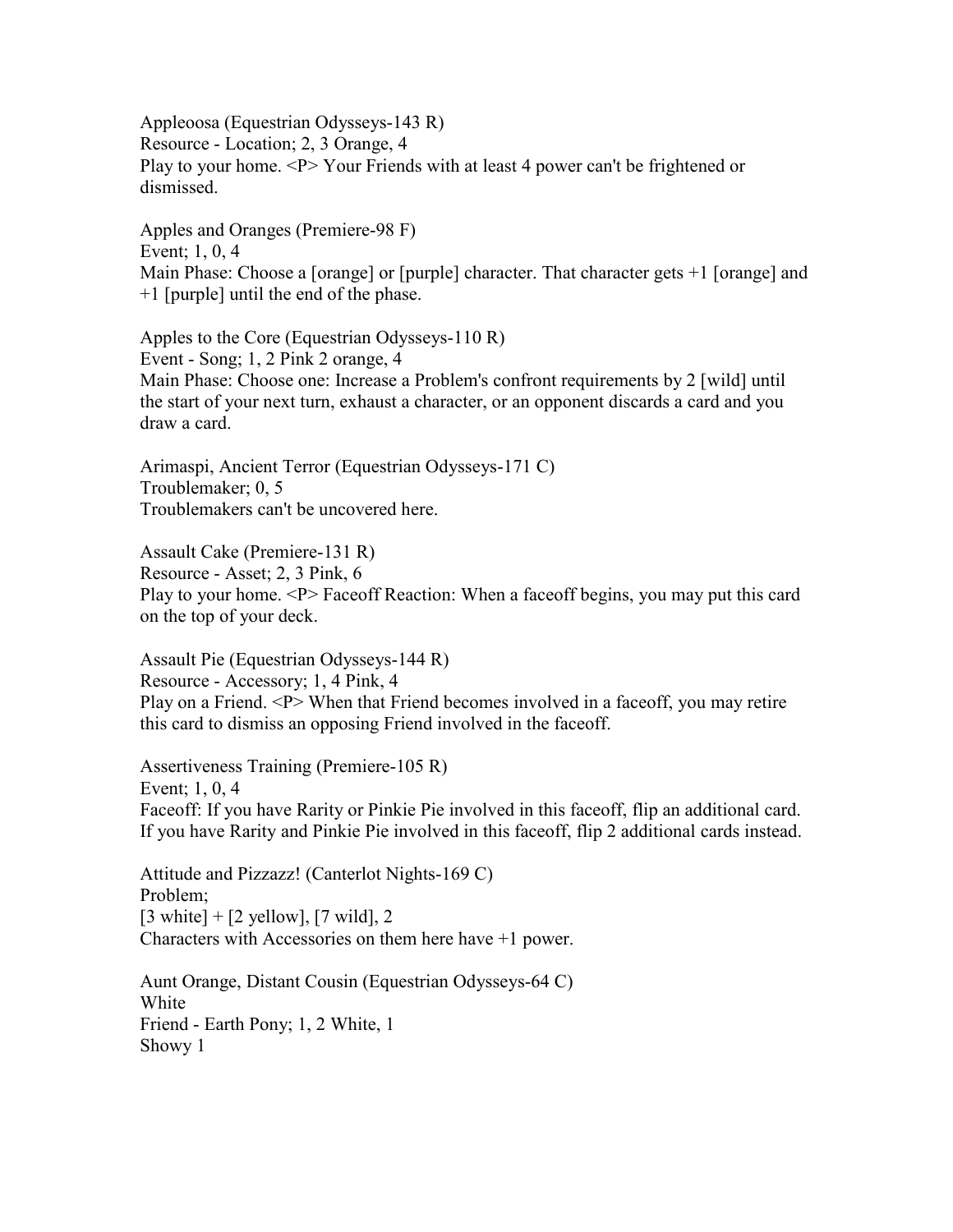Auntie Applesauce, Gum Flapper (Premiere-25 U) **Orange** Friend - Earth Pony, Elder; 2, 0, 1 When this card is dismissed, put it into its owner's hand. This card has received errata

Aura, Really Rambunctious (Canterlot Nights-39 C) Pink Friend - Earth Pony, Foal; 2, 2 Pink, 2 Random (During a faceoff involving this card, if you flip a card with 1 power, you may ignore it and flip a new card.)

Avalanche! (Premiere-162 C) Problem;  $[2 \text{ orange}] + [2 \text{ purple}], [6 \text{ wild}], 2$ Starting Problem. When a player confronts this Problem, that player's opponent discards a card.

Awkward Cuteceñara (Marks In Time-118 U) Problem; [6 pink] + [2 wild], [10 wild], 1 Main Phase: Exhaust your Mane Character to put a [1 pink] Earth Pony Friend token into play.

Awkward Silence (Absolute Discord-87 U) Event; 1, 3 Purple, 4 Problem Faceoff: End the faceoff.

Babs Seed, Anti-Bully (Marks In Time-4 U) Blue Friend - Earth Pony, Foal; 2, 2 Blue, 2 This card has +1 power for each frightened Friend. <P> Main Phase: Pay [2] to Cutie Mark this card. (It becomes Cutie Marked and you put  $a + 1$  power counter on it. You can't Cutie Mark a Cutie Marked card.) <P> When this card becomes Cutie Marked, you may frighten a Friend.

Babs Seed, Bigger Bully (Absolute Discord-156 R) Troublemaker; 1, 0 This card's power is equal to double the power of an opposing character here with the highest power. This card has received errata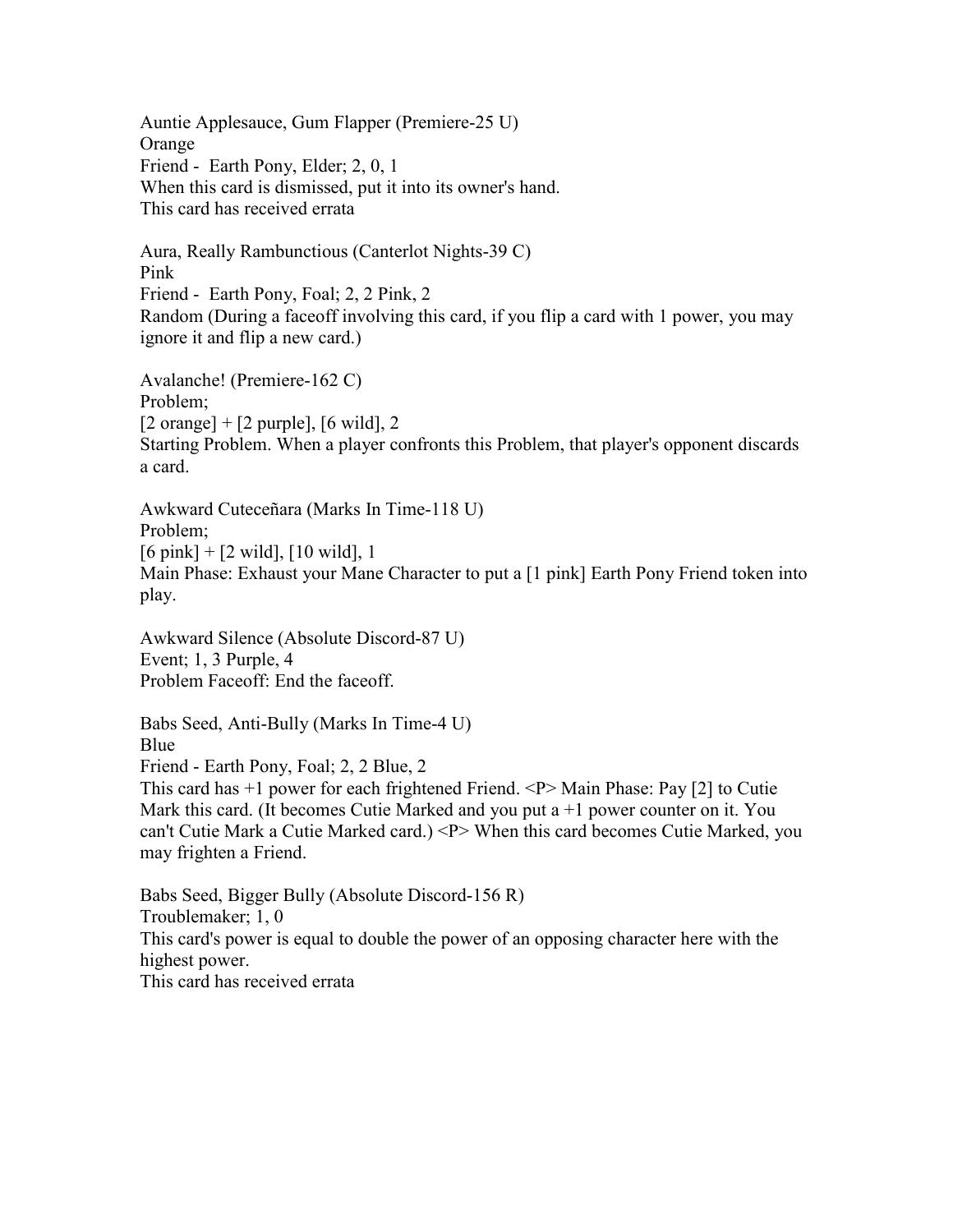Babs Seed, Cutie Marked (Equestrian Odysseys-36 C) Pink Friend - Earth Pony, Foal; 3, 0, 2 When you draw a card, this card gets  $+1$  power until the end of the turn.

Baby Flurry Heart, Newborn Nightmare (Defenders of Equestria-25 SR) Pink Friend - Alicorn, Royalty, Foal, Chaotic; 2, 3 Pink, 3 Chaos: When this card is flipped, choose two characters. Move them to random areas.  $\langle P \rangle$  When a character would be moved, if it is the first time a character would be moved this turn, that character is moved to a random area instead.

Babysitting Breezies (Absolute Discord-168 C) Problem;  $[2$  yellow] +  $[2$  not-yellow],  $[5 \text{ wild}]$ , 1 Starting Problem <P> Characters with 3 or more power can't contribute their power to confronting this Problem.

Back Where You Began (Premiere-106 R) Event; 1, 2 Purple, 5 Main Phase: Move an opponent's character.

Backup Dancers, Feel the Rhythm (Seaquestria and Beyond-76 R) Orange Pink Friend - Earth Pony; 3, 3 Orange 3 Pink, 3 When this card enters play, put two [1 Pink] Earth Pony Friend tokens into play, then exhaust an opposing character for each of your characters.

Backup Racer, Substitute Flier (Crystal Games-199 UR) Yellow Friend - Pegasus; 4, 3 Yellow, 2 Teamwork <P> When this card enters play at a Problem, you may send it home to put an opponent's Friend there with cost less than or equal to this card's cost into its owner's hand.

Bag of Leaflets (Absolute Discord-122 R) Resource - Accessory; 1, 3 Blue, 4 Play on a Friend <P> Main Phase: Exhaust this card to move one of your characters to this card's area.

Bags Valet, Luggage Lackey (Canterlot Nights-27 C) Orange Friend - Unicorn; 2, 0, 1 Score Phase: Exhaust one of your Resources at home to give this card  $+2$  power until the end of the phase.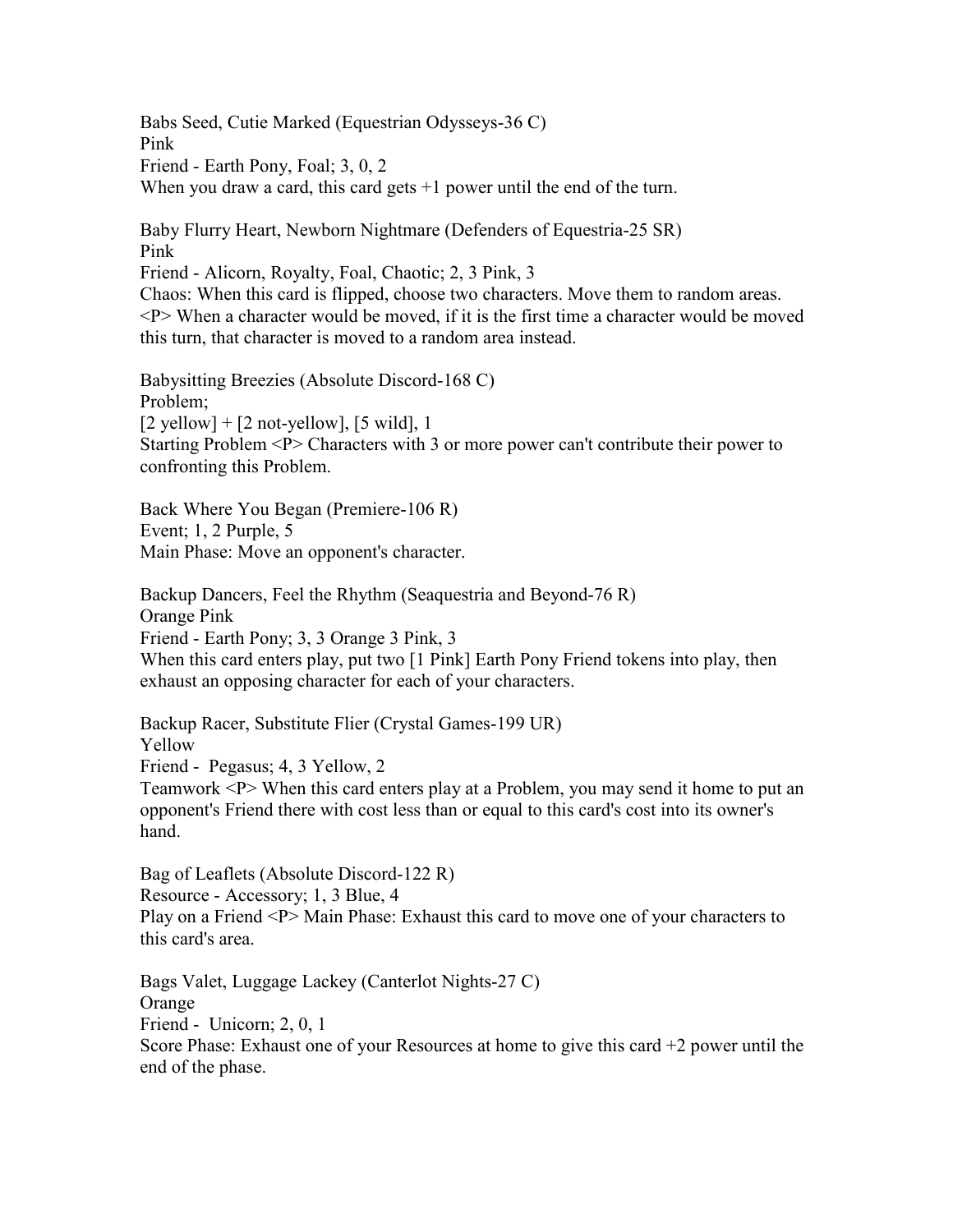Bale Out! (Equestrian Odysseys-111 U) Event; 1, 2 Orange, 5 As an additional cost to play this card, discard a card.<P>Immediate: Exhaust an opposing character. That character does not ready during its controller's next Ready Phase.

Ballerina Buffalos, Buffalo Buffalo Buffalo (Absolute Discord-54 R) White Friend - Buffalo; 2, 4 White, 2 Your opponent's home limit is reduced by 1.

Balloon Party Gone Wrong! (Absolute Discord-169 U) Problem;  $[4 \text{ pink}] + [3 \text{ not-pink}], [8 \text{ wild}], 2$ While an opponent's Mane Character is boosted, that opponent needs [+3 wild] to confront this Problem.

Balloonoculars (Equestrian Odysseys-145 R) Resource - Asset, Unique; 3, 2 Pink 2 orange, 4 Play to your home. <P> Opponents play with their hands revealed. <P> When an opponent draws a Friend, you may put a  $+1$  power counter on one of your Friends.  $\langle P \rangle$ When an opponent draws an Event, you may draw a card.

Band of Breezies, Dust in the Wind (Absolute Discord-65 F) Yellow Friend - Breezie; 2, 1 Yellow, 2 If this card would be sent home from a Problem, it is sent to another Problem instead.

Banquet Baking (Seaquestria and Beyond-124 C) Problem; [4 pink]+[2 wild], [6 wild], 1 When you move a character to this Problem, you may put a [1 Pink] Earth Pony Friend token into play here.

Barrel Through (Equestrian Odysseys-112 C) Event; 1, 3 orange, 4 Immediate: During a faceoff, flip an additional card.

Bathrobe (Absolute Discord-123 R) Resource - Accessory; 1, 3 Pink, 4 Play on a Friend.  $\langle P \rangle$  While that Friend is the only Friend at its Problem, it has  $+3$ power.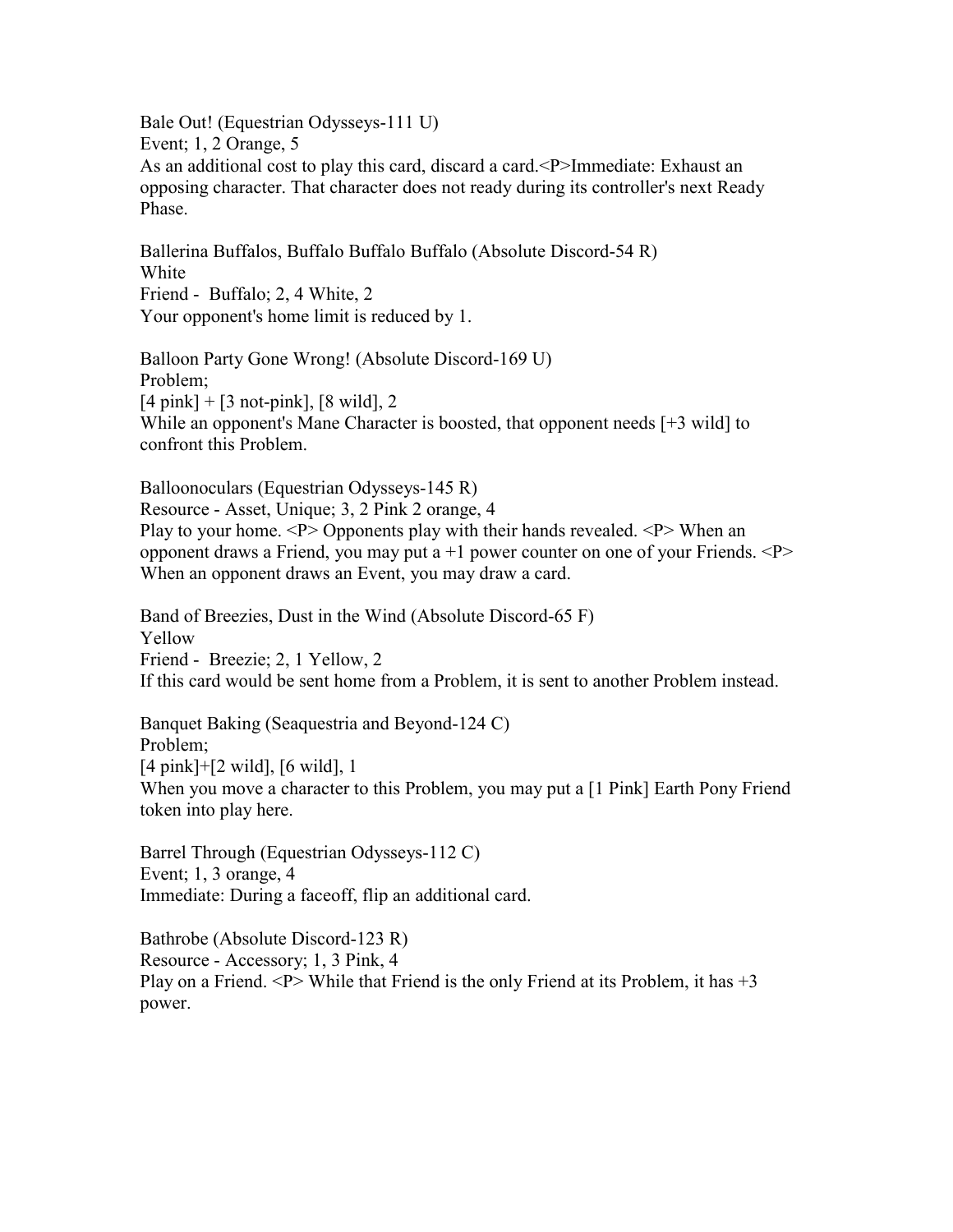Bats! (Equestrian Odysseys-113 R)

Event - Song; 1, 2 Orange 2 Yellow, 4

Main Phase: Choose one: Dismiss a Resource, distribute two +1 power counters among up to two Friends, or your Friends can't leave play this turn.

Battlesnakes, Hissy Fit (Marks In Time-50 R) Yellow Friend - Critter; 1, 1 Yellow, 1 When this card enters play, you may put an opposing Troublemaker into its owner's hand.

Beast Bulk Up (Absolute Discord-88 R) Event - Gotcha; 1, 3 Yellow, 4 Reaction: After the start of the Score Phase, your [critter] Friends each get +1 power until the end of the phase.

Beauty and the Beast (Absolute Discord-89 R) Event; 1, 0, 5 Faceoff: If you have Fluttershy or Discord involved in this faceoff, flip an additional card. If you have Fluttershy and Discord involved in this faceoff, flip 2 additional cards instead.

Beauty Brass, Sousaphone Player (Seaquestria and Beyond-48 C) White Friend - Earth Pony; 4, 1 White, 4 Showy 1

Bed Rest (Canterlot Nights-131 C) Resource - Condition; 1, 2 Yellow, 4 Play on an opponent's ready Friend.<P>That Friend can't be exhausted.

Bedazzling Costume (Marks In Time-96 U) Resource - Accessory, Chaotic; 1, 3 White, 5 Chaos: At the end of a faceoff while this card is flipped, put this card into play attached to one of your Friends. <P> Play on a Friend <P> That Friend has +1 power for each Accessory attached to it.

Bedtime (Equestrian Odysseys-146 R) Resource - Condition, Unique; 1, 3 Yellow 3 White, 3 Play to your home.  $\langle P \rangle$  If a Friend would be put into a player's hand from play, banish that Friend instead.

Bee Suit (Absolute Discord-124 C) Resource - Accessory; 1, 4 Yellow, 4 Play on a Friend. <P> That Friend is a [critter].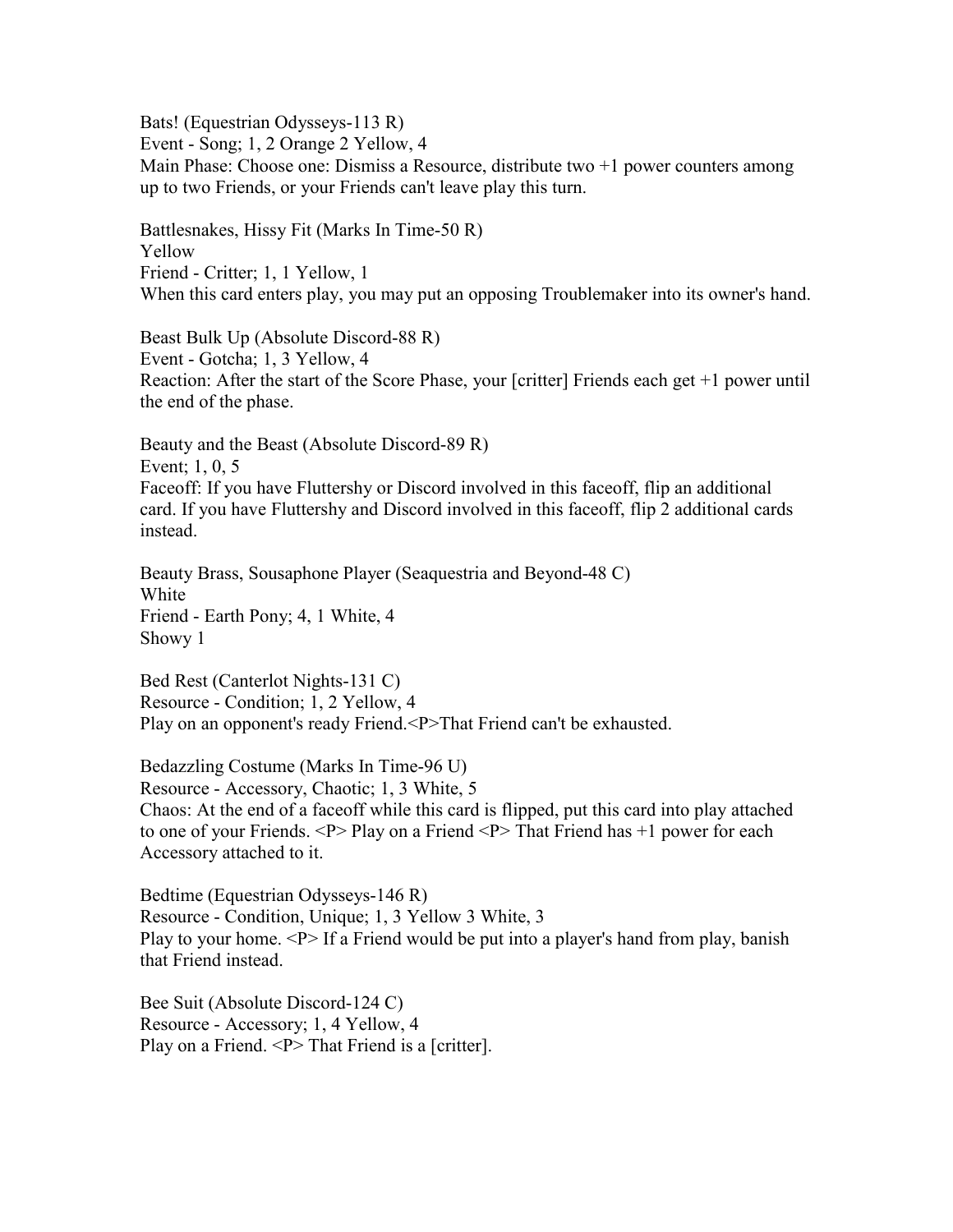Beguiling Bauble (Absolute Discord-170 C) Problem;  $[4 \text{ white}] + [3 \text{ not-white}], [8 \text{ wild}], 2$ While involved in a Problem faceoff, opposing boosted Mane Characters here have -2 power.

Behind Enemy Lines (Defenders of Equestria-109 R) Resource - Condition; 1, 2 Purple, 4 Play on a Problem. <P> You can have an additional face-up Troublemaker at this Problem. <P> When an opponent challenges one of your Troublemakers here, each of your Troublemakers here becomes involved in the faceoff.

Bell Tower (Canterlot Nights-132 R) Resource - Asset; 2, 2 Pink, 5 Play to your home.<P>Main Phase: Exhaust this card to uncover one of your Troublemakers.

Belly Flop (Defenders of Equestria-92 C) Event; 1, 3 Pink, 3 Immediate: Retire a Friend to dismiss an opposing Friend.

Berry Dreams, Pom-Pom Pony (Premiere-37 C) Pink Friend - Earth Pony; 2, 0, 1 When you play this card, draw a card.

Berry Punch, All-Night Partier (Rock and Rave-2 F) Pink Friend - Earth Pony; 2, 1 Pink, 2 When this card enters play, you may draw a card. <P> When you confront this card's Problem, you may exhaust this card to draw a card.

Berry Punch, Drink Up! (Equestrian Odysseys-37 C) Pink Friend - Earth Pony; 2, 1 Pink, 2 Eccentric 1

Berry Punch, Head in the Clouds (High Magic-24 C) Pink Friend - Earth Pony; 4, 0, 4 While your Mane Character is [pink], this card has Eccentric 2.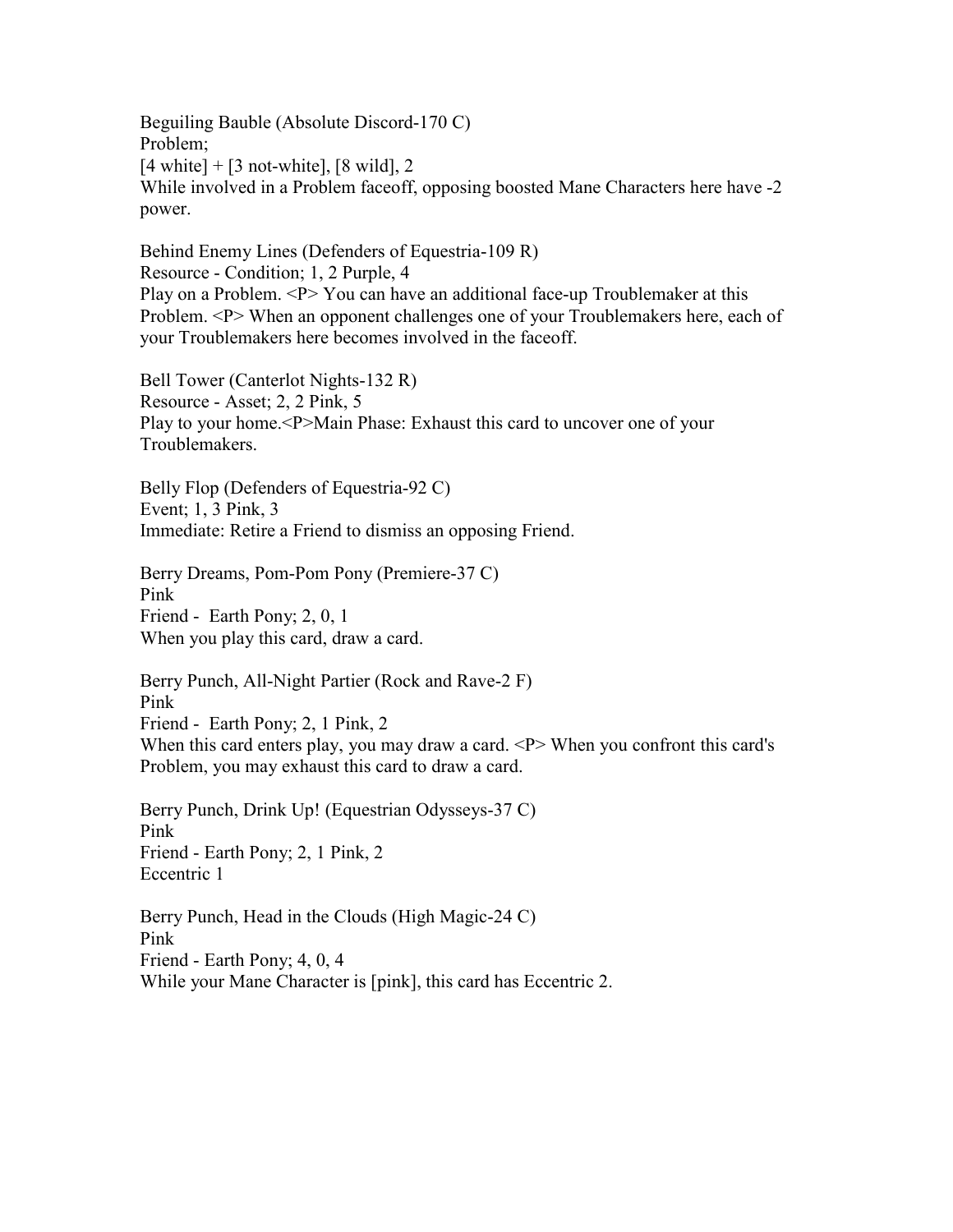Berry Punch, Off-Balance (Seaquestria and Beyond-27 C) Pink Friend - Earth Pony; 4, 2 Pink, 4 If an opponent would move a character to a Problem, you may exhaust this card. If you do, they choose a different Problem and move that character there instead. Berry Punch, Very Convincing (Crystal Games-33 F) Pink Friend - Earth Pony; 3, 4 Pink, 3 At the start of a faceoff involving this card, you may exhaust this card and pay [1 action] to gain control of an opponent's Friend here until the end of the faceoff.

Berry Punch & Orange Swirl, Drinking Buddies (Defenders of Equestria-26 C) Pink Friend - Earth Pony, Pegasus; 1, 2 Pink, 1 When this card enters play, gain control of an opposing Friend until the end of the Score Phase.

Bessie, Bathtime (Absolute Discord-18 U) Orange Friend - Ally, Cow; 2, 3 Orange, 3 Friends here with 2 or less power can't ready.

Betrayed (Seaquestria and Beyond-98 C) Purple Event; 1, 2 Purple, 4 Main Phase: Frighten a Friend.

Bewitched Beavers (High Magic-86 R) Event; 1, 3 Yellow, 3 Immediate: Dismiss a Resource.

Biff (Crystal Games-156 R) Troublemaker; 2, 4 Mane Characters can't be involved in Troublemaker faceoffs involving this card.  $\langle P \rangle$ Main Phase: Retire this card and pay [2 actions] to turn an opponent's Mane Character to its Start side.

Biff! Pow! (Canterlot Nights-101 U) Event - Showdown; 0, 3 Blue, 5 Main Phase: Challenge an opponent's Troublemaker with one of your characters.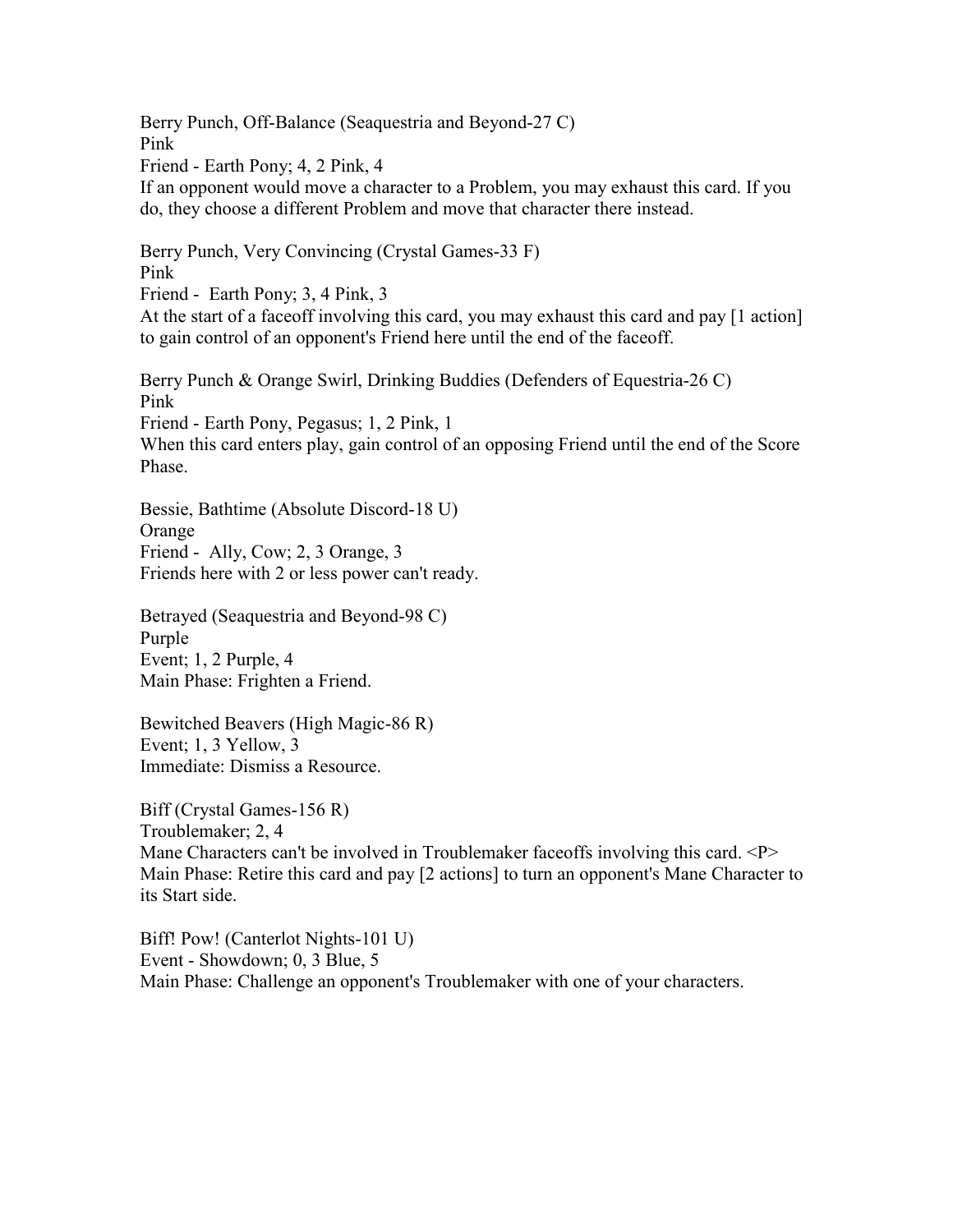Big Mac, All Bark, No Bite (Absolute Discord-66 U) Yellow Friend - Critter, Earth Pony, Chaotic; 3, 2 Yellow, 1 Chaos: When this card is flipped, put a Friend involved in the faceoff into its owner's hand. <P> When this card enters play, you may put a Friend into its owner's hand. Big Mac, Bass (Equestrian Odysseys-26 C) Orange Friend - Earth Pony, Pony Tone; 3, 3 Orange, 3 When this card enters play, put  $a + 1$  power counter on another one of your Friends. Big Mac, Big Eater (Seaquestria and Beyond-19 U) Orange Friend - Earth Pony; 2, 2 Orange, 2 At the end of your turn, you may dismiss a Resource. If you do, put  $a + 1$  power counter on this card. Big Mac, Biggest Brother (Canterlot Nights-28 R) Orange Friend - Earth Pony; 4, 3 Orange, 4 Supportive 2 (+2 power while at a Problem with your Mane Character that shares a color with this card.) Big Mac, Immense Apple (Premiere-199 UR) **Orange** Friend - Earth Pony; 5, 2 Orange, 4 Stubborn (This card can still apply its power during faceoffs and the Score Phase even if exhausted.) <P> During faceoffs involving this card, flip an additional card. Big Mac, Little Big Brother (Marks In Time-136 UR) Orange Friend - Earth Pony, Foal; 3, 2 Orange, 3 Diligent 2 <P> Main Phase: Pay [2] to Cutie Mark this card. (It becomes Cutie Marked and you put a  $+1$  power counter on it. You can't Cutie Mark a Cutie Marked card.)  $\langle P \rangle$ While this card is Cutie Marked, it has "During faceoffs involving this card, flip an additional card." Big Mac, Princess for a Night (High Magic-0 UR) Orange Friend - Alicorn, Earth Pony, Chaotic; 3, 3 Orange, 4

Chaos: When this card is flipped, distribute two  $+1$  power counters among up to two of your characters. <P> Diligent 1 <P> Immediate: While this card is involved in a faceoff, you may remove  $a + 1$  power counter from this card to flip an additional card.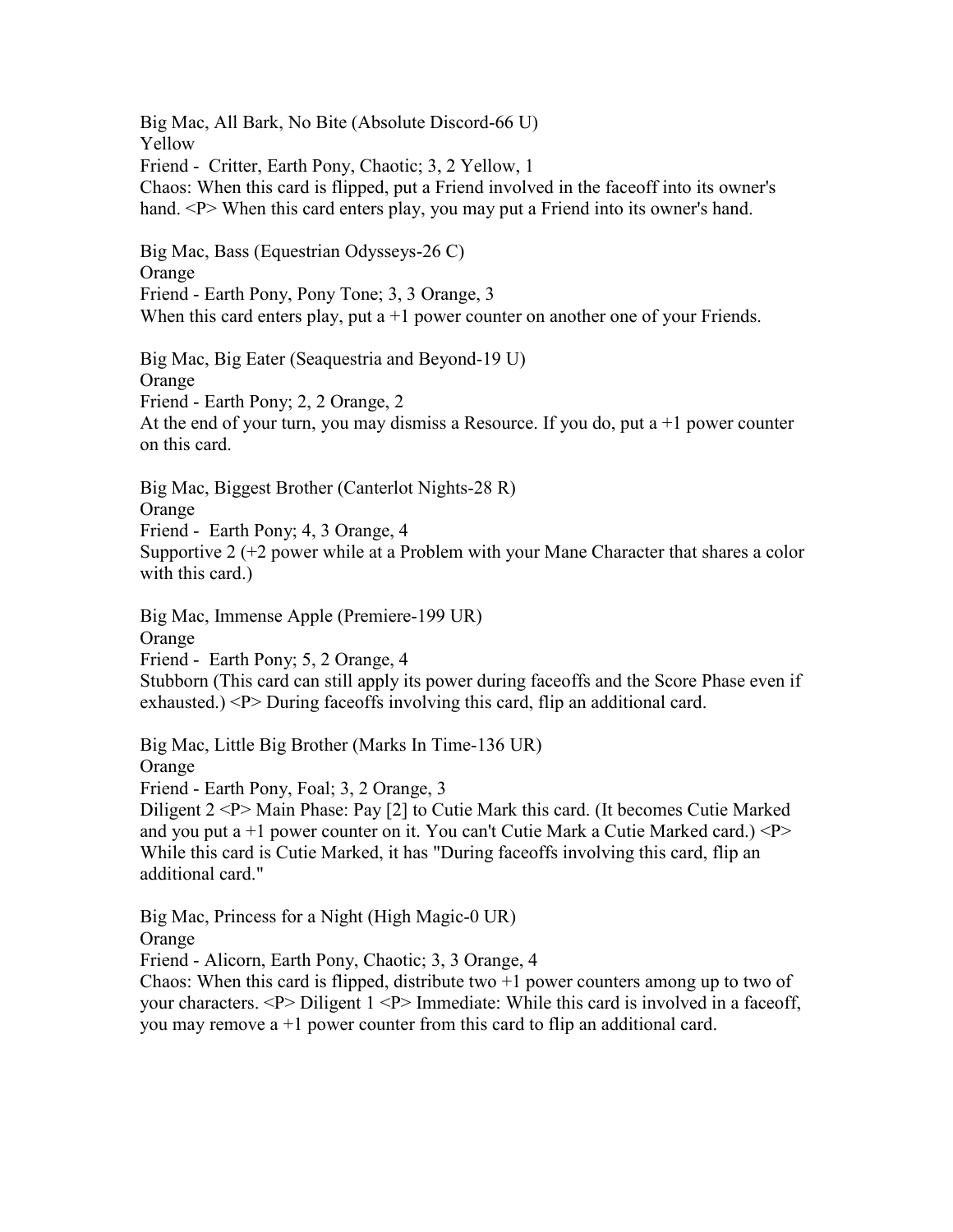Big Mac, Sir McBiggun (Defenders of Equestria-16 C) Orange Friend - Unicorn; 2, 2 Orange, 2 When you play a Troublemaker, you may put  $a + 1$  power counter on this card.

Big Mac & Applejack, Big Mouths (Defenders of Equestria-17 SR) Orange Friend - Earth Pony; 2, 2 Orange, 2 Experienced  $\langle P \rangle$  Immediate: Retire this card to put two  $+1$  power counters on another

one of your Friends.  $\langle P \rangle$  Immediate: Banish this card from your discard pile to put a  $+1$ power counter on one of your Friends.

Big Mix-up (Equestrian Odysseys-114 R) Event; 2, 3 Yellow 3 White, 3 Main Phase: Choose up to two opposing Friends. Their controllers may return any number of them to their owners' hands. Then, you score a point for each chosen Friend in play.

Big Shot, Wildlife Photographer (Premiere-66 R) White Friend - Pegasus; 2, 1 White, 2 When a Troublemaker at this card's Problem is uncovered, you may exhaust this card to score a point. This card has received errata

Big Top, Silly Pony (Premiere-38 F) Pink Friend - Earth Pony; 4, 2 Pink, 3 When you win a Problem faceoff involving this card, dismiss an opponent's Friend involved in that faceoff.

Blackmail (Marks In Time-119 U) Problem;  $[6 \text{ white}] + [2 \text{ wild}], [10 \text{ wild}], 0$ At the end of your opponent's turn, if no Problems were confronted this turn, score a point.

Blankest Flanks (Marks In Time-120 R) Problem;  $[3 \text{ pink}] + [3 \text{ yellow}], [8 \text{ wild}], 1$ Friends here have 2 power and can't gain or lose power.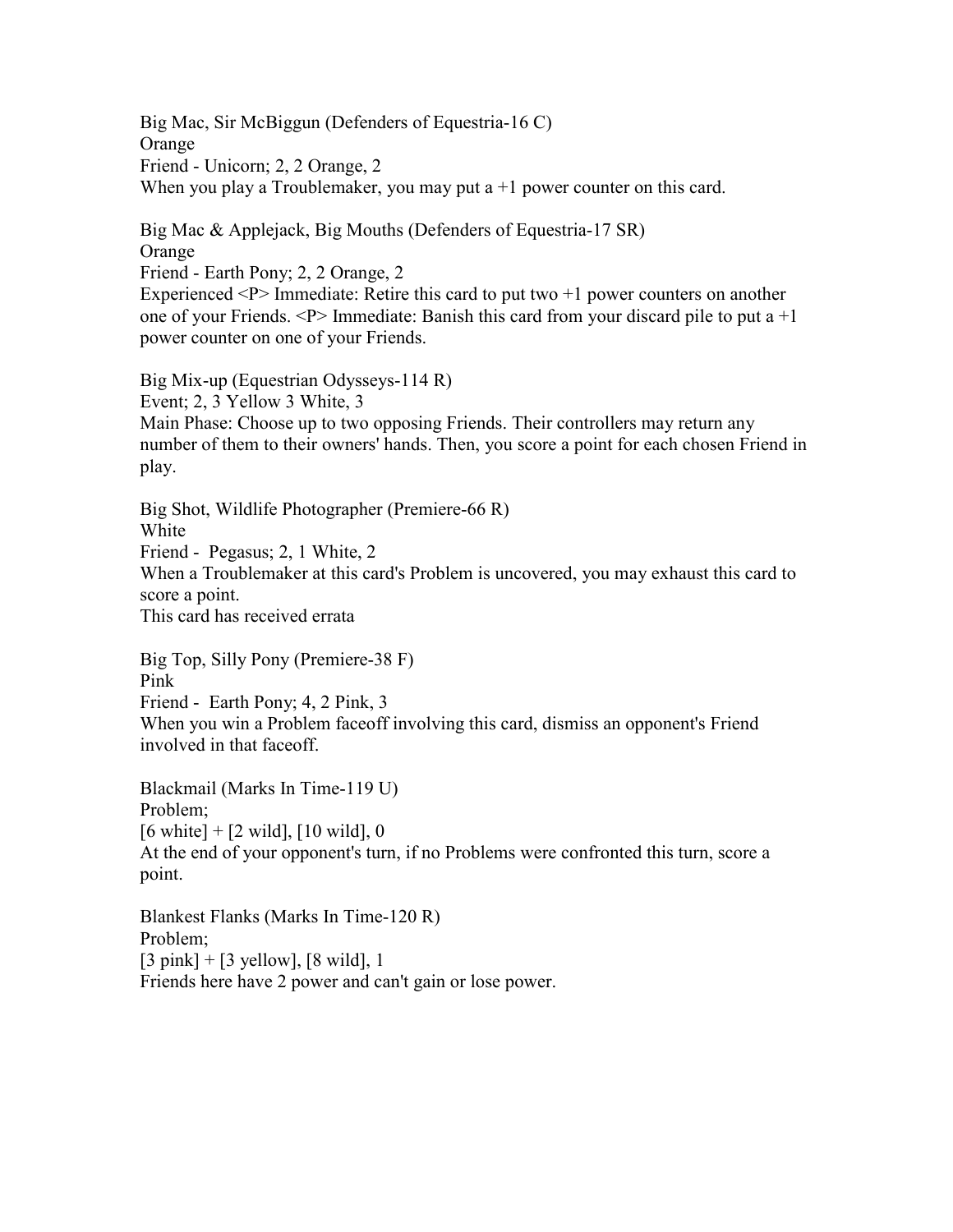Blending In (Equestrian Odysseys-181 U) Problem; [7 wild], [7 wild], 2 At the start of the Score Phase, each player chooses a color. Their characters without that color can't contribute their power to confronting this Problem.

Bloomberg, Deep Roots (Absolute Discord-19 C) Orange Friend - Ally, Tree; 2, 1 Orange, 2 While you have a Friend in your discard pile, this card has  $+1$  power.

Blossomforth, Too Flexible (Canterlot Nights-84 R) Yellow Friend - Pegasus; 1, 3 Yellow, 1 During a faceoff involving this card, if you would put a flipped Friend card on the bottom of your deck, you may retire this card and pay [2 actions] to put that Friend into play at this card's Problem instead.

Blue Flu (Absolute Discord-125 U) Resource - Condition; 3, 3 Yellow, 4 Play on a Friend. <P> At the start of a Problem face of involving the attached Friend, put this card and that Friend into their owners' hands.

Blue Jay, Warbler (Premiere-81 C) Yellow Friend - Critter; 2, 0, 2

Blue Moon, Ol' Blue Eyes (Premiere-60 C) Purple Friend - Unicorn; 2, 0, 2

Bodyguard, Equine Escort (Seaquestria and Beyond-86 R) Pink White Friend - Unicorn; 2, 2 Pink 2 White, 2 When a non-token Friend leaves play, you may put a [1 White] Unicorn Friend token with Prepared into play. <P> Main Phase: Exhaust this card and retire a Friend to look at the top card of a Problem deck and put it on the top or bottom of that deck.

Bolt, Pivot (Crystal Games-5 U) Blue Friend - Earth Pony; 4, 3 Blue, 4 Teamwork <P> Main Phase: Pay [2 actions] to ready this card.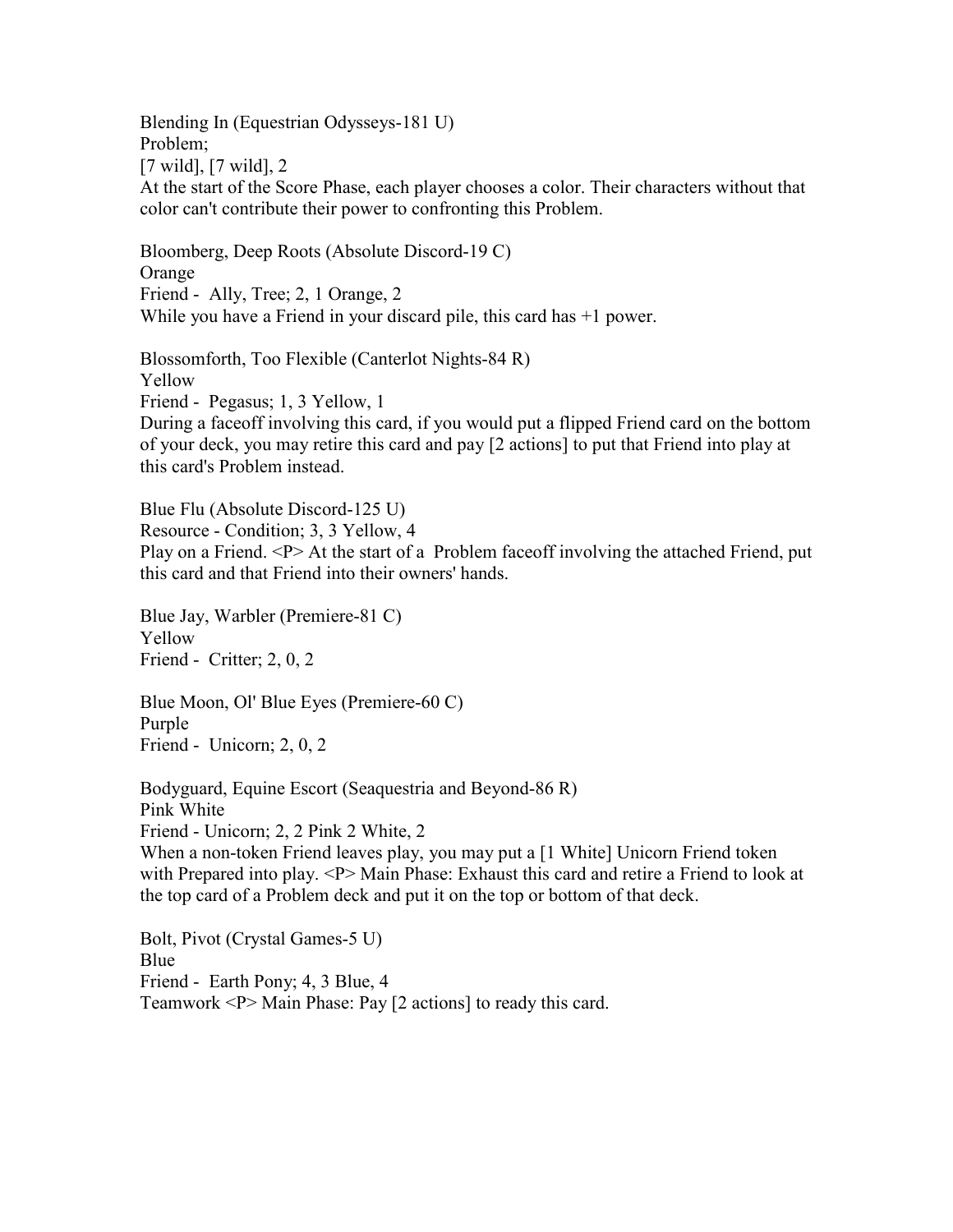Bon Bon, Candy Expert (Absolute Discord-41 C) Purple Friend - Earth Pony; 2, 0, 2

Bon Bon, Caroller (Defenders of Equestria-48 C) Yellow Friend - Earth Pony; 3, 1 Yellow, 3 Calming  $1 < P$  When this card enters play, reveal the top card of your deck. If you reveal a Friend this way, you may put an opposing Friend into its owner's hand.

Bon Bon, Minty Fresh (Marks In Time-5 R) Blue Friend - Earth Pony, Foal; 2, 3 Blue, 2 When this card enters play, if you have a Lyra, you may pay [1] to ready one of your characters here.

Bon Bon, Particularly Patient (Equestrian Odysseys-97 U) Orange Yellow Friend - Earth Pony; 2, 1 Orange 1 Yellow, 2 Calming  $1 < P$  When an opposing Friend enters play here, this card gets  $+1$  power until the end of the turn.

Bon Bon, Side by Side (Crystal Games-34 C) Pink Friend - Earth Pony; 3, 0, 2 When you confront this card's Problem, if you have a [unicorn] character here, you may draw a card.

Boneless (Crystal Games-125 C) Resource - Asset; 1, 0, 3 Play to your home.<P>Main Phase: Retire this card and pay [1 action] to have all players shuffle their decks. Draw 3 cards.  $\leq p$  Main Phase: Retire this card to give one of your characters [pink] until the end of the phase.

Bookish Backup (Marks In Time-76 C) Event; 2, 1 Purple, 4 Immediate: Put a [2 purple] Figment Friend token into play.

Bottom of the Well (Canterlot Nights-170 U) Problem;  $[2 \text{ blue}] + [2 \text{ non-blue}], [5 \text{ wild}], 1$ Starting Problem.<P>While involved in a faceoff, this card's owner's Mane Character has +1 power.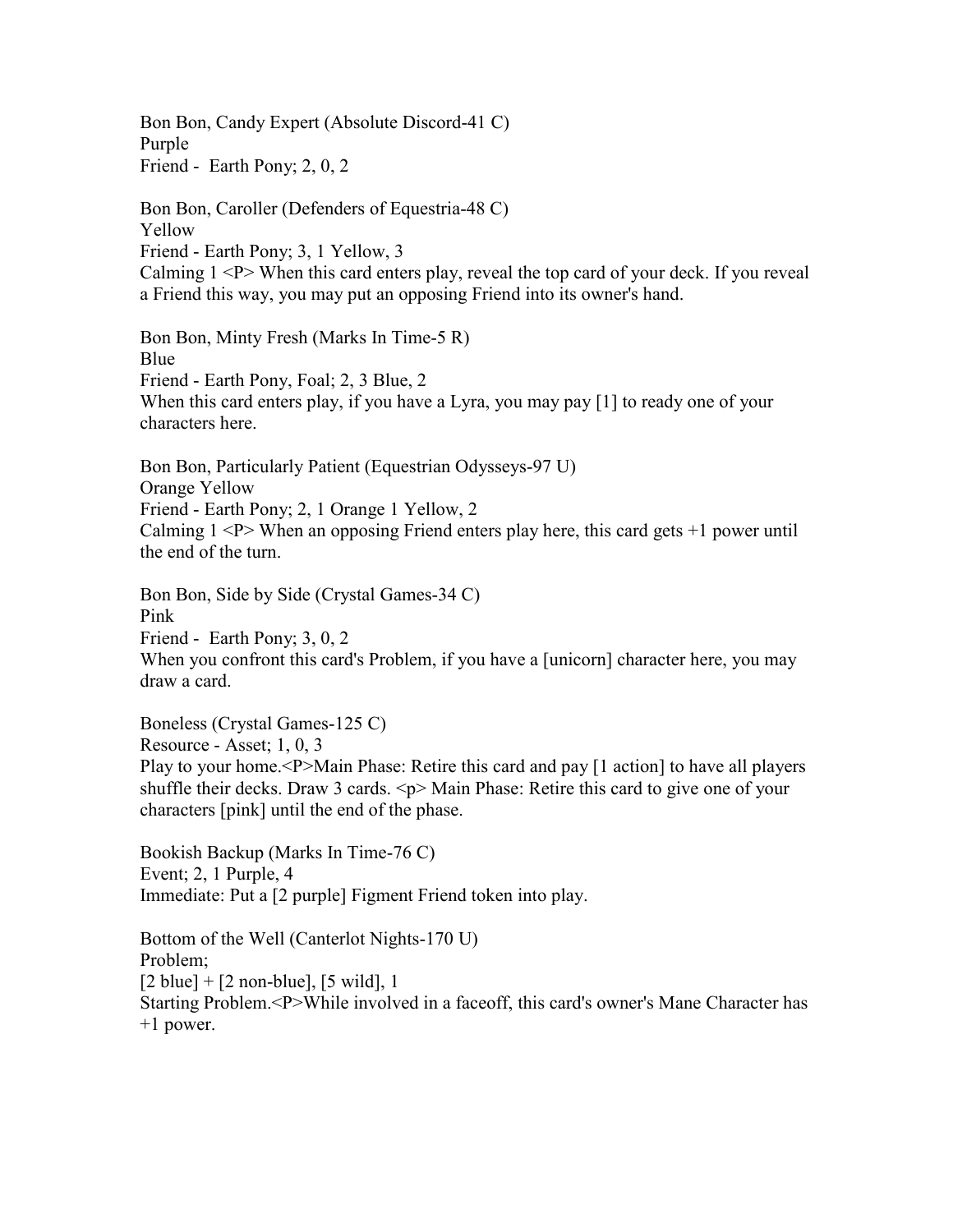Boulder (Absolute Discord-126 C) Resource - Asset; 1, 0, 2 Play to your home. <P> Main Phase: While you have no [Orange] Friends, you may exhaust this card. If you do, this card is also a [Orange] Friend until the end of the phase.

Boyle, Power Up (Seaquestria and Beyond-20 C) Orange Friend - Pirate; 2, 3 Orange, 2 This card enters play with a number of  $+1$  power counters on it equal to the number of  $+1$ power counters on another one of your characters.

Braeburn, Appleloosan Apple (Crystal Games-22 C) Orange Friend - Earth Pony; 3, 5 Orange, 2 Teamwork, Supportive 2

Braeburn, Good Seed (High Magic-17 C) Orange

Friend - Earth Pony; 1, 3 Orange, 2

Immediate: Banish this card from your hand to reduce the play requirements of your cards by [2 orange] until the end of the turn.. <P> When this card enters play, you may unfrighten a Friend.

Braeburn, Two Left Hooves (Equestrian Odysseys-38 u) Pink Friend - Earth Pony; 2, 3 Pink, 4 As an additional cost to play this card, retire a Friend.

Brian, One Swell Guy (Seaquestria and Beyond-56 C) Yellow Friend - Critter, Chaotic; 1, 2 Yellow, 1

Chaos: When this card is flipped, you may put it into play. <P> If another one of your Friends would be dismissed, banished, or moved, you may retire this card instead. <P> Main Phase: Retire this card to dismiss an opposing Resource.

Bridging the Gap (Equestrian Odysseys-182 U) Problem;  $[4 \text{ pink}] + [2 \text{ wild}], [8 \text{ wild}], 1$ 

When this Problem is solved, you may look at the top card of your Problem deck and put it on the top or the bottom of that deck.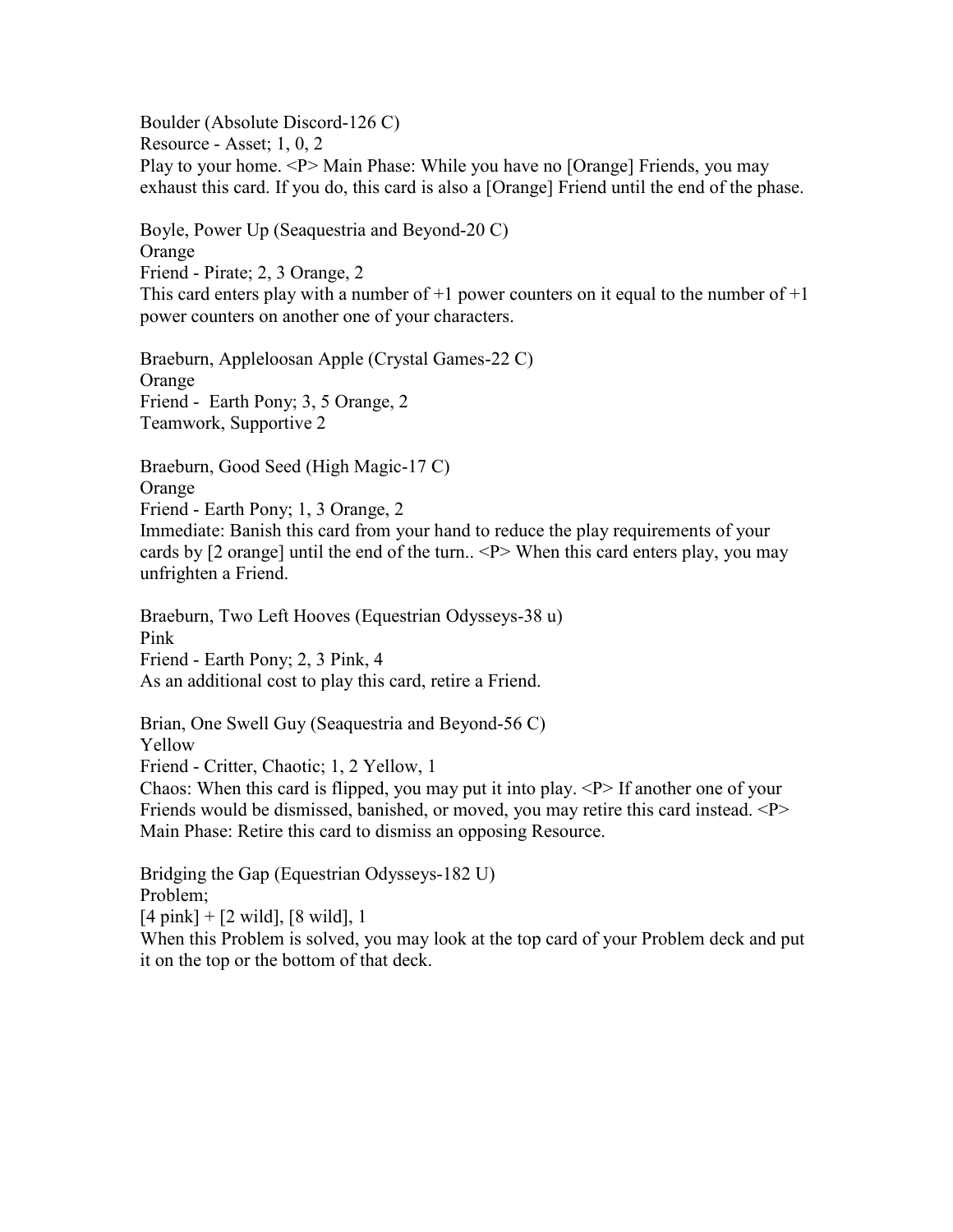Bright Bulb, Seasoned Strategist (Premiere-53 R) Purple Friend - Unicorn; 3, 0, 2 Reaction: When an opponent's character is played to this card's Problem, you may exhaust this card. If you do, move that character.

Bright Smile, One of the Gang (Crystal Games-79 C) Yellow Friend - Crystal; 2, 3 Yellow, 2 Your Crystal Friends here also have the colors of each opposing character here.

Brotherly Love (Marks In Time-77 C) Event - Chaotic; 1, 3 Orange, 4 Chaos: When this card is flipped, put a  $+1$  power counter on one of your Friends.  $\langle P \rangle$ Immediate: Put two +1 power counters on one of your Friends.

Brown Parasprite (Premiere-153 C) Troublemaker; 1, 4 At the start of your opponent's Troublemaker Phase, they put the top card of their deck into their discard pile. This card has received errata

Bubbly Mare, Helping Hoof (Crystal Games-4 F) Yellow Mane Character - Pegasus; Home Limit 3/Home Limit 4, 1/3 FRONT: When you confront a Problem, put a Postage counter on this card. Then, if there are at least 5 Postage counters on this card, remove them and turn it over. BACK: Opponents can't play more than one card of each type per turn.

Buckball Championship (Defenders of Equestria-110 C) Resource - Dilemma; 2, 3 Blue, 5 [4 wild], [4 wild], 1 When this Problem is solved, score a point.

Bugbear, Back from Tartarus (Equestrian Odysseys-172 R) Troublemaker; 1, 5 When this card is uncovered, opponents discard a card.  $\langle P \rangle$  When you win a faceoff involving this card, you may turn it face-down.

Bulk Biceps, All Muscle (Canterlot Nights-192 UR) Blue Friend - Pegasus; 3, 4 Blue, 4 Main Phase: Exhaust this card to move it.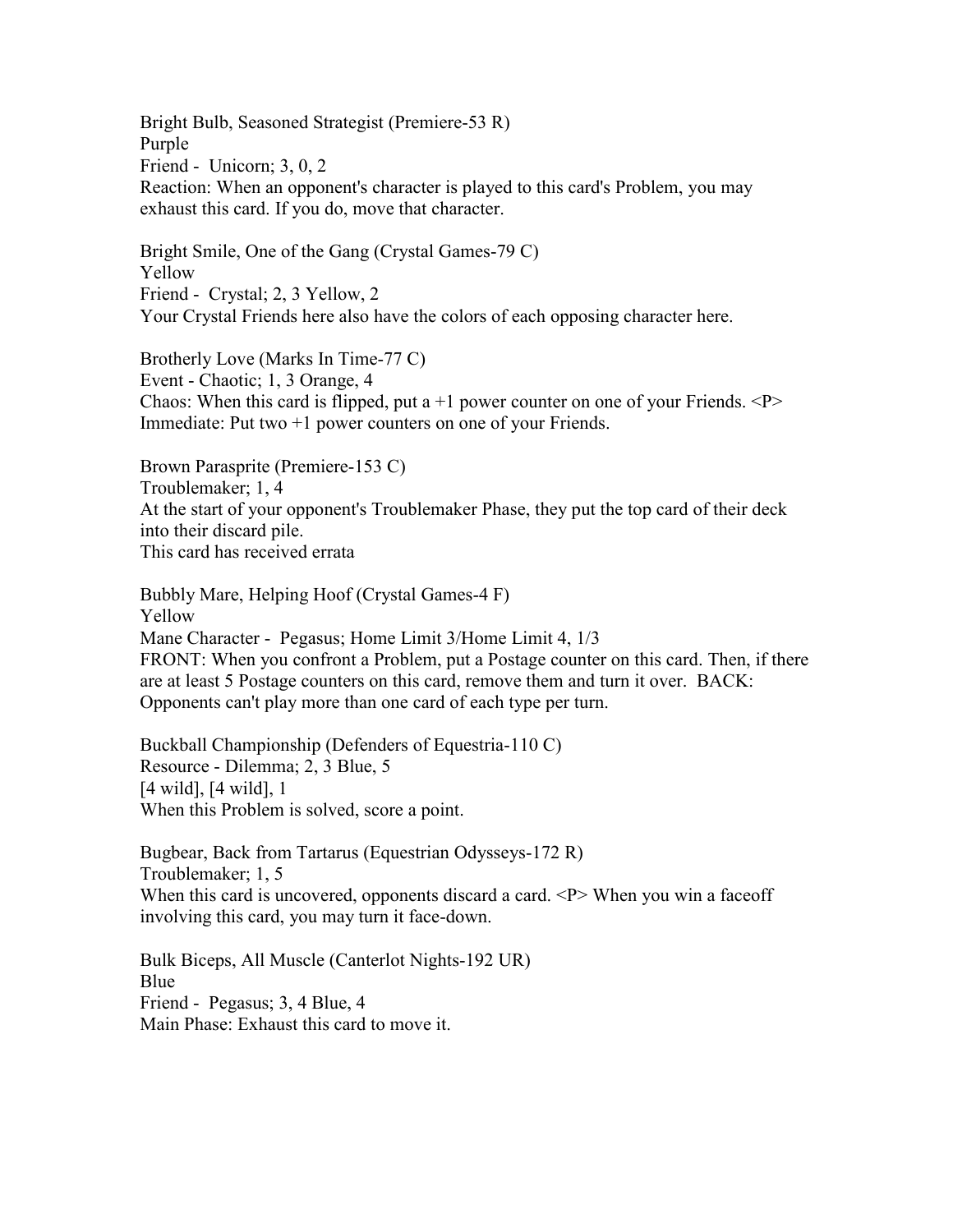Bulk Biceps, Extra Strong Masseuse (Equestrian Odysseys-103 U) White Pink Friend - Pegasus; 3, 1 White 1 Pink, 2 When this card enters play, dismiss a Friend. <P> When this card leaves play, put a card from your discard pile into your hand.

Bulk Biceps, Get Swole (Marks In Time-59 R) Blue Orange Friend - Pegasus; 2, 2 Blue 2 Orange, 2 Diligent  $1 \le P$  While this card has at least 3 power, it has Swift.  $\le P$  While this card has at least 4 power, it has Stubborn. <P> While this card has at least 5 power, it has Competitive 2.

Bulk Biceps, Hummingbro (High Magic-3 U) Blue Friend - Pegasus; 4, 3 Blue, 4 At the end of your turn, you may exhaust this card to move it.

Bulk Biceps, In Uniform (Absolute Discord-55 C) White Friend - Pegasus; 2, 0, 2

Bulk Biceps, Pumped Up (Crystal Games-6 R) Blue Friend - Pegasus; 2, 4 Blue, 2 Pumped <P> This card has +1 power for each card beneath it.<P>At the start of the Score Phase, if this card has at least 4 power, you may move it.

Bulk Biceps, YEAH! (Seaquestria and Beyond-7 R) Blue Friend - Pegasus; 2, 4 Blue, 2 Swift <P> When this or another one of your Pegasus Friends enters play, that Friend gets +1 power until the end of the turn.

Bunny Breakout (Premiere-164 U) Problem;  $[1$  yellow] +  $[1$  non-yellow],  $[4$  wild], 1 Starting Problem

Bunny Stampede (Premiere-165 C) Problem;  $[2$  yellow] +  $[2$  non-yellow],  $[5$  wild], 2 The first player to confront this Problem may dismiss a Resource on an opponent's Friend here.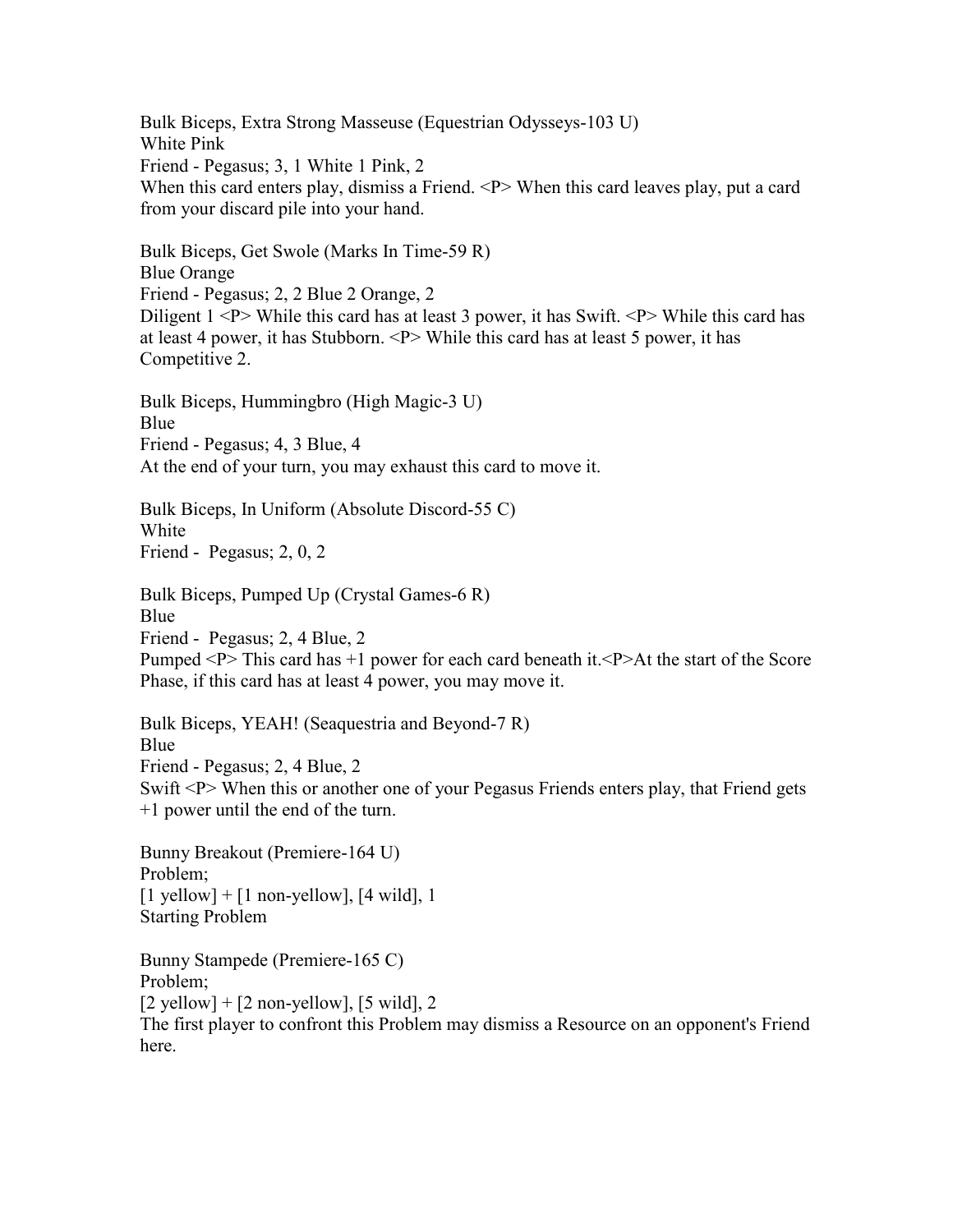Burning Bridges (Seaquestria and Beyond-99 C) Event; 3, 3 Purple, 5 Immediate: Move up to two opposing characters.

Burst of Speed (Crystal Games-95 R) Event; 0, 4 Blue, 4 Faceoff: Gain [3 actions]. At the end of the faceoff, lose all of your action tokens.

Burst of Strength (Equestrian Odysseys-215 UR) Event; 2, 4 Orange, 5 Main Phase: Put a number of  $+1$  power counters on one of your Friends equal to that Friend's power.

Call in the Dream Cavalry (High Magic-87 C) Event; 0, 3 Blue, 3 Main Phase: Your characters have Swift this turn.

Call of the Cutie (High Magic-122 U) Problem; [4 orange] + [4 wild], [8 wild], 1 The first time each turn you put  $a + 1$  power counter on a character here, you may put a +1 power counter on another character here.

Call to Action (Crystal Games-96 U) Event; 3, 3 Blue, 5 Main Phase: Move a number of your Friends up to the number of action tokens your opponent has.

Calvin & Theo, Aw, Nuts (Equestrian Odysseys-79 U) Yellow Friend - Critter; 2, 3 Yellow, 2 When this card enters play, you may dismiss a Resource.

Cannonball Surprise (High Magic-103 U) Resource - Asset, Unique; 1, 2 Blue 2 Pink, 4 Play to your home. <P> When you move one of your characters to a Problem, you may exhaust this card and pay [2] to dismiss a Friend there.

Canterlot Archive Guard, Literate Lookout (Canterlot Nights-54 R) Purple Friend - Unicorn; 2, 4 Purple, 1 Main Phase: Retire this card to move all other characters at its Problem home. Characters can't be moved or played to that Problem for the rest of the turn.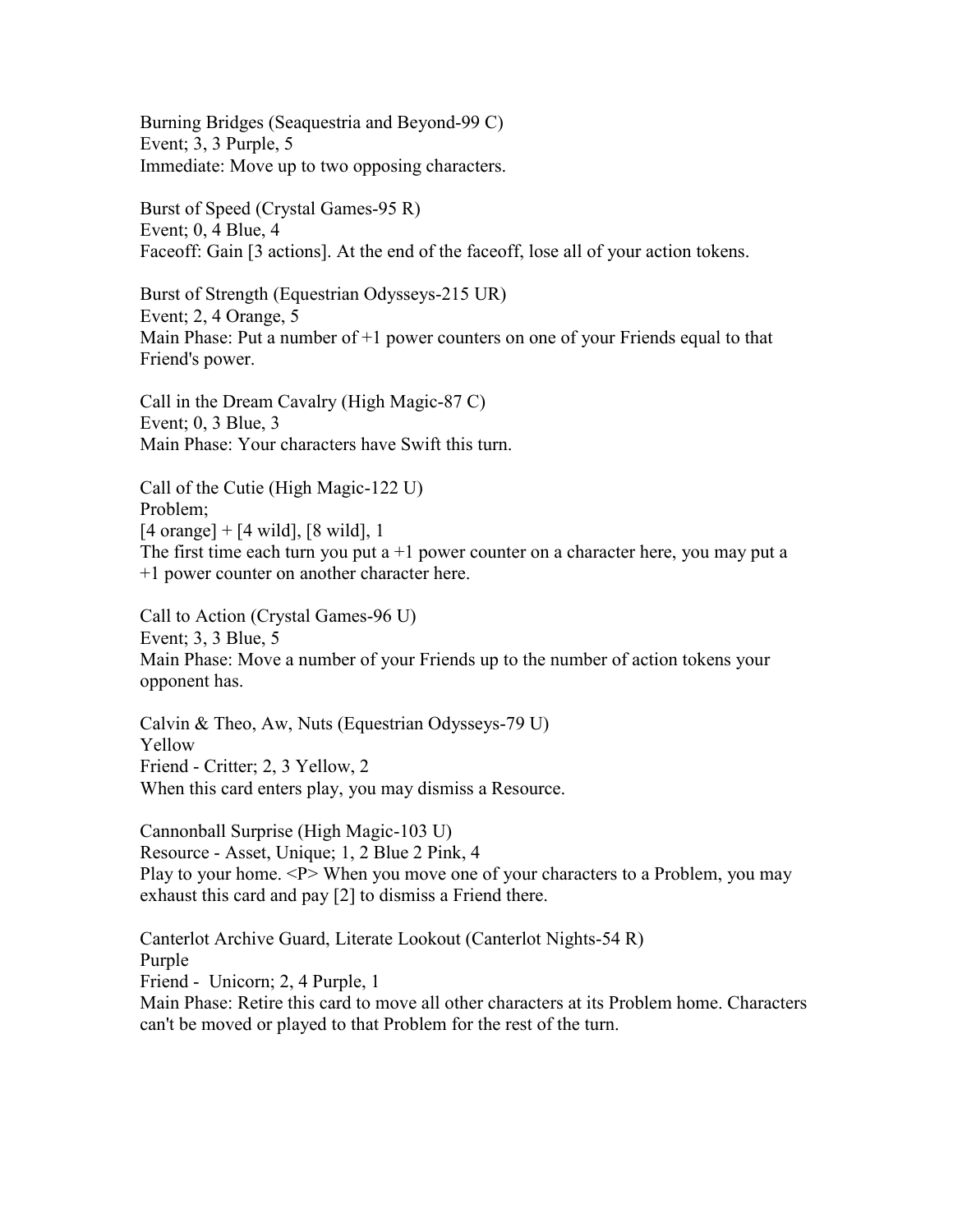Canterlot Archives (Canterlot Nights-133 U)

Resource - Location; 2, 2 Purple, 5

Play to your home.<P>Main Phase: Exhaust this card to banish an Event from your hand to beneath this card.<P>Reaction: After the start of a faceoff, you may exhaust this card to put a banished card from beneath this card on the top of your deck and gain [1 action].

Canterlot Citizens, Pony Populace (Seaquestria and Beyond-57 SR) Yellow

Friend - Ally; 2, 2 Yellow, 2 At the start of your Score Phase, you may exhaust this card to contribute its power to confronting a Problem. <P> This card does not count against your home limit.

Canterlot Hedge Maze (Canterlot Nights-134 R)

Resource - Location, Unique; 2, 2 Orange, 5

Play to your home.<P>Main Phase: Exhaust this card and pay [1 action] to banish an opponent's Friend to beneath this card. <P>Main Phase: Pay [2 actions] to dismiss this card and put any cards beneath it into play at their owners' homes. Any player may activate this ability.

Canterlot Infiltration (Seaquestria and Beyond-107 C) Resource - Dilemma; 2, 2 Blue, 5 [5 wild], [5 wild], 1 If one or more of your characters would be sent home from here, you may send those characters to other Problems instead.

Canterlot Shopkeep, Traveling Salesmare (Seaquestria and Beyond-58 C) Yellow Friend - Earth Pony; 3, 3 Yellow, 3 Traveler  $\langle P \rangle$  When you move this card, you may put a +1 power counter on a Friend with 2 or less power.

Capper Dapperpaws, Charmer (Seaquestria and Beyond-5 C) White Mane Character - Ally; Home Limit 3/Home Limit 4, 1/3 FRONT: Main Phase: Pay [2] to reveal the top five cards of your deck, put a card from your discard pile into your hand for each card with even power revealed this way, then shuffle your deck and turn this card over. BACK: [blank]

Capper Dapperpaws, On the Other Paw (Seaquestria and Beyond-49 SR) White Friend - Ally; 2, 3 White, 2 Opponents can't move characters during the Score Phase.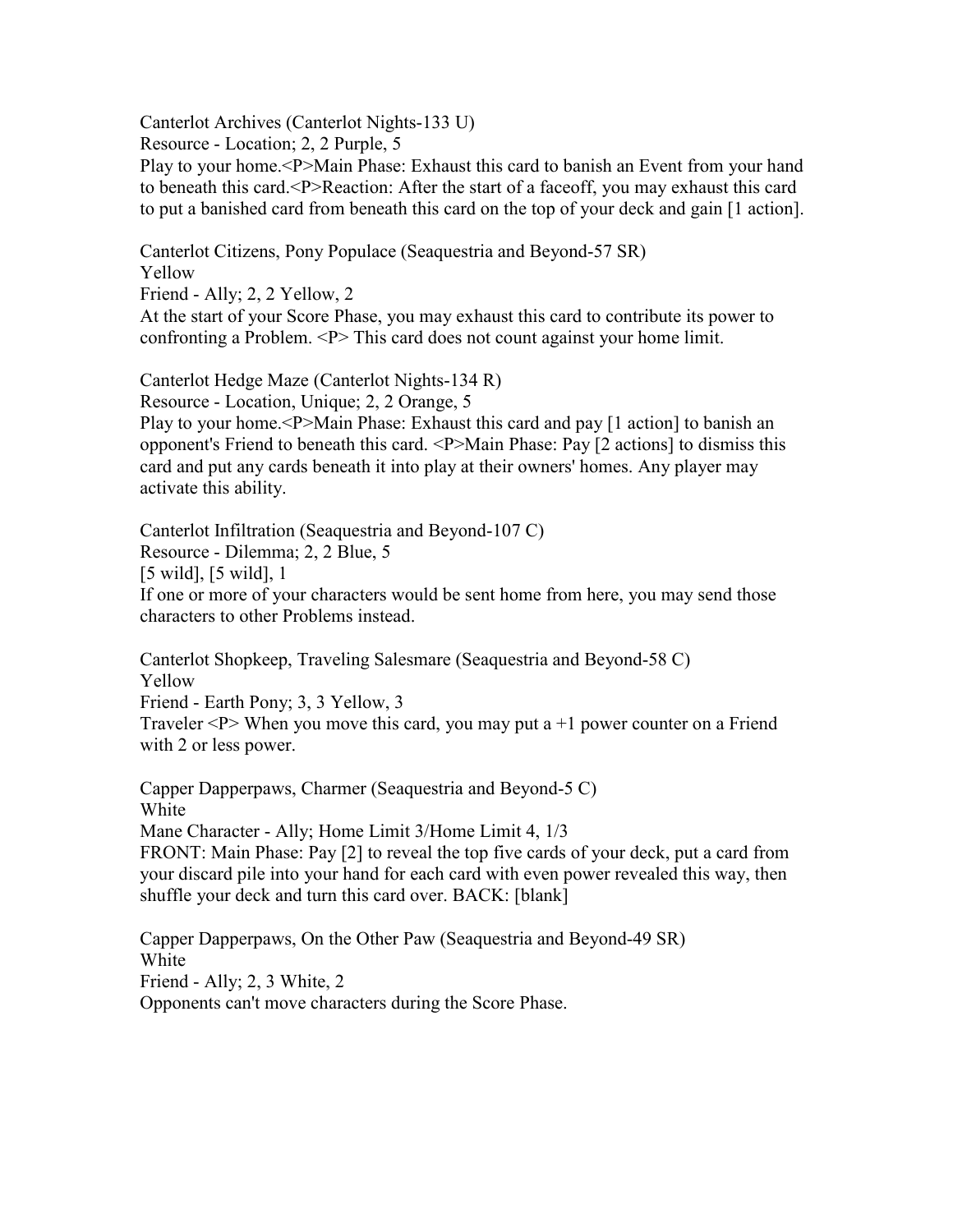Capper Dapperpaws, Smooth Talker (Seaquestria and Beyond-50 C) White Friend - Ally; 2, 4 White, 2 This card's power is doubled for each Troublemaker here.

Capper Dapperpaws, Trust in Me (Seaquestria and Beyond-120 C) Troublemaker; 0, 4 Opponents can't move characters away from here.

Captain Celaeno, By the Book (Seaquestria and Beyond-39 C) Purple Friend - Storm; 2, 1 Purple, 2 Troublemakers played here enter play face-up.

Captain Celaeno, Corsair Captain (Seaquestria and Beyond-8 R) Blue Friend - Pirate; 4, 4 Blue, 4 Competitive  $2 < P$  Your other Pirates have Competitive 2.  $< P$  You may pay [1] less for the activated abilities of Pirate Ship.

Captain Celaeno, Swashbuckler (Seaquestria and Beyond-1 C) Blue Mane Character - Pirate; Home Limit 3/Home Limit 4, 1/3 FRONT: Main Phase: Pay [2] to score 2 points and turn this card over. BACK: [blank]

Caramel, Cheerful Worker (Absolute Discord-20 C) **Orange** Friend - Earth Pony; 3, 3 Orange, 3 Main Phase: Pay [1] to unfrighten a Friend.

Caramel Apple, Enter the Fray (Seaquestria and Beyond-9 C) Blue Friend - Earth Pony, Chaotic; 2, 1 Blue, 2 Chaos: When this card is flipped, you may put it into play.  $\langle P \rangle$  When this card enters play, it gets +2 power until the end of the turn.

Cardboard Box (Equestrian Odysseys-147 C) Resource - Accessory; 1, 3 Pink, 5 Play on a character. <P> That character can't contribute its power to faceoffs.

Carousel Boutique (Premiere-132 R) Resource - Location; 2, 2 White, 5 Play to your home. <P> Main Phase: Dismiss this card to search your discard pile for a card and put it into your hand.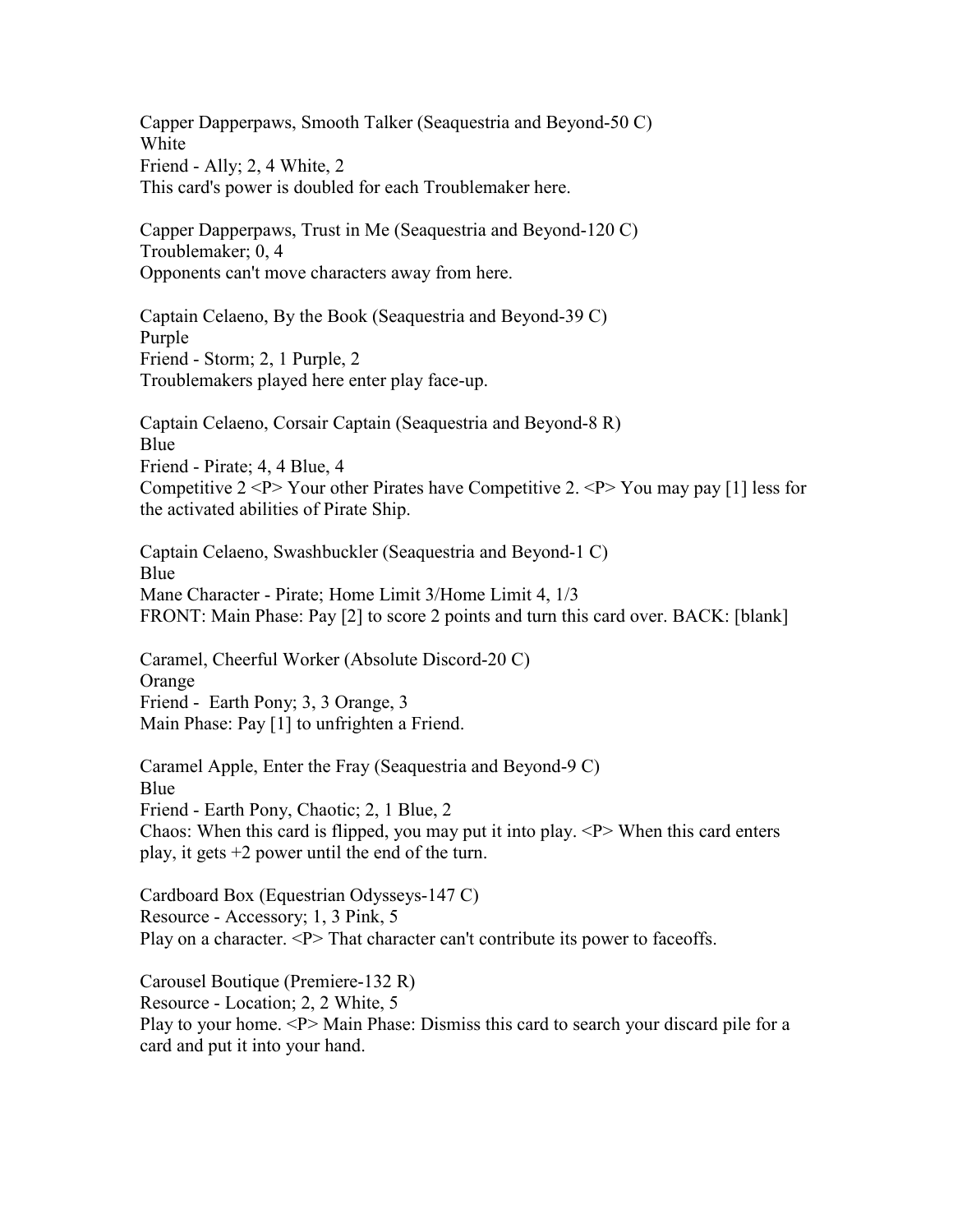Cart Crafting (Crystal Games-168 R) Problem;  $[3 \text{ white}] + [2 \text{ purple}], [7 \text{ wild}], 1$ When this Problem is solved, each player with at least 1 Friend here may put a Resource from their discard pile into their hand.

Castle of Friendship (High Magic-104 R) Resource - Location; 3, 0, 3 Play to your home. <P> Main Phase: Exhaust this card to gain [1].

Catch Me! (Crystal Games-97 F) Event; 1, 3 Pink, 5 Faceoff: Retire one of your Friends involved in the faceoff to dismiss an opposing Friend involved in the faceoff.

Caught Off Guard (Seaquestria and Beyond-125 C) Problem; [2 orange]+[6 wild], [8 wild], 2 Opposing characters here with 2 or less printed power can't contribute their power to faceoffs.

Cerberus, Tartarus Guard (High Magic-117 R) Troublemaker; 0, 5 When this card is uncovered, you may turn another Troublemaker face-down.

Cerberus (Crystal Games-157 R) Troublemaker; 2, 5 When this card is uncovered, pay [2 action] or dismiss it. <P>At the start of each player's Main Phase, that player frightens one of their Friends.

Ceremonial Headdress (Crystal Games-126 C) Resource - Accessory; 2, 3 White, 3 Play on a Friend. <P> That Friend has +2 power and is Crystal.

Cerulean Skies, Skyward Soarer (Premiere-8 C) Blue Friend - Pegasus; 1, 1 Blue, 1 Swift (You may move this card for 1 fewer action tokens.)

Chancellor Puddinghead, Equestrian Founder (Marks In Time-23 C) Pink Friend - Earth Pony; 2, 1 Pink, 2 When this card enters play, you may remove a counter from a ready card.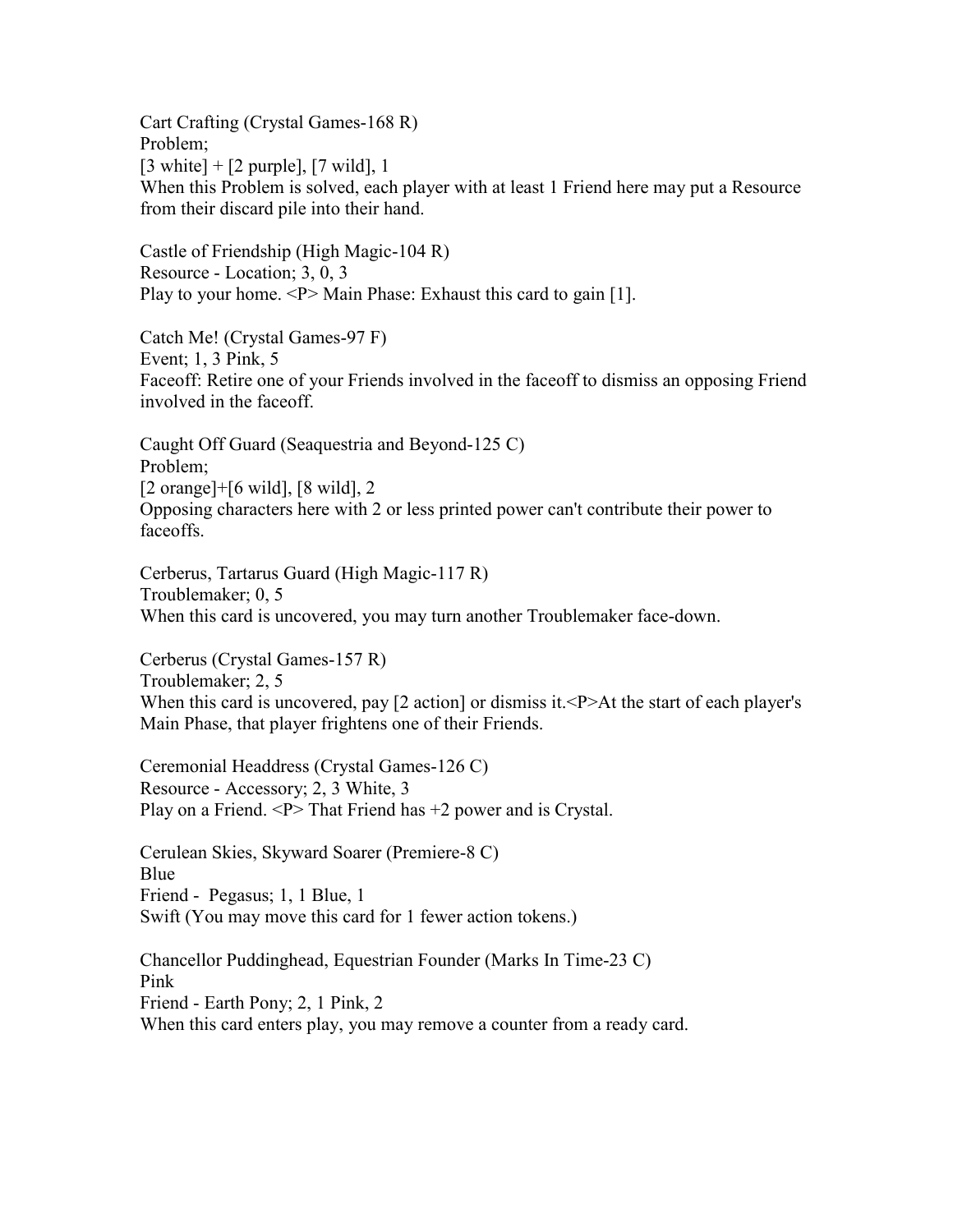Changeling Barricade, You Shall Not Pass (Defenders of Equestria-115 R) Troublemaker; 0, 4 When this card is uncovered, put a token copy of this card into play face-up at each other Problem.

Changeling Citizens, Feel the Love (Defenders of Equestria-87 C) Friend - Changeling; 3, 0, 0 Experienced  $\langle P \rangle$  As this card enters play, choose a color. This card is that color.  $\langle P \rangle$ This card has +1 power for each of your other characters.

Changeling Clash (Marks In Time-121 R) Problem;  $[3 \text{ blue}] + [3 \text{ white}], [6 \text{ wild}], 0$ At the end of your Main Phase, you may challenge an opposing Troublemaker here with all of your characters here.

Changeling Drone, Fear Eater (Absolute Discord-6 F) Blue Friend - Changeling; 2, 2 Blue, 2 This card has +2 power for each frightened Friend in play.

Changeling Infiltrator (Canterlot Nights-157 R) Troublemaker; 1, 3 When you play this card to a Problem, you may retire a Friend there to uncover this card.<P>When this card is uncovered, all players shuffle their discard piles into their decks.

Changeling Mimics, Unreasonable Facsimiles (Defenders of Equestria-116 R) Troublemaker; 1, 6 At the start of each opponent's turn, you may choose Event, Resource, or Troublemaker. That opponent pays +[3] to play cards of the chosen type until the start of their next turn.

Changeling Swarm (Canterlot Nights-158 U) Troublemaker; 2, 6 When you play this card to a Problem, you may retire a Troublemaker you control there to uncover this card.

Changeling Throne (Defenders of Equestria-142 UR) White Resource - Artifact, Unique; 2, 3 White, 4 Play to your home.  $\langle P \rangle$  Opponents pay +[1 action] to play cards during faceoffs.  $\langle P \rangle$ Opposing flipped cards lose and can't have abilities. <P> At the start of your turn, you may pay [2] and exhaust this card to score a point.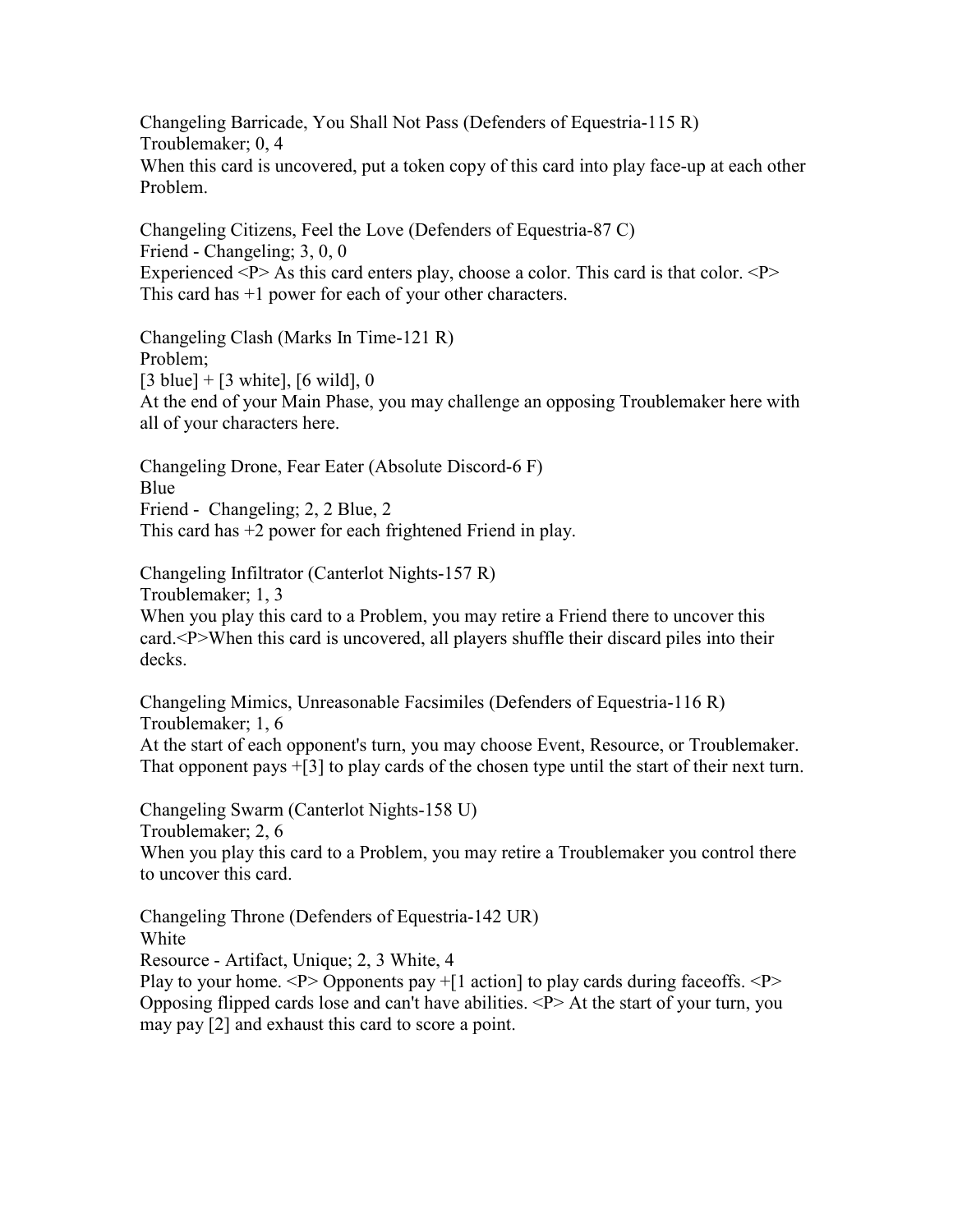Chaos Capital of the World (Absolute Discord-203 UR) Event - Chaotic; 4, 5 Pink, 6 Chaos: When this card is flipped, turn each Mane Character over. <P> Main Phase: Turn each character over. This card has received errata

Charge! (Crystal Games-169 R) Problem;  $[4 \text{ blue}] + [3 \text{ not-blue}], [9 \text{ wild}], 2$ Main Phase: Pay [1 action] to move one of your Friends to this Problem, then retire that Friend at the end of the turn. Any player may activate this ability.

Charged Up, Energizer Pony (Premiere-39 R) Pink Friend - Earth Pony; 3, 0, 2 When you move this card to a Problem, you may look at the top 2 cards of that Problem's deck and put them back in any order.

Cheer Up the Crystal Ponies (Crystal Games-170 C) Problem;  $[2 \text{ pink}] + [2 \text{ not-pink}], [5 \text{ wild}], 1$ When a player confronts this Problem with characters that have at least 3 different colors among them, that player may draw a card.

Cheerilee, Always Invited (Marks In Time-32 U) Purple Friend - Earth Pony, Foal; 1, 1 Purple, 1 When one of your Friends becomes Cutie Marked, you may exhaust this card to gain [1].

Cheerilee, Break It Up! (Absolute Discord-42 R) Purple Friend - Earth Pony, Chaotic; 2, 2 Purple, 2 Chaos: When this card is flipped, you may end the faceoff. <P> Faceoff: Retire this card to end the faceoff.

Cheerilee, Cheerileeder (Defenders of Equestria-73 R) Orange Yellow Friend - Earth Pony; 2, 3 Orange 3 Yellow, 2 Stubborn <P> Immediate: Exhaust this card and one of your Friends at home to add that Friend's power to another one of your characters until the end of the turn.

Cheerilee, Foal Herder (High Magic-35 C) Purple Friend - Earth Pony; 2, 1 Purple, 2 Prepared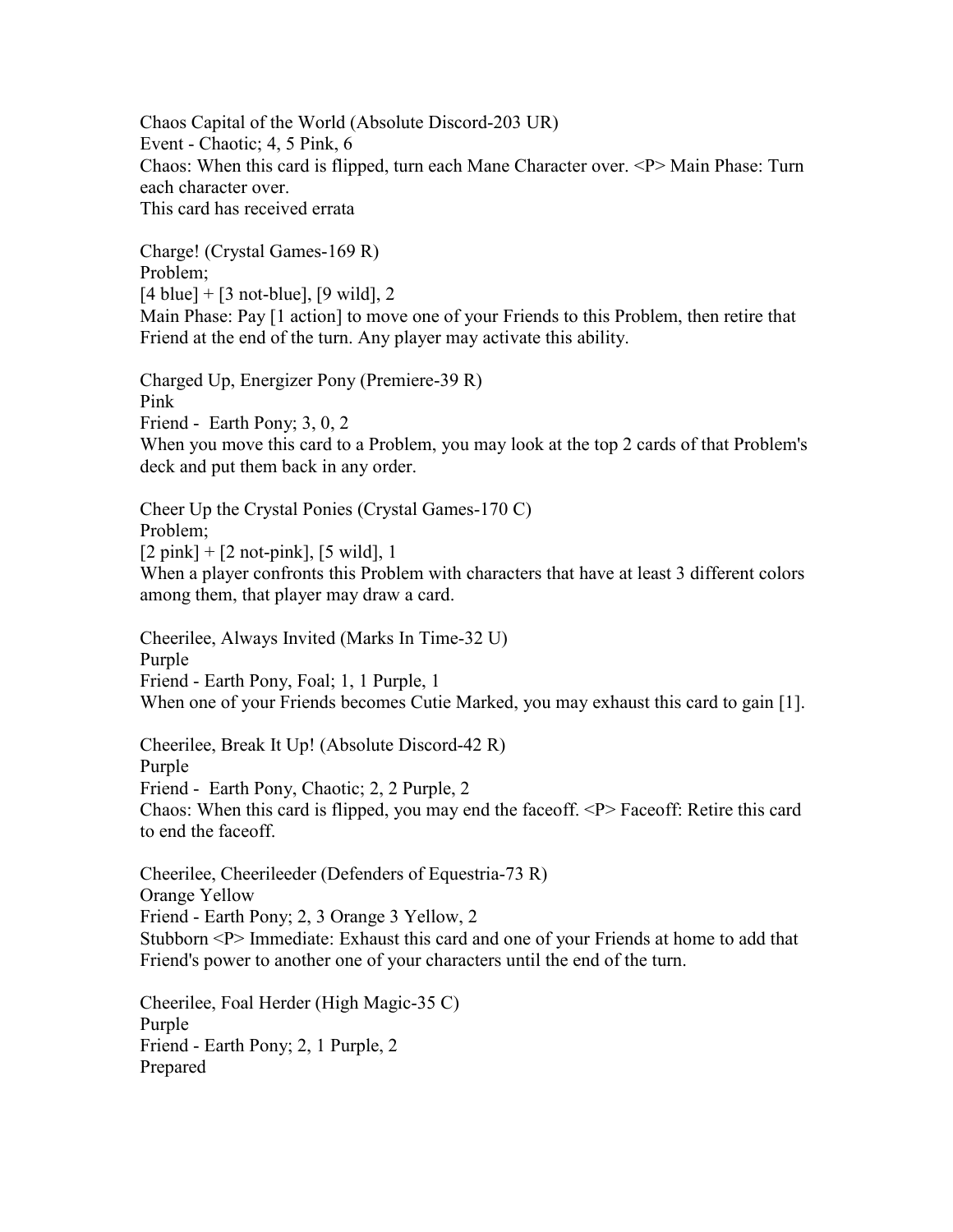Cheerilee, Homeroom Teacher (Crystal Games-47 F) Purple Friend - Earth Pony; 4, 4 Purple, 2 When an opponent plays a Friend, gain [1 action].

Cheerilee, Pass / Fail (Equestrian Odysseys-51 C) Purple Friend - Earth Pony; 2, 3 Purple, 2 When this card enters play, reveal the top card of your deck. If that card's power is even, gain [1].

Cheering Up a Friend (Canterlot Nights-171 C) Problem;  $[2 \text{ pink}] + [1 \text{ non-pink}], [4 \text{ wild}], 2$ Players can't confront this Problem unless they have at least 4 characters here.

Cheese Sandwich, All Around Equestria (Absolute Discord-7 C) Blue Friend - Earth Pony; 2, 0, 2

Cheese Sandwich, Bringing the Party (Seaquestria and Beyond-28 R) Pink Friend - Earth Pony; 3, 3 Pink, 1 This card has  $+1$  power for each of your other Earth Pony characters.  $\langle P \rangle$  At the start of your turn, you may pay [1] to put a [1 Pink] Earth Pony Friend token into play.

Cheese Sandwich, Dive Instructor (High Magic-65 U) Blue Pink Friend - Earth Pony; 2, 2 Blue 2 Pink, 2 If a Friend would be frightened, you may pay [1] to dismiss it instead.

Cheese Sandwich, Heavy Artillery (Crystal Games-35 R) Pink Friend - Earth Pony; 3, 3 Pink, 3 When this card enters play, dismiss a Friend at home with at least 3 power.

Cheese Sandwich, Partier in Training (Marks In Time-137 UR) Pink

Friend - Earth Pony, Foal; 2, 3 Pink, 2

When this card enters play, you may look at the top card of a Problem deck and put it on the top or bottom of that deck. <P> Main Phase: Pay [2] to Cutie Mark this card. (It becomes Cutie Marked and you put a +1 power counter on it. You can't Cutie Mark a Cutie Marked card.) <P> When this card becomes Cutie marked, you may replace its Problem.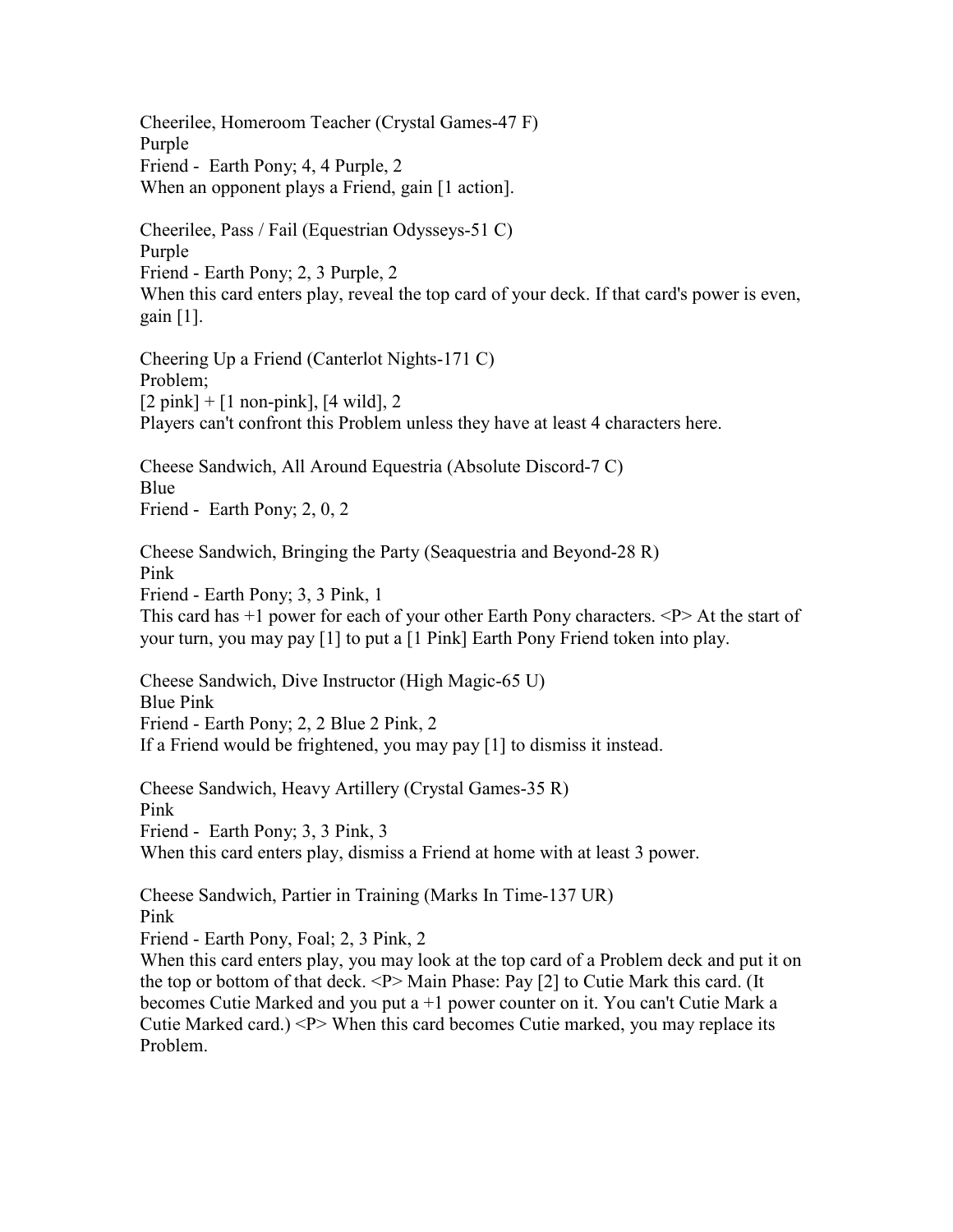Cheese Sandwich, The Party Never Ends (Equestrian Odysseys-39 C) Pink Friend - Earth Pony; 2, 1 Pink, 1 At the end of your turn, you may draw a card.

Cheese Sandwich, Wandering Partier (Canterlot Nights-40 R) Pink Friend - Earth Pony; 2, 3 Pink, 2 This card enters play exhausted.<p>Main Phase: Exhaust this card and put it into its owner's hand to dismiss an exhausted Friend. This card has received errata

Cheese Shoes (High Magic-105 C) Resource - Accessory; 1, 3 Pink, 4 Play on a Friend. <P> That Friend has +2 power and Eccentric 2.

Cherry Fizzy, Stalwart Soldier (Canterlot Nights-29 C) Orange Friend - Earth Pony; 5, 3 Orange, 4 If this card would be frightened, you may exhaust it instead.

Cherry Jubilee, Queen of the Hill (Premiere-26 F) Orange Friend - Earth Pony; 1, 0, 1 This card gets +1 power for each Resource on it.

Chic Beret (Canterlot Nights-135 C) Resource - Accessory; 3, 0, 6 Play on a Friend.<P>That Friend has +1 power and is also [white].<P>Main Phase: Pay [1 action] to reattach this card to another Friend.

Chicken Costume (Canterlot Nights-136 C) Resource - Accessory; 1, 2 Pink, 5 Play on a Friend.<P>When that Friend becomes exhausted, dismiss it.

Chief Thunderhooves, Buffaloing Buffalo (Canterlot Nights-9 R) **Blue** Friend - Buffalo; 3, 3 Blue, 3 Pumped (After a faceoff involving this card, you may banish a card you flipped to beneath this card.)<P>Reaction: After an opponent plays a Friend to this card's Problem, you may spend a card from beneath this card to frighten that Friend.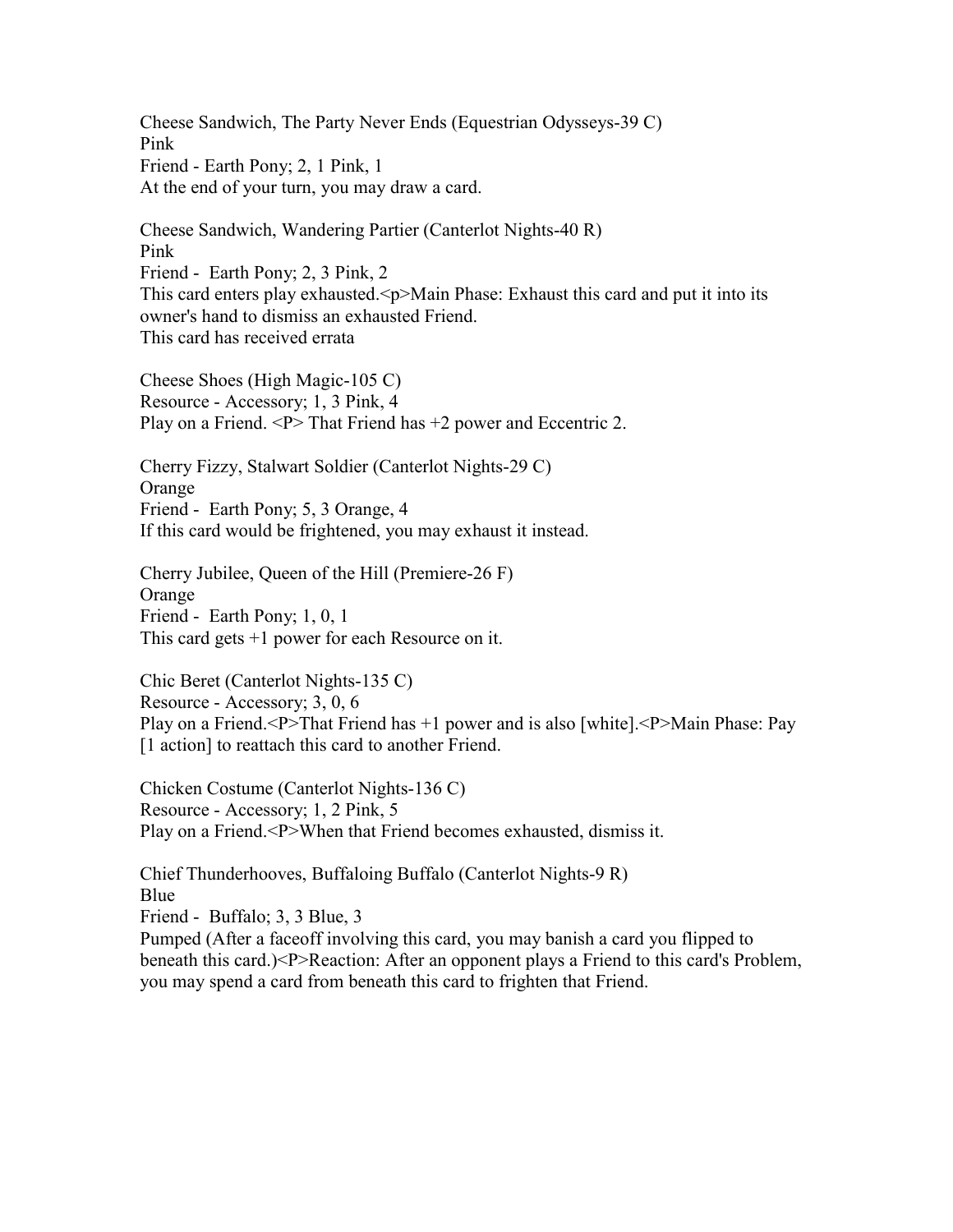Chief Thunderhooves, On the Warpath (Equestrian Odysseys-9 R) Blue Friend - Buffalo, Chaotic; 3, 3 Blue, 3 Chaos: When this card is flipped, move one of your characters.  $\langle P \rangle$  When you move this card to a Problem, you may exhaust it to frighten another Friend there.

Chimera (Crystal Games-158 U) Troublemaker; 2, 3 At the start of a faceoff involving this card, you may pay [1 action] to choose a color, then exhaust all characters involved in that faceoff that have only that color.

Chocolate Rain (Absolute Discord-127 U) Resource - Asset; 1, 4 Pink, 5 Play to your home. <P> When you flip a Chaotic card, you may retire this card to dismiss all Friends with printed power 1 or less.

Cider Stand (Absolute Discord-128 U) Resource - Asset; 1, 3 Orange, 3 Play to your home. <P> Main Phase: Exhaust this card and discard a card to pay [1] less for your next Friend this turn.

Cipactli Attack (Defenders of Equestria-93 U) Event; 2, 2 Blue, 4 Immediate: Frighten a Friend.

Cipher Splash, Born Ready (Canterlot Nights-10 U) Blue Friend - Unicorn; 3, 1 Blue, 3 Pumped (After a faceoff involving this card, you may banish a card you flipped to beneath this card.)<P>At the start of each player's turn, if this card has at least 1 card beneath it, you may ready it.

Claude, Pulling the Strings (Crystal Games-195 UR) Pink Friend - Unicorn; 4, 3 Pink, 3 Teamwork <P> Main Phase: Retire this card to gain control of an opponent's Friend with power less than or equal to this card's power until the end of the Score Phase.

Cleaning Up (Equestrian Odysseys-115 R) Event; 2, 2 White, 4 Immediate: Choose two cards in discard piles. Banish one and put the other into its owner's hand.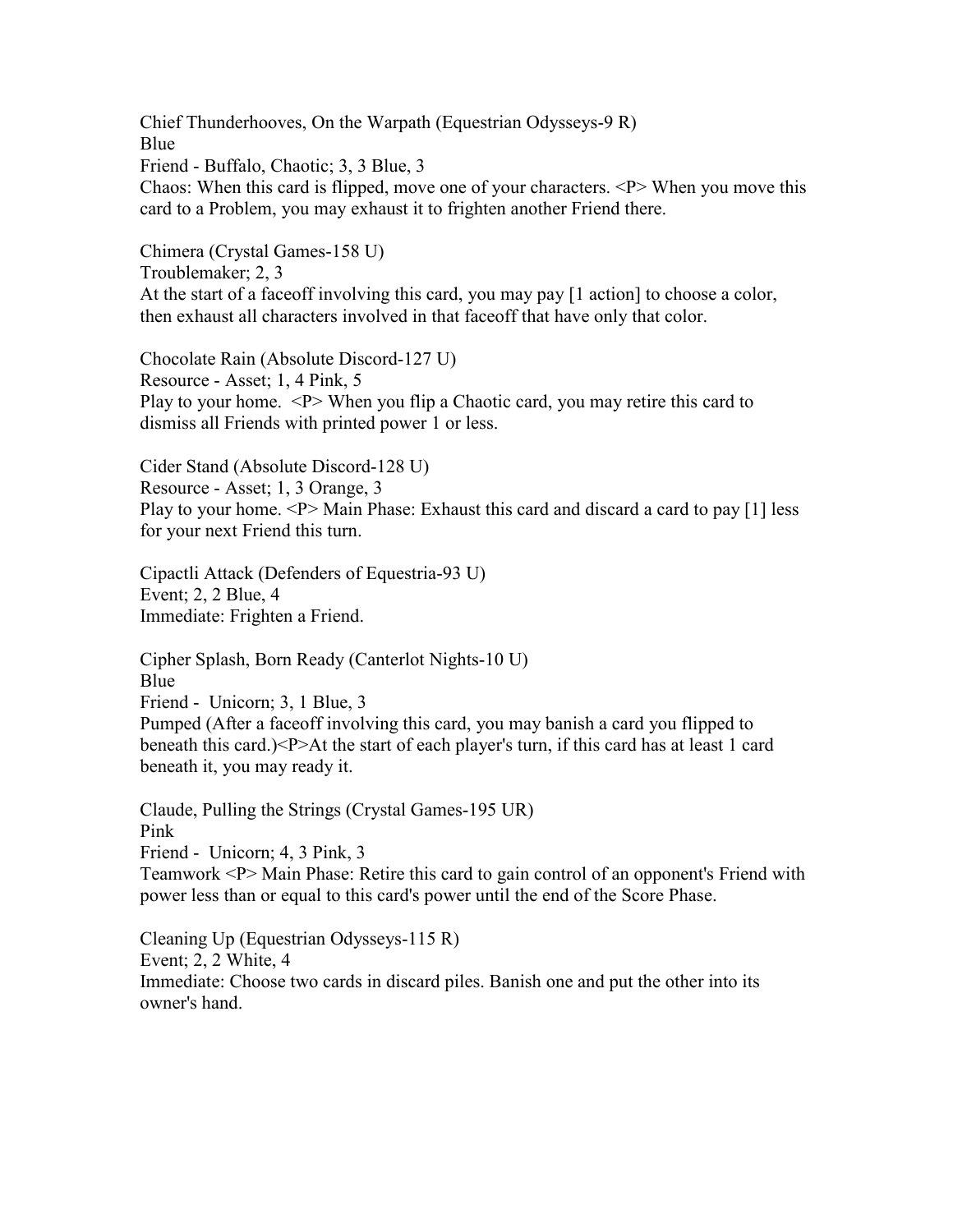Clearing Gloomy Skies (Premiere-167 U) Problem;  $[4 \text{ blue}] + [3 \text{ white}], [9 \text{ wild}], 3$ Players with at least 2 [Pegasus] characters at this Problem get +1 total power during faceoffs here.

Clipped Wings (Absolute Discord-129 R) Resource - Condition; 1, 3 Orange, 5 Play on a Friend. <P> That Friend loses and can't have abilities.

Close Air Support (Marks In Time-144 UR) Event; 4, 4 Blue, 5 Main Phase: Put 7 [1 blue] Pegasus Friend tokens with Swift into play. At the end of the turn, banish them.

Cloudbursting (Premiere-168 U) Problem;  $[1 \text{ blue}] + [1 \text{ non-blue}], [4 \text{ wild}], 1$ Starting Problem.

Cloudchaser, Flexible Flier (Premiere-11 R) Blue Friend - Pegasus; 2, 0, 1 Main Phase: Exhaust this card to reduce by [1 action] the cost of the next Friend you play this turn.

Cloudchaser, Ready and Willing (Absolute Discord-8 R) Blue Friend - Pegasus, Chaotic; 1, 4 Blue, 2 Chaos: When this card is flipped, ready a character involved in the faceoff. <P> When you play this card, you may ready a character.

Cloudchaser, Wonderbolt Trainee (High Magic-4 C) Blue Friend - Pegasus; 2, 3 Blue, 2 Swift <P> Immediate: Banish this card from your hand to reduce the play requirements of your cards by [2 blue] until the end of the turn.

Cloudchaser & Flitter, Two on the Team (Defenders of Equestria-65 U) Blue Yellow Friend - Pegasus; 2, 2 Blue 2 Yellow, 2 Calming  $2 < P$  When you move another character with 2 or less power, you may move this card.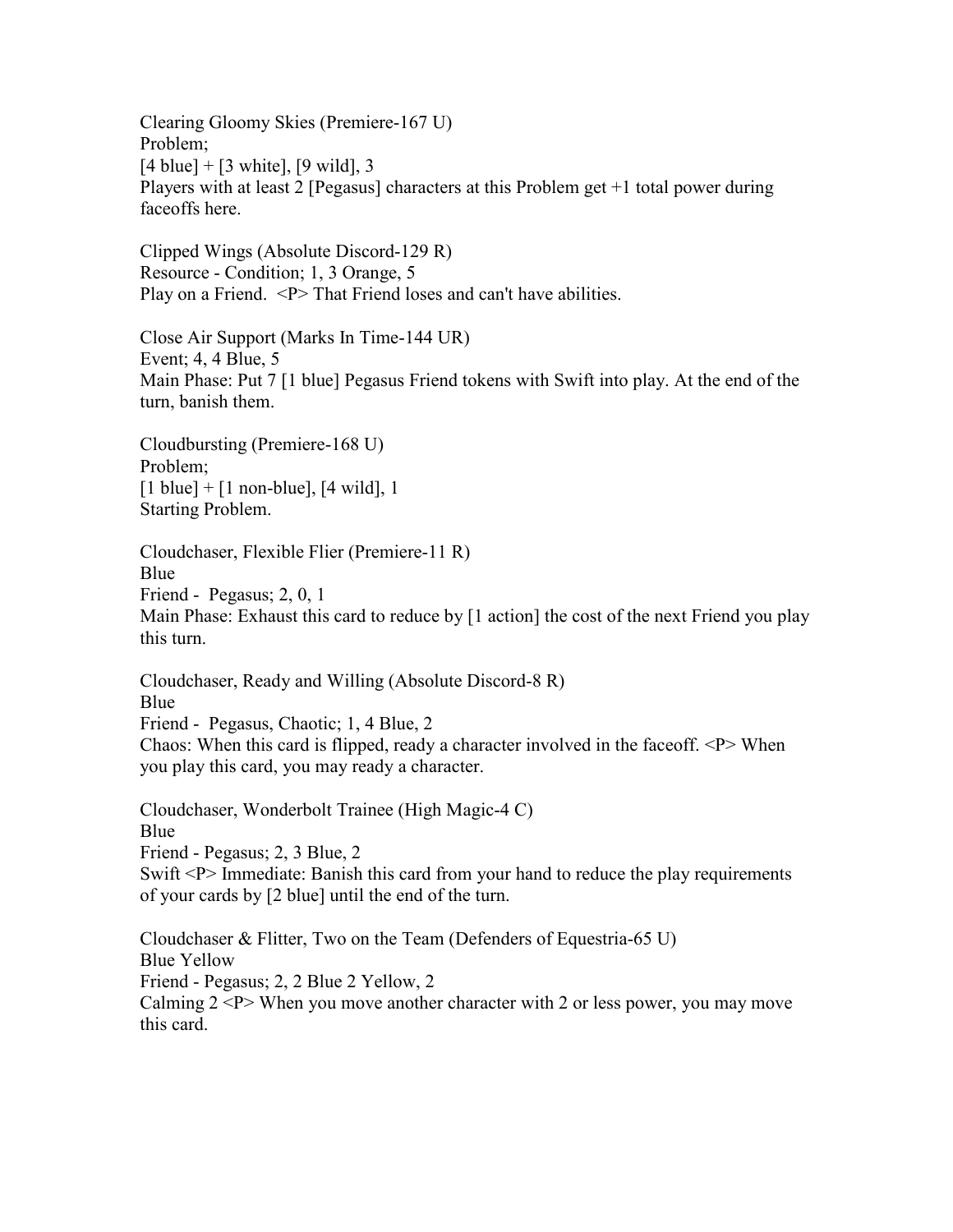Cloudy Quartz, Concerned Mother (Canterlot Nights-30 C) Orange Friend - Earth Pony; 1, 1 Orange, 0 Supportive 2 (+2 power while at a Problem with your Mane Character that shares a color with this card.)

Clover the Clever, Equestrian Founder (Marks In Time-33 C) Purple Friend - Unicorn; 4, 1 Purple, 4 Prepared

Cockatrice (Crystal Games-159 U) Troublemaker; 2, 2 When an opponent challenges this card, they retire one of their Friends here.

Cockatrice on the Loose (Canterlot Nights-172 R) Problem;  $[4$  yellow] +  $[3$  non-yellow],  $[8 \text{ wild}]$ , 2 When a Troublemaker is played here, that Troublemaker's owner may put a Friend here into its owner's hand.

Coco Crusoe, Flipping Out (Absolute Discord-21 R) Orange Friend - Earth Pony, Chaotic; 3, 2 Orange, 2 Chaos: When this card is flipped, flip an additional card.  $\langle P \rangle$  During faceoffs involving this card, flip an additional card.

Coco Crusoe, Thick Skinned (Premiere-27 R) Orange Friend - Earth Pony; 3, 0, 2 When you uncover a Troublemaker at this card's Problem, an opponent discards 2 random cards. This card has received errata

Coco Pommel, Caring Assistant (Absolute Discord-67 C) Yellow Friend - Earth Pony; 2, 0, 2

Coco Pommel, Fashion Apprentice (Canterlot Nights-69 C) White Friend - Earth Pony; 4, 1 White, 3 Pumped (After a faceoff involving this card, you may banish a card you flipped to

beneath this card.)<P>Main Phase: Spend a card from beneath this card to give another character +4 power until the end of the turn.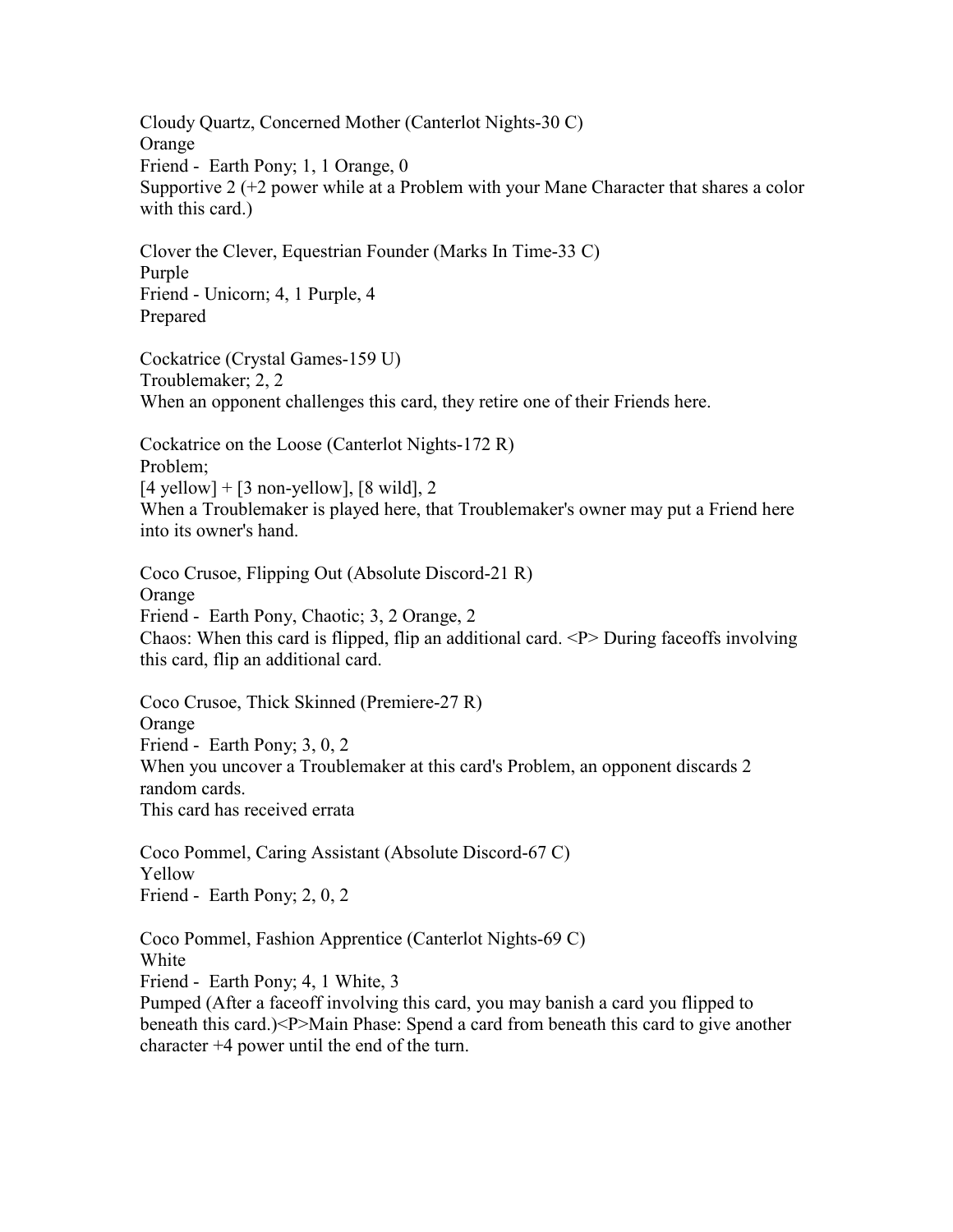Coco Pommel, Refurbisher (Crystal Games-62 R) White Friend - Earth Pony; 3, 3 White, 3 When this card enters play, you may banish an Event in your discard pile. While that card remains banished, you may play that card as though it were in your hand.

Coco Pommel, Set Designer (Marks In Time-71 U) Purple White Friend - Earth Pony, Foal; 2, 2 Purple 2 White, 2 Showy  $1 < P$  While there are no opposing characters at this card's Problem, you may pay [1] less to play Events, to a minimum of [1].

Coco Pommel's Thread (Crystal Games-127 C) Resource - Asset; 1, 0, 3 Play to your home.<P>Main Phase: Retire this card and pay [2 action] to put a Resource from your discard pile into your hand.  $\leq p$  Main Phase: Retire this card to give one of your characters [white] until the end of the phase.

Cold Wave (Equestrian Odysseys-116 U) Event; 2, 3 White, 4 Immediate: Exhaust all characters involved in a faceoff without an attached Accessory.

Coloratura, Happy Camper (Marks In Time-40 U) White Friend - Earth Pony, Foal; 2, 1 White, 4

While this card is not Cutie Marked, it can't contribute its power to confronting Problems. <P> Main Phase: Pay [2] to Cutie Mark this card. (It becomes Cutie Marked and you put a +1 power counter on it. You can't Cutie Mark a Cutie Marked card.)

Coloratura, Razzle Dazzle (Marks In Time-41 U) **White** Friend - Earth Pony; 2, 1 White, 2 When this card enters play, you may remove  $a + 1$  power counter from each of any number of other characters and put them on this card.

Coloratura, Simply Rara (Defenders of Equestria-41 SR) White Friend - Earth Pony; 4, 1 White, 4

Main Phase: Exhaust this card to choose a Problem. You need -[4 wild] to confront that Problem until the end of the turn.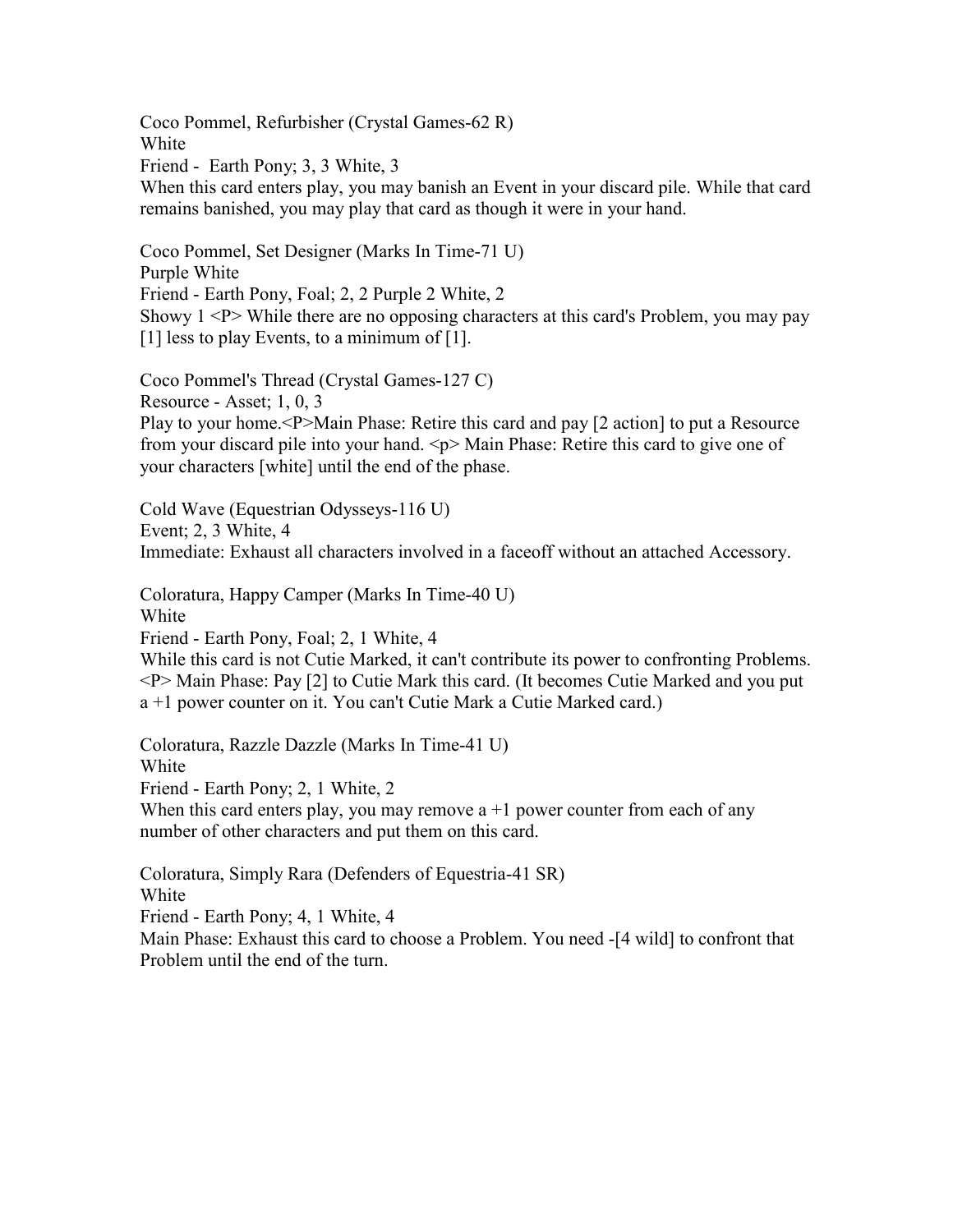Combat Hat (Canterlot Nights-137 U) Resource - Accessory; 1, 2 White, 5 Play on one of your Friends.<P>Your opponent must pay  $+[1 \text{ action}]$  to move a character to that Friend's Problem.<P>Main Phase: Pay [1 action] to reattach this card to another one of your Friends.

Comet Tail, Blaze of Glory (Crystal Games-7 C) Blue Friend - Unicorn; 3, 2 Blue, 3 Main Phase: Pay  $\lceil 1 \rceil$  action  $\lceil 1 \rceil$  to give this card  $+2$  power until the end of the turn. You may move this card. At the end of the turn, retire this card.

Comet Tail, Hale Bopper (Premiere-54 C) Purple Friend - Unicorn; 1, 0, 1

Comet Tail, Out of Control (Absolute Discord-43 C) Purple Friend - Unicorn; 2, 1 Purple, 2 Troublemakers here have +1 power.

Comforting Critters (Canterlot Nights-173 U) Problem;  $[2 \text{ yellow}] + [2 \text{ non-yellow}], [5 \text{ wild}], 1$ Starting Problem. While at this Problem, this card's owner's Mane Character has +1 power during the Main Phase.

Coming Through! (Marks In Time-78 R) Event; 1, 2 Orange, 4 Immediate: A player puts the top 2 cards of their deck into their discard pile.

Commander Hurricane, Equestrian Founder (Marks In Time-6 C) Blue Friend - Pegasus; 2, 1 Blue, 2 Immediate: Pay [2] to move this card.

Compass Star, Geography Nut (Canterlot Nights-55 C) Purple Friend - Pegasus; 2, 2 Purple, 3

Concerning Cutie Mark (Defenders of Equestria-122 C) Problem; [3 wild], [4 wild], 1 Starting Problem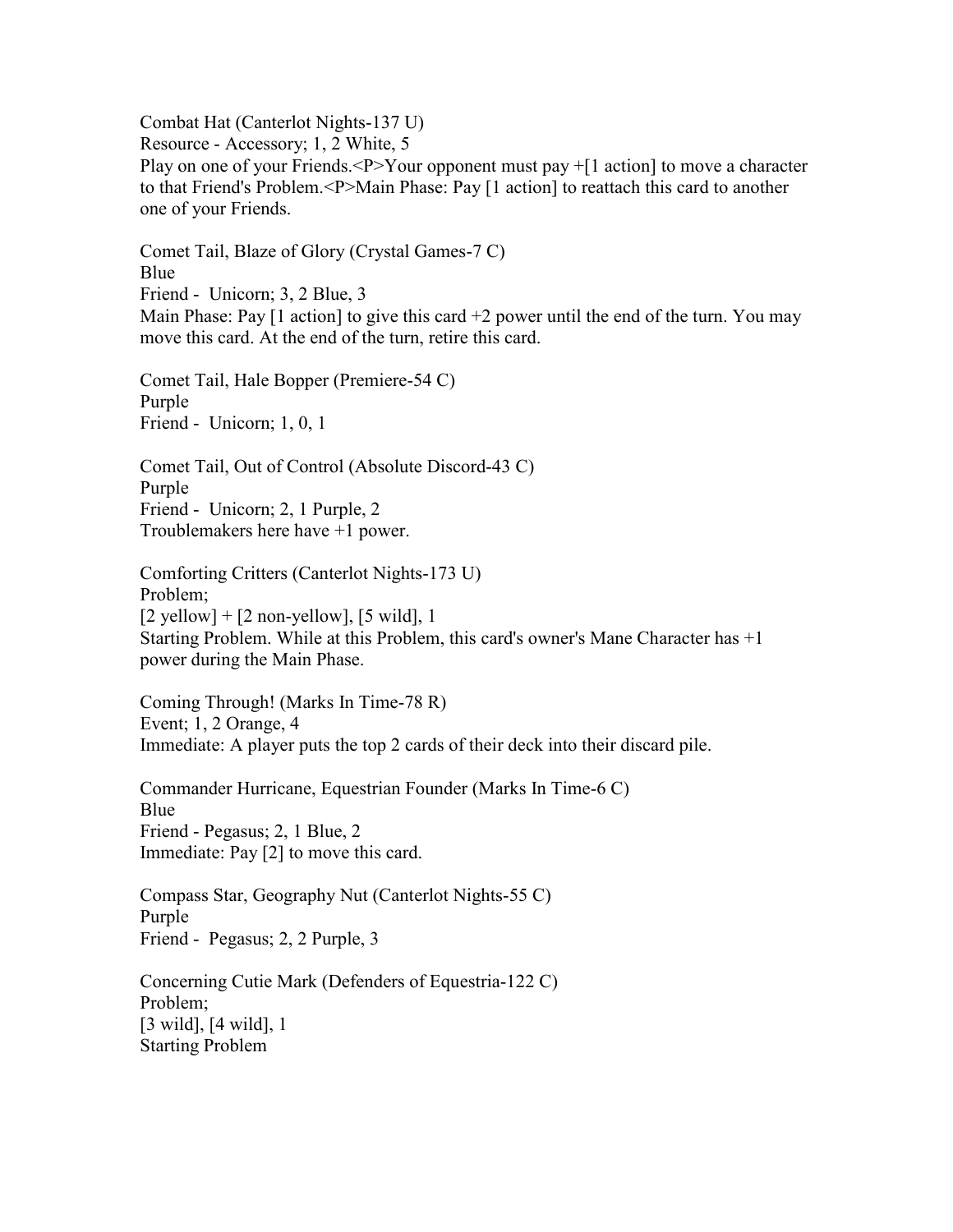Conductor's Baton (Equestrian Odysseys-148 R) Resource - Asset; 2, 3 Yellow, 3 Play to your home.  $\langle P \rangle$  Your Friends with cost 2 or less have  $+1$  power.

Conning the Con Pony (Defenders of Equestria-111 C) Resource - Dilemma; 2, 3 Yellow, 5 [6 wild], [6 wild], 2 When you confront this Problem, choose an opposing Troublemaker. That card doesn't prevent you from confronting its Problem this turn.

Cookie Crumbles, Fancy Cooker (Canterlot Nights-68 C) White Friend - Unicorn; 3, 3 White, 2 Supportive 2 (+2 power while at a Problem with your Mane Character that shares a color with this card.)<P>Opponents can't move this card or your Mane Character.

Coriander Cumin, Limited Menu (Defenders of Equestria-69 R) Orange Purple Friend - Unicorn; 3, 2 Orange 2 Purple, 3 Prepared <P> When this card enters play, name a card. A player reveals their hand and discards all cards with that name.

Cornered (Seaquestria and Beyond-100 R) Event; 1, 3 White, 5 Main Phase: Each player chooses up to 3 of their Friends and retires the rest.

Corralling Critters (Seaquestria and Beyond-108 C) Resource - Dilemma; 1, 2 Yellow, 5 [5 wild], [5 wild], 1 When you move a character to this Problem, you may pay [1] to put two [1 Yellow] Critter Friend tokens into play.

Cracking the Case (Marks In Time-79 R) Event; 1, 2 White, 5 Immediate: Banish a Troublemaker.

Crackle, Diamond in the Rough (Absolute Discord-56 U) White Friend - Dragon; 4, 3 White, 4 Your opponent's home limit is reduced by 1 for each of their Assets in their home.

Cranky & Matilda, Dedicated Couple (Equestrian Odysseys-27 U) Orange Friend - Donkey; 5, 2 Orange, 5 Diligent 1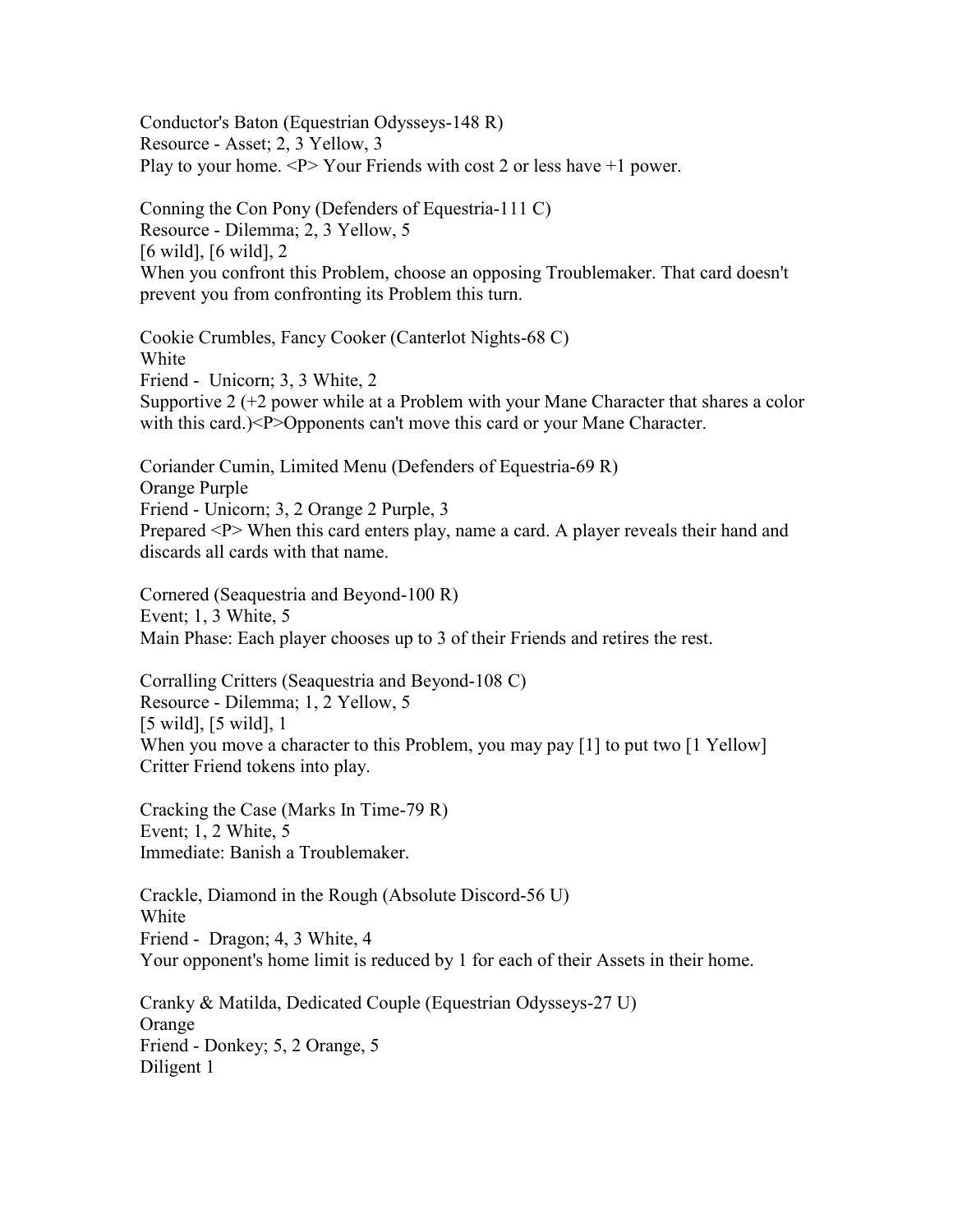Cranky Doodle Donkey, Crankiest of Creatures (Crystal Games-23 R) Orange Friend - Donkey; 2, 1 Orange, 0 Players can't score points during faceoffs involving this card.

Crash Course (Canterlot Nights-174 C) Problem;  $[3 \text{ blue}] + [2 \text{ purple}], [7 \text{ wild}], 2$ Characters here have Swift.

Cratus, Ancient Beast Dealer (Equestrian Odysseys-106 R) Yellow White Friend - Earth Pony; 2, 2 Yellow 2 White, 2 When you confront this card's Problem, you may retire a Critter here to score an additional point.

Creepy Creeping Crystals (Crystal Games-128 U) Resource - Condition; 1, 4 Yellow, 3 Play on an a Problem.  $\leq p$  Opponents must pay  $+[1 \text{ actions}]$  to rally Friends here.

Crème de la Crème (Premiere-107 U) Event - Gotcha; 0, 3 White, 5 Problem Faceoff Reaction: Play when you win a Problem faceoff by at least 5 power. Score an additional point.

Critter Cavalry (Premiere-108 U) Event - Gotcha; 1, 2 Yellow, 3 Faceoff Reaction: Play after you flip a card. That card gets  $+5$  power this faceoff.

Critter Choir, Cheerful Chirpers (Seaquestria and Beyond-94 R) White Yellow Friend - Critter; 4, 2 White 2 Yellow, 2 When this card enters play, put two [1 Yellow] Critter Friend tokens into play, then each of your characters gets  $+2$  power until the end of the turn.

Critter Cuisine (Premiere-134 U) Resource - Asset; 2, 2 Yellow, 3 Play to your home.<P> Main Phase: Exhaust this card and pay [1 action] to give each of your [Critter] Friends +1 [yellow] until the start of your next turn.

Critter Stampede (Canterlot Nights-102 R) Event - Gotcha; 2, 5 Yellow, 4 Reaction: After an opponent plays a Friend, put that Friend into its owner's hand.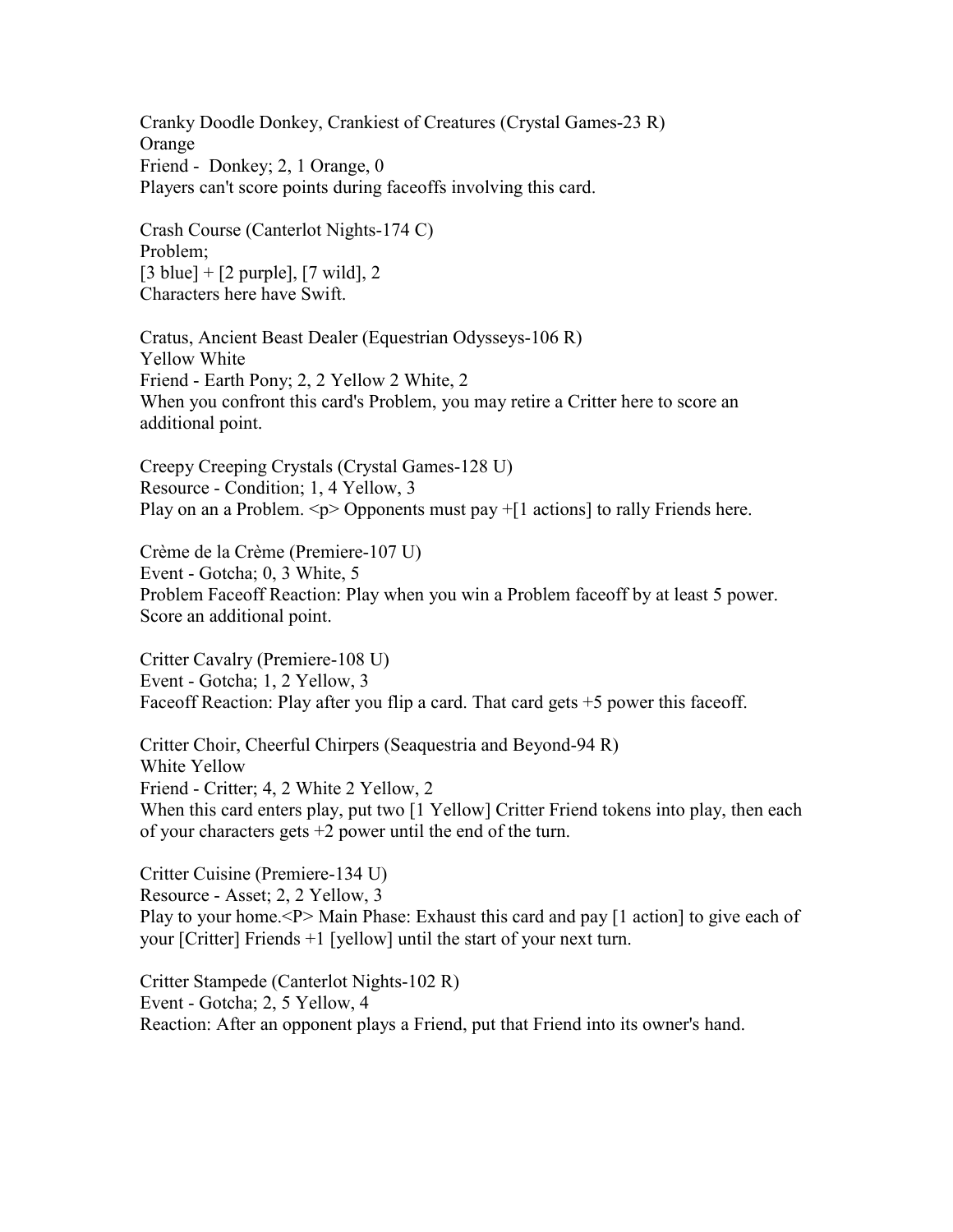Cruel Taskmistress (Absolute Discord-90 U) Event; 3, 4 White, 4 Main Phase: Choose an opponent's Mane Character. Banish each Friend at that Mane Character's Problem with power less than or equal to the power of that Mane Character.

Crystal Forcefield (Crystal Games-129 R) Resource - Asset; 2, 4 Purple, 5 Play on a Problem.<P>That Problem can't be confronted.<P>Main Phase: Pay [3 actions] to banish this card. Any player may activate this ability.

Crystal Guard, On Duty (Crystal Games-8 R) Blue Friend - Crystal; 3, 2 Blue, 3 When you move this card to a Problem, you may exhaust this card and pay [1 action] to frighten an opponent's Friend there.

Cult of Personality (Equestrian Odysseys-183 U) Problem; [4 wild], [6 wild], 1 Players need +1 [wild] to confront this Problem for each color among their characters here.

Cutie Mark Crusaders, Ponyville Flag Carriers (Crystal Games-1 F) Pink

Mane Character - Earth Pony, Pegasus, Unicorn, Foal; Home Limit 3/Home Limit 4, 1/3 FRONT: When you confront a Problem, put a Crusade counter on this card. Then, if there are at least 5 Crusade counters on this card, remove them and turn it over. BACK: When a Problem enters play, you may exhaust this card and pay [2 actions] to replace it.

Cutie Mark Vault (Equestrian Odysseys-149 U)

Resource - Asset; 1, 3 purple, 4

Play to your home.  $\langle P \rangle$  When you put a card on top of your deck, you may exhaust this card to put a Cutie Mark counter on this card. <P> Main Phase: Retire this card and remove any number of Cutie Mark counters from it to gain [1] for each Cutie Mark counter you remove.

Cutie Pox Outbreak (Absolute Discord-91 U) Event - Chaotic; 1, 3 Pink, 4 Chaos: When this card is flipped, dismiss a Friend with printed power 3 or more.  $\langle P \rangle$ Faceoff: Dismiss a Friend with printed power 2 or less.

Cutie Pox Scare (Crystal Games-98 R) Event - Gotcha; 3, 2 Purple, 5 Reaction: After the start of a Score Phase, move all characters at a Problem home.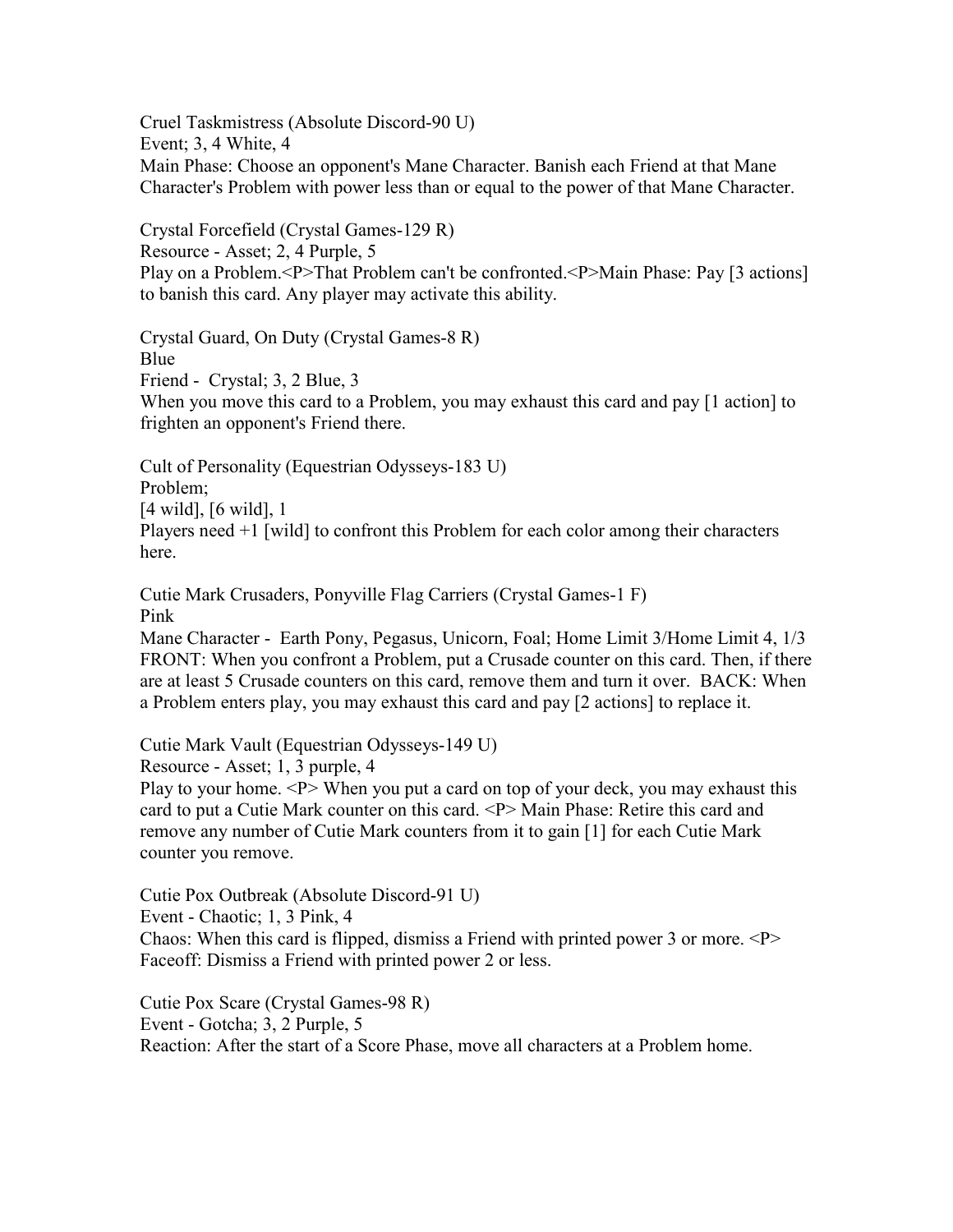Cybernetic Limb Actuator (Marks In Time-97 R) Resource - Accessory, Unique; 2, 1 Blue 1 White, 4 Hasty <P> Play on one of your Friends. <P> When this card enters play, move that Friend.  $\langle P \rangle$  That friend has  $+3$  power.

Daisy, Fickle Salesmare (Absolute Discord-22 C) **Orange** Friend - Earth Pony; 2, 1 Orange, 2 Random

Daisy, Mousy Mare (Canterlot Nights-31 U) Orange Friend - Earth Pony; 3, 0, 2 When this card is retired, put it into its owner' hand. This card has received errata

Daisy, Lily, & Roseluck, Wilt Under Pressure (Equestrian Odysseys-65 U) White Friend - Earth Pony; 1, 4 White, 1 While there are no opposing characters here, this card has  $+3$  power.

Damsel in Distress (Absolute Discord-92 R) Event; 1, 2 White, 4 Main Phase: Move a Troublemaker to a Problem.

Dance Fever, Dancing Machine (High Magic-44 U) White Friend - Earth Pony; 2, 0, 2 When you play a Song card, give another character +2 power until the end of the turn.

Dance Fever, Disco King (Premiere-40 C) Pink Friend - Earth Pony; 1, 2 Pink, 1 Random (During a faceoff involving this card, if you flip a card with 1 power, you may ignore it and flip a new card.)

Dangerous Mission Outfit (High Magic-106 R) Resource - Accessory, Unique; 1, 3 Yellow 3 Blue, 4 Play on one of your characters. <P> When you move that character to a Problem, your other characters there each get  $+1$  power until the end of the turn.

Daring Dive (Defenders of Equestria-94 C) Event; 0, 2 Blue, 5 Immediate: As an additional cost to play this card, discard 2 cards.  $\langle P \rangle$  Give a character involved in a faceoff +2 power until the end of the faceoff.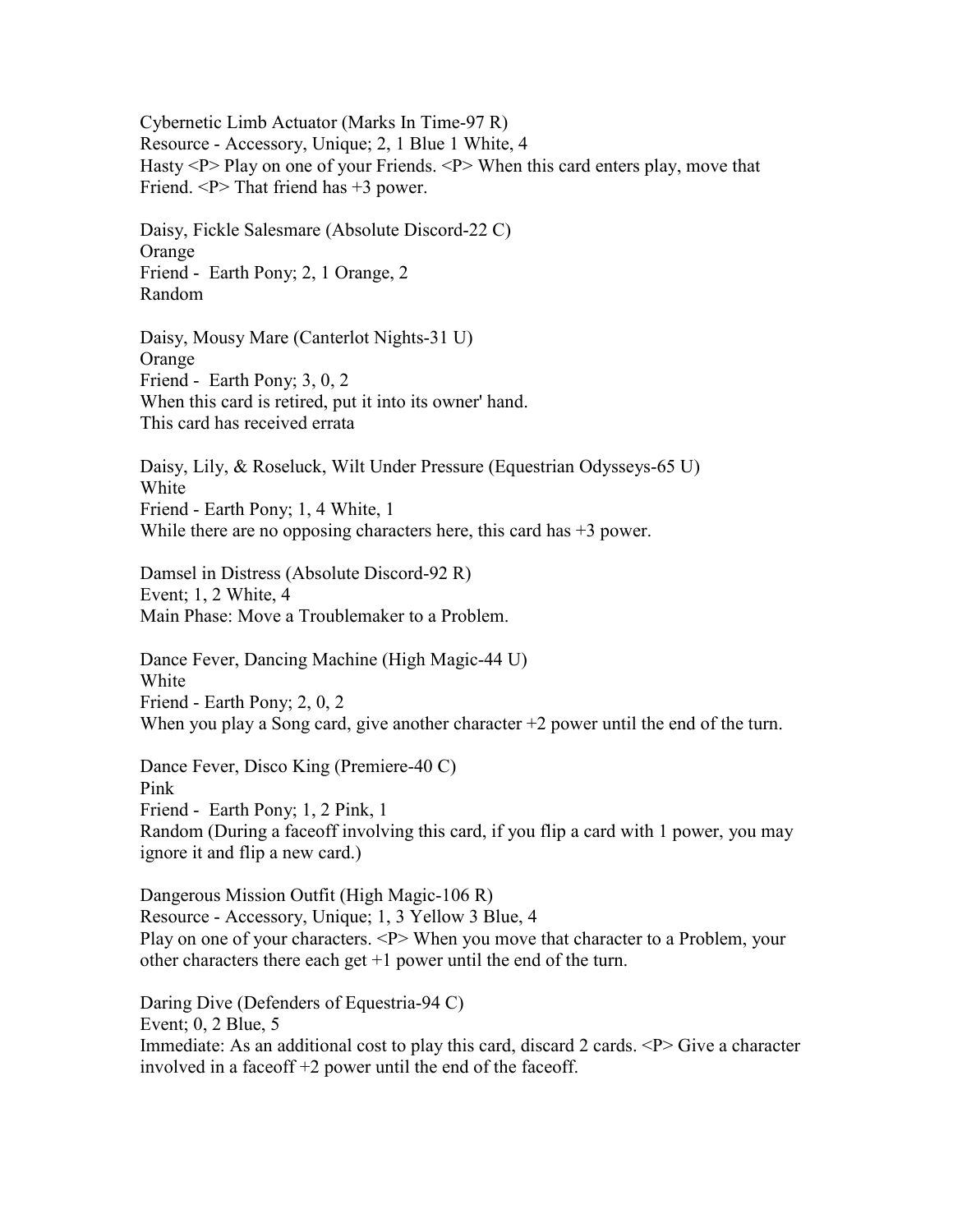Daring Do, Adventure Time (Equestrian Odysseys-210 UR) Blue Purple Friend - Pegasus; 4, 3 Blue 3 Purple, 4 Meticulous 1 <P> When this card enters play, you may frighten a Friend. <P> Your Troublemakers have +1 power for each frightened Friend.

Daring Do, Professional Heroine (Crystal Games-9 R) Blue Friend - Pegasus; 3, 3 Blue, 3 When this card enters play at a Problem, challenge an opponent's Troublemaker there with your characters there.

Daring Do, Well Disguised (High Magic-45 U) White Friend - Pegasus; 3, 4 White, 4 Prepared

Daring Do Poster (Equestrian Odysseys-150 R) Resource - Asset, Unique; 2, 2 Blue 2 Purple, 4 Play to your home <P> Your Troublemakers have "At the start of your turn, gain [1]."

Daring Escape (Seaquestria and Beyond-126 C) Problem;  $[4 \text{ blue}] + [2 \text{ wild}], [6 \text{ wild}], 0$ When you confront this Problem, you may move one of your characters.

Dark Dank Dungeon (Canterlot Nights-175 U) Problem;  $[4$  yellow] + 3 [white], [9 wild], 3 When a player confronts this Problem, that player puts one of their Friends here into its owner's hand.

Dark Magic Surge (Crystal Games-171 U) Problem;  $[2$  purple] +  $[1$  not-purple],  $[4$  wild], 1 Starting Problem <P> During faceoffs here, the player with the most [unicorn] characters here pays -[1 actions] to play Events.

Dark Moon, Moonlit Colt (Canterlot Nights-11 C) Blue Friend - Unicorn; 3, 0, 2 Main Phase: Exhaust one of your Resources at home to ready this card.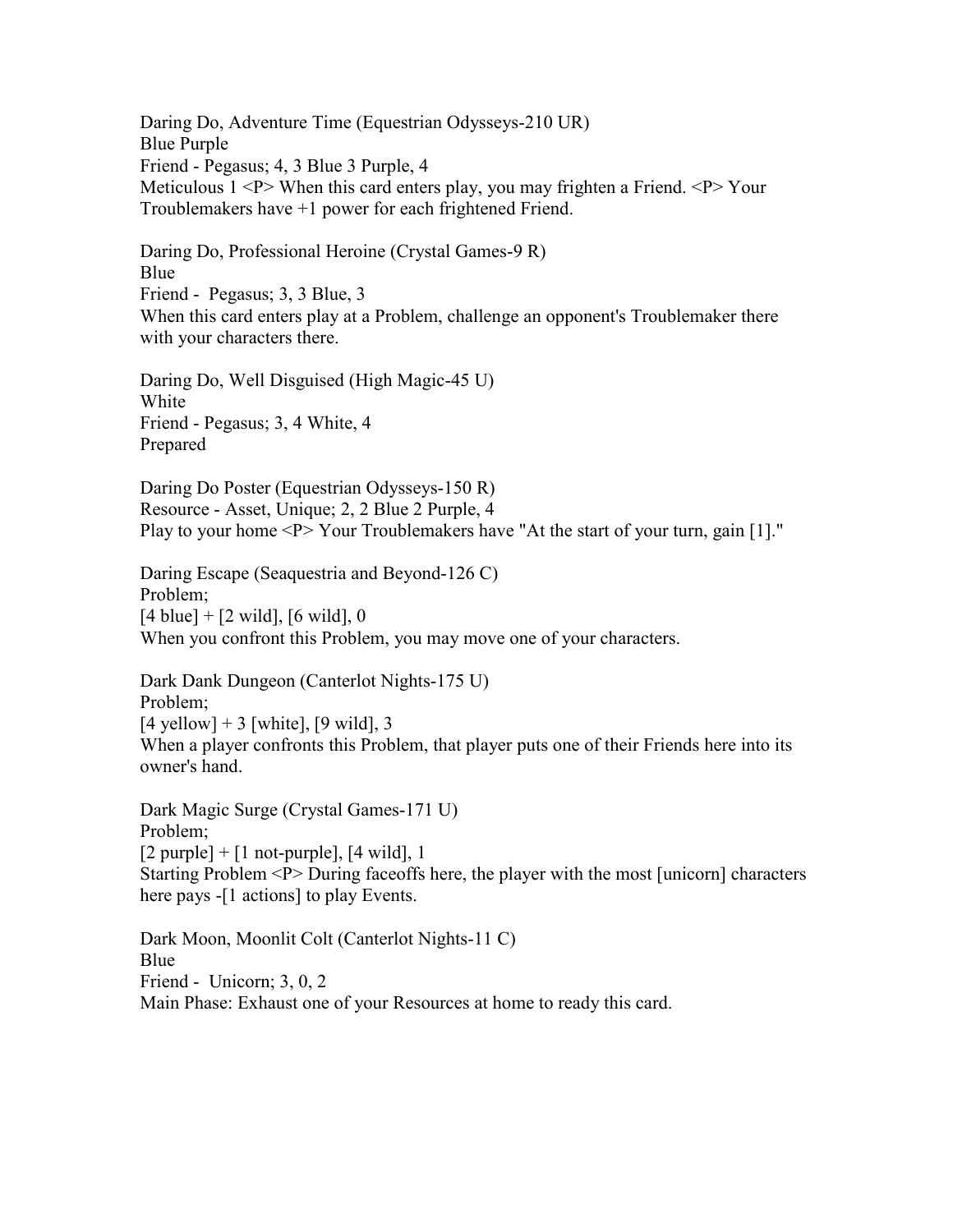Davenport, Low Low Prices! (High Magic-73 U) Orange White Friend - Earth Pony; 2, 2 Orange 2 White, 2 Diligent  $1 < P$  Main Phase: Pay [2] and retire this card to gain control of a Friend here with power less than or equal to this card's power.

Davenport, Mattress Salespony (Equestrian Odysseys-107 U) Yellow White Friend - Earth Pony; 3, 4 Yellow 4 White, 3 Opponents pay +[1] to play Friends with at least 3 printed power.

Dazzling Jacket (Crystal Games-130 U) Resource - Accessory; 2, 3 White, 5 Play on a Friend.<P>While that Friend has power higher than any other Friend here, Friends can't be moved to this card's Problem.

Deep Dark Forest (Crystal Games-172 U) Problem;  $[2 \text{ pink}] + [1 \text{ not-pink}], [4 \text{ wild}], 1$ Starting Problem <P> Troublemakers can't be played here.

Deep Trouble (Seaquestria and Beyond-101 C) Event; 4, 2 Blue, 6 Immediate: Frighten up to two Friends.

Defenders of Equestria, Hive Heroes (Defenders of Equestria-79 U) Pink Yellow Friend - Unicorn, Changeling, Draconequus; 3, 2 Pink 2 Yellow, 2 When this card enters play, you may retire a Friend to turn an opposing Troublemaker face-down.  $\langle P \rangle$  When one of your Friends is retired or dismissed, you may put a  $+1$ power counter on this card.

Defenders of Equestria, Royal Pony Sisters (Promotional-9 F) **Orange** Friend - Alicorn, Royalty; 3, 2 Orange, 5 As an additional cost to play this card, discard 2 cards.<P>This card is both a Princess Celestia and a Princess Luna in all zones.

Defenders of Spiketopia, Magic and Might (Defenders of Equestria-133 UR) Blue Friend - Earth Pony, Pegasus, Unicorn, Dragon, Draconequus; 4, 4 Blue, 4 Swift <P> When you win a Troublemaker face of involving this card, score an additional point.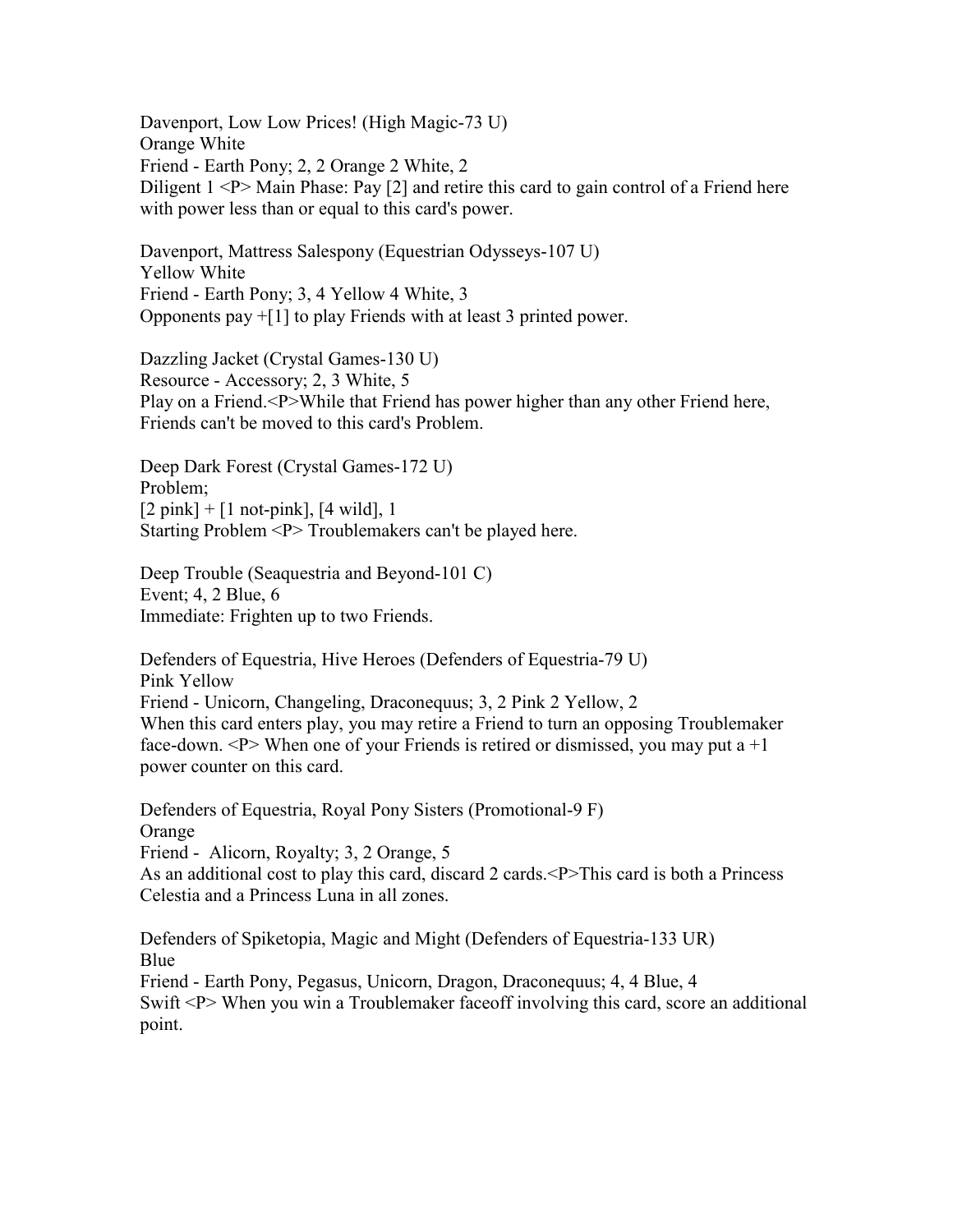Defensive Position (Equestrian Odysseys-151 R) Resource - Asset, Unique; 1, 3 Orange 3 Yellow, 5 Play to your home. <P> If one or more of your Friends would be dismissed, you may pay [1] and exhaust this card instead. If you do, those Friends are not dismissed.

Delaying Tactics (Seaquestria and Beyond-109 R) Resource - Dilemma; 1, 3 White, 5 [8 wild], [8 wild], 0 At the end of your turn, you may put a Delay counter on a Problem. <P> Opponents pay +[1] to move characters to a Problem for each Delay counter on that Problem. <P> When an opponent moves a character to a Problem, remove all Delay counters from that Problem.

Delivery Crew, Priority Mail (Seaquestria and Beyond-21 SR) **Orange** Friend - Storm; 2, 2 Orange, 2 At the end of your turn, you may put  $a + 1$  power counter on one of your Friends.

Desert Road (Seaquestria and Beyond-110 SR) Resource - Location; 3, 4 Orange, 3 Play to your home. <P> As an opposing Friend enters play, it loses and can't have abilities until the end of the turn.

Desperate Times (Marks In Time-122 R) Problem; [4 orange]+[4 purple], [8 wild], 2 During Troublemaker faceoffs here, flip an additional card.

Desperately Seeking Spike (Absolute Discord-171 C) Problem;  $[2 \text{ blue}] + [2 \text{ not-blue}], [5 \text{ wild}], 1$ Starting Problem <P> When a player confronts this Problem, that player reveals the top card of their deck. If it's a Friend, they put it into their hand. Otherwise, they put it into their discard pile.

Destiny Drain (Crystal Games-201 UR) Event; 3, 3 Purple, 6 Main Phase: Choose a card in an opponent's discard pile. Search that player's hand, deck, and discard pile for each card with the same name, then banish those cards. Banish this card.

Detective Duds (Marks In Time-98 C) Resource - Accessory; 2, 2 White, 4 Play on a Friend <P> That Friend has +3 power and Prepared.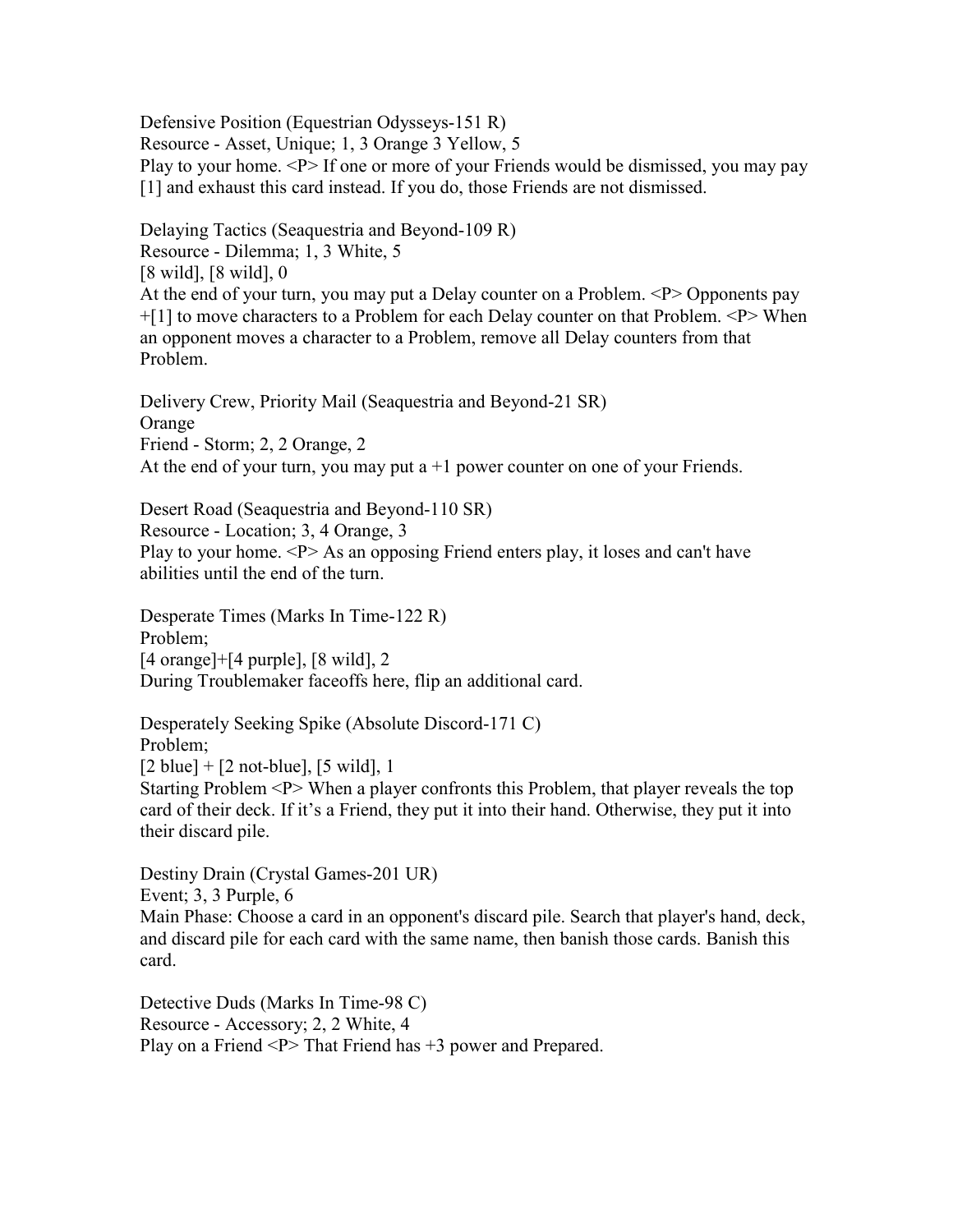Diamond Dog (Rock and Rave-11 F) Troublemaker; 1, 4 When this card is defeated, gain [2 actions]

Diamond Tiara, Breaking News (High Magic-77 U) Purple Pink Friend - Earth Pony, Foal; 2, 2 Purple 2 Pink, 2 When a Friend here is dismissed, you may exhaust this card to gain [1].

Diamond Tiara, Newfound Friend (Marks In Time-42 C) **White** Friend - Earth Pony, Foal; 3, 1 White, 3 This card has +1 power for each of your Cutie Marked Friends.

Diamond Tiara (Crystal Games-160 C) Troublemaker; 1, 4 This card has +1 power for each Foal character at its Problem.

Dig Deep (Premiere-97 F) Event; 1, 0, 4 Main Phase: Choose a [blue] or [white] character. That character gets  $+1$  [blue] and  $+1$ [white] until the end of the phase.

Dig Deeper (Absolute Discord-93 U) Event; 1, 2 Orange, 5 Faceoff: Put the card from the bottom of your deck on the top of your deck.

Dinner with Discord (Absolute Discord-172 C) Problem;  $[4$  yellow] +  $[3$  not-yellow],  $[8 \text{ wild}]$ , 2 When this Problem enters play, each player with at least one action token draws a card.

Dip in the Pool (High Magic-88 R) Event; 3, 4 Pink, 4 Main Phase: Put a token copy of one of your non-Unique Friends into play.

Discord, Artiste de Anarchy (Absolute Discord-57 C) White Friend - Draconequus, Chaotic; 3, 0, 2 Chaos: When this card is flipped, one of your cards involved in the faceoff gets  $+2$  power until the end of the faceoff.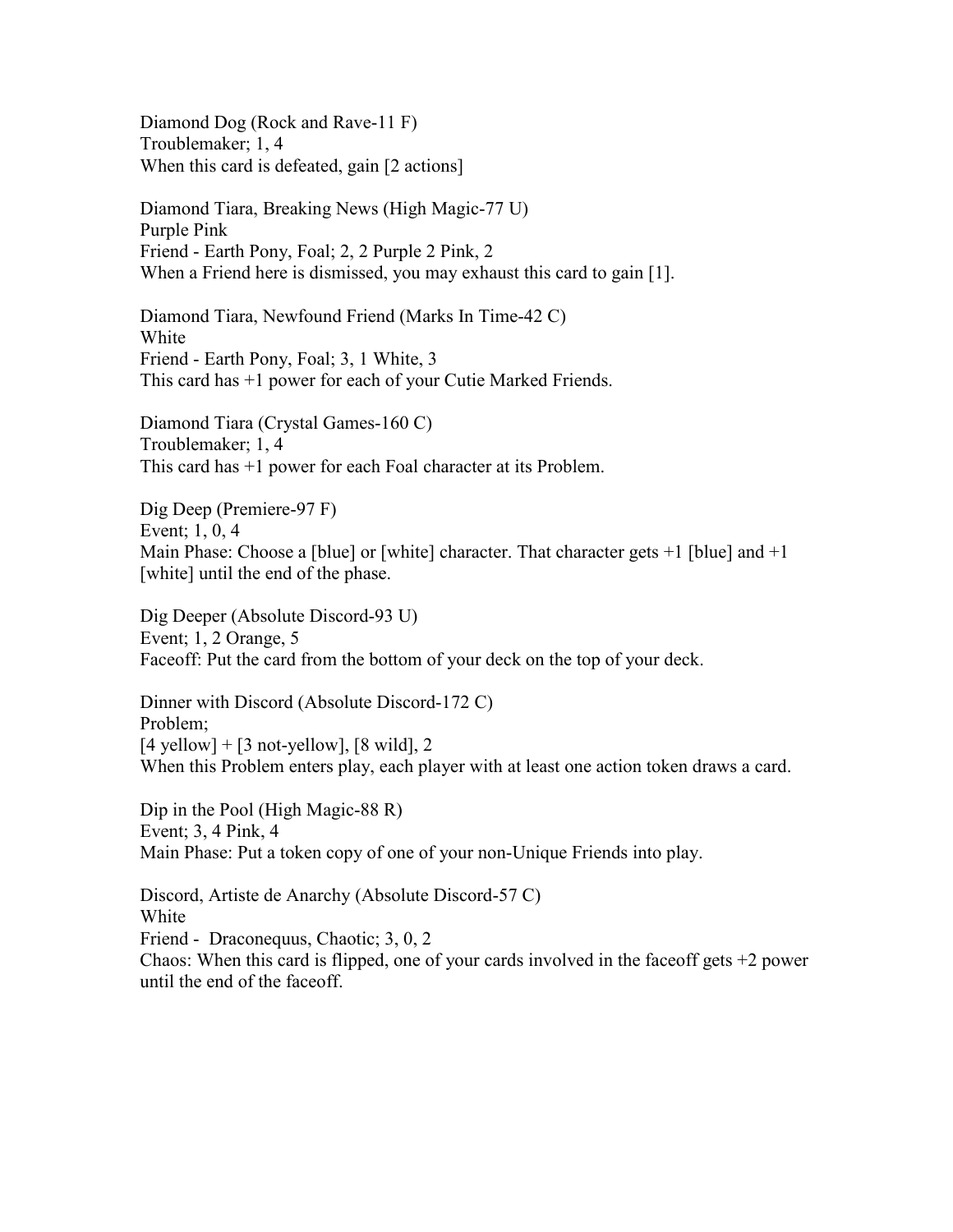Discord, Bending the Rules (Absolute Discord-4 F) Pink Mane Character - Draconequus; Home Limit 4/Home Limit 4, 3/1 Front: At the start of your turn, you may look at the top card of any Problem deck. <P> At the end of each opponent's turn, if that opponent played at least 2 cards that turn, turn this card over. Back: When you play a card, if you played at least 2 cards this turn, turn this card over.

Discord, Captain Wuzz (Defenders of Equestria-42 C)

White

Friend - Draconequus; 2, 0, 2

Experienced <P> Main Phase: Retire this card to put a Troublemaker from your discard pile into your hand.

Discord, Down to Earth (Absolute Discord-23 C)

Orange

Friend - Earth Pony, Draconequus, Chaotic; 3, 0, 2

Chaos: When this card is flipped, one of your cards involved in the face of gets  $+2$  power until the end of the faceoff.

Discord, Dubious Intent (Marks In Time-24 R)

Pink

Friend - Draconequus; 2, 4 Pink, 2

Hasty <P> When this card enters play, you may uncover a Troublemaker.

Discord, General Disarray (Absolute Discord-9 C)

Blue

Friend - Draconequus, Chaotic; 3, 0, 2

Chaos: When this card is flipped, one of your cards involved in the faceoff gets  $+2$  power until the end of the faceoff.

Discord, Give or Take (Absolute Discord-192 UR) Purple

Mane Character - Draconequus; Home Limit 3/Home Limit 4, 1/3

Front: When one of your Friends enters play, you may look at the top card of your deck. If those cards have the same printed power, you may reveal that card to turn this card over. Back: At the start of the Score Phase, you may pay [2] to give another character here  $+3$  or  $-3$  power until the end of the turn.

Discord, Gone Cuckoo (Absolute Discord-68 C)

Yellow

Friend - Critter, Draconequus, Chaotic; 3, 0, 2

Chaos: When this card is flipped, one of your cards involved in the faceoff gets  $+2$  power until the end of the faceoff.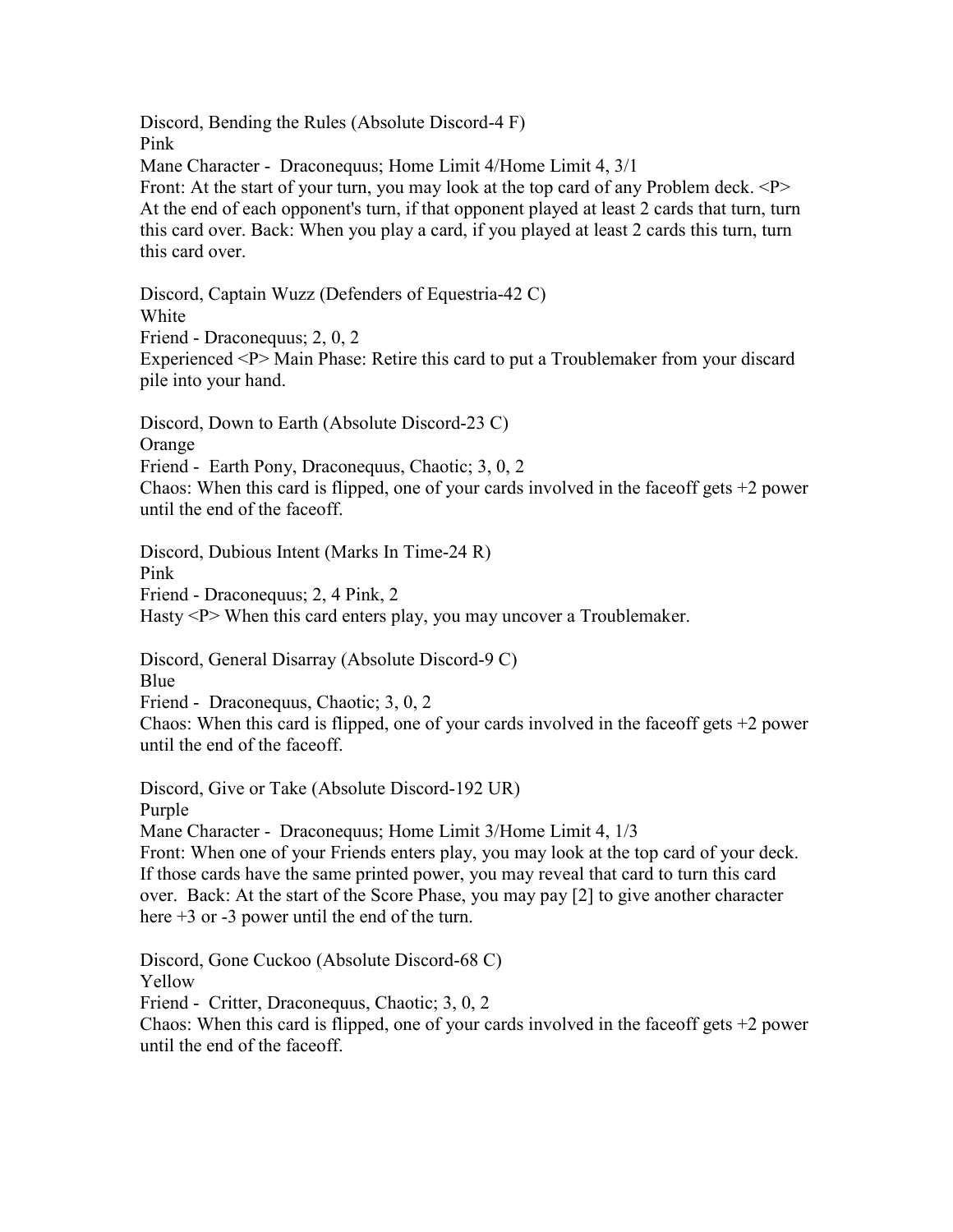Discord, Master of Chaos (Absolute Discord-157 C) Troublemaker; 2, 6 When this card is uncovered, each player retires a Friend.

Discord, Mostly Harmless (High Magic-2 F) Yellow Mane Character - Draconequus; Home Limit 3/Home Limit 4, 1/3 FRONT: When a Troublemaker is uncovered here, you may turn this card over. BACK: Opponents must pay  $+[1]$  to play Troublemakers.

Discord, On a Roll (Marks In Time-111 U) Troublemaker; 0, 5 At the start of your Troublemaker phase, you may remove a counter from a ready card.

Discord, Party Clasher (High Magic-78 R) Purple Pink Friend - Draconequus, Unique; 2, 3 Purple 3 Pink, 2 When you play this card, banish another one of your Friends until this card leaves play. <P> Immediate: Retire this card to draw a card. This card has received errata

Discord, Plus One (Equestrian Odysseys-66 SR) White Friend - Draconequus, Chaotic; 3, 3 White, 3 Chaos: Each player chooses one of their characters involved in the faceoff. All other characters involved in the faceoff are no longer involved in the faceoff. <P>Players with two or more characters here can't move characters to this card's Problem.

Discord, Sneaky Snake (Marks In Time-68 U) Pink Yellow Friend - Critter, Draconequus; 2, 1 Pink 1 Yellow, 2 Main Phase: Retire a Friend to choose a Troublemaker here. That Troublemaker does not prevent you from confronting its Problem until the end of the turn.

Discord, Sorceror Supreme (Absolute Discord-44 C) Purple Friend - Draconequus, Chaotic; 3, 0, 2

Chaos: When this card is flipped, one of your cards involved in the faceoff gets  $+2$  power until the end of the faceoff.

Discord, Spirit of Chaos (Absolute Discord-197 UR) Pink Friend - Draconequus, Chaotic; 3, 2 Pink, 7 Chaos: When this card is flipped, you may put it into play.  $\langle P \rangle$  This card has -3 power.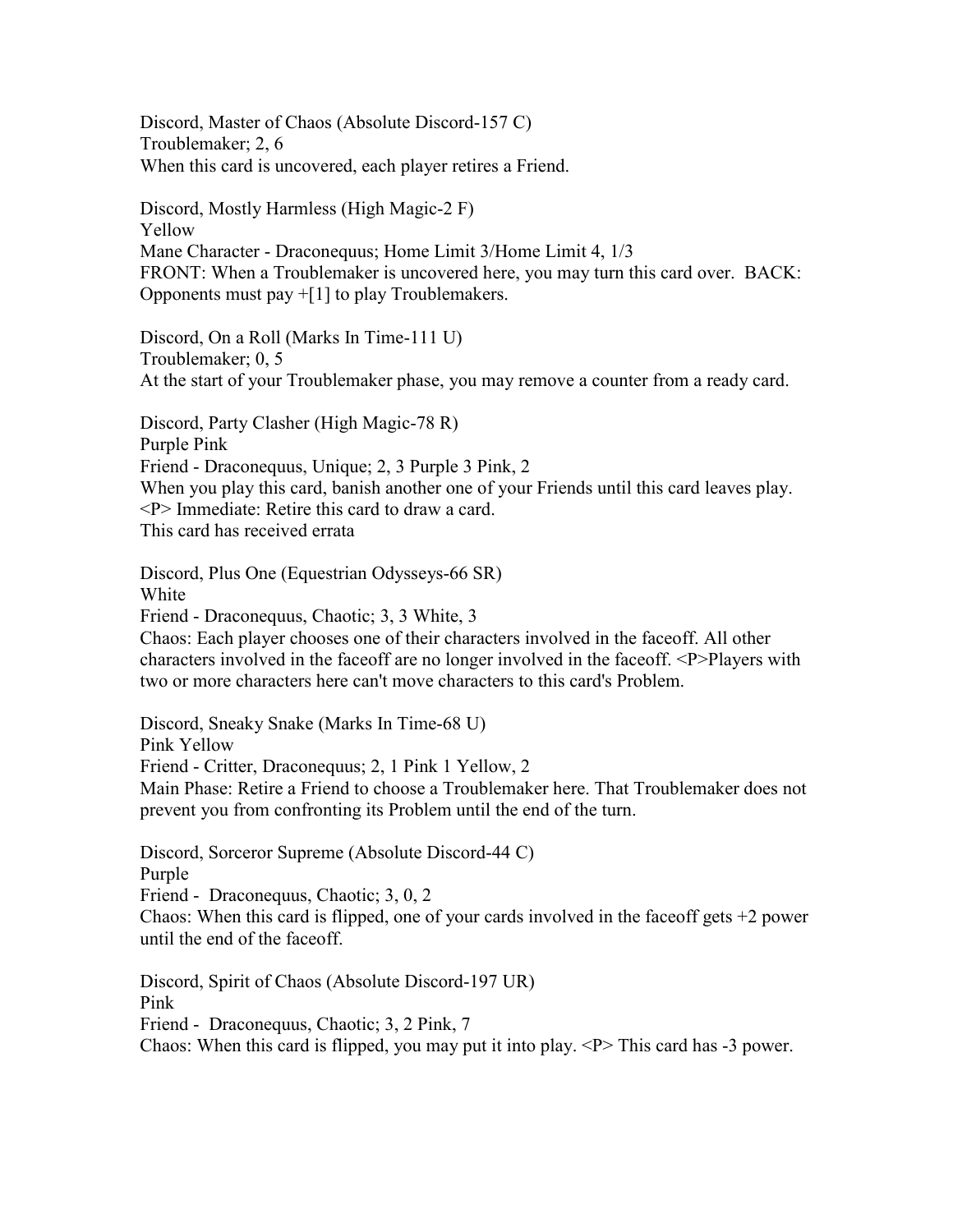Discord, Standing Up (Defenders of Equestria-136 UR)

Pink

Friend - Draconequus, Unique; 7, 4 Pink, 4

Redeem, Hasty <P> When you play this card, dismiss an opposing Friend and each other opposing Friend with the same name.

Discord, Tricksy (Absolute Discord-30 C)

Pink

Friend - Draconequus, Chaotic; 3, 0, 2

Chaos: When this card is flipped, one of your cards involved in the face of gets  $+2$  power until the end of the faceoff.

Discord, Utter Pandemonium (Absolute Discord-206 UR)

Troublemaker - Epic; 1, 7

Villain <P> At the start of each player's Troublemaker Phase, that player banishes the top card of their deck. While that card remains banished, it has no color requirement and the player who defeats this Troublemaker may play that card as though it were in that player's hand.

Discord, Wrathful (Equestrian Odysseys-207 UR)

Purple

Friend - Draconequus, Chaotic; 2, 3 Purple, 2

Chaos: When this card is flipped, banish a Friend, then put that Friend into play.  $\langle P \rangle$ When this card enters play at a Problem, you may move an opposing character there home.

Discord Pile (Absolute Discord-94 R) Event; 2, 4 White, 5 Main Phase: Each player chooses a Friend card in their opponent's discard pile. The owners of each of those Friends may put them into play.

Distract the Crystal Ponies (Crystal Games-173 C) Problem;

 $[2$  yellow] +  $[2$  not-yellow],  $[5 \text{ wild}]$ , 1

When a player confronts this Problem with characters that have at least 3 different colors among them, that player may reveal the top 2 cards of their deck, put a revealed Friend into their hand, and put the rest of the cards on the bottom of their deck.

Dizzy Spell (Equestrian Odysseys-117 R)

Event; 2, 3 Orange 3 Yellow, 4

Main Phase: Put an opposing Friend into its owner's hand, then that player discards a card.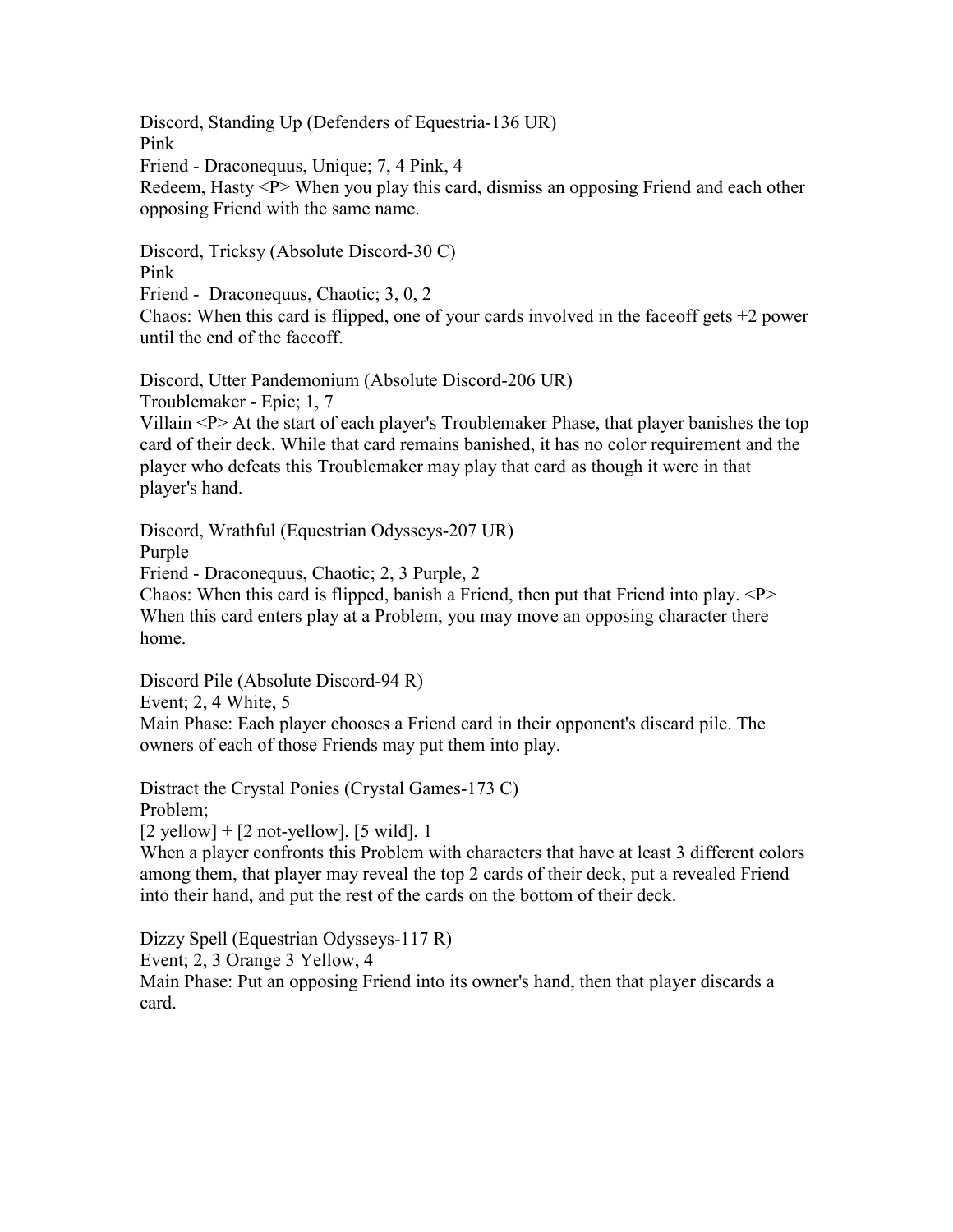DJ Pon-3, Breakdown (Equestrian Odysseys-40 F) Pink Friend - Unicorn; 2, 3 Pink, 2 Main Phase: Exhaust this card to dismiss an exhausted Friend.

DJ Pon-3, Caroller (Defenders of Equestria-27 C) Pink Friend - Unicorn; 3, 1 Pink, 3 When this card enters play, reveal the top card of your deck. If you reveal an Event this way, draw 3 cards.

DJ Pon-3, Everypony's Shufflin' (Canterlot Nights-194 UR) Pink Friend - Unicorn; 4, 4 Pink, 3 Reaction: After the start of any phase, you may put this card into its owner's hand to have all players shuffle their hands into their decks then draw 4 cards. This card has received errata

DJ Pon-3, Feel the Beat (Seaquestria and Beyond-29 C) Pink Friend - Unicorn; 3, 1 Pink, 3 When you move a Friend, you may pay [1] less for your next Friend this turn, to a minimum of [1].

DJ Pon-3, Flippant DJ (Crystal Games-Pf12 P) Pink

Friend - Unicorn; 2, 2 Pink, 2

While at a Problem with an opponent's Octavia, this card has  $+2$  power.  $\langle P \rangle$  Main Phase: Exhaust this card to choose a Problem. Move a random Friend to that Problem. <P> When one of your Friends enters play, you may ready this card.

DJ Pon-3, Loose Cannon (Absolute Discord-31 R) Pink Friend - Unicorn; 1, 4 Pink, 2 When this card is dismissed, dismiss all other Friends at its Problem.

DJ Pon-3, Party Starter (Rock and Rave-f2 F) Pink Mane Character - Unicorn; Home Limit 3/Home Limit 4, 1/3 Front: When you draw your third card during a turn, shuffle your deck and turn this card over. Back: Main Phase: Exhaust this card to draw a card. <P> At the start of your Score Phase, if this card is with at least 3 of your Friends, you may ready this card. This card has received errata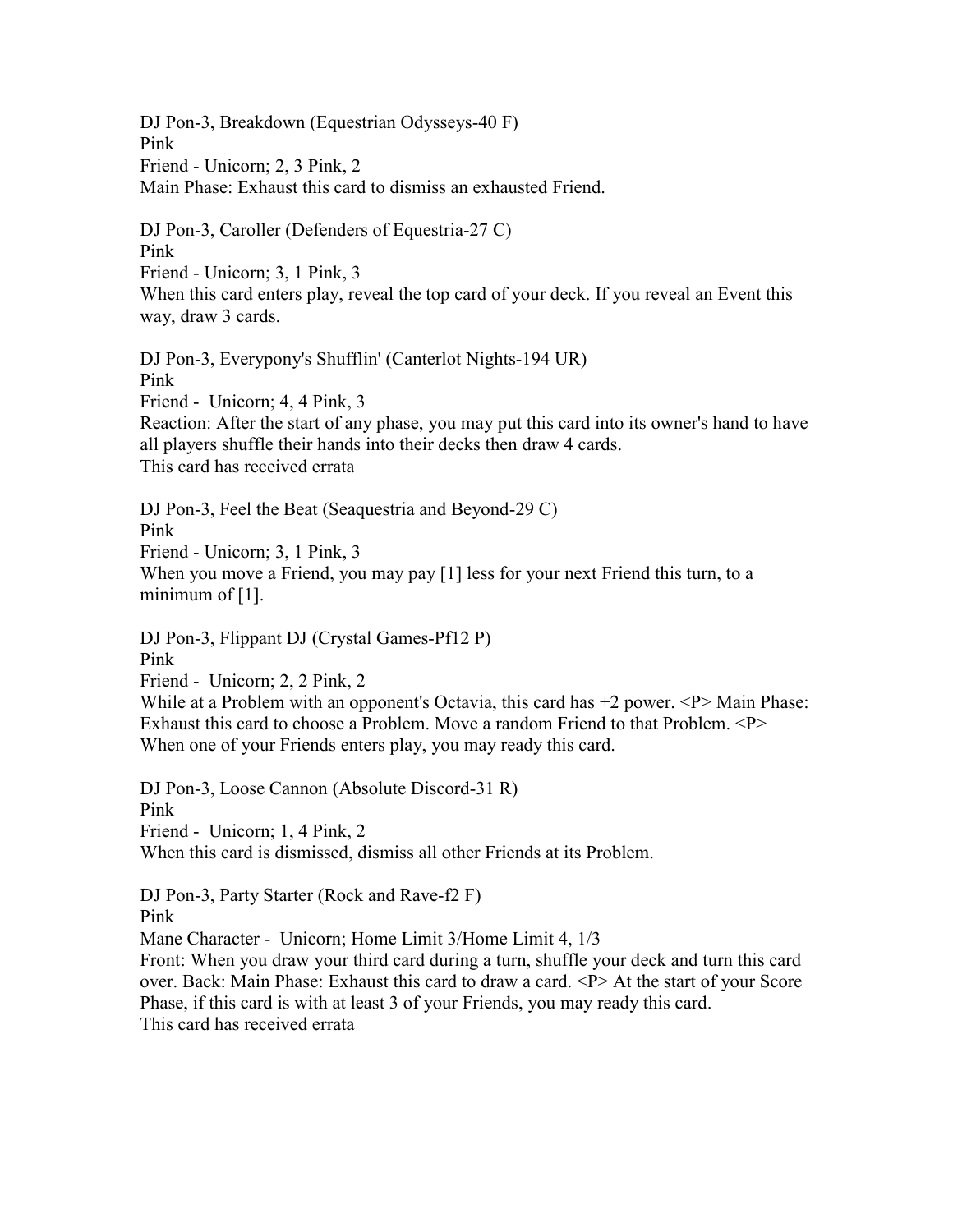DJ Pon-3 & Octavia, Crowd Pleasers (High Magic-46 SR) White Friend - Unicorn, Earth Pony; 3, 3 White, 3 Showy  $2 < P$  When an opposing Friend enters play here, you may put a [1 white] Unicorn Friend token with Prepared into play.

Doc Top, Pony Pediatrician (Canterlot Nights-32 C) Orange Friend - Earth Pony; 3, 2 Orange, 3 Main Phase: Exhaust this card.<P>While this card is exhausted, you pay [1 action] less to rally your Friends (to a minimum of [1 action]).

Doctor Horse, M.D. (Canterlot Nights-85 F) Yellow Friend - Unicorn; 2, 2 Yellow, 2 Pumped (After a faceoff involving this card, you may banish a card you flipped to beneath this card.) <P> Each of your other Friends at this card's Problem have +1 power for each card beneath this card.

Doctor's Orders (Crystal Games-99 R) Event; 2, 4 Yellow, 4 Problem Faceoff: Put the Friend with power higher than any other Friend involved in the faceoff into its owner's hand.

Double Diamond, Air Drop (Equestrian Odysseys-205 UR) Orange Friend - Earth Pony; 4, 4 Orange, 2 Diligent  $2 \le P$  This card enters play with two  $+1$  power counters on it.  $\le P$  Immediate: Remove  $a + 1$  power counter from one of your characters here to exhaust an opposing character here.

Double Diamond, Second in Command (Defenders of Equestria-18 C) Orange Friend - Earth Pony; 2, 2 Orange, 2 Experienced  $\langle P \rangle$  While this card is in your discard pile, your Mane Character has  $+1$ power.

Double Diamond, Ski Champ (High Magic-18 C) Orange Friend - Earth Pony; 4, 4 Orange, 3 Competitive 3, Diligent 1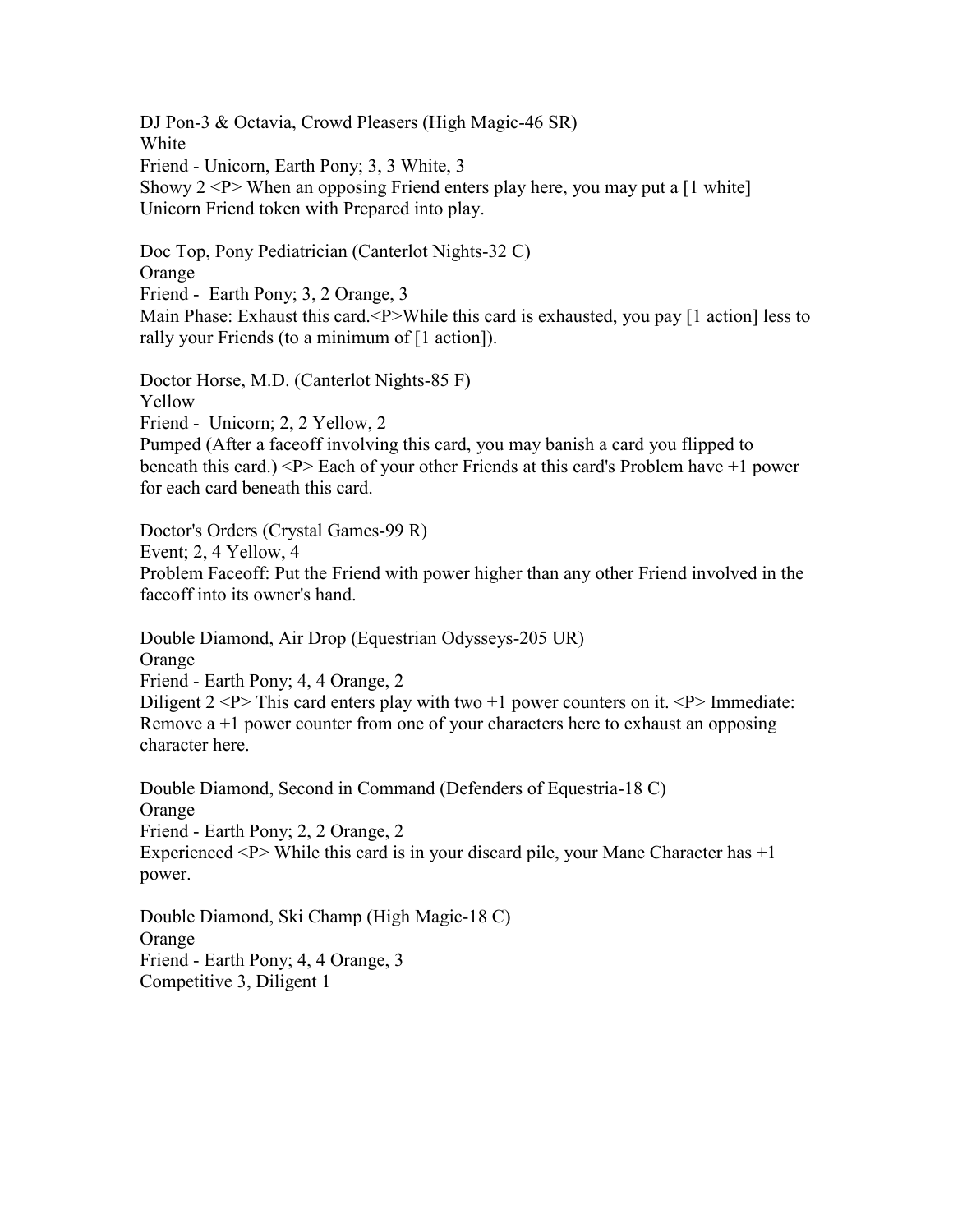Double Diamond, Starlight's Lackey (Equestrian Odysseys-173 C) Troublemaker; 0, 6 While a player has at least 4 cards in their hand, that player can't draw cards during the Main Phase.

Double Trouble (Absolute Discord-95 R) Event; 2, 0, 5 Troublemaker Faceoff: Flip an additional card.

Double-check the Checklist (Premiere-109 U) Event; 1, 3 Purple, 5 Main Phase: Look at the top 3 cards of your deck and put them back in any order.

Down the Drain (Seaquestria and Beyond-127 C) Problem; [2 white]+[4 wild], [6 wild], 1 Opponents can't move characters to this Problem unless they pay [1].

Downright Dangerous (Premiere-110 U) Event; 2, 2 Pink, 5 Main Phase: Choose an opponent's Friend to get -2 power until the end of the turn. If it has 0 power or less, dismiss it.

Dr. Caballeron, Cutthroat (Equestrian Odysseys-10 C) Blue Friend - Earth Pony; 3, 1 Blue, 2 Competitive 2

Dr. Caballeron, Turnabout is Foul Play (Defenders of Equestria-117 C) Troublemaker; 0, 5 While an opponent has more Friends than you, this card has  $+3$  power.

Dr. Hooves, All in Due Time (High Magic-69 R) Yellow Blue Friend - Earth Pony; 3, 2 Yellow 2 Blue, 2 At the start of your Troublemaker Phase, you may turn over an opposing Troublemaker here. (This does not cover or uncover it.)

Dr. Hooves, Caroller (Defenders of Equestria-34 C) Purple Friend - Earth Pony; 3, 1 Purple, 3 Main Phase: Exhaust this card to reveal the top card of your deck. If you reveal an Event this way, put that Event into your hand and you may pay [1] less to play it this turn.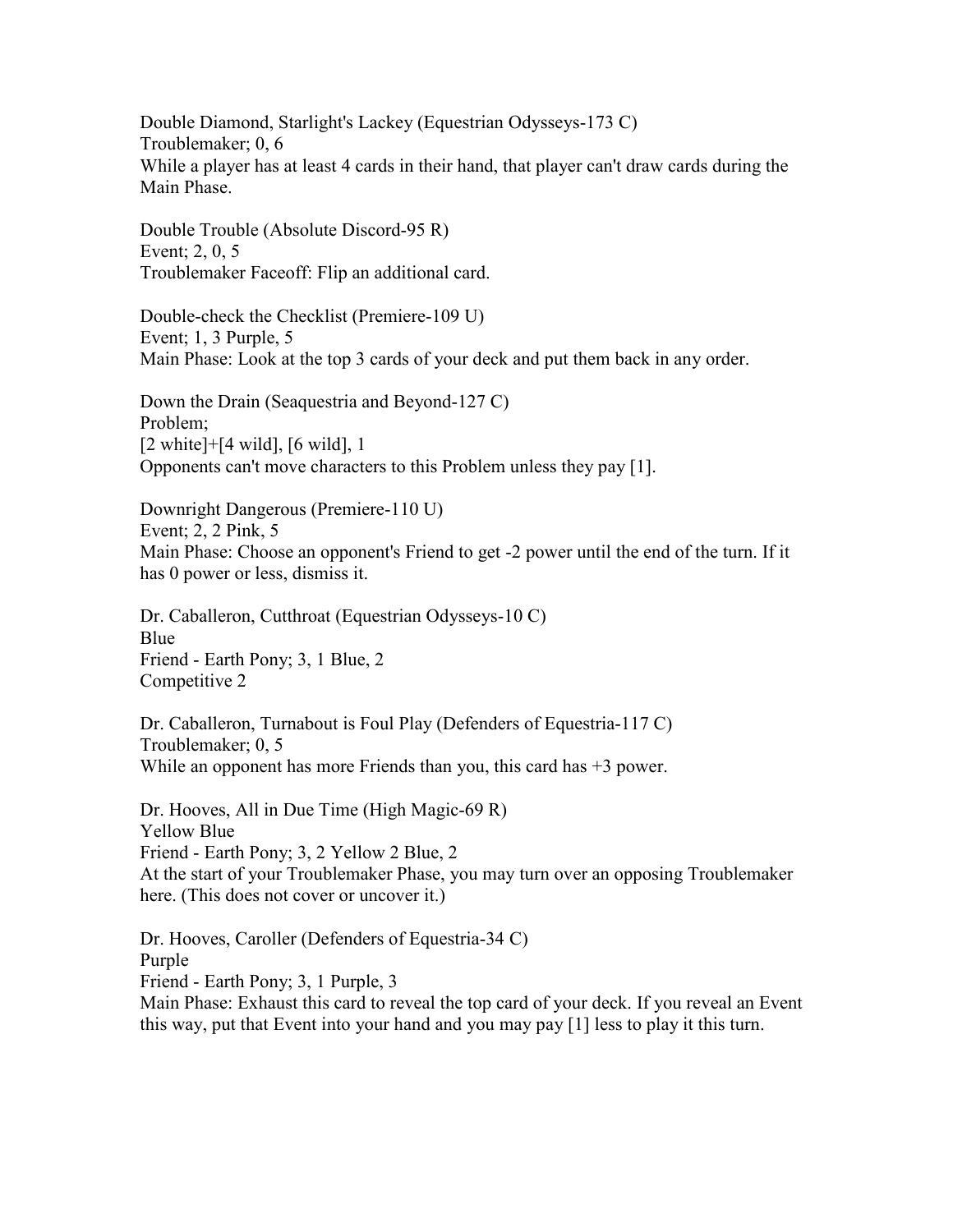Dr. Hooves, Experienced Equine (Crystal Games-10 R) Blue Friend - Earth Pony; 1, 1 Blue, 0 When this card becomes unfrightened, you may move it to a Problem.  $\leq p$  This card has +1 power for each Dr. Hooves Friend in your discard pile.

Dr. Hooves, Just In Time (Canterlot Nights-12 R) Blue Friend - Earth Pony; 4, 4 Blue, 3 Faceoff: You may play this card to an area where you have a character involved in a faceoff. If you do, it becomes involved in that faceoff.

Dr. Hooves, Time Loop (Marks In Time-66 R) Orange Purple Friend - Earth Pony; 2, 3 Orange 3 Purple, 3 Stubborn <P> Main Phase: Exhaust this card to draw the bottom card of your deck, then put a card from your hand on top of your deck.

Dr. Hooves, Time Researcher (Equestrian Odysseys-52 C) Purple Friend - Earth Pony; 2, 0, 2

Dr. Hooves, Too Splashy (Crystal Games-Pf4 P) Blue Friend - Earth Pony; 2, 2 Blue, 2 When you confront this card's Problem, you may draw 2 cards and discard 2 cards.

Dr. Hooves, Unblinking (Premiere-197 UR) Blue Friend - Earth Pony; 5, 3 Blue, 4 When this card is put into the discard pile from anywhere, you may search your deck for Dr. Hooves, play it to your home frightened for free, and shuffle your deck. This card has received errata

Draconequus Lamp (Absolute Discord-130 U) Resource - Asset; 2, 4 Yellow, 3 Play to your home. <P> When you flip a Chaotic card, your Friends involved in the faceoff each get  $+1$  power until the end of the faceoff.

Drained Dry (Absolute Discord-173 U) Problem;  $[4 \text{ orange}] + [3 \text{ not-orange}], [8 \text{ wild}], 2$ Using the draw action during the Main Phase costs +[1].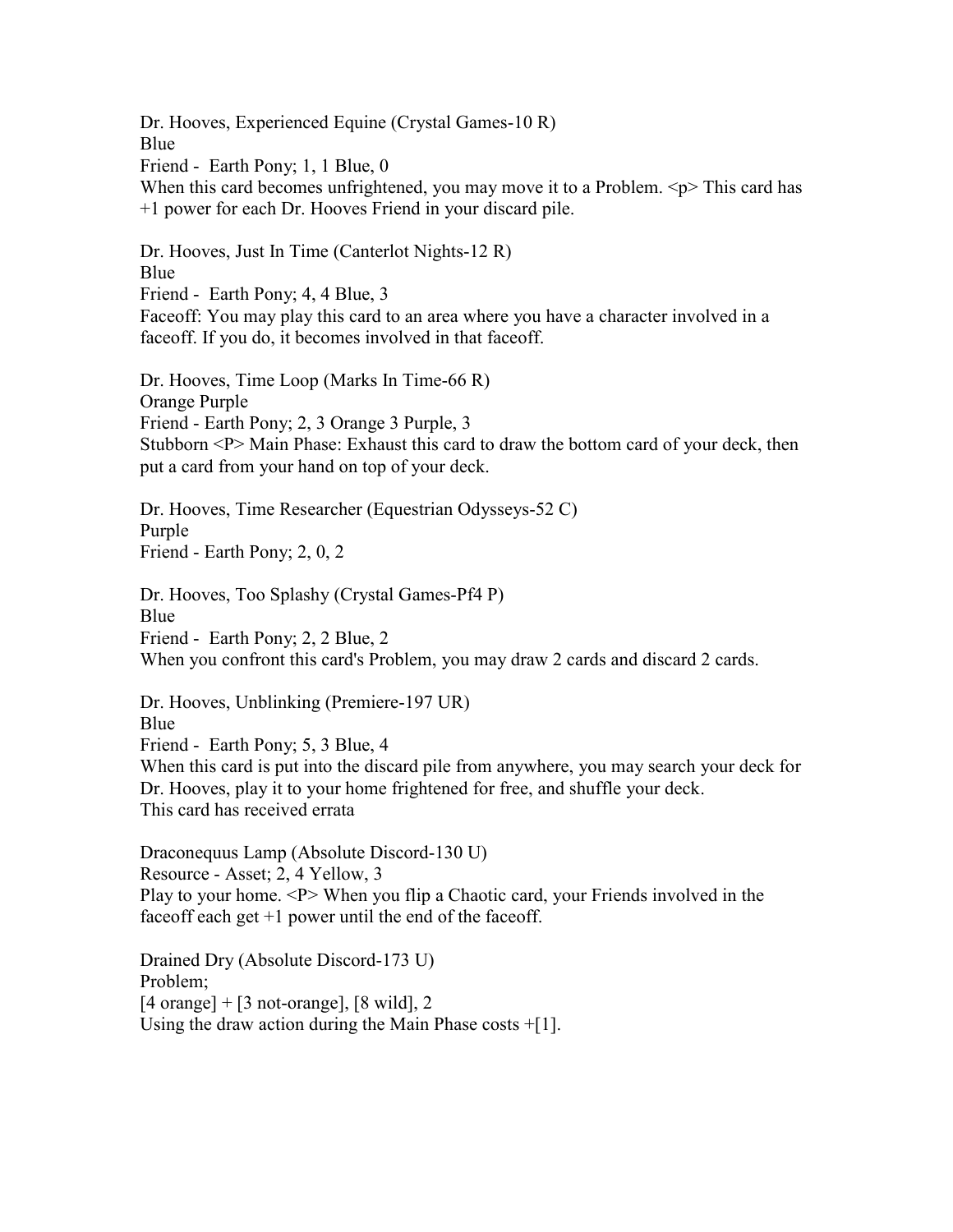Dream Network (High Magic-107 C) Resource - Asset; 2, 2 Purple, 4 Play to your home <P> At the start of your turn, you may reveal the top card of your deck. If you do, and it's an Event, you may pay [1] to put a [2 purple] Figment Friend token into play.

Dream Patrol (Equestrian Odysseys-184 U) Problem;  $[2 \text{ yellow}] + [4 \text{ wild}], [6 \text{ wild}], 1$ Troublemakers here have -2 power.

Dreamseized (Equestrian Odysseys-118 R) Event; 1, 2 Orange, 3 Main Phase: Look at a player's hand and choose a card with 3 or more printed power. That player discards that card.

Dressed Up (Crystal Games-131 U) Resource - Accessory; 1, 1 White, 3 Play on a Friend. <P>That Friend has +1 Power, is also [white], and loses and can't gain abilities.

Drill Bit, Destruction Worker (Premiere-30 C) Orange Friend - Pegasus; 4, 2 Orange, 3 When you play this card, your opponent discards a random card.

Duck and Cover (Premiere-111 U) Event; 1, 3 Orange, 5 Reaction: After you flip a card during a faceoff, ignore that card and flip a new card. This card has received errata

Eagle, Soaring Raptor (Canterlot Nights-86 U) Yellow Friend - Critter; 3, 1 Yellow, 3 Pumped (After a faceoff involving this card, you may banish a card you flipped to beneath this card.)<P>Reaction: After the start of any phase, you may spend a card from beneath this card to move this card.

Earth Pony Royal Guard, Arresting Officer (Canterlot Nights-33 R) Orange Friend - Earth Pony; 3, 1 Orange, 2 When this card enters play at your home, an opponent reveals their hand. You may choose a Friend card from their hand and they discard that card.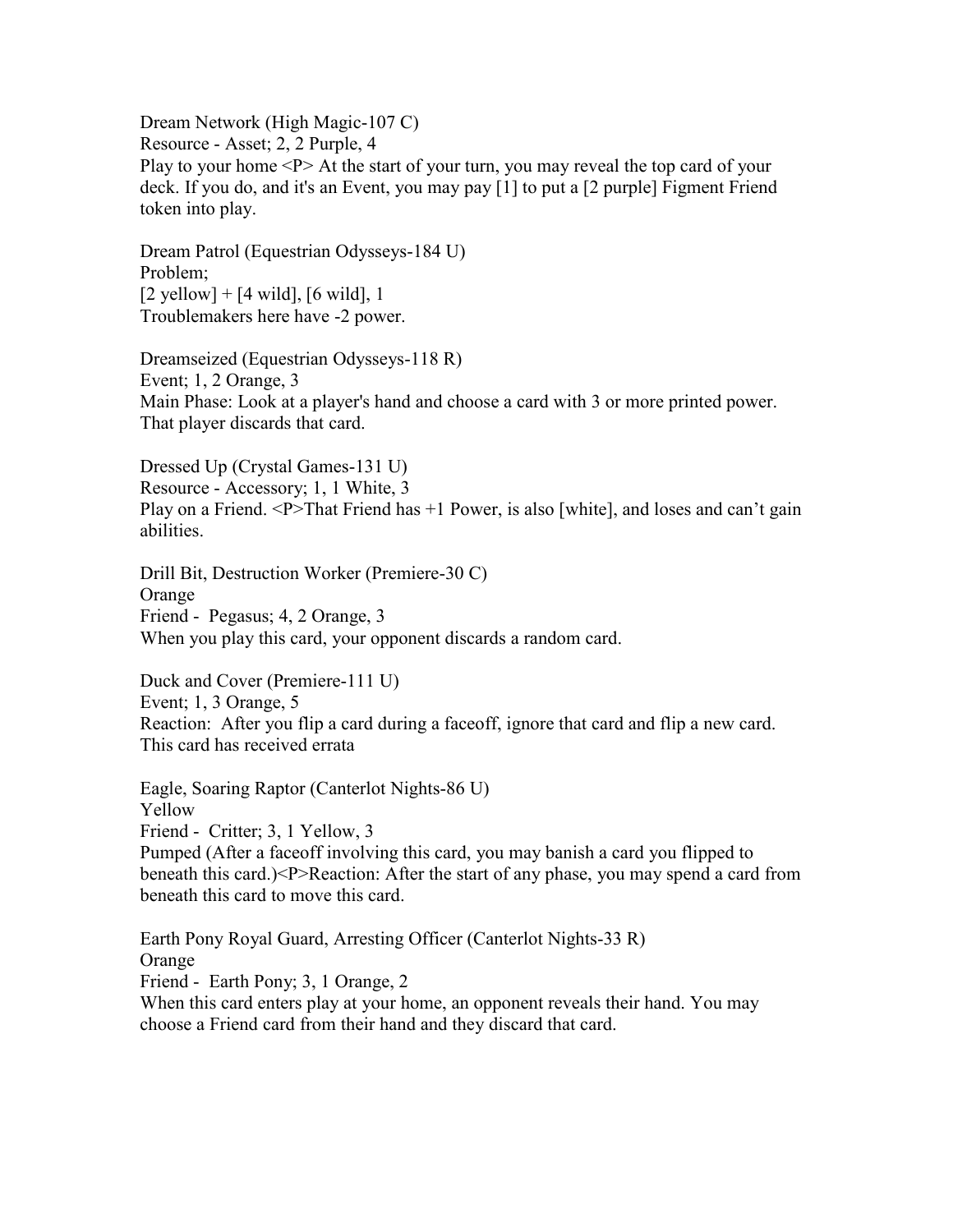Easy as Cake (Seaquestria and Beyond-128 C) Problem; [4 purple]+[4 wild], [8 wild], 0 Opposing characters here have -1 power during faceoffs.

Eclair Crème, Vicarious Listener (Canterlot Nights-13 F) Blue Friend - Earth Pony; 2, 3 Blue, 2 Score Phase: Exhaust another one of your Friends and pay  $[1 \text{ action}]$  to give this card  $+2$ power until the end of the phase.

Eep! (Canterlot Nights-103 R) Event; 1, 2 Yellow, 6 Main Phase: Banish this card to beneath one of your Friends with Pumped.

Eeyup (Premiere-112 R) Event; 2, 4 Orange, 4 Main Phase: Choose a character. That character gets +4 [Orange] until the end of the turn.

Eff Stop, Muckraker (Premiere-69 R) White Friend - Pegasus; 2, 2 White, 1 Main Phase: Exhaust this card and pay [1 action] to search your discard pile for an Event and put it into your hand.

Eight Cart Pileup (Defenders of Equestria-123 C) Problem; [7 wild], [7 wild], 2

Elbow Grease, Street Sweeper (Crystal Games-24 C) Orange Friend - Crystal; 3, 0, 2 While with another of your Crystal characters, this card has Stubborn.

Elizabeak, Spring Chicken (High Magic-57 C) Yellow Friend - Critter; 1, 3 Yellow, 1 Swift

Ember, Up to the Challenge (Defenders of Equestria-134 UR) Blue Friend - Dragon; 3, 2 Blue, 3 At the start of a faceoff, this card becomes involved in the faceoff.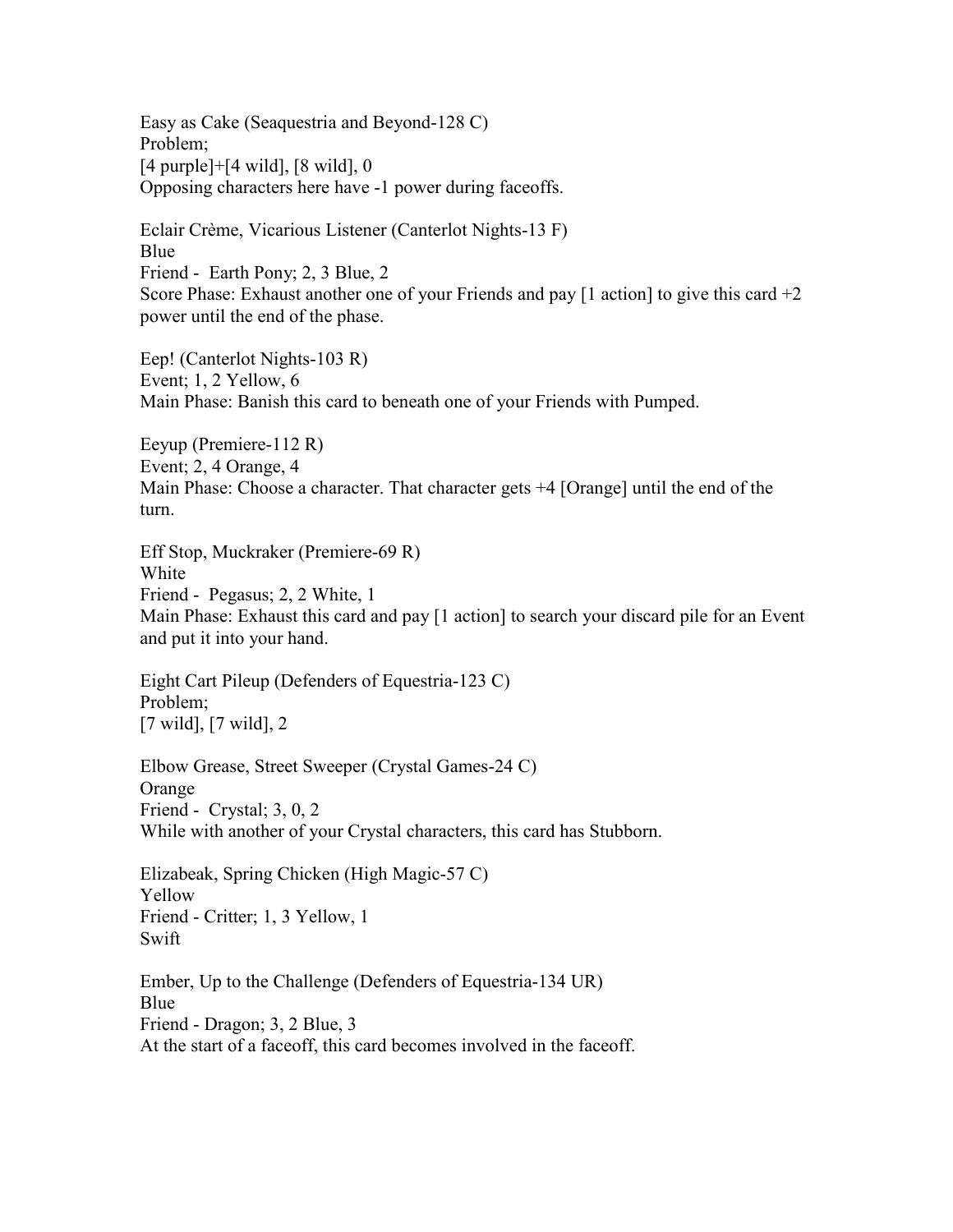Emerald Green, Cider Aficionado (Premiere-12 C) Blue Friend - Earth Pony; 2, 0, 2

Emergency Dress Order (Premiere-170 U) Problem;  $[1 \text{ white}] + [1 \text{ non-white}], [4 \text{ wild}], 1$ Starting Problem.

Enchanted Parasprites (Crystal Games-161 R) Troublemaker; 1, 5 Your opponent's home limit is decreased by 1.

Enchanting Duet (Absolute Discord-96 C) Event; 1, 0, 4 Main Phase: Choose a [pink] or [yellow] character. That character gets  $+[1 \text{ pink}]$  and  $+[1 \text{ pink}]$ yellow] until the end of the phase.

Encourage the Crystal Ponies (Crystal Games-174 C) Problem;  $[2 \text{ orange}] + [2 \text{ not-orange}], [5 \text{ wild}], 1$ When a player confronts this Problem with characters that have at least 3 different colors among them, that player may unfrighten a Friend.

Entertain the Crystal Ponies (Crystal Games-175 C) Problem;  $[2 \text{ blue}] + [2 \text{ not-blue}], [5 \text{ wild}], 1$ When a player confronts this Problem with characters that have at least 3 different colors among them, that player may ready a card.

Entrance Exam (Marks In Time-123 U) Problem;  $[2 \text{ purple}] + [4 \text{ wild}], [7 \text{ wild}], 1$ Main Phase: Exhaust your Mane Character to gain [1].

Epic Loot (Equestrian Odysseys-119 R) Event; 1, 2 Blue, 4 Immediate: The next time you defeat a Troublemaker this turn, score an additional point.

Epic Win (Absolute Discord-97 R) Event - Gotcha; 3, 4 Blue, 4 Reaction: After the start of your Troublemaker Phase, defeat an opponent's Troublemaker.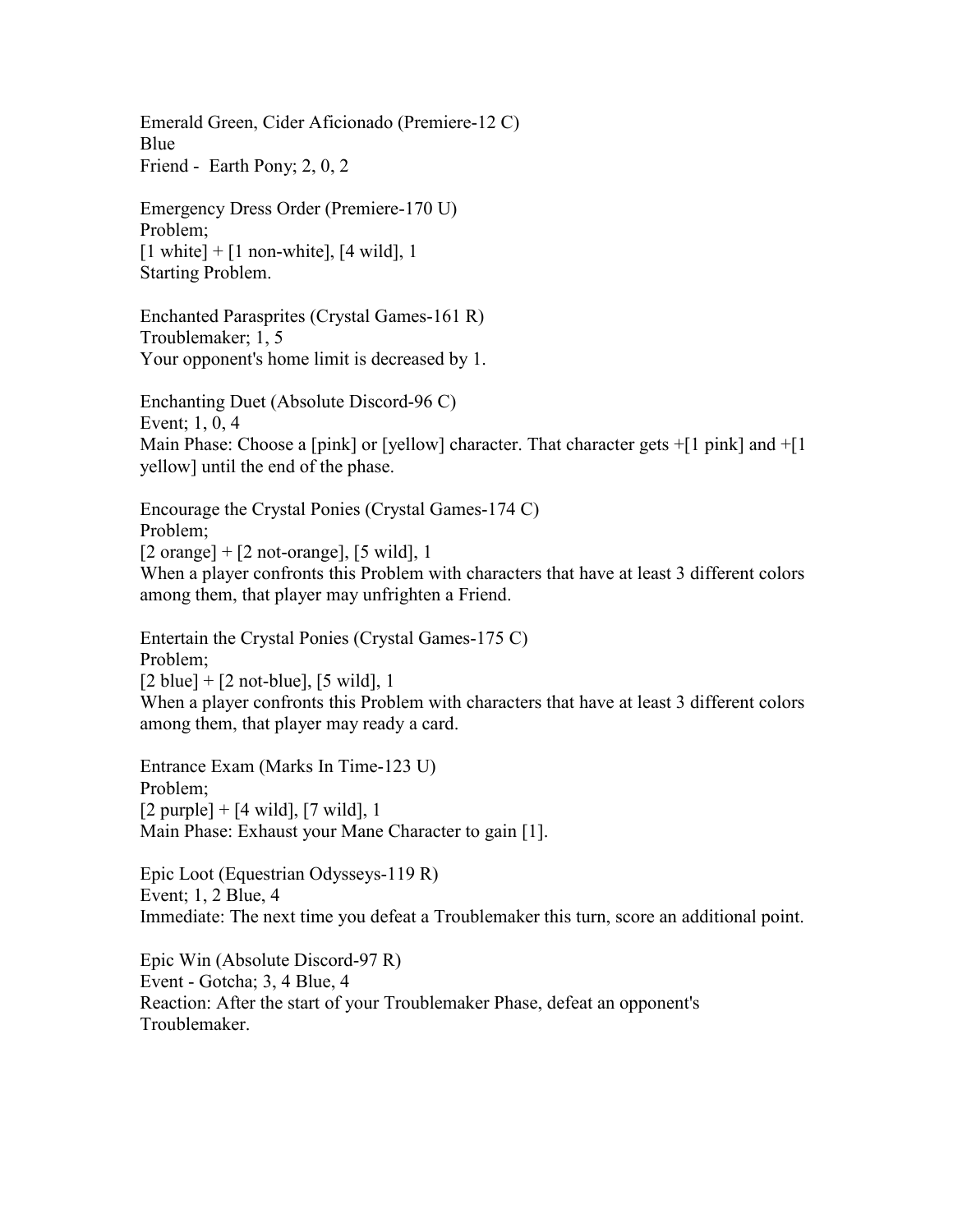Equal, or Else (Marks In Time-124 U) Problem;  $[2 \text{ yellow}] + [2 \text{ wild}], [6 \text{ wild}], 1$ Friends with 3 or more power can't be played here.

Equalist Propaganda (High Magic-123 C) Problem; [4 wild], [6 wild], 1 Starting Problem <P> Players can't score more than 3 points per turn.

Equestrian Mailmare, Special Delivery (Crystal Games-80 C) Yellow Friend - Pegasus; 3, 0, 2 When you play your first card each turn, put a Postage counter on this card.<P>While this card has at least one Postage counter on it, it has +1 power.

Ever Vigilant (Marks In Time-80 C) Event - Chaotic; 2, 3 Blue, 3 Chaos: When this card is flipped, move one of your characters to a Problem.  $P$ Immediate: Move one of your characters to each Problem.

Everfree Rescue Mission (Absolute Discord-174 C) Problem;  $[2 \text{ pink}] + [2 \text{ not-pink}], [5 \text{ wild}], 1$ Starting Problem <P> When this Problem is solved, dismiss each Friend here.

Exact Duplicate, My Little Clony (High Magic-81 U) Yellow Purple Friend - Pegasus; 3, 4 Yellow 4 Purple, 3 When you play this card, put a token copy of each of your token Friends into play.

Extreme Sledding (Equestrian Odysseys-120 C) Event; 2, 2 Blue, 4 Main Phase: Move up to two of your characters.

Faint of Heart (Absolute Discord-98 R) Event; 1, 4 Blue, 5 Main Phase: Dismiss a frightened Friend.

Fake Crystal Heart (Crystal Games-132 U) Resource - Asset; 2, 0, 4 Play to your home.  $\langle p \rangle$  Main Phase: Pay [1 action] to gain control of an opponent's nonattachment Resource. That opponent gains control of this card.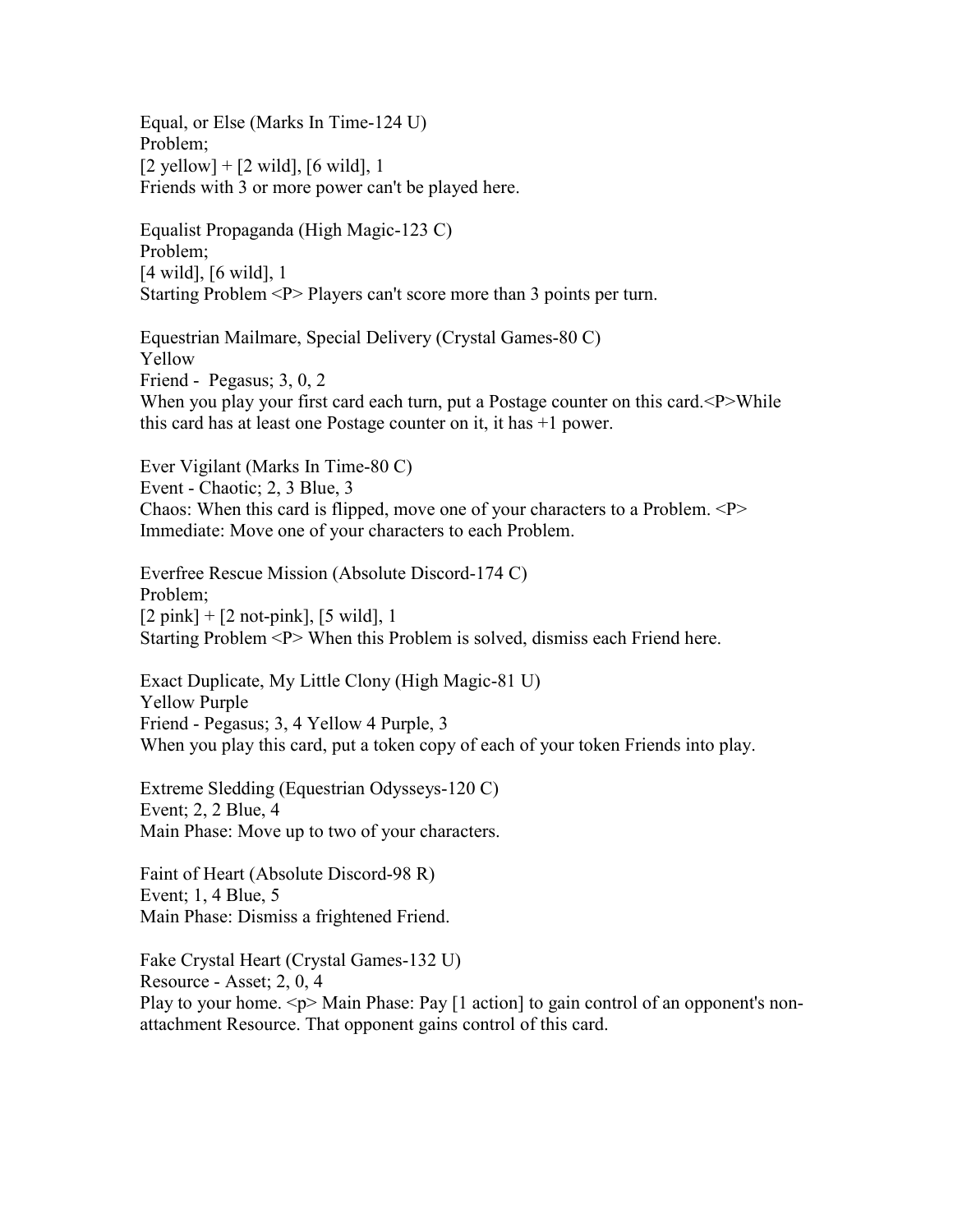Fake Star Swirl Beard (Equestrian Odysseys-152 R) Resource - Accessory; 2, 2 Purple, 5 Play on a Friend.  $\langle P \rangle$  When you play an Event, that Friend gets  $+2$  power until the end of the turn.

Falcon, Fast & Furious (Premiere-82 R) Yellow Friend - Critter; 1, 1 Yellow, 1 When you move this card to a Problem, you may move one of your [Critter] Friends to that Problem for free.

Falling Rock Zone (Marks In Time-125 U) Problem;  $[4 \text{ orange}] + [4 \text{ wild}], [8 \text{ wild}], 1$ Your Friends here have Persistent.

Family Feud (Marks In Time-126 U) Problem;  $[3 \text{ orange}] + [4 \text{ wild}], [9 \text{ wild}], 2$ When this card enters play, name a card. An opponent reveals their hand and discards all cards with that name.

Fancy Pants, All Class (Crystal Games-63 C) White Friend - Unicorn; 4, 4 White, 4 Teamwork, Supportive 1

Fancy Pants, Race Fan (Equestrian Odysseys-11 C) Blue Friend - Unicorn; 3, 3 Blue, 3 When you move another one of your characters, this card gets  $+1$  power until the end of the turn.

Fancy Pants, Respected Aristocrat (High Magic-47 C) White Friend - Unicorn; 3, 3 White, 2 Immediate: Banish this card from your hand to reduce the play requirements of your cards by [2 white] until the end of the turn. <P> When you play this card, you may put a Friend with cost 2 or less from your discard pile into play. This card has received errata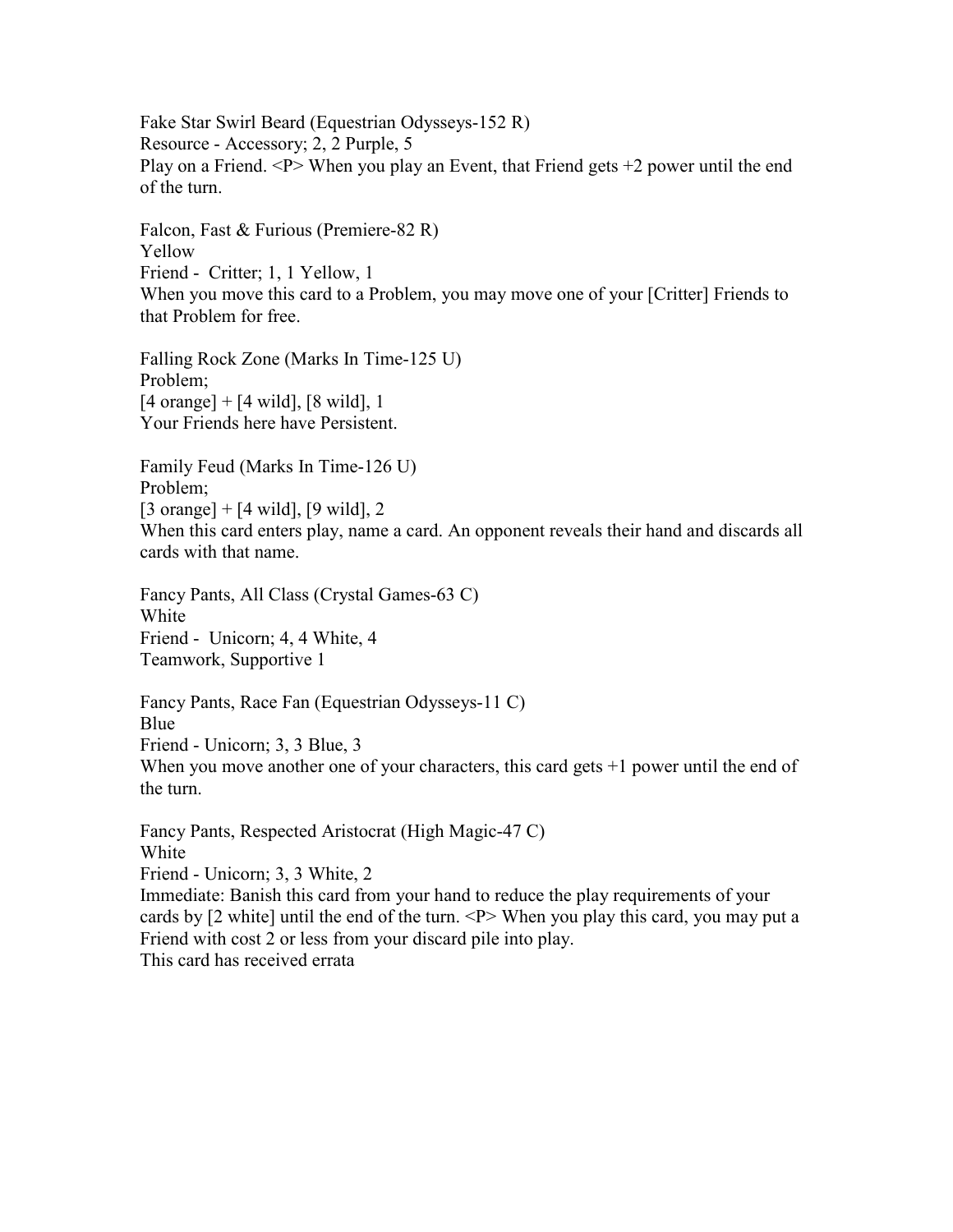Fancy Pants, Trendsetter (Canterlot Nights-198 UR) White Friend - Unicorn; 3, 2 White, 3 Pumped (After a faceoff involving this card, you may banish a card you flipped to beneath this card.)<P>When you win a faceoff involving this card, you may spend any number of cards from beneath this card to score a point for each card spent.

Fashion Disaster (Equestrian Odysseys-153 R) Resource - Asset, Unique; 3, 3 White 3 Pink, 3 Play to your home. <P> At the start of each player's turn, for each of that player's Friends, that player retires that Friend unless they pay [1].

Fashion Feast (Premiere-186 U) Problem;  $[4 \text{ white}] + [3 \text{ non-white}], [6 \text{ wild}], 2$ If a card flipped for a Problem faceoff here would be put on the bottom of its owner's deck, it is put into its owner's discard pile instead. This card has received errata

Fashion Show (Absolute Discord-131 U) Resource - Asset; 2, 4 White, 4 Play to your home.  $\langle P \rangle$  At the end of your turn, if a player has a Friend with more Accessories on it than any other Friend, that player gains [1].

Fashion Upgrade (Crystal Games-100 U) Event - Gotcha; 0, 4 White, 3 Reaction: After an opponent moves a character, that opponent must pay [1 action] if able.

Fashion Week (Canterlot Nights-104 U) Event - Showdown; 0, 3 White, 5 Main Phase: Start a faceoff involving one of your Friends and an opponent's Friend with equal or greater power. The winner of the faceoff scores a point.

Fast Clip, Drill Instructor (Canterlot Nights-34 R) Orange Friend - Pegasus; 2, 3 Orange, 2 Pumped (After a faceoff involving this card, you may banish a card you flipped to beneath this card.)<P>Main Phase: Spend a card from beneath this card to exhaust all characters at this card's Problem.

Fast Food (High Magic-108 C) Resource - Asset; 2, 4 Yellow, 4 Play to your home.  $\langle P \rangle$  Your Critters have  $+1$  power.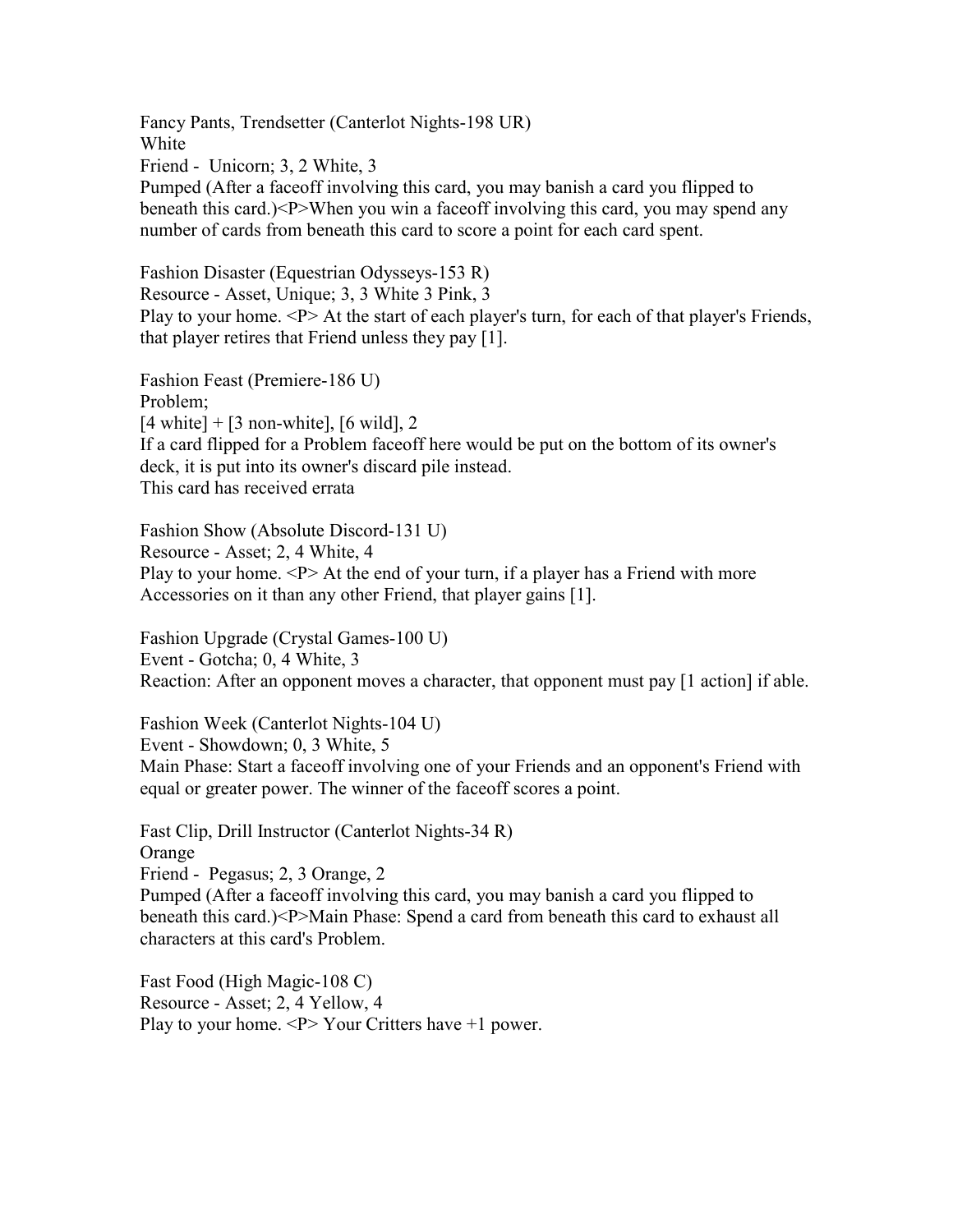Fear Itself (Absolute Discord-175 C) Problem;  $[2 \text{ white}] + [1 \text{ not-white}], [4 \text{ wild}], 1$ Starting Problem <P> While there is a facedown Troublemaker here, players can't confront this Problem.

Fears Must be Faced (Premiere-115 U) Event; 2, 3 Blue, 5 Troublemaker Phase: Choose up to 2 of your characters at home. Move each of them to a different Problem.

Featherweight, Editor-in-Chief (Premiere-67 R) White Friend - Pegasus, Foal; 3, 0, 2 During Problem faceoffs involving this card, your opponent flips an additional card. <P> During Problem faceoffs involving this card, your opponent ignores one of their flipped cards with the highest power. This card has received errata

Featherweight, Overeager Photog (Equestrian Odysseys-104 U) White Pink Friend - Pegasus, Foal; 3, 2 White 2 Pink, 3 Eccentric  $1 \le P$  When an opponent moves a character, you may draw a card.

Feedbag (Crystal Games-133 U) Resource - Accessory; 0, 4 Orange, 5 Play on an [orange] Friend.  $\langle P \rangle$  Main Phase: Discard a card to give that Friend +1 power until the end of the turn.

Feeding the Front Line (Marks In Time-127 R) Problem;  $[3 \text{ blue}] + [3 \text{ orange}], [8 \text{ wild}], 1$ When you start a faceoff here, flip an additional card.

Fending Off Fiends (Crystal Games-176 U) Problem;  $[3 \text{ pink}] + [2 \text{ orange}], [7 \text{ wild}], 2$ Players may look at face-down Troublemakers here.

Fernando (Marks In Time-99 R)

Resource - Asset, Chaotic; 1, 4 Pink, 4

Chaos: When this card is flipped, an opponent retires a Friend involved in the faceoff.  $\langle P \rangle$  Play to your home.  $\langle P \rangle$  When this card enters play, draw a card.  $\langle P \rangle$  At the start of a faceoff, you may put this card on top of its owner's deck.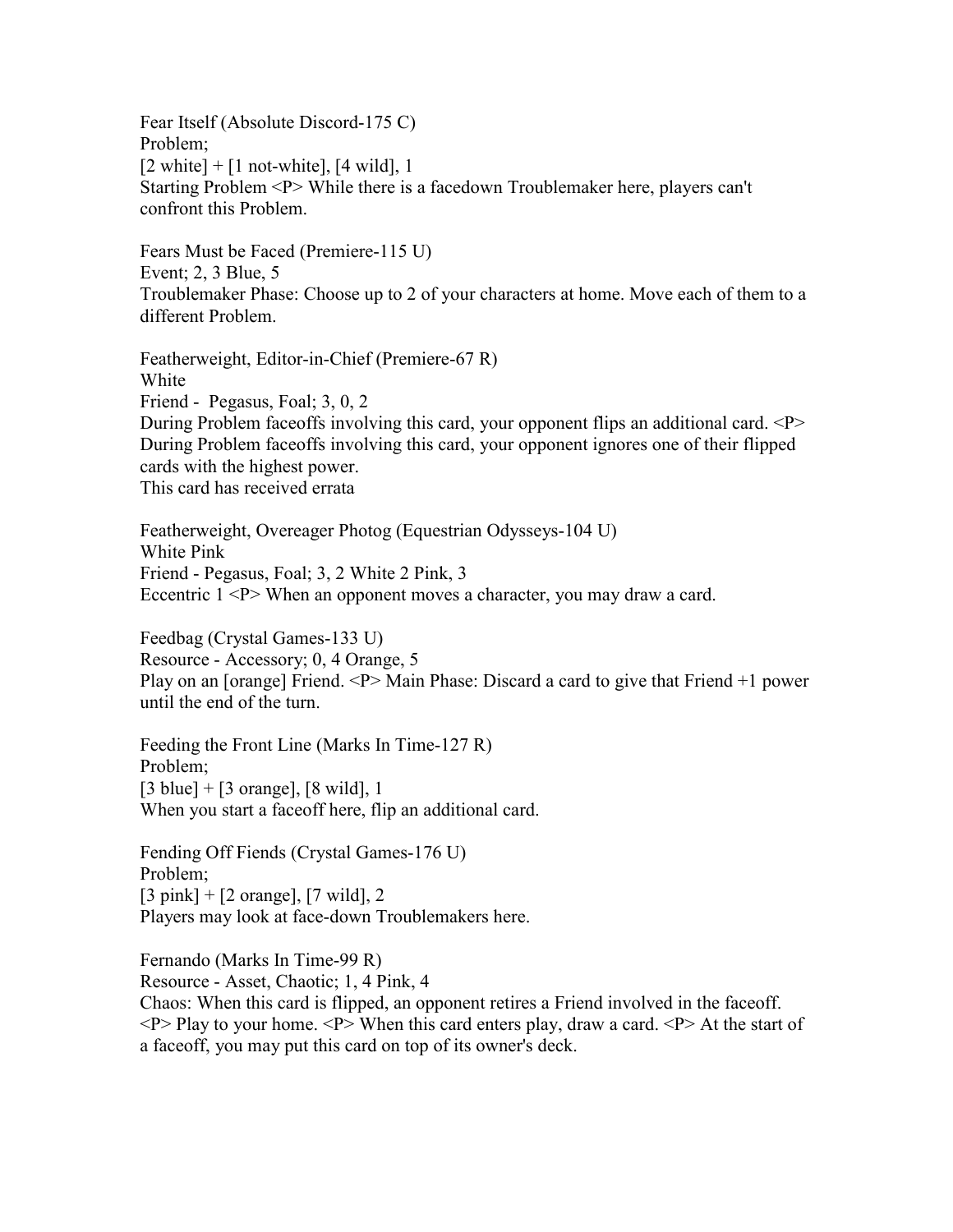Fiddly Faddle, Country Twang (Premiere-68 R) White Friend - Earth Pony; 2, 2 White, 2 When you play this card, you may look at the top 2 cards of your opponent's deck and put them back in any order This card has received errata

Fighting for Friendship (Premiere-135 C) Resource - Report; 2, 2 Purple, 3 Play on a Problem.  $\langle P \rangle$  Your characters at this Problem each get +1 power during faceoffs.

Figuring Out Friendship (Equestrian Odysseys-185 U) Problem;  $[3 \text{ pink}] + [5 \text{ wild}], [10 \text{ wild}], 0$ When this card enters play, you may draw a card.

Filly Guides, House to House (Defenders of Equestria-19 C) Orange Friend - Earth Pony, Pegasus, Unicorn, Foal; 5, 2 Orange, 4 Diligent 2

Filthy Rich, Cold Hard Cash (High Magic-5 U) Blue Friend - Earth Pony; 3, 3 Blue, 3 Hasty, Diligent 1

Find the Music in You (Equestrian Odysseys-121 R) Event - Song; 1, 2 Yellow 2 White, 4 Main Phase: Choose one: Each opponent loses [2], reduce the confront requirements of a Problem by 2 [wild] until the end of the turn, or put a Friend with printed power of 1 or less into play from your discard pile.

Find the Purpose in Your Life (Defenders of Equestria-95 U) Event - Song; 2, 3 Orange, 5 Main Phase: Choose one: Unfrighten up to two of your Friends, exhaust an opposing character and it does not ready during its controller's next ready step, or flip an additional card during faceoffs until the end of the turn.

Fine Line, Au Pair (Canterlot Nights-87 C) Yellow Friend - Unicorn; 2, 2 Yellow, 2 While an opponent's Mane Character is at home, each of your other characters at this card's Problem have +1 power.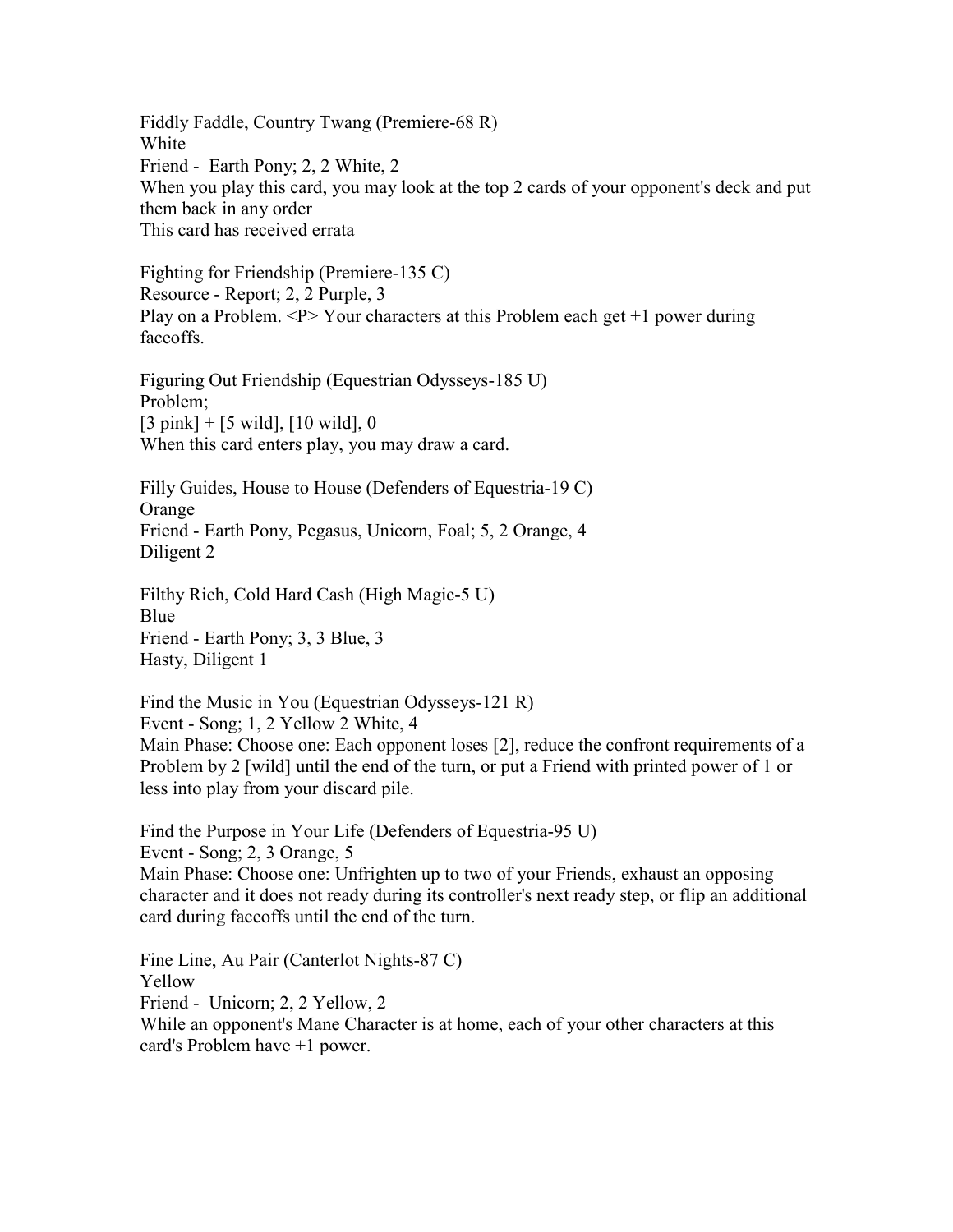Finger Snap (Crystal Games-101 U) Event; 1, 0, 3 Main Phase: Choose a counter on one of your ready cards. Put another counter of the same type on that card.

Finish Line, Jammer (Premiere-9 U) Blue Friend - Earth Pony, Foal; 3, 2 Blue, 2 Swift (You may move this card for 1 fewer action tokens.)

Fire in the Sky (Crystal Games-102 U) Event - Gotcha; 1, 2 Yellow, 6 Reaction: After the start of your Troublemaker Phase, uncover an opponent's face-down Troublemaker.

Fire When Ready (Absolute Discord-176 R) Problem;  $[5 \text{ blue}] + [5 \text{ orange}] + [5 \text{ pink}] + [5 \text{ purple}] + [5 \text{ white}] + [5 \text{ yellow}], [5 \text{ blue}] + [5$ orange] +  $[5 \text{ pink}]$  +  $[5 \text{ purple}]$  +  $[5 \text{ white}]$  +  $[5 \text{ yellow}]$ , 5 When a character enters play here or is moved here, replace each Problem.

First Mate Mullet, Arrr You Ready? (Seaquestria and Beyond-67 U) Blue Orange Friend - Pirate; 2, 2 Blue 2 Orange, 2 Stubborn <P> Immediate: Pay [1] and exhaust this card to move one of your characters. <P> When another one of your Pirate Friends enters play, you may ready this card.

Flam (Premiere-154 U) Troublemaker; 2, 4 At the start of your opponent's Troublemaker Phase, they exhaust one of their characters at this card's Problem.

Flamingo, Hot Pink (Crystal Games-81 C) Yellow Friend - Critter; 2, 3 Yellow, 1 Teamwork, Supportive 1

Fleetfoot, Natural Born Winner (High Magic-70 U) Yellow Blue Friend - Pegasus; 3, 3 Yellow 3 Blue, 3 When you win a Problem faceoff involving this card by at least 5 power, you may put an opposing Friend into its owner's hand.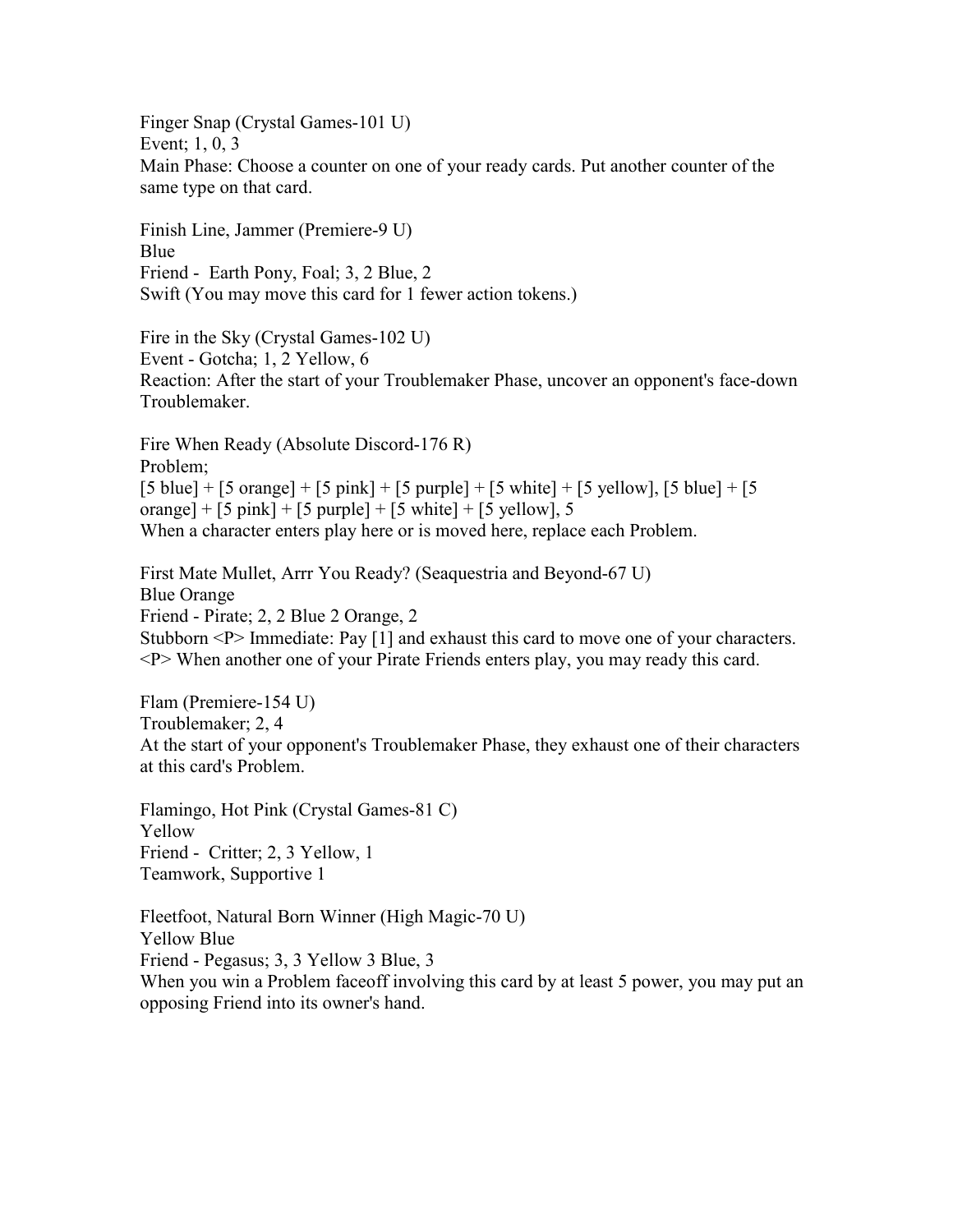Fleetfoot, Secret Sweetheart (Absolute Discord-69 C) Yellow Friend - Pegasus; 3, 1 Yellow, 2 Swift

Fleur Dis Lee, Canterlot Socialite (Equestrian Odysseys-67 C) White Friend - Unicorn; 2, 1 White, 2 Showy 1

Fleur Dis Lee, Trendy Follower (Canterlot Nights-70 C) White Friend - Unicorn; 3, 3 White, 2 Supportive 1 (+1 power while at a Problem with your Mane Character that shares a color with this card.)<P>While involved in a faceoff, this card also has Supportive 2.

Flim (Premiere-155 U) Troublemaker; 1, 3 At the start of your opponent's Troublemaker Phase, they exhaust one of their Resources.

Flim & Flam, Shams (Defenders of Equestria-88 C) Friend - Unicorn; 2, 0, 0 As this card enters play, choose a color. This card is that color. <P> This card enters play with  $3 + 1$  power counters on it.  $\langle P \rangle$  At the start of your turn, remove a +1 power counter from this card.

Flim & Flam, Shrewd Schemers (Absolute Discord-77 R) Friend - Unicorn, Unique; 2, 0, 2 Players can't confront more than one Problem per turn.

Flitter, Flutterer (High Magic-25 C)

Pink

Friend - Pegasus; 3, 2 pink, 2

Immediate: Banish this card from your hand to reduce the play requirements of your cards by [2 pink] until the end of the turn. <P> When this card enters play, dismiss each opposing Friend here with printed power 1 or less.

Flitter, Ribbon Wielder (Premiere-42 C) Pink Friend - Pegasus; 1, 0, 1 While involved in a Troublemaker faceoff, this card gets +1 power.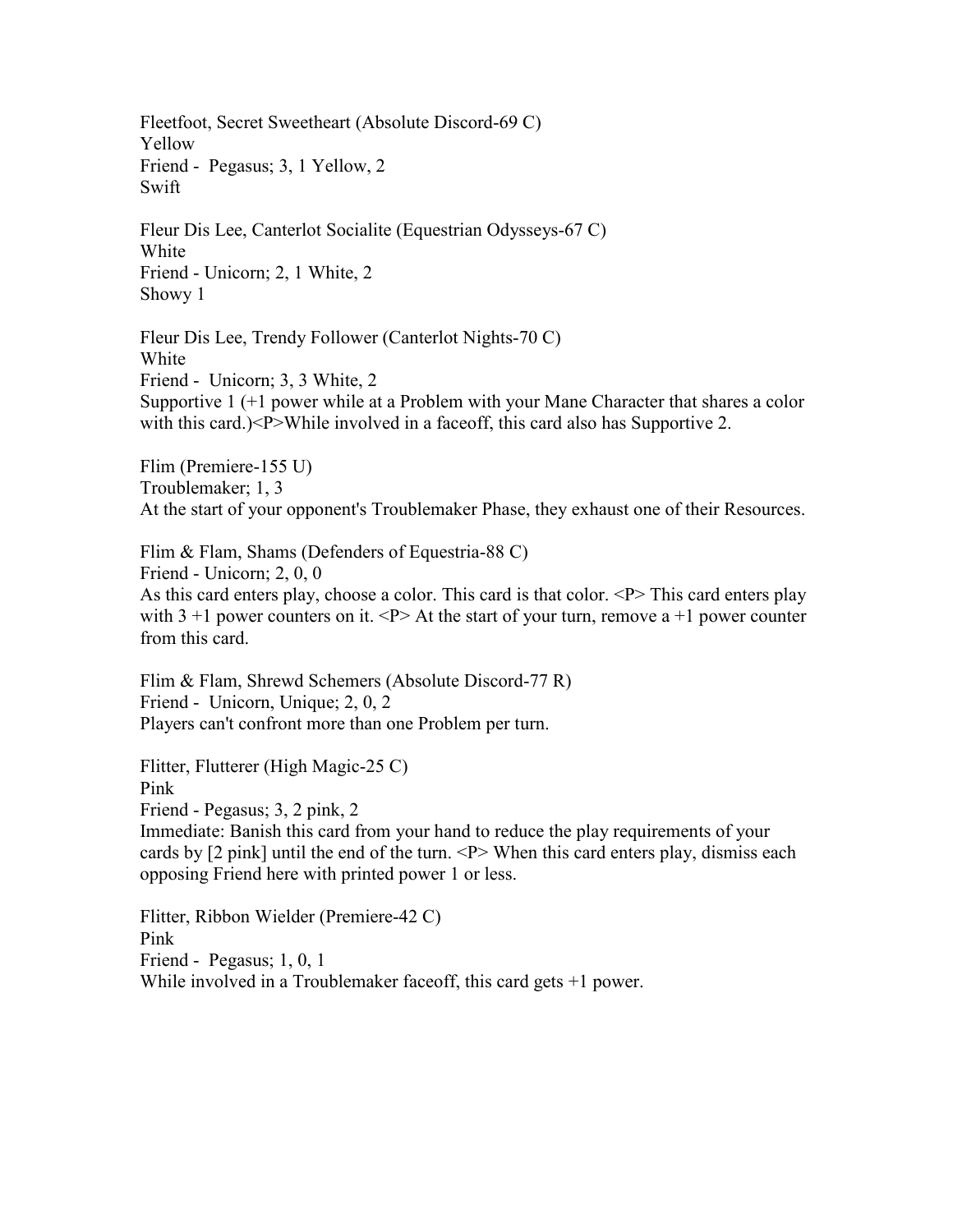Flitter, Sitter (Absolute Discord-70 C) Yellow Friend - Pegasus; 3, 1 Yellow, 2 Caretaker <P> Main Phase: Pay [1] to move this card to a Problem where you have a [Critter] or Foal Friend.

Flitter & Cloudchaser, Prancing Pair (Marks In Time-25 U) Pink Friend - Pegasus, Foal; 2, 3 Pink, 2 When one of your Friends becomes Cutie Marked, you may draw a card. <P>Main

Phase: Pay [2] to Cutie Mark this card. (It becomes Cutie Marked and you put a  $+1$  power counter on it. You can't Cutie Mark a Cutie Marked card.) <P> While this card is Cutie Marked, your maximum hand size is increased by 2.

Flooding at Sweet Apple Acres (Absolute Discord-177 C) Problem;  $[2 \text{ orange}] + [2 \text{ not-orange}], [5 \text{ wild}], 1$ Players with 2 or more characters here can't move or play characters to this Problem.

Fluffy Clouds, Summit Delegate (High Magic-26 R) Pink Friend - Pegasus; 3, 2 Pink, 3 Vexing <P> When this card leaves play, draw a card.

Flutterbat (Canterlot Nights-0 UR)

Troublemaker; 2, 5

When this card is uncovered, move it to another Problem. <P>At the start of your opponent's Troublemaker Phase, move this card to a Problem with a number of characters equal to or less than the number of characters at this card's Problem.

Fluttershy, Ambassador of Kindness (Equestrian Odysseys-8 U) Yellow Mane Character - Pegasus; Home Limit 4/Home Limit 5, 0, 1/3 FRONT: When you confront this card's Problem, turn it over. BACK: Calming  $2 < P > At$ the start of a Problem faceoff involving this card, each opponent loses [1].

Fluttershy, Animal Team (Premiere-84 U) Yellow Friend - Pegasus; 3, 2 Yellow, 2

Caretaker  $(+1)$  power while at a Problem with at least one of your [Critter] Friends.)  $\langle P \rangle$ When you play this card, the cost of your next [yellow] Friend this turn is reduced by [1] action].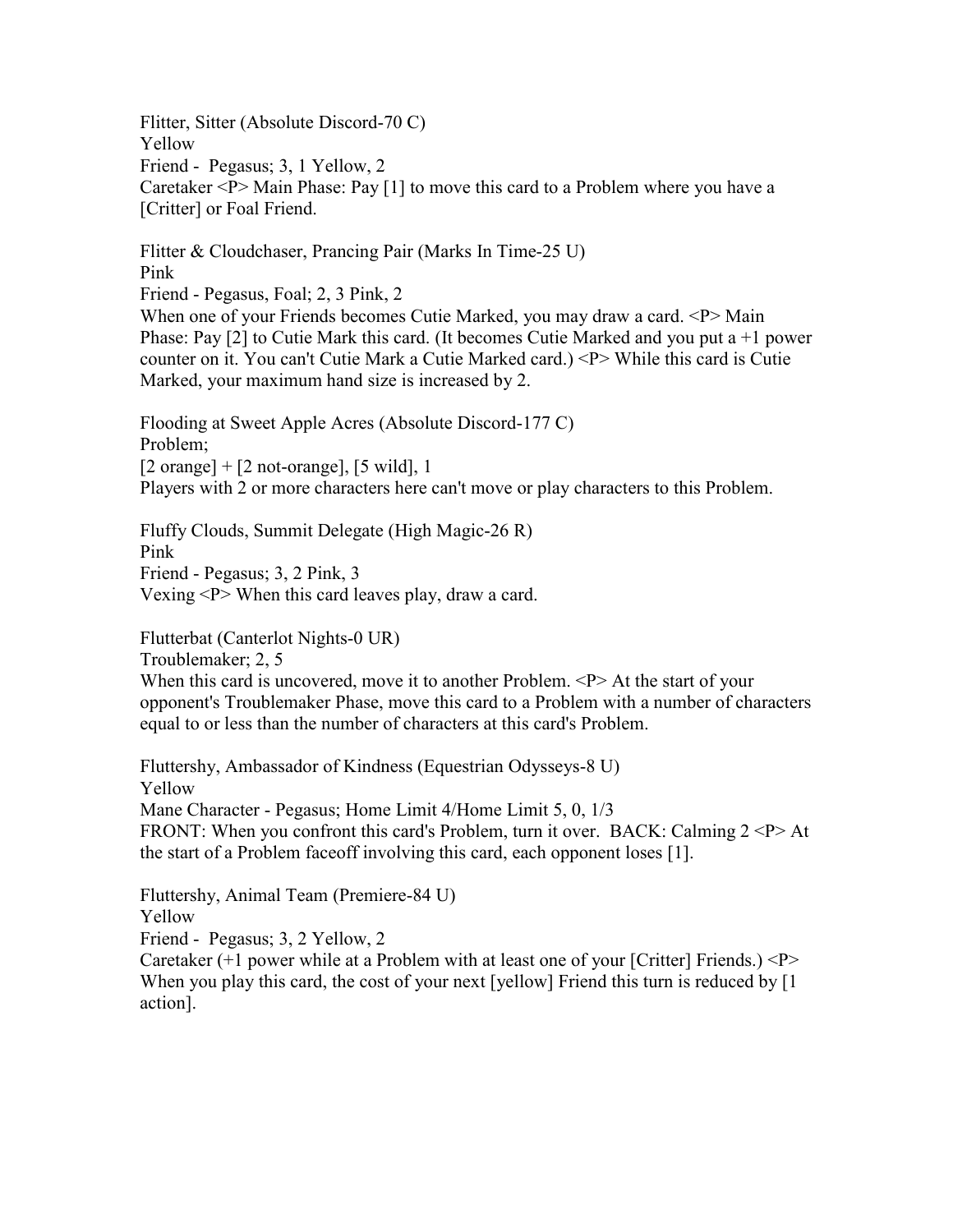Fluttershy, Backup Vocals (Equestrian Odysseys-80 R) Yellow Friend - Pegasus, Pony Tone; 4, 2 Yellow, 2 When this card enters play, you may choose one: Put another Friend or Resource into its owner's hand, or turn a Mane Character over.

Fluttershy, Beastmaster (Premiere-6 F)

Yellow

Mane Character - Pegasus; Home Limit 3/Home Limit 5, 1/3

Front: When you confront this card's Problem, if you have a [Critter] Friend at that Problem, turn this card over. Back: Caretaker (+1 power while at a Problem with at least one of your [Critter] Friends). <P> At the start of a faceoff involving this card, you may move a [Critter] Friend to this card's Problem.

Fluttershy, Breeziefied (Crystal Games-82 U) Yellow Friend - Breezie; 0, 2 Yellow, 0 Main Phase: Retire this card to put one of your [critter] Friends into its owner's hand.

Fluttershy, Brute (Absolute Discord-158 U) Troublemaker; 1, 5 At the start of each player's Troublemaker Phase, that player retires a Resource.

Fluttershy, Conflict Resolver (High Magic-59 F) Yellow Friend - Pegasus; 1, 3 Yellow, 2

At the start of a faceoff involving this card, you may pay [1] to have players flip 1 fewer cards during that faceoff.

Fluttershy, Critter Caregiver (Canterlot Nights-88 U) Yellow Friend - Pegasus; 2, 3 Yellow, 2 [Critter] Friends don't count towards your home limit.

Fluttershy, Crystallized (Crystal Games-83 U) Yellow

Friend - Crystal; 3, 3 Yellow, 3

Prismatic <P> Main Phase: Exhaust this card and pay [1 action] to reveal a number of cards from the top of your deck equal to the number of colors this card has. Put each Friend revealed this way into your hand and the rest of the cards on the bottom of your deck.

Fluttershy, Cutie Mark Consultant (Equestrian Odysseys-81 C) Yellow Friend - Pegasus; 4, 0, 4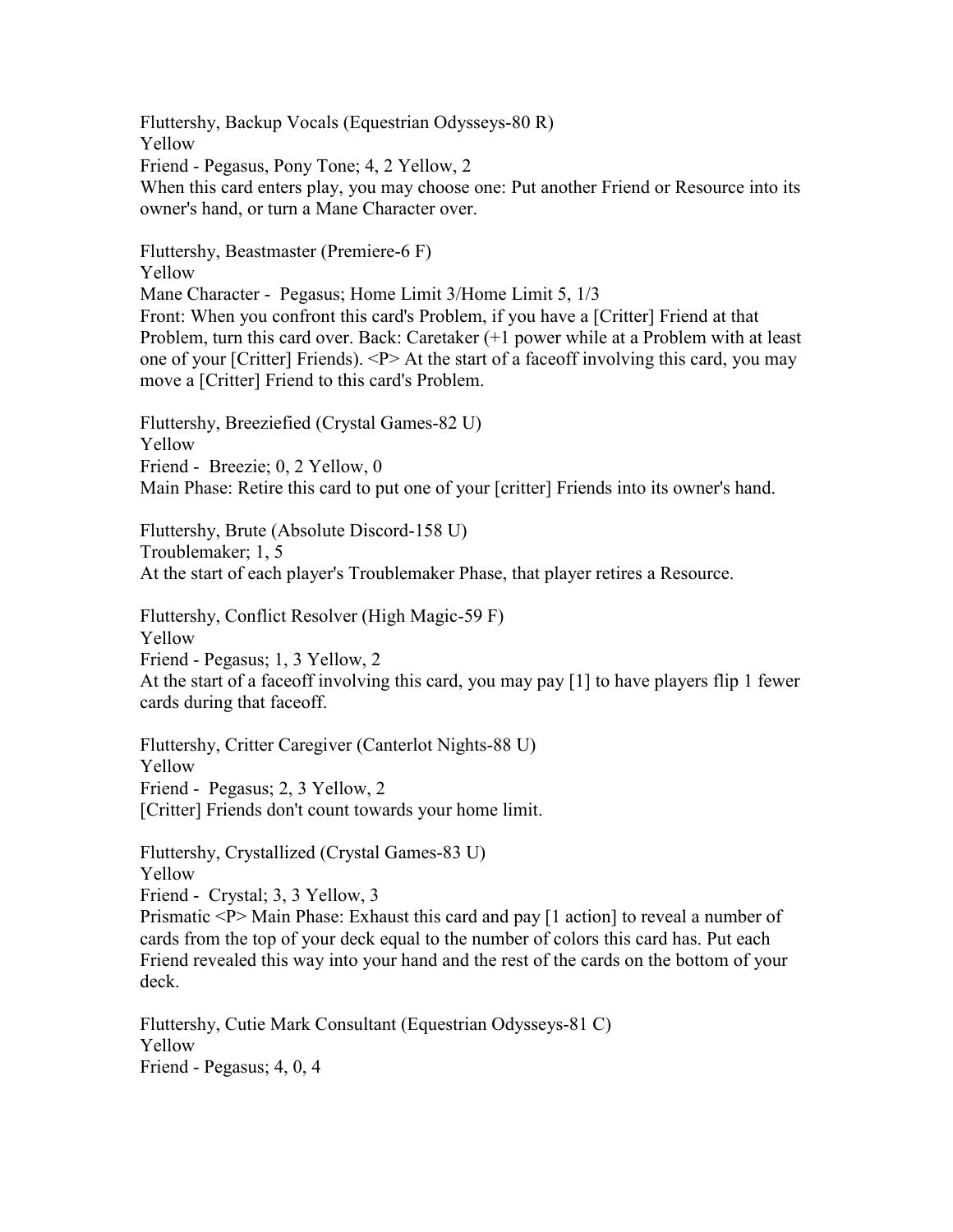Fluttershy, Discorded (Absolute Discord-78 U) Friend - Pegasus; 3, 2 Pink, 3 At the start of the Score Phase, you may exhaust this card to choose an opposing Friend here. That Friend has -2 power until the end of the turn.

Fluttershy, Element of Kindness (Canterlot Nights-89 R) Yellow Friend - Pegasus, Unique; 6, 6 Yellow, 5 When this card enters play you may search your deck for up to 2 [Critter] Friends and put them into your hand.<P>Faceoff: Discard a [Critter] Friend to give a Friend +2 power

until the end of the faceoff.

Fluttershy, Flutterguy (Absolute Discord-Pf4 P) Yellow Friend - Pegasus; 2, 2 Yellow, 2 When you play this card, you may speak in a low voice. If you do, each of your other Friends here gets  $+1$  power until the end of the turn.

Fluttershy, Flutterholly (Defenders of Equestria-49 C) Yellow Friend - Pegasus; 3, 2 Yellow, 1 This card has +1 power for each of your characters at home.

Fluttershy, Friend to Animals (Canterlot Nights-7 U) Yellow Mane Character - Pegasus; Home Limit 3/Home Limit 4, 1/3

Front: Main Phase: Pay [3 actions] to turn this card over.  $\langle P \rangle$ You pay 1 less action token to turn this card over for each [Critter] Friend you control. Back: Caretaker(+1 power while at a Problem with at least one of your [Critter] Friends)<P>Main Phase: Pay [1 action] to move this card to a Problem that has one of your [Critter] Friends there.

Fluttershy, Growing Up (Marks In Time-51 C) Yellow Friend - Pegasus, Foal; 1, 0, 1

Main Phase: Pay  $[2]$  to Cutie Mark this card. (It becomes Cutie Marked and you put a  $+1$ power counter on it. You can't Cutie Mark a Cutie Marked card.) <P> While this card is Cutie Marked, it has +1 power and Calming 1.

Fluttershy, Guidance Counselor (Premiere-83 R) Yellow Friend - Pegasus; 3, 3 Yellow, 3 Reaction: When an opponent receives at least [1 action], you may exhaust this card. If you do, that opponent loses [1 action].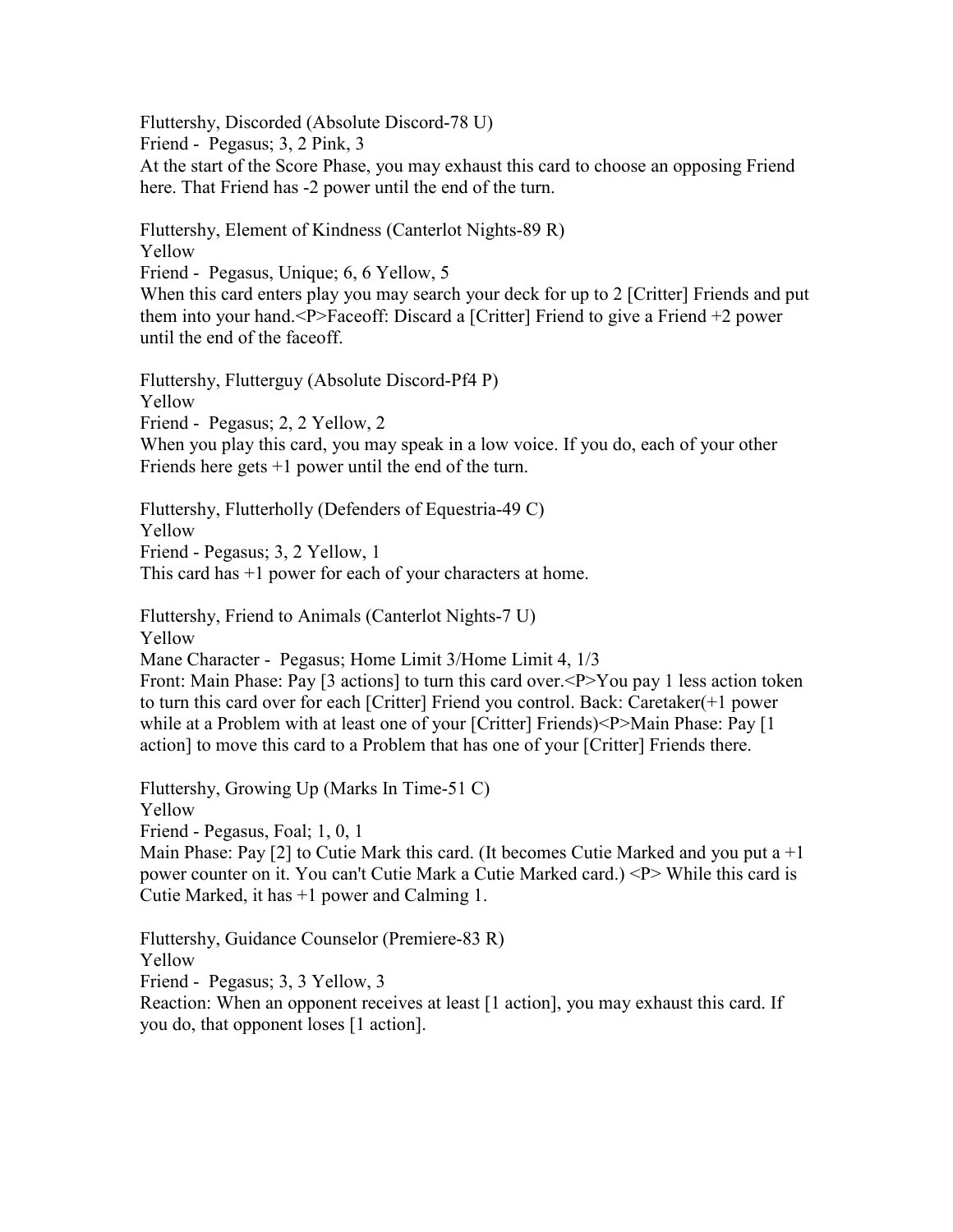Fluttershy, Hide and Squeak (Absolute Discord-200 UR) Yellow Friend - Pegasus; 2, 3 Yellow, 2 At the start of the turn, you may retire this card to skip the next Troublemaker Phase.

Fluttershy, Kind Pony (Seaquestria and Beyond-59 C) Yellow Friend - Pegasus; 2, 0, 2 When this card enters play, if you have another [yellow] character, you may put an opposing Friend with 2 or less power into its owner's hand.

Fluttershy, Kind Seapony (Seaquestria and Beyond-60 U) Yellow Friend - Seapony; 4, 2 Yellow, 4 Transform 2, Calming 2

Fluttershy, Leader of the Pack (Marks In Time-138 UR) Yellow Friend - Pegasus; 4, 4 Yellow, 4 Your Critters here have +1 power. <P> At the end of your turn, put a [1 yellow] Critter Friend token into play.

Fluttershy, Monster Tamer (Premiere-211 UR)

Yellow

Friend - Pegasus; 4, 4 Yellow, 2

When you play this card to a Problem, you may banish a Troublemaker there. When this card leaves that Problem, put that banished Troublemaker into play at a Problem and uncover it.

This card has received errata

Fluttershy, Nurturing Nature (Defenders of Equestria-6 C) Yellow Mane Character - Pegasus; Home Limit 3/Home Limit 4, 1/3 FRONT: When you confront this card's Problem, turn this card over. BACK: At the start of your Score Phase, you may exhaust this card to contribute its power to confronting a Problem.

Fluttershy, Pony Pirate (Seaquestria and Beyond-74 R) Blue Yellow Friend - Pegasus, Pirate; 2, 2 Blue 2 Yellow, 2 Swift <P> When this card enters play, Troublemakers don't prevent you from confronting Problems until the end of the turn.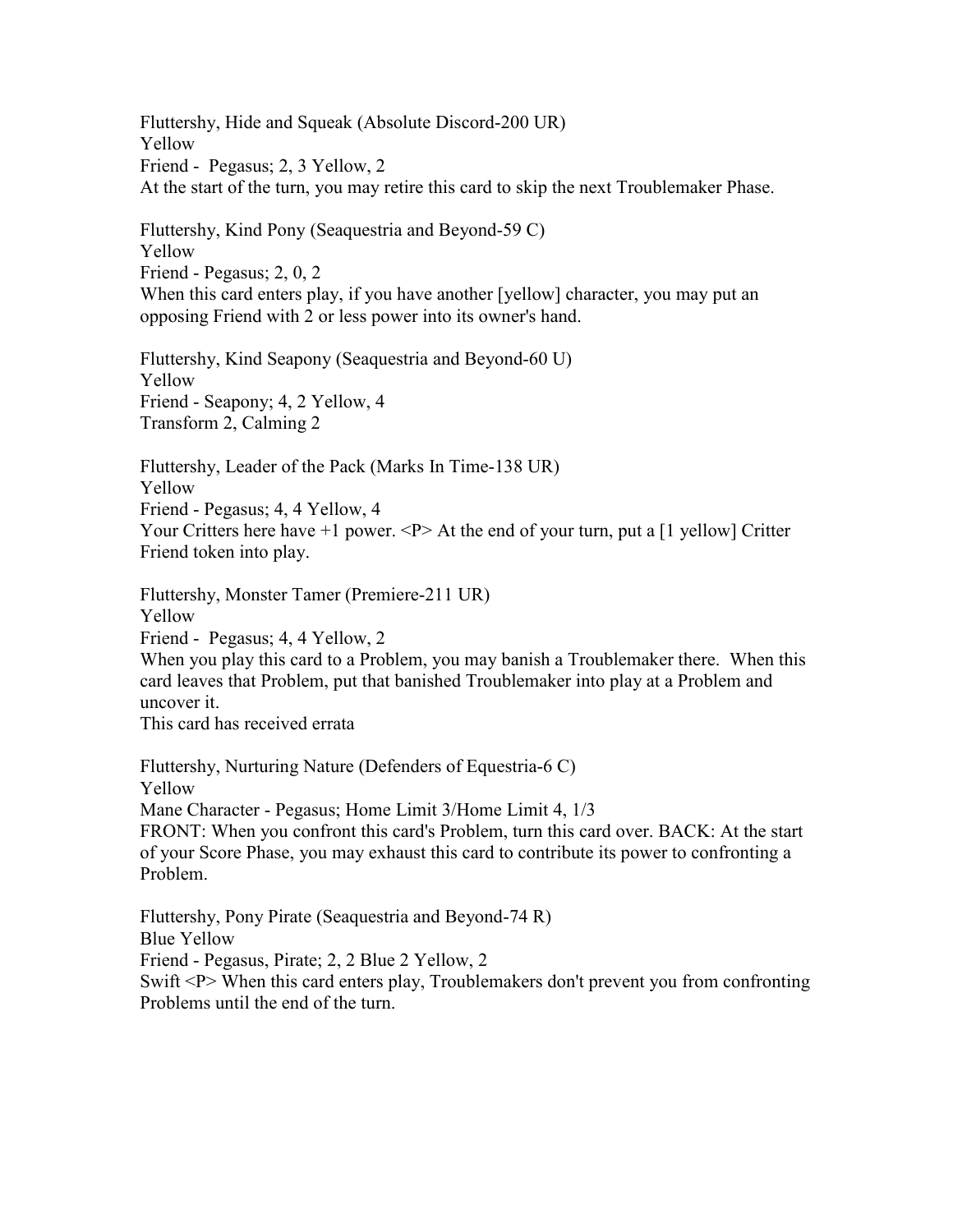Fluttershy, Rainbow Chaser (Canterlot Nights-Pf11 P) Blue Friend - Pegasus; 3, 1 Blue, 2 While at a Problem with a [yellow] Friend, this card has  $+1$  power.  $\langle P \rangle$  While at a Problem with Pinkie Pie, this card has +1 power and is also [pink].

Fluttershy, Rainbow Powered (High Magic-58 C) Yellow Friend - Pegasus; 1, 2 Yellow, 2 [blank]

Fluttershy, Reformer (Absolute Discord-5 F) Yellow Mane Character - Pegasus; Home Limit 3/Home Limit 4, 1/3 Front: When you confront this card's Problem, turn this card over. Back: Troublemakers here lose and can't have abilities.

Fluttershy, Reliable Racer (Crystal Games-200 UR) Yellow Friend - Pegasus; 3, 3 Yellow, 3 During faceoffs involving this card, players flip 1 fewer cards.

Fluttershy, Saddle Rager (High Magic-147 UR) Yellow Friend - Pegasus, Power Pony; 3, 3 Yellow, 3 Immediate: Banish a Troublemaker from your hand to dismiss a Troublemaker here.

Fluttershy, Safe Haven (Premiere-Pf6 P) Yellow Friend - Pegasus; 3, 1 Yellow, 2 Caretaker <P> While this card is in your home, your home limit is increased by 2.

Fluttershy, Stare Master (Equestrian Odysseys-82 SR) Yellow Friend - Pegasus; 2, 4 Yellow, 2 Immediate: Exhaust this card to give each opposing character here -1 power until the end of the turn.

Fluttershy & Sea Poppy, Fish Friends (Seaquestria and Beyond-95 U) White Yellow Friend - Seapony, Foal; 3, 3 White 3 Yellow, 3 Calming  $2 < P$  When you confront this card's Problem, you may put a Critter Friend with cost 2 or less from your discard pile into play.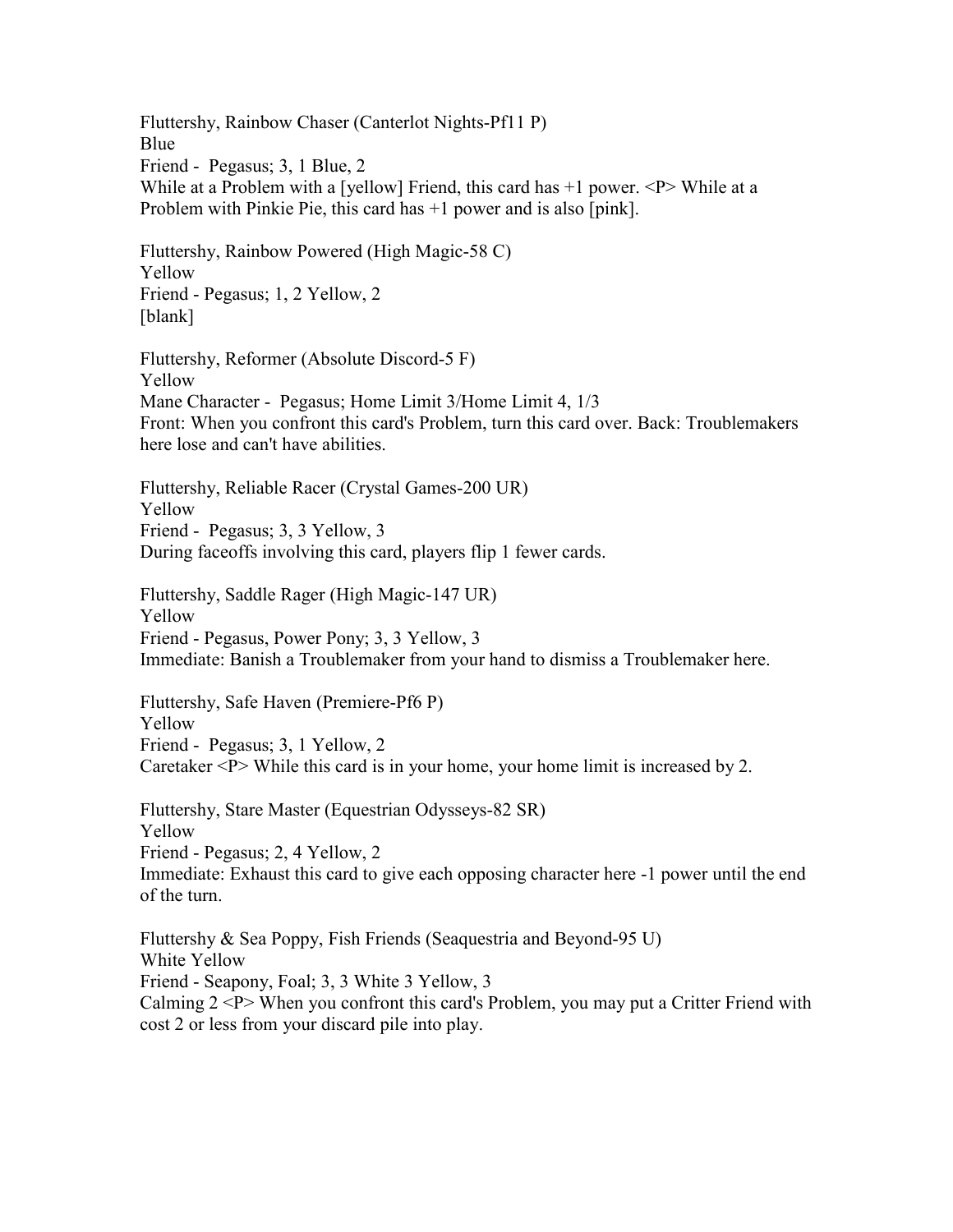Fluttershy's Epiphany (Absolute Discord-99 R) Event; 3, 2 Yellow, 3 Faceoff: Choose two: Friends you control have +1 power until the end of the faceoff, unfrighten a Friend, or an opponent loses [1] and you gain [1].

Fluttershy's Worst Nightmare (High Magic-124 U) Problem;  $[2 \text{ yellow}] + [4 \text{ wild}], [6 \text{ wild}], 1$ At the start of a Problem faceoff here, put each opposing Friend here with 0 power into its owners' hand.

Foal Free Press (Premiere-136 C) Resource - Asset; 1, 2 Blue, 3 Play to your home. <P> When you uncover a Troublemaker, the next card you play that turn has its cost reduced by [1 action].

Focused Study (Premiere-137 U) Resource - Report; 2, 3 Purple, 3 Play on a Problem. <P> Your opponent may not play Friends with 2 power or less to this Problem.

Foggy Fleece, Cloud Crafter (Canterlot Nights-71 C) White Friend - Pegasus, Elder; 2, 2 White, 2 You may play this card from your discard pile.

Follow My Lead (Seaquestria and Beyond-102 C) Event; 1, 2 White, 4 Main Phase: Give a character  $+2$  power until the end of your turn.  $\langle P \rangle$  When you move a character, you may put this card into your hand from your discard pile.

Foodfight! (Marks In Time-81 U) Event; 2, 2 Pink, 5 Immediate: Dismiss a Friend with 3 or more power.

For Equestria! (Absolute Discord-100 R)

Event - Chaotic; 1, 3 Purple, 3

Chaos: When this card is flipped, it gets  $+1$  power for each opposing character involved in the faceoff. <P> Faceoff: A Friend gets +1 power for each opposing character involved in the faceoff until the end of the faceoff.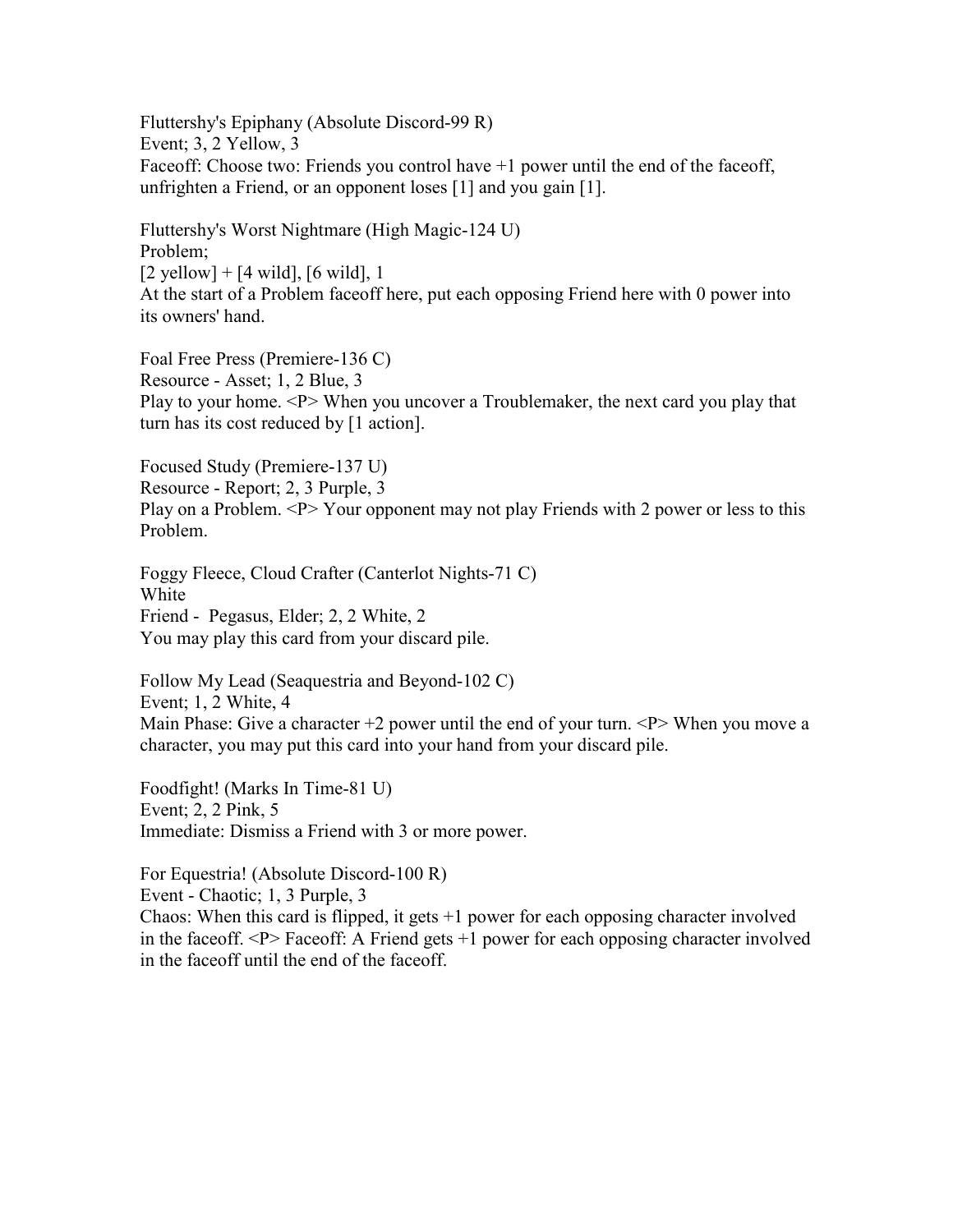Forced Gem Hunt (Crystal Games-177 U) Problem;  $[4 \text{ white}] + [3 \text{ not-white}], [8 \text{ wild}], 2$ If the player with the most [unicorn] characters here would draw a card during their Ready Phase, they may put a Resource into their hand from their discard pile instead. Forest Owl, Novice Assistant (Premiere-85 C) Yellow Friend - Critter; 1, 0, 0 Each of your other characters at a Problem with this card gets +1 power. Four Step, Dance Teacher (Canterlot Nights-56 C) Purple Friend - Unicorn; 2, 0, 1 Reaction: After an opponent's Friend is moved to this card's Problem, you may exhaust this card to move a different character there home. Freeing Discord (Absolute Discord-178 U) Problem;  $[3 \text{ pink}] + [2 \text{ orange}], [7 \text{ wild}], 2$ When a player plays a Troublemaker here, that player may pay [2] to uncover it. Fresh Pastries (Absolute Discord-132 U) Resource - Asset; 1, 3 Pink, 5 Play to your home.  $\langle P \rangle$  When an opponent pays their last action token, you may draw a card. Friend or Foe? (Absolute Discord-179 U) Problem;  $[4$  purple] +  $[3$  not-purple],  $[8 \text{ wild}]$ , 1 If a player would score points for defeating a Troublemaker here, they score one fewer points instead. Friendly Disagreement (Crystal Games-103 U) Event; 1, 2 Orange, 5

Main Phase: Exhaust an opponent's Friend. That Friend loses Teamwork until it is readied.

Friends Are Always There (Defenders of Equestria-96 U) Event - Song; 2, 3 Yellow, 5 Main Phase: Choose one: Dismiss a Resource, gain control of an opposing Troublemaker until the end of the turn, or put three [1 Yellow] Critter Friend tokens into play.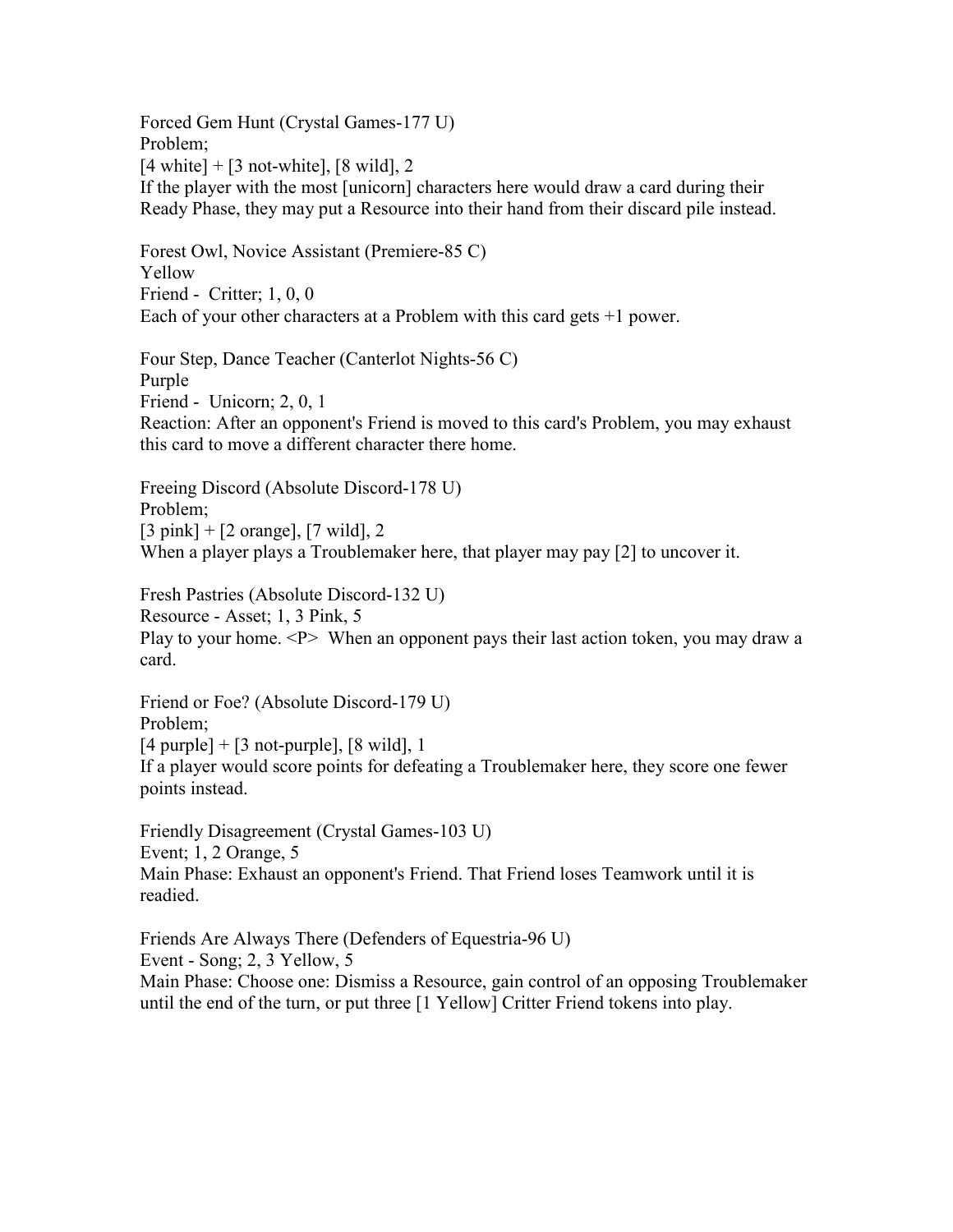Friends Forever (Crystal Games-104 R) Event; 1, 0, 5 Faceoff: If you have Twilight Sparkle or Spike involved in this faceoff, flip an additional card. If you have Twilight Sparkle and Spike involved in this faceoff, flip 2 additional cards instead.

Friendship Festival Setup (Seaquestria and Beyond-111 C) Resource - Dilemma; 2, 2 Pink, 5 [5 wild], [5 wild], 1 When this Problem is replaced, put five [1 Pink] Earth Pony Friend tokens into play.

Friendship Overboard (Defenders of Equestria-124 C) Problem; [4 orange]+[4 wild], [8 wild], 2 When you confront this Problem, you may exhaust an opposing character here.

Friendship Test (Absolute Discord-180 C) Problem;  $[2 \text{ blue}] + [1 \text{ not-blue}], [4 \text{ wild}], 1$ When this Problem is solved, each player with a character here gains [1].

Frown Town (Canterlot Nights-177 U) Problem;  $[4 \text{ pink}] + [3 \text{ non-pink}]$ ,  $[8 \text{ wild}]$ , 2 When a player confronts this Problem, that player reveals the top card of their deck. If it's a Friend, they put it into their hand. Otherwise, they put it in the discard pile.

Frozen in Magicite (Marks In Time-82 C) Event - Chaotic; 2, 2 Purple, 4 Chaos: When this card is flipped, move an opposing character. <P> Immediate: Move an opposing character.

Fruit Bat Roundup (Canterlot Nights-178 R) Problem;  $[2 \text{ orange}] + [1 \text{ non-orange}], [4 \text{ wild}], 1$ When this Problem enters play, each player discards a card for each action token they have.

Full Steam, Smoke Stacked (Premiere-31 R) Orange Friend - Earth Pony; 4, 0, 4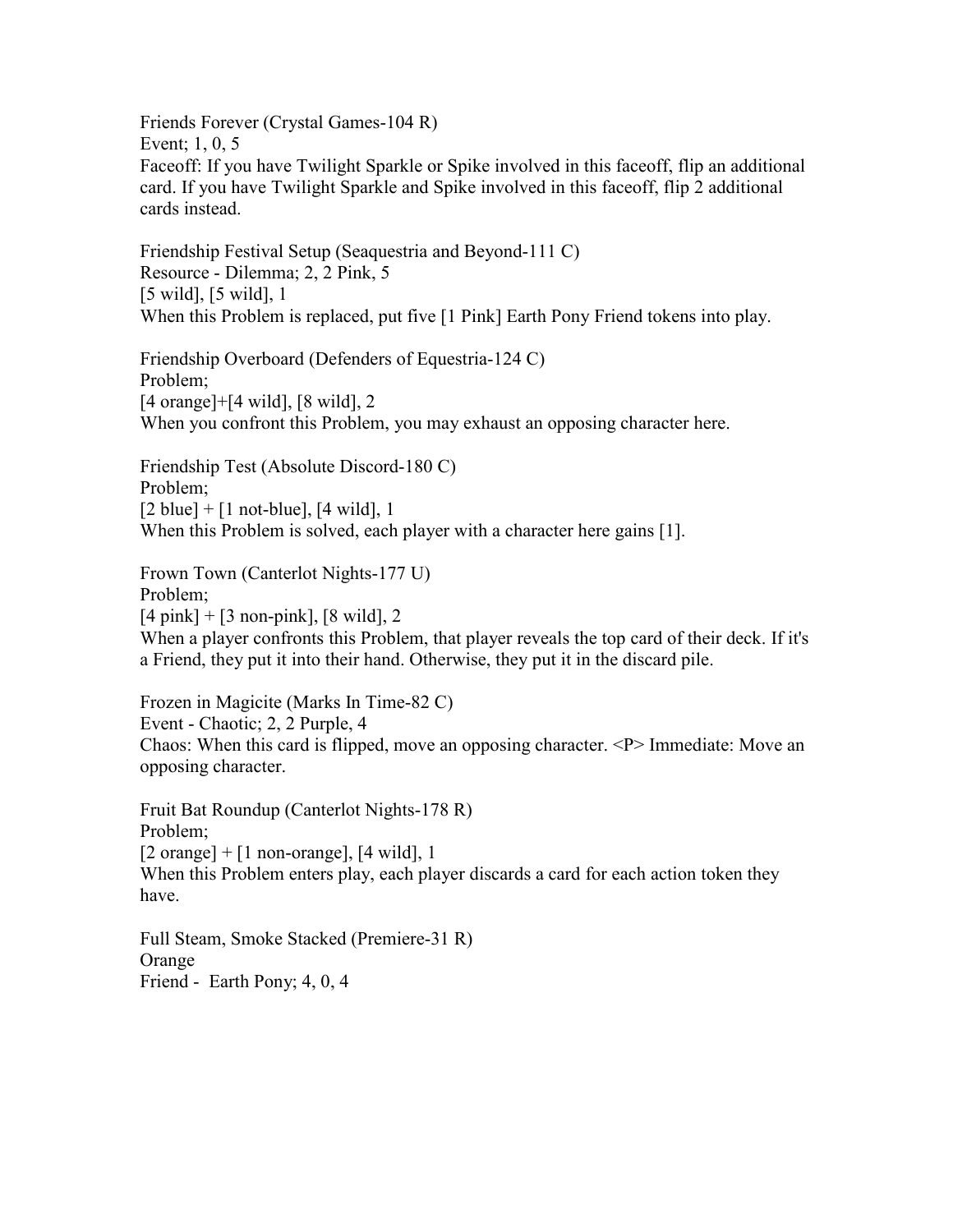Funny Business (Defenders of Equestria-97 C) Event; 2, 3 Pink, 4 Main Phase: As an additional cost to play this card, discard 2 cards.  $\langle P \rangle$  Dismiss an opposing Friend.

Funny Glasses (Canterlot Nights-138 U) Resource - Accessory; 2, 0, 4 Play on one of your Friends.<P>Main Phase: Exhaust that Friend to give your Friends [pink] until the end of the phase.

Furball, Pet Roundup (High Magic-60 U) Yellow Friend - Critter; 2, 3 Yellow, 1 Persistent <P> When this card enters play or becomes frightened, put a [1 yellow] Critter Friend token into play.

Furry Free-for-All (Canterlot Nights-105 R) Event - Gotcha; 1, 3 Yellow, 4 Reaction: After the start of a faceoff, all players shuffle their decks.

Gabby, Lending a Claw (Defenders of Equestria-28 SR) Pink Friend - Griffon; 2, 2 Pink, 2 At the end of your turn, if you have fewer than 4 cards in your hand, you may draw cards until you have 4 or more cards in your hand.

Gala Appleby, Refined Farmer (Premiere-21 R) Orange Friend - Earth Pony; 1, 1 Orange, 1 When you move this card to a Problem, it gets  $+1$  power until the end of the turn.

Garble, Kind of a Jerk (Defenders of Equestria-118 C) Troublemaker; 0, 5 When this card is uncovered, you may pay [2] to put an opposing Friend into its owner's hand.

Get Lost (Equestrian Odysseys-186 R) Problem;  $[3 \text{ white}] + [3 \text{ pink}], [8 \text{ wild}], 1$ When a Friend enters play here, you may pay [2] and exhaust one of your characters here to dismiss that Friend.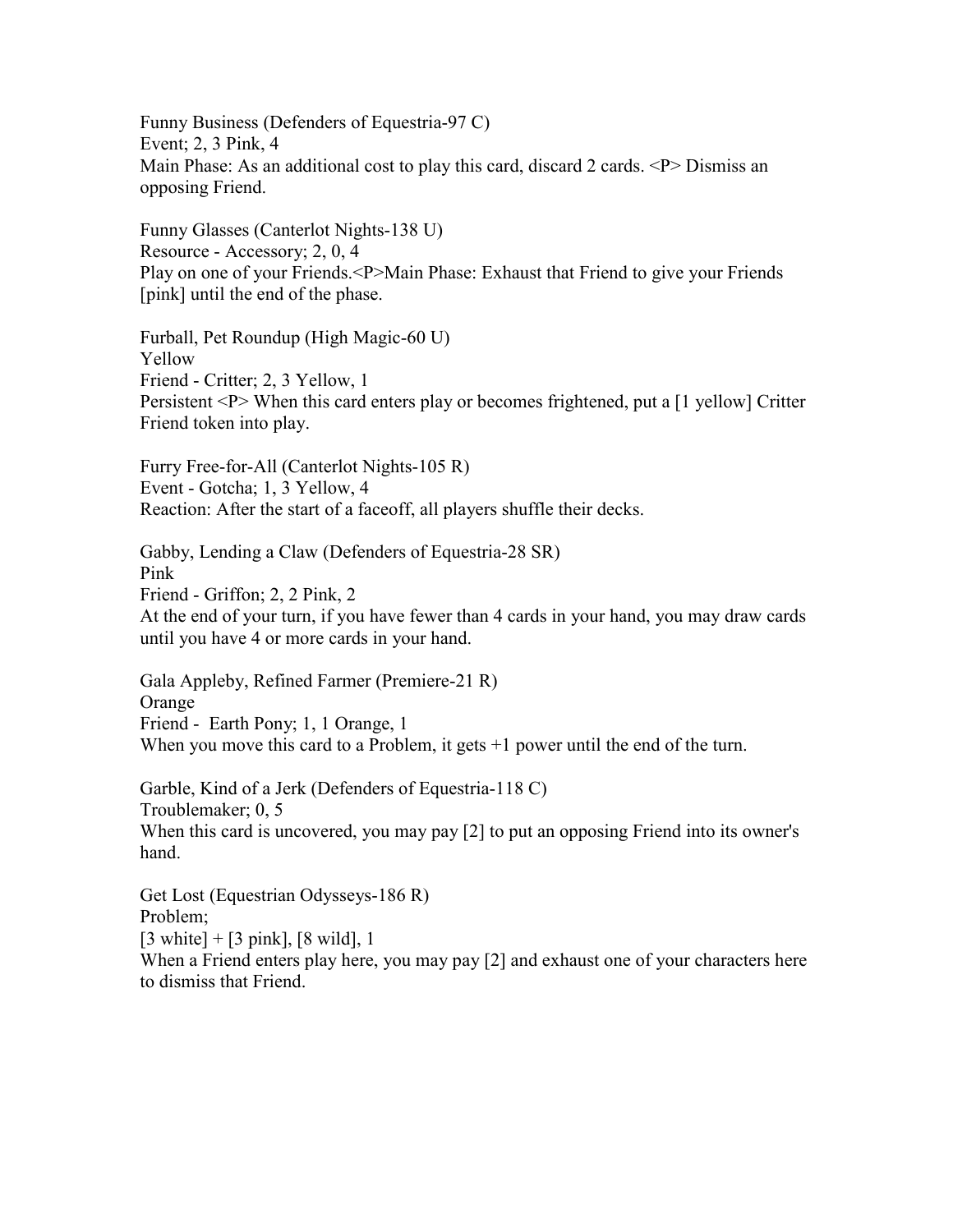Getting Hooves Dirty (Premiere-96 F) Event; 1, 0, 4 Main Phase: Choose a [white] or [pink] character. That character gets  $+1$  [white] and  $+1$ [pink] until the end of the phase.

Gilda, Amended Friend (High Magic-66 U) Blue Pink Friend - Griffon; 4, 2 Blue 2 Pink, 2 Hasty <P> When this card enters play, you may put a [1 blue] Pegasus Friend token with Swift and a [1 pink] Earth Pony Friend token into play.

Gilda, Feather Ruffler (Equestrian Odysseys-12 R) Blue Friend - Griffon; 2, 2 Blue, 2 Competitive  $1 \le P$  When this card enters play, start a face of involving this card and an opposing Friend. If you win the faceoff, frighten that opposing Friend.

Gilda, Out of the Nest (Marks In Time-7 U) Blue Friend - Griffon; 3, 3 Blue, 3 When this or another Friend is frightened, you may put a [1 blue] Pegasus Friend token with Swift into play.

Gilda (Crystal Games-162 U) Troublemaker; 2, 5 If a player loses a faceoff involving this card and would send a Friend home, they retire that Friend instead.

Giselle, Thrillseeker (Crystal Games-36 C) Pink Friend - Griffon; 2, 0, 2 Pumped <P> Main Phase: Spend a card from beneath this card to uncover a Troublemaker.

Gladmane, Pro Con (Defenders of Equestria-43 U) White Friend - Earth Pony; 3, 2 White, 3 When you play a Troublemaker, you need -[2 wild] to confront this card's Problem until the end of the turn.

Glamour Gleam, Deep Clean (Crystal Games-64 U) White Friend - Crystal; 3, 2 White, 2 When you play this card, reveal the top card of an opponent's deck. If the printed power of that card is 3 or less, you may banish it.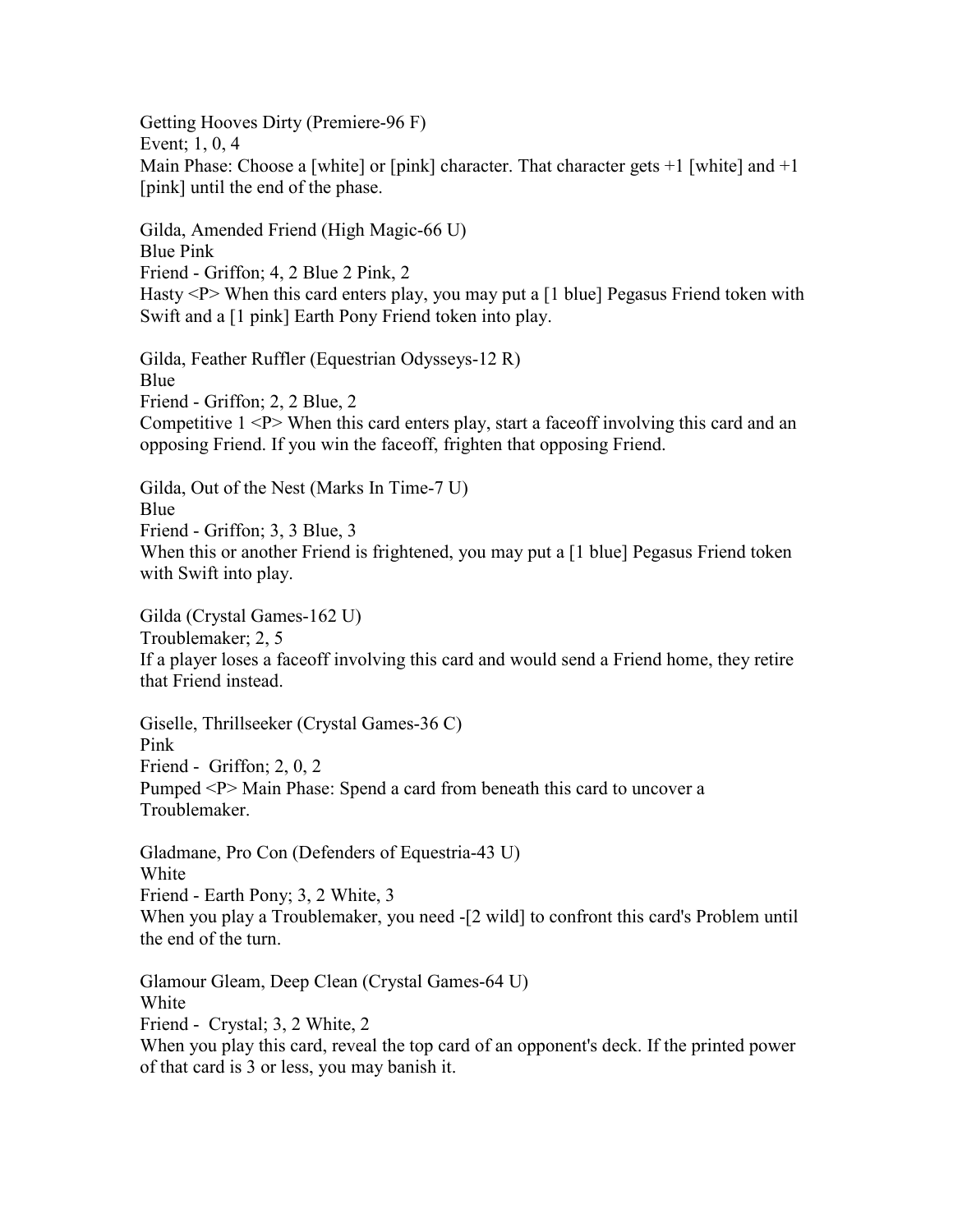Glass of Water (High Magic-89 R)

Event - Song; 1, 2 Yellow 2 Purple, 4

Main Phase: Choose one: Turn an opposing Troublemaker face-down, uncover one of your face-down Troublemakers, or an opponent loses [1] and you gain [1].

Globe Trotter, Sight Seer (Canterlot Nights-42 U) Pink Friend - Earth Pony; 3, 1 Pink, 3 Pumped (After a faceoff involving this card, you may banish a card you flipped to beneath this card.)<P>Main Phase: Spend a card from beneath this card to draw 2 cards.

Go, Feed! (Canterlot Nights-139 R) Resource - Condition; 1, 1 Blue, 4 Play on a Troublemaker.<P>If a player loses a faceoff involving that Troublemaker and would send a Friend home, they dismiss that Friend instead.

Golden Gavel, Fast Talker (Canterlot Nights-72 F) White Friend - Unicorn; 3, 2 White, 3 Main Phase: Pay [1 action] to exhaust this card.<P>While this card is exhausted, your opponent must pay +[1 action] to play or move a character to this card's Problem.

Golden Harvest, Beyond Her Garden (Canterlot Nights-35 C) Orange Friend - Earth Pony; 2, 1 Orange, 2 Stubborn (This card can still apply its power during faceoffs and the Score Phase even if exhausted.)

Golden Harvest, Bountiful Crop (Equestrian Odysseys-98 U) Orange Yellow Friend - Earth Pony; 3, 2 Orange 2 Yellow, 2 When this card enters play, put  $a + 1$  power counter on each of your other Friends here.

Golden Harvest, Caroller (Defenders of Equestria-20 C) Orange Friend - Earth Pony; 2, 1 Orange, 2 When you confront this card's Problem, reveal the top card of your deck. If you reveal a Friend this way, you may exhaust an opposing character.

Golden Oak Library (Premiere-138 R)

Resource - Location; 2, 3 Purple, 3

Play to your home. <P> Main Phase: Exhaust this card and pay [1 action] to reveal the top 3 cards of your deck. You may put 1 revealed Event into your hand and all remaining cards on the top of your deck in any order.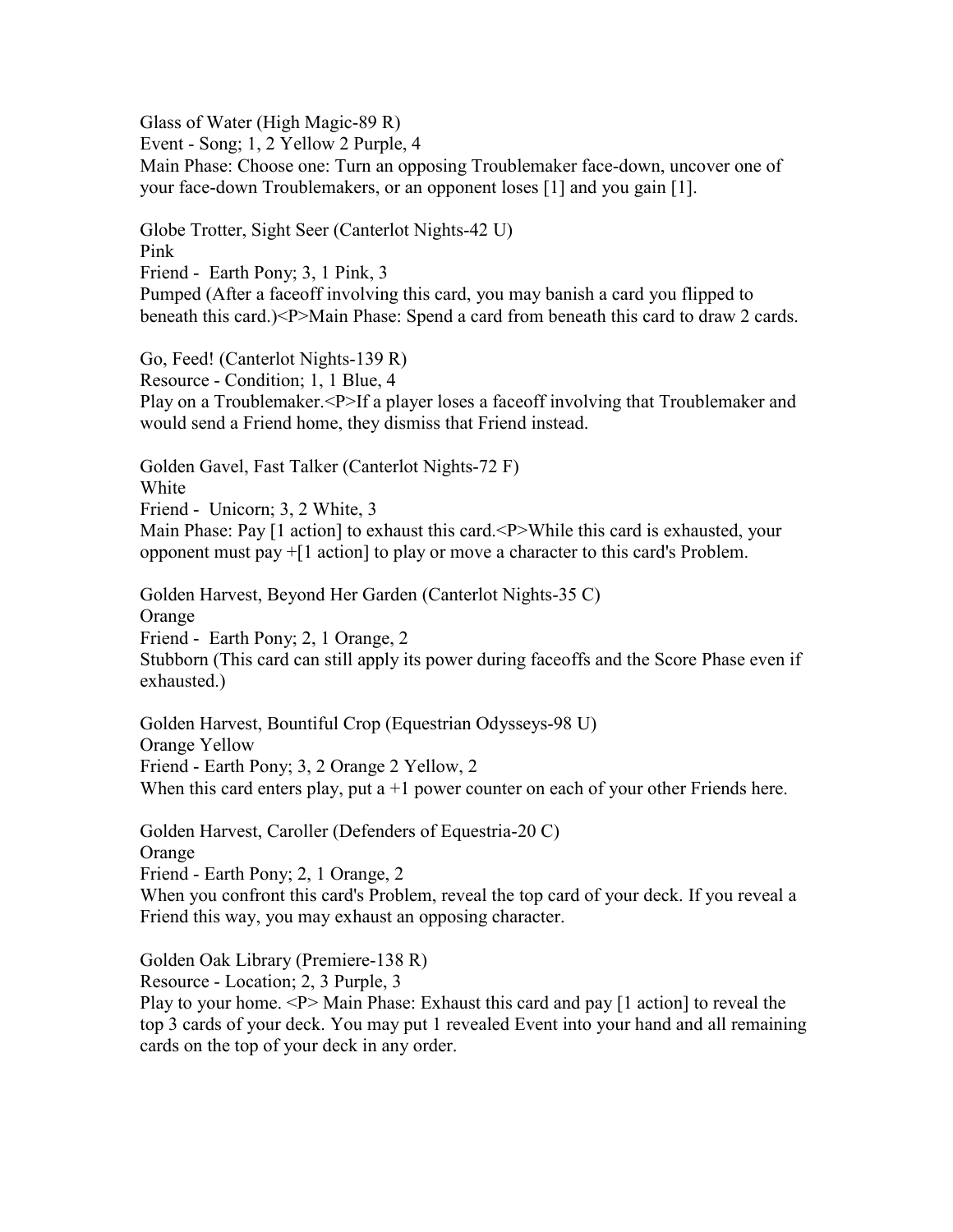Golden Wheat, Happy to Help (Crystal Games-84 C) Yellow Friend - Crystal; 3, 0, 2 While with another of your Crystal characters, this card has Caretaker.

Goldengrape, Popular Punster (Premiere-43 R) Pink Friend - Earth Pony; 2, 0, 1 When you win a Problem faceoff involving this card, you may search your deck for a Friend, reveal it, put it into your hand, and shuffle your deck This card has received errata

Goldie Delicious, Cat Hoarder (Canterlot Nights-90 R) Yellow Friend - Earth Pony, Elder; 3, 4 Yellow, 2 Main Phase: Exhaust this card.<P>While this card is exhausted, your [Critter] Friends at its Problem each have +1 power.

Goldie Delicious, Creature Comforts (Equestrian Odysseys-83 C) Yellow Friend - Earth Pony, Elder; 3, 3 Yellow, 2 When this card enters play, choose one of your Critter Friends. You may search your deck for a card with the same name and put that card into play exhausted.

Goldie Delicious, Dinner Time (Crystal Games-85 R) Yellow Friend - Earth Pony, Elder; 2, 1 Yellow, 1 When this card enters play at a Problem, you may choose a [critter] Friend from your discard pile with cost [1 action] or less and put it into play at that Problem.

Gone Batty (High Magic-109 R) Resource - Condition, Unique; 1, 2 Yellow 2 Purple, 4 Play on one of your characters. <P> When you win a face of involving that character, you may exhaust this card to gain [2].

Gone Fishin' (Absolute Discord-101 R) Event; 1, 2 Purple, 5 Faceoff: Move an opponent's Friend to a Problem. That opponent may pay [1 actions] to copy this effect.

Good Hustle (Premiere-101 R) Event; 1, 0, 5 Faceoff: Choose a [Pegasus] character. That character gets +2 power until the end of the faceoff.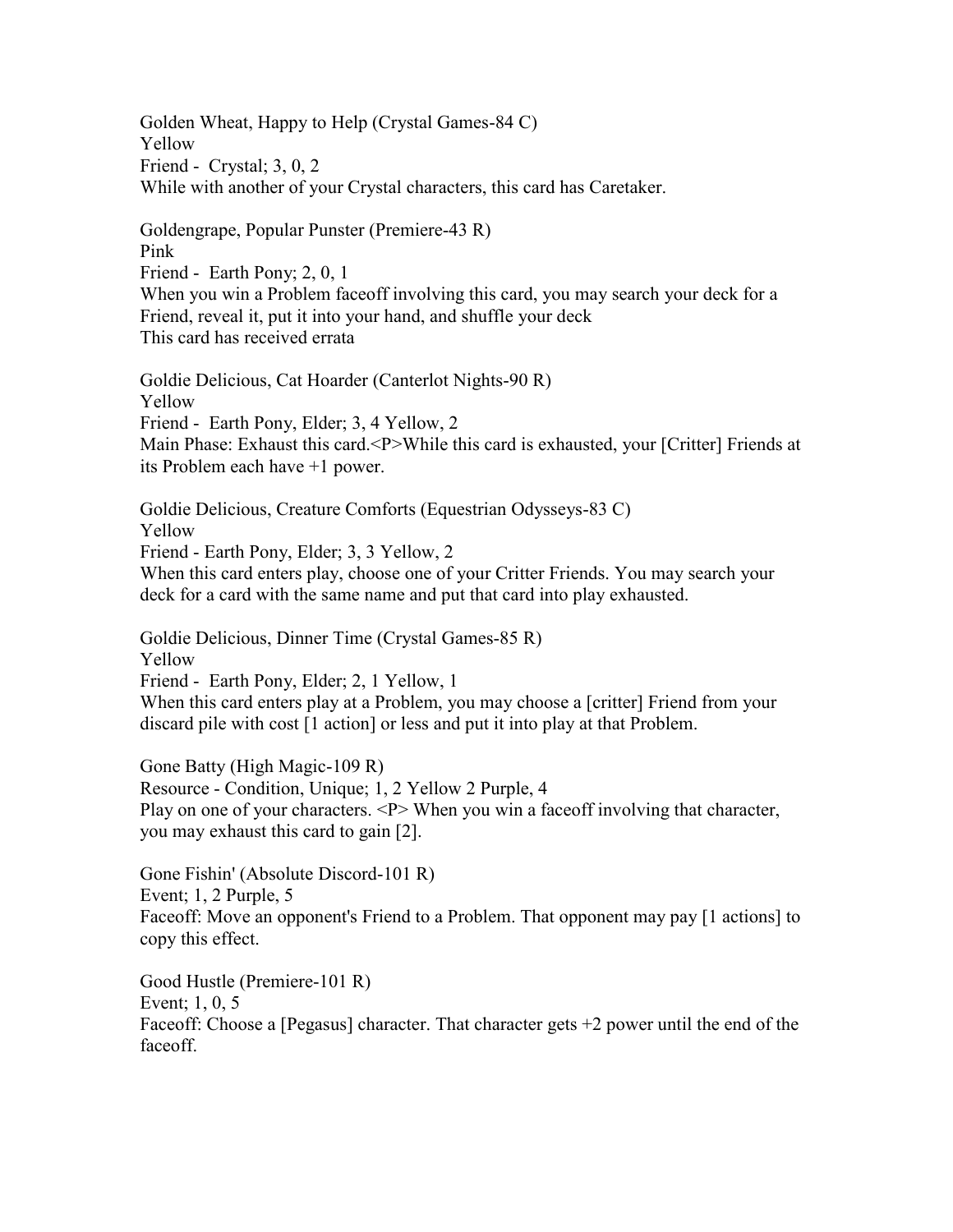Goof Off (Canterlot Nights-176 C) Problem;  $[2 \text{ pink}] + [2 \text{ non-pink}], [5 \text{ wild}], 1$ Starting Problem. <P> Main Phase: This card's owner may exhaust their Mane Character at a Problem to look at the top card of that Problem's deck and may put that card on the bottom of that deck. This card has received errata

Gotta Go Fast (Premiere-117 R) Event; 1, 2 Blue, 4 Faceoff: Move one of your characters to a Problem.

Grampa Gruff, Griffonstone Historian (Equestrian Odysseys-53 C) Purple Friend - Griffon, Elder; 3, 0, 3

Grand Opening (Defenders of Equestria-125 C) Problem; [4 white]+[2 wild], [8 wild], 1 When you confront this Problem, you may put a Resource from your discard pile into your hand.

Granny Smith, Apple Elder (Premiere-28 C) Orange Friend - Earth Pony, Elder; 2, 1 Orange, 2 When you play this card, you may reattach a Resource from one Friend to another. This card has received errata

Granny Smith, Apple Matriarch (Equestrian Odysseys-28 C) Orange Friend - Earth Pony, Elder; 3, 1 Orange, 2 Diligent 1

Granny Smith, Family Founder (Marks In Time-17 C) Orange Friend - Earth Pony; 3, 3 Orange, 3 Diligent 3

Granny Smith, Fit as a Fiddle (High Magic-19 SR) **Orange** Friend - Earth Pony, Elder; 3, 2 Orange, 3 Persistent <P> If this card would be frightened, you may banish a card from your discard pile instead.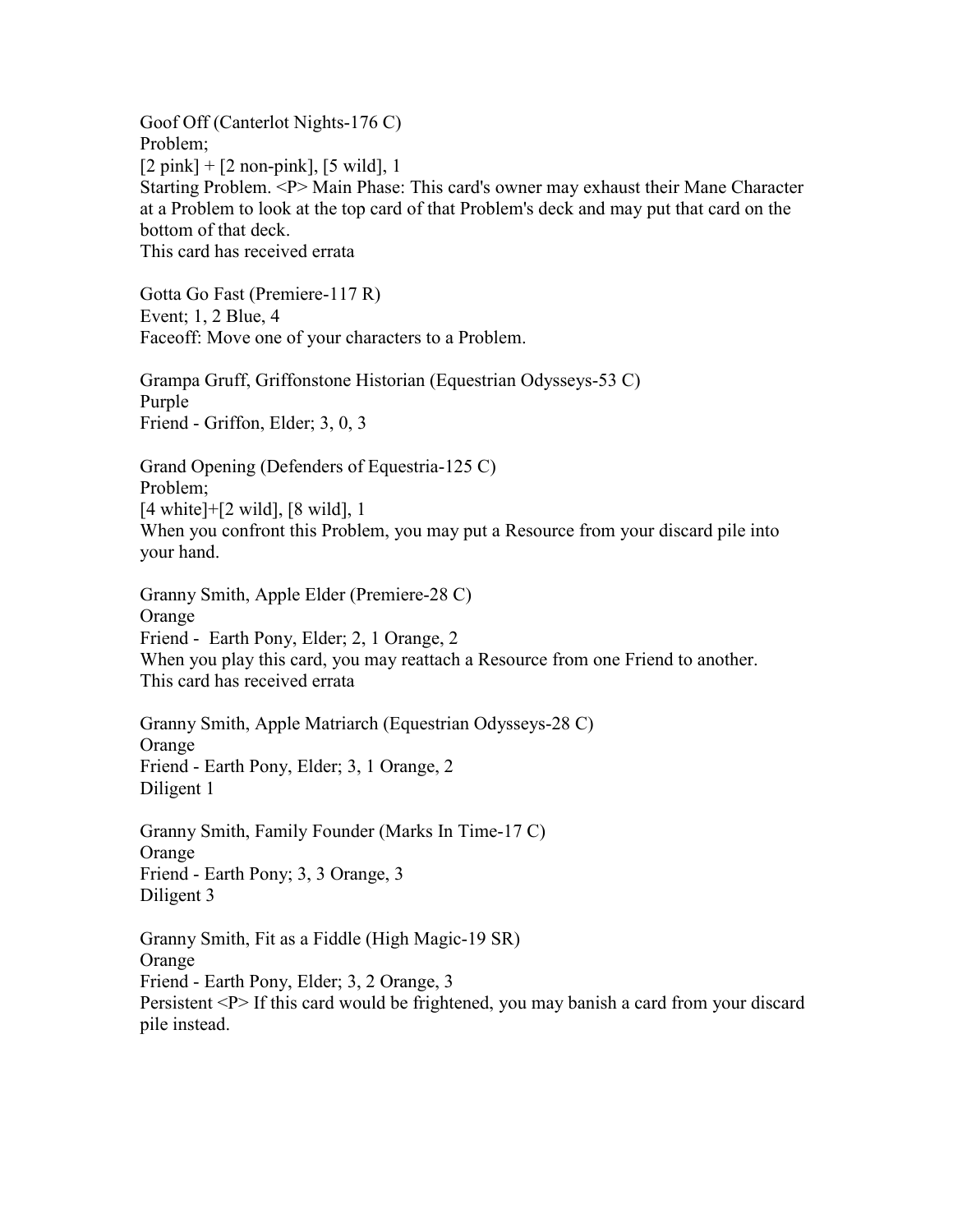Granny Smith, Jar Judger (Canterlot Nights-193 UR) **Orange** Friend - Earth Pony, Elder; 2, 2 Orange, 2 When you confront this card's Problem you may pay [1 Action] to choose an opponent. That opponent chooses and discards a card.

Granny Smith, Out of Bounds (Defenders of Equestria-68 U) Orange Pink Friend - Earth Pony; 4, 2 Orange 2 Pink, 4 Flip an additional card during faceoffs involving this card.  $\langle P \rangle$  If you would put any number of flipped Friends on the bottom of your deck, you may put one of them into your hand and the rest on the bottom instead.

Granny Smith, Respect Your Elders (Absolute Discord-24 F) **Orange** Friend - Earth Pony, Elder; 3, 1 Orange, 2 While an opponent's Mane Character is boosted, this card has +2 power and Stubborn.

Gravy Boat, Hot Stuff (Absolute Discord-71 U) Yellow Friend - Critter; 3, 2 Yellow, 2 Main Phase: While this card has lower power than any other Friends here, you may exhaust it and pay [1] to put a Friend here into its owner's hand.

Green Dragon (Crystal Games-163 C) Troublemaker; 2, 4 Faceoff: Pay  $[1 \text{ action}]$  to give this card  $+2$  power until the end of the faceoff.

Greeting Lots of Folks With Clout (Canterlot Nights-179 C) Problem;  $[2 \text{ purple}] + [1 \text{ non-purple}], [4 \text{ wild}], 1$ Main Phase: Pay [1 action] to move your opponent's Mane Character here. Any player may activate this ability.

Griffonstone (Equestrian Odysseys-154 U) Resource - Location; 3, 4 Pink, 4 Play on a Problem. <P> Vexing (If an opponent would confront this card's Problem, you may retire this card instead.)  $\langle P \rangle$  When this card is retired, you may pay [1] to dismiss a Friend here.

Growing Pains (Absolute Discord-133 R) Resource - Report; 1, 3 Purple, 5 Play on a Problem. <P> Troublemakers here have +2 power.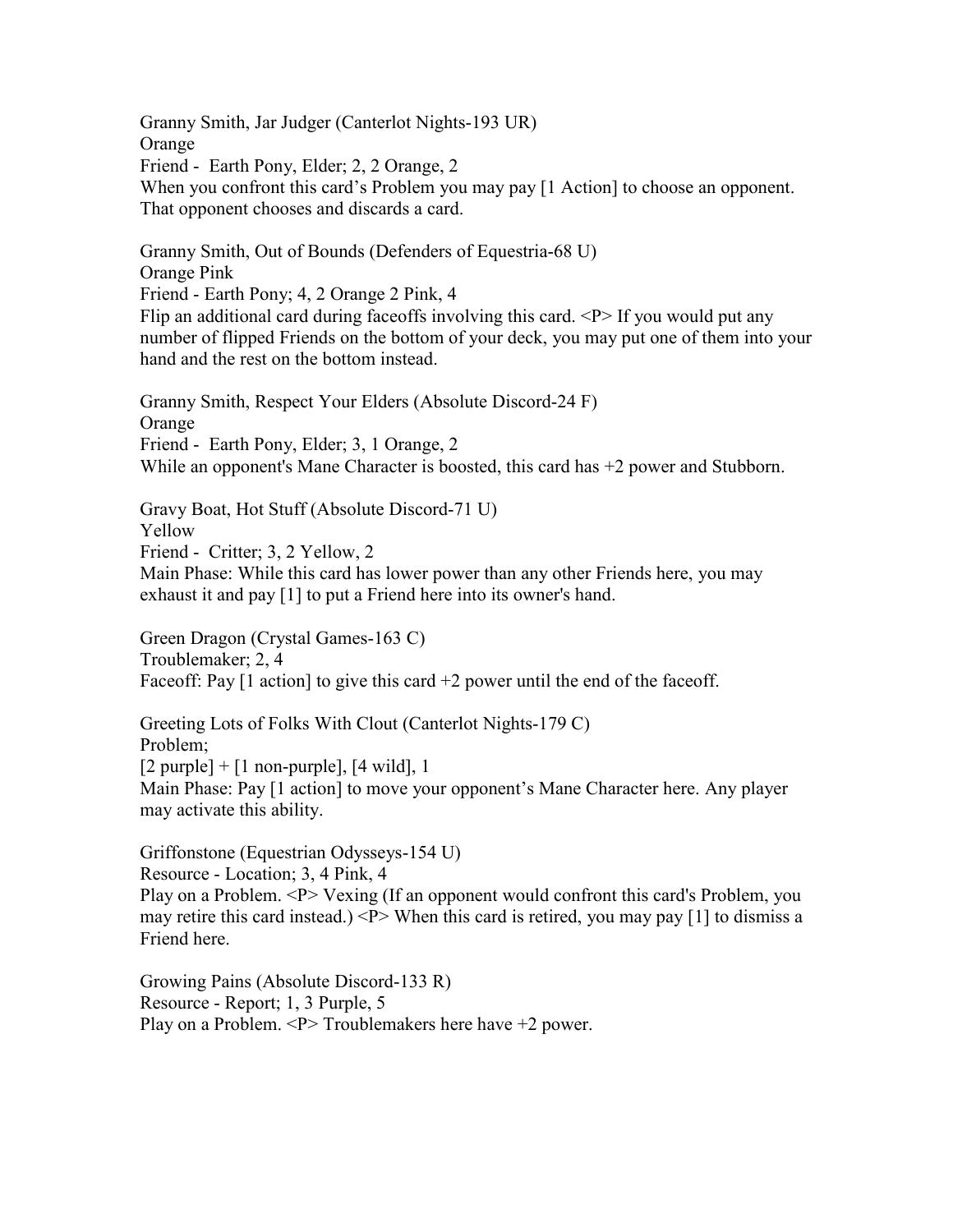Grubber, Baked Bads (Seaquestria and Beyond-22 R) Orange Friend - Storm; 3, 3 Orange, 4 When this card enters play, you may exhaust an opposing character. <P> At the start of your turn, you may exhaust an opposing character.

Troublemaker; 0, 5 When this card enters play face-up or is uncovered, an opponent discards a card. If you have a Tempest Shadow card in play, that opponent instead reveals their hand and you choose a card. They discard that card.

Grubber, Royal Announcer (Seaquestria and Beyond-2 C) Orange Mane Character - Storm; Home Limit 3/Home Limit 4, 1/3 FRONT: Main Phase: Pay [2] to exhaust each opposing character and turn this card over. Characters exhausted this way do not ready during their controller's next Ready Phase. BACK: [blank]

Guards, Guards! (Seaquestria and Beyond-112 R) Resource - Dilemma; 1, 3 Purple, 5 [8 wild], [8 wild], 0 When you move a character to this Problem, your Troublemakers get  $+2$  power until the start of your next turn.

Guilty Until Proven Innocent (Marks In Time-128 U) Problem;  $[2 \text{ blue}] + [6 \text{ wild}], [8 \text{ wild}], 2$ When this card enters play, you may move your Mane Character to this Problem.

Gummy, Best Baker (Equestrian Odysseys-41 C) Pink Friend - Critter; 2, 0, 2

Grubber, Minion (Seaquestria and Beyond-121 U)

Gummy, Best Gator (Marks In Time-26 C) Pink Friend - Critter; 3, 0, 3 While with another one of your [pink] Friends, this card has Eccentric 2.

Gummy, Fun Pet (Crystal Games-37 C) Pink Friend - Critter; 2, 3 Pink, 2 While with your Pinkie Pie, this card has +1 power.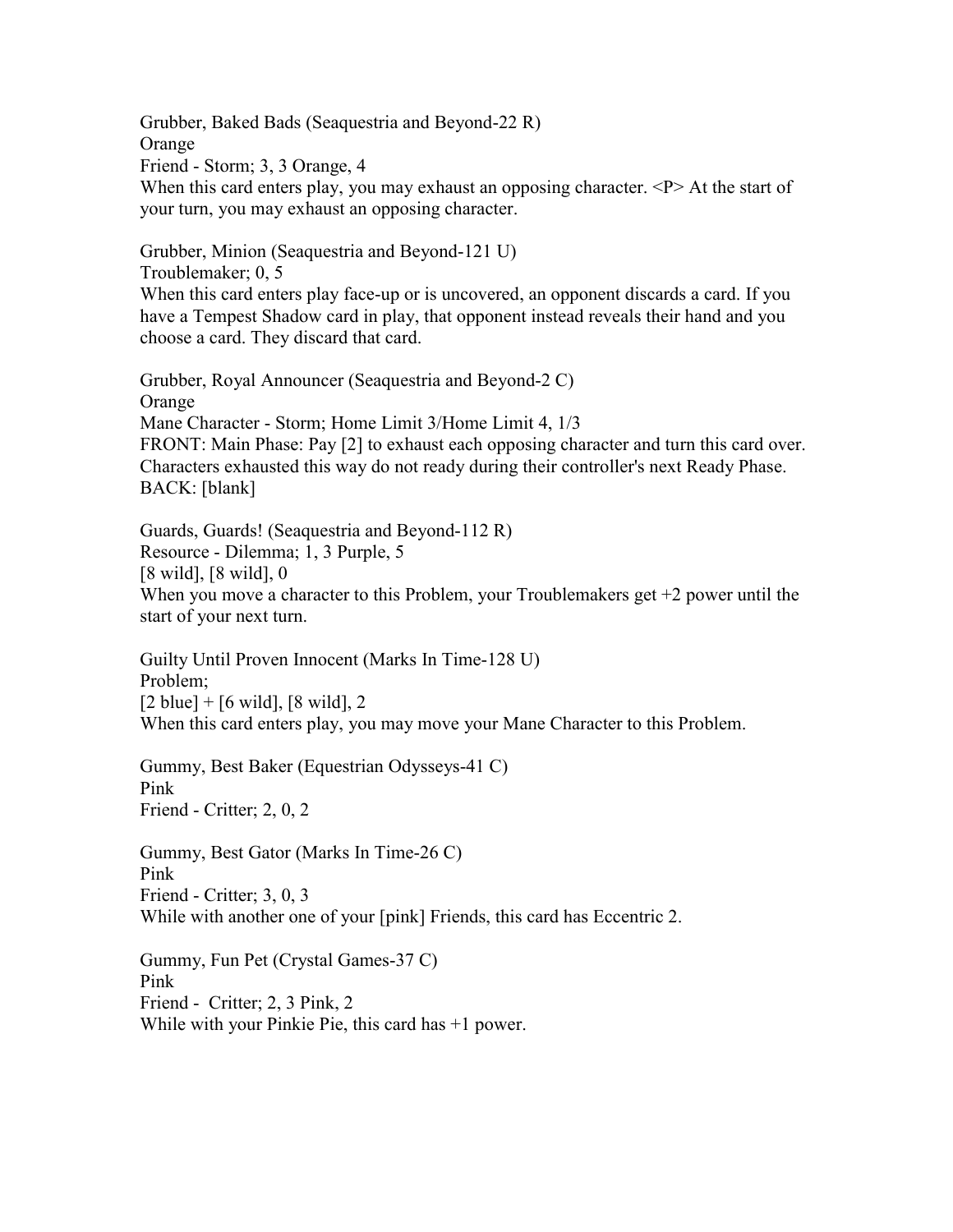Gummy, Lap Gator (Seaquestria and Beyond-61 C) Yellow Friend - Critter; 1, 2 Yellow, 1 When you move a character, you may put this card from your hand into play.

Gummy, Things Just Got Real (Absolute Discord--2 UR) Yellow Friend - Critter; 2, 4 Yellow, 1 At the start of a Problem faceoff involving this card, the opposing character with higher power than that of any other opposing character involved in the faceoff is no longer

involved in the faceoff.

Gunked Up Gala (Equestrian Odysseys-187 U) Problem;  $[4 \text{ white}] + [4 \text{ wild}], [8 \text{ wild}], 1$ Opponents pay  $+[1]$  to play Friends here.

Gyro, Poindexter (Premiere-56 R) Purple Friend - Earth Pony; 1, 3 Purple, 1 When you play this card, you may search your deck for an Event, reveal it, put it into your hand, and shuffle your deck. This card has received errata

Hairpin Turn, Blocker (Canterlot Nights-14 C) Blue Friend - Earth Pony, Foal; 2, 2 Blue, 2 Pumped (After a faceoff involving this card, you may banish a card you flipped to beneath this card.)<P>While involved in a face of f, this card has  $+2$  power for each card

beneath it.

Halfway Across Equestria (Equestrian Odysseys-188 U) Problem;  $[6 \text{ purple}] + [4 \text{ wild}], [10 \text{ wild}], 1$ At the start of a faceoff here you may move an opposing character.

Halt Evil Doers! (High Magic-125 U) Problem;  $[4 \text{ blue}] + [2 \text{ wild}], [6 \text{ wild}], 1$ The first time you move a character to this Problem each turn, you may pay [1] to move another character here.

Hard Hat (Premiere-139 U) Resource - Accessory; 1, 2 Orange, 4 Play on a Friend.<P> This Friend has Stubborn.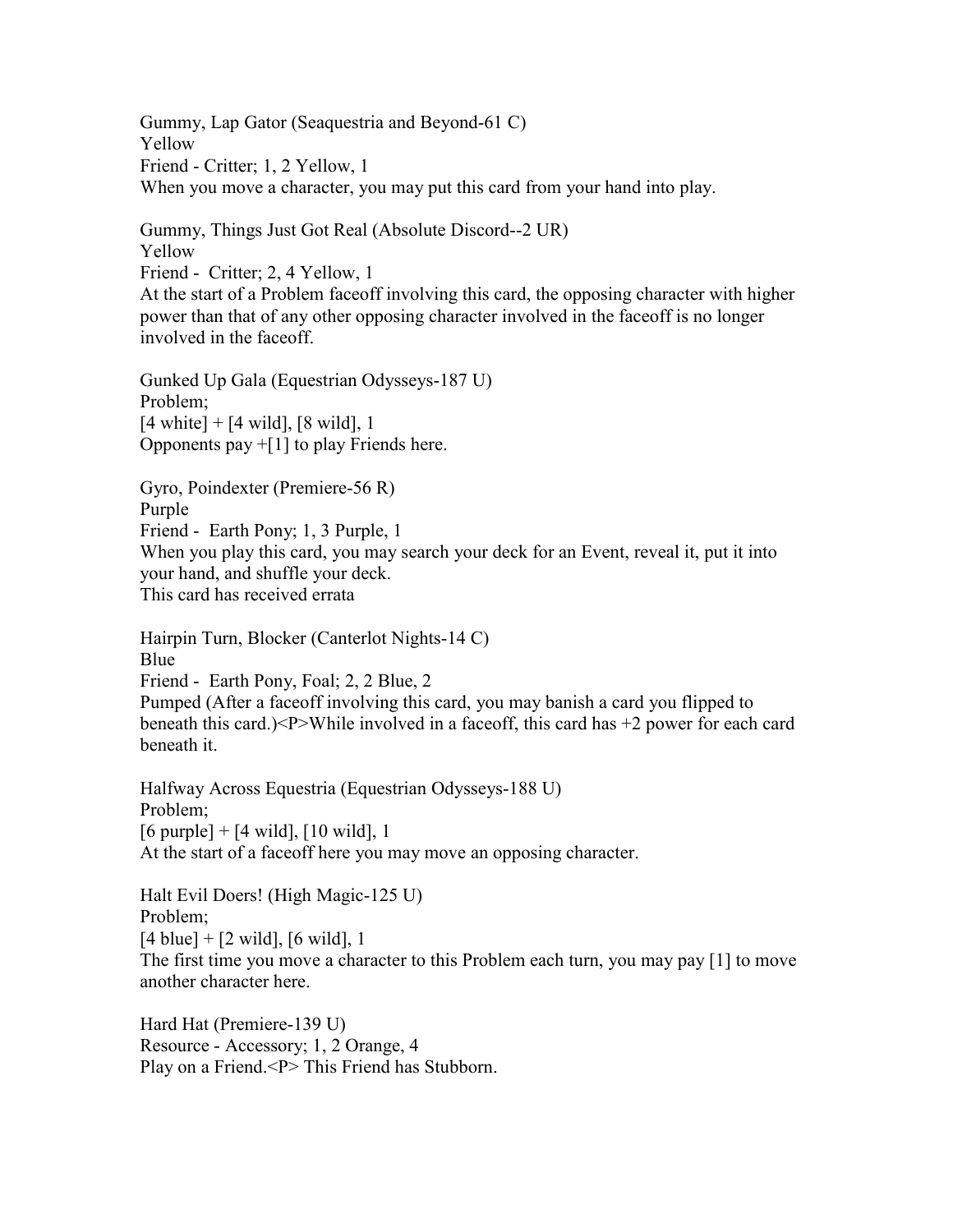Harry, Bear Hugs (Equestrian Odysseys-84 U) Yellow Friend - Critter; 5, 2 Yellow, 5 Calming 3

Haunted Castle (Absolute Discord-134 U) Resource - Location; 2, 3 Blue, 4 Play to your home.  $\langle P \rangle$  When you flip a Chaotic card, you may exhaust this card to frighten a Friend.

Haven Bay, Dive Right In (Seaquestria and Beyond-77 U) Orange Pink Friend - Seapony; 1, 1 Pink 1 Orange, 1 Traveler, Stubborn  $\langle P \rangle$  When you put a +1 power counter on this card, you may exhaust it to draw a card.

Hay Bale Monster Stack (Equestrian Odysseys-189 U) Problem;  $[2 \text{ orange}] + [4 \text{ wild}], [6 \text{ wild}], 1$ When you confront this Problem, you may put  $a + 1$  power counter on one of your Friends.

Haymaker, Tough Trainer (Crystal Games-48 R) Purple Friend - Pegasus, Elder; 1, 3 Purple, 1 When you lose a Problem faceoff involving this card, gain [1 action].

Hayseed Turnip Truck, "A" For Effort (Canterlot Nights-36 U) Orange Friend - Earth Pony; 3, 3 Orange, 2 Pumped (After a faceoff involving this card, you may banish a card you flipped to beneath this card.)<P>During faceoffs involving this card, if this card has at least 1 card beneath it, flip an additional card.

Hazmat Suit (Absolute Discord-135 C) Resource - Accessory; 2, 3 Orange, 5 Play on a Friend. <P> When that Friend's Problem is solved, if that Friend would be sent home, that Friend isn't sent home instead.

Heart of the Sea (Defenders of Equestria-112 C) Resource - Accessory; 2, 3 White, 4 Play on a Friend or Troublemaker.  $\langle P \rangle$  That card has  $+2$  power.  $\langle P \rangle$  If that card would be dismissed, you may put it into its owner's hand instead.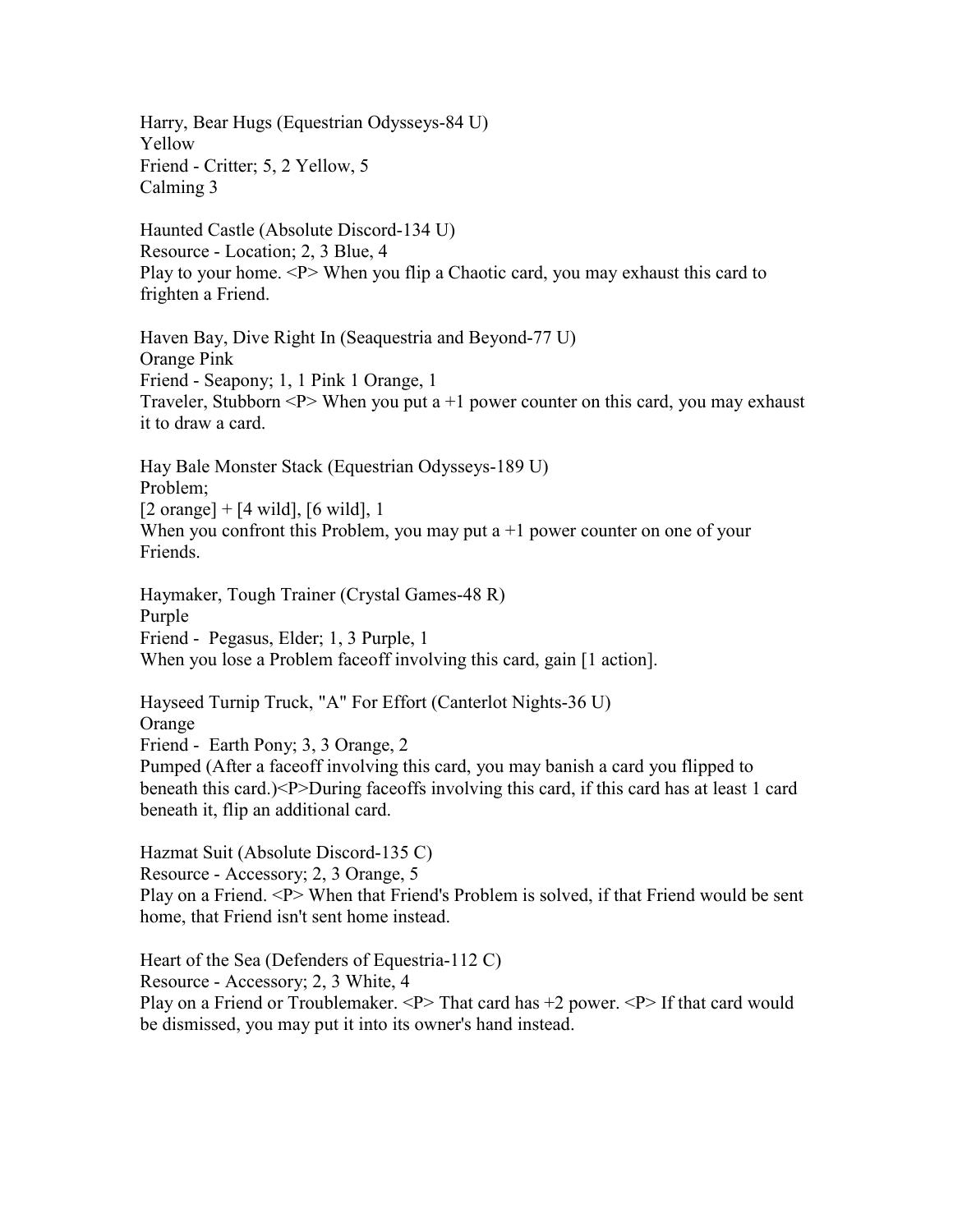Hearth's Warming Traditions (Marks In Time-100 R) Resource - Asset; 4, 3 Orange, 4 Play to your home.  $\langle P \rangle$  At the end of your turn, put a [3 orange] Rock Friend token into play.

Heart's Desire (Premiere-209 UR) Resource - Asset; 2, 0, 4 Play to your home. <P> Faceoff Reaction: When you win a faceoff, you may dismiss this card to gain [4 actions].

Hearts Strong as Horses (High Magic-90 R) Event - Song; 1, 2 Orange 2 White, 4 Main Phase: Choose one: Put a card with at least 3 power from your discard pile into your hand, an opponent discards 2 cards, or one of your characters gets +3 power until the end of the turn.

Heavy Lifting (Absolute Discord-181 U) Problem;  $[2 \text{ white}] + [2 \text{ not-white}], [5 \text{ wild}], 1$ No more than 2 of each players' characters can contribute their power to confronting this Problem.

Helia, Marathon Mare (Crystal Games-65 U) White Friend - Pegasus; 4, 4 White, 2 Teamwork <P> When you win a Problem faceoff involving this card, you may exhaust this card and pay [2 actions] to banish a Friend at that Problem.

Here's Your Invitation! (Premiere-113 U) Event; 1, 3 Pink, 5 Main Phase: Dismiss an opponent's Friend with 1 power or less.

Heroic Leap (Equestrian Odysseys-122 R) Event; 0, 3 Blue, 5 Immediate: A character involved in a faceoff gets +2 power until the end of the faceoff.

High Rollers, Let's Go Bowling (Equestrian Odysseys-42 R) Pink Friend - Earth Pony, Chaotic; 3, 3 Pink, 3 Chaos: While this card is flipped, it has  $+1$  power for each card in your hand.  $\langle P \rangle$  At the start of a Problem faceoff involving this card, draw a card.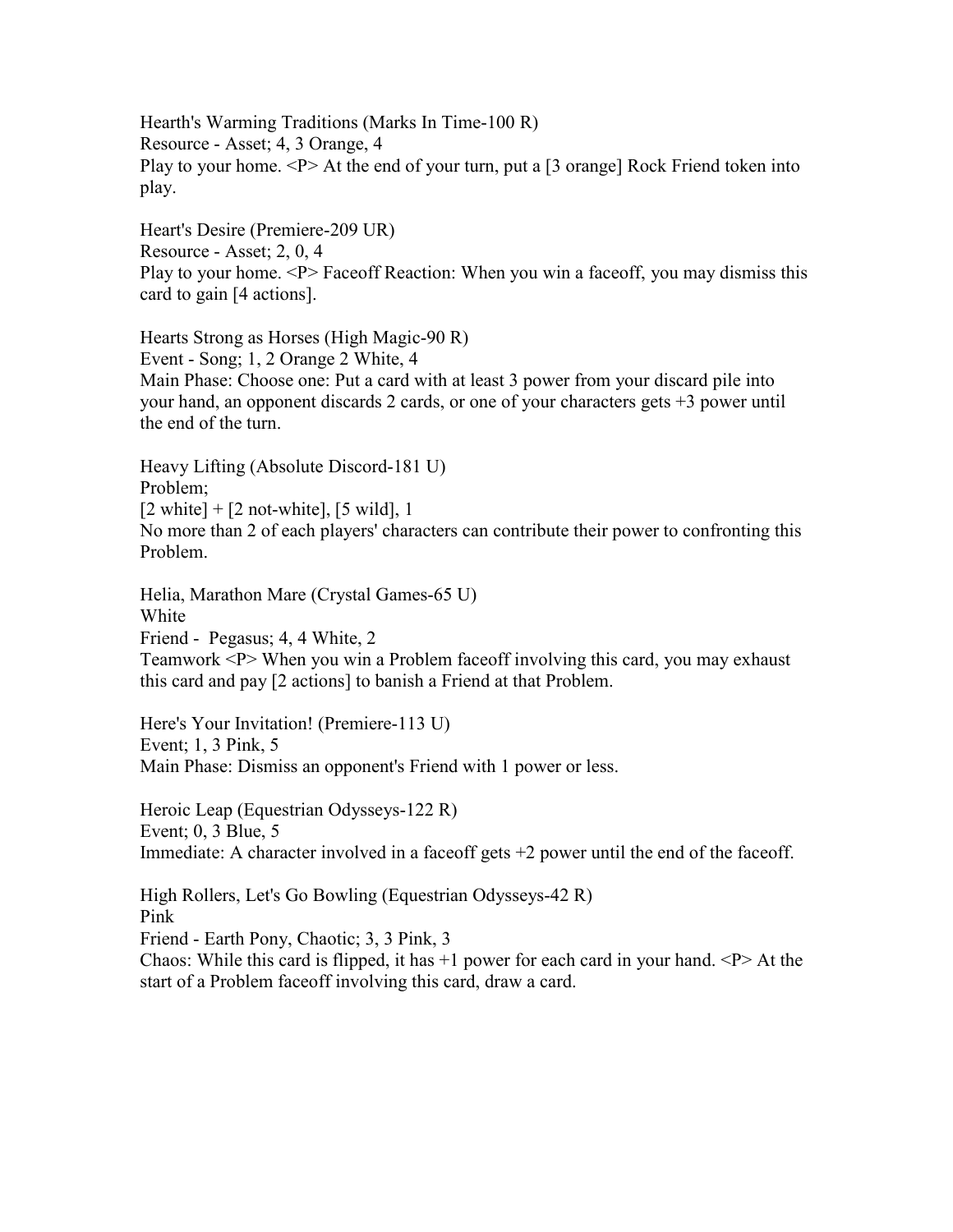High Speed Chase (Absolute Discord-182 C) Problem;  $[3 \text{ blue}] + [3 \text{ not-blue}], [7 \text{ wild}], 2$ When this card enters play, each player may move one of their characters to this Problem.

High Spirits, Life Enthusiast (Premiere-44 C) Pink Friend - Pegasus; 1, 0, 1

Highly Contagious (Absolute Discord-183 U) Problem;  $[4 \text{ white}] + [3 \text{ orange}], [9 \text{ wild}], 2$ Each player's home limit is reduced by 1 for each character that player controls here.

Highly Motivated (Equestrian Odysseys-155 R) Resource - Condition; 2, 3 Orange, 4 Play on a Friend.  $P$  When this card enters play, put two  $+1$  power counters on that Friend.  $\langle P \rangle$  At the start of your turn, put a +1 power counter on that Friend.

Hoity Toity, Discerning Eye (High Magic-74 R) Orange White Friend - Earth Pony; 3, 3 Orange 3 White, 2 You may play Friends and Resources from your discard pile as though they were in your hand. <P> If a card would enter your discard pile from play, banish it instead.

Hoity Toity, Fashion Critic (Canterlot Nights-73 R) White Friend - Earth Pony; 3, 3 White, 3 Main Phase: Exhaust this card to put all cards from beneath a Friend with Pumped into the discard pile.

Hoity Toity, Vogue Authority (Premiere-71 C) White Friend - Earth Pony; 3, 2 White, 2 Inspired (At the start of your Main Phase, look at the top card of an opponent's deck and put it on either the top or the bottom of that deck.)

Holder's Boulder, Key Stone (Marks In Time-18 R) Orange Friend - Ally, Rock; 3, 4 Orange, 3 Your token Friends can't be frightened.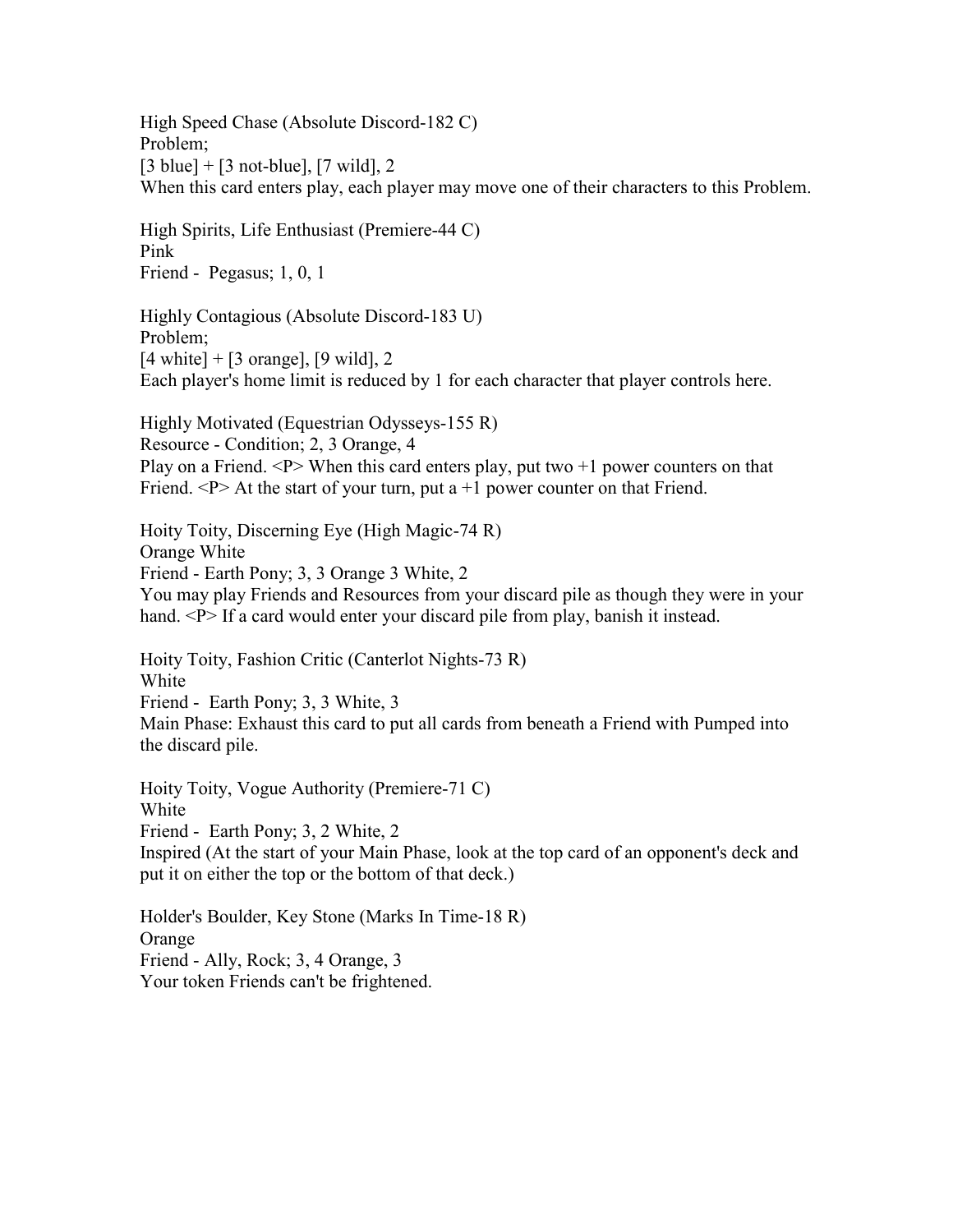Holly Dash, Flighty Filly (Premiere-13 F) Blue Friend - Unicorn; 4, 2 Blue, 4 When you move this card to a Problem, you may move another one of your characters to the same Problem for free.

Hondo Flanks, Big Daddy (Canterlot Nights-45 C) Pink Friend - Unicorn; 4, 2 Pink, 2 Supportive 4 (+4 power while at a Problem with your Mane Character that shares a color with this card.)

Hooffields & McColts, Uneasy Truce (Defenders of Equestria-74 U) Orange Yellow Friend - Earth Pony; 2, 2 Orange 2 Yellow, 2 Diligent  $2 < P$  Main Phase: Remove two  $+1$  power counters from this card to put two [1] Yellow] Critter Friend tokens into play. <P>Main Phase: Retire two Critter Friends to put a [3 Orange] Rock Friend token into play.

Hoofwrasslin' (Canterlot Nights-106 U)

Event - Showdown; 0, 3 Orange, 3

Main Phase: Start a faceoff involving one of your Friends and an opponent's Friend with equal or greater power. The winner looks at their opponent's hand and chooses a card. That player puts that card on top of their deck.

Hoops, Peer Pressurer (Absolute Discord-32 R)

Pink

Friend - Pegasus, Chaotic; 2, 4 Pink, 2

Chaos: When this card is flipped, gain control of an opponent's Friend involved in the faceoff until the end of the faceoff. <P> When this card enters play at a Problem, gain control of an opposing Friend there until the end of the Score Phase.

House Mouse, Little Pipsqueak (Premiere-86 C) Yellow Friend - Critter; 1, 0, 1

Hughbert Jellius, Sticks Around (Absolute Discord-25 R) Orange

Friend - Earth Pony; 2, 3 Orange, 2

When this card's Problem is solved, if this card would be sent home, it isn't sent home instead.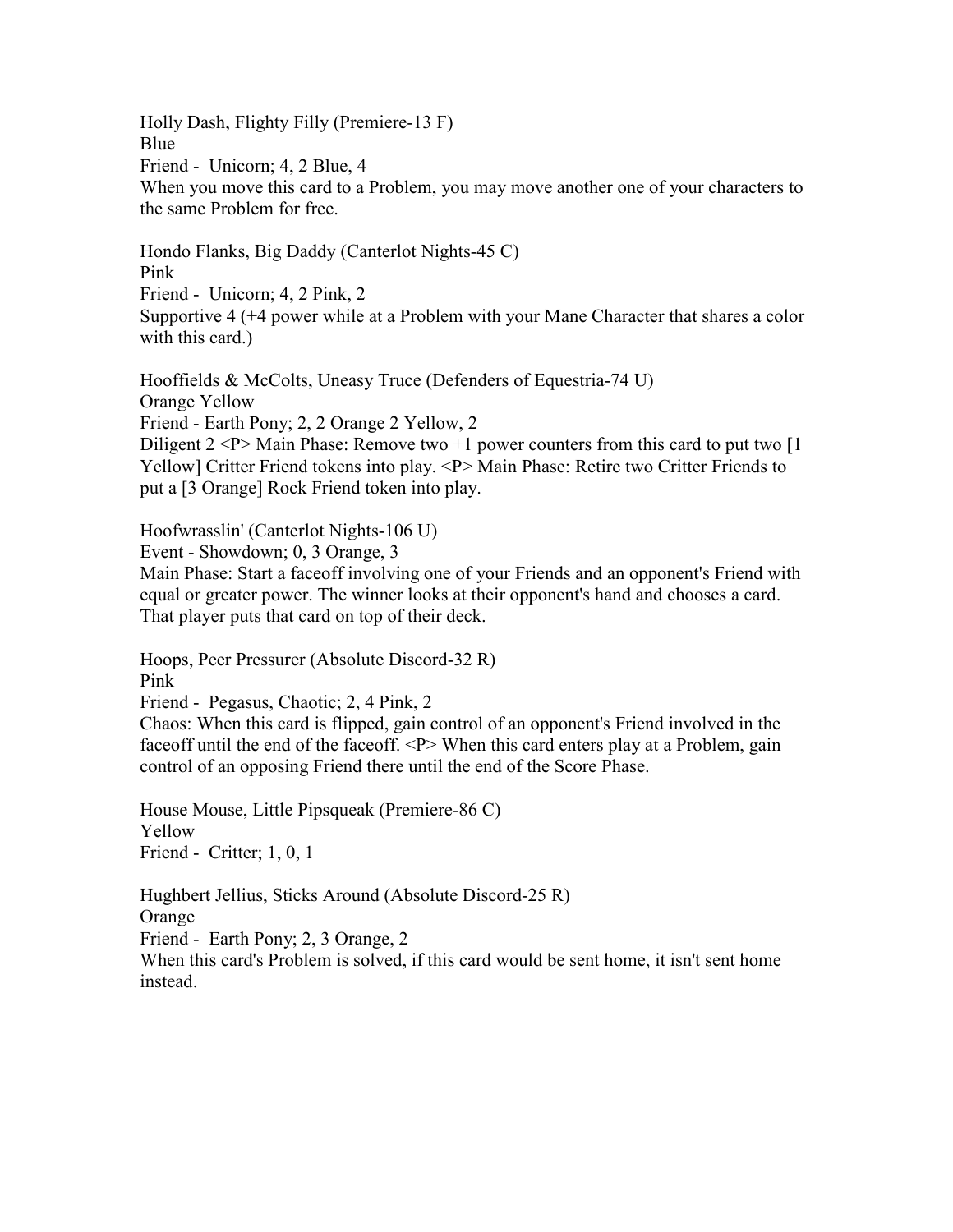Hummingbird, Nimble Flier (Crystal Games-86 F) Yellow Friend - Critter; 3, 2 Yellow, 3 When an opponent flips a card while this card is involved in a faceoff, if that opponent has more flipped cards than you, flip a card.

Hummingway, Fine Feathered Friend (Premiere-87 F) Yellow Friend - Critter; 1, 4 Yellow, 1 During Troublemaker faceoffs involving this card and at least 2 of your other [Critter] Friends, flip an additional card.

Hungry Hungry Caterpillars (Premiere-173 C) Problem;  $[2 \text{ orange}] + [2 \text{ non-orange}], [5 \text{ wild}], 2$ When this Problem is played, each player discards a card.

Hungry Hungry House Guest (Canterlot Nights-180 C) Problem;  $[2$  yellow] +  $[1$  non-yellow],  $[4$  wild], 1 Friends with Resources on them can't be moved here.

Hydra (Crystal Games-164 U) Troublemaker; 2, 5 Pumped  $\langle P \rangle$  This card has  $+2$  power for each card beneath it.

Hysterical Recreation (Marks In Time-129 U) Problem;  $[4 \text{ purple}] + [2 \text{ wild}], [8 \text{ wild}], 1$ Your Troublemakers have  $+1$  power for each of your characters here.

I Can Fix It! (Premiere-174 C) Problem;  $[2 \text{ white}] + [1 \text{ non-white}], [4 \text{ wild}], 1$ Starting Problem. When a player wins a faceoff here by exactly 1 power, that player scores an additional point.

I Got a Golden Ticket! (Canterlot Nights-107 U) Event; 2, 4 White, 3 Problem Faceoff: Choose a Friend in your discard pile. Put it into play at a Problem where a faceoff is being resolved. At the end of the faceoff, banish that Friend.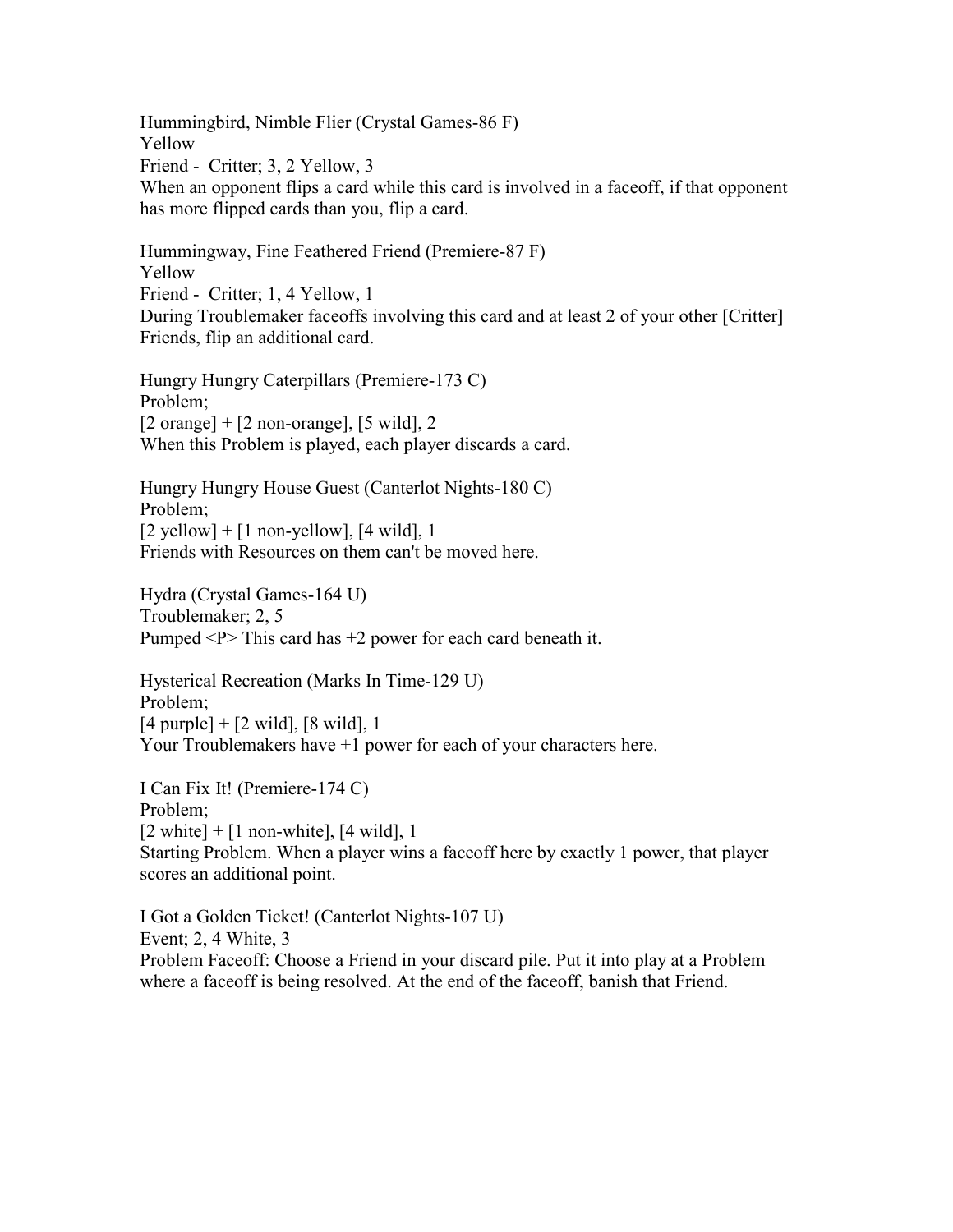I Just Can't Decide! (Canterlot Nights-140 R) Resource - Report; 1, 2 Purple, 5 Play on a Problem.<P>Main Phase: Exhaust this card and pay [1 action] to move an opponent's character away from that Problem.

I Need Answers (Premiere-175 U) Problem;  $[3$  purple] +  $[2$  non-purple],  $[6 \text{ wild}]$ , 2 Main Phase: Dismiss one of your Friends here to gain [1 action]. Any player may activate this ability. This card has received errata

Ice Archery (Crystal Games-105 R) Event; 1, 0, 3 Main Phase: Your opponent chooses a card in their hand and you choose a card type. Then that opponent reveals their chosen card. If that card has that type, look at that opponent's hand and banish a card from their hand.

Ice Cloud Calamity (Crystal Games-178 U) Problem;  $[2 \text{ blue}] + [1 \text{ not-blue}], [4 \text{ wild}], 1$ Starting Problem <P> During faceoffs here, the player with the most [pegasus] characters here gets  $+2$  power.

Igneous Rock, Pebble Pusher (Premiere-29 C) Orange Friend - Earth Pony; 1, 2 Orange, 1 When you play this card, it gets  $+1$  power until the end of the turn.

Igneous Rock & Cloudy Quartz, Rock Ranchers (Marks In Time-19 R) Orange Friend - Earth Pony; 1, 4 Orange, 2 Stubborn <P> Immediate: Exhaust this card and banish a card from your discard pile to give one of your characters Stubborn until the start of your next turn.

I'll Fly (Equestrian Odysseys-123 R)

Event - Song; 1, 2 Blue 2 Purple, 4

Main Phase: Choose one: a character gets +2 power until the end of the turn, look at the top 5 cards of your deck and put them back in any order, or move a Friend.

I'm the Friend You Need (Seaquestria and Beyond-103 SR)

Event - Song; 2, 2 Orange 2 Purple 2 White, 6

Main Phase: Choose one: Put the top 5 cards of a player's deck into that player's discard pile, banish an opposing Friend, or search your deck for a Troublemaker and put it into play face-up.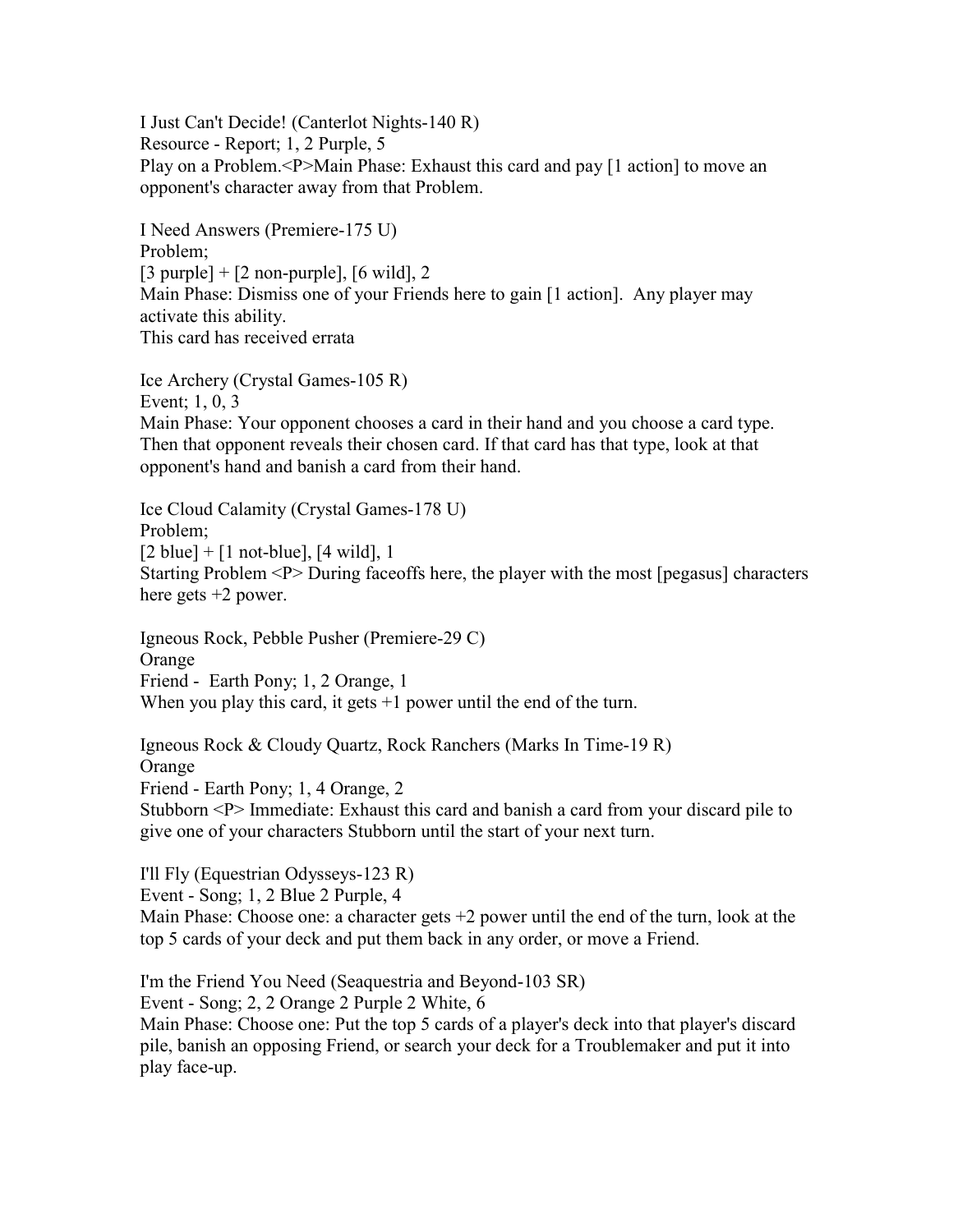Impress the Inspector (Canterlot Nights-181 U) Problem;  $[4 \text{ purple}] + [3 \text{ blue}], [9 \text{ wild}], 2$ The first time a player plays a Friend here each turn, that player may ready another Friend here.

In the Temple of Chicomoztoc (Defenders of Equestria-126 C) Problem; [2 blue]+[5 wild], [5 wild], 1 When you confront this Problem, you may put a [1 Blue] Pegasus token with Swift into play.

In Your Dreams (Canterlot Nights-108 R) Event; 1, 2 Purple, 4 Main Phase: Choose odd or even and then reveal the top card of your deck. If that card's printed power matches your choice, gain [1 action] and draw a card. Otherwise, draw a card. (0 counts as even.)

Industrial Revolution (Marks In Time-101 C) Resource - Dilemma; 1, 2 Yellow, 5 [5 wild], [5 wild], 1 When you confront this Problem, you may put a [1 yellow] Critter Friend token into play at each Problem.

Infilitrating the Hive (Defenders of Equestria-127 C) Problem; [5 wild], [6 wild], 1 Starting Problem <P> Main Phase: Pay [2] and discard 2 cards to choose a color and put a 2 power colorless Changeling Friend token with that color into play.

Inspiration Manifestation (Crystal Games-106 R) Event - Gotcha; 1, 3 White, 5 Reaction: After an opponent's Friend is moved to a Problem, characters can't be moved to that Problem until the end of the turn.

Inspiring Magic (Crystal Games-179 U) Problem;  $[2 \text{ white}] + [1 \text{ not-white}], [4 \text{ wild}], 1$ Starting Problem <P> The player with the most [unicorn] characters here can draw from the bottom of their deck.

Interdimensional Portal (Equestrian Odysseys-124 R) Event; 2, 3 Purple, 3 Immediate: Banish a Friend, then put that Friend into play.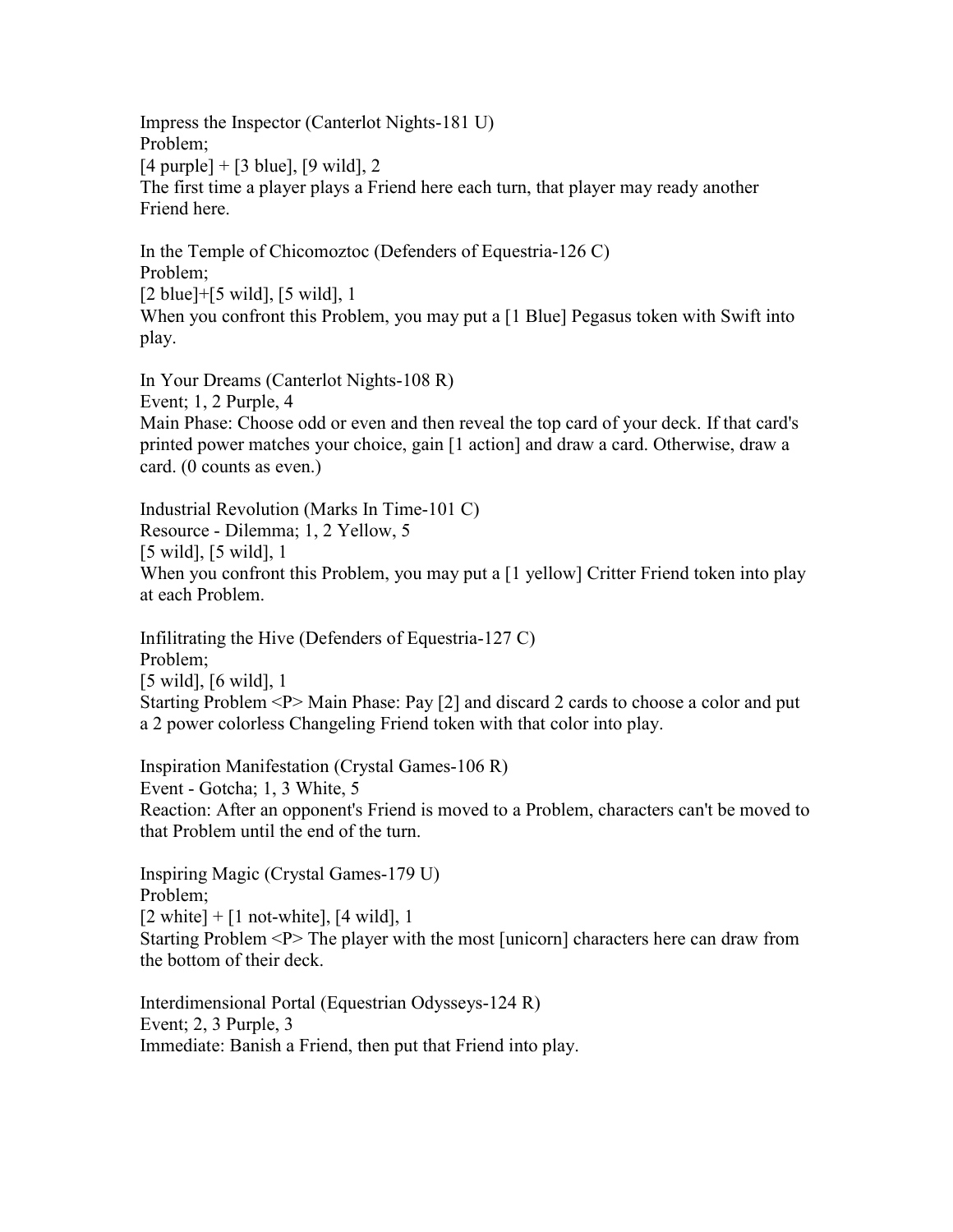Invasion of the Changelings (Marks In Time-102 C) Resource - Dilemma; 2, 2 White, 4 [8 wild], [8 wild], 1 When you confront this Problem, you may put a Friend from an opponent's discard pile into play under your control.

Iron Will, Attack the Day (Absolute Discord-196 UR) Orange Friend - Ally, Minotaur; 2, 4 Orange, 3 Stubborn <P> Opposing Friends here lose and can't have abilities.

It's a Secret to Everypony (Marks In Time-130 U) Problem; [3 pink]+[3 wild], [7 wild], 1 You may pay [1] less to play the first Friend you play to this Problem each turn, to a minimum of  $[1]$ .

It's a Trap! (Absolute Discord-136 R) Resource - Condition; 3, 0, 5 Play on a Troublemaker. <P> Players can't challenge that Troublemaker unless they pay [2].

It's a Twister! (Premiere-176 U) Problem;  $[2 \text{ blue}] + [2 \text{ non-blue}], [5 \text{ wild}], 2$ At the beginning of a player's Score Phase, if that player has at least 2 [blue] characters, that player may ready a card at home. This card has received errata

It's Alive! (Premiere-177 U) Problem;  $[1$  purple] +  $[1$  non-purple],  $[4$  wild], 1 Starting Problem.

It's Elementary! (Rock and Rave-5 F) Event; 1, 0, 4 Main Phase: Choose a [pink] or [purple] character. That character gets  $+1$  [pink] and  $+1$ [purple] until the end of the phase.

It's Gonna Work (Defenders of Equestria-98 U) Event - Song; 2, 3 White, 5 Main Phase: Choose one: Banish a Friend with 3 or more power, you need -[2 wild] to confront Problems until the end of the turn, or put a Troublemaker from your discard pile into play face-up.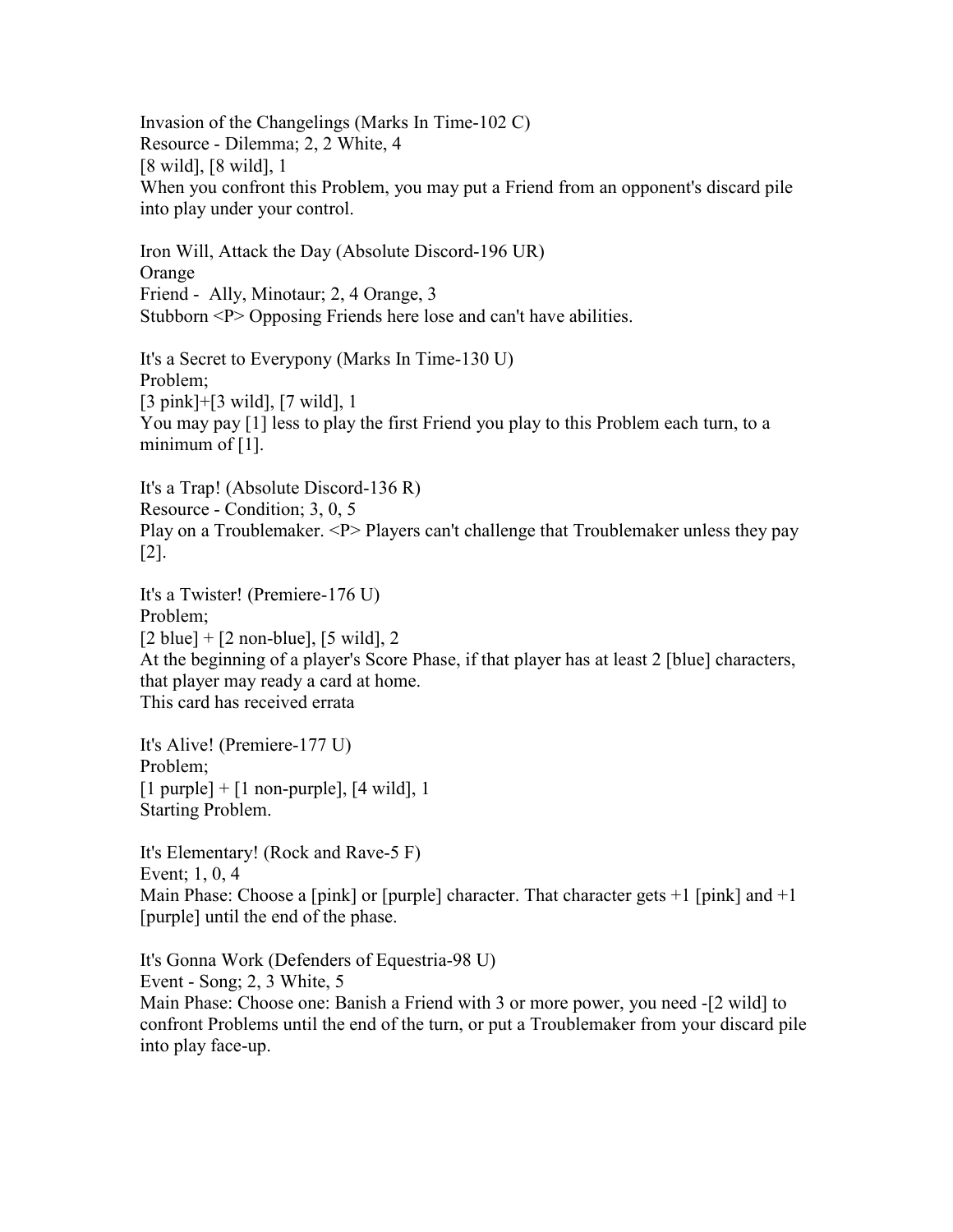It's Time to Be Awesome (Seaquestria and Beyond-104 SR) Event - Song; 2, 2 Blue 2 Pink 2 Yellow, 6 Main Phase: Choose one: Challenge an opposing Troublemaker with all of your characters in play, dismiss an opposing Friend, or your characters get +2 power until the end of the turn.

Jailbreak! (Equestrian Odysseys-190 U) Problem; [4 orange] + [4 wild], [8 wild], 1 During the Ready Phase, players can't ready more than one character here.

Jamal, Seaweed Wrap (Seaquestria and Beyond-81 R) Orange White Friend - Ally; 4, 3 Orange 3 White, 4 Showy  $1 < P$  When an opponent moves or plays a character to this card's Problem, you may exhaust that character.

Jest Clowning Around (Marks In Time-103 C) Resource - Dilemma; 1, 2 pink, 4 [7 wild], [7 wild], 1 When you confront this Problem, you may replace another Problem.

Jester Suit (Crystal Games-134 R) Resource - Accessory; 2, 0, 3 Play on a Friend.<P>That Friend has [pink] and +1 power for each of your other [pink] Friends here.

Jet Set & Upper Crust (Canterlot Nights-159 C) Troublemaker; 1, 0 Players can't challenge this Troublemaker unless they have at least 3 Friends at its Problem.

Jetstream, All Heart (Premiere-7 C) Blue Friend - Pegasus; 3, 1 Blue, 2 While involved in a faceoff, this card gets  $+2$  power.

Jewel Joy, Fair Feaster (Crystal Games-38 C) Pink Friend - Crystal; 3, 0, 2 While with another of your Crystal characters, this card has Random.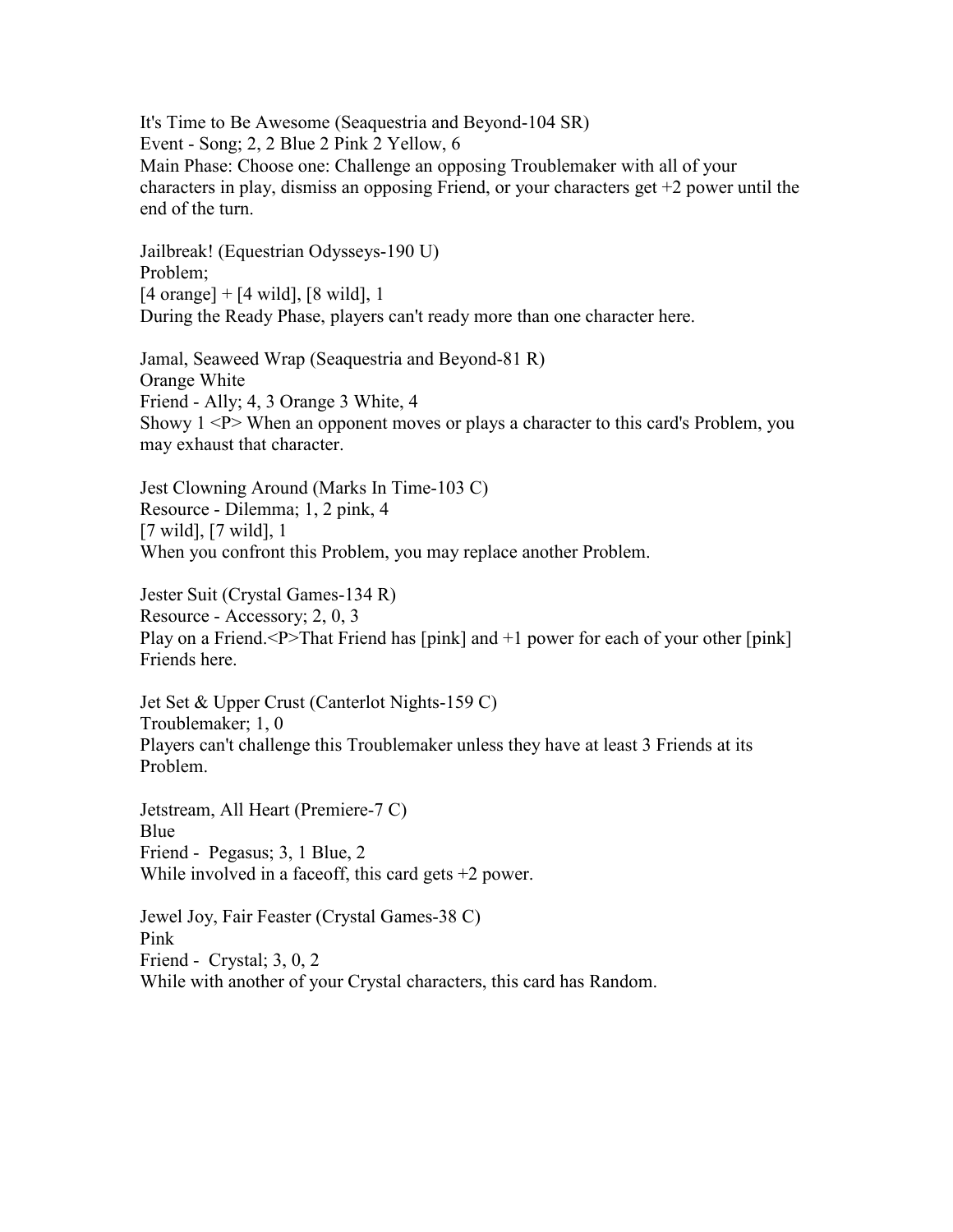Joe, Con Mane (Equestrian Odysseys-68 C) White Friend - Unicorn; 2, 3 White, 2 Opponents can't move characters with power lower than or equal to this card's power to this card's Problem.

Joe, Doughnuteer (Canterlot Nights-37 R) Orange Friend - Unicorn; 2, 0, 1 Main Phase: Exhaust this card and pay [1 action] to reveal a card from your hand and banish it to beneath one of your Friends with Pumped.

Joe, Sticky Glaze (High Magic-75 U) Orange White Friend - Unicorn; 1, 2 Orange 2 White, 2 This card's Problem can't be replaced until it is solved. <P> When this card's Problem is solved, if this card would be sent home, it isn't sent home instead.

Joe's Doughnut Shop (Canterlot Nights-141 U) Resource - Location; 2, 2 Orange, 5 Play to your home.<P>Main Phase: Spend a card from beneath one of your Friends with Pumped to give that Friend +2 power until the end of the turn.

Join the Herd (Defenders of Equestria-99 C) Event; 2, 0, 5 Immediate: Choose a color. One of your characters has +2 power and has that color until the end of the turn.

Jonagold, Delightful (Seaquestria and Beyond-62 U) Yellow Friend - Earth Pony; 3, 2 Yellow, 3 When this card enters play, your characters get  $+1$  power until the end of the turn.

Jousting Armor (Crystal Games-135 U) Resource - Accessory, Armor; 2, 3 Blue, 5 Play on a Friend.<P>While involved in a faceoff, that Friend has +1 power.<P>Faceoff: Exhaust this card to move that Friend to a Problem. At the end of the faceoff, retire this card.

Juggling Routine (Crystal Games-107 U) Event; 1, 2 Pink, 3 Main Phase: Each player shuffles their discard pile into their deck and draws a card.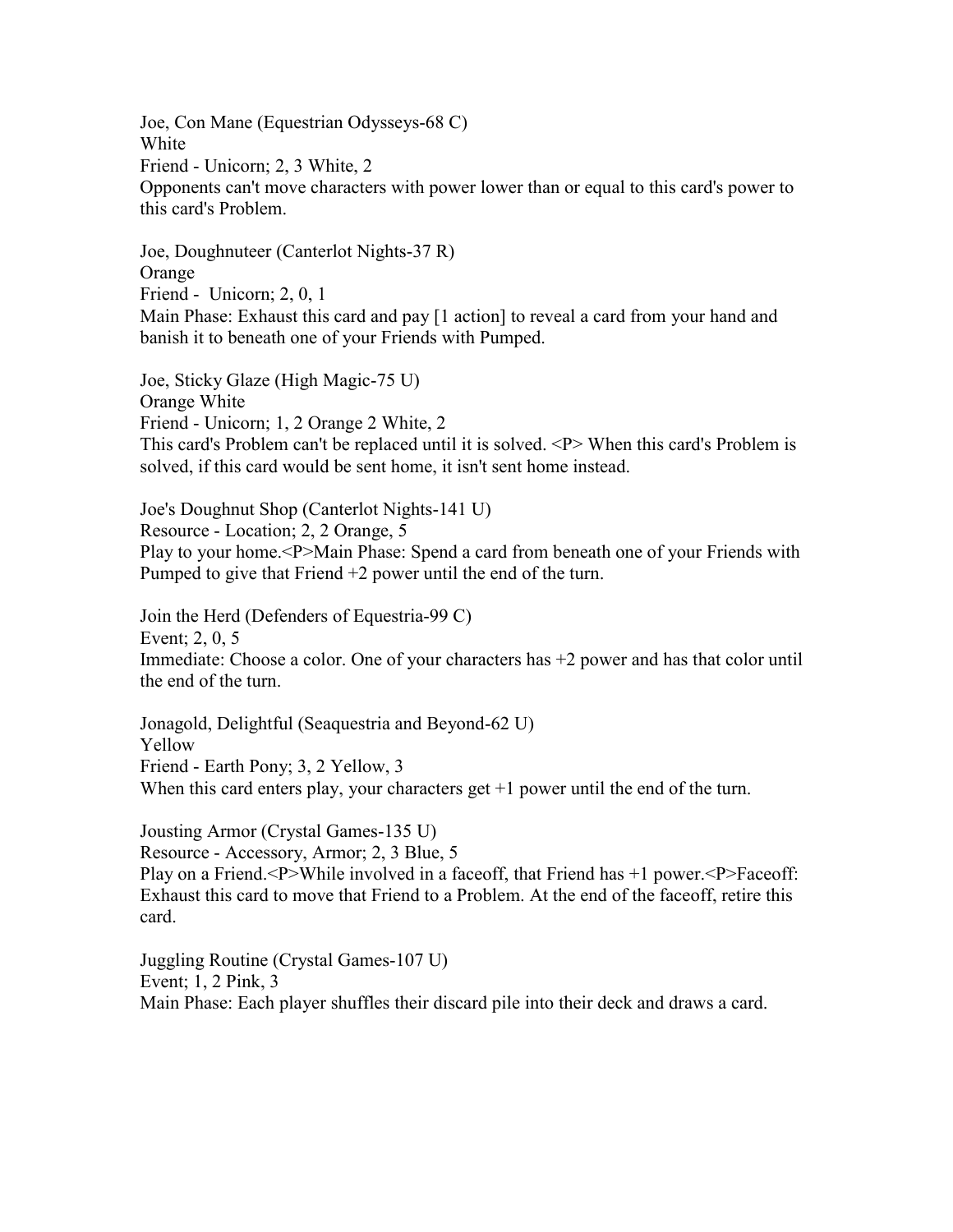Junebug, Gentle Soul (Equestrian Odysseys-85 C) Yellow Friend - Earth Pony; 1, 3 Yellow, 2 Calming 1

Kevin, Fitting In (High Magic-84 C) Friend - Changeling; 2, 0, 2 As this card enters play, name a color. This card is that color.

King Sombra, Slave Driver (Absolute Discord-201 UR) Friend - Unicorn, Royalty, Unique; 3, 0, 4 At the end of your turn, retire another one of your Friends. If you do, put a  $+1$  power counter on this card.

King Sombra, Supreme Leader (Marks In Time-112 C) Troublemaker; 1, 4 At the start of your Troublemaker phase, exhaust one of your characters at random to gain [1].

King Sombra (Crystal Games-205 UR) Troublemaker - Epic; 2, 5 Villain  $\langle P \rangle$  When this card is uncovered, you may pay [2 actions]. If you do, dismiss each Friend here with cost 2 or less.

Kitchen au Flambé (Premiere-163 C) Problem;  $[2 \text{ white}] + [2 \text{ non-white}], [5 \text{ wild}], 2$ The first player to confront this Problem may put a Friend with 1 power from their discard pile into their hand. This card has received errata

Klugetown Citizen, Street Smart (Seaquestria and Beyond-96 C) Friend - Ally; 3, 0, 4 Main Phase: Discard a Friend to give this card the discarded card's colors until the end of the turn.

Klugetown Vendor, Deal With It (Seaquestria and Beyond-90 U) Purple White Friend - Ally; 3, 3 Purple 3 White, 3 Showy  $1 < P$  When an opponent challenges one of your Troublemakers, you may move an opposing character.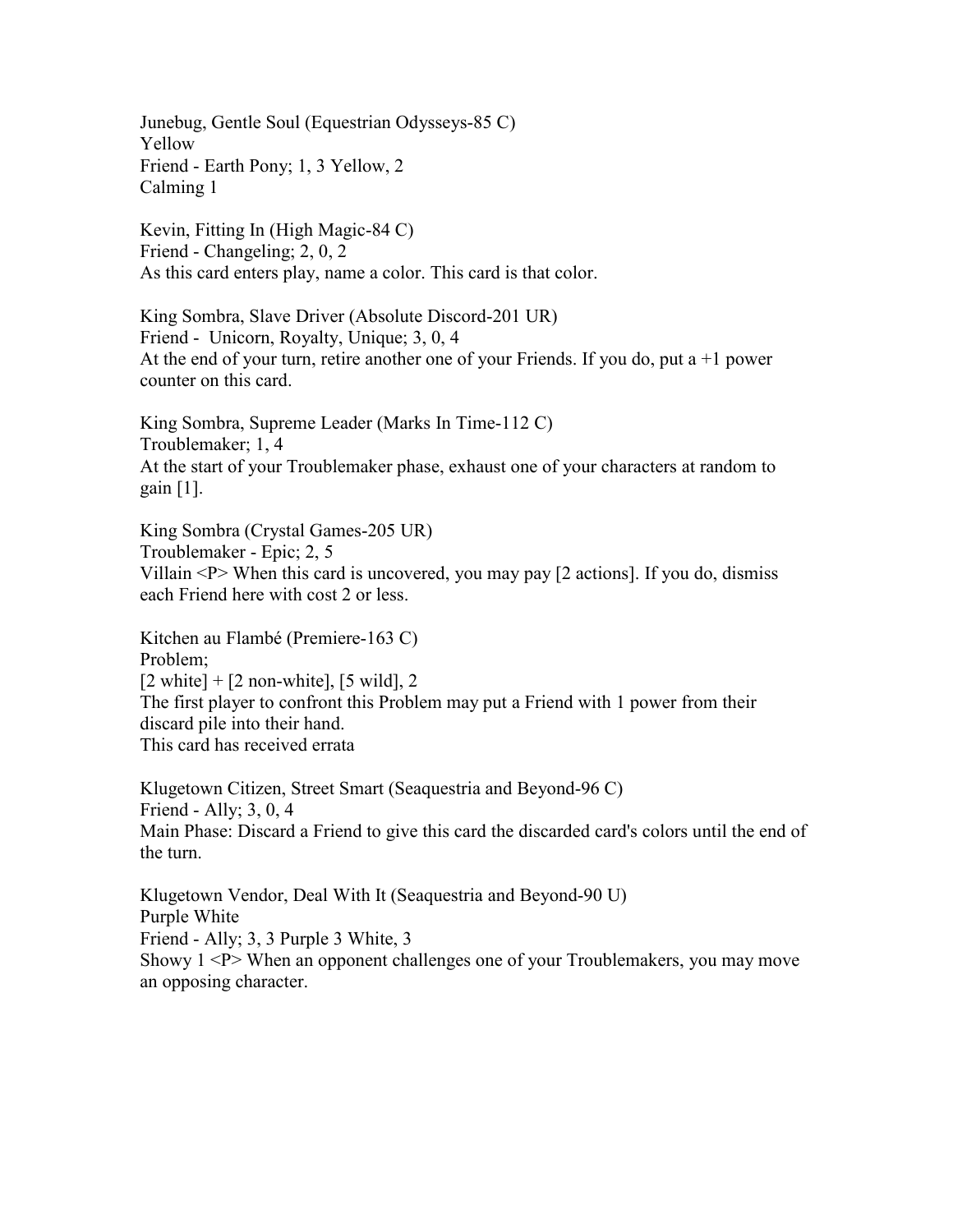Lady Justice, Judge & Jury (Premiere-63 F) Purple Friend - Earth Pony; 4, 0, 3 Your opponent's characters at this card's Problem each get -1 power during faceoffs.

Lead Pony Badge (Premiere-140 U) Resource - Asset; 1, 2 Blue, 3 Play to your home. <P> Main Phase: Choose one of your ready cards. Exhaust this card and that card to ready an exhausted character.

Learned Lessons (Canterlot Nights-142 R) Resource - Asset; 1, 1 Purple, 4 Play to your home.<P>When you score a Problem's bonus points, banish the top card of your deck to beneath this card.<P>Main Phase: Spend all the cards beneath this card and retire it to gain a number of action tokens equal to the number of cards spent.

Lemon Hearts, Animancer (Absolute Discord-72 R) Yellow Friend - Unicorn, Chaotic; 2, 3 Yellow, 2 Chaos: When this card is flipped, it has  $+1$  power until the end of the faceoff for each of your Friends involved in the faceoff. <P> Caretaker

Lemon Hearts, Banquet Planner (High Magic-79 U) Purple Pink Friend - Unicorn; 3, 1 Purple 1 Pink, 3 Immediate: Pay [1] to reveal a card from the top of your deck and draw it. If it's an Event, this card gets  $+2$  power until the end of the turn.

Lemon Hearts, Contents Under Pressure (Marks In Time-52 U) Yellow Friend - Unicorn, Foal; 2, 1 Yellow, 2 Immediate: Retire this card to dismiss an opposing Resource.

Lemon Hearts, Sweetheart (Canterlot Nights-91 C) Yellow Friend - Unicorn; 1, 1 Yellow, 1 Caretaker (+1 power while at a Problem with at least one of your [Critter] Friends)

Lemony Gem, Sour Grapes (Premiere-57 R) Purple Friend - Unicorn; 2, 1 Purple, 1 When you move this card to a Problem, you may move an opponent's character at that

Problem to another Problem.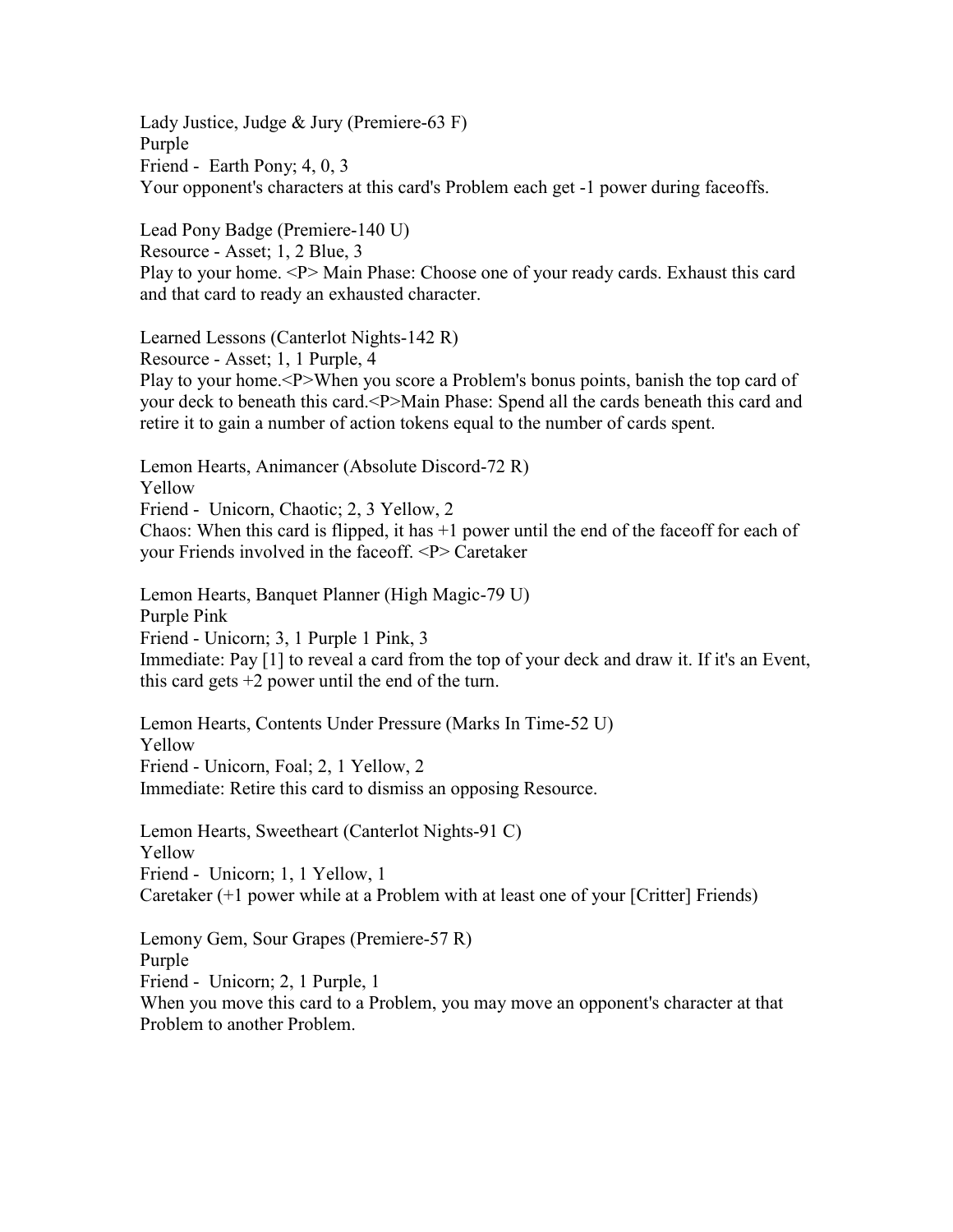Less Isn't More (Crystal Games-108 R) Event; 2, 3 Orange, 5 Main Phase: Exhaust one of your Friends to exhaust a number of opposing Friends up to the number of colors that Friend has.

Letrotski, Taking it Easy (Absolute Discord-73 R) Yellow Friend - Earth Pony; 3, 3 Yellow, 1 This card has +1 power for each of your action tokens.

Let's Get This Party Started (Premiere-114 U) Event; 1, 2 Pink, 3 Main Phase: Draw 3 cards.

Lie Low (Equestrian Odysseys-125 U) Event; 2, 3 Yellow, 3 Main Phase: Put an opposing Friend into its owner's hand.

Lightning Dust, Last Resort (Absolute Discord-10 U) Blue Friend - Pegasus; 4, 2 Blue, 4 When you play the last card in your hand, you may frighten a Friend here.

Lightning Dust, Ruthless Racer (Equestrian Odysseys-13 C) Blue Friend - Pegasus; 2, 1 Blue, 2 Main Phase: Retire another Friend to move this card.

Lightning Dust (Canterlot Nights-160 C) Troublemaker; 1, 4 When this card is uncovered, you may move it to another Problem.

Lilac Links, Superstitious (Premiere-88 R) Yellow Friend - Earth Pony; 2, 1 Yellow, 1 Problem Faceoff: Exhaust this card and choose a Friend involved in the faceoff with a Resource attached to it to give that Friend -5 power until the end of the faceoff. This card has received errata

Lilac Luster, Beautiful Beautician (Crystal Games-66 C) White Friend - Crystal; 3, 0, 2 While with another of your Crystal characters, this card has Inspired.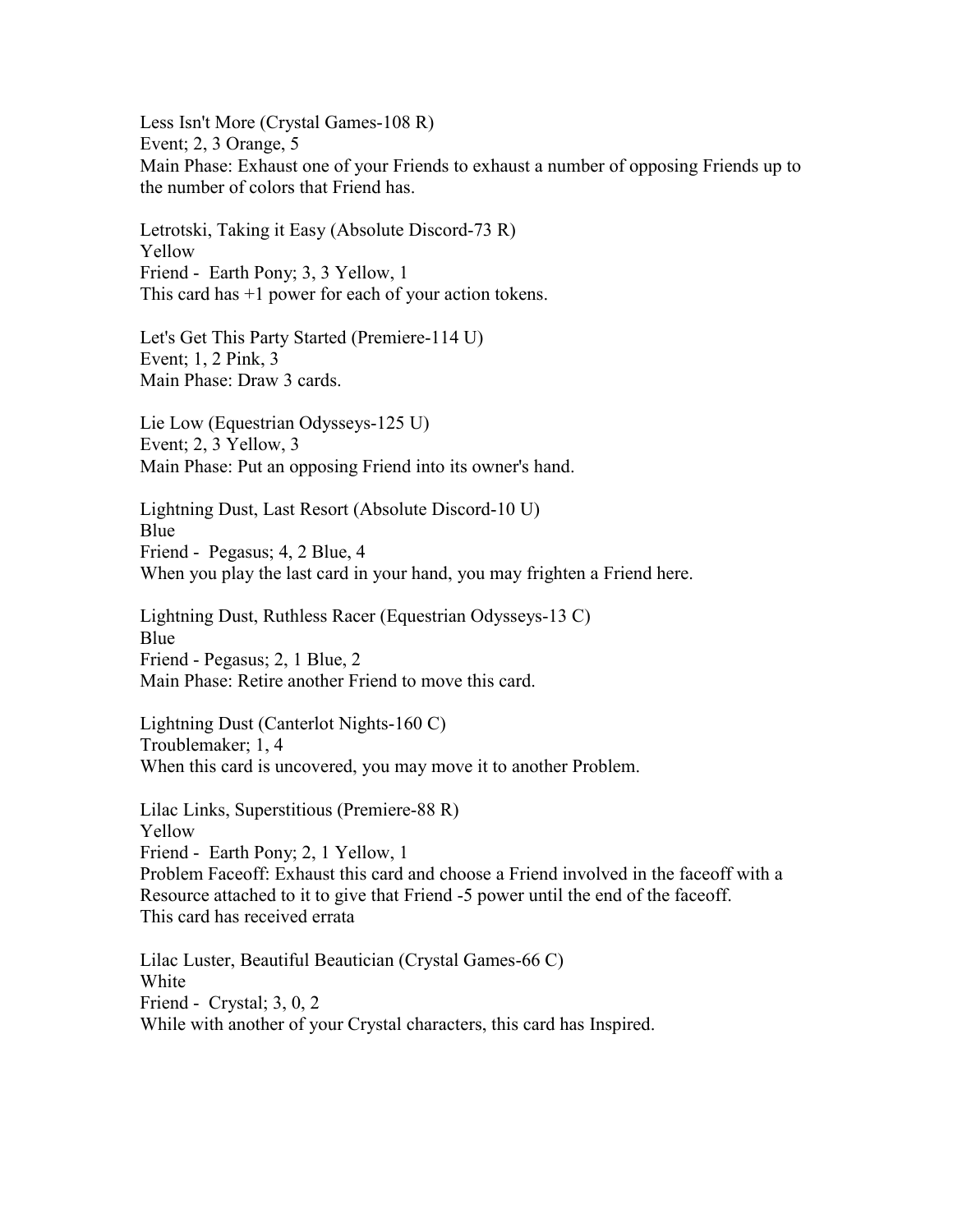Lily, Panicked Pony (Canterlot Nights-43 U) Pink Friend - Earth Pony; 2, 0, 2 When this card enters play, you may retire one of your Friends to add that Friend's power to this card's power until the end of the turn.

Lily, Persistent (Absolute Discord-33 C) Pink Friend - Earth Pony; 2, 1 Pink, 2 Stubborn

Limestone Pie, All Work and No Play (Defenders of Equestria-21 R) Orange Friend - Earth Pony; 4, 2 Orange, 4 Stubborn <P> Immediate: Exhaust this card to choose an opposing Friend or boosted Mane Character. That character loses and can't have abilities until the end of the turn.

Limestone Pie, Captain Grumpy (Marks In Time-67 U) Orange Purple Friend - Earth Pony; 3, 3 Orange 3 Purple, 3 Meticulous  $2 < P$  When an opponent starts a faceoff here, you may put a +1 power counter on each of up to 2 of your characters here.

Little Strongheart, Herd Tactics (High Magic-71 U) Yellow Blue Friend - Buffalo; 2, 2 Yellow 2 Blue, 2 Swift  $\langle P \rangle$  During faceoffs, this card has  $+1$  power for each of your other characters here.

Little Strongheart, Quick on Her Hooves (Absolute Discord-11 C) Blue Friend - Buffalo; 3, 1 Blue, 3 While an opponent's Mane Character is boosted, this card has Swift.

Lix Spittle, Recipe for Disaster (Seaquestria and Beyond-79 R) Orange Purple Friend - Storm; 4, 2 Orange 2 Purple, 2 Prepared <P> Your Troublemakers have +1 power for each Event in your discard pile.

Lix Spittle, Wayfaring Chef (Seaquestria and Beyond-23 C) **Orange** Friend - Pirate; 3, 1 Orange, 3 Traveler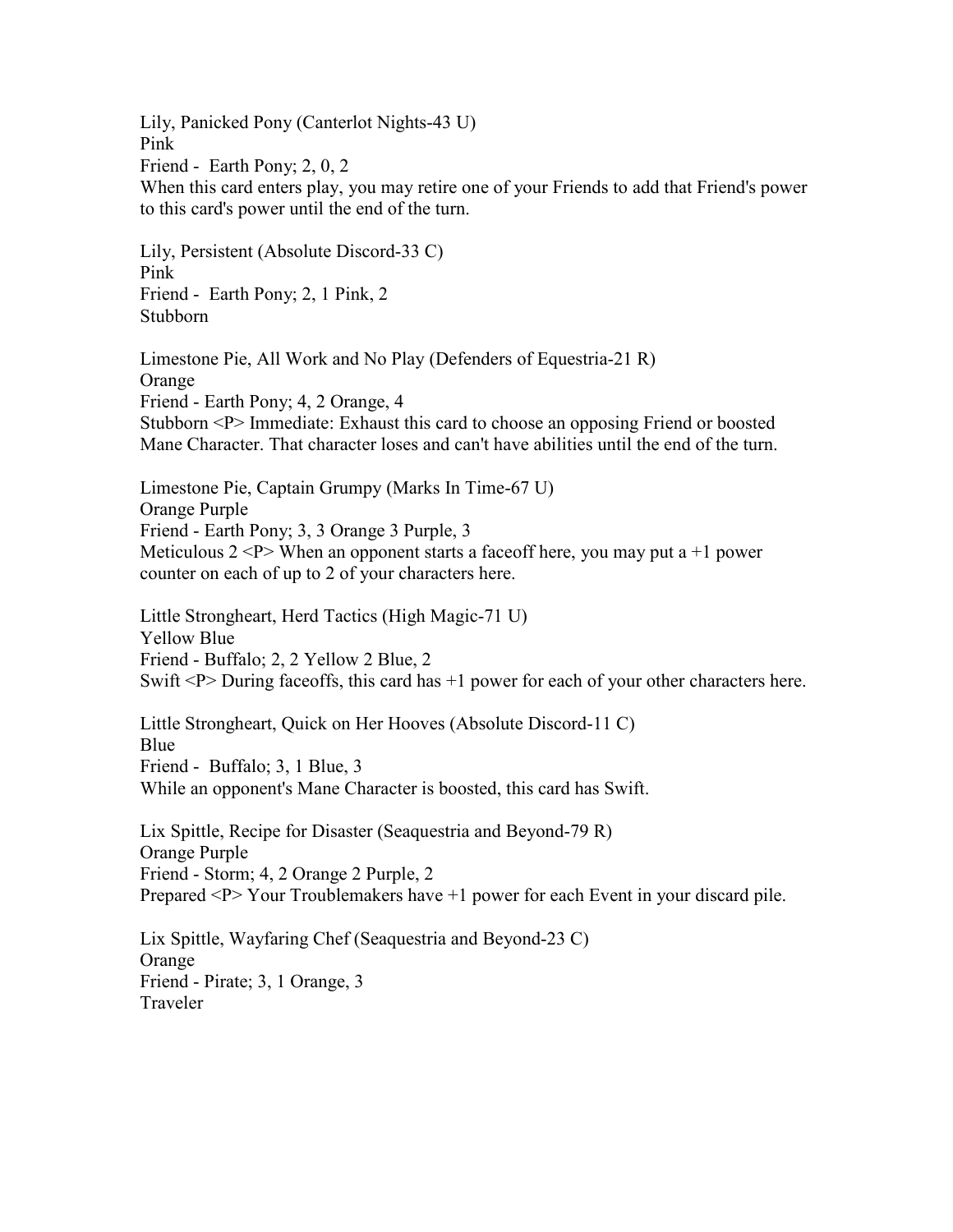Liza Doolots, Boundless Energy (Canterlot Nights-92 C) Yellow Friend - Unicorn, Foal; 2, 0, 1 When this card enters play at a Problem, you may dismiss a Resource on a Friend at that Problem.

Local Fashion (Equestrian Odysseys-156 U) Resource - Accessory; 2, 4 White, 4 Play on a Friend. <P> Vexing (If an opponent would confront this card's Problem, you may retire this card instead.) <P> You need -2 [wild] to confront that Friend's Problem.

Locked Out (Equestrian Odysseys-191 C) Problem; [4 wild], [5 wild], 0 Starting Problem.

Looking for Trouble (Premiere-178 C) Problem;  $[2 \text{ blue}] + [2 \text{ non-blue}], [4 \text{ wild}], 1$ Starting Problem. When a player defeats a Troublemaker at this Problem, that player scores an additional point.

Lord Tirek, Destroyer of Worlds (Marks In Time-113 SR) Troublemaker; 1, 4 At the start of your Troublemaker phase, put a  $+1$  power counter on this card.  $\langle P \rangle$  When you put a  $+1$  power counter on this card, if it has exactly  $3 + 1$  power counters on it, frighten all Friends here.  $\langle P \rangle$  While this card has at least 3 +1 power counters on it, it is Epic.

Lord Tirek, Gaining Strength (High Magic-118 U) Troublemaker; 1, 3 When this card is uncovered, put  $a+1$  power counter on this card for each character here.

Lord Tirek (Absolute Discord-159 R) Troublemaker - Epic; 2, 5 Villain <P> At the start of a faceoff involving this card, dismiss a Friend with the least power among Friends involved in the faceoff. If you do, put a +1 power counter on this card.

Lost and Not Found (Crystal Games-180 U) Problem;  $[4$  yellow] +  $[3$  not-yellow],  $[8 \text{ wild}]$ , 2 When this card enters play, each player retires a Resource.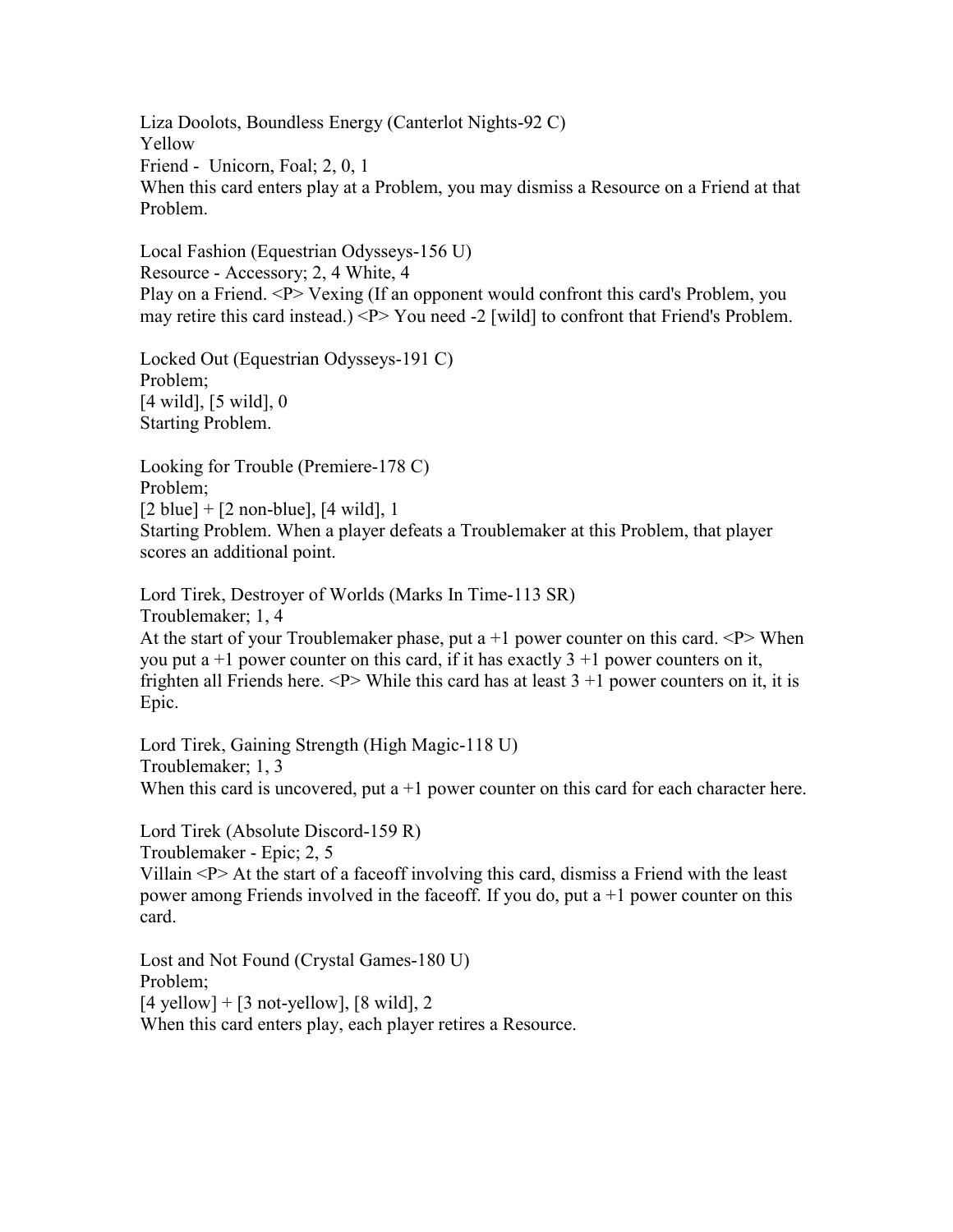Lost in the Crystal Caves (Canterlot Nights-182 U) Problem;  $[4 \text{ purple}] + [3 \text{ non-purple}], [8 \text{ wild}], 2$ When a player confronts this Problem, that player moves a character here home.

Lotus Blossom, Masseuse (Absolute Discord-58 U) White Friend - Earth Pony, Chaotic; 2, 4 White, 2

Chaos: When this card is flipped, banish this card, put a card from your discard pile on top of your deck, then flip that card. <P> Faceoff: Banish this card to put a Friend from your discard pile into play here. At the end of the faceoff, banish that card.

Lotus Blossom, Sauna Expert (Premiere-74 R) White Friend - Earth Pony; 4, 3 White, 2 When you confront this card's Problem, you may search your discard pile for a card and put it on the top of your deck.

Lucky Star, Charming Cheerer (Canterlot Nights-44 C) Pink Friend - Earth Pony; 2, 1 Pink, 2 While an opponent's Mane Character is at home, this card has +1 power.

Lucky Streak, One in a Million (Premiere-41 R) Pink

Friend - Earth Pony; 1, 1 Pink, 1

When you play this card, you may uncover a face-down Troublemaker.  $\langle P \rangle$  Main Phase: Exhaust this card to look at a face-down Troublemaker.

Luna's Future (Defenders of Equestria-100 U)

Event - Song; 2, 3 Purple, 5

Main Phase: Choose one: Banish a Friend until the end of the turn, banish a Resource, or put three +1 power counters on a Troublemaker.

Lyra, Candy Fiend (Marks In Time-27 R) Pink Friend - Unicorn, Foal; 3, 2 Pink, 3 Main Phase: Exhaust this card to search your deck for a Bon Bon card and put it into your hand.

Lyra, Caroller (Defenders of Equestria-7 C) Blue Friend - Unicorn; 2, 1 Blue, 2

When this card enters play, reveal the top card of your deck. If you reveal a Friend this way, you may move one of your characters.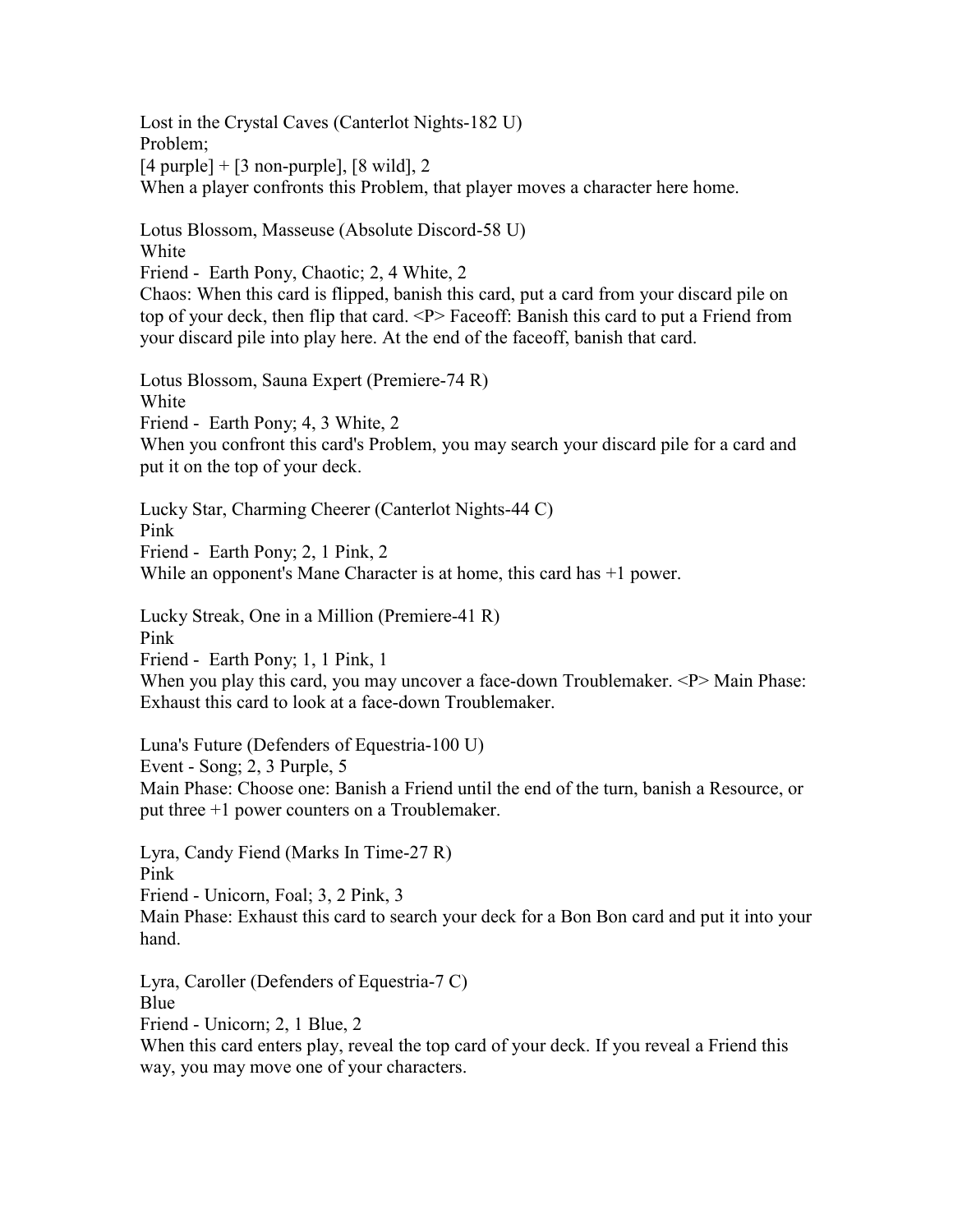Lyra, Good Posture (Absolute Discord-26 C) **Orange** Friend - Unicorn; 2, 0, 2

Lyra, Handy (Equestrian Odysseys-0 UR) Pink Mane Character - Unicorn; Home Limit 3/Home Limit 4, 1/3 FRONT: Main Phase: Pay [2] and discard your hand to turn this card over. BACK: When this side of the card is turned face up, if you have fewer cards in your hand than your maximum hand size, draw cards until you reach your maximum hand size. This card has received errata

Lyra, On a Whim (Seaquestria and Beyond-30 C) Pink Friend - Unicorn; 2, 3 Pink, 2 Eccentric 3

Lyra, Ponyville's Got Talent (Equestrian Odysseys-43 R) Pink Friend - Unicorn; 2, 2 Pink, 2

When an opposing Friend enters play here, you may reveal the top card of your deck. If you do, and that card's power is higher than that of the opposing Friend, you may exhaust this card to dismiss that Friend.

Lyra, Very Excitable (Crystal Games-39 R)

Pink

Friend - Unicorn; 3, 3 Pink, 1

When you play an [earth] Friend here, you may exhaust this card and pay [1 action] to dismiss an opponent's Friend here.

Lyra & Bon Bon, Better Halves (High Magic-67 R) Blue Pink

Friend - Earth Pony, Unicorn; 2, 2 Blue 2 Pink, 3

Eccentric  $1$  <P> This card is both a Lyra and a Bon Bon in all zones. <P> When this card enters play, you may put a Friendship counter on another one of your Friends.<P> When you move this card to a Problem, you may move one of your Friends with a Friendship counter to the same Problem.

Lyra Heartstrings, Bonafide (Premiere-201 UR) Pink Friend - Unicorn; 5, 3 Pink, 4 Reaction: After your opponent draws a card, exhaust this card to draw 2 cards.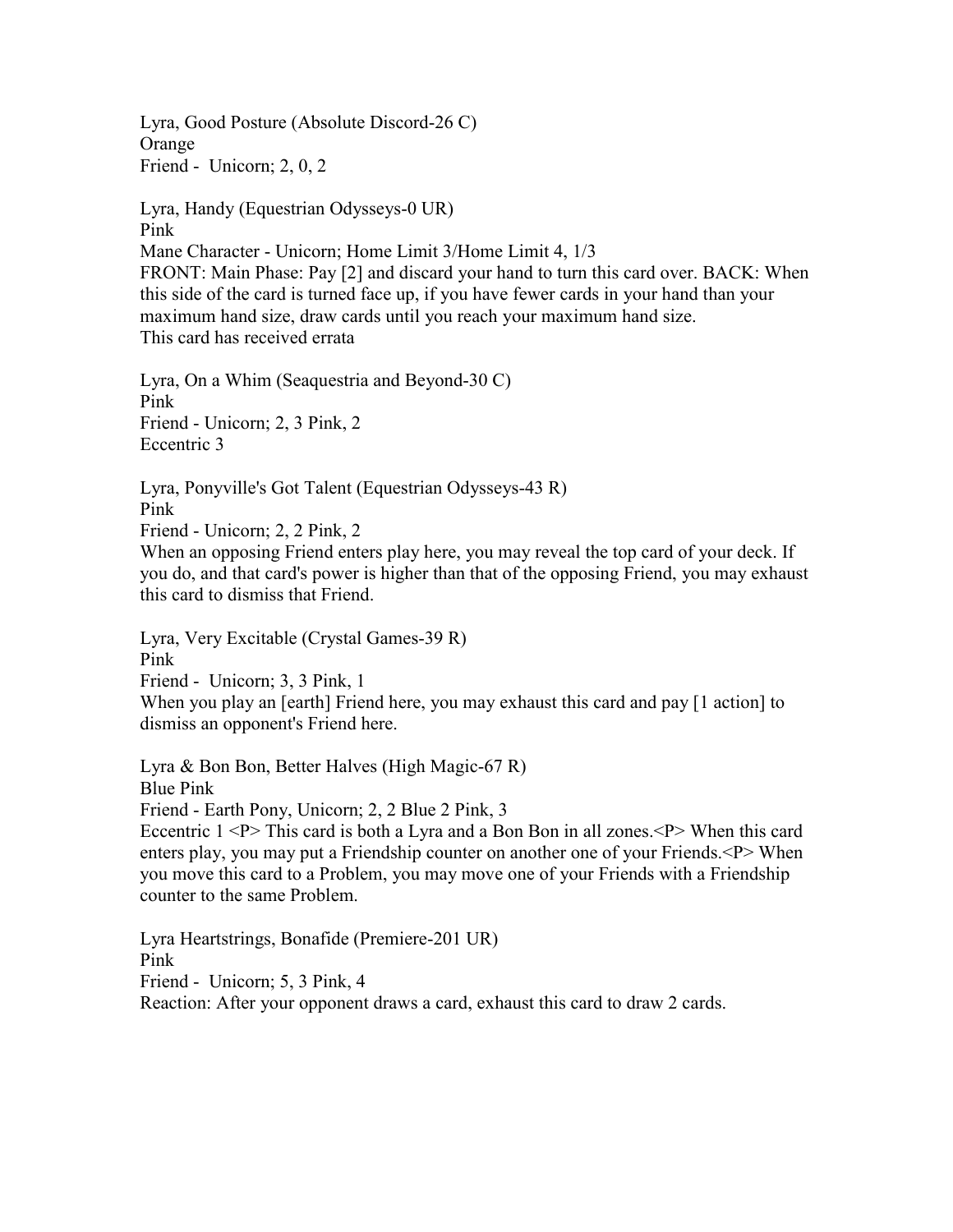Madame le Flour (Absolute Discord-137 C) Resource - Asset; 1, 0, 2 Play to your home.<P> Main Phase: While you have no [White] Friends, you may exhaust this card. If you do, this card is also a [White] Friend until the end of the phase.

Magic Arena (Marks In Time-104 SR) Resource - Location, Unique; 2, 3 Purple, 3 Play to your home. <P> Main Phase: Pay [1] and exhaust this card to look at the top card of your deck and choose a number. An opponent guesses whether that card's power matches the chosen number and you reveal that card. If that opponent guesses correctly, banish that card. Otherwise, gain [3].

Magic Duel (Canterlot Nights-109 U) Event - Showdown; 0, 3 Purple, 5 Main Phase: Start a faceoff involving one of your Friends and an opponent's Friend with equal or greater power. The winner of the faceoff gains [1 action].

Magic Wings (High Magic-110 C) Resource - Accessory; 4, 3 White, 4 Play on a Friend <P> That Friend has +7 power.

Magical Mailbox (Crystal Games-136 R) Resource - Mailbox; 1, 3 Yellow, 5 Play to your home.<P>Main Phase: Remove a counter from one of your ready characters to draw a card. If you remove the counter from a Dragon or Pegasus, draw 2 cards instead.

Magical Misfire (Marks In Time-83 R) Event; 1, 2 Purple, 6 Immediate: Banish all cards in a discard pile, then draw a card.

Magical Tantrum (Crystal Games-181 U) Problem;  $[3 \text{ yellow}] + [2 \text{ pink}], [7 \text{ wild}], 2$ Resources can't be played on this Problem or on Friends here.

Make This Castle a Home (Equestrian Odysseys-126 R) Event - Song; 1, 2 White 2 Pink, 4 Main Phase: Choose one: Draw 2 cards, banish a Friend with printed power of 2, or put a Resource from your discard pile on top of your deck.

Make Way for Breezies (Absolute Discord-138 R) Resource - Condition; 1, 4 Yellow, 4 Play on a Problem. <P> Your opponent can't play Friends with 3 or more power to that Problem.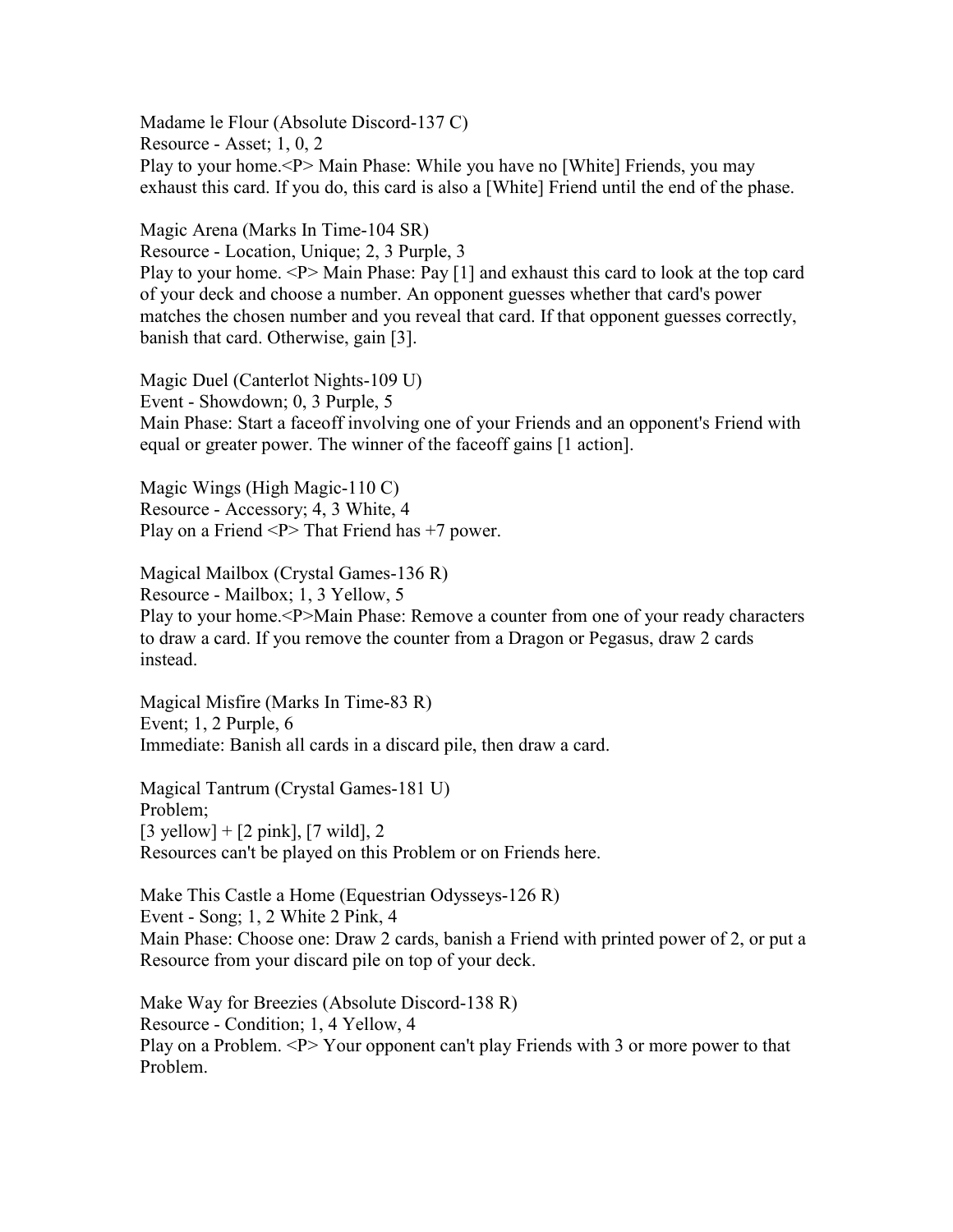Make Yourself at Home (High Magic-126 U) Problem;  $[3 \text{ yellow}] + [3 \text{ wild}], [6 \text{ wild}], 1$ When an opposing Troublemaker is uncovered here, draw 3 cards.

Makeover! (Equestrian Odysseys-127 C) Event; 1, 0, 6 Main Phase: Choose a character and a color. That character is also that color until the end of the turn.

Making a Difference (Absolute Discord-102 F) Event; 1, 0, 4 Main Phase: Choose a [blue] or [yellow] character. That character gets +[1 blue] and +[1] yellow] until the end of phase.

Mane Cureall, Veteran Vet (Premiere-89 R) Yellow Friend - Earth Pony; 2, 3 Yellow, 1 Caretaker  $(+1)$  power while at a Problem with at least one of your [Critter] Friends)  $\langle P \rangle$ When you play this card to a Problem, you may move one of your [critter] Friends to the same Problem for free.

Mane-Raising Experience (Canterlot Nights-110 R) Event; 3, 0, 3 Troublemaker Faceoff: Frighten a Friend involved in the faceoff.

Manny Roar, Mild Manticore (Canterlot Nights-93 C) Yellow Friend - Critter; 4, 2 Yellow, 3 When this card enters play, dismiss a Resource.

Marble Pie, Quiet as a Stone (Marks In Time-53 U) Yellow Friend - Earth Pony; 1, 2 Yellow, 3 This card can't contribute its power to faceoffs.

Marvelous Chapeau (Premiere-141 U) Resource - Accessory; 1, 2 White, 4 Play on a Friend. <P> While this Friend is at an opponent's Problem, if you have at least 3 [white] in play, you need -1 [wild] to confront that Problem.

Matilda, Full of Hope (Crystal Games-67 U) White Friend - Donkey; 2, 2 White, 2 When this card enters play, the player with the fewest points scores a point.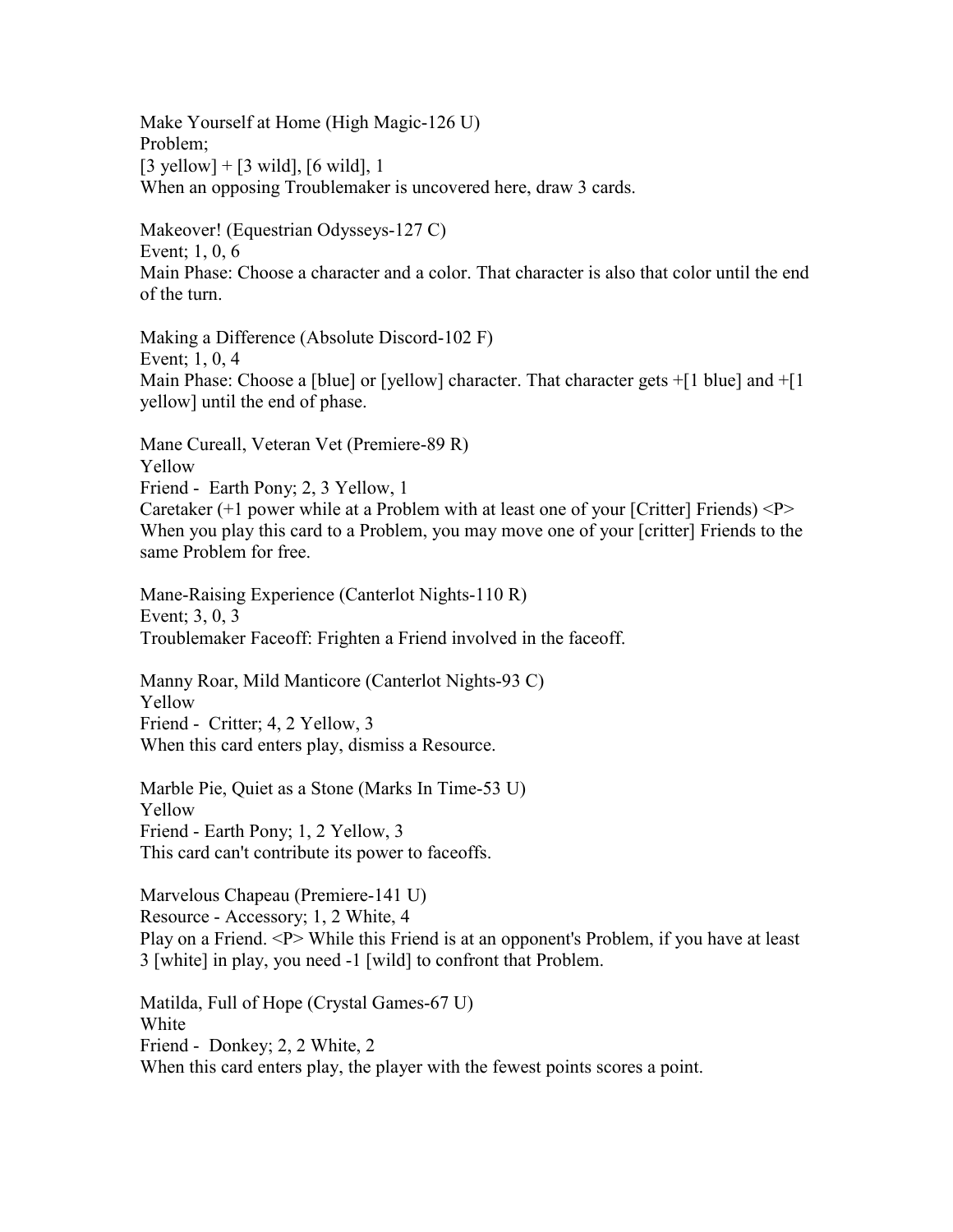Maud Pie, Counteroffer (Defenders of Equestria-22 SR) Orange Friend - Earth Pony; 5, 3 Orange, 5 When this card enters play, start a faceoff involving this card and an opposing character. If you win, exhaust that opposing character.  $\langle P \rangle$  When you flip a card, you may put a  $+1$ power counter on one of your Friends.

Maud Pie, Having a Blast (Absolute Discord-34 C) Pink Friend - Earth Pony; 2, 0, 2

Maud Pie, Just a Pebble (Marks In Time-20 U)

Orange

Friend - Earth Pony, Foal; 2, 1 Orange, 2

When this card enters play, you may put the top two cards of your deck into your discard pile.  $\langle P \rangle$  Main Phase: Pay [2] to Cutie Mark this card. (Put a +1 power counter on it and it becomes Cutie Marked. You can't Cutie Mark a Cutie Marked card.) <P> While this card is Cutie Marked, it has +1 power for each card type among cards in your discard pile.

Maud Pie, Let's Play "Camouflage" (Crystal Games-Pf14 P)

Orange

Friend - Earth Pony; 2, 2 Orange, 2

If this card would ready, you may pay [1]. If you do, this card remains exhausted instead. <P> Main Phase: Exhaust this card to choose an opponent's Friend. While this card remains exhausted, that Friend loses and can't have abilities.

Maud Pie, Like a Rock (Crystal Games-25 R)

Orange Friend - Earth Pony; 4, 4 Orange, 4 This card can't be dismissed, moved, or put into its owner's hand from play by opponents.

Maud Pie, Not Amused (Equestrian Odysseys-29 R) Orange Friend - Earth Pony; 2, 2 Orange, 2 This card can't be frightened. <P> While this card has at least 4 power, your Friends can't be frightened.

Maud Pie, Pet Rocks (High Magic-20 SR) Orange Friend - Earth Pony; 3, 4 Orange, 2 Diligent  $2 < P$  Main Phase: Remove two  $+1$  power counters from this card to put a [3] orange] Rock Friend token into play.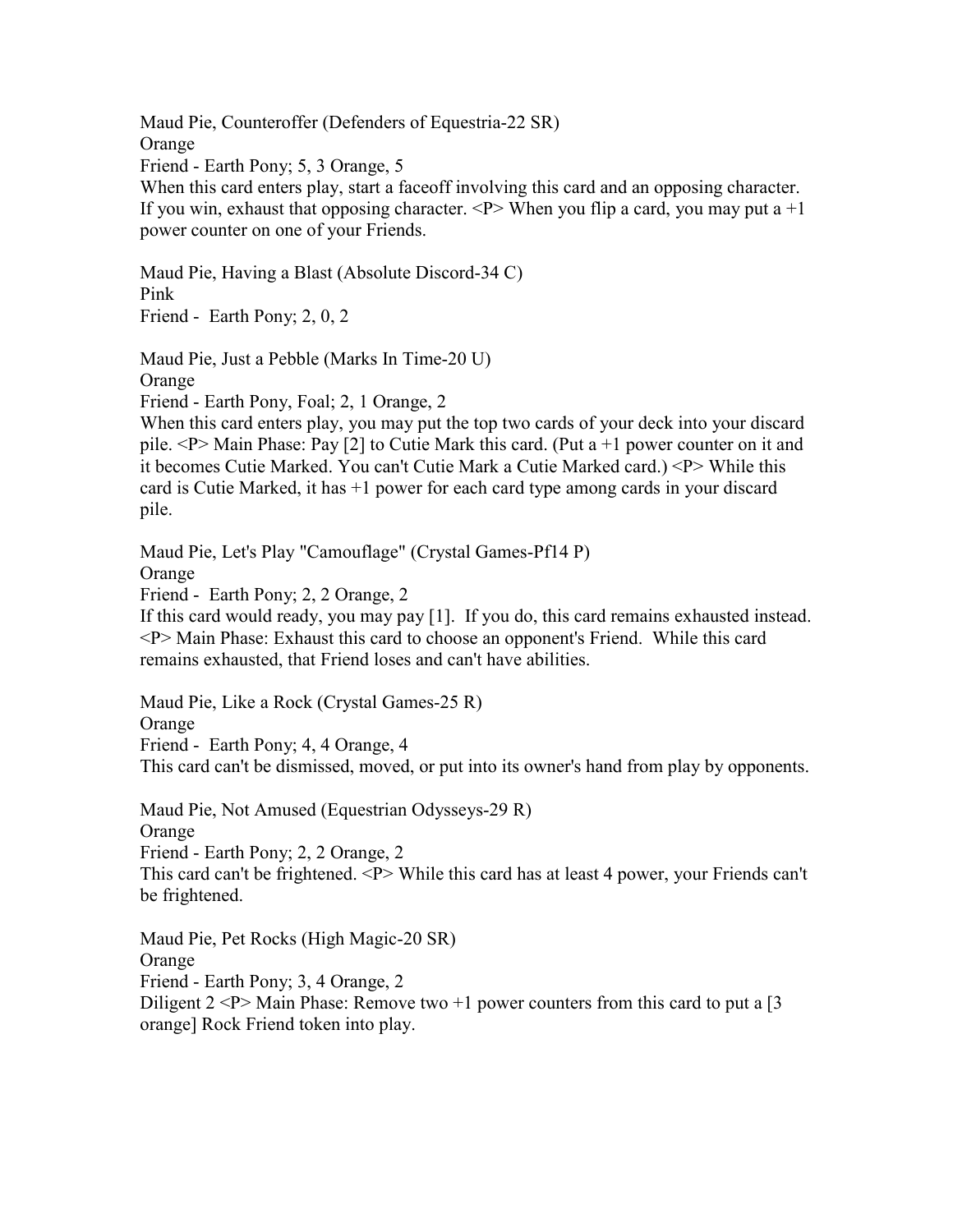Maud Pie, Rockin' (Rock and Rave-f1 F) Orange Mane Character - Earth Pony; Home Limit 3/Home Limit 4, 1/3 Front: At the end of your Main Phase, if you have a Friend and a Resource, turn this card over. Back: This card has +1 power for each card type in your discard pile.

May the Best Pet Win (Premiere-179 U) Problem;  $[4$  yellow] +  $[3$  non-yellow],  $[8 \text{ wild}]$ , 3 When this Problem is played, its owner may search their deck for a [Critter] Friend, reveal it, put it into their hand, and shuffle their deck.

Maybes are for Babies (Premiere-185 U) Problem;  $[4 \text{ pink}] + [3 \text{ white}], [9 \text{ wild}], 3$ When a player confronts this Problem, that player may draw a card.

Mayor Mare, Elected Official (Premiere-58 C) Purple Friend - Earth Pony; 2, 2 Purple, 1 Main Phase: Pay [3 actions] to move an opponent's character.

Mayor Mare, Emergency Session (Defenders of Equestria-83 U) Purple Yellow Friend - Earth Pony; 2, 3 Purple 3 Yellow, 2 This card does not count against your home limit. <P> Immediate: Exhaust this card and discard 2 cards to give an opposing character involved in a faceoff -1 power for each of

your characters at home until the end of the faceoff.

Mayor Mare, Lawmaker (High Magic-82 U) Yellow Purple Friend - Earth Pony; 2, 1 Yellow 1 Purple, 2 Opposing Friends here have -1 power while involved in a faceoff. <P> Immediate: Exhaust this card to put an opposing Friend with 0 power into its owner's hand.

Mayor Mare, Town Leadership (Crystal Games-49 C) Purple Friend - Earth Pony; 2, 2 Purple, 2 When you play an Event, you may exhaust this card to banish a Resource.

Mayor Mare, Vote of Confidence (Equestrian Odysseys-54 C) Purple Friend - Earth Pony; 1, 1 Purple, 1 When you put a card on top of your deck, this card gets  $+1$  power until the end of the turn.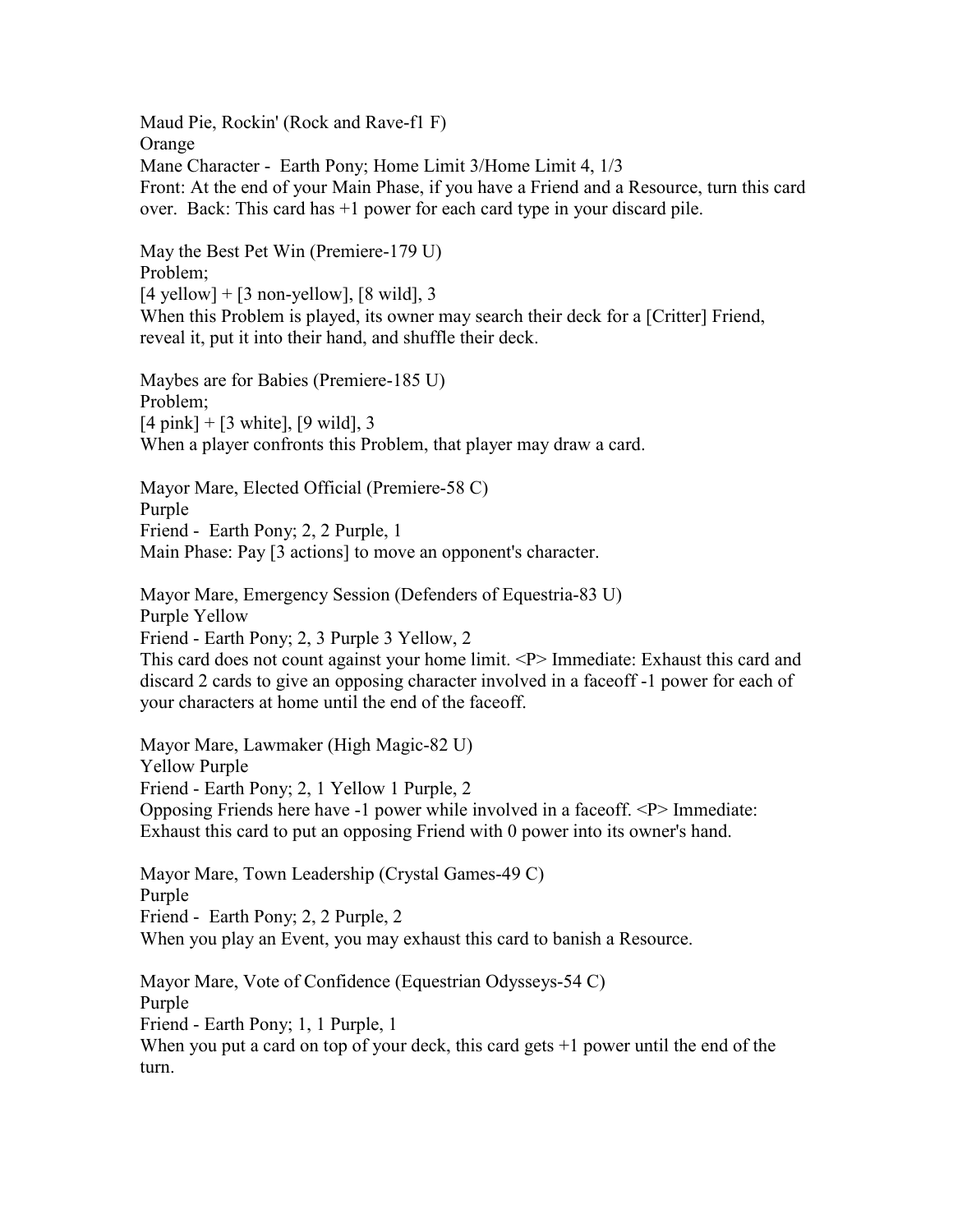Mean Meanie Pants (Premiere-172 C) Problem;  $[2 \text{ pink}] + [2 \text{ non-pink}], [5 \text{ wild}], 2$ When this Problem is played, each player draws a card.

Mega Mare, Watch Your Step (High Magic-27 U) Pink Friend - Pegasus; 5, 4 Pink, 5 Eccentric  $3 < P$  When this card enters play, you may dismiss a Friend here.

Megaphone (Absolute Discord-139 U) Resource - Asset; 1, 3 Orange, 5 Play to your home. <P> When you flip a Chaotic card, unfrighten all your Friends.

Mercury, Crystal Messenger (Crystal Games-40 U) Pink Friend - Crystal; 3, 1 Pink, 1 During a faceoff involving this card, if you would put any number of flipped cards on the bottom of your deck, you may banish them to beneath this card instead.  $\langle p \rangle$  Main Phase:

Pay [1 action] to put a card from beneath this card to beneath a Friend with Pumped.

Merry Mare, Tis Better to Give (Defenders of Equestria-29 C) Pink Friend - Pegasus, Chaotic; 3, 3 Pink, 3 Chaos: When this card is flipped, draw a card.  $\langle P \rangle$  Immediate: Exhaust this card to draw a card.

Method Mares, Convincing Act (Marks In Time-43 R) White Friend - Earth Pony; 2, 4 White, 2 Main Phase: Pay [2] and retire this card to gain control of an opposing Friend.

Mint Jewelup, A Cut Above (Premiere-55 C)

Purple

Friend - Unicorn; 2, 2 Purple, 1

Studious (When you win a faceoff involving at least one of your characters with this keyword, gain [1 action].)

Minuette, Clocked Up (Canterlot Nights-57 R) Purple Friend - Unicorn; 2, 3 Purple, 2 Reaction: At the end of a Troublemaker Phase, you may retire this card to start a new Troublemaker Phase.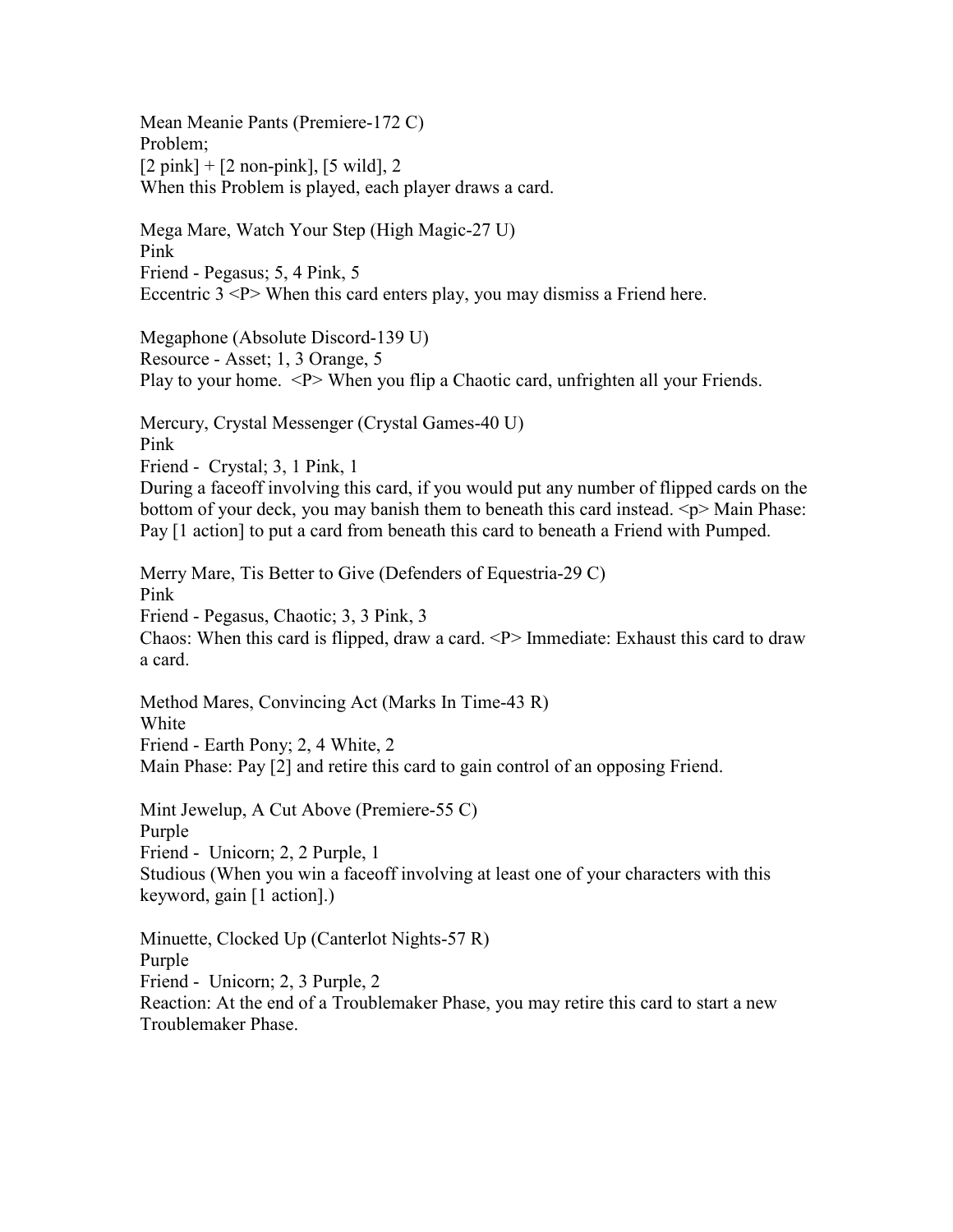Minuette, Fast Forward (Absolute Discord-45 R) Purple Friend - Unicorn; 2, 3 Purple, 2 Main Phase: Pay [2] and exhaust this card to banish a Friend. At the start of the next turn, put that Friend into play.

Minuette, Making Friends (High Magic-28 SR) Pink

Friend - Unicorn; 2, 2 Pink, 2 When one of your non-token Friends enters play here, you may exhaust any number of your Friends here and pay [1] for each Friend you exhaust this way to put that many [1 pink] Earth Pony Friend tokens into play.

Minuette, Schadenfreude (Marks In Time-28 SR) Pink Friend - Unicorn, Foal; 3, 1 Pink, 2 This card has Eccentric X, where X is this card's power.  $\langle P \rangle$  Main Phase: Retire a Friend to put  $a + 1$  power counter on this card.

Minuette, Time Will Tell (Equestrian Odysseys-55 R) Purple Friend - Unicorn; 2, 1 Purple, 2 Main Phase: Exhaust this card and pay [1] to draw 2 cards, then put a card from your hand on top of your deck.

Missed Teleport (Absolute Discord-103 C) Event - Gotcha; 1, 4 Purple, 5 Reaction: After an opposing Friend enters play, move it.

Mob Mentality (Equestrian Odysseys-192 U) Problem;  $[4$  yellow] +  $[2$  wild],  $[6$  wild], 2 While you have more characters here than any opponent, opponents flip 1 fewer cards during faceoffs here.

Monitor EVERYTHING! (Premiere-182 C) Problem;  $[4 \text{ purple}] + [3 \text{ non-puple}], [8 \text{ wild}], 3$ Starting Problem. Report Resources played on this Problem have their costs reduced by [1 action].

Monster of a Minotaur (Premiere-183 C) Problem;  $[4$  yellow] +  $[3$  non-yellow],  $[4$  wild], 1 When this Problem is played, each player frightens an opponent's Friend.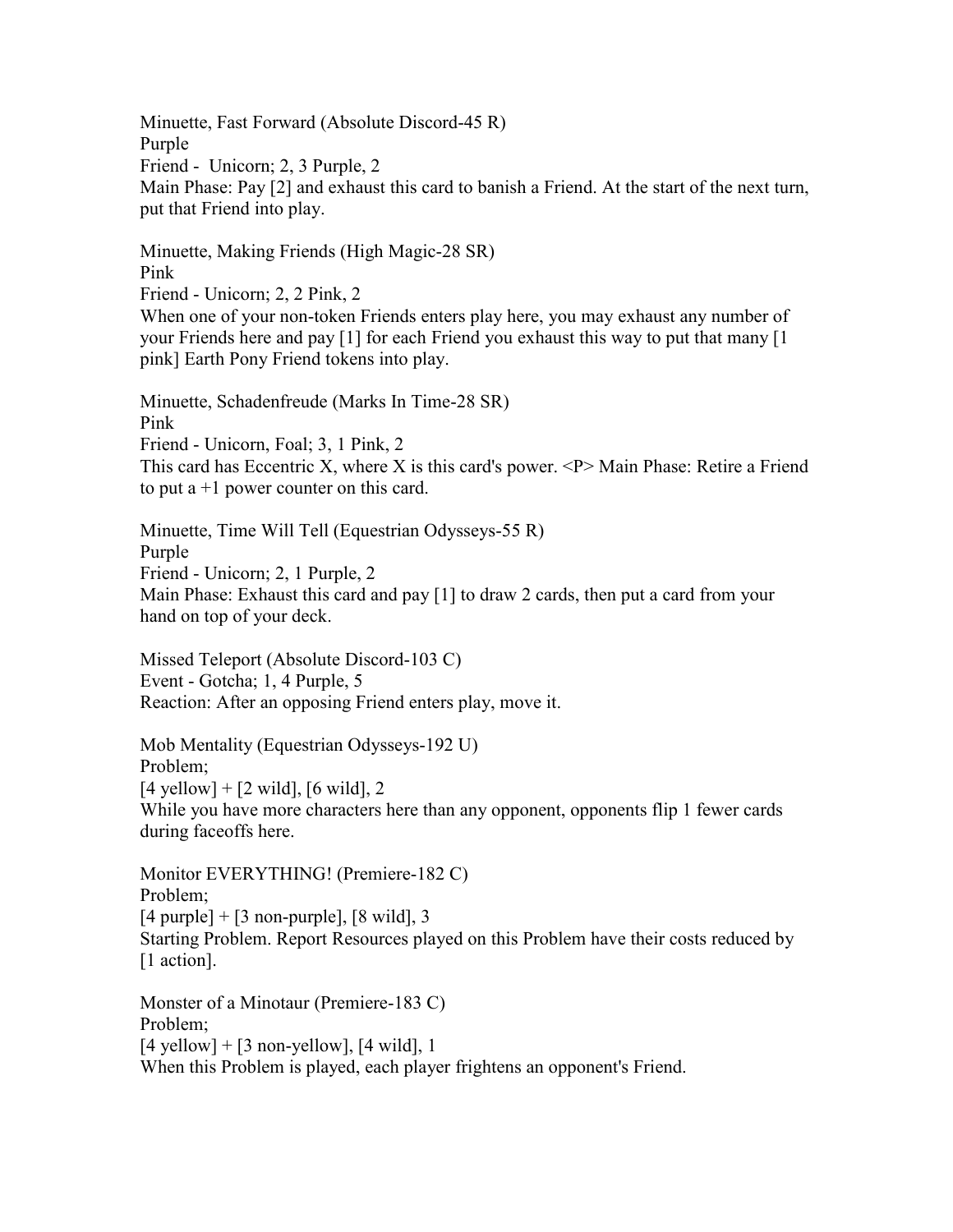Monstrous Cave (Canterlot Nights-143 U)

Resource - Location; 1, 3 Blue, 5

Play to your home.<P>Main Phase: Exhaust this card and pay [1 action] to search your deck for a Troublemaker, reveal it, put it into your hand, and shuffle your deck.

Monstrous Manual (Canterlot Nights-144 C) Resource - Asset; 2, 1 Purple, 5 Play to your home.<P>Reaction: After the start of your Troublemaker Phase, you may exhaust this card and pay [2 actions] to turn a Troublemaker face-down.

Moondancer, Detail-Oriented (Marks In Time-143 UR) Purple White Friend - Unicorn, Foal; 4, 4 Purple 4 White, 4 Prepared <P> Immediate: Exhaust this card to choose an Event in your discard pile. Until the end of the turn, you may play that Event as though it were in your hand. If you do and it would enter your discard pile, banish it instead.

Moondancer, Page Turner (High Magic-36 SR)

Purple

Friend - Unicorn, Chaotic; 3, 2 Purple, 3

Chaos: When this card is flipped, you may put a card from your hand on top of your deck, then flip an additional card. <P> When you put a card on top of your deck, this card gets +2 power until the end of the turn.

Motivational Speech (Seaquestria and Beyond-113 C) Resource - Asset; 1, 0, 4 Play to your home. <P> When this card enters play, choose a color. <P> Your Mane Character has that color.

Moving Mare, Crash on Delivery (Equestrian Odysseys-44 SR) Pink Friend - Pegasus; 1, 4 Pink, 2 Main Phase: Pay [1] to put a +1 power counter on an opposing Friend here.  $\langle P \rangle$  Main Phase: Pay [1] and exhaust this card to dismiss a Friend here with at least 4 power.

Mr. & Mrs. Cake, Busy Parents (Equestrian Odysseys-86 C) Yellow Friend - Earth Pony; 3, 1 Yellow, 3 Calming 1

Mr. and Mrs. Shy, Permissive Parents (Defenders of Equestria-51 R) Yellow Friend - Pegasus; 3, 3 Yellow, 3 Your Friends at home have Swift.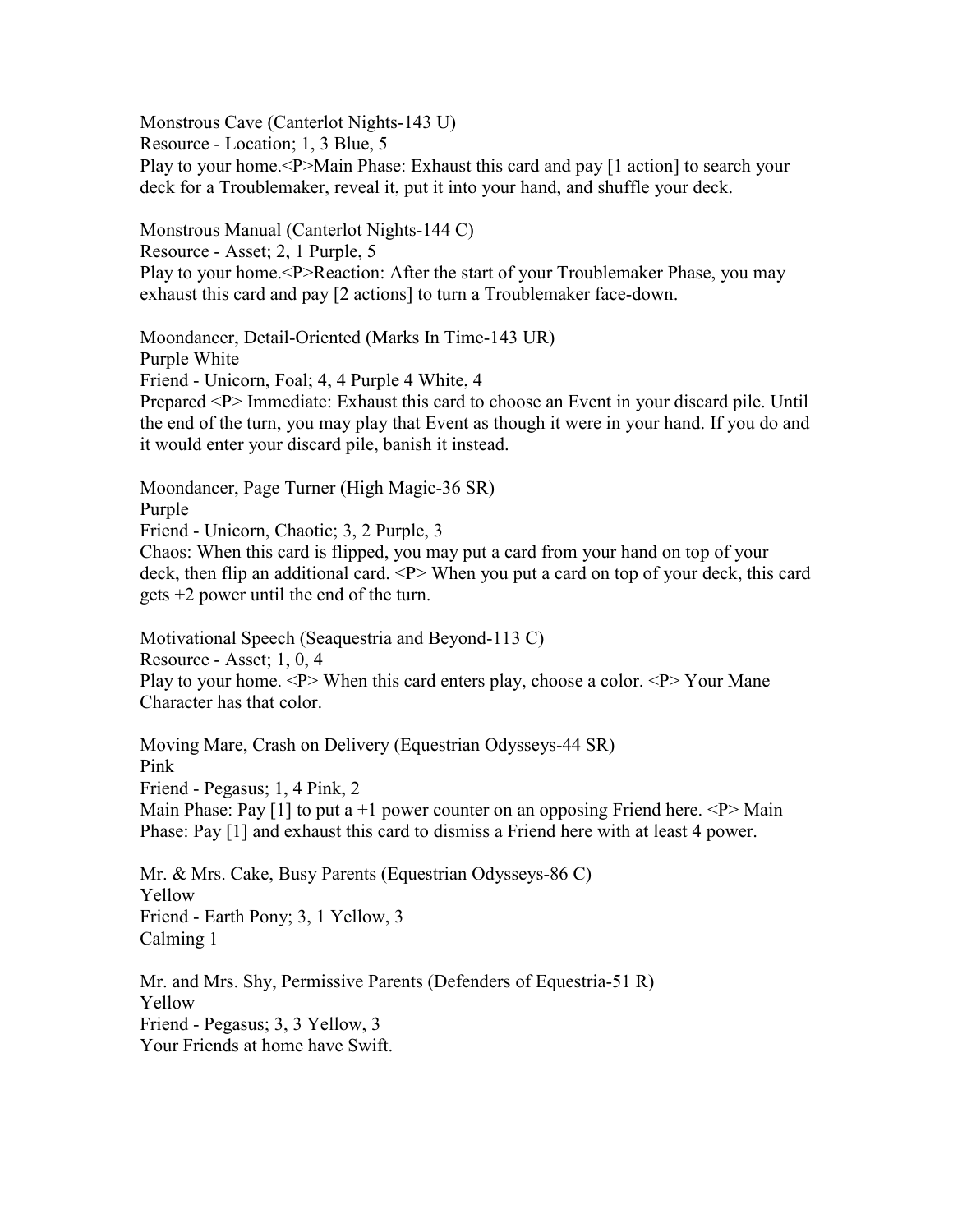Mr. Beaverton Beaverteeth, Dam Builder (Premiere-90 R) Yellow Friend - Critter; 3, 3 Yellow, 3 Main Phase: Exhaust this card to dismiss a Resource in your opponent's home.

Mr. Breezy, Fan Fan (Premiere-91 R) Yellow Friend - Earth Pony; 3, 3 Yellow, 3 When you play this card, an opponent loses [1 action].

Mr. Cake, Loving Father (Crystal Games-41 C) Pink Friend - Earth Pony; 2, 3 Pink, 1 Teamwork, Supportive 1

Mr. Stripes, Pushy Pony (Defenders of Equestria-70 U) Orange Purple Friend - Earth Pony, Chaotic; 4, 3 Orange 3 Purple, 5 Chaos: When this card is flipped, put a  $+1$  power counter on a Friend or Troublemaker involved in the faceoff. <P> Prepared <P> Immediate: Exhaust this card to exhaust an opposing character involved in a faceoff.

Mr. Turnip (Absolute Discord-140 C) Resource - Asset; 1, 0, 2 Play to your home.<P> Main Phase: While you have no [Pink] Friends, you may exhaust this card. If you do, this card is also a [Pink] Friend until the end of the phase.

Mr. Waddle, Frequent Napper (Absolute Discord-46 R) Purple Friend - Earth Pony, Elder; 3, 1 Purple, 3 During your opponent's Score Phase, this card has -3 power.

Mrs. Cake, Dessertier (Canterlot Nights-94 C) Yellow Friend - Earth Pony; 3, 3 Yellow, 3 Supportive 1 (+1 power while at a Problem with your Mane Character that shares a color with this card.)<P>Your Mane Character has +1 power while at a Problem with this card.

Ms. Harshwhinny, Games Administrator (Equestrian Odysseys-56 U) Purple Friend - Earth Pony; 4, 2 purple, 4 Meticulous 1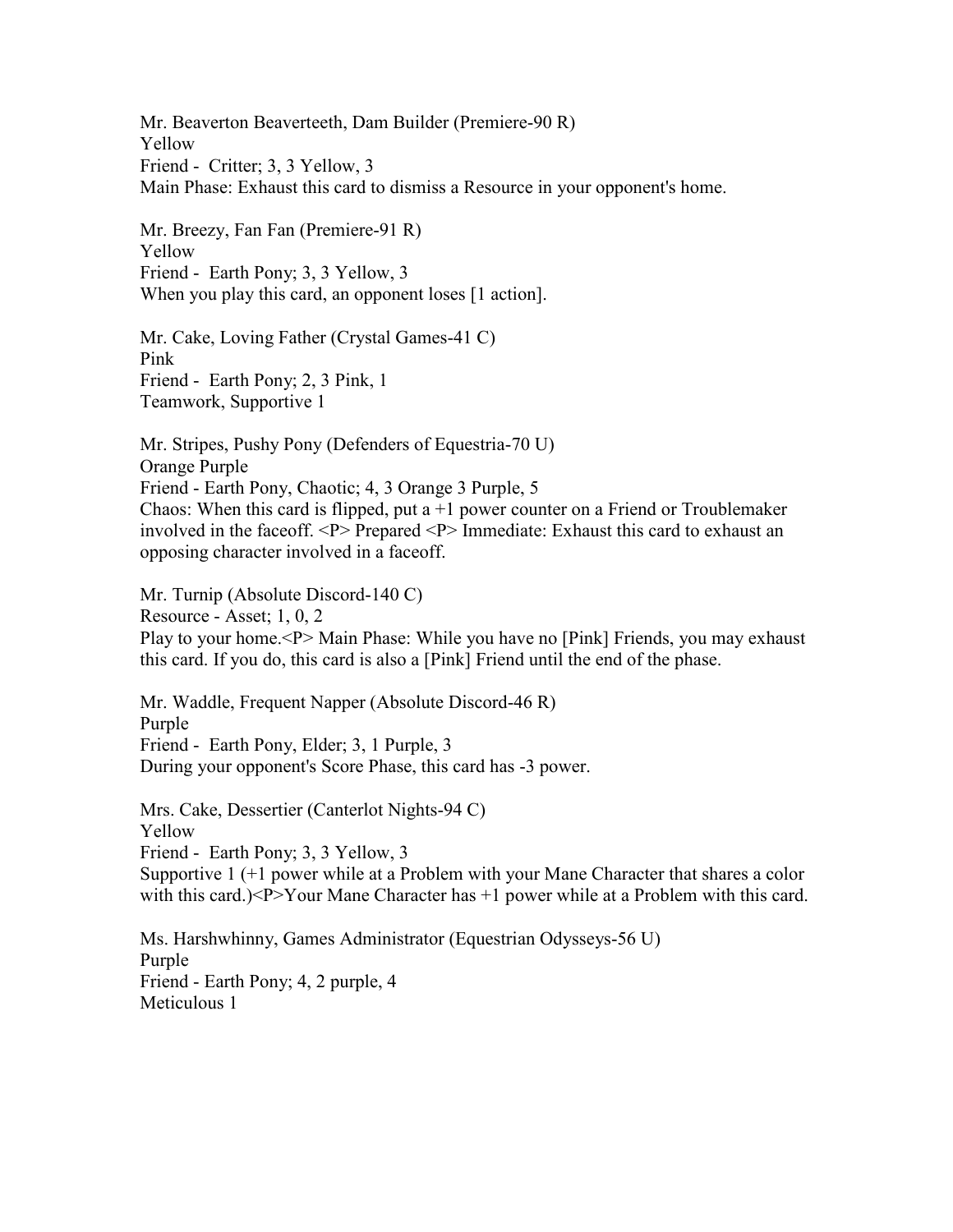Ms. Harshwhinny, Officious Official (Crystal Games-50 R) Purple Friend - Earth Pony; 4, 4 Purple, 2 Teamwork <P> When you confront this card's Problem, you may exhaust this card and pay [1 action] to move an opposing character at this card's Problem home.

Muffin Mare, Sharing is Caring (Equestrian Odysseys-3 F) Orange

Mane Character - Pegasus; Home Limit 3/Home Limit 4, 1/3 FRONT: While there is another character with at least 3 power here, you may turn this

card over. BACK: Main Phase: Pay [1] and exhaust one of your characters to add its power to another character until the end of the turn.

Multi-Goof Off! (Crystal Games-109 R)

Event - Showdown; 3, 4 Pink, 6

Main Phase: Start a faceoff involving your characters at a Problem and an opponent's characters at that Problem. The winner of that faceoff draws a card for each of their characters involved in the faceoff.

Music in the Treetops (Marks In Time-84 R)

Event - Song; 1, 2 Pink 2 Yellow, 4

Main Phase: Choose one: Look at the top 2 cards of a Problem deck and put them on the top or bottom of that deck in any order, put 2 [1 yellow] Critter Friend tokens into play, or each player retires a Friend.

Musical Number (High Magic-127 U) Problem;  $[4 \text{ pink}] + [4 \text{ wild}], [8 \text{ wild}], 1$ When you confront this Problem, you may put a Chorus counter on this card.  $P$ Opponents need +1 [wild] to confront this Problem for each Chorus counter on this card.

My Pinkie Sense is Tingling (Premiere-184 U) Problem;  $[4 \text{ pink}] + [3 \text{ non-pink}], [6 \text{ wild}], 2$ When a player wins a Problem face of the equal the verth of the top 3 cards of this Problem's deck and put them back in any order. This card has received errata

Mysterious Disappearance (Defenders of Equestria-101 C) Event - Chaotic; 0, 3 Purple, 3 Chaos: When this card is flipped, banish a Resource. <P> Immediate: As an additional cost to play this card, discard 2 cards. <P> Banish a Resource.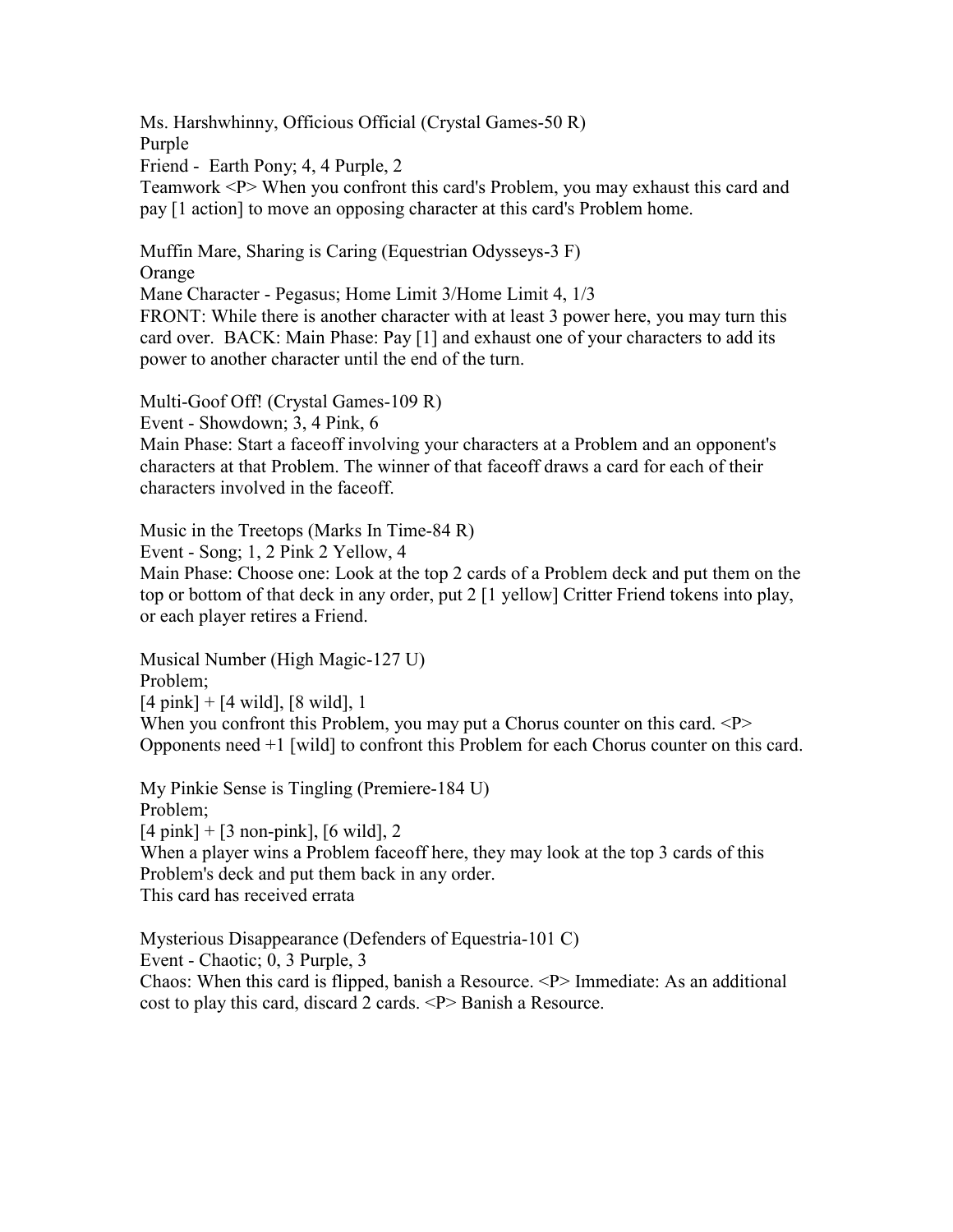Mystery Mare, In Costume (Marks In Time-60 U) Blue Orange Friend - Pegasus; 1, 3 Blue 3 Orange, 2 When this card enters play, you may frighten or unfrighten a Friend. Napcakes (Equestrian Odysseys-128 R) Event; 1, 3 Purple, 3 Immediate: Put a Friend with 2 or less power on top of its owner's deck. Natural 20 (Defenders of Equestria-102 C) Event; 2, 4 Purple, 4 Immediate: Turn a Troublemaker face-down. Nice Moves, Kid (Canterlot Nights-111 R) Event; 1, 1 Blue, 5 Main Phase: Draw a card for each action token your opponent has, then discard the same number of cards. Night Glider, Ambitious Aerobat (Marks In Time-8 SR) Blue Friend - Pegasus; 2, 4 Blue, 2 Swift <P> This card has Competitive 1 for each of your characters here. Night Glider, Overpowering (Equestrian Odysseys-204 UR) Blue Friend - Pegasus; 2, 3 Blue, 2 Competitive 2 <P> When you win a Problem faceoff involving this card by at least 5 power, score 2 points. Night Glider, She's On It! (High Magic-6 C) Blue Friend - Pegasus; 2, 1 Blue, 2 Hasty Night Glider, Swooper Duper (Defenders of Equestria-8 C) Blue Friend - Pegasus; 2, 2 Blue, 2 Competitive 2 Night Light, Devoted Dad (Crystal Games-51 C) Purple Friend - Unicorn; 3, 4 Purple, 3

Teamwork, Supportive 1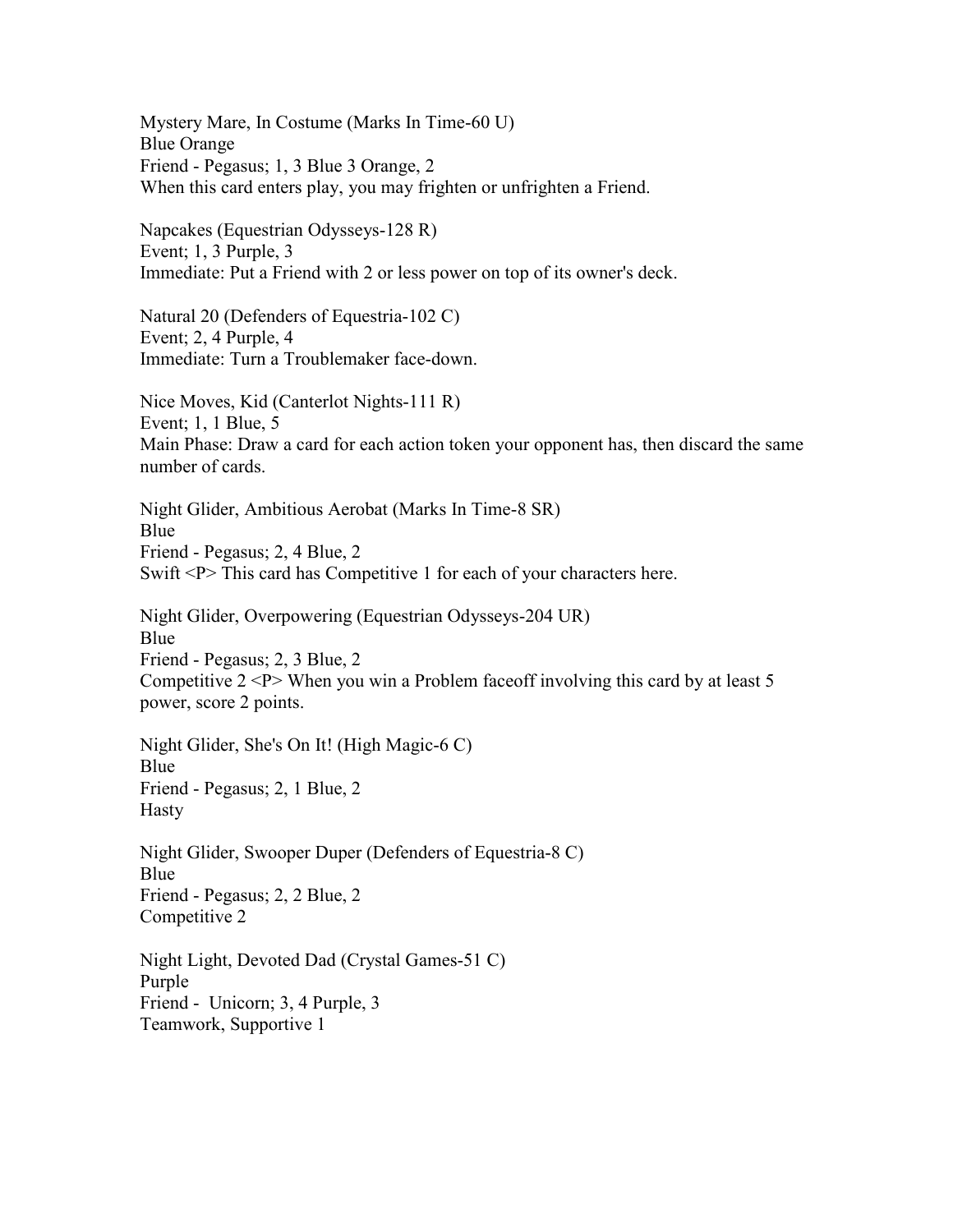Night Watch, Vigilant Patrol (Premiere-35 R) Orange Friend - Earth Pony; 2, 2 Orange, 1 During faceoffs involving this card, flip an additional card.

Nightmare Moon, Blackest Night (Equestrian Odysseys-174 SR) Troublemaker; 2, 5 Main Phase: Pay [3] to start a faceoff involving this card and an opposing Friend here. If you win the faceoff, dismiss that opposing Friend. If you lose, that Friend's controller defeats this card.

Nightmare Moon, Deep Darkness (Absolute Discord-79 R) Friend - Alicorn, Royalty, Unique; 2, 0, 2 Players can't draw more than 2 cards per turn.

Nightmare Moon, Mistress of the Dark (Marks In Time-114 R) Troublemaker; 0, 4 When this card is uncovered, dismiss a frightened Friend.

Nightmare Moon, Mistress of the Night (Absolute Discord-2 F) Blue Mane Character - Alicorn, Royalty; Home Limit 3/Home Limit 4, 1/3 Front: When you confront this card's Problem, turn this card over. Back: When you confront this card's Problem, you may pay [2 actions] to frighten an opponent's Friend there.

Nightmare Moon, New Moon (Celestial Solstice-8 F) Troublemaker; 1, 4 When this card is defeated, you may search your deck for an [Alicorn] Friend, reveal it, put it into play, and shuffle your deck.

Nightmare Moon (Premiere-210 UR) Troublemaker - Epic; 3, 7 Villain <P> When this card is uncovered, all players discard their hands and draw 3 cards. <P> At the start of each player's Troublemaker Phase, that player discards a random card. This card has received errata

Nightmare Night, What a Fright! (Marks In Time-131 U) Problem; [4 blue], [6 wild], 1 When this Problem becomes solved, frighten a Friend.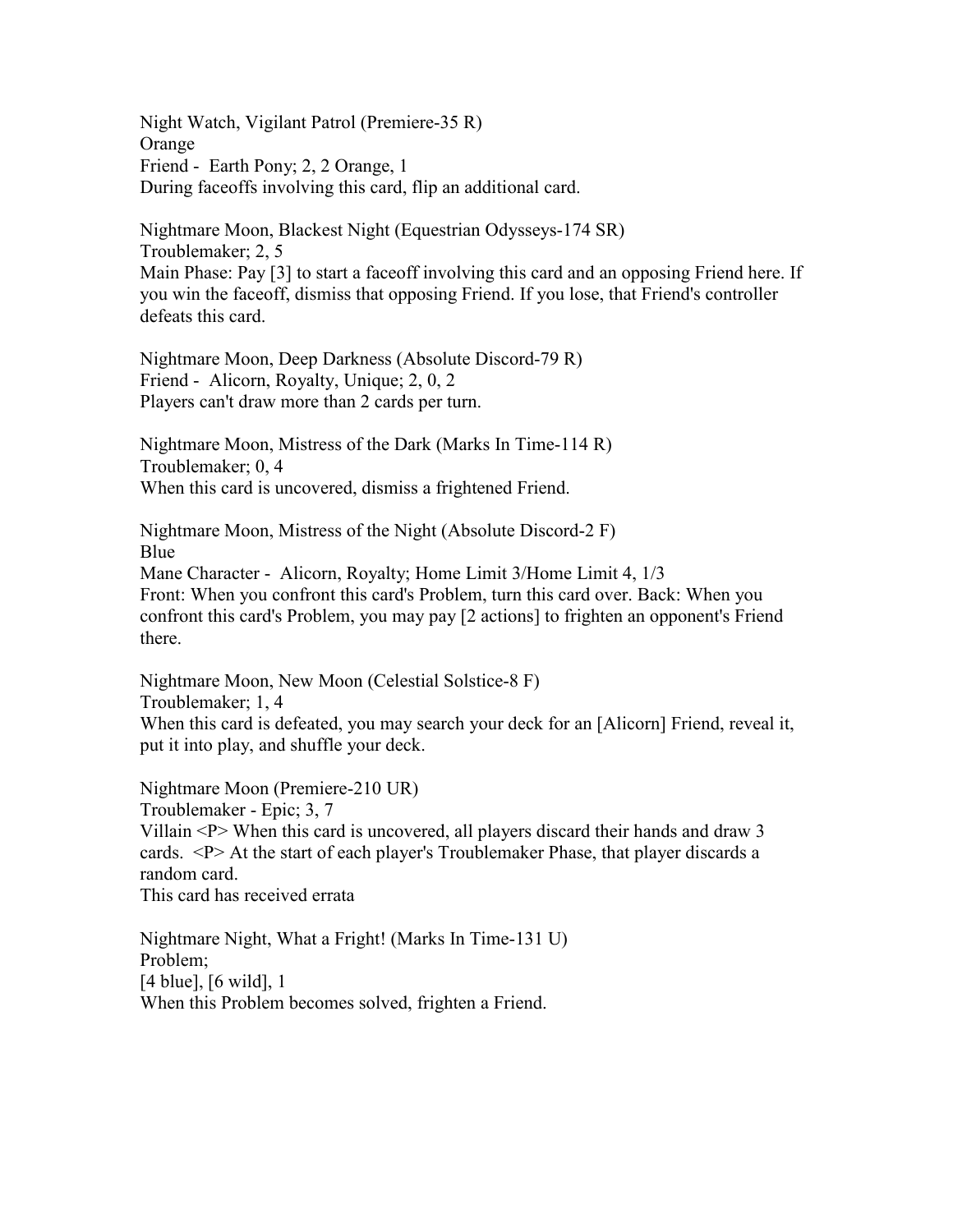Nightmare Scenario (Marks In Time-105 C) Resource - Dilemma; 1, 2 Purple, 4 [6 wild], [10 wild], 1 When this card enters play, you may put a Troublemaker from your hand into play faceup.

Nightmare Star, Solar Flare (Absolute Discord--1 UR) Troublemaker - Epic; 2, 6 Players can't exhaust their Friends.

Nope (Absolute Discord-104 R) Event - Gotcha; 2, 4 Orange, 4 Reaction: After the start of any phase, choose a character. That character gets -4 power until the end of the turn.

Not Enough Pinkie Pies (Premiere-181 C) Problem;  $[2 \text{ pink}] + [3 \text{ blue}], [7 \text{ wild}], 3$ When a player moves a [pink] character to this Problem, if they have a [pink] character here already, they may draw a card.

Not On the List (Canterlot Nights-112 U) Event; 2, 2 White, 2 Main Phase: Banish a Friend with 2 or less power.

Noteworthy, Humdinger (Premiere-76 C) White Friend - Earth Pony; 1, 0, 1

Nothing to Be Afraid Of (Canterlot Nights-113 U) Event; 0, 3 Orange, 5 Main Phase: Unfrighten a Friend.

Nurse Redheart, Cantankerous Caretaker (Canterlot Nights-95 R) Yellow Friend - Earth Pony; 3, 4 Yellow, 3 Pumped (After a faceoff involving this card, you may banish a card you flipped to beneath this card.)<P>Reaction: After the start of a Score Phase, you may spend a card from beneath this card to put an opponent's Friend into its owner's hand.

Nurse Redheart, Nurse's Orders (Equestrian Odysseys-87 R) Yellow Friend - Earth Pony; 1, 1 Yellow, 1 Immediate: Exhaust this card to put an opposing Friend with 0 power into its owner's hand.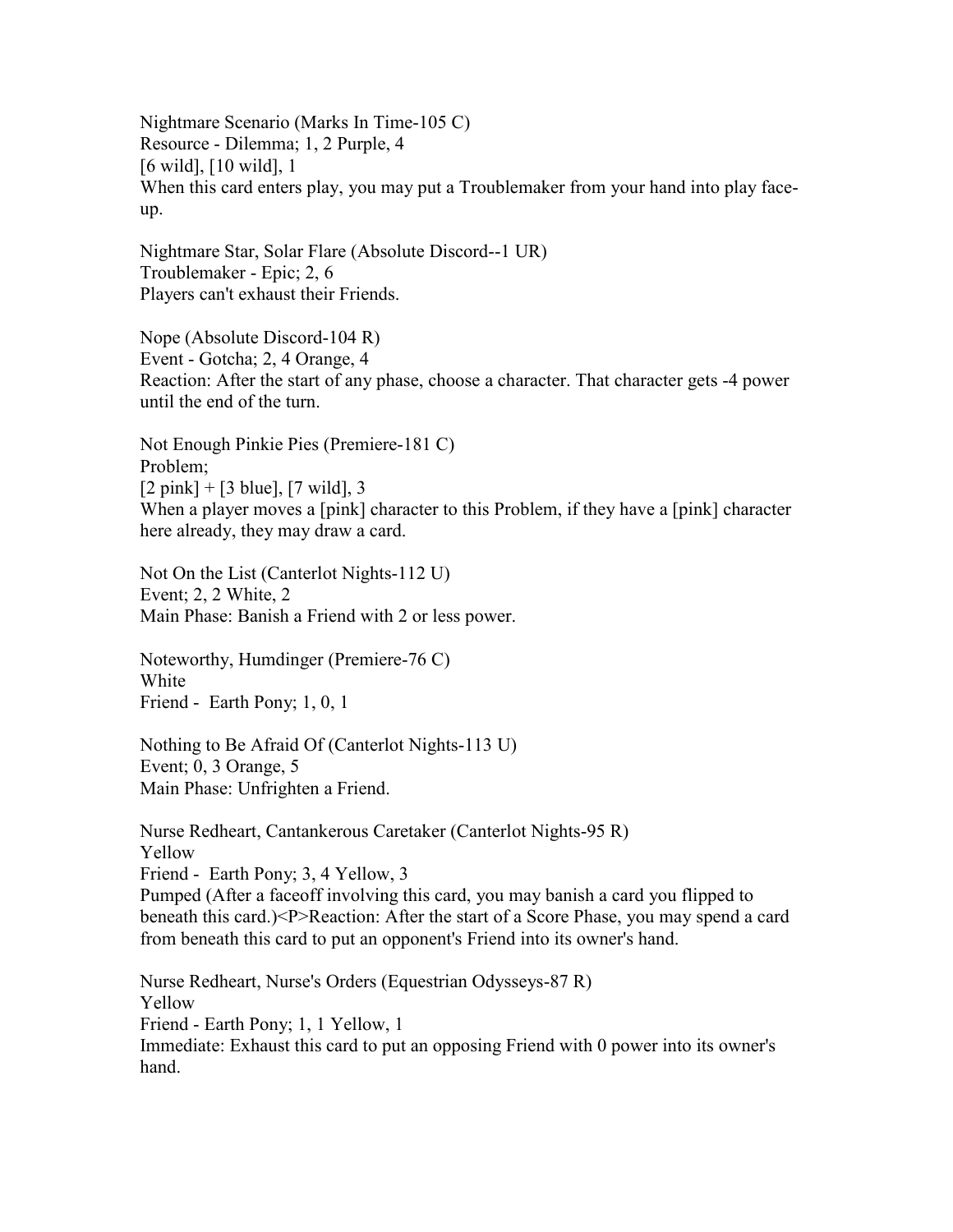Nurse Redheart, Peace and Quiet (High Magic-61 C) Yellow Friend - Earth Pony; 3, 1 Yellow, 2 Immediate: Banish this card from your hand to reduce the play requirements of your cards by [2 yellow] until the end of the turn. <P> When this card enters play during your turn, each opponent loses [1].

Nurture With Knowledge (Premiere-116 U) Event; 1, 2 Yellow, 5 Main Phase: Choose a character. That character gets  $+2$  [yellow] until the end of the turn.

Octavia, Caroller (Defenders of Equestria-44 C) White Friend - Earth Pony; 2, 1 White, 2 When this card enters play, reveal the top card of your deck. If you reveal a Resource this way, you may put it into play.

Octavia, Harmony and Dissonance (Seaquestria and Beyond-91 R) Purple White Friend - Earth Pony; 3, 3 Purple 3 White, 3 Meticulous  $1 < P > As$  an opponent plays an Event, you may pay [2] and exhaust this card to cancel that card.

Octavia, Harsh Judge (Equestrian Odysseys-69 R) White Friend - Earth Pony; 2, 2 White, 2 As this card enters play, name a card. <P> Cards with that name can't be played.

Octavia, Serious Musician (Crystal Games-Pf6 P) White Friend - Earth Pony; 3, 2 White, 2

While at a Problem with an opponent's DJ Pon-3, this card has  $+2$  power.  $\langle P \rangle$  Reaction: After an opponent moves a character, put this card into its owner's hand to send that character to its previous area. That character can't be moved again this turn.

This card has received errata

Octavia, Standing Ovation (Equestrian Odysseys-6 F) White

Mane Character - Earth Pony; Home Limit 3/Home Limit 4, 1/3

FRONT: When you confront this card's Problem, turn this card over. BACK: When a Friend enters play at a Problem, you may have another character there get  $+2$  power until the end of the turn.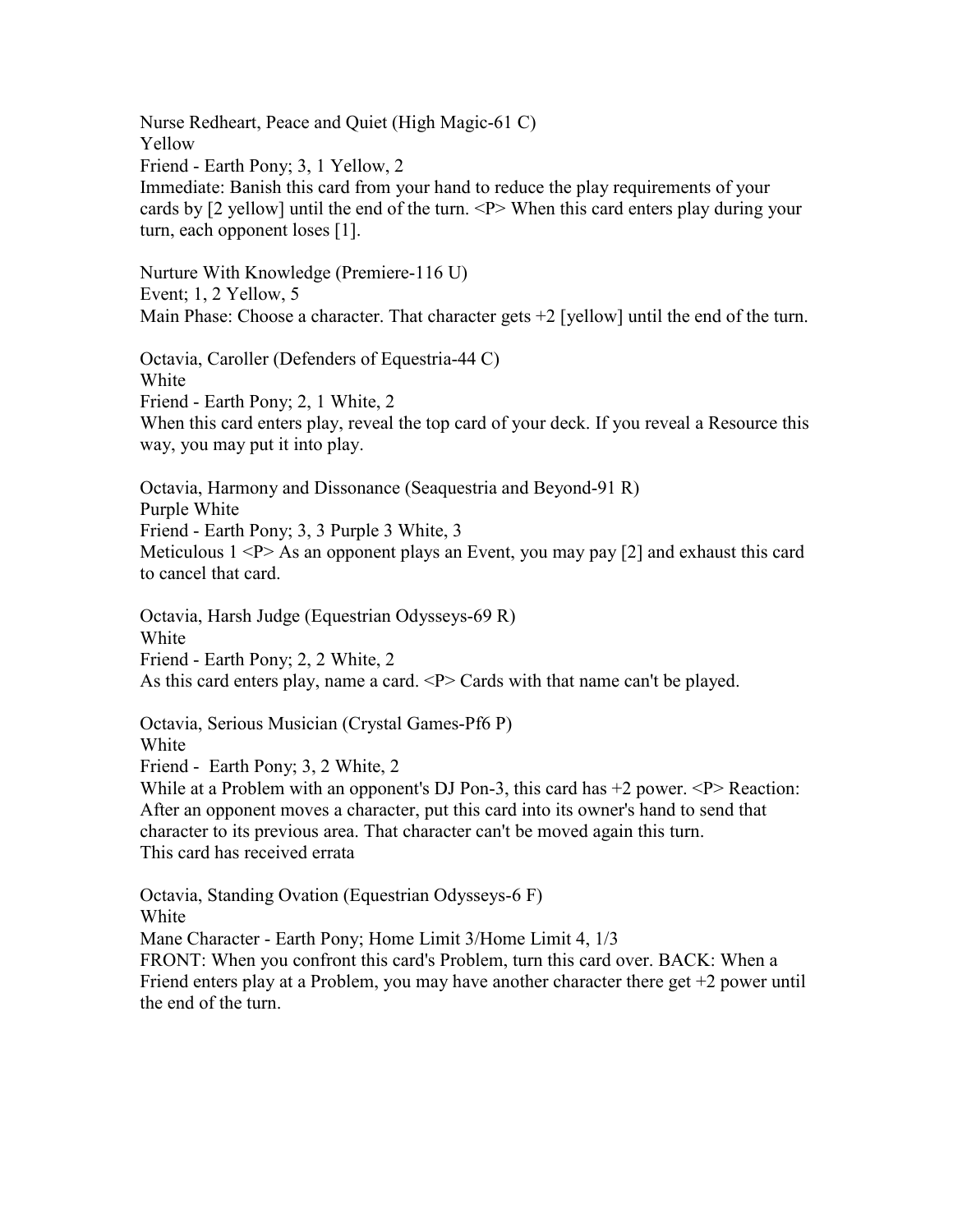Octavia, Star Cellist (Canterlot Nights-74 U) White Friend - Earth Pony; 2, 0, 1 Main Phase: Exhaust one of your Resources at home to give this card +2 power until the end of the phase.

Octavia, Sweet Symphony (Rock and Rave-4 F) White Friend - Earth Pony; 3, 3 White, 2 When you confront this card's Problem, if your opponent controls more characters here than you, you may exhaust this card to score a point.

Octavia, Virtuoso (Premiere-205 UR) White Friend - Earth Pony; 5, 2 White, 4 Your opponent must pay +[2 actions] to move a character to or from this card's Problem.

Oh YEAH! (Equestrian Odysseys-129 U) Event; 0, 3 Blue, 4 Immediate: If you won a Problem faceoff by at least 5 power this turn, frighten an opposing Friend.

Ol' Salt, Salt Blocked (Premiere-48 U) Pink Friend - Earth Pony, Elder; 2, 0, 1 Your opponent needs  $+[1 \text{ wild}]$  to confront this card's Problem.

On a Deadline (Equestrian Odysseys-157 C) Resource - Condition; 1, 3 White, 5 Play on a Problem. <P> While there are no opposing characters here, your characters here each get +1 power.

On the Case (Marks In Time-132 R) Problem;  $[4 \text{ purple}] + [4 \text{ white}], [10 \text{ wild}], 1$ When an opponent starts a faceoff here, gain [2].

One Pony Band (High Magic-111 R) Resource - Asset, Unique; 2, 2 Purple 2 Pink, 4 Play to your home.  $\langle P \rangle$  When you put a card on top of your deck, you may exhaust this card. If you do, draw a card.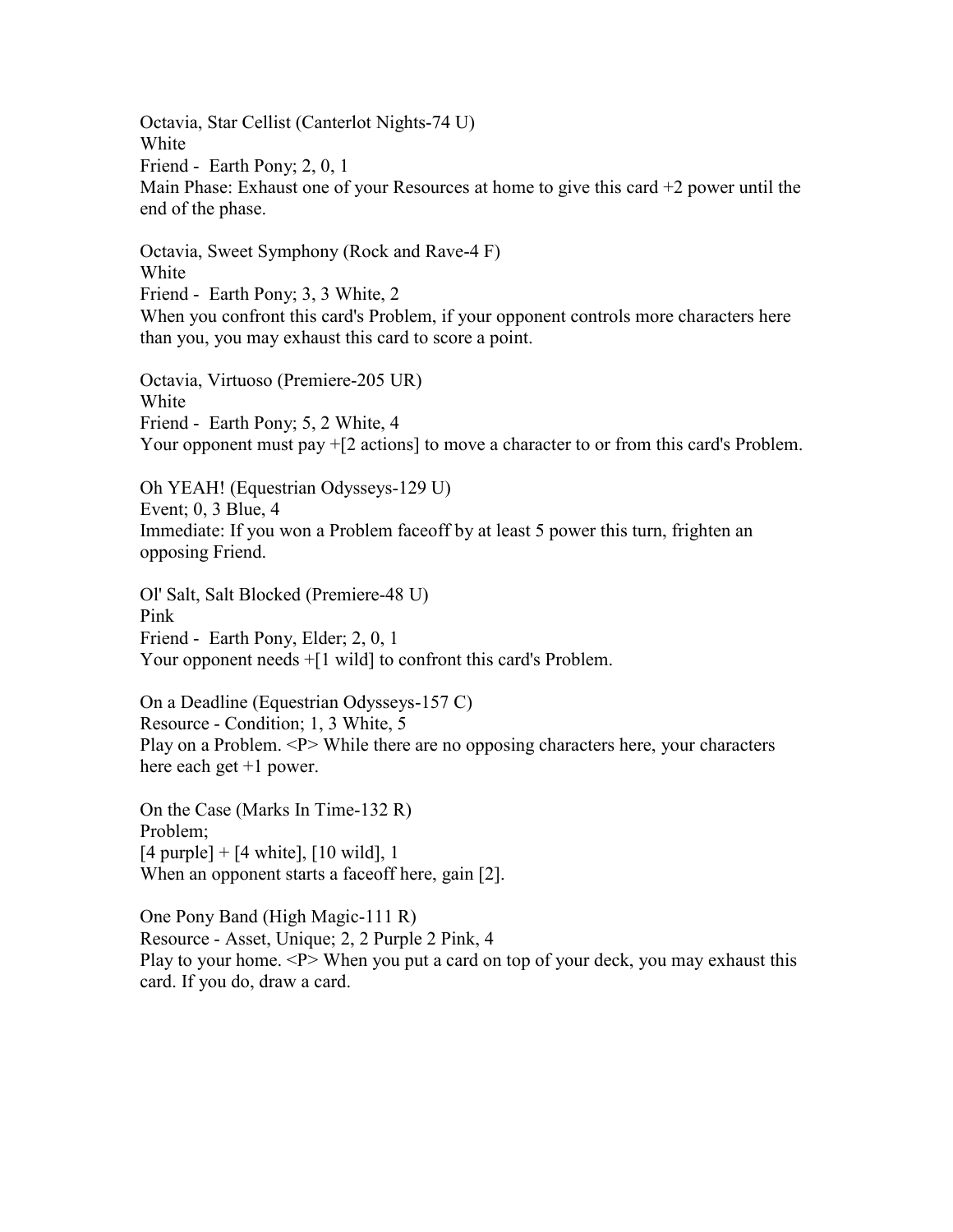Oozeccessorized (Equestrian Odysseys-158 R) Resource - Accessory; 1, 4 White, 5 Play on an opposing Friend. <P> At the start of each of that Friend's controller's turns, that player must pay [1] or banish that Friend.

Opalescence, Best Cat (Marks In Time-44 C) White Friend - Critter; 3, 0, 3 While with another one of your [White] Friends, this card has Prepared.

Opalescence, Curtain Shredder (Premiere-92 C) Yellow Friend - Critter; 2, 0, 1 When you move this card to a Problem, you may dismiss a Resource on an opponent's character at that Problem.

Opalescence, Ferocious Feline (Equestrian Odysseys-108 U) Yellow White Friend - Critter; 2, 1 Yellow 1 White, 2 Opponents pay  $+[1]$  to play cards during faceoffs.

Opalescence, Royal Edict (High Magic-48 R)

White

Friend - Critter, Chaotic; 2, 2 White, 2

Chaos: When this card is flipped, banish a Friend with 2 or less power.  $\langle P \rangle$  When this card enters play, banish an opposing Friend with 2 or less power until this card leaves play.

Opalescence, Stylish Pet (Crystal Games-68 C) White Friend - Critter; 3, 1 White, 2 While with your Rarity, this card has +1 power.

Open Skies & Clear Skies, Cloud Movers (Equestrian Odysseys-30 R) Orange Friend - Pegasus, Chaotic; 3, 3 Orange, 3 Chaos: When this card is flipped, an opponent discards a card. <P> When an opponent discards a card, if it's the first card that player has discarded this turn, put a  $+1$  power counter on this card.

Operation Mare Do Well (High Magic-112 U) Resource - Asset; 1, 2 Orange, 4 Play to your home. <P>Main Phase: Exhaust this card to redistribute any number of  $+1$  power counters on your characters onto one of your Friends.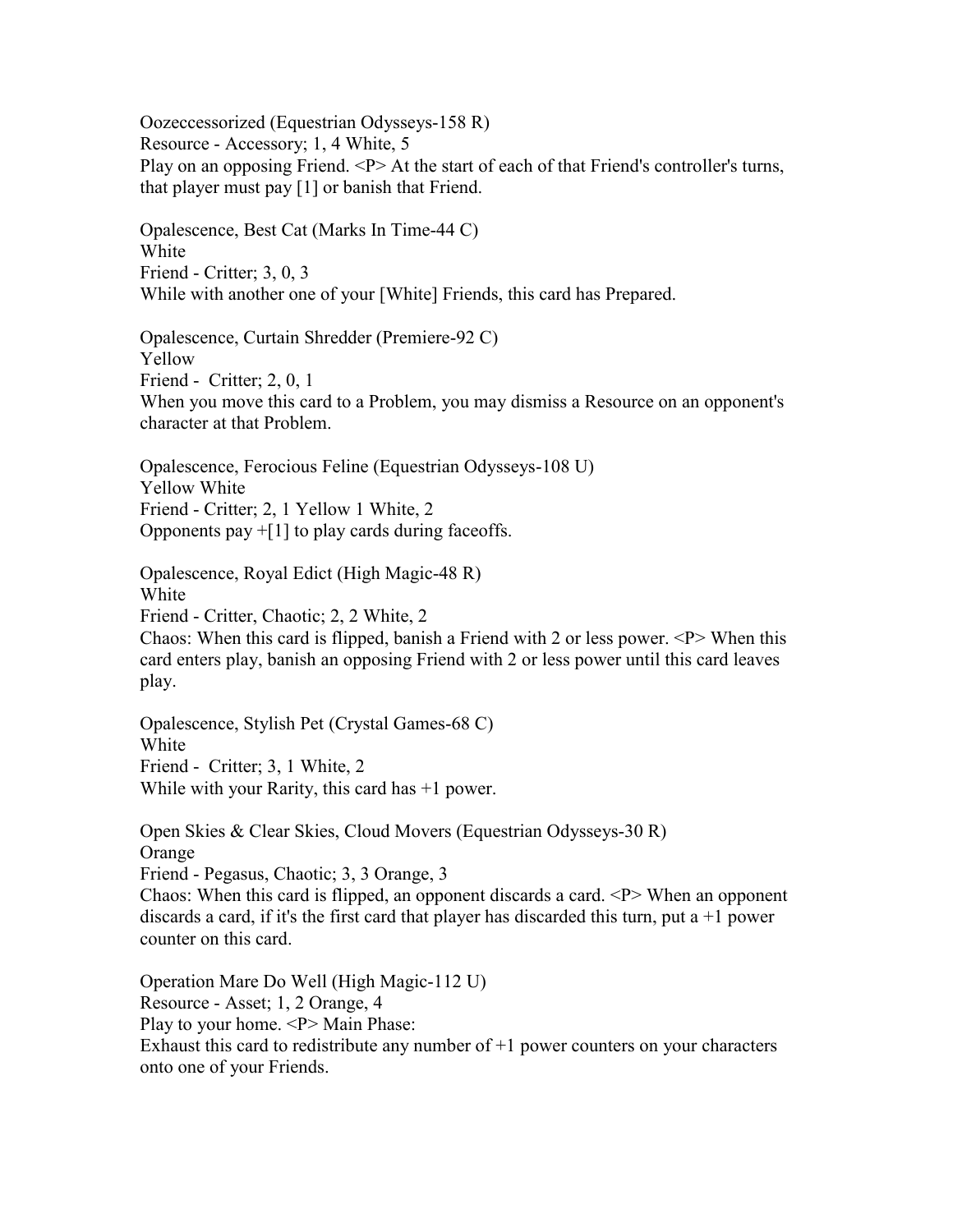Orange, You Glad (High Magic--1 U) Purple Yellow Friend - Critter; 2, 2 Purple 2 Yellow, 2 When this card enters play during your turn, an opponent loses [1] and you gain [1].

Orange Swirl, Dizzy Daredevil (Canterlot Nights-15 C) Blue Friend - Pegasus; 1, 2 Blue, 2

Orchard Blossom, A Whole New You (Defenders of Equestria-71 R) Orange White Friend - Earth Pony; 4, 2 Orange 2 White, 2 When you play this card, put the top 3 cards of your deck into your discard pile. Then, you may put a Friend from your discard pile into play.

Orchard Blossom, Delicate Flower (Marks In Time-61 U) Blue Orange Friend - Earth Pony; 3, 1 Blue 1 Orange, 4 Swift <P> When you win a Problem faceoff involving this card by at least 5 power, an opponent discards a random card.

Orthros, Go Fetch (Crystal Games-87 R) Yellow Friend - Critter; 4, 4 Yellow, 3 Pumped <P> If you would flip a card during a faceoff involving this card, you may spend a card from beneath this card instead. If you do, add that card's printed power to your power total for that faceoff.

Out of Action (Crystal Games-137 R) Resource - Condition; 1, 2 Orange, 3 Play on a Friend. <P> Exhaust that Friend. That Friend does not ready during the Ready Phase.

Out of Control (Canterlot Nights-183 C) Problem;  $[2 \text{ orange}] + [1 \text{ non-orange}], [4 \text{ wild}], 1$ When this Problem is solved, dismiss a random Friend here.

Outshine Them All (Premiere-142 U) Resource - Report; 1, 2 Purple, 3 Play on a Problem. <P> When you win a faceoff at this Problem, gain [1 action].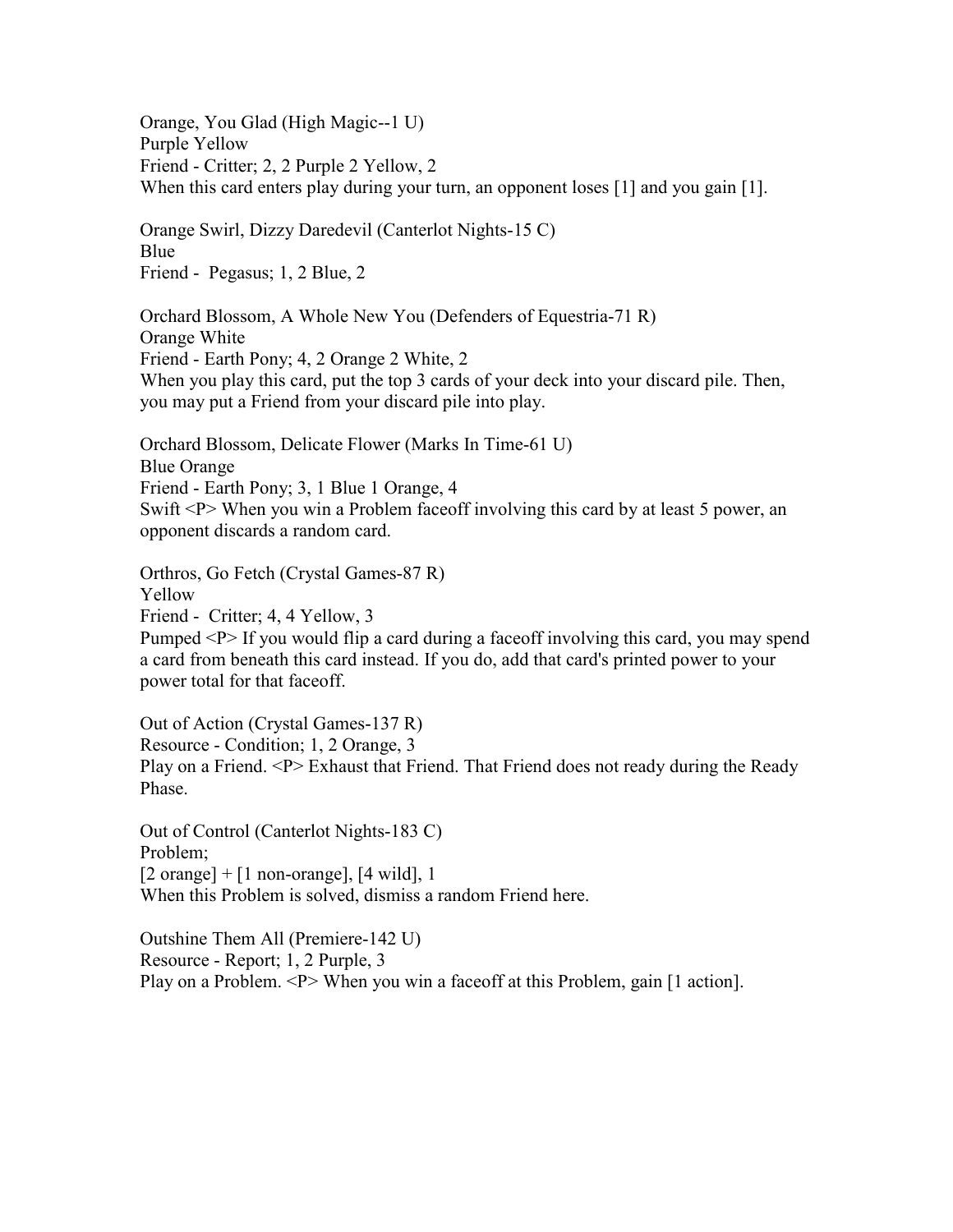Overgrown Everfree (Crystal Games-182 U) Problem;  $[3 \text{ purple}] + [2 \text{ white}], [7 \text{ wild}], 2$ While a Troublemaker is at this Problem, Friends can't be played here.

Owlowiscious, Astute Avian (Equestrian Odysseys-57 C) Purple Friend - Critter; 1, 3 Purple, 1 Meticulous 1

Owlowiscious, Best Owl (Marks In Time-34 C) Purple Friend - Critter; 3, 0, 3 While with another one of your [Purple] Friends, this card has Meticulous 1.

Owlowiscious, Reshelver (High Magic-37 C) Purple Friend - Critter; 2, 0, 2 While your Mane Character is [purple], this card has Meticulous 1.

Owlowiscious, Tome Retriever (Absolute Discord-47 U) Purple Friend - Critter, Chaotic; 3, 2 Purple, 3 Chaos: When this card is flipped, gain [1], banish this card, and flip another.  $\langle P \rangle$  When this card enters the discard pile from play, gain [1].

Owlowiscious, Wise Pet (Crystal Games-52 C) Purple Friend - Critter; 2, 1 Purple, 1 While with your Twilight Sparkle, this card has  $+1$  power.

Parasprite, Calm Before the Swarm (Marks In Time-54 C) Yellow Friend - Critter; 1, 1 Yellow, 1 Calming 1

Parasprite Pandemic (Premiere-187 C) Problem;  $[2 \text{ purple}] + [2 \text{ yellow}], [6 \text{ wild}], 2$ When this Problem is played, each player may search their deck for a Troublemaker, reveal it, put it into their hand, and shuffle their deck.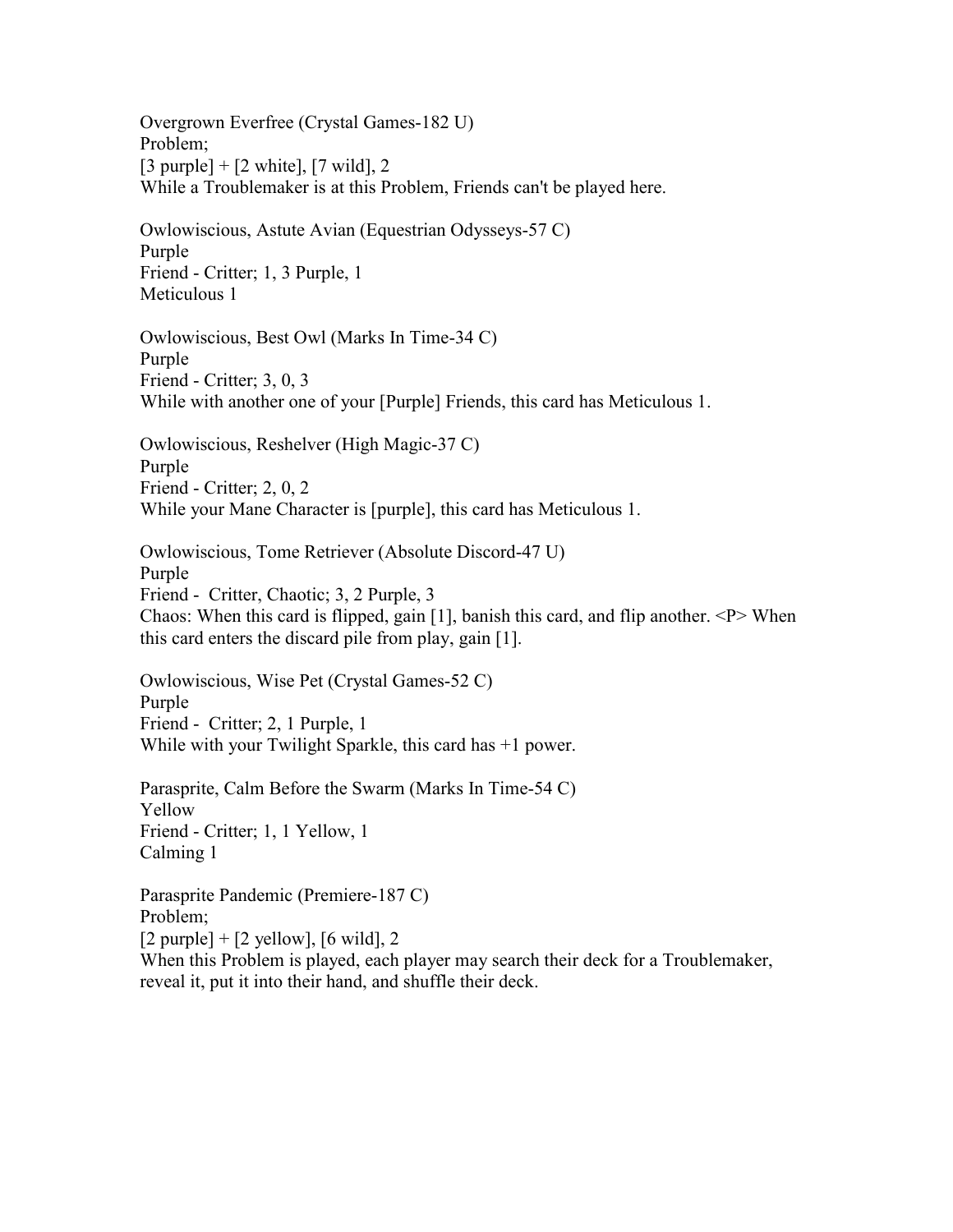Parasprite Swarm (Premiere-156 R) Troublemaker; 1, 4 At the start of your opponent's Troublemaker Phase, this card permanently gets +1 power. When this card has 8 power, frighten all your opponent's Friends at its Problem and dismiss this card.

Parcel Post, Pushing the Envelope (Crystal Games-88 C) Yellow Friend - Earth Pony; 2, 3 Yellow, 2 While you have at least one Mailbox Resource in play, this card has  $+2$  power.

Parish Nandermane, Trumpeter (Seaquestria and Beyond-72 U) Blue White Friend - Earth Pony; 2, 2 Blue 2 White, 2 Swift  $\langle P \rangle$  Opponents pay  $+[1]$  to play cards during faceoffs involving this card.

Party Bomb (Crystal Games-138 R)

Resource - Asset; 0, 1 Pink, 3

At the start of your turn, you may put a Party counter on this card.  $\langle p \rangle$  Main Phase: Pay a number of action tokens equal to the number of Party counters on this card and retire it to dismiss all Friends with printed power equal to the number of Party counters on this card.

Party Favor, A Bridge to Somewhere (Equestrian Odysseys-206 UR) Pink Friend - Unicorn; 2, 4 Pink, 2

When this card enters play at a Problem, you may look at the top two cards of that Problem deck. If you do, put those cards on the top or bottom of that Problem deck in any order. <P>Main Phase: Exhaust three of your Friends here to replace this card's Problem.

Party Favor, Balloon Master (High Magic-29 U) Pink Friend - Unicorn; 2, 3 Pink, 2

When this card leaves play, you may put into play a number of [1 pink] Earth Pony Friend tokens equal to this card's power.

Party Favor, Sunset Festival Director (Defenders of Equestria-30 U) Pink

Friend - Unicorn; 2, 2 Pink, 2

Experienced  $\langle P \rangle$  At the start of your turn, you may retire this card to put a number of [1] Pink] Earth Pony Friend tokens into play equal to its power.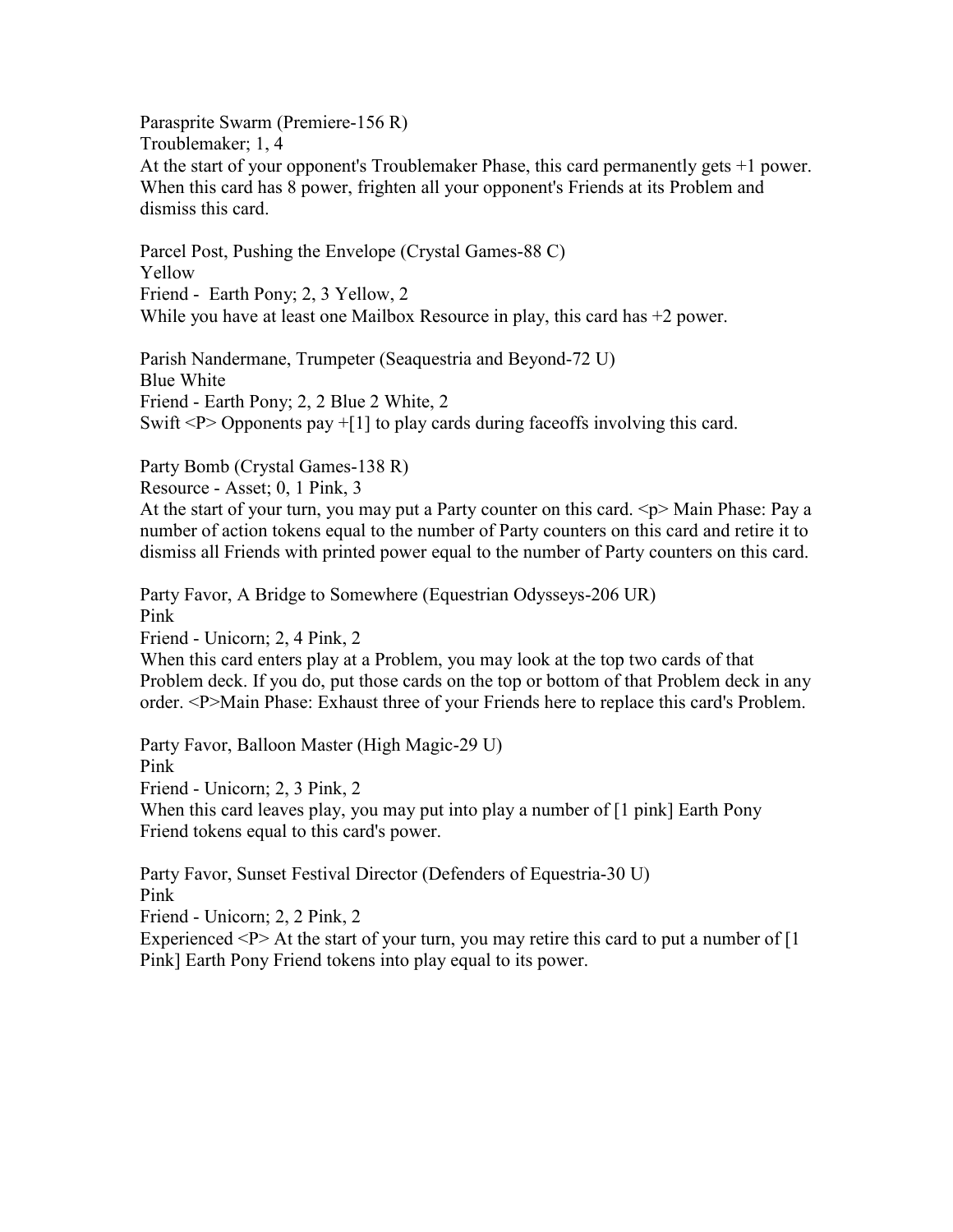Party Filly, Bubble Burster (Marks In Time-29 U) Pink Friend - Pegasus, Foal; 2, 2 Pink, 2 Main Phase: Pay  $[2]$  to Cutie Mark this card. (It becomes Cutie Marked and you put a  $+1$ power counter on it. You can't Cutie Mark a Cutie Marked card.) <P> When this card becomes Cutie Marked, dismiss an opposing Friend.

Party Hard (Equestrian Odysseys-130 R)

Event; 1, 2 Pink 2 Orange, 4

Main Phase: As an additional cost to play this card, retire any number of Friends. Draw cards equal to the number of Friends retired this way, and an opponent discards that many cards.

Party Hat (High Magic-113 U) Resource - Accessory; 1, 4 Pink, 5 Play on a Friend. <P> When an opponent's Friend is dismissed, dismiss the attached Friend.

Party Mare, Living it Up (Seaquestria and Beyond-31 C) Pink Friend - Pegasus; 1, 2 Pink, 1 Traveler <P> At the start of your turn, move this card to a random Problem.

Party of One (Equestrian Odysseys-131 R) Event; 4, 3 White 3 Pink, 5 Main Phase: Choose a Friend. Banish each other Friend.

Peachy Pitt, Suave Salesmare (Crystal Games-89 C) Yellow Friend - Unicorn; 2, 1 Yellow, 2 When you win a faceoff involving this card, if you have a [pegasus] character here, you may exhaust this card to dismiss an opponent's Resource.

Peachy Sweet, Enduring Friendship (Seaquestria and Beyond-63 C) Yellow Friend - Earth Pony; 4, 2 Yellow, 4 Persistent

Pearl Heist (Seaquestria and Beyond-129 C) Problem; [6 wild], [6 wild], 2 Starting Problem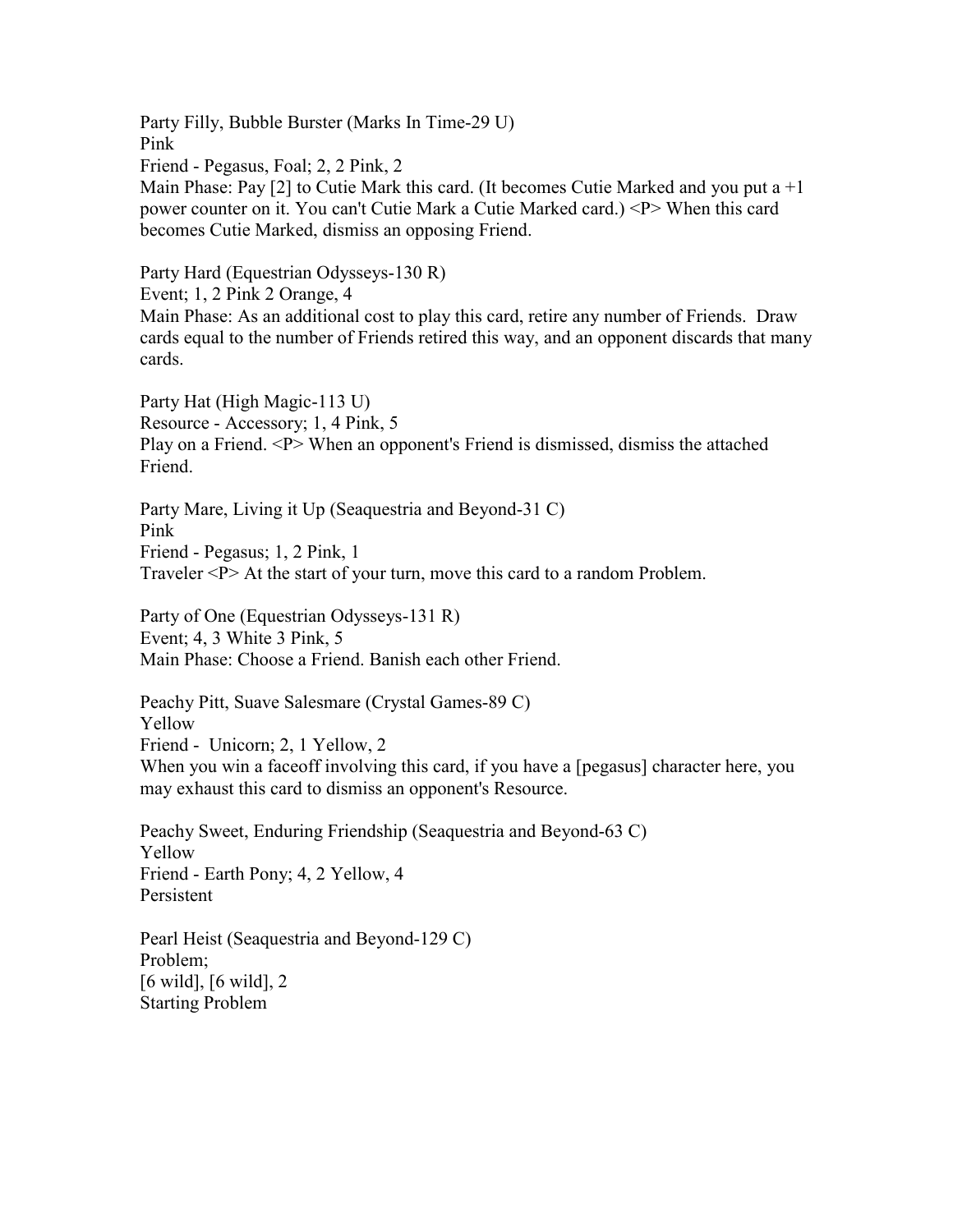Pearly Stitch, Crotchety Crocheter (Premiere-73 C) White Friend - Earth Pony, Elder; 1, 1 White, 1 Your opponents can't move this card. This card has received errata

Peewee, Firestarter (Equestrian Odysseys-88 C) Yellow Friend - Critter; 1, 1 Yellow, 1 When this card enters play, an opponent loses [1].

Pegasus Royal Guard, Elite Sentry (Premiere-14 C) Blue Friend - Pegasus; 1, 1 Blue, 1 While involved in a faceoff, this card gets  $+1$  power.

Pep Talk (Crystal Games-110 U) Event - Gotcha; 3, 2 Blue, 4 Reaction: After the start of a Score Phase, choose a Problem and ready any number of characters there.

Perfect Pace, Time Master (Canterlot Nights-58 C) Purple Friend - Earth Pony; 3, 2 Purple, 3 Pumped (After a faceoff involving this card, you may banish a card you flipped to beneath this card.) $\leq P$  Faceoff: Spend a card from beneath this card to give this card  $+4$ power until the end of the faceoff.

Perfect Teleport (Absolute Discord-105 U) Event - Gotcha; 2, 3 Purple, 5 Reaction: After the start of any phase, banish one of your Friends. At the start of the next turn, put that Friend into play.

Periwinkle Pace, Agile Athlete (Crystal Games-11 C) Blue Friend - Crystal; 3, 0, 2 While with another of your Crystal characters, this card has Swift.

Pet Primping (Equestrian Odysseys-193 R) Problem;  $[3 \text{ yellow}] + [3 \text{ white}], [8 \text{ wild}], 1$ At the start of your turn, you may put a Critter from your discard pile into your hand.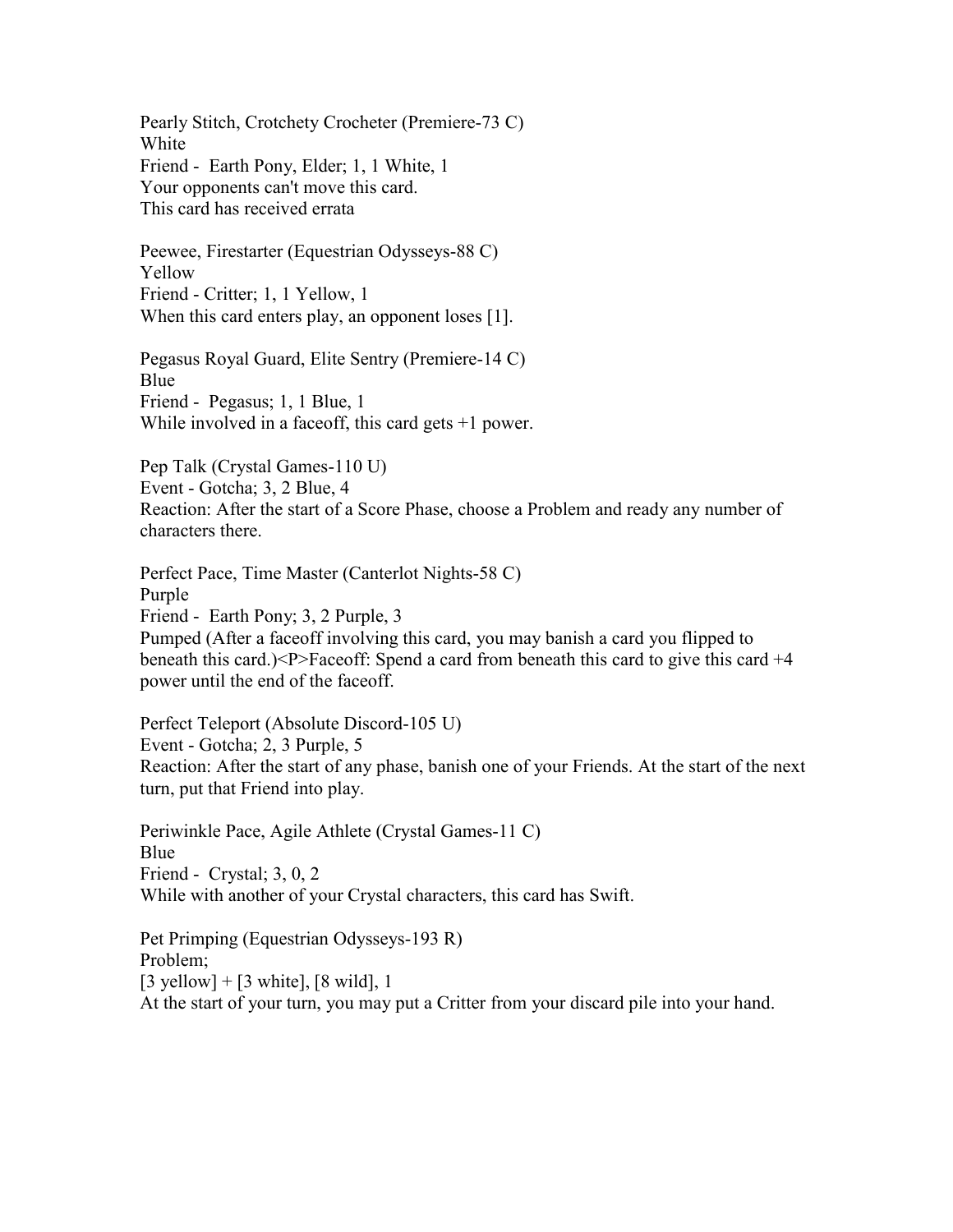Petrified (Seaquestria and Beyond-114 U)

Resource - Condition; 2, 3 White, 5

Play on a Friend. <P> That Friend loses and can't have abilities, can't move, can't be frightened, and can't contribute its power to confronting Problems or to faceoffs.

Petstrosity, Nightmare Fuel (Absolute Discord-74 U)

Yellow Friend - Critter, Chaotic; 2, 2 Yellow, 2

Chaos: When this card is flipped, choose one of each player's flipped cards. Those players ignore those cards. <P> Faceoff: Pay [1] to choose one of each player's flipped cards. Those players ignore those cards.

Petunia Paleo, Excavator (Defenders of Equestria-80 R) Pink Yellow Friend - Earth Pony; 1, 1 Pink 1 Yellow, 1 Calming 1 <P> Main Phase: Exhaust this card and retire a Friend to look at the top card of a Problem deck and put it on the top or bottom of that deck.

Phantasmal Tale (High Magic-91 R) Event; 3, 3 Purple, 4 Main Phase: Put an opposing Friend on top of its owner's deck, then put a [2 purple] Figment Friend token into play.

Philomena, Bird of a Feather (Premiere-207 UR) Yellow Friend - Critter; 2, 2 Yellow, 1 While this card is at a Problem, your other Friends at that Problem get the Critter trait during any Score Phase.

Philomena, Up in Smoke (Equestrian Odysseys-209 UR) Yellow Friend - Critter; 1, 3 Yellow, 2

At the end of each opponent's turn, that opponent loses action tokens until they have no more than [2].

Photo Finish, Fashion Forward (Equestrian Odysseys-70 F) White Friend - Earth Pony; 4, 1 White, 4

When this card enters play, you may pay [2] less for the next Accessory you play this turn.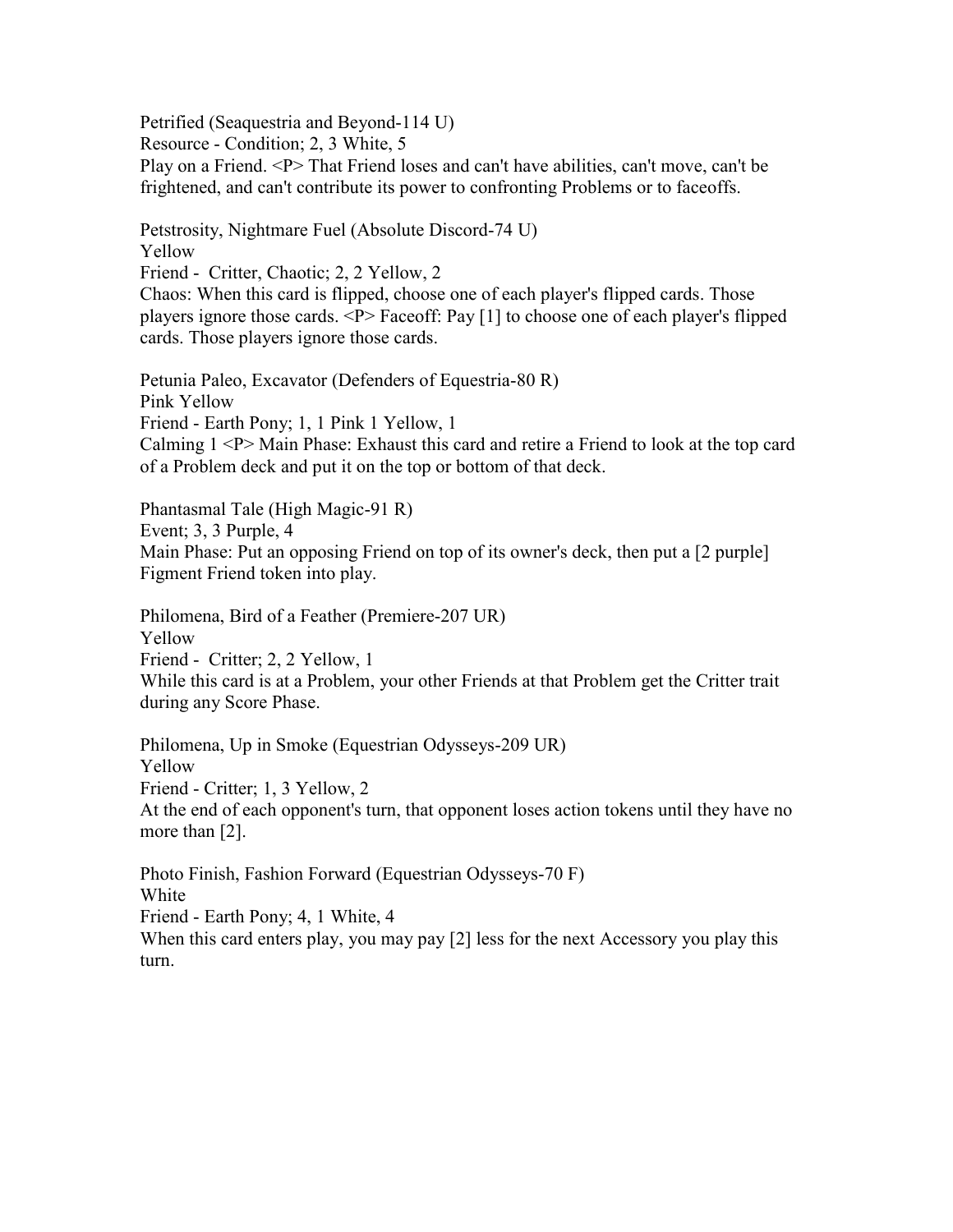Photo Finish, Picture Perfect Pony (Canterlot Nights-75 U) White Friend - Earth Pony; 3, 2 White, 3 Pumped (After a faceoff involving this card, you may banish a card you flipped to beneath this card.)<P>When you win a faceoff involving this card, you may spend a card from beneath it to banish an opponent's Friend.

Photo Finish, Say "Käse!" (High Magic-144 UR) White Friend - Earth Pony; 3, 3 White, 3 At the end of each opponent's turn, if no Problems were confronted this turn, you may score a point.

Photo Finish, Snapshot (Seaquestria and Beyond-51 C) White Friend - Earth Pony; 2, 3 White, 1 At the end of each opponent's turn, if that opponent did not move any characters this turn, you may retire this card to banish an opposing Friend.

Photo Op (Absolute Discord-106 U)

Event - Chaotic, Gotcha; 1, 3 White, 3

Chaos: When this card is flipped, choose a Problem. That Problem's bonus is 0 until the end of the turn. <P> Reaction: After the start of the Main Phase, characters can't be moved this turn.

Picnic Lunch (Premiere-146 R) Resource - Asset; 2, 2 Yellow, 3 Play to your home. <P> While at least 3 of your [yellow] Friends are at one Problem, flip an additional card during faceoffs at that Problem.

Pie Family Rock Farm (Canterlot Nights-145 R) Resource - Location; 2, 3 Pink, 5 Play to your home.<P>When this card enters play, draw a card.<P>At the start of each player's turn, that player draws an additional card. This card has received errata

Pie Sisters, Two of a Kind (Promotional-7 F) Orange

Friend - Earth Pony; 4, 1 Orange, 3

Stubborn, Random <P> Main Phase: Exhaust this card to give it [pink] until the end of the turn. <P> This card is both a Maud Pie and a Pinkie Pie in all zones.

Pile of Presents (Crystal Games-139 U)

Resource - Asset, Unique; 0, 0, 3

Play to your home. <P> When an opponent draws a card during their Main Phase, if that opponent has drawn at least 4 cards this turn, score a point.  $\langle P \rangle$  When an opponent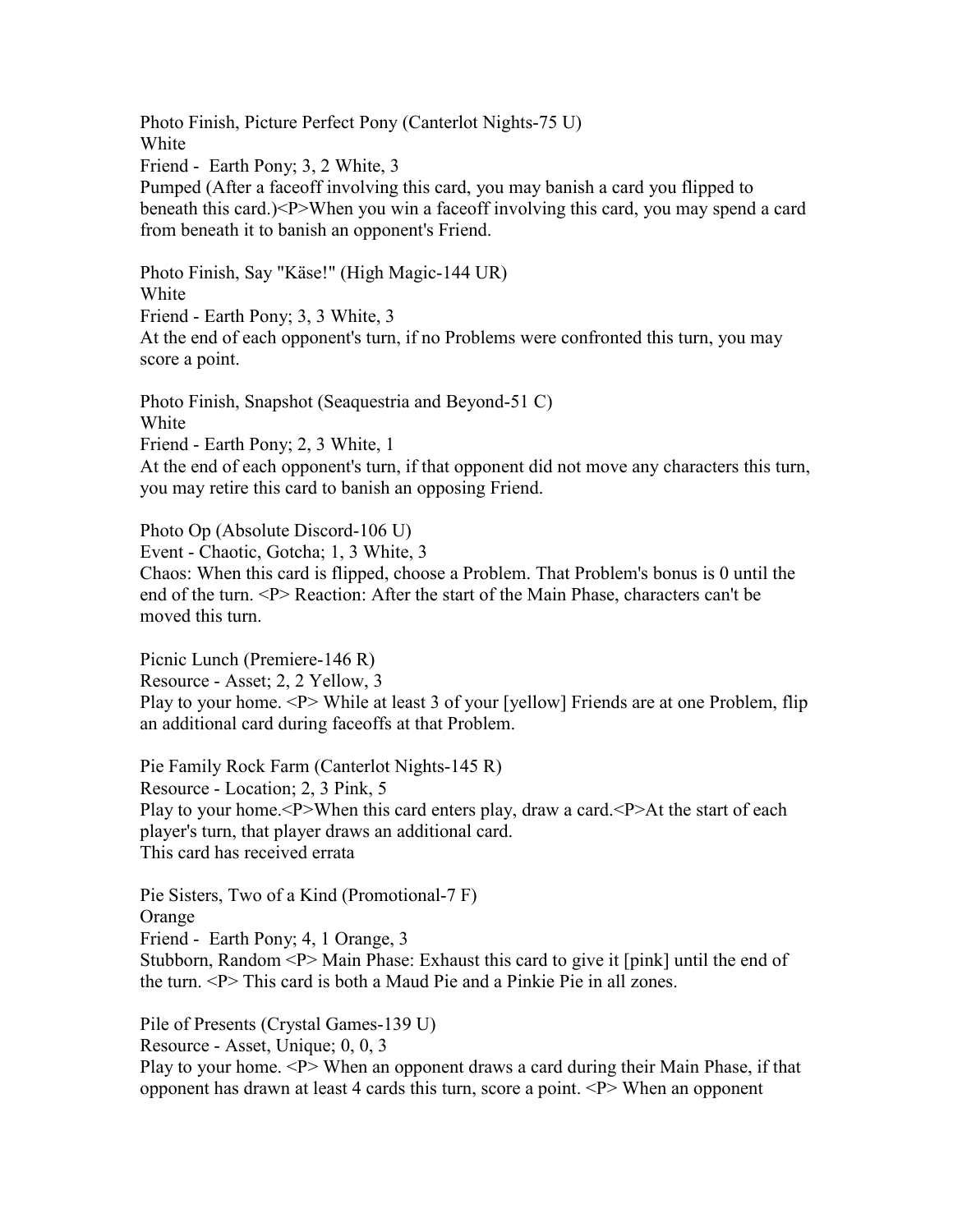draws a card during their Main Phase, you may exhaust this card and one of your Friends to draw a card.

Pink Parasprite, Pest (Equestrian Odysseys-175 R) Troublemaker; 2, 4 At the start of your opponent's Troublemaker Phase, move one of their characters here home.

Pinkie Apple Pie (Absolute Discord-107 F)

Event; 1, 0, 4

Main Phase: Choose a [pink] or [orange] character. That character gets  $+[1 \text{ pink}]$  and  $+[1 \text{ pink}]$ orange] until the end of phase.

Pinkie Pie, Ambassador of Laughter (Equestrian Odysseys-4 U) Pink Mane Character - Earth Pony; Home Limit 4/Home Limit 5, 1/3 FRONT: At the start of your turn, if you have more Friends than an opponent, turn this card over. BACK: Eccentric  $2 < P$  You may pay [1] less, to a minimum of [1], to play your first Friend to this card's Problem each turn.

Pinkie Pie, Apple Family Member (Canterlot Nights-Pf7 P) Orange Friend - Earth Pony; 3, 1 Orange, 2 While at a Problem with a [Pink] Friend, this card has  $+1$  power.  $\langle P \rangle$  While at a Problem with Fluttershy, this card has +1 power and is also [Yellow]

Pinkie Pie, Breeziefied (Crystal Games-42 U) Pink Friend - Breezie; 0, 2 Pink, 0 Reaction: After the start of the Score Phase, you may retire this card. If you do, your opponent needs +[2 wild] to confront this card's Problem this turn.

Pinkie Pie, Clonie Pie (Canterlot Nights-195 UR) Pink Friend - Earth Pony; 3, 3 Pink, 2

Supportive 2 (+2 power while at a Problem with your Mane Character that shares a color with this card.) $\langle P \rangle$ -Faceoff Reaction: After you flip a card, you may pay [1 action] to ignore that card's power and flip a new card.

Pinkie Pie, Cruise Director (Defenders of Equestria-3 C) Pink Mane Character - Earth Pony; Home Limit 3/Home Limit 4, 1/3 FRONT: When you confront this card's Problem, turn this card over. BACK: Immediate: During a faceoff, exhaust this card to put a [1 Pink] Earth Pony Friend token into play.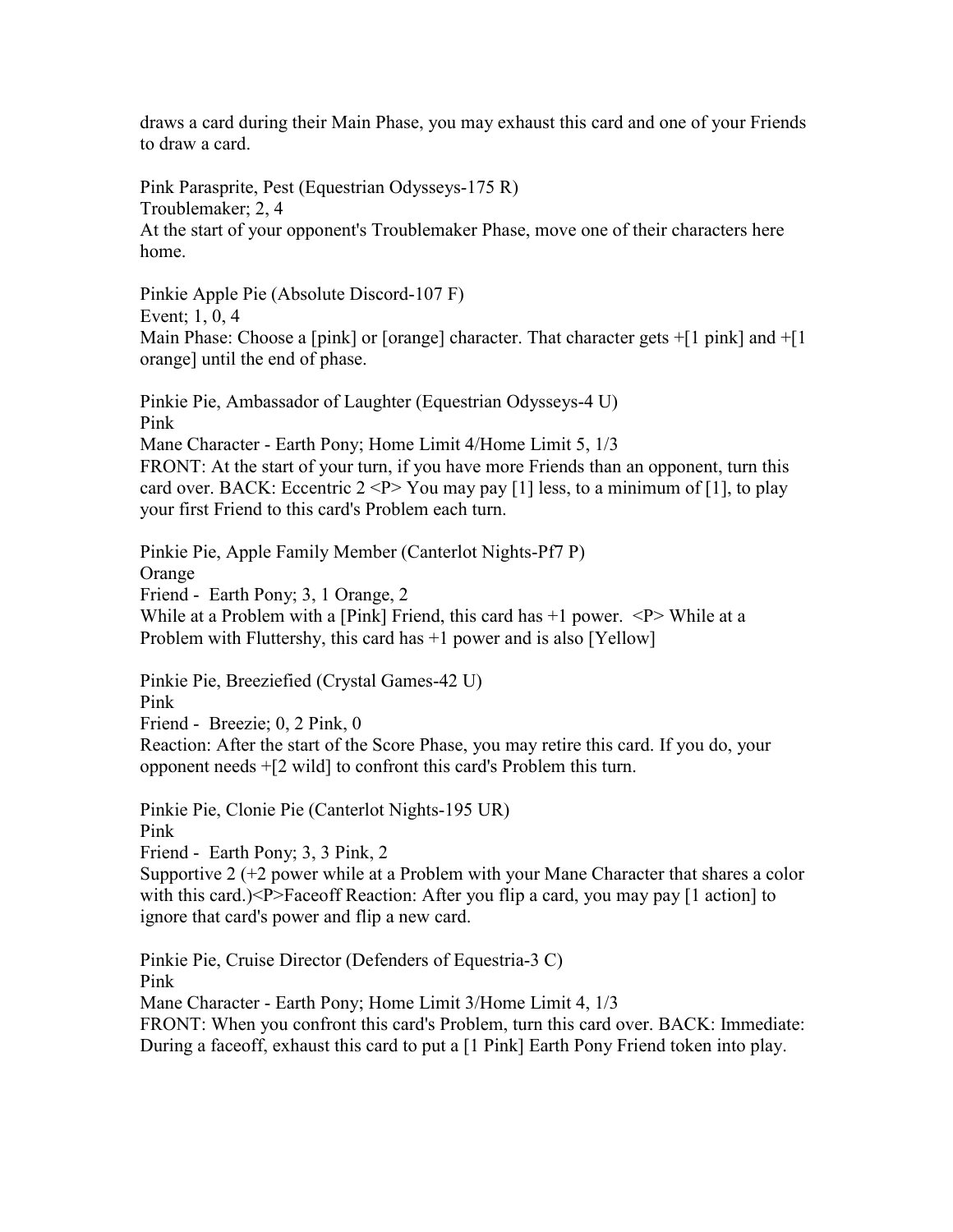Pinkie Pie, Crystallized (Crystal Games-43 U) Pink Friend - Crystal; 3, 3 Pink, 3 Prismatic <P> During faceoffs involving this card, you may flip a number of additional cards equal to the number of colors this card has, then choose one of the cards flipped this way and ignore the rest.

Pinkie Pie, Cutie Mark Consultant (Equestrian Odysseys-45 C) Pink Friend - Earth Pony; 4, 0, 4

Pinkie Pie, Discorded (Absolute Discord-80 U) Friend - Earth Pony; 2, 2 Yellow, 2 When an opposing Friend enters play here, it has -1 power until the end of the turn.

Pinkie Pie, Distracting Cheerer (Crystal Games-196 UR) Pink Friend - Earth Pony; 3, 3 Pink, 3 During the Score Phase, if this card is exhausted, opposing Friends here have -2 power.

Pinkie Pie, Ear to Ear (Premiere-Pf3 P)

Pink

Friend - Earth Pony; 3, 2 Pink, 2

Random <P> Main Phase: Exhaust this card to draw a card.

Pinkie Pie, Element of Laughter (Canterlot Nights-46 R) Pink

Friend - Earth Pony, Unique; 6, 6 Pink, 5

When this card enters play, you may reveal the top card of your deck. If you do, reveal cards from the top of your deck until you reveal a number of Friends equal to that card's printed power. Put any number of revealed [pink] Friends into your hand and shuffle all other revealed cards into your deck. All opponents draw 1 card for each Friend you put into your hand.

Pinkie Pie, Everypony's PFF (Equestrian Odysseys-46 SR) Pink

Friend - Earth Pony; 2, 4 Pink, 2

When this card enters play, search your deck for a Friend, reveal it, put it into your hand, and shuffle your deck.

Pinkie Pie, Fili-Second (High Magic-142 UR)

Pink

Friend - Earth Pony, Power Pony, Chaotic; 3, 3 Pink, 3

Chaos: While this card is flipped, Friends in your hand have Hasty.  $\langle P \rangle$  Hasty  $\langle P \rangle$ When you play this card, Friends in your hand have Hasty until the end of the turn.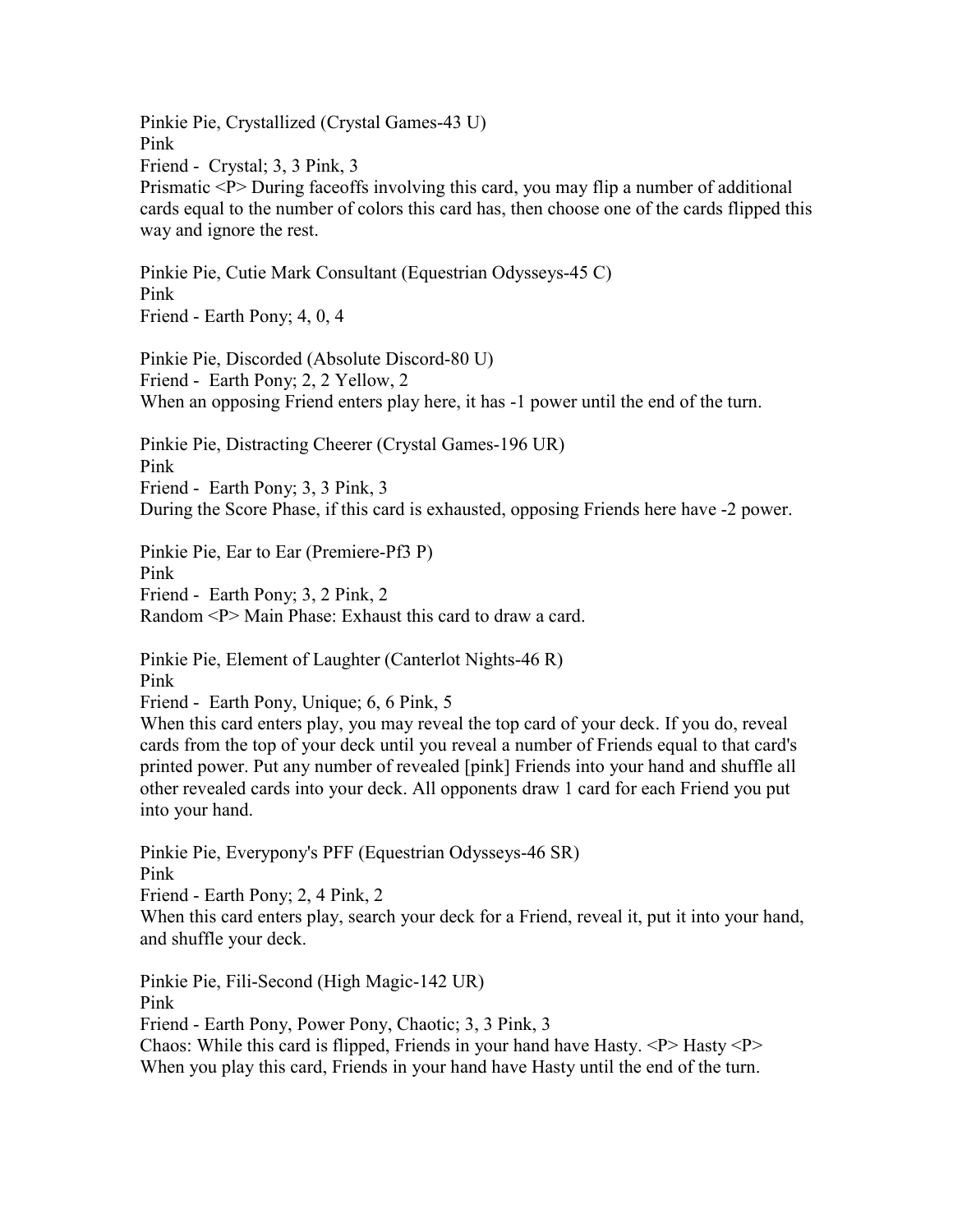Pinkie Pie, Growing Up (Marks In Time-30 C) Pink Friend - Earth Pony, Foal; 1, 0, 1 Main Phase: Pay  $[2]$  to Cutie Mark this card. (It becomes Cutie Marked and you put a  $+1$ power counter on it. You can't Cutie Mark a Cutie Marked card.) <P> While this card is Cutie Marked, it has +1 power and Eccentric 2. Pinkie Pie, Grump (Absolute Discord-160 U) Troublemaker; 2, 3 When a player draws a card, put  $a + 1$  power counter on this card. Pinkie Pie, Holiday Spirit (Defenders of Equestria-31 C) Pink Friend - Earth Pony; 2, 0, 2 While you have more Friends than an opponent, this card has  $+2$  power. Pinkie Pie, Ice Cutter (Premiere-46 C) Pink Friend - Earth Pony; 4, 1 Pink, 3 Random (During a faceoff involving this card, if you flip a card with 1 power, you may ignore it and flip a new card.)  $\langle P \rangle$  When your opponent confronts this card's Problem, draw a card. Pinkie Pie, Joyous Pony (Seaquestria and Beyond-32 C) Pink Friend - Earth Pony; 2, 0, 2 When this card enters play, if you have another [pink] character, you may draw a card. Pinkie Pie, Joyous Seapony (Seaquestria and Beyond-33 U) Pink Friend - Seapony; 4, 2 Pink, 4 Transform 2, Hasty Pinkie Pie, Life of the Party (Absolute Discord-35 U) Pink Friend - Earth Pony; 2, 2 Pink, 2 When this card enters play at a Problem, it gets  $+1$  power until the end of the turn for each other Friend you have at that Problem. Pinkie Pie, One Filly Party (Marks In Time-142 UR) Pink Yellow Friend - Earth Pony, Foal; 3, 3 Pink 3 Yellow, 4 If one of your Friends here with 1 printed power would be sent home, send it to another Problem instead.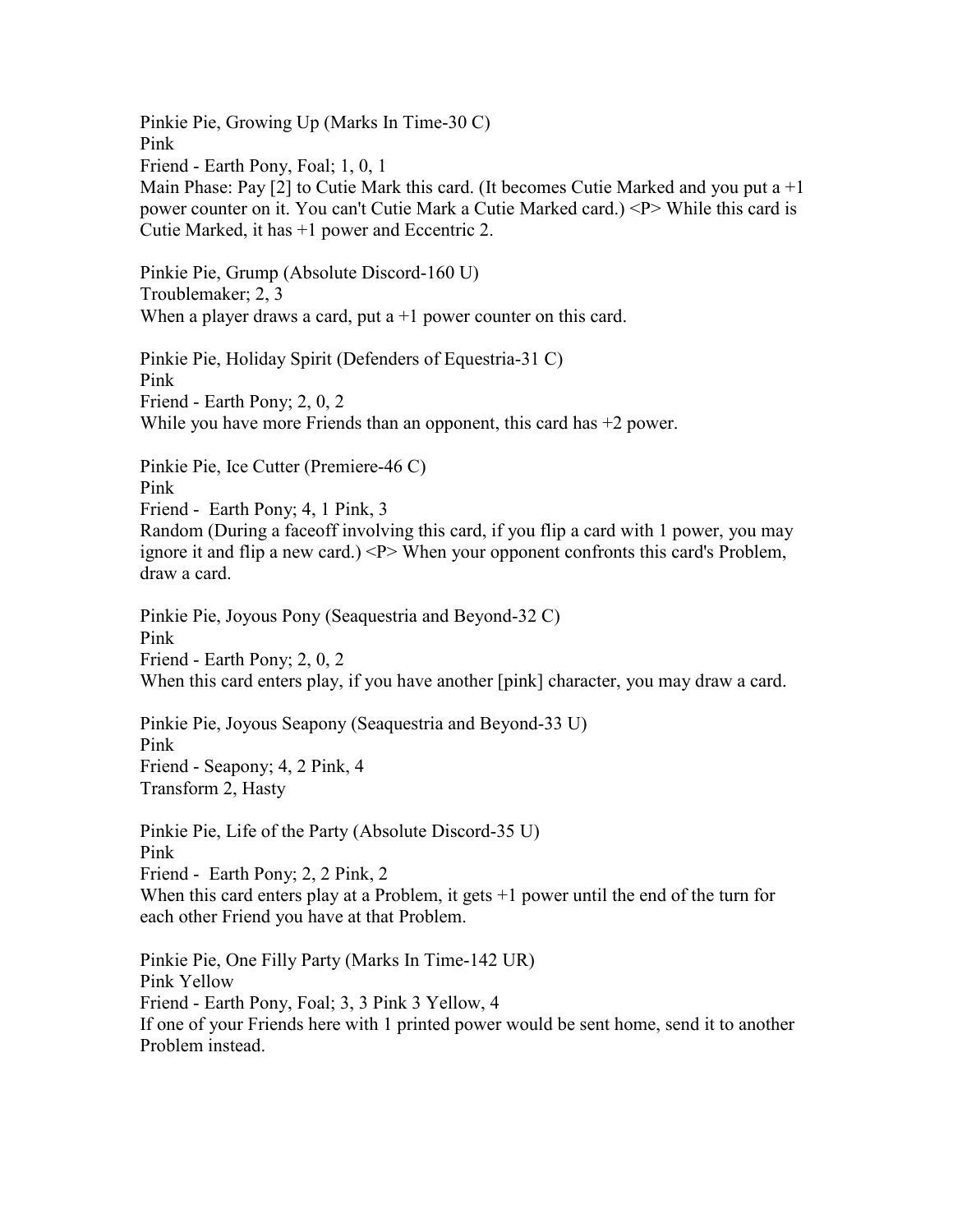Pinkie Pie, Party Animal (Premiere-3 F) Pink Mane Character - Earth Pony; Home Limit 3/Home Limit 5, 1/3 Front: When you confront this card's Problem, if none of your opponent's Friends are at that Problem, turn this card over. Back: Random (During a faceoff involving this card, if you flip a card with 1 power, you may ignore it and flip a new card.)  $\langle P \rangle$  Your opponent needs +[1 wild] to confront this card's Problem. Pinkie Pie, Pinkie "Responsibility" Pie (Premiere-45 R) Pink Friend - Earth Pony; 4, 2 Pink, 2 When you play this card to a Problem, dismiss an opponent's Friend at that Problem. Pinkie Pie, Pony Pirate (Seaquestria and Beyond-68 R) Blue Pink Friend - Earth Pony, Pirate; 3, 3 Blue 3 Pink, 3 Competitive  $3 \le P$  When this card enters play, you may draw a card.  $\le P$  When you win a faceoff involving this card, you may draw a card and discard a card. Pinkie Pie, Rainbow Powered (High Magic-30 C) Pink Friend - Earth Pony; 1, 2 Pink, 2 [blank] Pinkie Pie, Remix Master (Equestrian Odysseys-208 UR) White Friend - Earth Pony; 4, 3 White, 4 If this card's Problem would be replaced, you may exhaust this card instead. Pinkie Pie, Spittie Pie (Absolute Discord-Pf8 P) Pink Friend - Earth Pony; 2, 2 Pink, 2 When you play this card, you may stick out your tongue. If you do, each player draws a card. Pinkie Pie, Whole Hog (High Magic-31 F) Pink Friend - Earth Pony; 2, 1 Pink, 2 When you confront this card's Problem, you may retire this card to give a character here +6 power until the end of the turn. Pinkie Pie, Pokey Pony (Canterlot Nights-3 U) Pink

Mane Character - Earth Pony; Home Limit 3/Home Limit 4, 1/3 Front: When you end your turn, if this card is at home or a Problem with at least 3 of your Friends, turn it over. Back: Random (During a faceoff involving this card, if you flip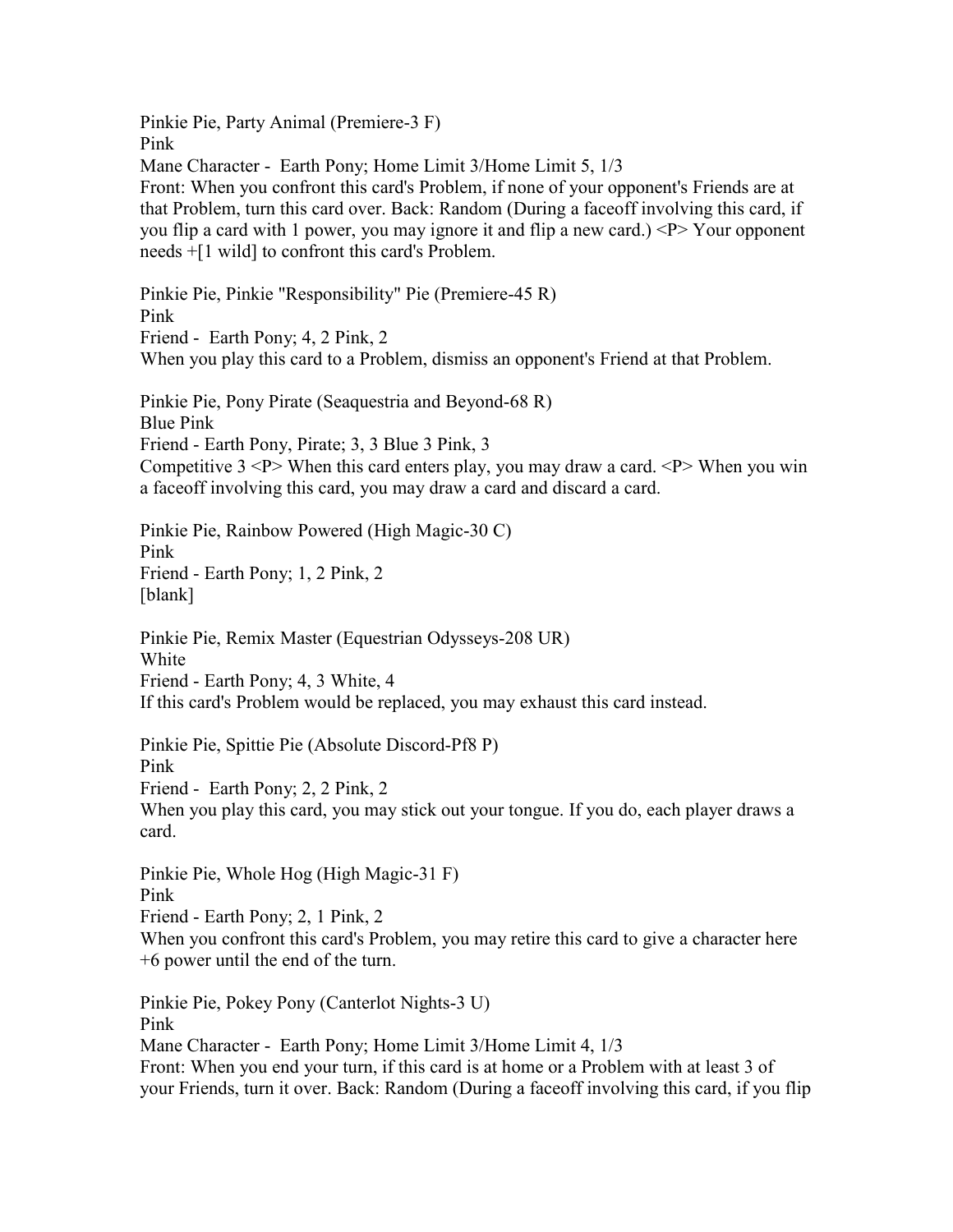a card with 1 power, you may ignore it and flip a new card.)  $\langle P \rangle$ When you confront this card's Problem, you may retire one of your Friends there to dismiss an opponent's Friend there.

Pinkie Pie & Princess Skystar, Surprise Guest (Seaquestria and Beyond-88 U) Pink Yellow

Friend - Seapony, Royalty; 3, 3 Pink 3 Yellow, 3

Hasty <P> When this card enters play, you may put an opposing Friend into its owner's hand.

Pinkie Pie & Rarity, Deep Currents (Seaquestria and Beyond-87 U) Pink White

Friend - Seapony; 2, 2 Pink 2 White, 2

Eccentric  $2 < P$  When an opposing character is moved, you may pay [1] and exhaust this card to send that character to its previous area.

Pinkie Pie & Twilight Sparkle, All Under Control (Defenders of Equestria-75 R) Pink Purple Friend - Earth Pony, Alicorn, Royalty; 4, 2 Pink 2 Purple, 2 Eccentric  $2 < P$  When you draw a card, you may put a  $+1$  power counter on one of your Troublemakers here. <P> At the end of your turn, you may draw a card.

Pinkie Pie & Twilight Sparkle, Bait and Switch (Seaquestria and Beyond-34 SR) Pink Friend - Seapony, Royalty; 3, 4 Pink, 3 Eccentric  $2 < P$  When this card enters play, you may replace a Problem.

Pinkie the Party Planner (High Magic-92 R) Event - Song; 1, 2 Purple 2 Pink, 4 Main Phase: Choose one: Dismiss a Friend with 3 or more power, give a Troublemaker +3 power until the start of your next turn, or draw 2 cards and put a card from your hand on top of your deck.

Pinkie's Epiphany (Absolute Discord-108 R) Event; 3, 4 Pink, 3 Main Phase: Choose two: Dismiss a Friend with 2 or less power, put a Friend from your discard pile into your hand, or pay 2 less for the next card you play this turn.

Pinkie's Present (Defenders of Equestria-103 U) Event - Song; 2, 3 Pink, 5

Main Phase: Choose one: Draw 4 cards, opponents need +2 [wild] to confront Problems until the start of your next turn, or gain control of an opposing Friend until the end of the Score Phase.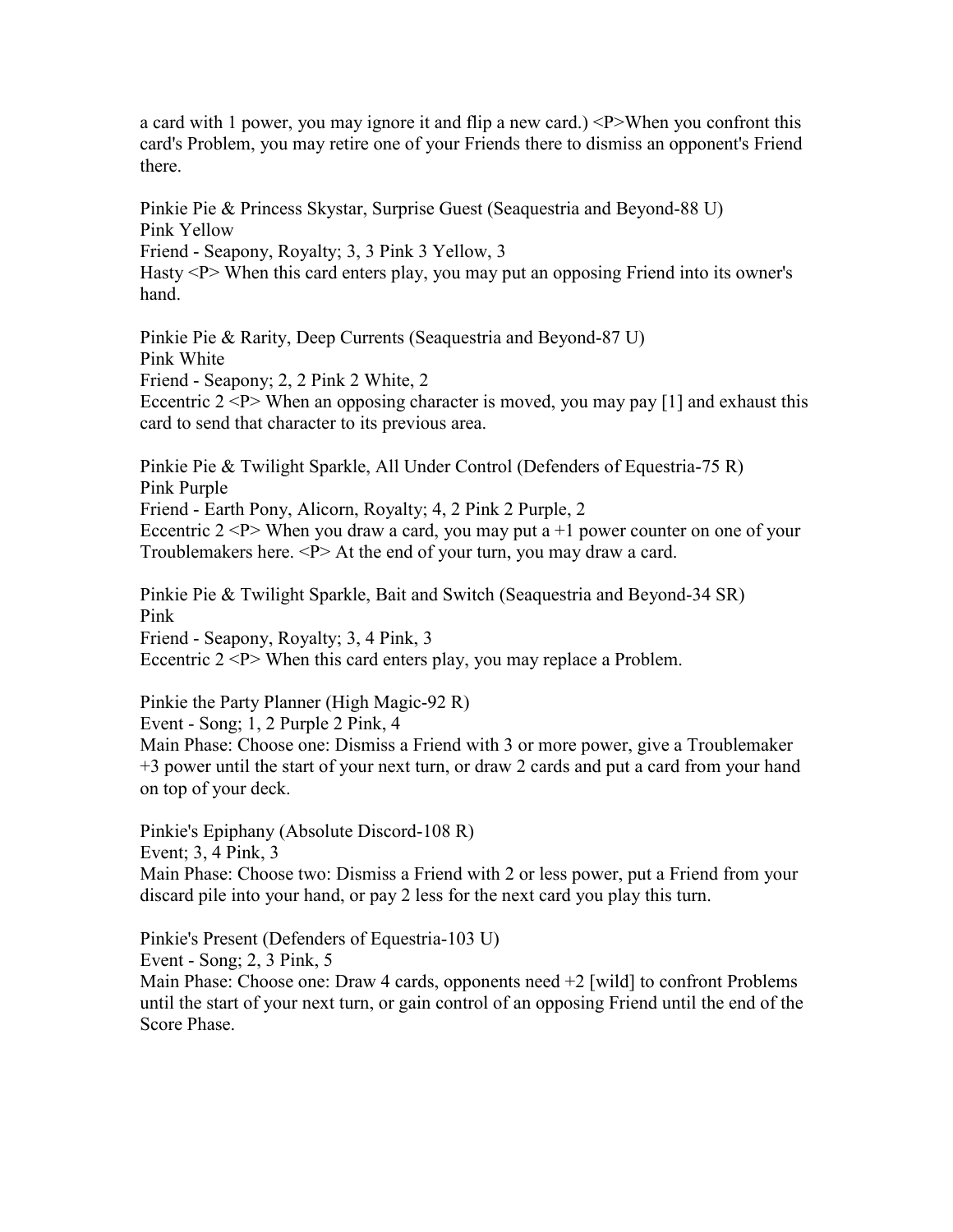Pinkie's Worst Nightmare (High Magic-128 U) Problem; [3 pink] + [3 wild], [6 wild], 1 When you draw a card, you may give a character here  $+1$  power until the end of the turn.

Pinny Lane, Bowl'em Over (Canterlot Nights-47 R) Pink

Friend - Unicorn; 3, 1 Pink, 2

When this card enters play, you may retire one of your Friends to gain a number of action tokens equal to that Friend's cost.

Pinprick, Pop Star (Premiere-47 R) Pink

Friend - Unicorn; 2, 4 Pink, 1

Random (During a faceoff involving this card, if you flip a card with 1 power, you may ignore it and flip a new card.) <P> When you win a Problem faceoff involving this card, dismiss an opponent's Friend involved in that faceoff.

Pipsqueak, Class President (Marks In Time-9 U)

Blue

Friend - Earth Pony, Foal; 3, 1 Blue, 3

Competitive 2 <P> Main Phase: Pay [2] to Cutie Mark this card. (It becomes Cutie Marked and you put a +1 power counter on it. You can't Cutie Mark a Cutie Marked card.) <P> When this card becomes Cutie Marked, you may challenge a Troublemaker here with your characters here.

Pipsqueak, Scrappy Squirt (Canterlot Nights-16 R) Blue

Friend - Earth Pony, Foal; 1, 2 Blue, 1

Reaction: After an opponent's Troublemaker is uncovered at this card's Problem, you may challenge that Troublemaker with all your characters there.

Pipsqueak, Trottinghamian (Equestrian Odysseys-47 C) Pink Friend - Earth Pony, Foal; 1, 1 Pink, 1 Eccentric 1

Pirate Couture (Seaquestria and Beyond-115 C) Resource - Accessory; 1, 2 White, 3 Play on a Friend. <P> That Friend has Showy 2.

Pirate Crew, Air Privateers (Seaquestria and Beyond-10 SR) Blue Friend - Pirate; 5, 3 Blue, 5 Swift <P> Your other characters have Swift.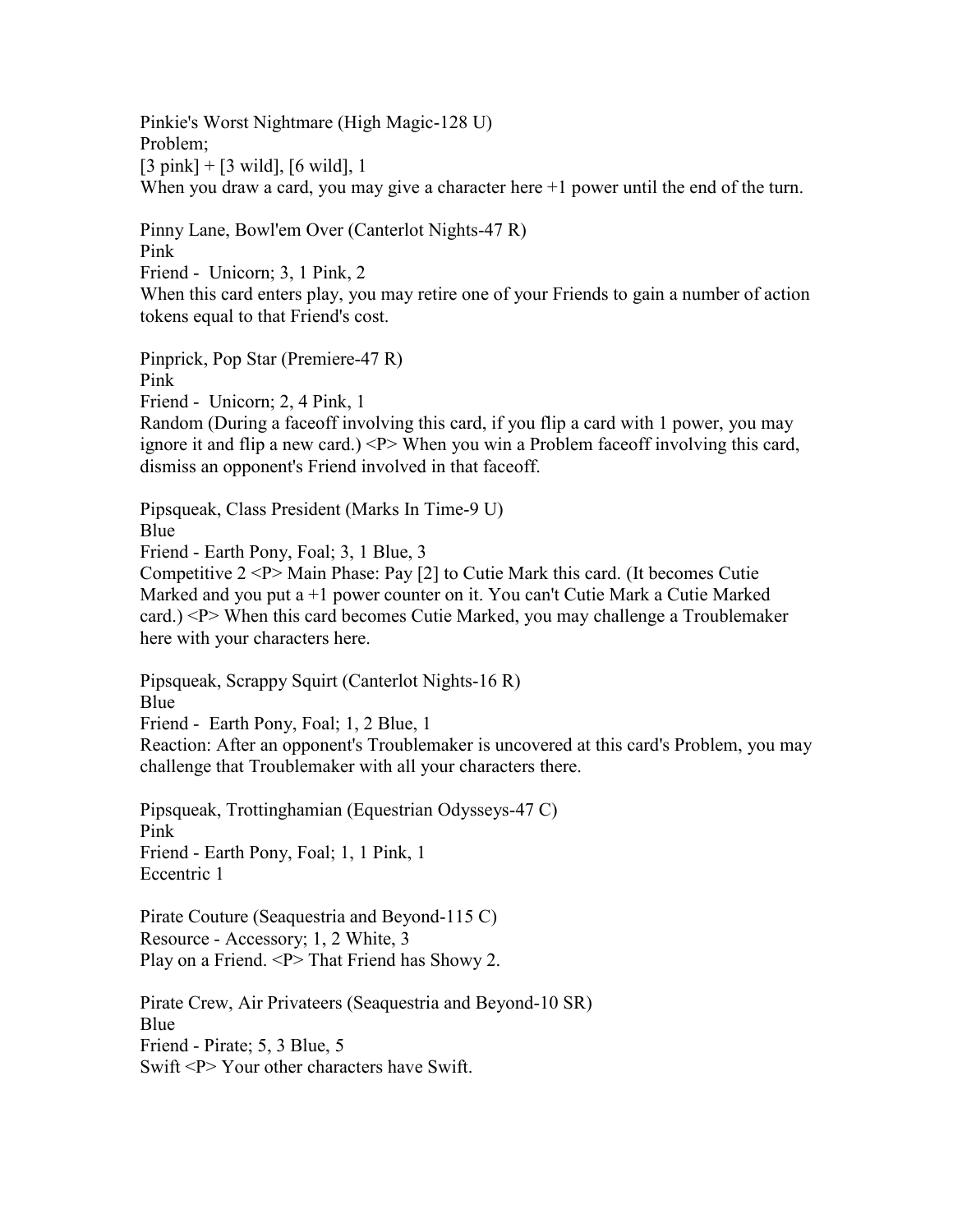Pirate Ship (Seaquestria and Beyond-116 U) Resource - Asset; 1, 0, 5 Play to your home. <P> Main Phase: Pay [1] and exhaust this card to move one of your characters.

Plaid Stripes, Spoony (Defenders of Equestria-45 R) White Friend - Earth Pony, Unique; 3, 3 White, 3 Opponents pay  $+[1 \text{ action}]$  to play cards with cost 2 or less.

Plowing the Field (Crystal Games-111 U) Event; 1, 3 Orange, 4 Main Phase: Draw 2 cards from the bottom of your deck.

Plum Tuckered Out (Canterlot Nights-114 R) Event; 1, 3 Orange, 4 Reaction: After an opponent plays or moves a character, exhaust that character.

Plunderseed Vines (Absolute Discord-161 U) Troublemaker; 1, 4 When this Troublemaker is defeated, you may pay [1] to put another Troublemaker from your hand into play here face-up.

Plunderseeds in Ponyville (Absolute Discord-184 C) Problem;  $[2 \text{ pink}] + [1 \text{ not-pink}]$ ,  $[4 \text{ wild}]$ , 1 When this card enters play, dismiss all Friends with 2 or less power.

Poetry Slam (Crystal Games-112 R) Event - Showdown; 3, 4 White, 6 Main Phase: Start a faceoff involving your characters at a Problem and an opponent's characters there. The winner of that faceoff may banish a Friend that was involved.

Ponies Without Parachutes (Crystal Games-183 U) Problem;  $[2$  yellow] +  $[1$  not-yellow],  $[4$  wild], 1 Starting Problem <P> Main Phase: Exhaust two of your [pegasus] characters here to move another one of your characters. Only the player with the most [pegasus] characters here may activate this ability.

Ponka Po, Undercover Mastermind (Absolute Discord-36 C) Pink Friend - Earth Pony; 1, 1 Pink, 1 When an opposing Friend is dismissed, this card gets  $+2$  power until the end of the turn.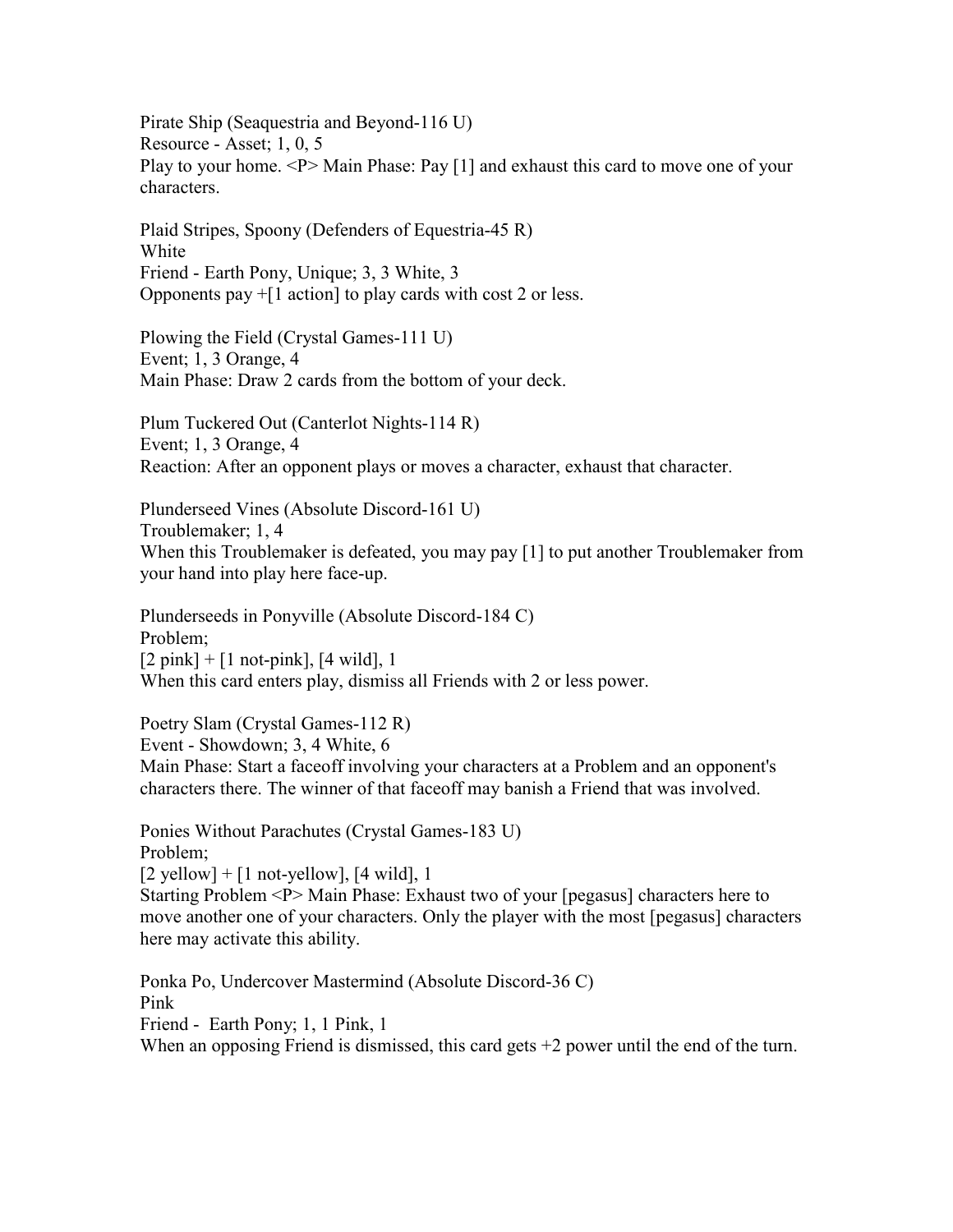Pony Charm (Crystal Games-140 R) Resource - Condition; 3, 5 White, 4 Play on a Friend.<P>You control that Friend.

Pony of Shadows (Canterlot Nights-161 U) Troublemaker; 3, 5 When this card is uncovered, you may frighten a Friend at its Problem.

Pony Power (Seaquestria and Beyond-105 U) Event - Chaotic; 2, 3 Blue, 5 Chaos: While this card is flipped, your characters involved in the faceoff have +1 power until the end of the faceoff. <P> Main Phase: Challenge an opposing Troublemaker with all your characters at its Problem. Your characters involved in the faceoff have +1 power until the end of the faceoff.

Ponynapped! (Premiere-193 U) Problem;  $[4 \text{ white}] + [3 \text{ non-white}], [8 \text{ wild}], 3$ When a player confronts this Problem, they frighten one of their Friends at this Problem.

Ponyville (Equestrian Odysseys-159 U) Resource - Location; 2, 1 Yellow, 5 Play on a Problem. <P> Opposing Friends moved or played here get -1 power until the end of the turn.

Ponyville Banner (Crystal Games-141 R) Resource - Asset; 1, 0, 4 Play to your home. <p> Score Phase: Retire this card to choose a Problem. This turn, you meet the confront requirements of that Problem if you have at least one ready [unicorn], [earth pony], and [pegasus] character there.

Ponyville Emergency (Equestrian Odysseys-132 C) Event; 2, 2 Purple, 4 Main Phase: Move up to two opposing characters.

Ponyville in a Bottle (Premiere-188 C) Problem;  $[2$  purple] +  $[2$  non-purple],  $[5 \text{ wild}]$ , 2 Friends with less than 2 power can't be played to this Problem.

Ponyville Mailbox (Crystal Games-142 C) Resource - Mailbox; 2, 2 Yellow, 5 Play to your home.<P>Main Phase: Remove a counter from one of your ready characters to give a Friend +1 Power until the end of the turn. If the counter is a Postage counter, give that Friend +2 Power instead.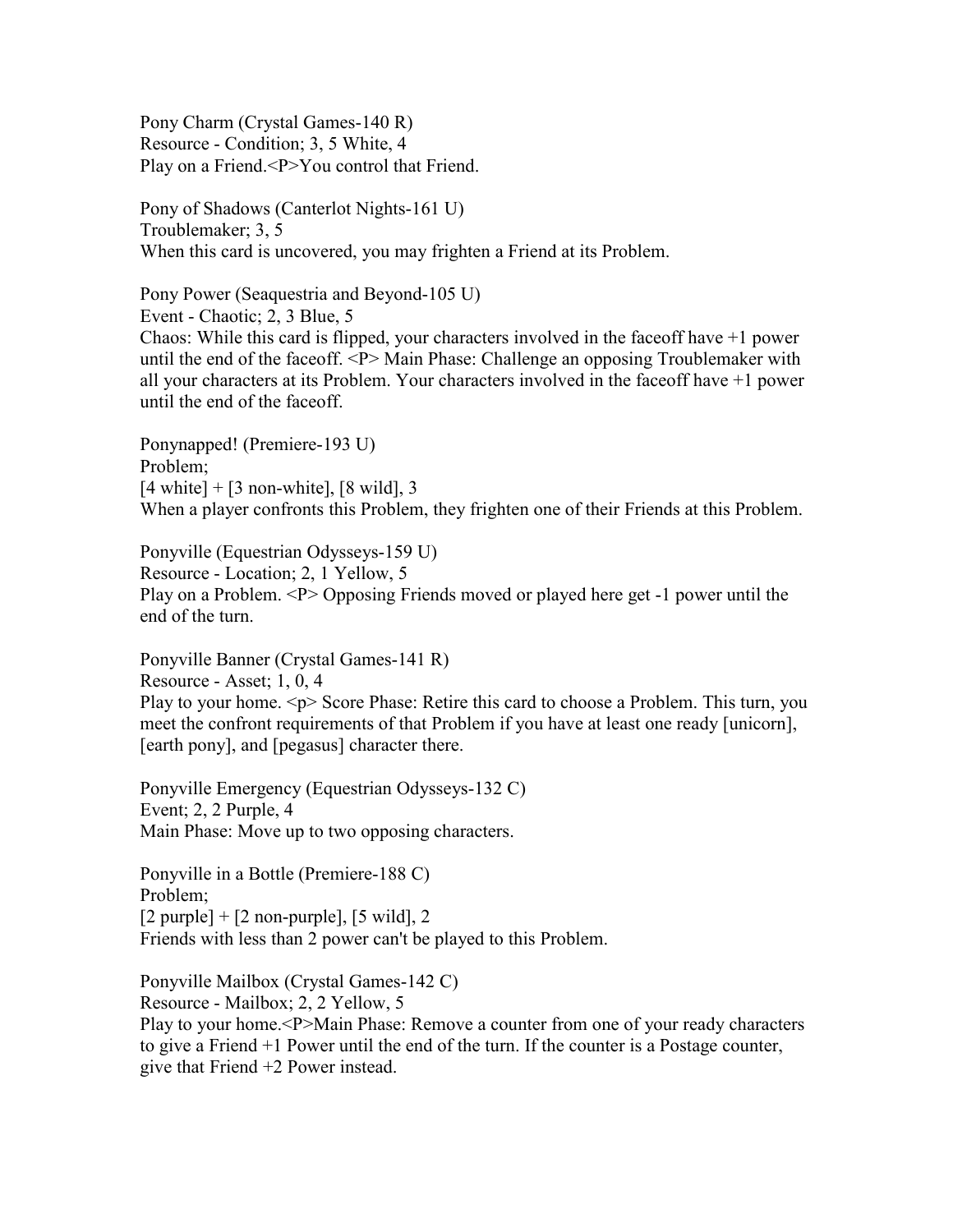Popping Corn (Absolute Discord-109 R)

Event - Gotcha; 1, 2 Orange, 3

Reaction: After the start of the Score Phase, choose a Problem. Exhaust each character there with 2 or less power. If an opponent's Mane Character is Boosted, exhaust each character there with 3 or less power instead.

Portal to Tartarus (Absolute Discord-141 U) Resource - Asset; 0, 1 Purple, 5 Play to your home. <P> When a card enters a discard pile, you may exhaust this card to banish that card.

Pound Cake & Pumpkin Cake, Foalin' Around (Equestrian Odysseys-48 U) Pink Friend - Pegasus, Unicorn, Foal; 3, 2 Pink, 3 Eccentric 2

Pow, Loyal Henchpony (Defenders of Equestria-23 R) Orange Friend - Earth Pony; 3, 3 Orange, 3 When one of your Troublemakers would be dismissed, you may exhaust this card to turn it face-down instead. <P> This card can't be frightened.

Power Bracelets (High Magic-114 C) Resource - Accessory; 1, 2 White, 5 Play on a Friend. <P> When an opponent starts a face of the ree, you may put a [1 white] Unicorn Friend token with Prepared into play.

Power Pony Up! (High Magic-93 C) Event; 1, 3 Orange, 3 Immediate: Unfrighten up to two Friends.

Preemptive Flick (Equestrian Odysseys-160 R) Resource - Asset; 1, 3 White, 4 Play to your home. <P> If an opponent would move a character, you may retire this card instead. If you do, that character is not moved.

Press Pass, On the Scene (Crystal Games-44 U) Pink Friend - Unicorn; 3, 4 Pink, 0 Teamwork  $\langle P \rangle$  While this card is ready, your opponent needs  $+[1 \text{ wild}]$  to confront this card's Problem.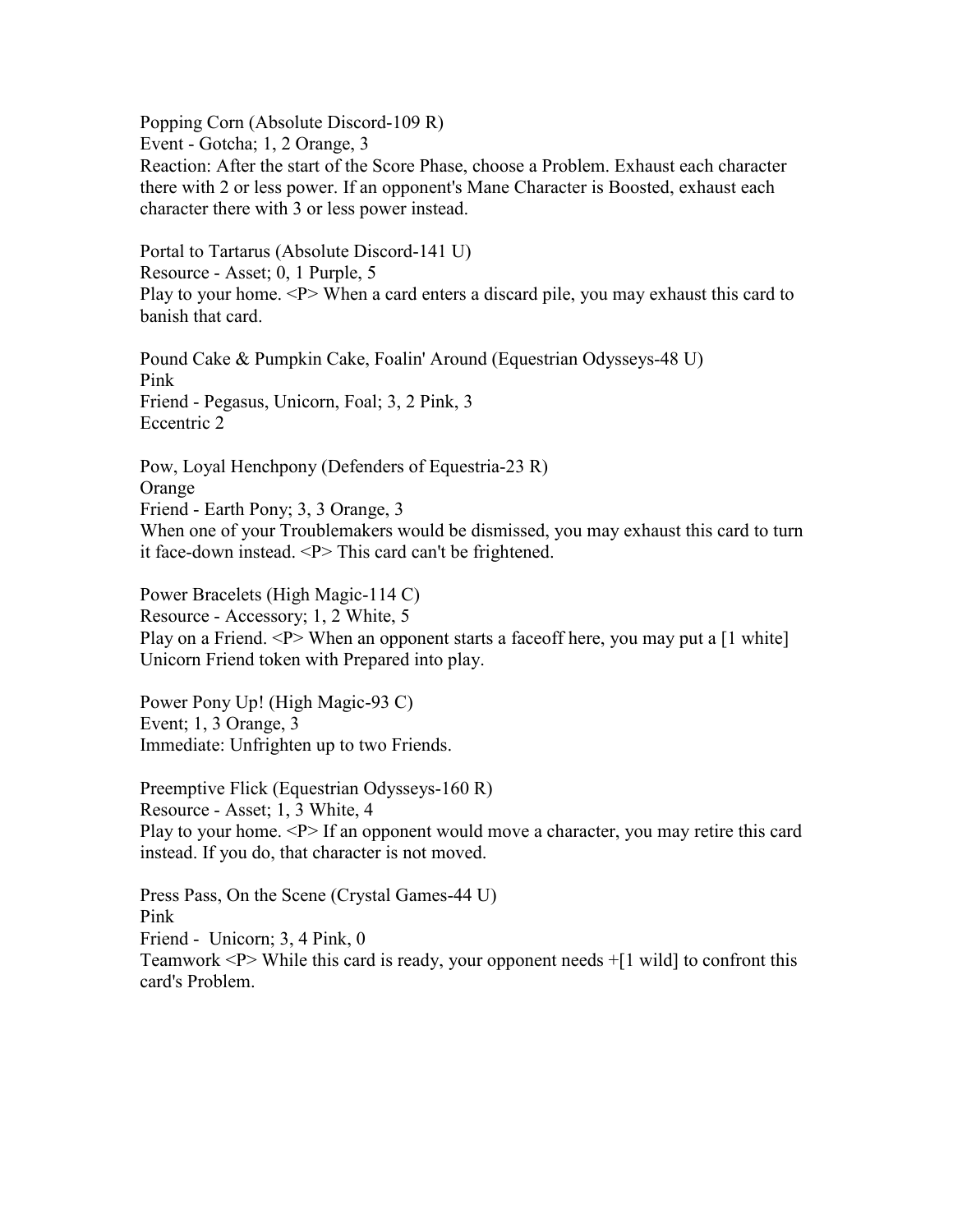Prim Hemline, Precise Pony (Crystal Games-69 C) White Friend - Earth Pony; 2, 2 White, 2 While an opponent's Mane Character is at home, that opponent can't move Friends to this card's Problem. Prim Hemline, Runway Judge (High Magic-49 C) White Friend - Earth Pony; 2, 0, 4 This card can't contribute its power to confronting Problems. Prim Posy, Fond of Fronds (Canterlot Nights-76 C) White Friend - Pegasus; 1, 2 White, 2 Prince Blueblood, Loudmouth (Absolute Discord-59 R) White Friend - Unicorn, Royalty; 2, 1 White, 2 Main Phase: Exhaust this card and pay [1] to move a Troublemaker to this card's Problem. Prince Blueblood, Skin Deep (Equestrian Odysseys-71 U) White Friend - Unicorn; 3, 2 White, 3 Showy 1 Prince Blueblood (Canterlot Nights-162 U) Troublemaker; 2, 4 When a player challenges this card, that player moves one of their characters at this card's Problem home. Prince Rutherford, Quick to Judge (High Magic-7 R) Blue Friend - Ally, Yak, Royalty; 2, 4 Blue, 2 Hasty <P> When this card enters play, you may frighten a Friend. Princess Cadance, Best Foalsitter Ever (Marks In Time-31 C) Pink Friend - Alicorn, Royalty; 2, 2 Pink, 2 Hasty Princess Cadance, Crystal Princess (Crystal Games-198 UR) White Friend - Alicorn, Crystal, Royalty; 4, 4 White, 4 Troublemakers can't be uncovered here.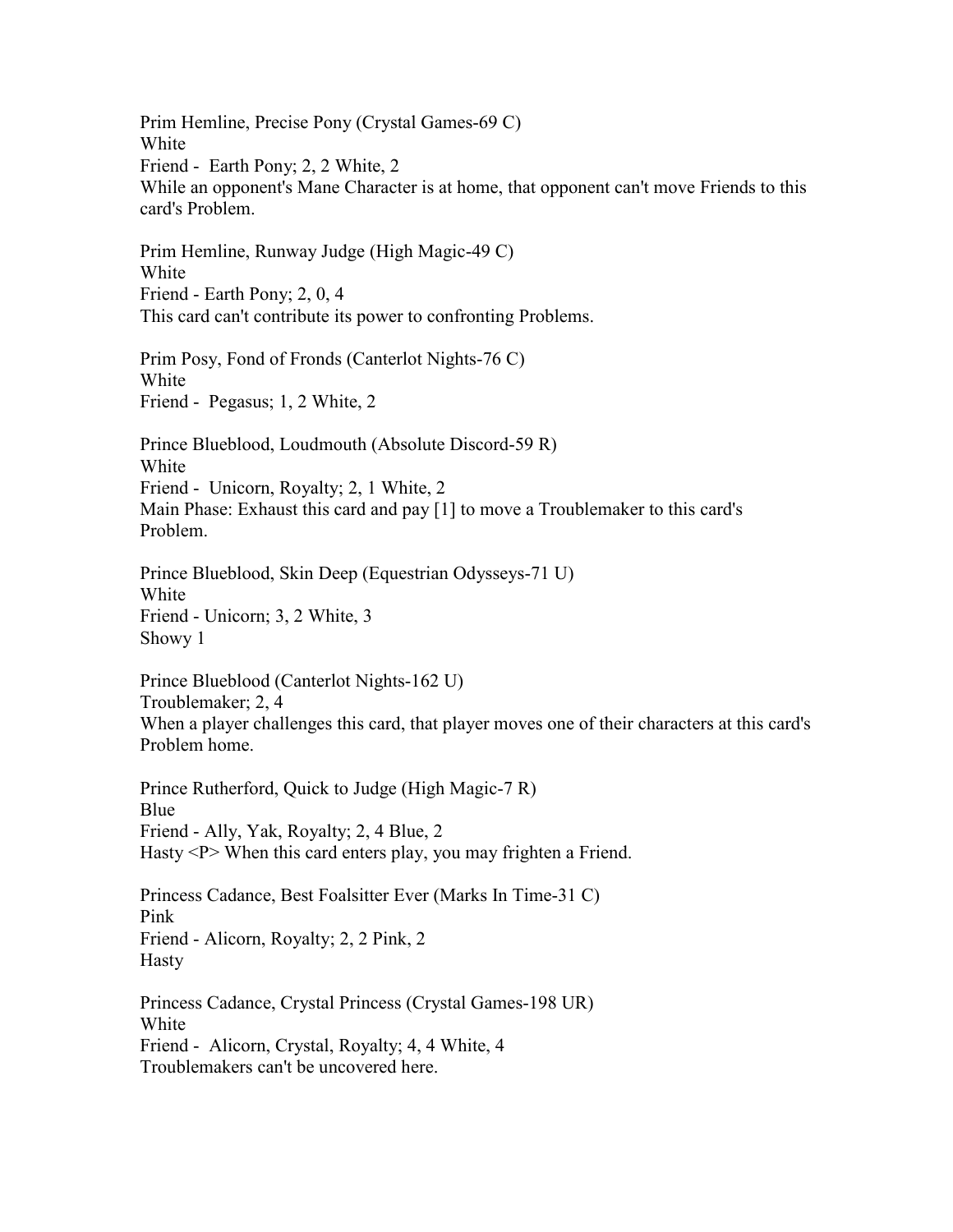Princess Cadance, Everlasting Love (Equestrian Odysseys-105 R) White Pink Friend - Alicorn, Royalty; 2, 1 White 1 Pink, 2 When another one of your Friends enters your discard pile, you may exhaust this card to search your deck for a Friend with the same name and put that card into your hand. Princess Cadance, Loving Ruler (Crystal Games-3 F) White Mane Character - Alicorn, Royalty; Home Limit 3/Home Limit 4, 1/3 FRONT: When an opponent's Friend enters play here, put a Shield counter on this card. Then, if there are at least 5 Shield counters on this card, remove them and turn it over. BACK: Opponents pay +[2 actions] to play Friends here. Princess Cadance, On Vacation (Absolute Discord-37 C) Pink Friend - Alicorn, Royalty; 4, 2 Pink, 4 When this card enters play, draw 2 cards. Princess Cadance, Royal Envoy (Seaquestria and Beyond-52 C) White Friend - Alicorn, Royalty; 2, 2 White, 2 Traveler <P> Main Phase: Exhaust this card and remove two +1 power counters from it to put a card from your discard pile into your hand. Princess Cadance, Spa Day (High Magic-50 SR) White Friend - Alicorn, Royalty; 1, 3 White, 2 While there are no opposing characters here, this card has Showy 2. Princess Celestia, Bane of Evil (Crystal Games-90 R) Yellow Friend - Alicorn, Royalty; 3, 3 Yellow, 3 When this card enters play, put an opponent's Troublemaker here into its owner's hand.

Princess Celestia, Bringer of Light (Canterlot Nights-96 U) Yellow Friend - Alicorn, Royalty; 4, 2 Yellow, 3 When this card enters play at a Problem, you may unfrighten or ready a Friend.

Princess Celestia, Day Shift (Seaquestria and Beyond-64 R) Yellow Friend - Alicorn, Royalty; 2, 2 Yellow, 2 When a Problem enters play, you may move one of your characters at home to that Problem.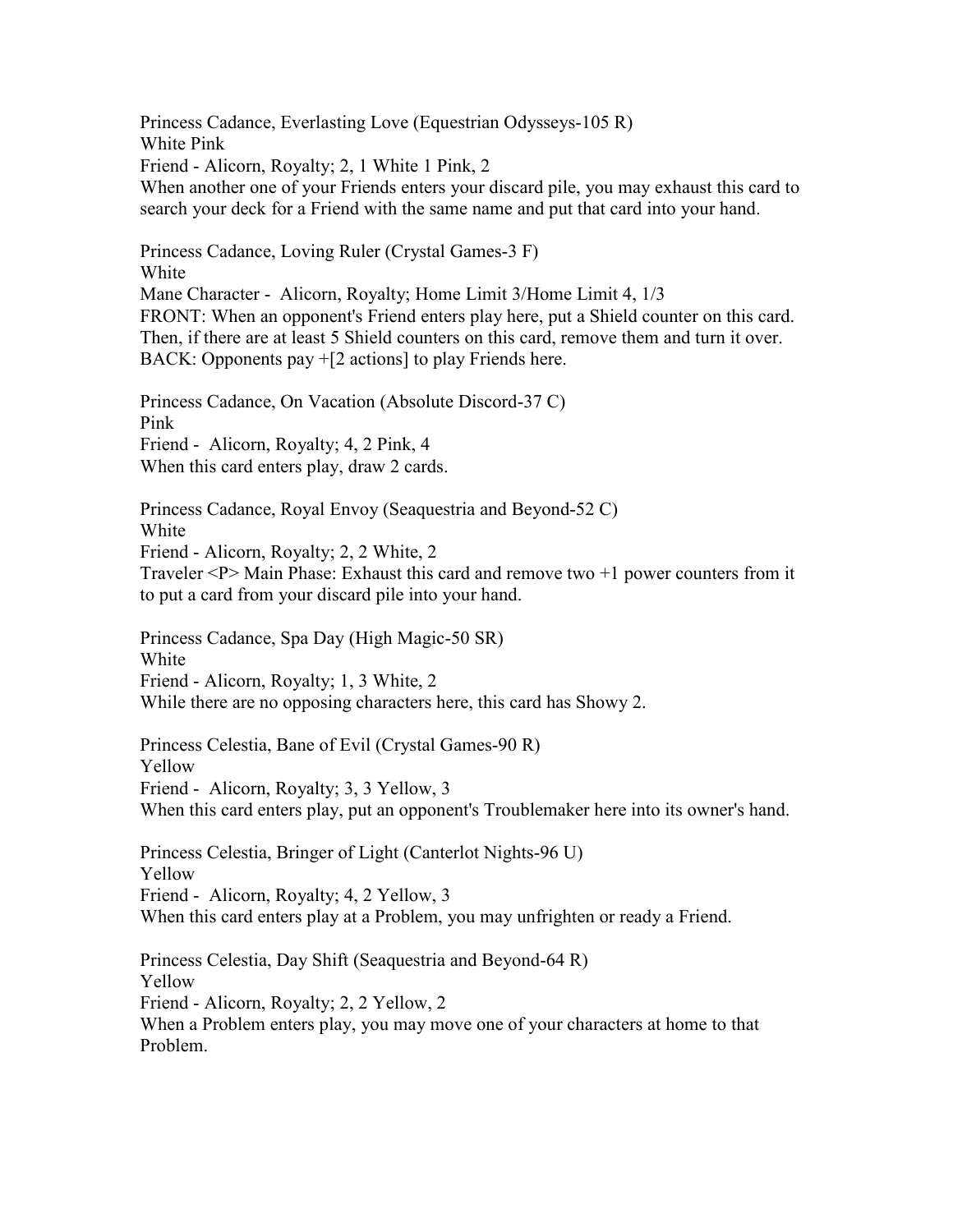Princess Celestia, Equestrian General (Marks In Time-55 SR) Yellow Friend - Alicorn, Royalty; 2, 1 Yellow, 2 Opposing Friends with 3 or more printed power have -1 power during your turn.

Princess Celestia, Fair but Firm (Absolute Discord-12 U) Blue Friend - Alicorn, Royalty, Chaotic; 4, 2 Blue, 3

Chaos: When this card is flipped, frighten a Friend involved in the faceoff. <P> When this card enters play, you may frighten a Friend.

Princess Celestia, Gambit Planner (Crystal Games-Pf11 P) Purple Friend - Alicorn, Royalty; 2, 2 Purple, 2 Reaction: After an opponent dismisses another one of your Friends, retire this card to gain [4 actions].

Princess Celestia, High Noon (Seaquestria and Beyond-138 UR) Blue Pink Yellow Friend - Alicorn, Royalty, Unique; 5, 2 Blue 2 Pink 2 Yellow, 5 Swift <P> While you have more Friends than an opponent, you may pay [2] less to play this card. <P> If one of your Friends here would be frightened or dismissed by an opponent, you may put it into its owner's hand instead.

Princess Celestia, Hoof Shaker (Canterlot Nights-f4 F) Yellow

Mane Character - Alicorn, Royalty; Home Limit 3/Home Limit 4, 1/3 Front: Main Phase: Exhaust 3 of your Friends to turn this card over. Back: At the end of your turn, if you have Friends at home in excess of your home limit, you may exhaust this card to put a Friend there into its owner's hand. This card has received errata

Princess Celestia, Protector of Equestria (Canterlot Nights-200 UR) Yellow Friend - Alicorn, Royalty; 3, 2 Yellow, 3

When this card enters play at a Problem with an opponent's Troublemaker, this card gets +2 power until the end of the turn. Challenge that Troublemaker with this card.

Princess Celestia, Raptor Raiser (Defenders of Equestria-52 SR)

Yellow

Friend - Alicorn, Royalty; 3, 2 Yellow, 2

When this card enters play, choose a Troublemaker. You may put a number of [1 Yellow] Critter Friend tokens into play equal to that Troublemaker's power.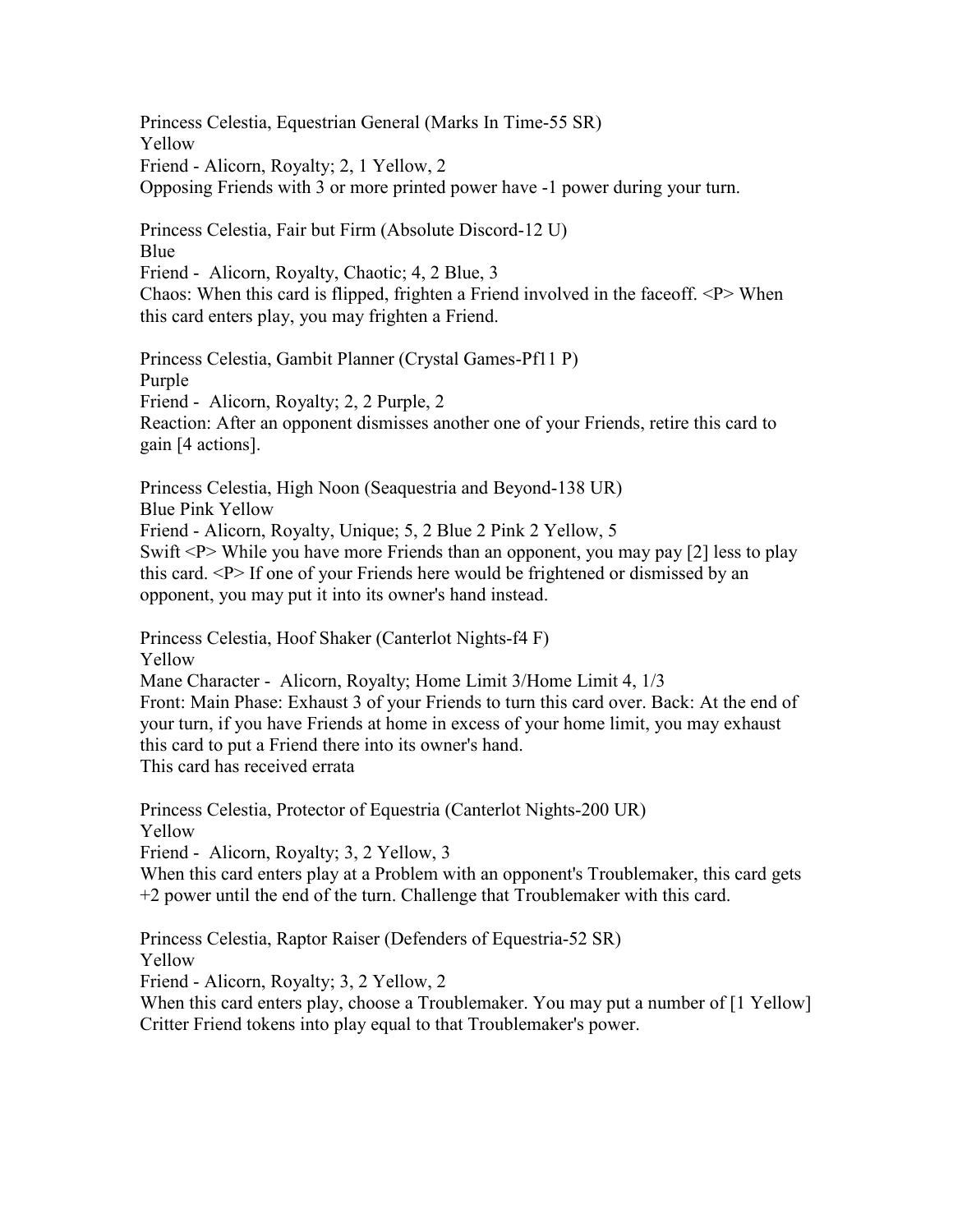Princess Celestia, Ray of Sunshine (Premiere-208 UR) Yellow Friend - Alicorn, Royalty; 5, 3 Yellow, 3 Studious, Swift <P> While this card is at a Problem, each of your other [yellow] characters at that Problem gets +1 power.

Princess Celestia, Royal Decree (Equestrian Odysseys-89 SR) Yellow Friend - Alicorn, Royalty; 2, 4 Yellow, 2 Opponents can't play Friends with 3 or more power here.

Princess Celestia, Smite Makes Right (Equestrian Odysseys-90 R) Yellow Friend - Alicorn, Royalty, Chaotic; 3, 3 Yellow, 3 Chaos: When this card is flipped during a Troublemaker faceoff, turn a Troublemaker involved in the faceoff facedown. <P> Troublemakers can't be uncovered here.

Princess Celestia, Solar Serenity (High Magic-62 SR) Yellow Friend - Alicorn, Royalty; 3, 2 Yellow, 3 Calming  $2 < P$  Immediate: Pay [1] to put an opposing Friend here with 1 power or less into its owner's hand.

Princess Celestia, Solar Sister (Celestial Solstice-f2 F) Yellow Mane Character - Alicorn, Royalty; Home Limit 3/Home Limit 4, 1/3 Front: When one of your [Alicorn] Friends enters play, if you have at least 1 other [Alicorn] Friend, turn this card over. Back: While you have Princess Luna, Princess Twilight Sparkle, or Princess Cadance, each of your [Alicorn] Friends has +1 power.

Princess Celestia, The Rising Sun (Celestial Solstice-4 F) Yellow Friend - Alicorn, Royalty; 4, 3 Yellow, 2 When you play a Friend, you may draw a card.

Princess Celestia, Equestrian Leader (Canterlot Nights-190 UR) Yellow

Mane Character - Alicorn, Royalty; Home Limit 4/Home Limit 4, 1/3

Front:Main Phase: Pay [3 actions] to turn this card over. Back: When this side of the card is turned face up, you may ready a Resource.<P>Main Phase: Retire one of your Resources to add its power to one of your [yellow] Friends until the end of this turn and turn this card over.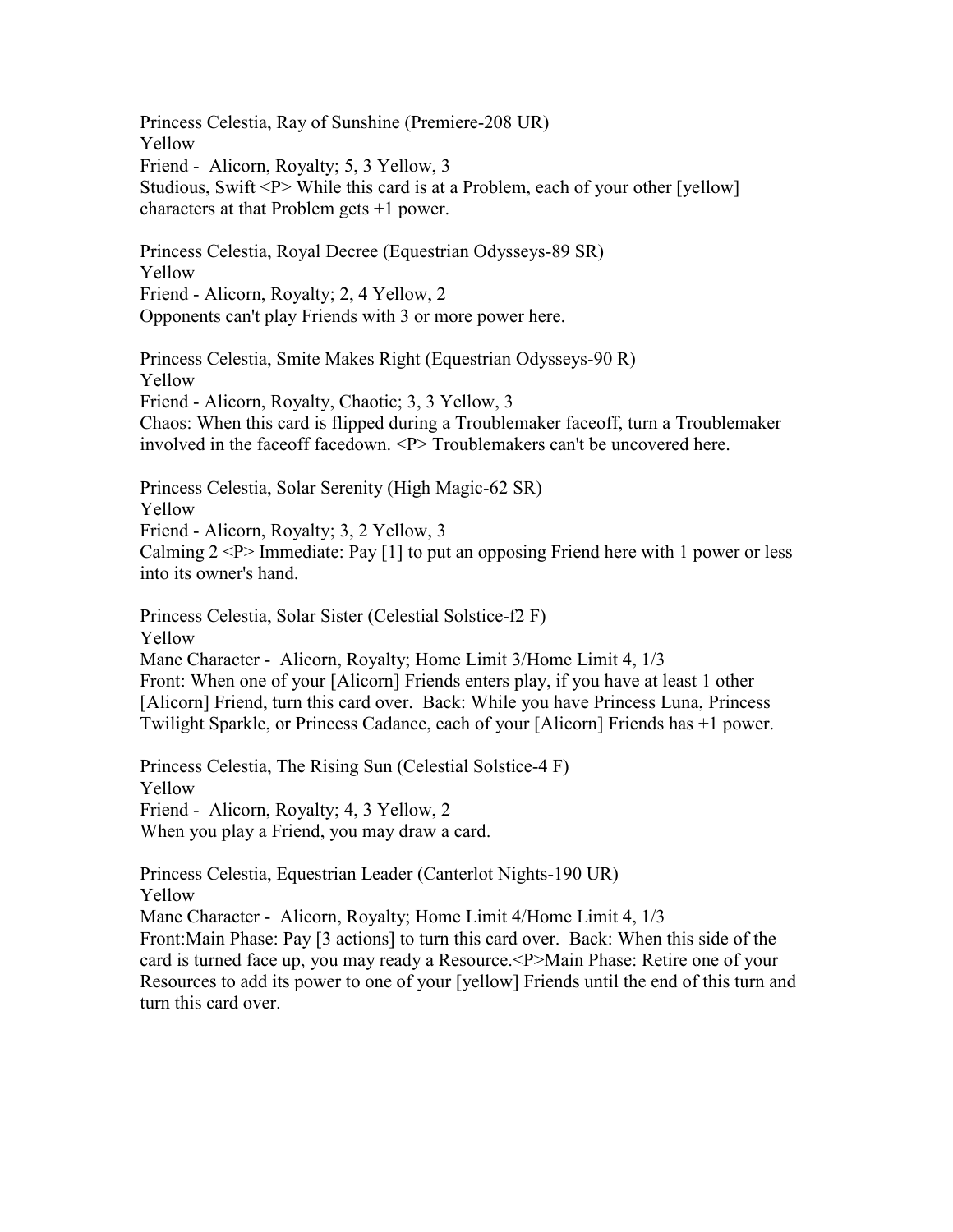Princess Luna, A Nightmare Come True (Marks In Time-35 R) Purple Friend - Alicorn, Royalty; 2, 1 Purple, 2 Main Phase: Pay [2] and exhaust this card to put a [2 purple] Figment Friend token into play. Princess Luna, Dream Guide (Absolute Discord-3 F)

Orange Mane Character - Alicorn, Royalty; Home Limit 3/Home Limit 4, 1/3 Front: When you discard a card, you may pay [1] and turn this card to its Boosted side. If you do, choose an opponent. That opponent reveals their hand and separates it into two piles. Choose and banish one pile Back: [no text] This card has received errata

Princess Luna, Dream Warrior (High Magic-139 UR) Blue Mane Character - Alicorn, Royalty; Home Limit 3/Home Limit 4, 1/3 FRONT: When you play a Friend to this card's Problem, you may turn this card over. BACK: When you play a Friend to a Problem, you may move this card to that Problem.

Princess Luna, Dream Weaver (Crystal Games-Pf8 P) Yellow Friend - Alicorn, Royalty; 4, 4 Yellow, 2 When this card enters play, put a Friend at its Problem into its owner's hand.

Princess Luna, Dusk to Dawn (Seaquestria and Beyond-40 C) Purple Friend - Alicorn, Royalty; 3, 3 Purple, 3 Meticulous 2

Princess Luna, Good Night's Sleep (Crystal Games-53 R) Purple Friend - Alicorn, Royalty; 3, 3 Purple, 3 When this card enters play, banish one of your Friends. At the end of the turn, put that Friend into play.

Princess Luna, Holiday Spirit (Defenders of Equestria-35 SR) Purple Friend - Alicorn, Royalty; 4, 4 Purple, 3 Prepared <P> When you win a Troublemaker faceoff, score a point.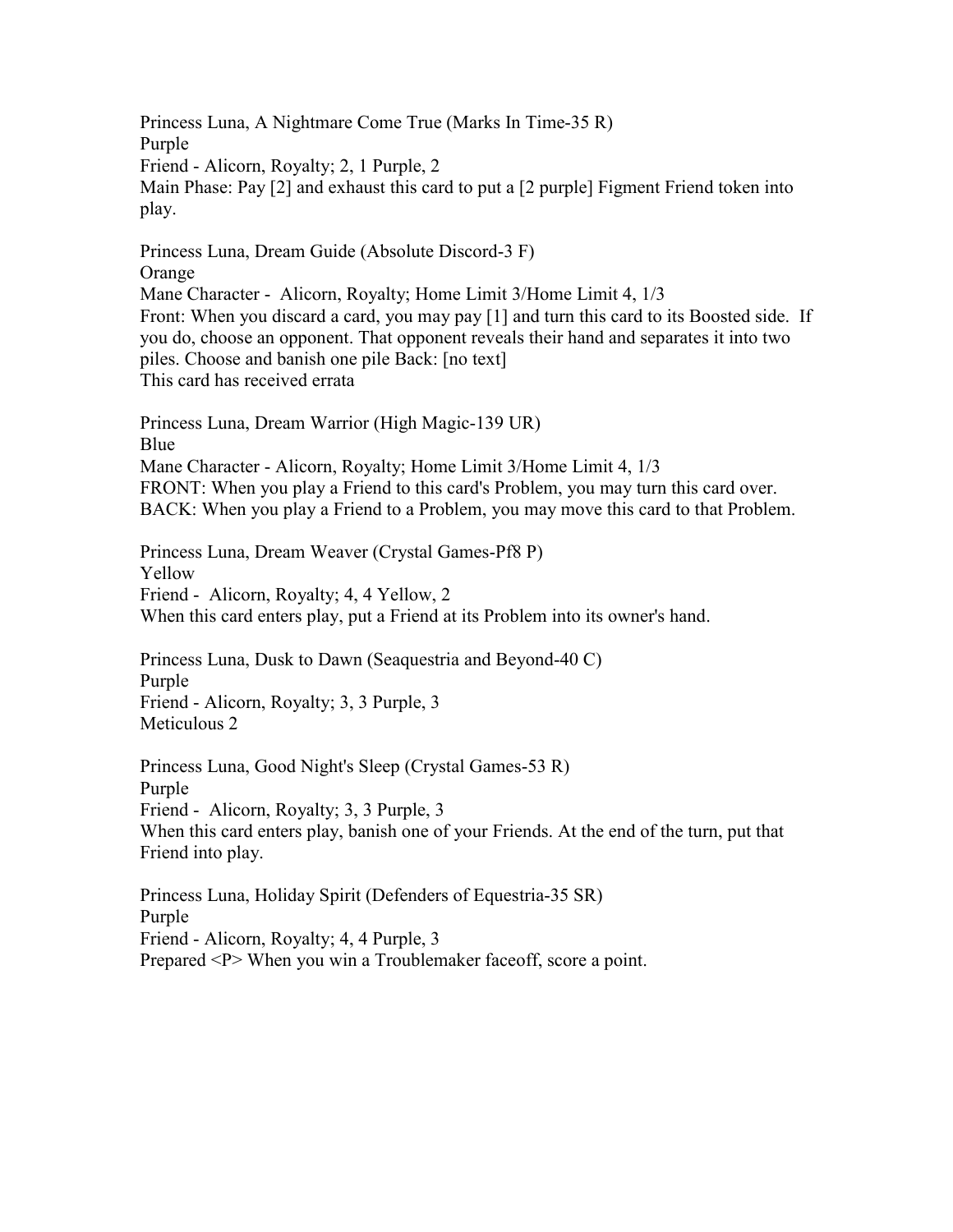Princess Luna, Mare in the Moon (Canterlot Nights-196 UR) Purple

Friend - Alicorn, Royalty; 3, 3 Purple, 2

Reaction: After the start of any phase, you may banish this card and put it into play at the start of your next turn.

Princess Luna, Midnight (Seaquestria and Beyond-139 UR) Orange Purple White Friend - Alicorn, Royalty, Unique; 5, 2 Orange 2 Purple 2 White, 5 Stubborn <P> Main Phase: Exhaust this card to frighten a Friend. <P> Opponents can't move characters unless they pay [1].

Princess Luna, Night Mare (Canterlot Nights-59 U) Purple Friend - Alicorn, Royalty; 4, 4 Purple, 3 When this card enters play at a Problem, frighten a Friend there.

Princess Luna, Night's Steward (Equestrian Odysseys-99 R) Orange Yellow Friend - Alicorn, Royalty; 4, 3 Orange 3 Yellow, 5 Your other Friends here have Diligent 1.

Princess Luna, The Party's Over (Canterlot Nights-4 U) Purple Mane Character - Alicorn, Royalty; Home Limit 3/Home Limit 4, 1/3 Front: When you win a faceoff involving this card, turn this card over. Back: Opposing characters here have -1 power during Problem faceoffs.

Princess Luna, The Sandmare (Absolute Discord-27 U) Orange Friend - Alicorn, Royalty, Chaotic; 3, 3 Orange, 4 Chaos: When this card is flipped, exhaust a character with 2 or less power involved in the faceoff. <P> When this card enters play, you may exhaust a character.

Princess Luna, The Setting Moon (Celestial Solstice-2 F) Purple Friend - Alicorn, Royalty; 4, 5 Purple, 2 If you would draw a card during a Main Phase, you may exhaust one of your Friends to gain [1 action] instead.

Princess Luna, Wax and Wane (Equestrian Odysseys-58 R) Purple Friend - Alicorn, Royalty; 3, 2 Purple, 3 When this card enters play, gain [1]. <P> When an opposing Friend enters play here, you may banish this card, then put this card into play at the start of the next turn.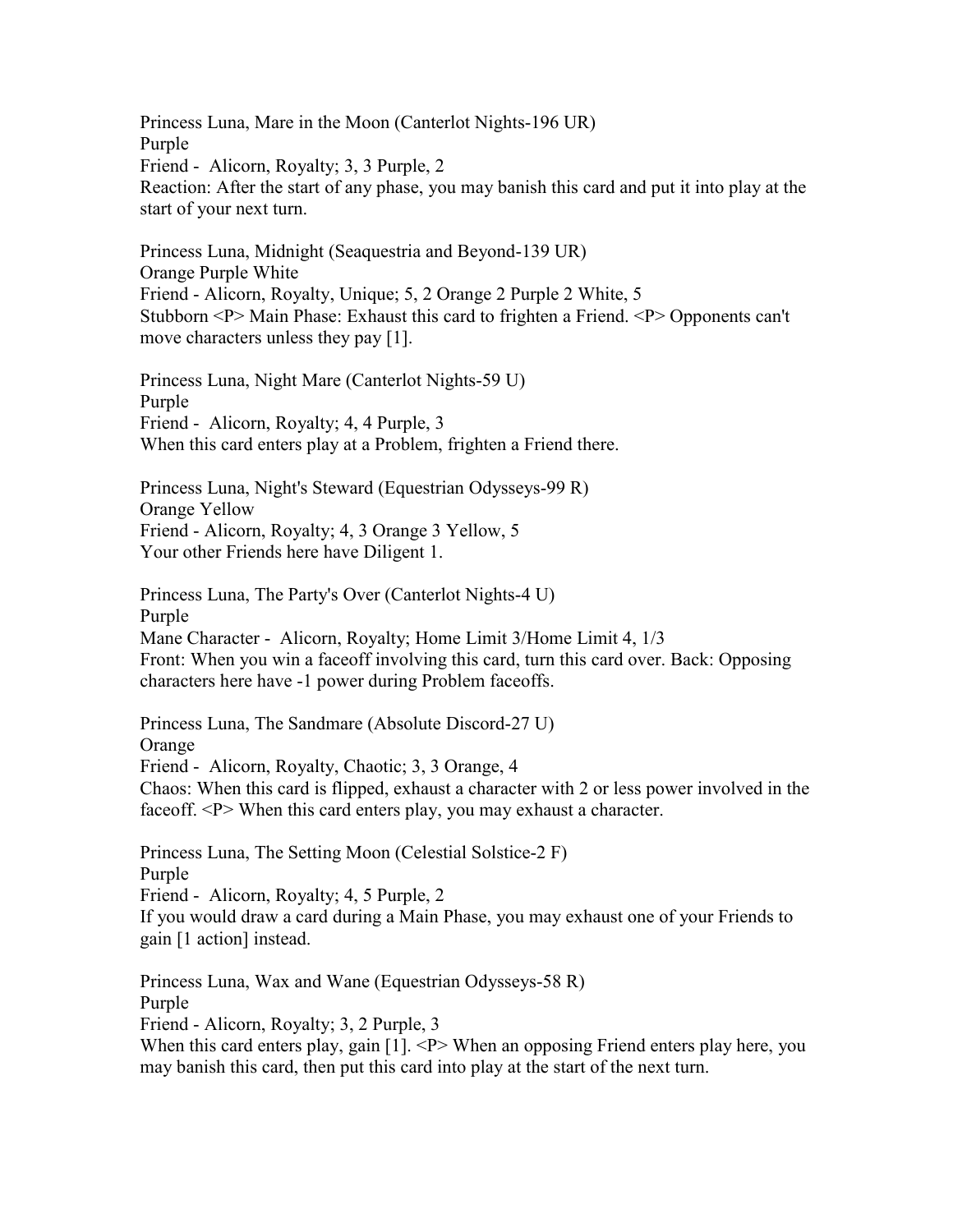Princess Luna, Web of Dreams (High Magic-38 SR) Purple Friend - Alicorn, Royalty; 2, 2 Purple, 2 Meticulous  $1 < P$  When you play an Event, you may pay [1] to put a [2 purple] Figment Friend token into play.

Princess Luna, Dream Catcher (Canterlot Nights-189 UR) Purple

Mane Character - Alicorn, Royalty; Home Limit 4/Home Limit 4, 1/2 Front: Main Phase: Pay [3 actions] to turn this card over. Back: When this side of the card is turned face up, you may search your deck for an Event, reveal it, put it into your hand, and shuffle your deck.<P>At the start of your Main Phase, you may reveal the top card of your deck. If you do, reveal a card from your hand. If the printed power of the card from your hand is greater, put the card revealed from your deck into your hand and turn this card over.

Princess Luna, Princess of the Night (Canterlot Nights-f2 F) Purple Mane Character - Alicorn, Royalty; Home Limit 3/Home Limit 4, 1/3 Front: When you confront this card's Problem, you may pay [2 actions] to turn this card over. Back: Studious<P>Faceoff: Discard an Event to give this card +3 power until the end of the faceoff.

Princess Platinum, Equestrian Founder (Marks In Time-45 C) White Friend - Unicorn, Royalty; 5, 1 White, 5 Showy 2

Princess Skystar, Air and Sea (Seaquestria and Beyond-35 SR) Pink Friend - Ally, Royalty; 4, 2 Pink, 2 Transform 2, Hasty, Eccentric 4

Princess Skystar, Friend to the End (Seaquestria and Beyond-36 C) Pink Friend - Seapony, Royalty; 4, 2 Pink, 2 When this card enters play, you may dismiss an opposing Friend.

Princess Skystar, Making a Splash (Seaquestria and Beyond-37 U) Pink Friend - Seapony, Royalty; 3, 3 Pink, 3 Transform 2 <P> When this card enters play, you may put a [2 Pink] Seashell Friend token into play.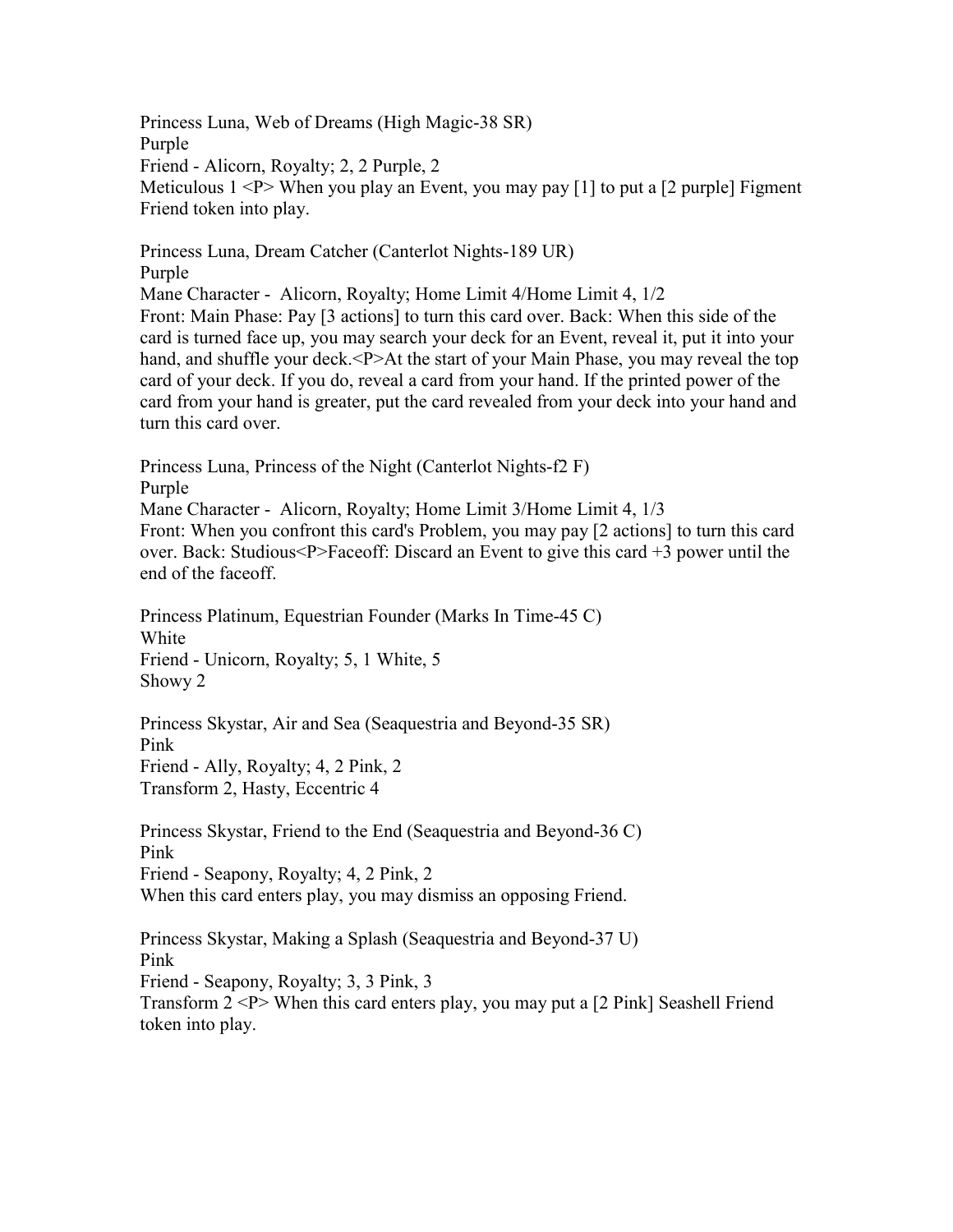Princess Skystar, Out of Her Shell (Seaquestria and Beyond-3 C) Pink Mane Character - Seapony, Royalty; Home Limit 3/Home Limit 4, 1/3 FRONT: Main Phase: Pay [2] to put two [2 Pink] Seashell Friend tokens into play and turn this card over. BACK: [blank]

Princess Twilight Sparkle, A Born Leader (Equestrian Odysseys-59 SR) Purple Friend - Alicorn, Royalty; 4, 4 purple, 4 When you move a character to a Problem, you may pay [1] to move an opposing character there home.

Princess Twilight Sparkle, Ambassador of Friendship (Equestrian Odysseys-5 U) Purple Mane Character - Alicorn, Royalty; Home Limit 3/Home Limit 5, 1/3 FRONT: When you put a card on top of your deck, you may turn this card over. BACK: Meticulous  $1 < P$  When you put a card on top of your deck, if you have a Friend at home, you may exhaust this card to gain [1]. This card has received errata

Princess Twilight Sparkle, Cover to Cover (High Magic-40 F) Purple Friend - Alicorn, Royalty; 2, 3 Purple, 0 Meticulous 1, Prepared <P> Main Phase: Exhaust this card to gain [1].

Princess Twilight Sparkle, Cutie Mark Researcher (Defenders of Equestria-36 C) Purple Friend - Alicorn, Royalty; 3, 0, 3 Eccentric 1

Princess Twilight Sparkle, Magical Pony (Seaquestria and Beyond-41 C) Purple Friend - Alicorn, Royalty; 2, 0, 2 When this card enters play, if you have another [purple] character, you may move an opposing character.

Princess Twilight Sparkle, Magical Seapony (Seaquestria and Beyond-42 U) Purple Friend - Seapony, Royalty; 4, 2 Purple, 4 Transform 2, Meticulous 2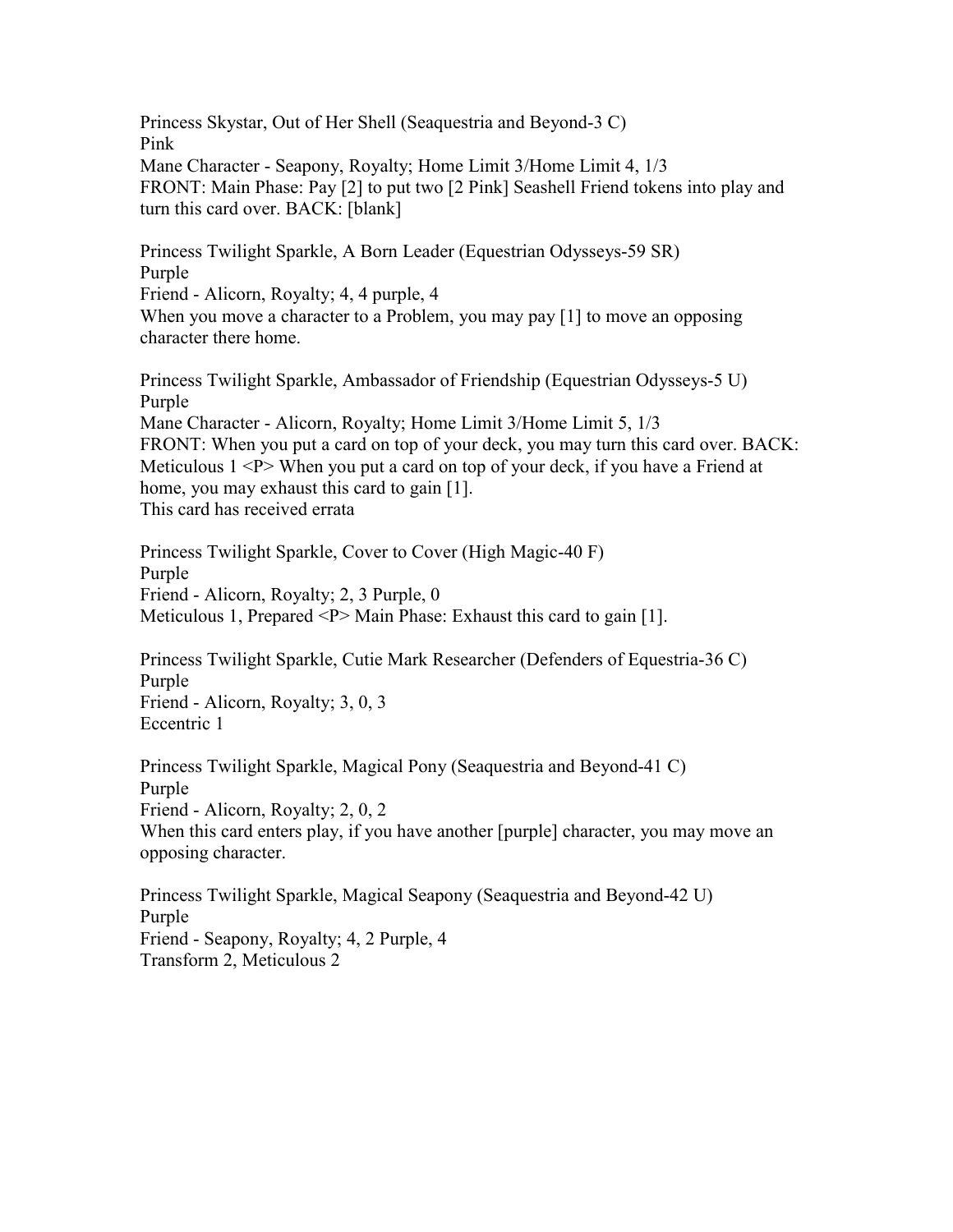Princess Twilight Sparkle, Masked Matter-Horn (High Magic-143 UR) Purple Friend - Alicorn, Royalty, Power Pony; 4, 2 Purple, 4 Meticulous 1 <P> When a Friend enters play here, you may reveal the top card of your deck. If that card is an Event, you may draw it. Princess Twilight Sparkle, Pony Pirate (Seaquestria and Beyond-70 R) Blue Purple Friend - Alicorn, Royalty, Pirate; 4, 2 Blue 2 Purple, 2 When you play this card, you may frighten each other Friend here.

Princess Twilight Sparkle, Princess of Friendship (Crystal Games-0 UR) Purple Friend - Alicorn, Royalty; 5, 3 Purple, 3 Studious, Swift  $\langle P \rangle$  When you play this card, gain [1] for each opposing character at this card's Problem.

Princess Twilight Sparkle, Professor Sparkle (Defenders of Equestria-4 C) Purple Mane Character - Alicorn, Royalty; Home Limit 3/Home Limit 4, 1/3 FRONT: When you confront this card's Problem, turn this card over. BACK: Immediate: Pay  $[1]$  to give a Troublemaker  $+2$  or  $-2$  power until the end of the turn.

Princess Twilight Sparkle, Rainbow Powered (High Magic-39 C) Purple Friend - Alicorn, Royalty; 1, 2 Purple, 2 [blank]

Princess Twilight Sparkle, Star Swirl Enthusiast (Absolute Discord-48 U) Purple Friend - Alicorn, Royalty, Chaotic; 4, 3 Purple, 4 Chaos: When this card is flipped, you may pay [3] less for your next Event until the end of the faceoff. <P> When this card enters play, pay [1] less for your next Event this turn.

Princess Twilight Sparkle, Time Patrol (Marks In Time-141 UR) Orange Purple Friend - Alicorn, Royalty; 2, 2 Orange 2 Purple, 2 Prepared <P> Your Troublemakers have Diligent 2.

Private Journal (Absolute Discord-110 U) Event; 2, 2 Purple, 4 Faceoff: Look at an opponent's hand. You may choose a card from it and put that card on top of that opponent's deck.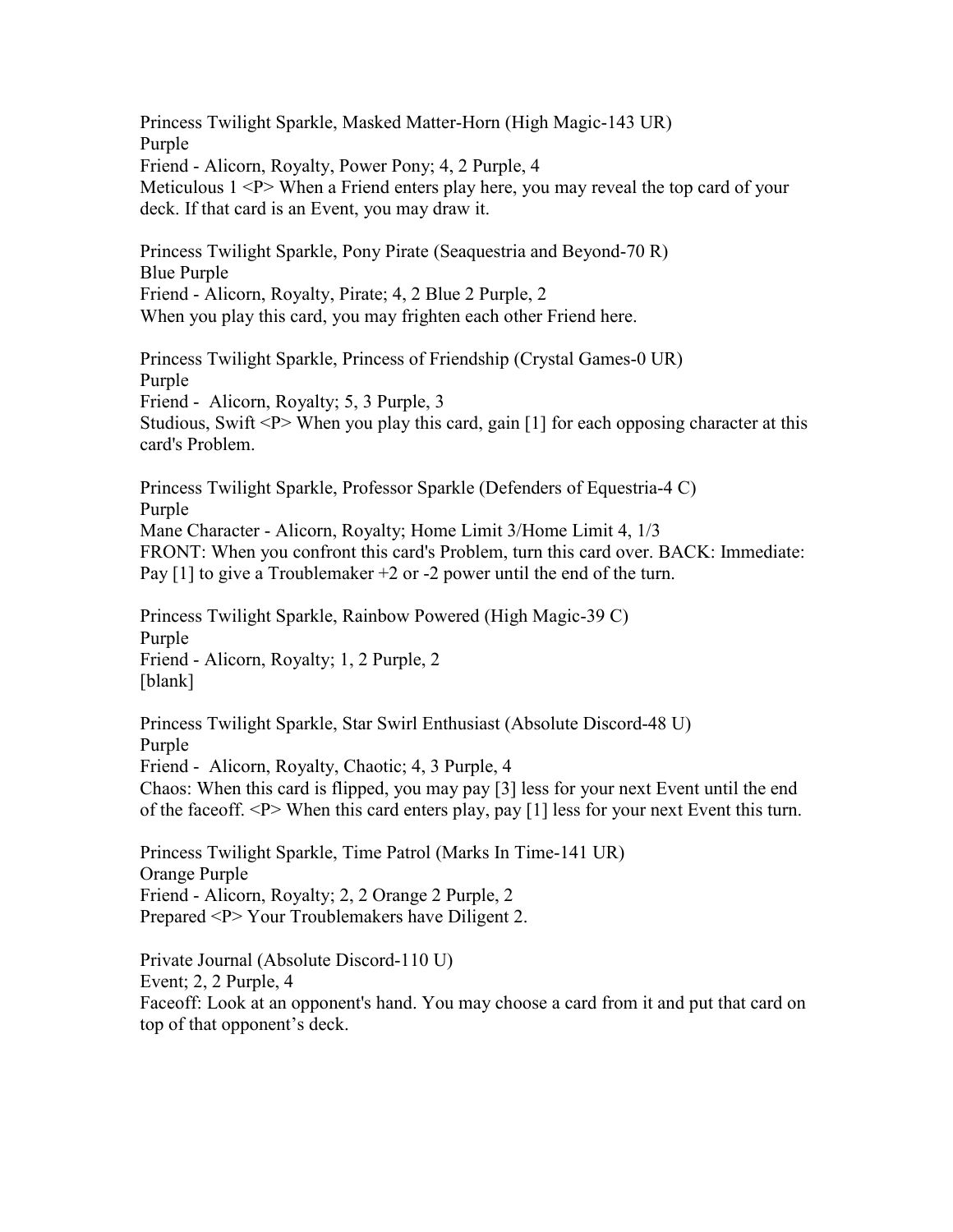Private Pansy, Equestrian Founder (Marks In Time-56 C) Yellow Friend - Pegasus; 2, 1 Yellow, 2 When this card enters play, you may move one of your Critters to this card's Problem.

Private Party (Canterlot Nights-146 U) Resource - Location; 1, 3 White, 4 Play to your home.<P>Reaction: After an opponent plays a Troublemaker, you may exhaust this card and pay [1 action] to move that face-down Troublemaker to another Problem.

Professor Flintheart, Potions Master (Defenders of Equestria-61 R) Blue Purple Friend - Unicorn; 3, 2 Blue 2 Purple, 3 When you win a Troublemaker faceoff, you may frighten a Friend.

Professor Neigh, Algebraic! (Premiere-52 C) Purple Friend - Earth Pony; 1, 1 Purple, 1 While at a Problem with a Report Resource, this card gets +1 power.

Protect and Serve (Absolute Discord-185 U) Problem;  $[3 \text{ yellow}] + [2 \text{ blue}], [7 \text{ wild}], 2$ Players must pay +[1] to play a Troublemaker here.

Protect the Princess (Seaquestria and Beyond-117 C) Resource - Dilemma; 2, 2 Orange, 5 [5 wild], [5 wild], 1 You flip an additional card during faceoffs.

Puppet Show (Equestrian Odysseys-133 R) Event; 1, 3 Pink, 4 Immediate: Choose a Problem. Opponents need +2 [wild] to confront that Problem until the end of the turn.

Purple Parasprite (Premiere-157 C) Troublemaker; 1, 4 At the start of your opponent's Troublemaker Phase, they exhaust one of their characters.

Purple Waters, Prismatic Poet/Musician (Canterlot Nights-41 C) Pink Friend - Pegasus; 1, 2 Pink, 2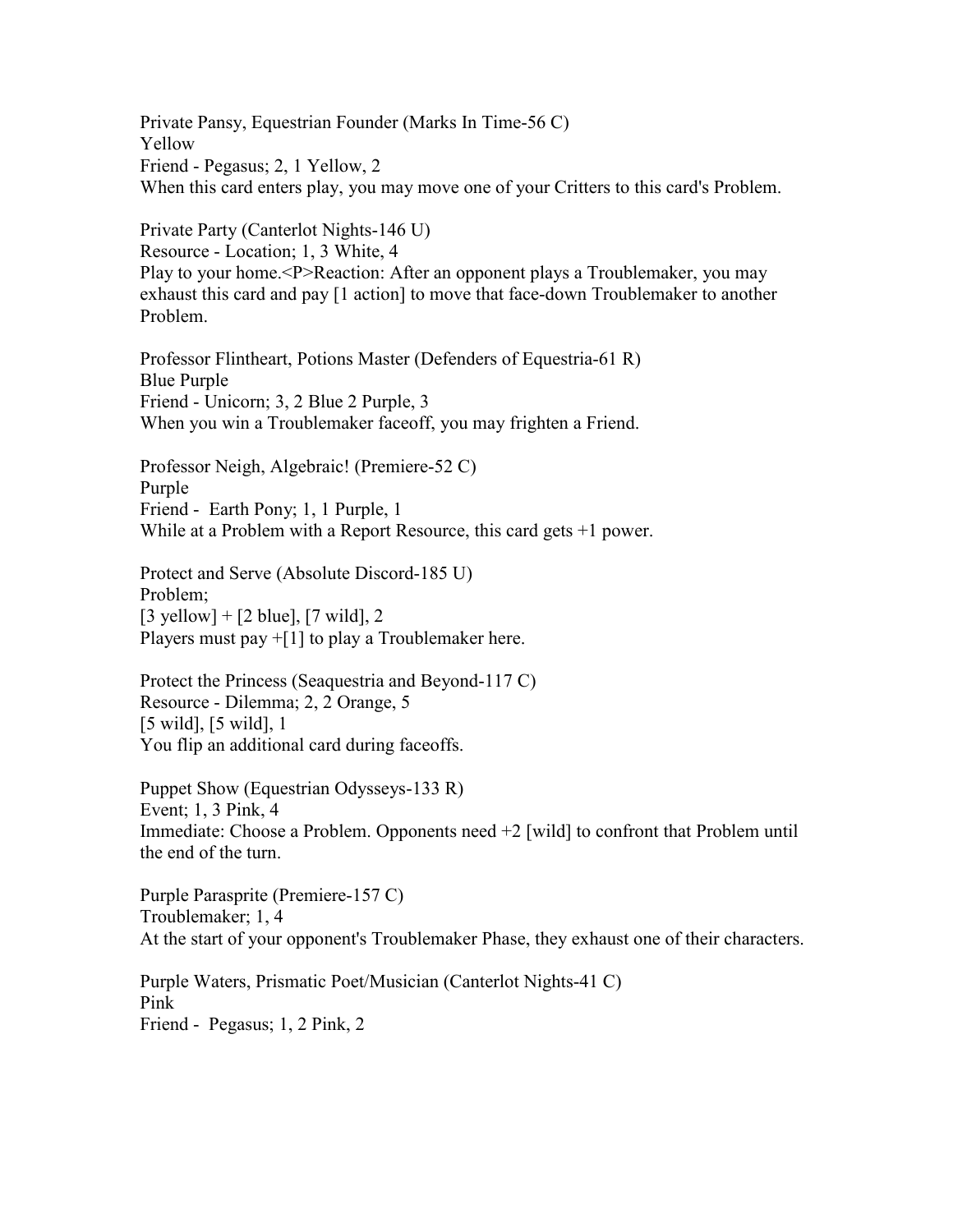-PURPOSELY BLANK-, -PURPOSELY BLANK- (Absolute Discord--3 U) Friend - Chaotic, Unique; 1, 0, 3 Chaos: When this card is flipped, you lose the game.

Push Comes to Shove (Marks In Time-85 U) Event; 2, 1 Orange, 3 Main Phase: Put a [3 orange] Rock Friend token into play.

Quarray Eels (Rock and Rave-12 F) Troublemaker; 2, 4 Opponents must pay +[1 action] to move a character to this card's Problem.

Queen Chrysalis, Changeling Pretender (Equestrian Odysseys-203 UR) Mane Character - Changeling, Royalty; Home Limit 3/Home Limit 4, 1/3 FRONT: As the game starts, choose a color. This card gains that color.  $\langle P \rangle$  When an opponent's Mane Character turns over, turn this card over. BACK: When this side of the card turns face up for the first time each game, choose a color and an opponent's Mane Character. This card gains that color and that card's printed abilities. This card has received errata

Queen Chrysalis, Commanding Queen (Absolute Discord-193 UR) White Mane Character - Changeling, Royalty; Home Limit 3/Home Limit 4, 1/3 Front: Main Phase: Pay [3] to gain control of an opposing Friend and turn this card over. Back: [no text]

Queen Chrysalis, Hive Tyrant (Marks In Time-115 R) Troublemaker; 1, 5 At the start of a faceoff involving this card, you may gain control of an opposing Friend until the end of the faceoff.

Queen Chrysalis, Identity Theft (Absolute Discord-202 UR) Friend - Changeling, Royalty, Unique; 3, 0, 3 As this card enters play, choose a non-Unique Friend. This card has the printed abilities of that Friend.

Queen Chrysalis, Vicious Vengeance (Defenders of Equestria-119 R) Troublemaker - Epic; 2, 7 When this card is uncovered, move all characters here home.

Queen Chrysalis (Canterlot Nights-203 UR) Troublemaker - Epic; 3, 6 Villain<P>At the start of a faceoff involving this card, exhaust a random character involved in the faceoff.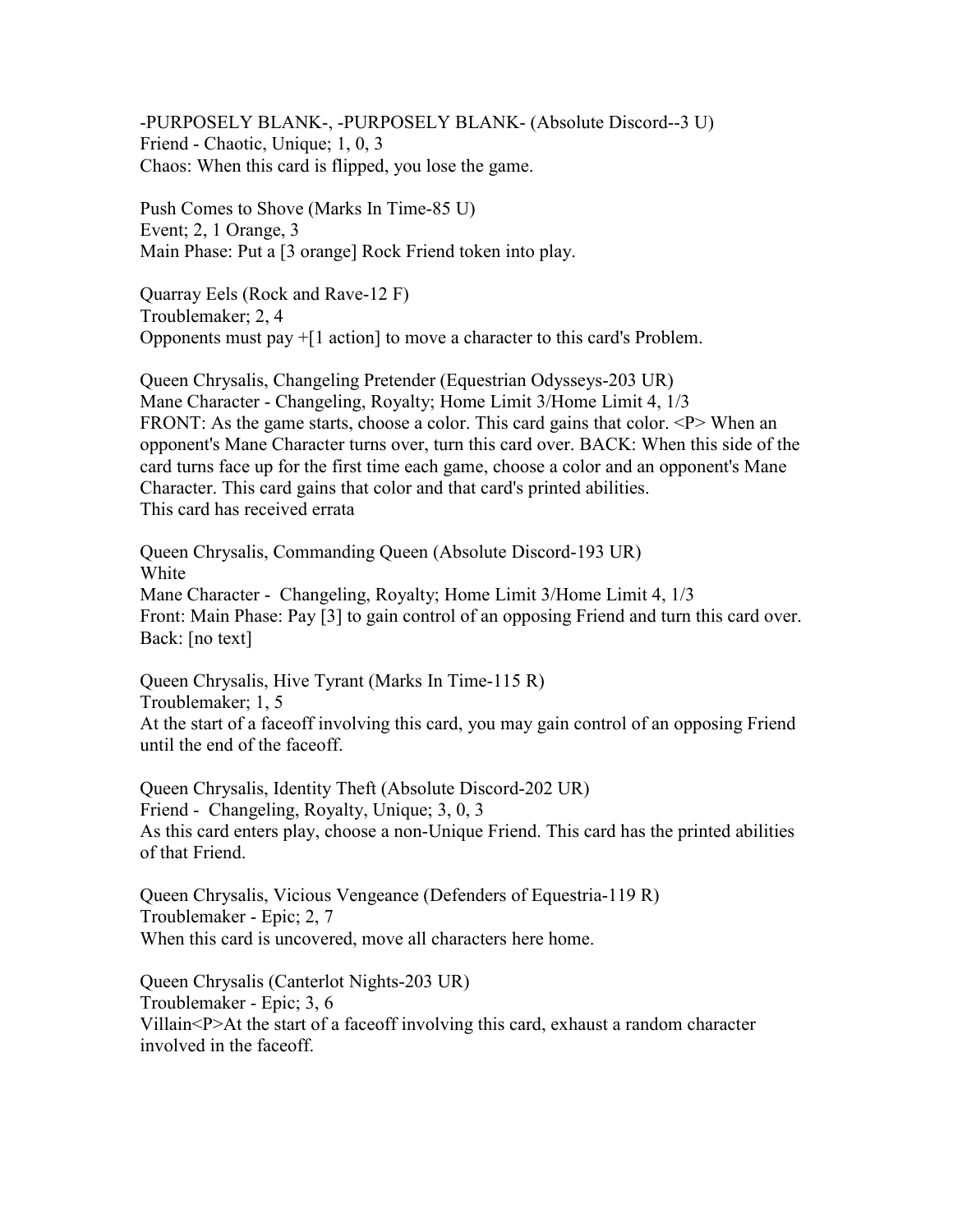Queen Novo, Benevolent Ruler (Seaquestria and Beyond-137 UR) Yellow Friend - Seapony, Royalty; 2, 3 Yellow, 2 The player with the lowest power total wins faceoffs involving this card.

Queen Novo, Sea Sovereign (Seaquestria and Beyond-6 C) Yellow Mane Character - Seapony, Royalty; Home Limit 3/Home Limit 4, 1/3 FRONT: Main Phase: Pay [2] to move any number of your characters at home and turn this card over. BACK: [blank]

Queen Novo, Under the Sea (Seaquestria and Beyond-53 R) White Friend - Seapony, Royalty; 5, 2 White, 5 When you play a Seapony, you need -[2 wild] to confront this card's Problem until the end of the turn. <P> Your Seaponies have Showy 1.

Quibble Pants, Nonbeliever (Defenders of Equestria-62 U) Blue Purple Friend - Earth Pony; 2, 2 Blue 2 Purple, 2 Meticulous 1 <P> Main Phase: Exhaust this card to put a Troublemaker from your hand into play face-up. This card has received errata

Raccoon, Scrounger (Canterlot Nights-97 C) Yellow Friend - Critter; 2, 0, 1 Main Phase: Exhaust one of your Resources at home to move this card.

Rage Face (Equestrian Odysseys-161 U) Resource - Condition; 3, 4 blue, 4 Play on a Friend. If that Friend is yours, you may move it.  $P$  Vexing (If an opponent would confront this card's Problem, you may retire this card instead.)

Rainbow Blaze, Dashing Mentor (Canterlot Nights-17 C) Blue Friend - Pegasus; 3, 2 Blue, 2 Supportive 2 (+2 power while at a Problem with your Mane Character that shares a color with this card.)

Rainbow Dash, Ambassador of Loyalty (Equestrian Odysseys-1 U) Blue Mane Character - Pegasus; Home Limit 3/Home Limit 4, 1/3 FRONT: At the start of a faceoff involving this card, turn it over. BACK: Competitive 2 <P> Main Phase: Exhaust this card to move it.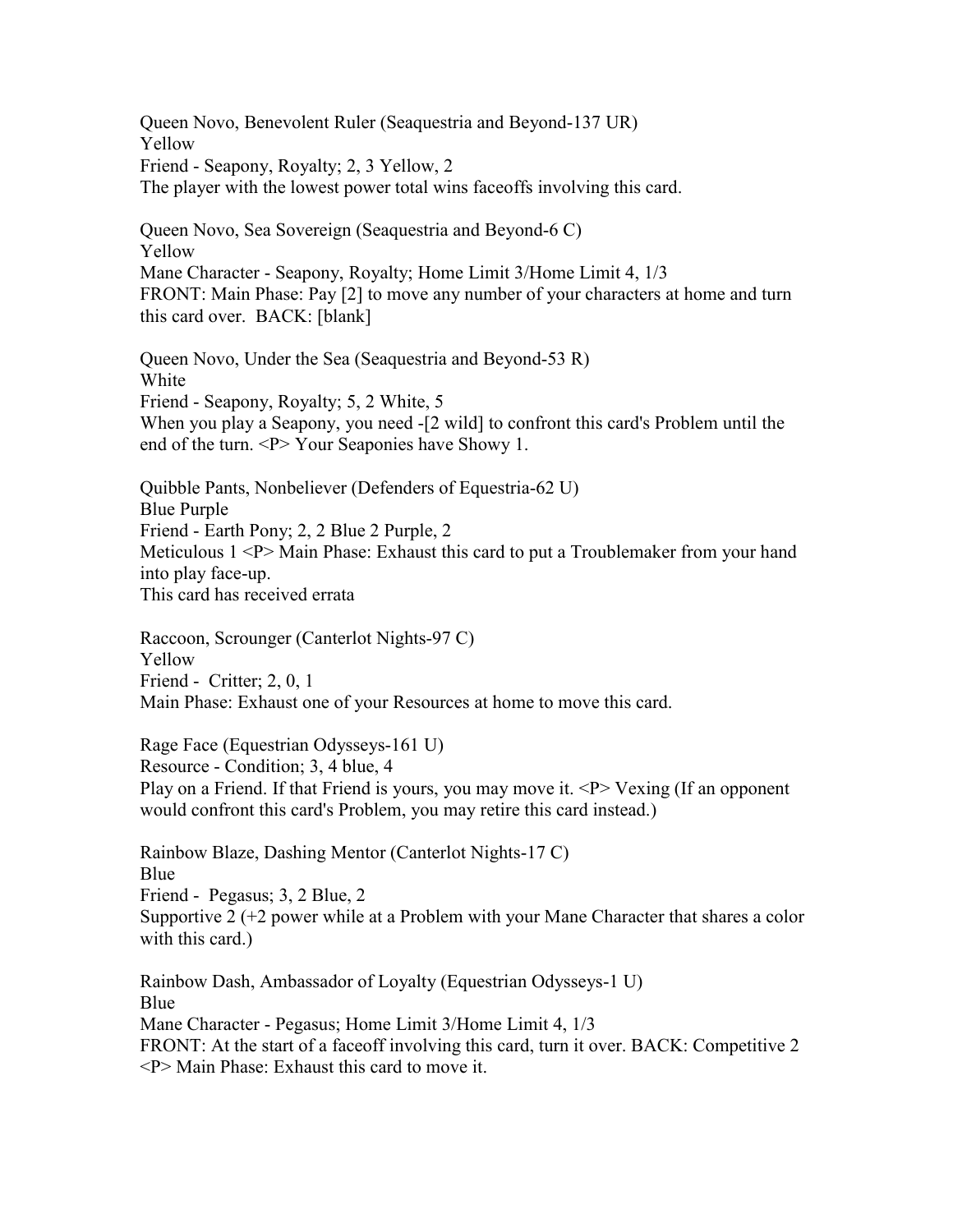Rainbow Dash, Back in Black (High Magic-9 F) Blue Friend - Pegasus; 2, 1 Blue, 2 When you win a Problem faceoff involving this card by at least 5 power, you may retire this card to score a point.

Rainbow Dash, Best of the Best (Equestrian Odysseys-14 SR) Blue Friend - Pegasus; 3, 3 Blue, 3 Competitive  $3$  <P> Immediate: During a faceoff, pay [1] to give this card +2 power until the end of the faceoff.

Rainbow Dash, Breeziefied (Crystal Games-12 U) Blue Friend - Breezie; 0, 2 Blue, 0 Troublemaker Phase: Retire this card to move one of your Friends to this card's Problem.

Rainbow Dash, Crystallized (Crystal Games-13 U) Blue Friend - Crystal; 3, 3 Blue, 2 Prismatic <P> Main Phase: Exhaust this card and pay [2 actions] to move a Friend you control for each color this card has.

Rainbow Dash, Cutie Mark Consultant (Equestrian Odysseys-15 C) Blue Friend - Pegasus; 4, 0, 4

Rainbow Dash, Discorded (Absolute Discord-81 U) Friend - Pegasus; 3, 2 Purple, 4 At the start of the Score Phase, you may move this card home.

Rainbow Dash, Dressing in Style (Canterlot Nights-Pf13 P) White Friend - Pegasus; 3, 1 White, 2 While at a Problem with a [blue] Friend, this card has  $+1$  power.  $\langle P \rangle$  While at a Problem with Applejack, this card has  $+1$  power and is also [orange].

Rainbow Dash, Element of Loyalty (Canterlot Nights-19 R) Blue Friend - Pegasus, Unique; 6, 6 Blue, 5 Reaction: After an opponent takes an action during their Main Phase, you may pay [1 action] to move this card.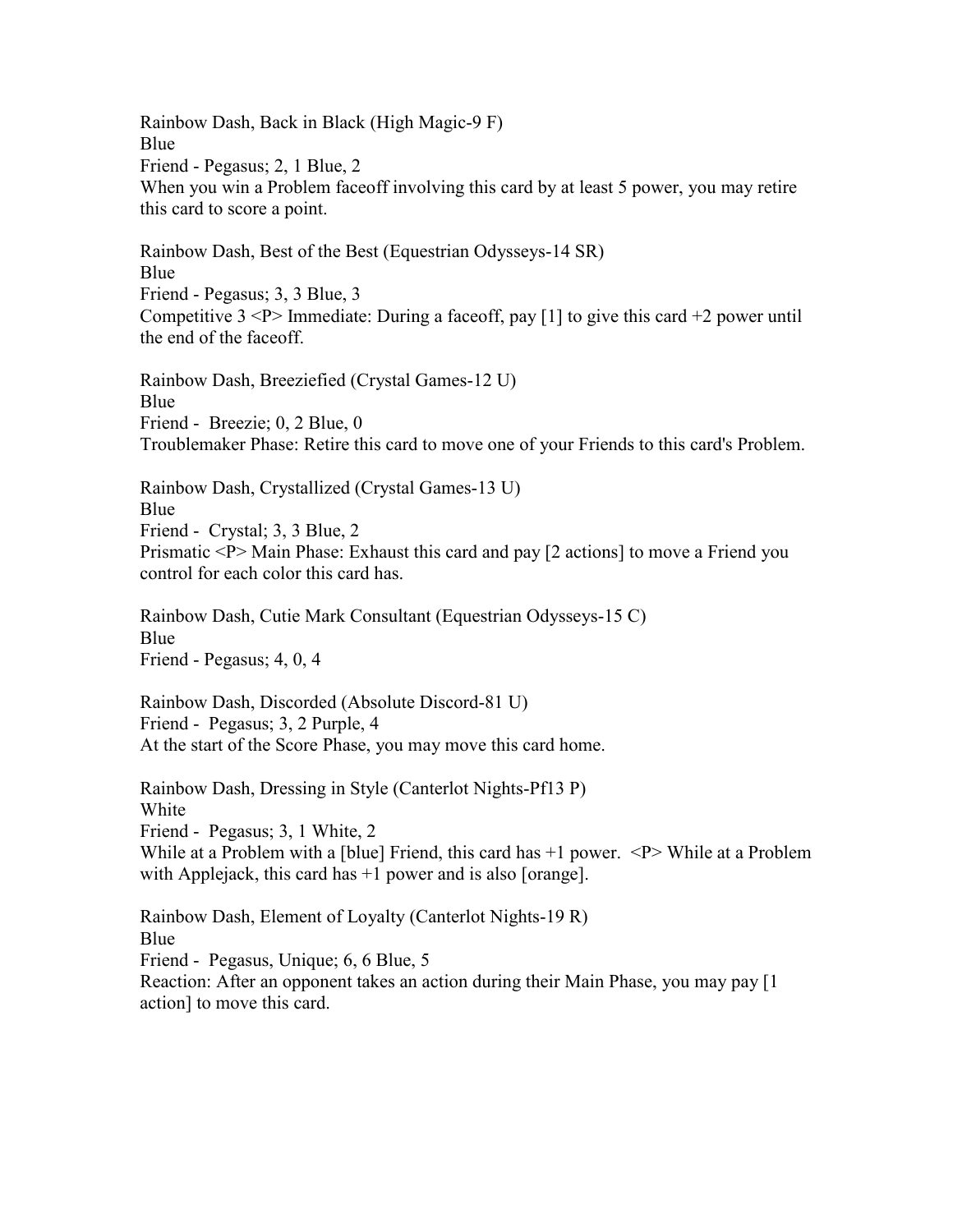Rainbow Dash, Flier Extraordinaire (Premiere-1 F) Blue Mane Character - Pegasus; Home Limit 3/Home Limit 4, 1/3 Front: When you confront this card's Problem, if you have a Troublemaker at that Problem, turn this card over. Back: Swift (You may move this card for 1 fewer action tokens.) <P> When you move this card from home to a Problem, you may pay [1] to move another one of your Friends from home to that Problem.

Rainbow Dash, Goosebump Giver (Canterlot Nights-18 C) Blue Friend - Pegasus; 2, 2 Blue, 1 Reaction: After an opponent's Friend is frightened, you may exhaust this card to frighten another Friend.

Rainbow Dash, Growing Up (Marks In Time-10 C) Blue

Friend - Pegasus, Foal; 1, 0, 1

Main Phase: Pay [2] to Cutie Mark this card. (It becomes Cutie Marked and you put a  $+1$ power counter on it. You can't Cutie Mark a Cutie Marked card.) <P> While this card is Cutie Marked, it has +1 power and Swift.

Rainbow Dash, Hanging Out (Canterlot Nights-1 U) Blue

Mane Character - Pegasus; Home Limit 3/Home Limit 4, 1/3 Front: Any Phase: While there are at least 2 [Pegasus] Friends at this card's Problem, you may turn this card over. Back: Swift (You may move this card for 1 fewer action tokens.)<P>At the start of a faceoff involving this card, you may ready an exhausted Friend at this card's Problem.

Rainbow Dash, Loyal Pony (Seaquestria and Beyond-11 C) Blue Friend - Pegasus; 2, 0, 2 When this card enters play, if you have another [blue] character, you may move one of your characters.

Rainbow Dash, Loyal Seapony (Seaquestria and Beyond-12 U) Blue Friend - Seapony; 4, 2 Blue, 4 Transform 2, Swift

Rainbow Dash, On Even Ground (Equestrian Odysseys-16 R) Blue Friend - Pegasus; 2, 2 Blue, 2 At the start of each player's turn, that player loses all action tokens that weren't gained this turn.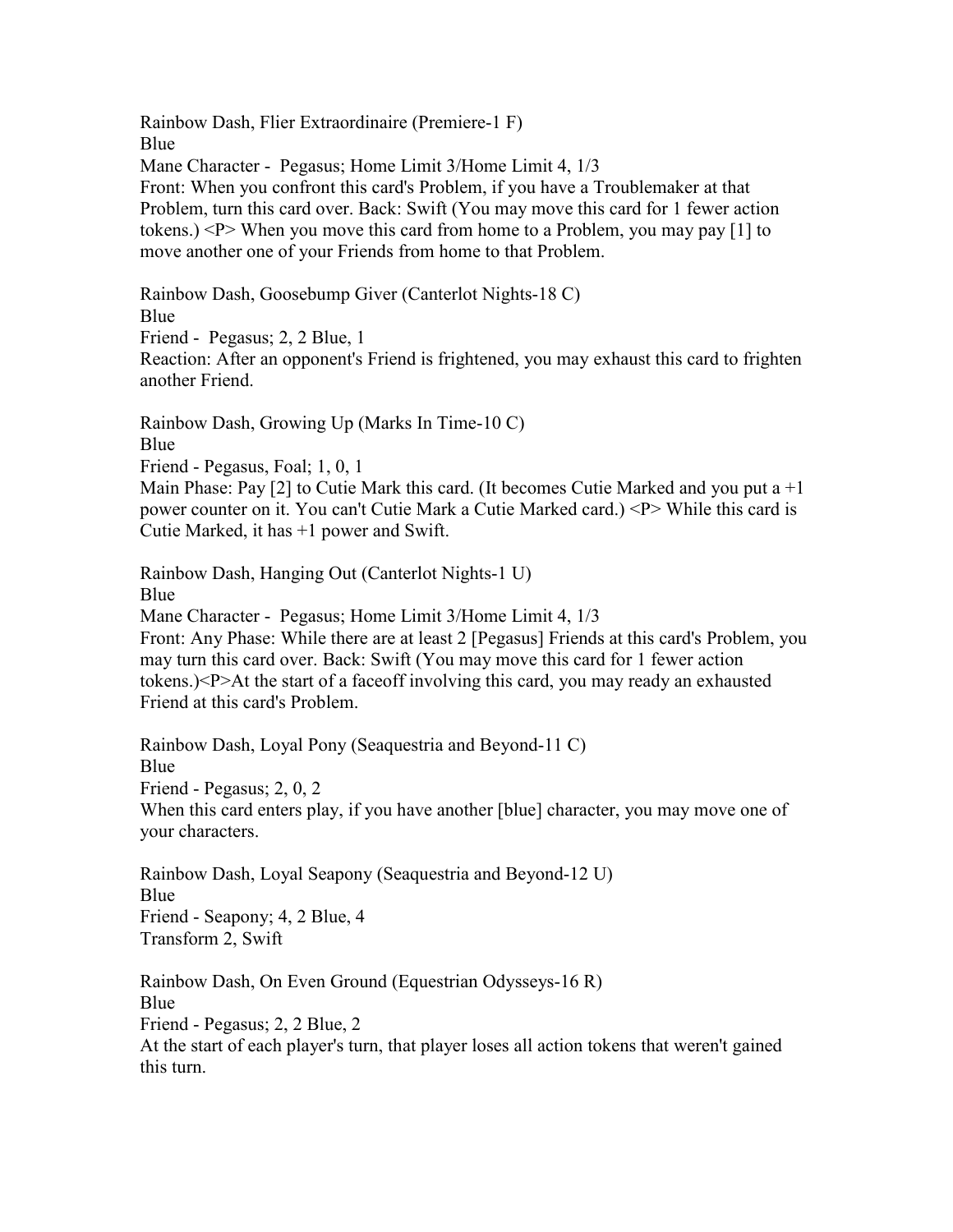Rainbow Dash, One Winged Warrior (Marks In Time-139 UR) Blue Orange Friend - Pegasus; 3, 2 Blue 2 Orange, 3 Competitive 3 <P> This card can't be frightened.

Rainbow Dash, Pony Pirate (Seaquestria and Beyond-13 SR) Blue Friend - Pegasus, Pirate; 2, 2 Blue, 2 When you move this card, you may frighten a Friend.

Rainbow Dash, Rainbow Crash (Absolute Discord-Pf2 P) Blue Friend - Pegasus; 2, 2 Blue, 1 Opposing [Pegasus] characters here have -1 power.

Rainbow Dash, Rainbow Powered (High Magic-8 C) Blue Friend - Pegasus; 1, 2 Blue, 2 [blank]

Rainbow Dash, Relay Racer (Crystal Games-14 R) Blue Friend - Pegasus; 4, 3 Blue, 4 When you lose a faceoff involving this card, you may move this card to a Problem.

Rainbow Dash, Snowdash (Defenders of Equestria-9 C) Blue Friend - Pegasus; 1, 0, 1 While you have 3 or fewer cards in your hand, this card has  $+2$  power.

Rainbow Dash, Sonic Rainboom (Absolute Discord-194 UR) Blue Friend - Pegasus; 3, 4 Blue, 2 When this card enters play, put 3 Momentum counters on it.  $\langle P \rangle$  While involved in a faceoff, this card has  $+2$  power for each Momentum counter on it.  $\langle P \rangle$  At the end of your turn, remove a Momentum counter from this card. <P> When you remove the last Momentum counter from this card, retire this card.

Rainbow Dash, To the Rescue (Premiere-Pf1 P) Blue Friend - Pegasus; 4, 2 Blue, 3 Swift <P> Once per faceoff, if you would put a card flipped for a faceoff involving this card on the bottom of your deck, you may put it into your hand instead. This card has received errata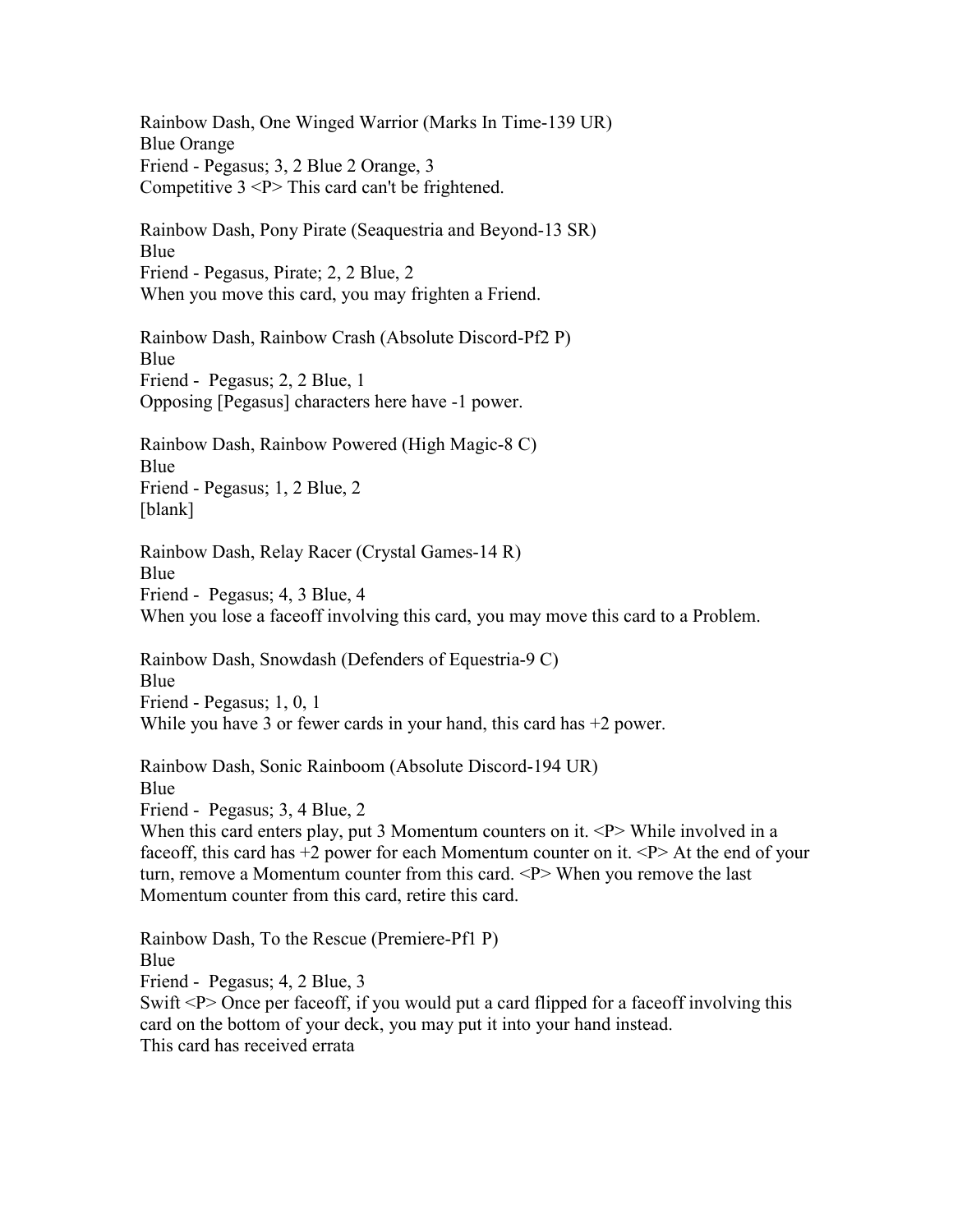Rainbow Dash, Total Grinch (Equestrian Odysseys-176 C) Troublemaker; 1, 6 When this card is defeated, you may move an opposing character at this card's Problem.

Rainbow Dash, Turncoat (Absolute Discord-162 R) Troublemaker; 0, 4 When this Troublemaker is uncovered, you may uncover a face-down Troublemaker. <P> Main Phase: Retire this card to challenge an opponent's Troublemaker.

Rainbow Dash, Weather Leader (Premiere-15 U) Blue Friend - Pegasus; 3, 2 Blue, 2 Main Phase: Exhaust this card to ready another one of your cards.

Rainbow Dash, Winged Wonder (Premiere-198 UR) Blue Friend - Pegasus; 3, 2 Blue, 2 Swift (You may move this card for 1 fewer action tokens.) <P> When you play this card to a Problem, you may move up to 3 of your Friends to that Problem for free.

Rainbow Dash, Wonderbolt (Defenders of Equestria-1 C) Blue Mane Character - Pegasus; Home Limit 3/Home Limit 4, 1/3 FRONT: When you confront this card's Problem, turn this card over. BACK: Your flipped cards have +2 power

Rainbow Dash, Zapp (High Magic-140 UR) Blue Friend - Pegasus, Power Pony, Chaotic; 3, 3 Blue, 4 Chaos: When this card is flipped, pay any number of action tokens to frighten a Friend for each action token you pay this way.  $\langle P \rangle$  Immediate: Pay [1] to move this card to a frightened Friend's Problem.

Rainbow Dash & Applejack, Two Cool (Defenders of Equestria-58 R) Blue Orange Friend - Pegasus, Earth Pony; 4, 2 Blue 2 Orange, 4 Diligent 2, Swift <P> At the start of a Problem faceoff involving this card, you may draw 2 cards and discard 2 cards.

Rainbow Dash & Captain Celaeno, En Guarde! (Seaquestria and Beyond-14 C) Blue Friend - Pegasus, Pirate; 3, 3 Blue, 3 Competitive 3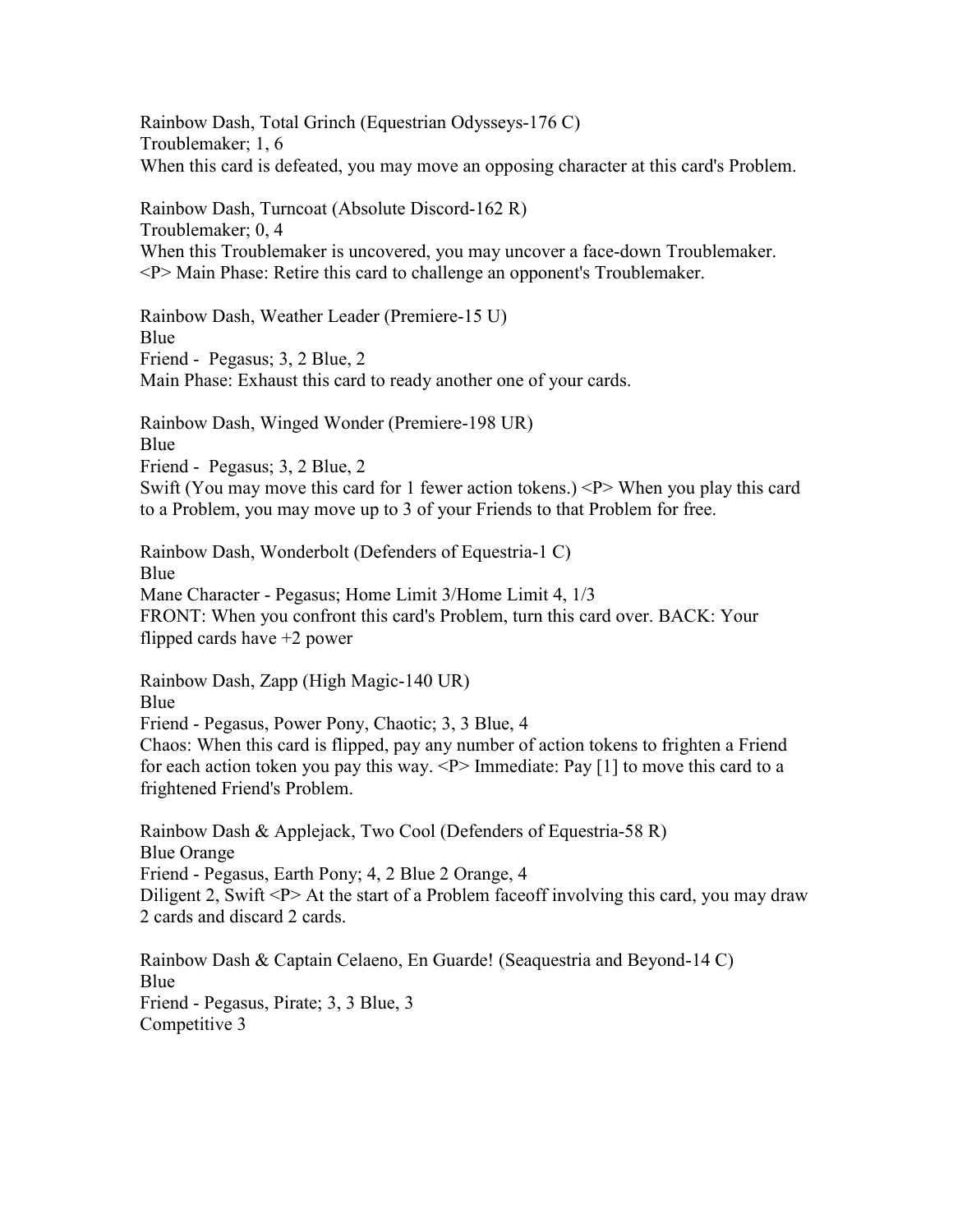Rainbow Dash & First Mate Mullet, Swinging Wonders (Seaquestria and Beyond-132 UR)

Blue

Friend - Pegasus, Pirate; 3, 3 Blue, 3

Hasty <P> When this card enters play, you may move up to two of your characters.

Rainbow Dash & Fluttershy, Words of Encouragement (Defenders of Equestria-66 R) Blue Yellow

Friend - Pegasus; 1, 3 Blue 3 Yellow, 2

Swift <P> When you lose a Troublemaker face of involving this card, you may move one of your Friends at home to a Problem.

Rainbow Dash & Pinkie Pie, Wild Wonders (Seaquestria and Beyond-69 U) Blue Pink Friend - Pegasus, Earth Pony, Chaotic; 3, 2 Blue 2 Pink, 2 Chaos: When this card is flipped, move a character to a random Problem. <P> Swift <P> When this card enters play, you may move up to 3 characters to random Problems.

Rainbowfied (Crystal Games-143 U) Resource - Condition; 3, 0, 2 Play on one of your Friends.<P>Main Phase: Exhaust that Friend to choose a color. That Friend has that color until the end of the phase.

Rainbow's Epiphany (Absolute Discord-111 R) Event; 2, 2 Blue, 3 Faceoff: Choose two: Move one of your Friends, put this card on top of your deck, or flip an additional card.

Rainbow's Worst Nightmare (High Magic-129 U) Problem;  $[4 \text{ blue}] + [4 \text{ wild}], [8 \text{ wild}], 1$ When an opposing Troublemaker is uncovered here, you may challenge it with all your characters here.

Rainbowshine, Cloud Wrangler (Premiere-16 C) Blue Friend - Pegasus; 2, 1 Blue, 2 When you move this card to a Problem, ready one of your characters there.

Rainbowshine, Gift Giver (Defenders of Equestria-76 U) Pink Purple Friend - Pegasus; 2, 1 Pink 1 Purple, 2 When an opponent starts a faceoff, you may draw a card.  $\langle P \rangle$  Immediate: Exhaust this card to pay [1] less for your next Event this turn.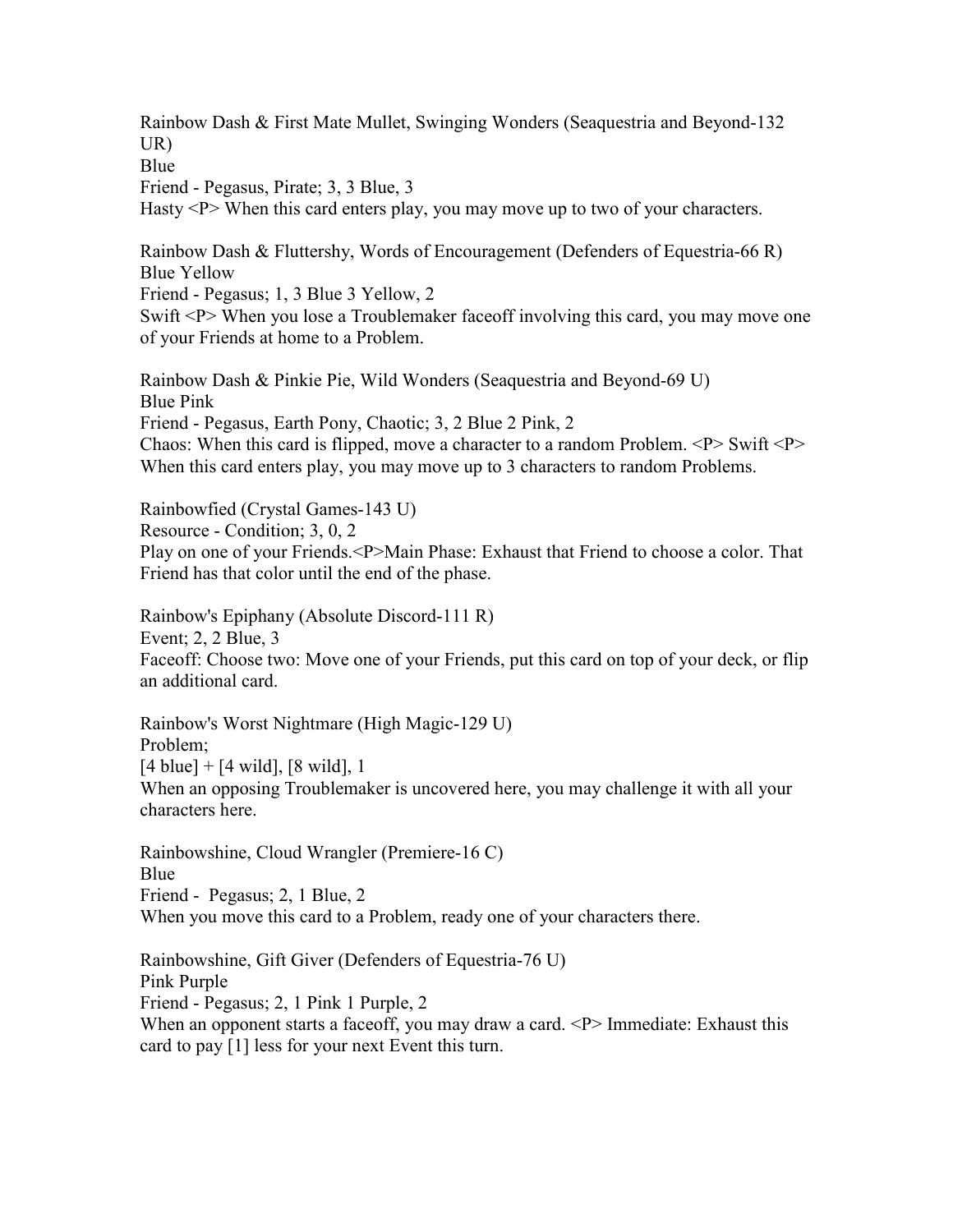Randolph, High-Flying Earth Pony (Crystal Games-15 C) Blue Friend - Earth Pony, Elder; 2, 0, 1 While with at least one of your [Pegasus] characters, this card has Swift.

Rare Find, A Real Gem (Premiere-59 R) Purple Friend - Unicorn; 1, 2 Purple, 1 This card gets +1 power for each of your opponent's characters at its Problem.

Rarity, Ambassador of Generosity (Equestrian Odysseys-7 U) White Mane Character - Unicorn; Home Limit 3/Home Limit 4, 1/3 FRONT: At the end of your turn, if an opponent has more points than you, score 2 points and turn this card over. BACK: Showy  $1 \leq P$  Opponents' home limits are reduced by 1.

Rarity, Attention Horse (Equestrian Odysseys-72 SR) White Friend - Unicorn; 3, 4 White, 3 When one of your Friends enters play here, this card gets  $+2$  power until the end of the turn.

Rarity, Big Sister (Canterlot Nights-Pf5 P) Yellow Friend - Unicorn; 3, 1 Yellow, 2 While at a Problem with a [White] Friend, this card has  $+1$  power.  $\langle P \rangle$  While at a Problem with Twilight Sparkle, this card has +1 power and is also [Purple]

Rarity, Breeziefied (Crystal Games-70 U) White Friend - Breezie; 0, 2 White, 0 When you win a face of involving this card, you may retire it to score a point.

Rarity, Crystallized (Crystal Games-71 U) White Friend - Crystal; 3, 3 White, 3

Prismatic <P> Main Phase: Exhaust this card to choose an opponent. Look at a number of cards from the top of that player's deck equal to the number of colors this card has, then put any number of them back on top of the deck in any order, and the rest on the bottom.

Rarity, Cutie Mark Consultant (Equestrian Odysseys-73 C) White Friend - Unicorn; 4, 0, 4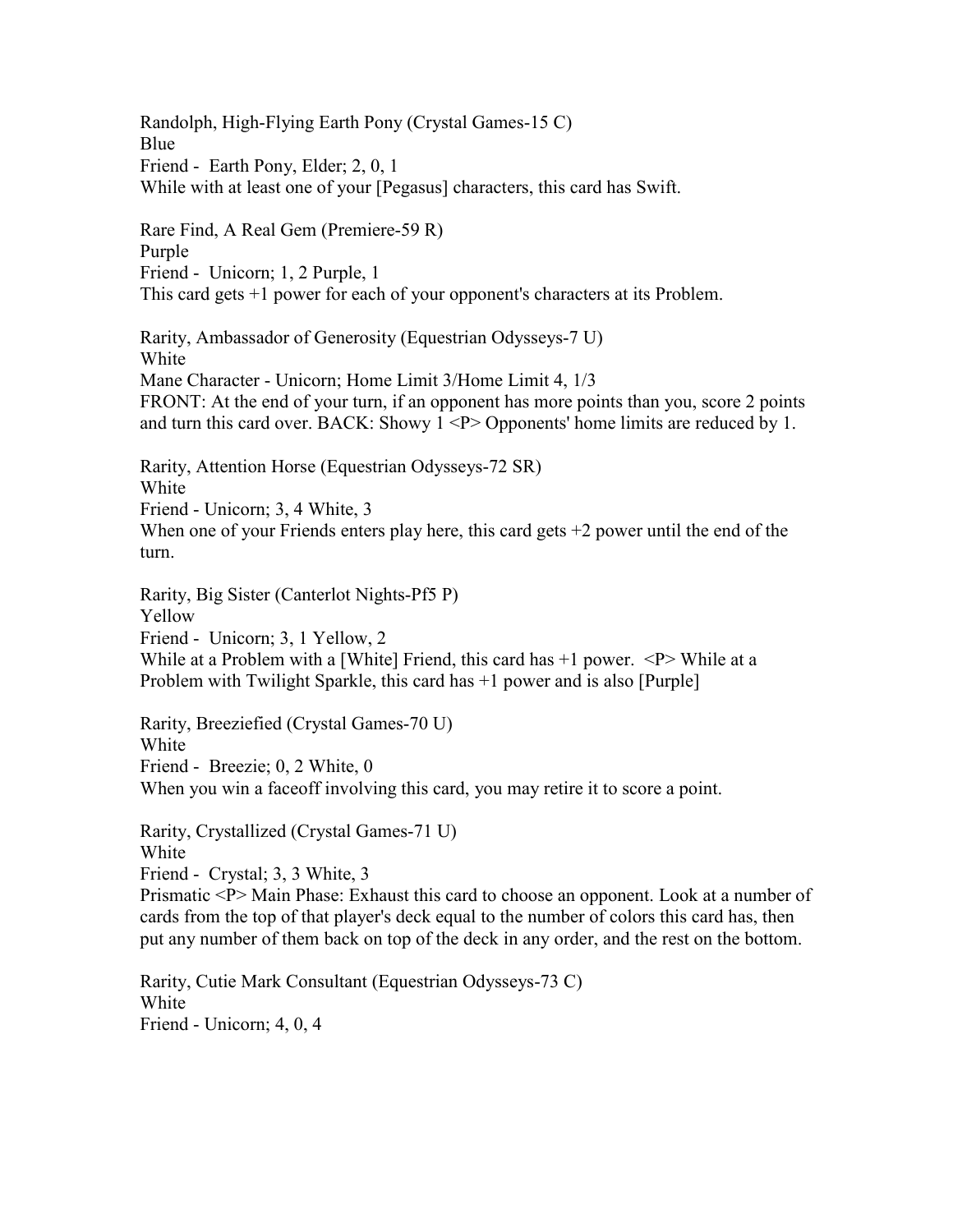Rarity, Dazzling Fashionista (Premiere-5 F) White Mane Character - Unicorn; Home Limit 3/Home Limit 4, 1/3 Front: When you score at least 2 points with this card during one Score Phase, turn this card over. Back: Inspired (At the start of your Main Phase, look at the top card of an opponent's deck and put it on either the top or the bottom of that deck.) <P> Your opponent must pay +[1 action] to move a character to this card's Problem. This card has received errata

Rarity, Discorded (Absolute Discord-82 U) Friend - Unicorn; 3, 2 Orange, 2 At the end of each opponent's turn, that player discards a card.

Rarity, Dragon Charmer (Canterlot Nights-77 U) White Friend - Unicorn; 4, 2 White, 3 Inspired (At the start of your Main Phase, look at the top card of an opponent's deck and put it on either the top or the bottom of that deck.)<P>When you win a Troublemaker faceoff involving this card, score an additional point.

Rarity, Dragon Charmer (Premiere-Pf5 P) White Friend - Unicorn; 4, 2 White, 3 Inspired <P> When you win a Troublemaker faceoff involving this card, score an additional point.

Rarity, Dressmaker (Canterlot Nights-6 U) White Mane Character - Unicorn; Home Limit 3/Home Limit 4, 1/3 Front: When you play a Resource on one of your Friends, turn this card over. Back: Inspired (At the start of your Main Phase, look at the top card of an opponent's deck and put it on either the top or the bottom of that deck.)<P>When you play a Resource on one of your Friends, that Friend gets +2 power until the end of the turn.

Rarity, Element of Generosity (Canterlot Nights-78 R) White Friend - Unicorn, Unique; 6, 6 White, 5

When this card enters play you may choose 2 [white] Friends from your discard pile. An opponent chooses 1 to put into your hand. You may put the other into play at your home.

Rarity, Equestria Games Designer (Crystal Games-72 R) White Friend - Unicorn; 2, 3 White, 2 While this card has power higher than any other Friend here, you may pay [1 action] less to play Accessories.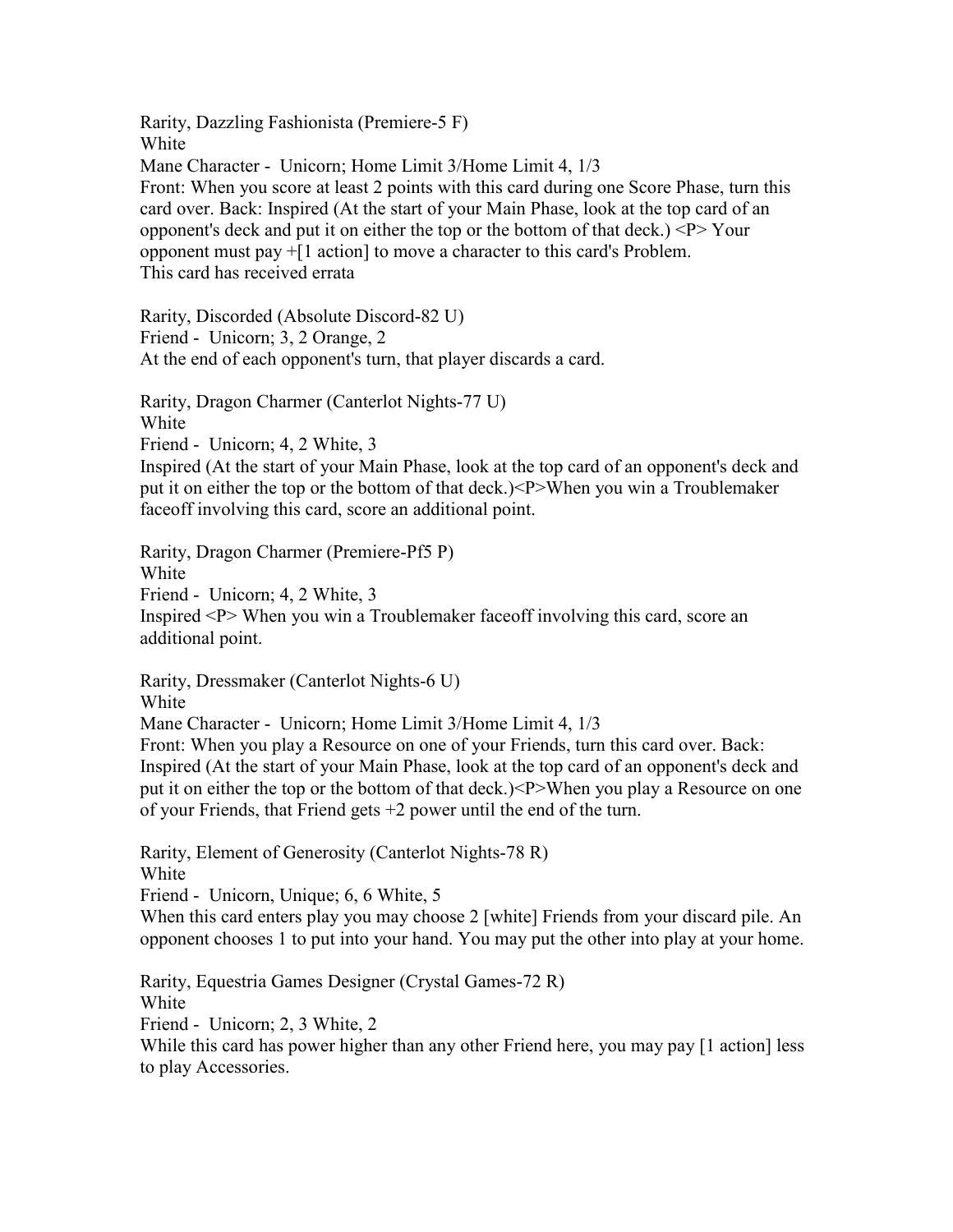Rarity, Fashion Mogul (Defenders of Equestria-5 C) White Mane Character - Unicorn; Home Limit 3/Home Limit 4, 1/3 FRONT: When you confront this card's Problem, turn this card over. BACK: When an opponent starts a faceoff, you may exhaust this card to banish one of their Friends until the end of the faceoff.

Rarity, Generous Pony (Seaquestria and Beyond-54 C) White Friend - Unicorn; 2, 0, 2 When this card enters play, if you have another [white] character, you may give a character +2 power until the end of the turn.

Rarity, Generous Seapony (Seaquestria and Beyond-55 U) White Friend - Seapony; 4, 2 White, 4 Transform 2, Showy 1

Rarity, Growing Up (Marks In Time-46 C) White Friend - Unicorn, Foal; 1, 0, 1 Main Phase: Pay [2] to Cutie Mark this card. (It becomes Cutie Marked and you put a  $+1$ 

power counter on it. You can't Cutie Mark a Cutie Marked card.) <P> While this card is Cutie Marked, it has +1 power and Showy 1.

Rarity, Hairity (Absolute Discord-Pf12 P) White Friend - Unicorn; 2, 2 White, 1 Opposing [Unicorn] characters here have -1 power.

Rarity, Hoarder (Absolute Discord-163 C) Troublemaker; 0, 4 At the start of your Troublemaker Phase, you may draw a card.

Rarity, Indifferent Decorator (Marks In Time-63 R) Blue White Friend - Unicorn; 3, 1 Blue 1 White, 4 Hasty <P> During a faceoff, you may play this card from your discard pile as if it were in your hand. If you do, banish this card at the end of the faceoff.

Rarity, Mare of Action (Celestial Solstice-3 F) White Friend - Unicorn; 3, 3 White, 3 This card has +2 power for each opponent's Troublemaker in play.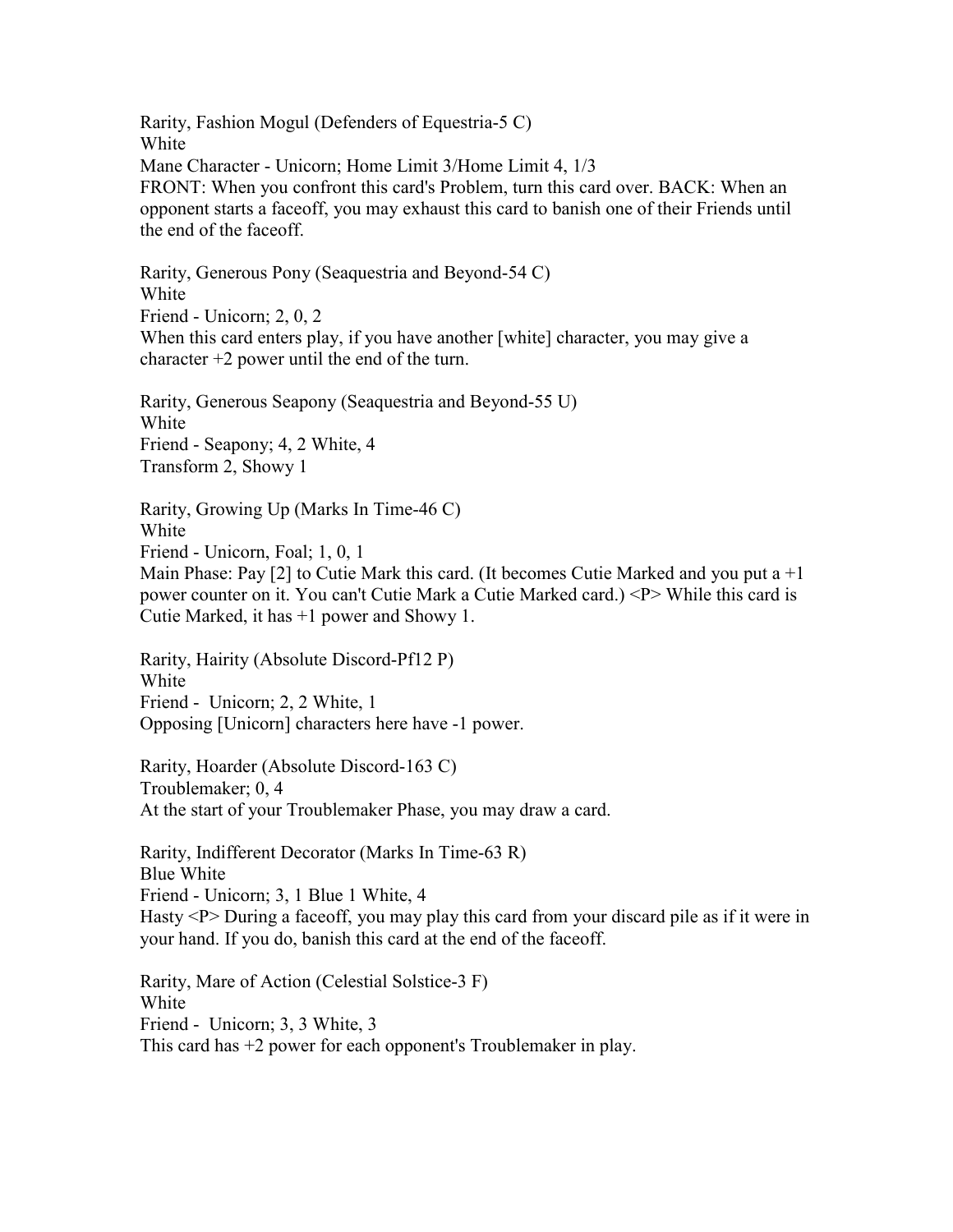Rarity, Merry (Defenders of Equestria-46 C) White Friend - Unicorn; 3, 2 White, 4 Prepared

Rarity, Mover and Shaker (Canterlot Nights-8 U) White Mane Character - Unicorn; Home Limit 3/Home Limit 4, 1/3 Front: When you confront this card's Problem with at least 2 other [white] characters, turn this card over. Back: Your opponent pays +[1 action] to play Events.

Rarity, Nest Weaver (Premiere-77 U) White Friend - Unicorn; 3, 3 White, 2 Inspired (At the start of your Main Phase, look at the top card of an opponent's deck and put it on either the top or the bottom of that deck.) <P> When you play this card, you may search your discard pile for a card and put it into your hand.

Rarity, Pony Pirate (Seaquestria and Beyond-73 R) Blue White Friend - Unicorn, Pirate; 3, 2 Blue 2 White, 2 When you confront this card's Problem, you may retire this card to score two points.

Rarity, Radiance (High Magic-145 UR) White Friend - Unicorn, Power Pony; 4, 4 White, 4 Immediate: Banish a non-Resource card from your hand to search your deck or discard pile for an Accessory, reveal it, and put it into your hand.

Rarity, Rainbow Powered (High Magic-51 C) White Friend - Unicorn; 1, 2 White, 2 [blank]

Rarity, Soprano (Equestrian Odysseys-212 UR) Pink White Friend - Unicorn, Pony Tone; 2, 1 Pink 1 White, 2 When this card enters play, look at a player's hand and choose a card. That player discards that card, then draws a card. <P>Immediate: You may play this card from your hand.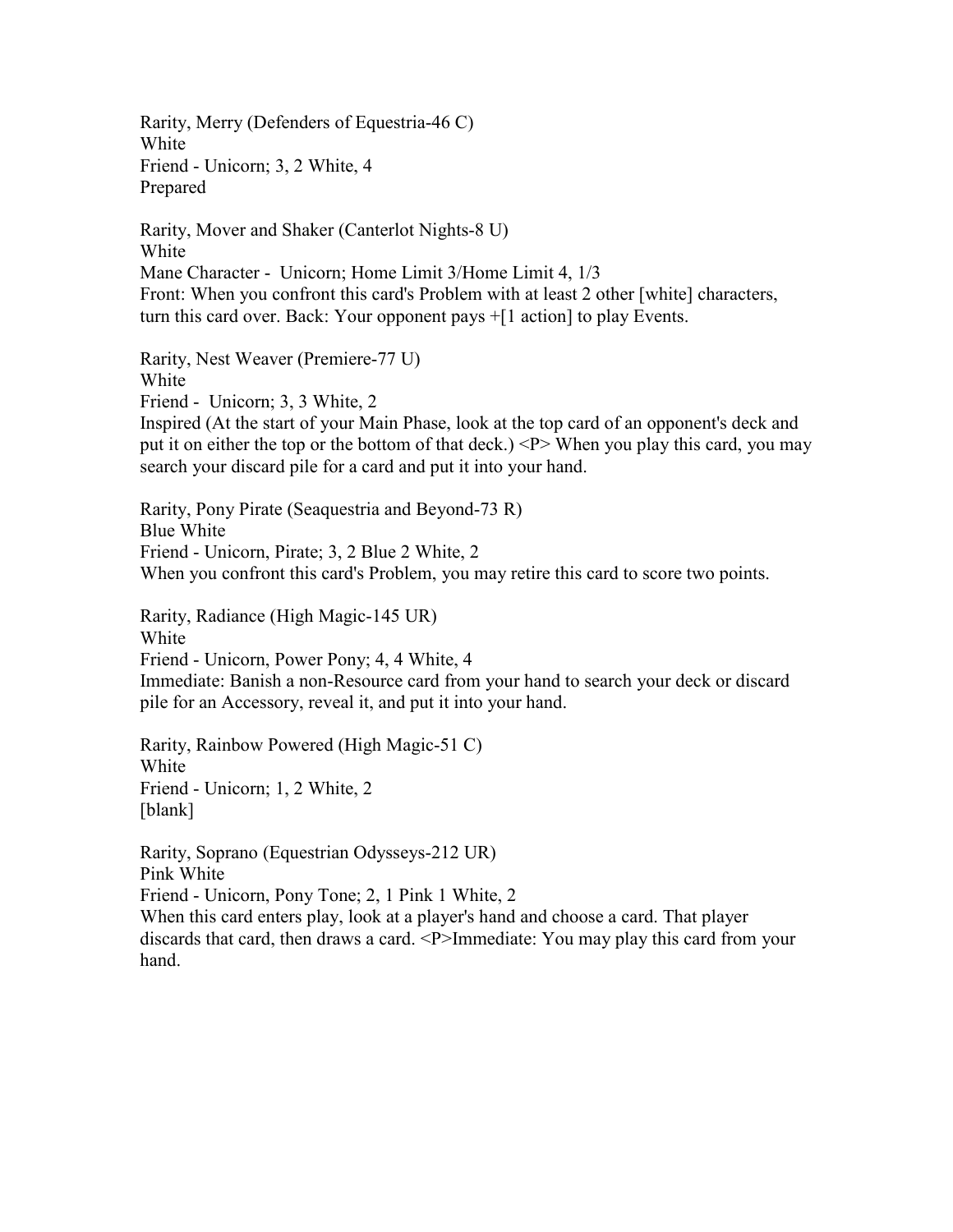Rarity, Sudden Inspiration (Absolute Discord-60 R) White Friend - Unicorn, Chaotic; 1, 0, 1 Chaos: When this card is flipped, banish a Friend involved in the faceoff, then banish this card.

Rarity, Truly Outrageous (Premiere-206 UR) White Friend - Unicorn; 3, 2 White, 2 When you confront this card's Problem, you may move this card home to score points equal to that Problem's bonus.

Rarity & Fluttershy, Critter Recruiters (Defenders of Equestria-85 U) White Yellow Friend - Unicorn, Pegasus; 3, 2 White 2 Yellow, 3 Showy  $1 \le P$  When an opponent starts a faceoff, you may put a [1 Yellow] Critter Friend token into play.

Rarity's Epiphany (Absolute Discord-112 R) Event; 3, 3 White, 3 Main Phase: Choose two: Dismiss a Friend without an attached Resource, put a Resource from your discard pile into your hand, or put an Accessory from your hand into play attached to a Friend.

Rarity's Worst Nightmare (High Magic-130 U) Problem;  $[2 \text{ white}] + [4 \text{ wild}], [6 \text{ wild}], 1$ 

When a Friend enters play here, another character here gets  $+1$  power until the end of the turn.

Raven, Event Organizer (Crystal Games-54 C) Purple Friend - Unicorn; 2, 2 Purple, 2 Teamwork  $\langle P \rangle$  When you play an Event, this card gets  $+1$  power until the end of the turn.

Ravers, Glowsticks Optional (Defenders of Equestria-32 R) Pink Friend - Earth Pony; 4, 2 Pink, 3 When one of your non-token Friends enters play, put a [1 Pink] Earth Pony Friend token

into play at each Problem. At the end of the turn, banish those tokens.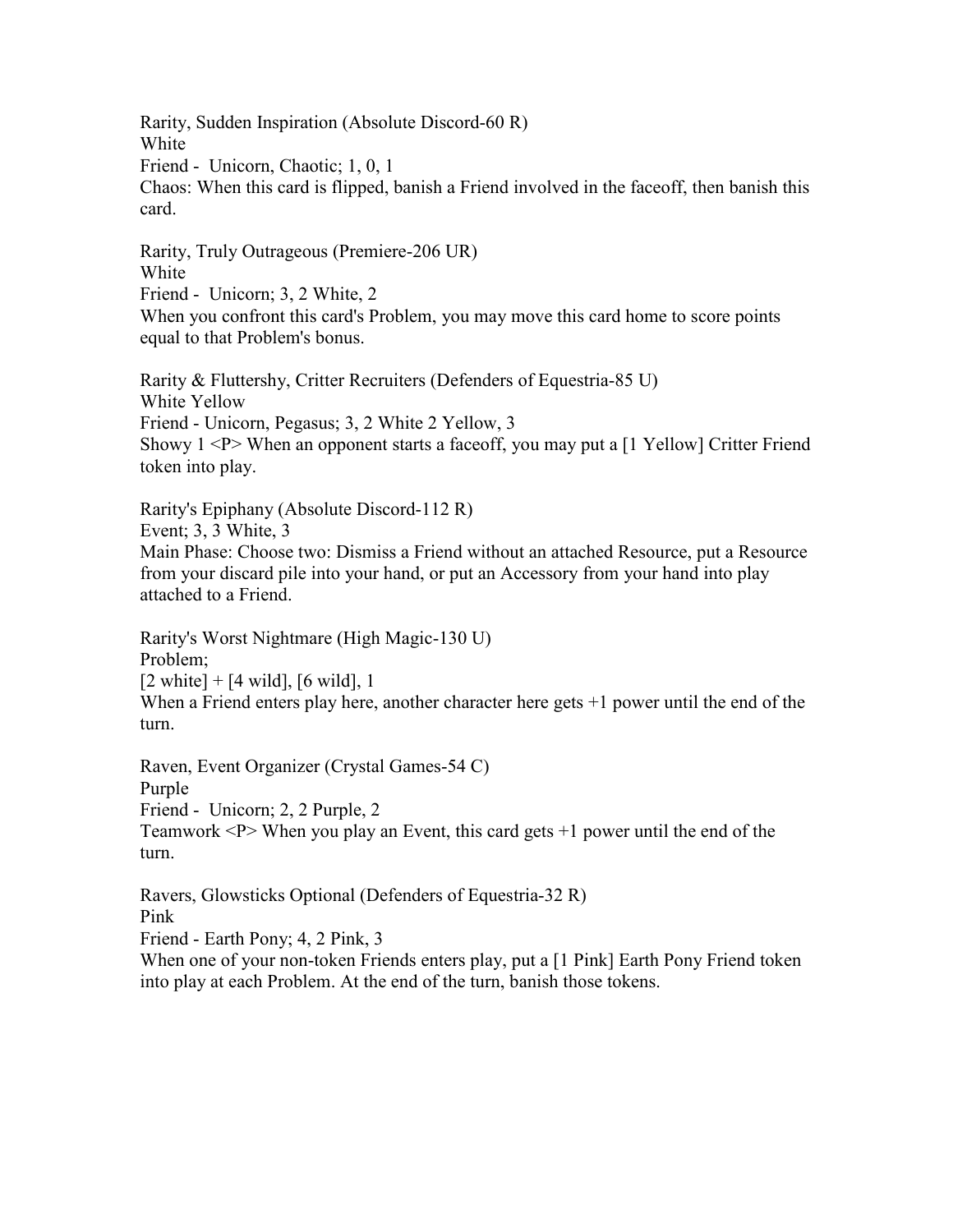Raze This Barn (Premiere-189 U) Problem;  $[4 \text{ orange}] + [3 \text{ non-orange}], [8 \text{ wild}], 3$ [Orange] Friends here cannot be dismissed.

Read the Manual (Equestrian Odysseys-134 R) Event; 3, 3 Blue 3 Purple, 3 Main Phase: Gain [5], then banish this card.

Ready to Fight (Equestrian Odysseys-194 U) Problem; [6 blue], [8 wild], 2 You have  $+2$  power during faceoffs here.

Red Delicious, Powerhorse (Seaquestria and Beyond-24 C) Orange Friend - Earth Pony; 4, 4 Orange, 7

Red Dragon (Canterlot Nights-163 U) Troublemaker; 2, 6 At the start of your opponent's Troublemaker Phase, they may pay [2 actions] to turn this card face-down.

Red Gala, Favorite Cousin (Premiere-33 C) Orange Friend - Earth Pony; 2, 0, 2

Redeeming Qualities (Marks In Time-86 SR) Event; 3, 3 White, 3 Main Phase: Put a Friend from your discard pile into play.

Reformed (Canterlot Nights-147 U) Resource - Condition; 1, 2 Yellow, 5 Play on an opponent's Troublemaker.<P>When you defeat that Troublemaker, you may add its power to your next faceoff this turn.

Reforming a Draconequus (Absolute Discord-186 U) Problem;  $[2$  yellow] +  $[1$  not-yellow],  $[4$  wild], 1 Troublemakers don't prevent players from confronting this Problem.

Rehabilitation (Absolute Discord-113 U) Event - Gotcha; 1, 3 Yellow, 5 Reaction: After one of your Troublemakers is put into the discard pile from play, put that card into your hand.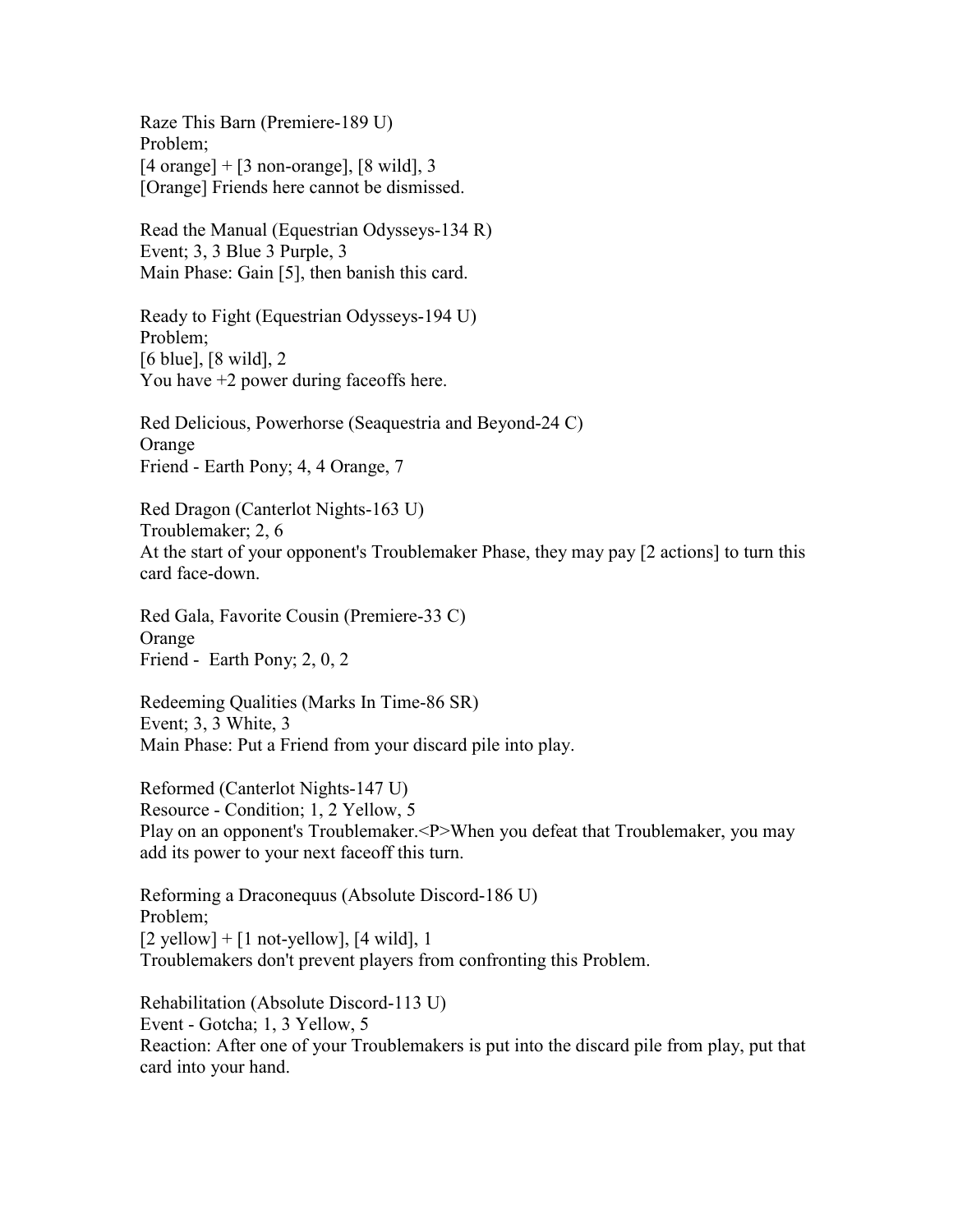Relay Race (Crystal Games-113 R) Event - Showdown; 3, 4 Blue, 6 Main Phase: Start a faceoff involving your characters at a Problem and an opponent's characters there. The winner of that faceoff may move a character they control for each of their Friends involved in the faceoff.

Repair Team (Absolute Discord-142 R) Resource - Asset; 1, 3 Orange, 4 Play to your home. <P> If another one of your Resources would be dismissed, you may retire this card instead.

Repulsor Blast (Marks In Time-87 C) Event; 1, 2 Yellow, 5 Main Phase: Troublemakers don't prevent you from confronting Problems until the end of the turn.

Rescue Party, Cannon Cavalry (Seaquestria and Beyond-15 C) Blue Friend - Ally; 3, 2 Blue, 2 Swift, Traveler

Rescue Party, The Power of Friendship (Seaquestria and Beyond-25 R) Orange Friend - Ally; 4, 3 Orange, 6 This card can't be frightened. <P> Flip an additional card during faceoffs involving this card.

Rest in Pieces (High Magic-148 UR) Event; 3, 3 Purple, 5 Immediate: Banish all opposing Resources.

Restoring Friendships (Absolute Discord-187 U) Problem;  $[4 \text{ blue}] + [3 \text{ not-blue}], [8 \text{ wild}], 2$ At the start of a Problem faceoff here, each player may pay [1] to ready a character here.

Ridiculous Outfit (Premiere-143 U) Resource - Accessory; 2, 3 Pink, 4 Play on a Friend. <P> While this Friend is at a Problem, your opponent's characters at that Problem each get -1 power during the Score Phase.

Rise and Shine (High Magic-94 C) Event; 1, 4 Yellow, 4 Immediate: Put two [1 yellow] Critter Friend tokens into play.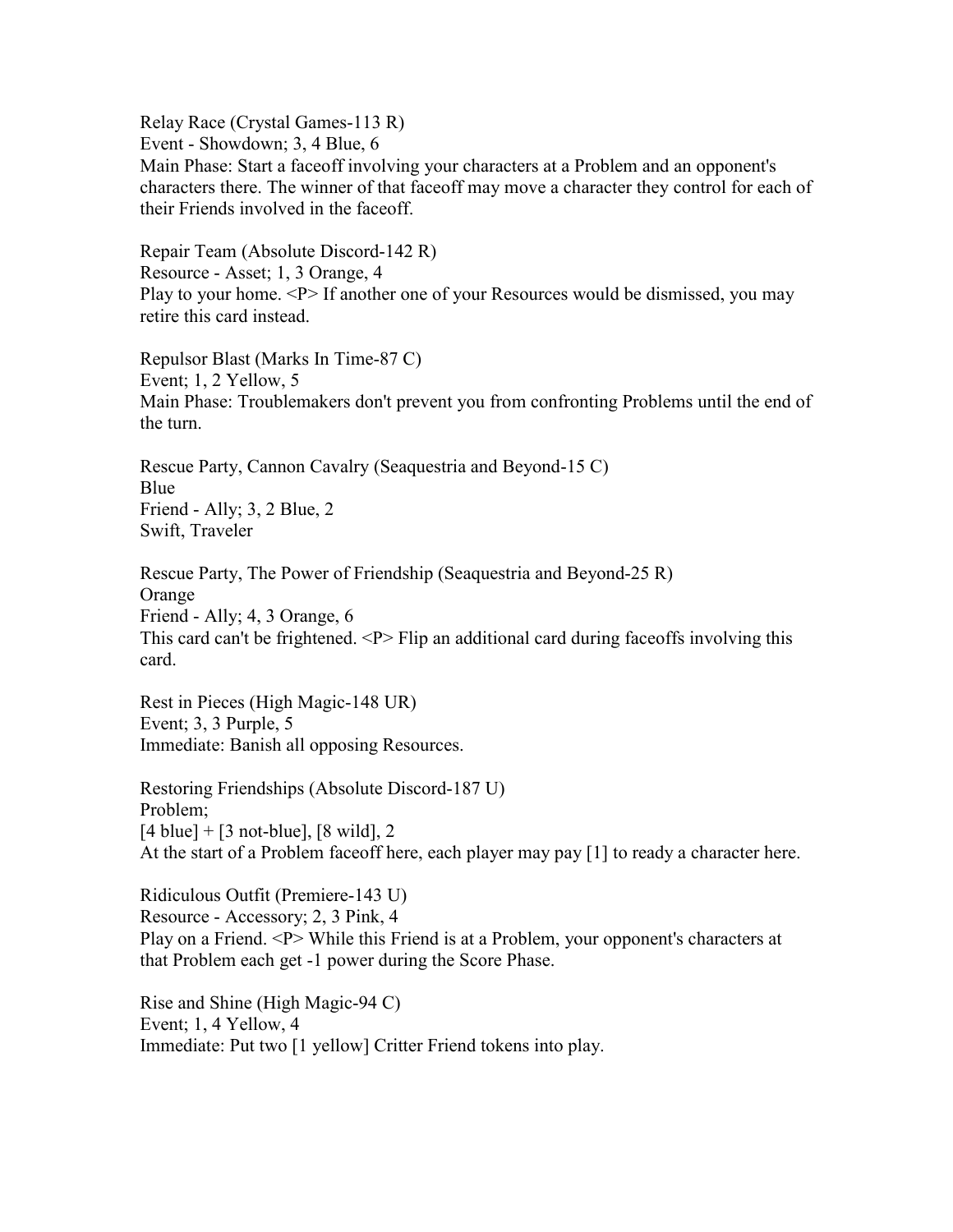Rising Star, In the Spotlight (Premiere-75 C) White Friend - Unicorn; 1, 1 White, 1 Main Phase: Exhaust this card to uncover a Troublemaker at its Problem. This card has received errata

Risky Business (Absolute Discord-114 R) Event; 3, 4 White, 3 Main Phase: Search an opponent's deck for a Friend and set it aside face-down. That opponent names a card and you reveal that Friend. If that Friend is the named card, that opponent may put it into play under his control. If not, you may put it into play under your control.

Rock Solid Fashion (Rock and Rave-6 F) Event; 1, 0, 4 Main Phase: Choose a [white] or [orange] character. That character gets +1 [white] and +1 [orange] until the end of the phase.

Rock, Paper, Scissors, Shoot! (Canterlot Nights-115 U) Event - Showdown; 0, 3 Pink, 5 Main Phase: Start a faceoff involving one of your Friends and an opponent's Friend with equal or greater power. At the end of the faceoff, the loser dismisses one of their Friends that was involved.

Rockslide (Crystal Games-184 U) Problem;  $[2 \text{ orange}] + [1 \text{ not-orange}], [4 \text{ wild}], 1$ Starting Problem <P> During faceoffs here, the player with the most [earth] characters here flips an additional card.

Rocky (Absolute Discord-143 C) Resource - Asset; 1, 0, 2 Play to your home.<P> Main Phase: While you have no [Yellow] Friends, you may exhaust this card. If you do, this card is also a [Yellow] Friend until the end of the phase.

Rodeo Ruckus (Equestrian Odysseys-195 R) Problem;  $[3 \text{ pink}] + [3 \text{ orange}], [8 \text{ wild}], 1$ When this card is confronted, an opponent discards a card and you draw a card.

Rolling Tones (Equestrian Odysseys-135 R) Event; 3, 4 Pink, 3 Immediate: Dismiss a Friend.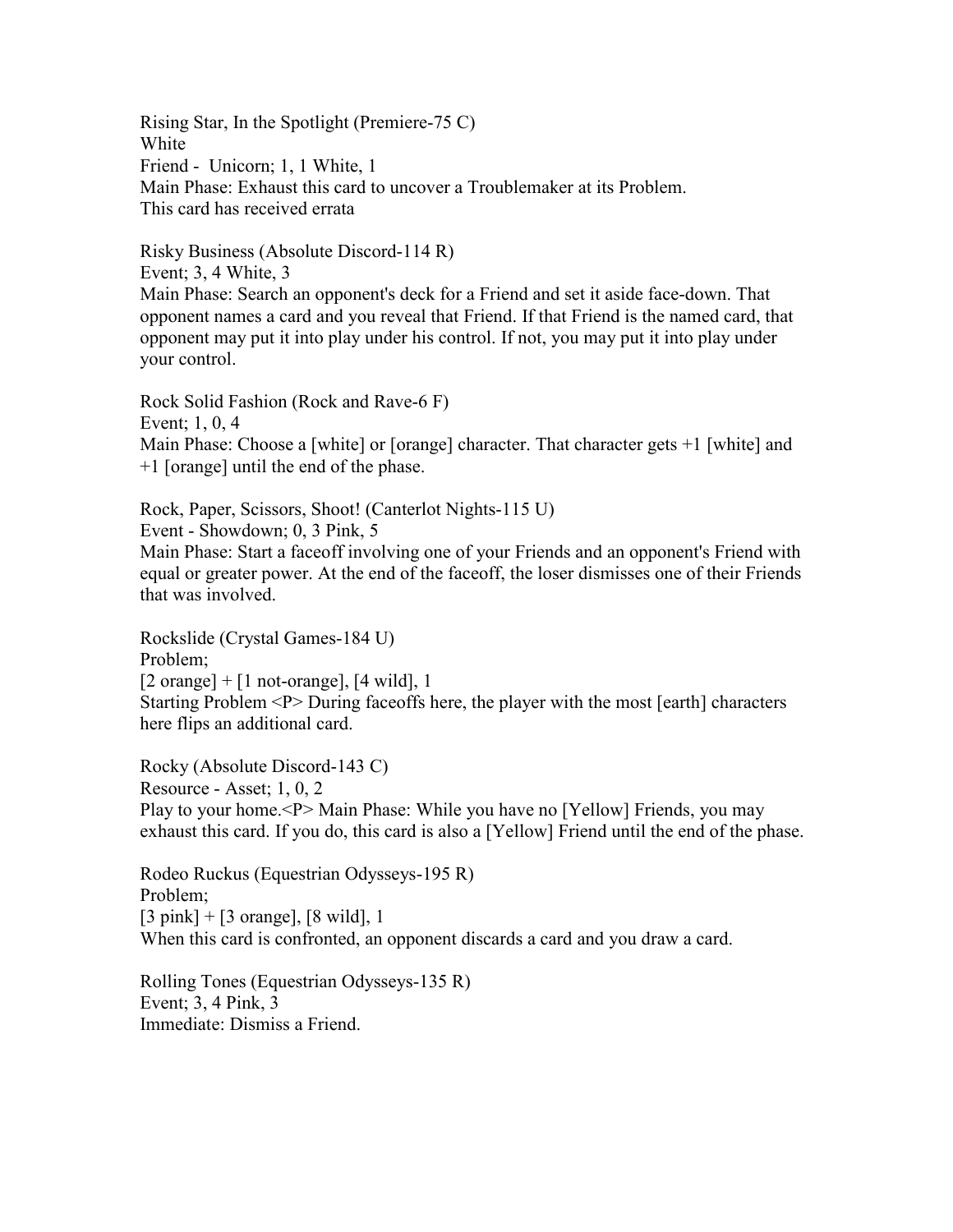Rook Ramparts, Chess Champ (Crystal Games-55 C) Purple Friend - Crystal; 3, 0, 2 While with another of your Crystal characters, this card has Studious.

Roseluck, Fainthearted Filly (Canterlot Nights-79 U) White Friend - Earth Pony; 4, 0, 3 Reaction: After one of your Friends is retired, you may exhaust this card. If you do, put another Friend from your discard pile into your hand.

Roseluck, Flower Whiz (Absolute Discord-61 C) White Friend - Earth Pony; 1, 1 White, 1 Studious

Rover, Gem Hunter (Equestrian Odysseys-177 C) Troublemaker; 0, 4 At the end of a faceoff involving this card, you may put one of your flipped cards into your hand.

ROYAL CANTERLOT VOICE (Canterlot Nights-116 U) Event; 1, 4 Purple, 5 Main Phase: Choose a Problem. Your opponent moves one of their Friends away from that Problem. If you control Princess Luna, gain [1 action].

Royal Dress Rehearsal (Canterlot Nights-184 U) Problem;  $[2 \text{ white}] + [1 \text{ non-white}], [4 \text{ wild}], 1$ Friends without Resources on them can't be moved here.

Royal Guidance (Premiere-99 C) Event; 1, 0, 4 Main Phase: Choose a [yellow] or [purple] character. That character gets +1 [yellow] and +1 [purple] until the end of the phase.

Royal Peacekeeper, Watchful Eye (Crystal Games-26 U) Orange Friend - Pegasus; 2, 4 Orange, 1 At the end of your turn, draw a card from the bottom of your deck.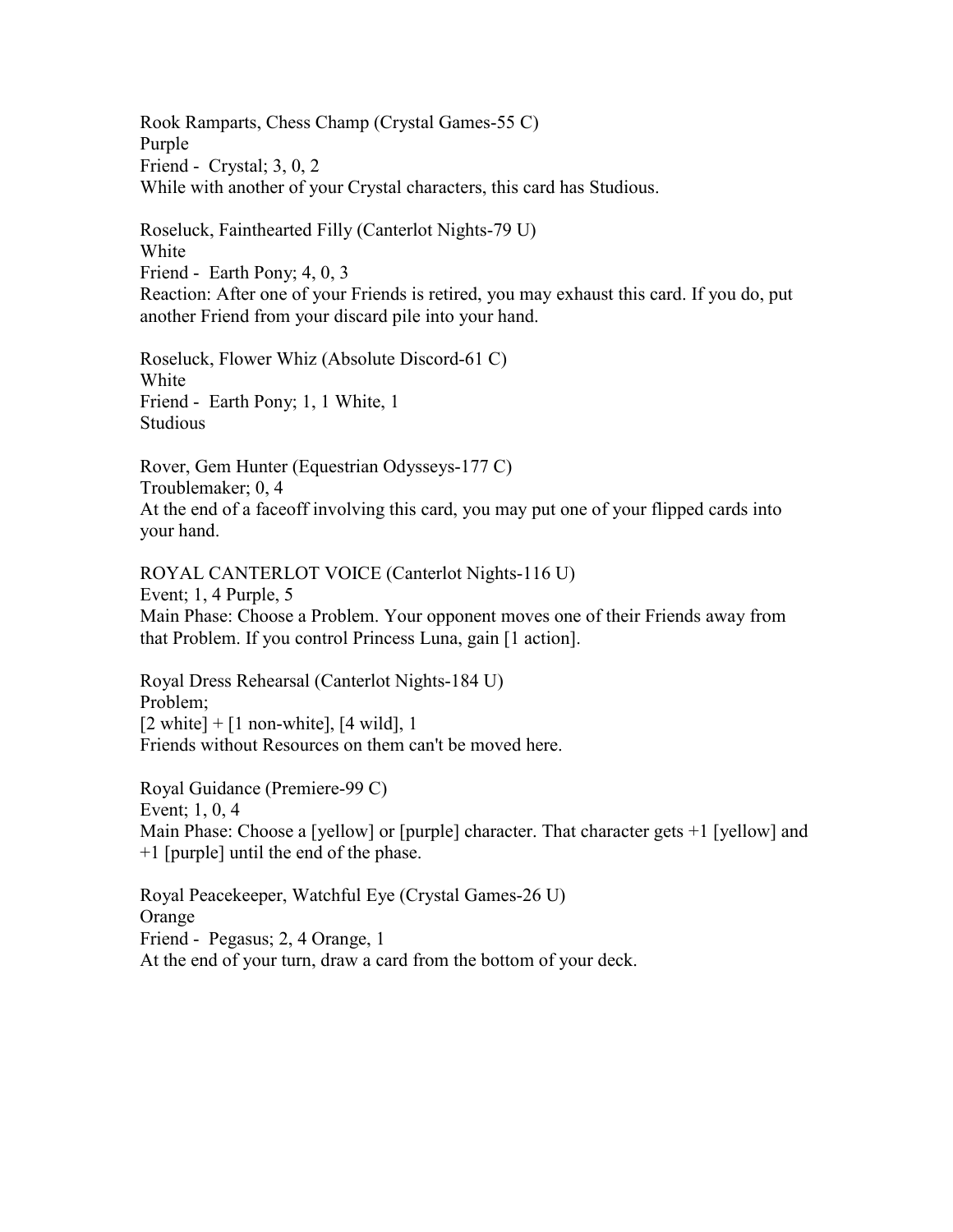Royal Riff, Songster (Premiere-78 C) White Friend - Earth Pony; 1, 3 White, 1 Inspired (At the start of your Main Phase, look at the top card of an opponent's deck and put it on either the top or the bottom of that deck.)

Royal Spyglass (Crystal Games-144 U) Resource - Asset; 0, 1 Purple, 4 Play to your home.  $\langle p \rangle$  Main Phase: Exhaust this card to have an opponent reveal a random card from their hand.

Rubber Chicken (Premiere-144 C) Resource - Accessory; 1, 1 Pink, 4 Play on a Friend.  $\langle P \rangle$  While this Friend is involved in a Troublemaker faceoff, it gets  $+2$ [pink].

Rumble, Fast Learner (Canterlot Nights-20 C) Blue Friend - Pegasus, Foal; 2, 0, 1 Main Phase: Exhaust this card to move it.

Runaway Cart (Premiere-190 U) Problem;  $[1 \text{ orange}] + [1 \text{ non-orange}], [4 \text{ wild}], 1$ Starting Problem.

Runaway Pony! (Crystal Games-185 C) Problem;  $[4 \text{ pink}] + [3 \text{ not-pink}], [8 \text{ wild}], 2$ When this card enters play, each player retires a Friend with 2 or less power.

Saffron Masala, Another Satisfied Customer (Defenders of Equestria-77 R) Pink White Friend - Unicorn; 2, 1 Pink 1 White, 2 When a Friend leaves play, your Mane Character gets  $+2$  power until the end of the turn.

Salina Blue, Sink or Swim (Seaquestria and Beyond-84 R) Pink Purple Friend - Seapony; 2, 3 Pink 3 Purple, 2 Eccentric  $2 < P$  Immediate: Exhaust this card to draw 3 cards, then put 2 cards from your hand on top of your deck.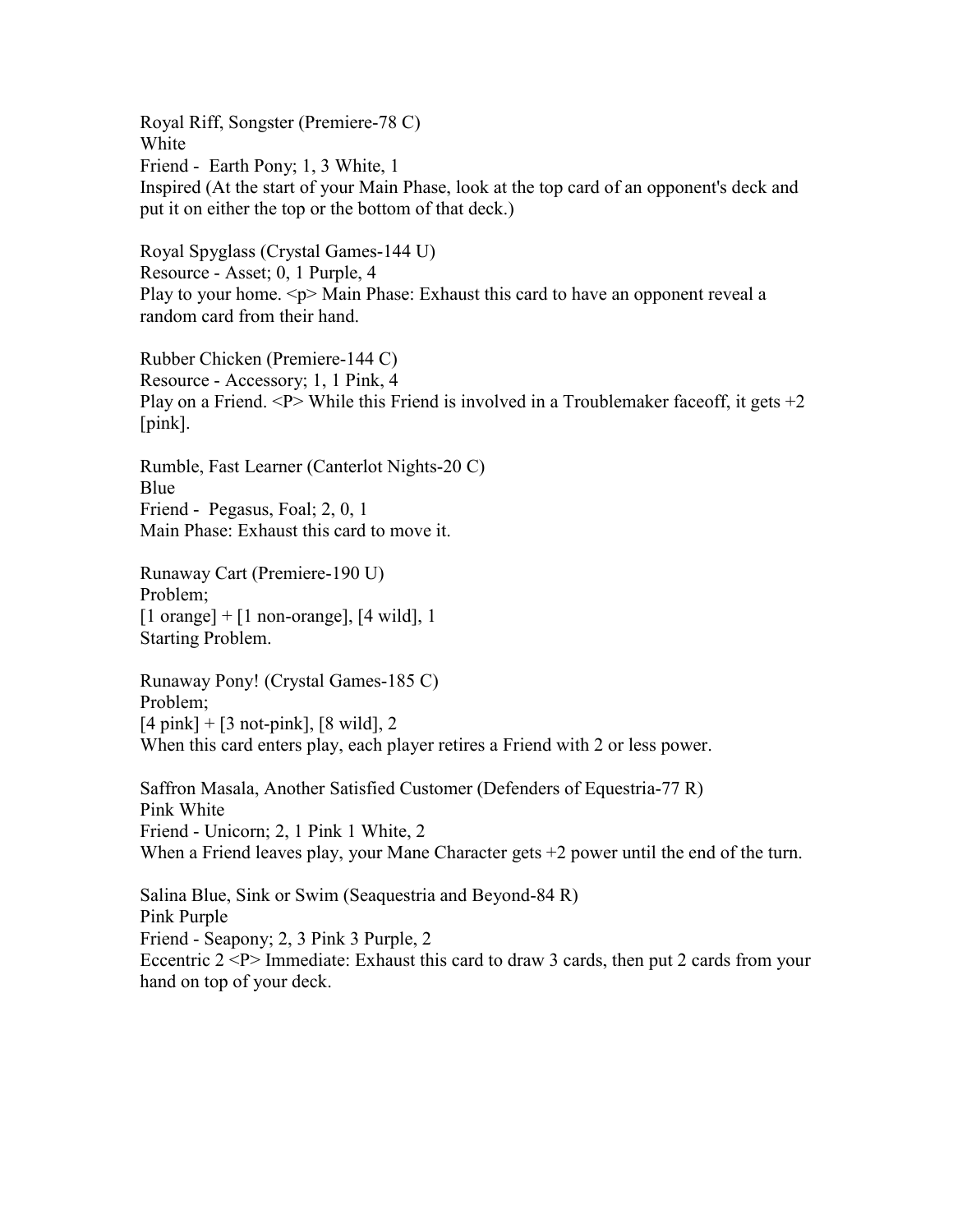Sapphire Shores, Costume Changer (Canterlot Nights-80 C) White Friend - Earth Pony; 2, 0, 2 Main Phase: Retire an Accessory on this card to play an Accessory on this card for free.

Sapphire Shores, Glitz and Glam (Absolute Discord-62 C) White

Friend - Unicorn, Chaotic; 3, 4 White, 2

Chaos: When this card is flipped, choose a Friend with an Accessory on it. Double that Friend's power until the end of the faceoff.  $\langle P \rangle$  This card has  $+2$  power for each of your Accessories.

Sapphire Shores, Star of the Show (Equestrian Odysseys-74 R) White Friend - Earth Pony, Chaotic; 3, 3 White, 3 Chaos: When this card is flipped, exhaust all Friends without an attached Accessory

involved in the faceoff. <P> When you play an Accessory on this card, you pay [1] less for the next Accessory you play this turn.

Sassaflash, Striking! (Canterlot Nights-48 R) Pink Friend - Pegasus; 2, 0, 1 When this card enters play at a problem, each player shuffles their deck and draws a card.

Sassy Saddles, Expert Marketer (Marks In Time-47 R) White

Friend - Unicorn; 2, 2 White, 2

At the start of your turn, if there are no opposing characters at this card's Problem, you may put a [1 white] Unicorn Friend token with Prepared into play.

Save Sweet Apple Acres (Premiere-191 U)

Problem;

 $[4 \text{ orange}] + [3 \text{ yellow}], [9 \text{ wild}], 3$ 

While a player has more power at this Problem than any opponent, that player's Friends here can't be dismissed.

Save the Crystal Ponies (Crystal Games-186 C) Problem;

 $[2$  purple] +  $[2$  not-purple],  $[5 \text{ wild}]$ , 1

When a player confronts this Problem with characters that have at least 3 different colors among them, that player may exhaust one of their characters here to gain [1 action].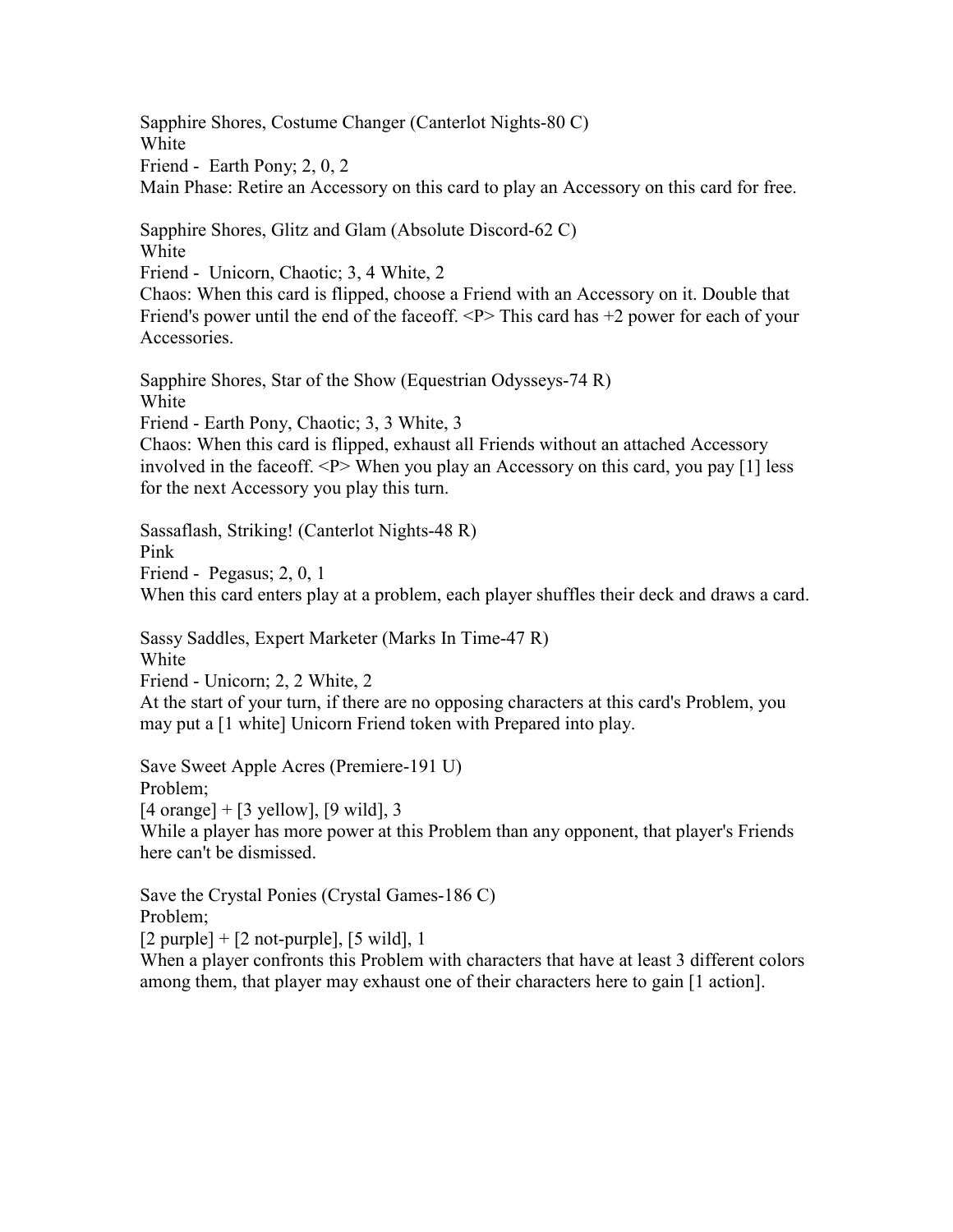Save the Day (High Magic-131 R) Problem;  $[3 \text{ yellow}] + [3 \text{ blue}], [8 \text{ wild}], 1$ When you confront this Problem, score an additional point.

Saving the Day (Equestrian Odysseys-162 U) Resource - Report; 2, 4 purple, 4 Play on a Problem. <P> Vexing (If an opponent would confront this card's Problem, you may retire this card instead.)  $\langle P \rangle$  Pay [1] less for your first Event each turn, to a minimum of  $[1]$ .

Savoir Fare, Snooty Server (Premiere-72 R) White Friend - Earth Pony; 2, 2 White, 2 Inspired (At the start of your Main Phase, look at the top card of an opponent's deck and put it on either the top or the bottom of that deck.) <P> When you play this card to a Problem, choose another one of your characters at that Problem. It gets +2 power until the end of the turn.

Scootaloo, Creature Catcher (Premiere-17 R) Blue Friend - Pegasus, Foal; 2, 1 Blue, 2 Main Phase: Exhaust this card to play a Troublemaker for free.

Scootaloo, Cutie Mark Crusader (Marks In Time-1 F) **Blue** Mane Character - Pegasus, Foal; Home Limit 3/Home Limit 4, 1/3 FRONT: When you confront this card's Problem, turn this card over. BACK: At the end of your turn, you may move up to two of your characters at home. If you do, exhaust those characters.

Scootaloo, Daredevil (Equestrian Odysseys-17 C) Blue Friend - Pegasus, Foal; 1, 2 Blue, 1 Competitive 2

Scootaloo, Fan Club Founder (Canterlot Nights-21 U) Blue

Friend - Pegasus, Foal; 2, 3 Blue, 2

Supportive 1 (+1 power while at a Problem with your Mane Character that shares a color with this card.)<P>When you move your Mane Character to a Problem, you may exhaust this card to move this card there.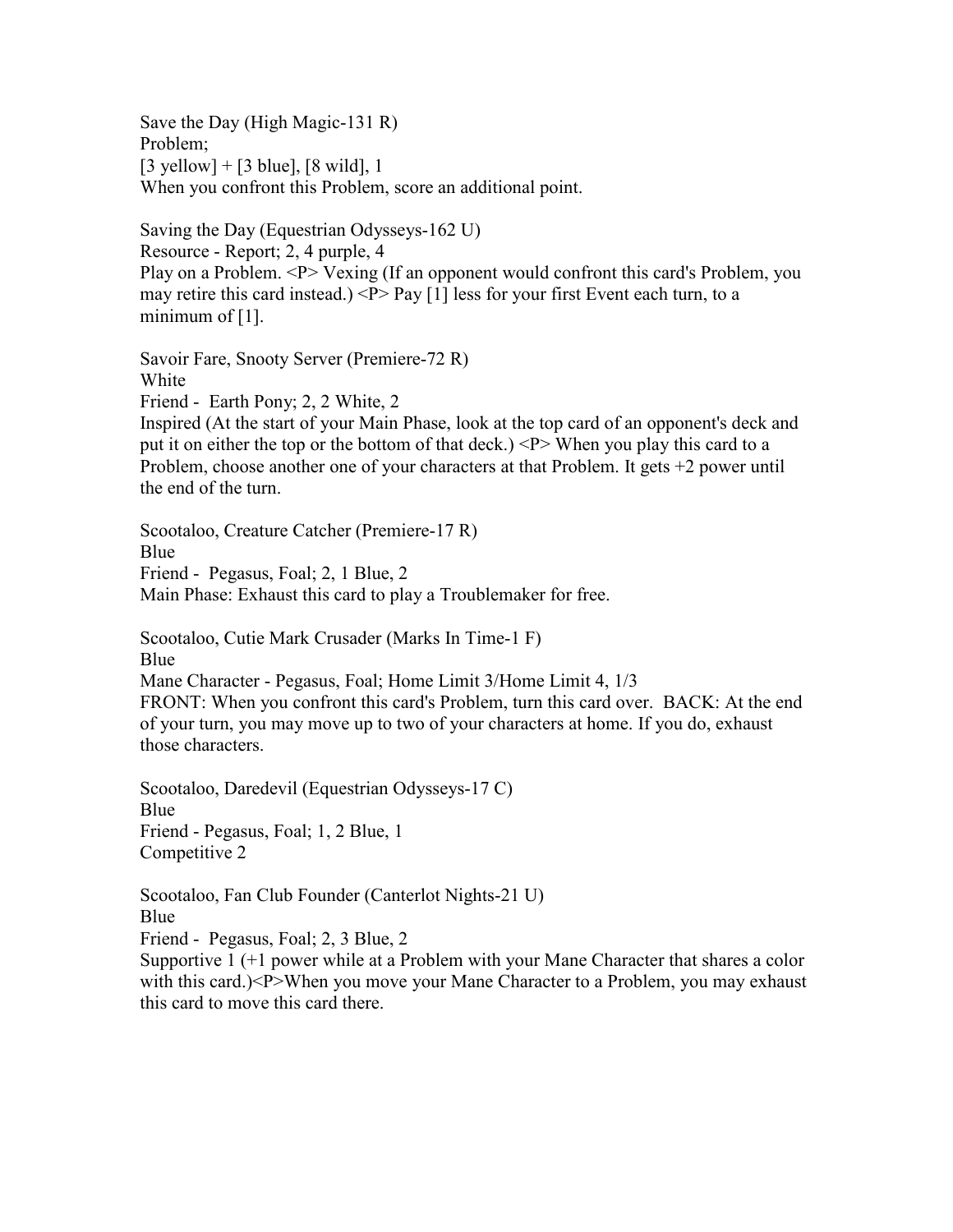Scootaloo, Flying High (Equestrian Odysseys-18 SR) Blue Friend - Pegasus, Foal; 1, 3 Blue, 1 Competitive 2 <P> Immediate: During a faceoff, this card becomes involved in the faceoff. At the end of the faceoff, retire this card. Scootaloo, Forever a Crusader (Marks In Time-11 SR) Blue Friend - Pegasus, Foal, Unique; 2, 1 Blue, 2 When one of your Friends becomes Cutie Marked, you may move one of your characters to that Friend's Problem. <P> Main Phase: Pay [2] to Cutie Mark this card. (It becomes Cutie Marked and you put a  $+1$  power counter on it. You can't Cutie Mark a Cutie Marked card.)  $\langle P \rangle$  While this card is Cutie Marked, it has Competitive 2. Scootaloo, Most Creative (Defenders of Equestria-63 U) Blue White Friend - Pegasus, Foal; 4, 2 Blue 2 White, 4 Prepared <P> When you win a faceoff involving this card, score a point. Scootaloo, Practice Makes Perfect (Absolute Discord-28 R) Orange Friend - Pegasus, Foal, Chaotic; 3, 3 Orange, 3 Chaos: While this card is flipped, opponents can't score points.  $\langle P \rangle$  Stubborn  $\langle P \rangle$ During faceoffs involving this card, players can't score points. Scootaloo, Showstopper (Crystal Games-16 C) Blue Friend - Pegasus, Foal, Performer; 2, 1 Blue, 2 Main Phase: Exhaust this card to do a little dance and have all players draw a card, then discard a card. Scootaloo, What a Wingspan! (High Magic-10 C) Blue Friend - Pegasus, Foal; 3, 0, 3 While your Mane Character is [blue], this card has Competitive 2. Scootaloo's Scooter (Crystal Games-145 R) Resource - Accessory; 1, 4 Blue, 4 Play on a Foal Friend.<P>Any Phase: Exhaust this card to move that Friend to a Problem. Scope Things Out (Equestrian Odysseys-136 U) Event; 1, 4 purple, 4

Immediate: Draw 4 cards, then put 3 cards on the top of your deck.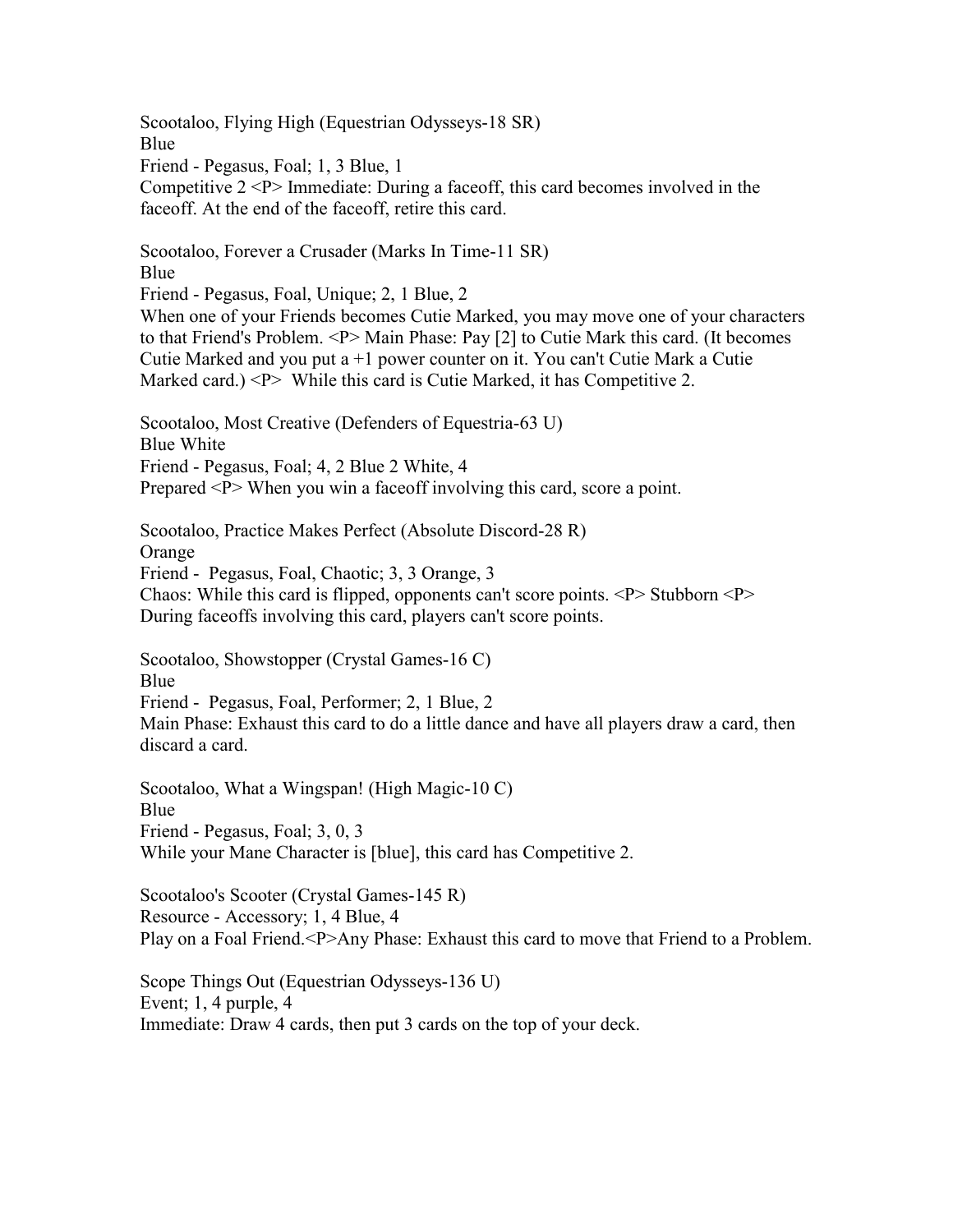Scorpan's Necklace (Crystal Games-146 C)

Resource - Asset; 1, 0, 3

Play to your home.<P>Main Phase: Retire this card and pay [1 action] to put a card from your hand on the top of your deck. <p> Main Phase: Retire this card to give one of your characters [purple] until the end of the phase.

Scrapbook Project (Defenders of Equestria-141 UR) Orange

Resource - Asset; 2, 2 Orange, 4

Play to your home.  $\langle P \rangle$  At the end of your turn, each player discards a card.  $\langle P \rangle$  When you win a Problem faceoff, you may banish a Friend, Resource, Event, and Troublemaker from your discard pile to score a point.

Screwball, Topsy Turvy (Absolute Discord-38 R) Pink

Friend - Earth Pony; 3, 3 Pink, 1

When this card enters play, choose an opponent. That opponent gains control of this card. <P> At the end of your Main Phase, retire another Friend here. If you can't, retire this card.

Screwy, Barking Mad (Premiere-202 UR)

Pink

Friend - Critter, Earth Pony; 2, 2 Pink, 1

Your opponents can't confront this card's Problem unless they have at least 3 characters at that Problem.

This card has received errata

Screwy, One With the Pack (Equestrian Odysseys-91 R) Yellow Friend - Earth Pony; 3, 3 Yellow, 2 During faceoffs, this card has  $+2$  power for each of your Critter characters here.

Sea Poppy, Guessing Game (Seaquestria and Beyond-38 R) Pink Friend - Seapony, Foal, Unique; 3, 3 Pink, 4

As a random card is selected or a choice is made at random, guess which option or card will be randomly selected. If you guessed correctly, you may exhaust this card to score a point.

Sea Swirl, Porpoiseful (Premiere-93 R) Yellow Friend - Unicorn; 3, 1 Yellow, 2 Main Phase: Exhaust this card at a Problem to move up to 3 of your [Critter] Friends to that Problem.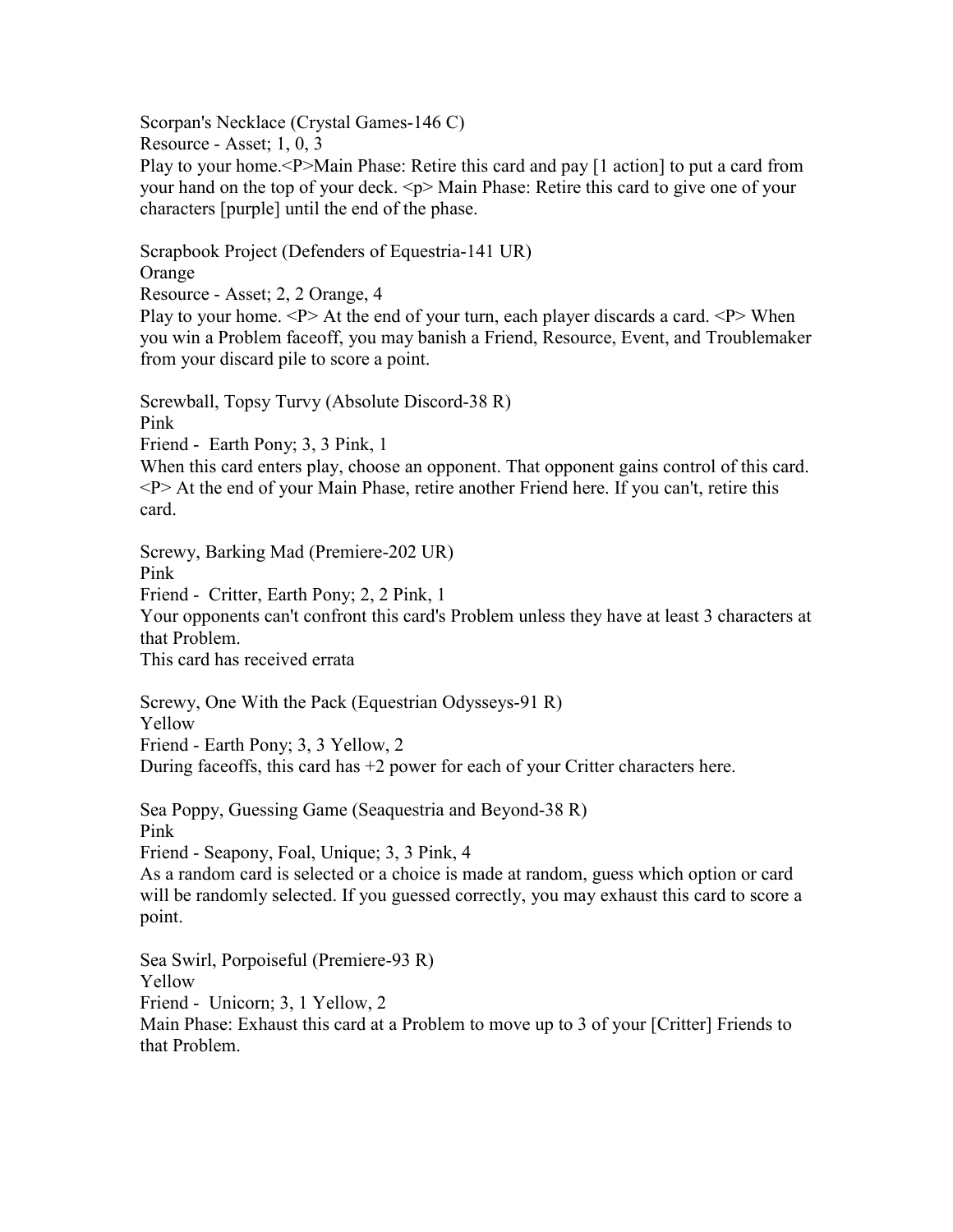Seabreeze, Breezie Boss (High Magic-63 R) Yellow

Friend - Breezie, Chaotic; 2, 2 Yellow, 2

Chaos: While this card is flipped, an opposing character involved in the faceoff has -1 power for each of your characters involved in the faceoff. <P> Immediate: While this card is involved in a faceoff, you may exhaust it to give each of your other characters involved in the faceoff +1 power until the end of the faceoff.

Seabreeze's Flower (Crystal Games-147 C)

Resource - Asset; 1, 0, 3

Play to your home.<P>Main Phase: Retire this card and pay [1 action] to dismiss an opponent's Resource. <p> Main Phase: Retire this card to give one of your characters [yellow] until the end of the phase.

Sealed Scroll, Studious Scribe (Canterlot Nights-60 C) Purple Friend - Earth Pony; 1, 2 Purple, 1 Studious (When you win a faceoff involving at least one of your characters with this keyword, gain [1 action].)

Seapony Duo, Flipper Floppers (Seaquestria and Beyond-83 R) Orange Yellow Friend - Seapony; 2, 3 Orange 3 Yellow, 2 Flip an additional card during faceoffs involving this card.  $\langle P \rangle$  Opponents flip 1 fewer cards during faceoffs involving this card.

Seapony Guard, Defender of Seaquestria (Seaquestria and Beyond-26 C) Orange Friend - Seapony; 4, 2 Orange, 4 Diligent 2

Seaquestria Citizens, Fit and Finny (Seaquestria and Beyond-65 C) Yellow Friend - Seapony; 2, 1 Yellow, 2 While this card is at home, it has Swift.

Searching High and Low (Seaquestria and Beyond-130 C) Problem;  $[2 \text{ wild}], [2 \text{ wild}], 0$ Starting Problem

Secret Mission (Rock and Rave-7 F) Problem;  $[2 \text{ pink}] + [2 \text{ purple}], [6 \text{ wild}], 2$ Players need +1 [wild] to confront this Problem for each of their opponent's Friends here.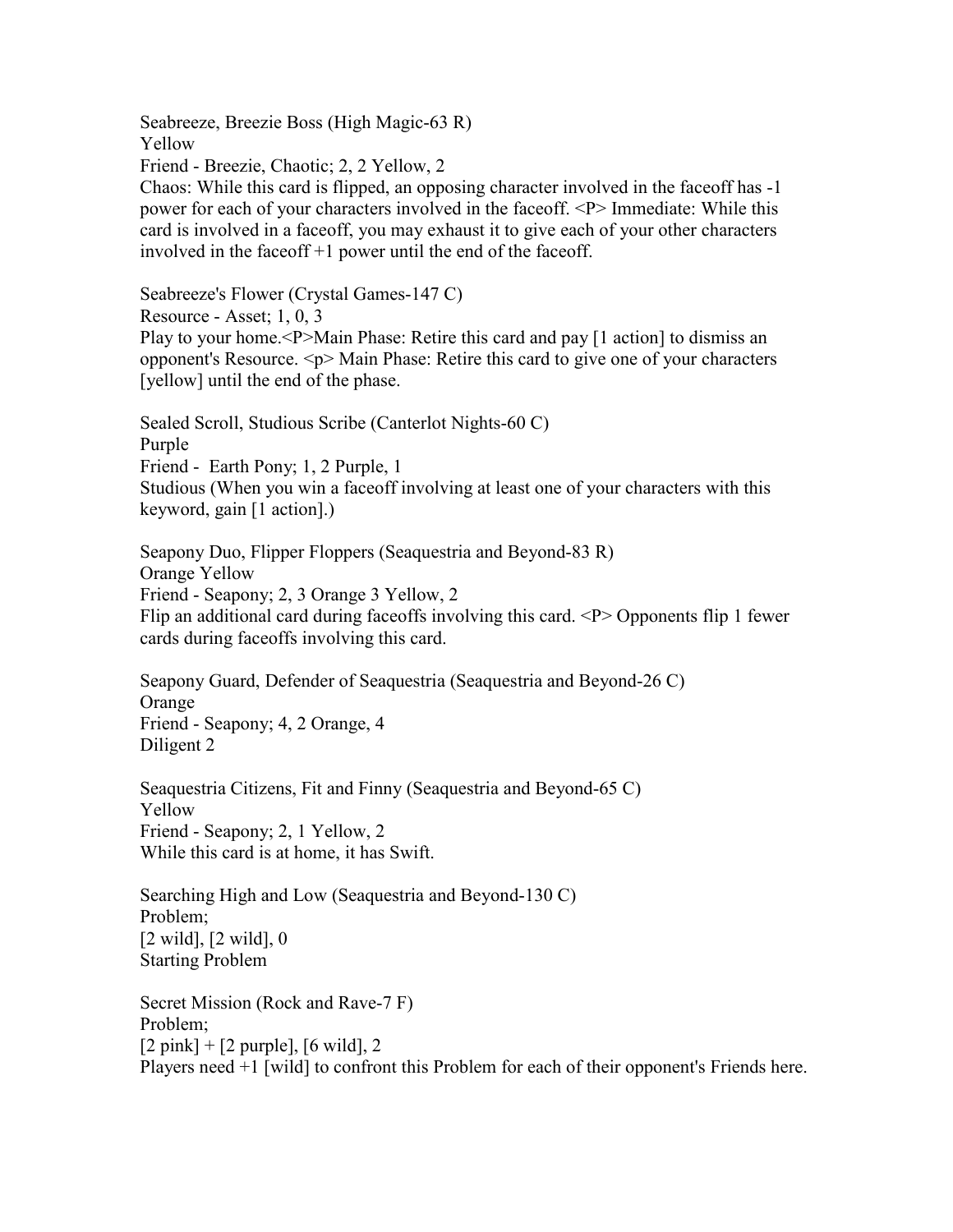Seeking the Scepter (Defenders of Equestria-128 C) Problem; [8 wild], [8 wild], 1 Mane Characters can't contribute their power to confronting this Problem.

Sew Tired (High Magic-132 R) Problem; [3 orange]  $+$  [3 white], [8 wild], 1 At the start of your turn, you may put  $a+1$  power counter on any number of characters with attached Resources here.

Shelly & Sheldon, Happy as a Clam (Seaquestria and Beyond-89 R) Pink Yellow Friend - Ally; 2, 2 Pink 2 Yellow, 3 Eccentric 3, Swift <P> This card can't contribute its power to faceoffs.

Sheriff Silverstar, Confident Constable (Crystal Games-27 C) Orange Friend - Earth Pony; 3, 0, 3 While an opponent's Mane Character is at home, this card can't be frightened.

Sheriff Silverstar, Search Warrant (Equestrian Odysseys-32 U) Orange Friend - Earth Pony; 3, 3 Orange, 2 When this card enters play, name a card. Choose an opponent. That player reveals their hand and discards each card with that name.

Shining Armor, Back on Duty (Absolute Discord-13 C) Blue Friend - Unicorn, Royalty; 3, 2 Blue, 3 While this card is involved in a faceoff, it has  $+2$  power

Shining Armor, Bastion Brother (Equestrian Odysseys-94 U) Blue Purple Friend - Unicorn, Royalty; 2, 1 Blue 1 Purple, 2 Competitive  $2 < P$  When you win a Troublemaker faceoff, gain [1].

Shining Armor, Bedraggled Dad (Defenders of Equestria-10 C) Blue Friend - Unicorn, Chaotic; 2, 4 Blue, 2 Chaos: When this card is flipped, it gets  $+3$  power until the end of the faceoff.  $\langle P \rangle$  Swift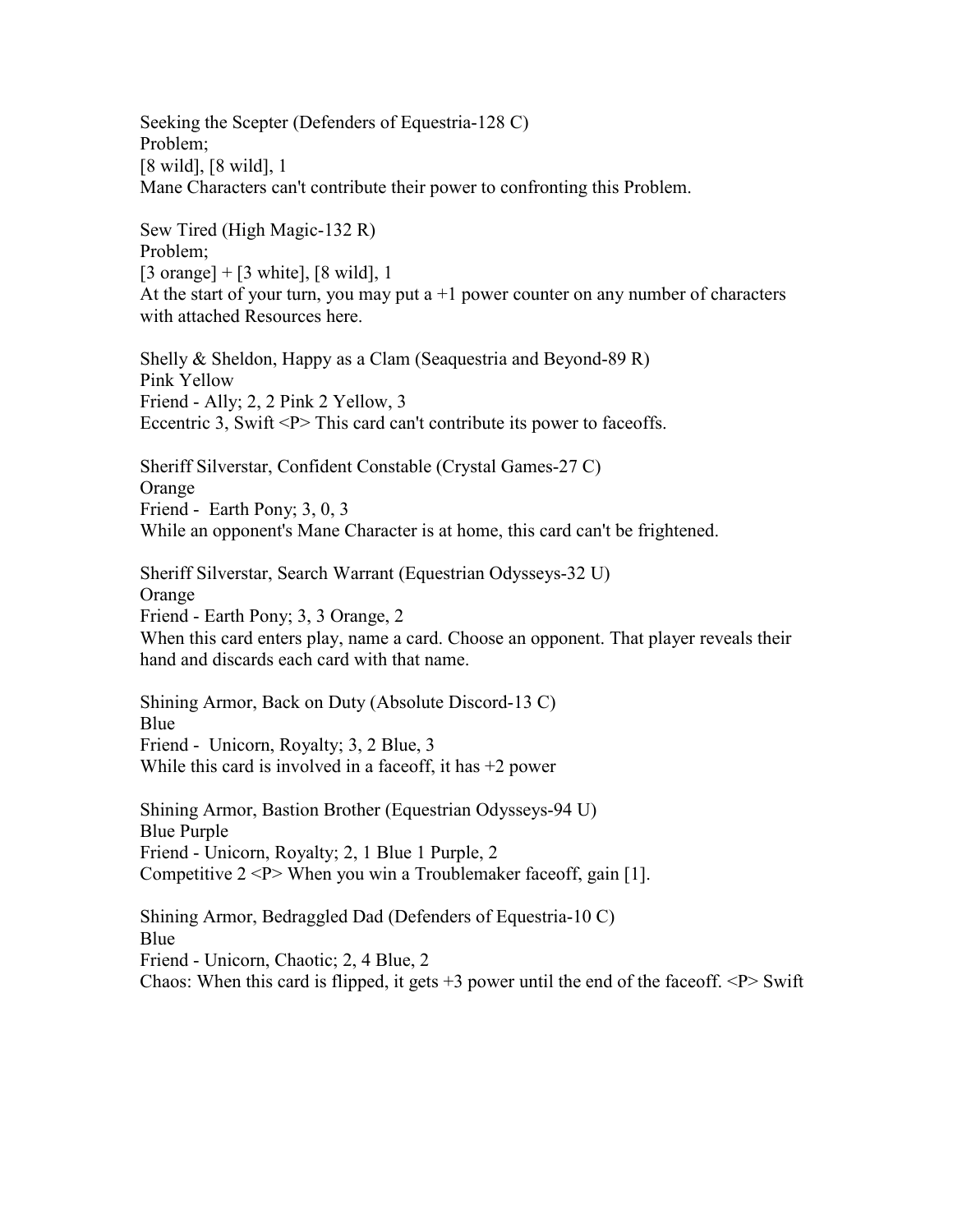Shining Armor, Captain of the Guard (Canterlot Nights-61 R) Purple Friend - Unicorn; 3, 2 Purple, 2 Reaction: After you move this card to a Problem, you may exhaust this card to turn a Troublemaker there face-down.

Shining Armor, Crystal Prince (Crystal Games-56 U) Purple Friend - Crystal, Royalty; 3, 3 Purple, 0 This card has +1 power for each card in your hand.

Shining Armor, Soldier in Training (Marks In Time-12 C) Blue Friend - Unicorn; 3, 4 Blue, 4 Competitive 3

Shining Armor, Team Trainer (High Magic-21 U) Orange Friend - Unicorn, Royalty; 3, 3 Orange, 3

Persistent <P> When this or another one of your Friends becomes unfrightened, you may put a +1 power counter on one of your Friends.

Shining Armor/Princess Cadance, Fastball Special (Crystal Games-191 UR) Blue

Mane Character - Unicorn, Royalty/Alicorn, Royalty; Home Limit 3/Home Limit 4, 1/3 FRONT: At the start of a Problem faceoff, you may pay [1 action] to put a Windup counter on this card. If you do, you may turn this card over. BACK: Swift <P> When this side of the card turns face-up, you may move it to a Problem. Then, remove each Windup counter from this card and you may move a number of your Friends to this card's Problem up to the number of counters removed this way.

Ship Shape, Heavy Lifter (Premiere-200 UR) Orange Friend - Pegasus; 3, 2 Orange, 2 Reaction: When you flip a card, exhaust this card to ignore that card and flip another card. This card has received errata

Shoeshine, Animal Sanctuary (Seaquestria and Beyond-75 U) Blue Yellow

Friend - Earth Pony; 1, 3 Blue 3 Yellow, 1

Traveler <P> Immediate: Retire another one of your Friends to move this card. <P> When you win a faceoff involving this card, you may put a [1 yellow] Critter Friend token into play.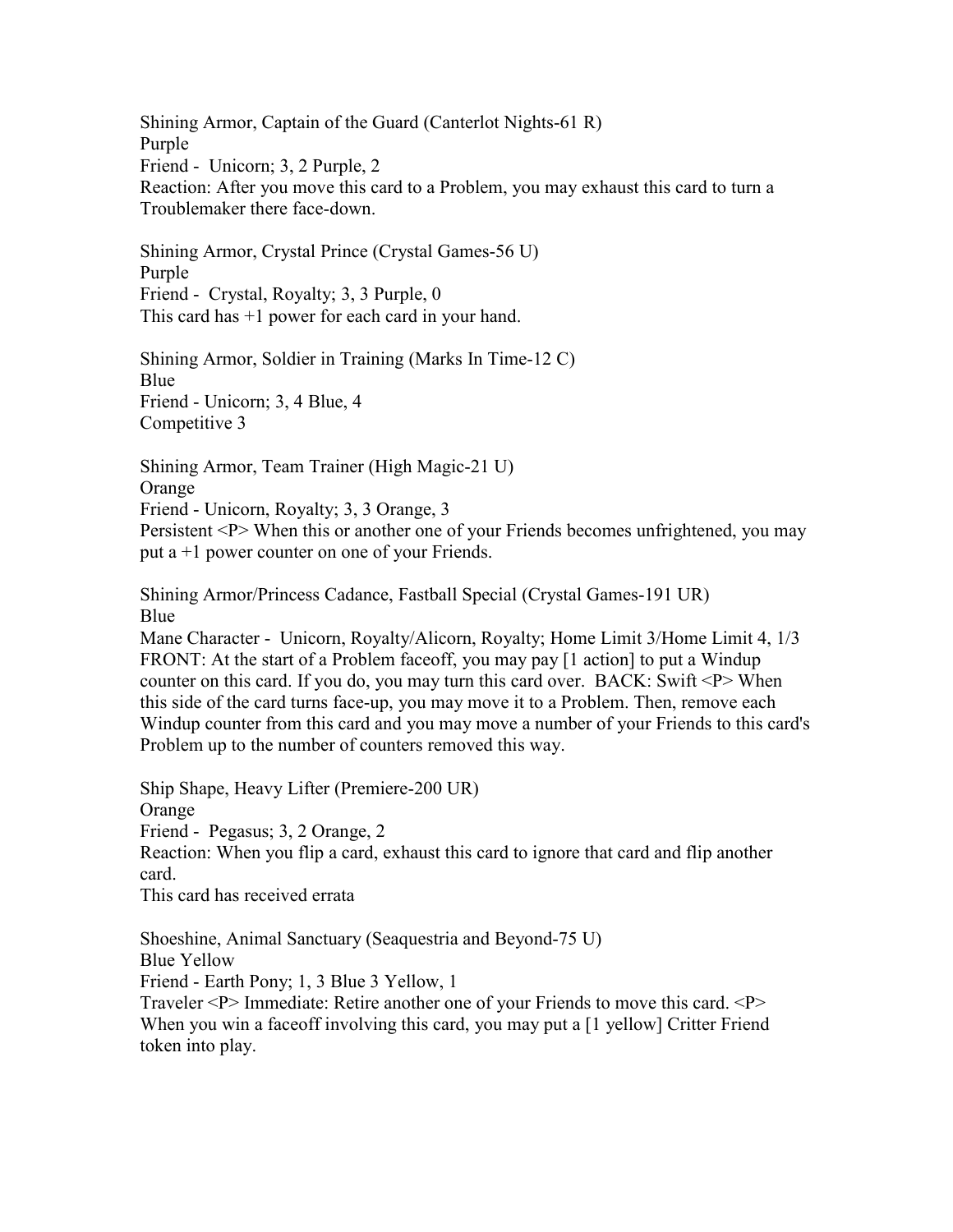Shooting Star, Tale Teller (Canterlot Nights-22 C) Blue Friend - Earth Pony; 3, 1 Blue, 3 At the end of your draw step, if an opponent's Mane Character is at home, you may draw a card and discard a card. This card has received errata

Silver Frames, Art Curator (Canterlot Nights-81 C) White Friend - Earth Pony; 2, 3 White, 2 Inspired (At the start of your Main Phase, look at the top card of an opponent's deck and put it on either the top or the bottom of that deck.)

Silver Shill, Secrets and Lies (High Magic-22 R) **Orange** Friend - Earth Pony; 3, 2 Orange, 3 Vexing  $\langle P \rangle$  When this card leaves play, you may put a +1 counter on a character.

Silver Shill's Coin (Crystal Games-148 C) Resource - Asset; 1, 0, 3 Play to your home.<P>Main Phase: Retire this card and pay [1 action] to exhaust a character. <p> Main Phase: Retire this card to give one of your characters [orange] until the end of the phase.

Silver Spanner, Dumpster Diver (Crystal Games-57 C) Purple Friend - Unicorn; 1, 0, 1 Main Phase: Exhaust one of your [Earth Pony] characters here to banish a card from a discard pile.

Silver Spanner, Nuts for Bolts (Premiere-32 R) Orange Friend - Unicorn; 3, 1 Orange, 2 Reaction: When one of your Resources is dismissed, you may dismiss this card. If you do, play that Resource from your discard pile for free. This card has received errata

Silver Spoon, High and Mighty (Marks In Time-72 U) Purple White Friend - Earth Pony, Foal; 2, 1 Purple 1 White, 2 When you move this card to a Problem, you may move an opposing character to this card's Problem. <P> Opposing characters here can't be moved unless their controller pays [1].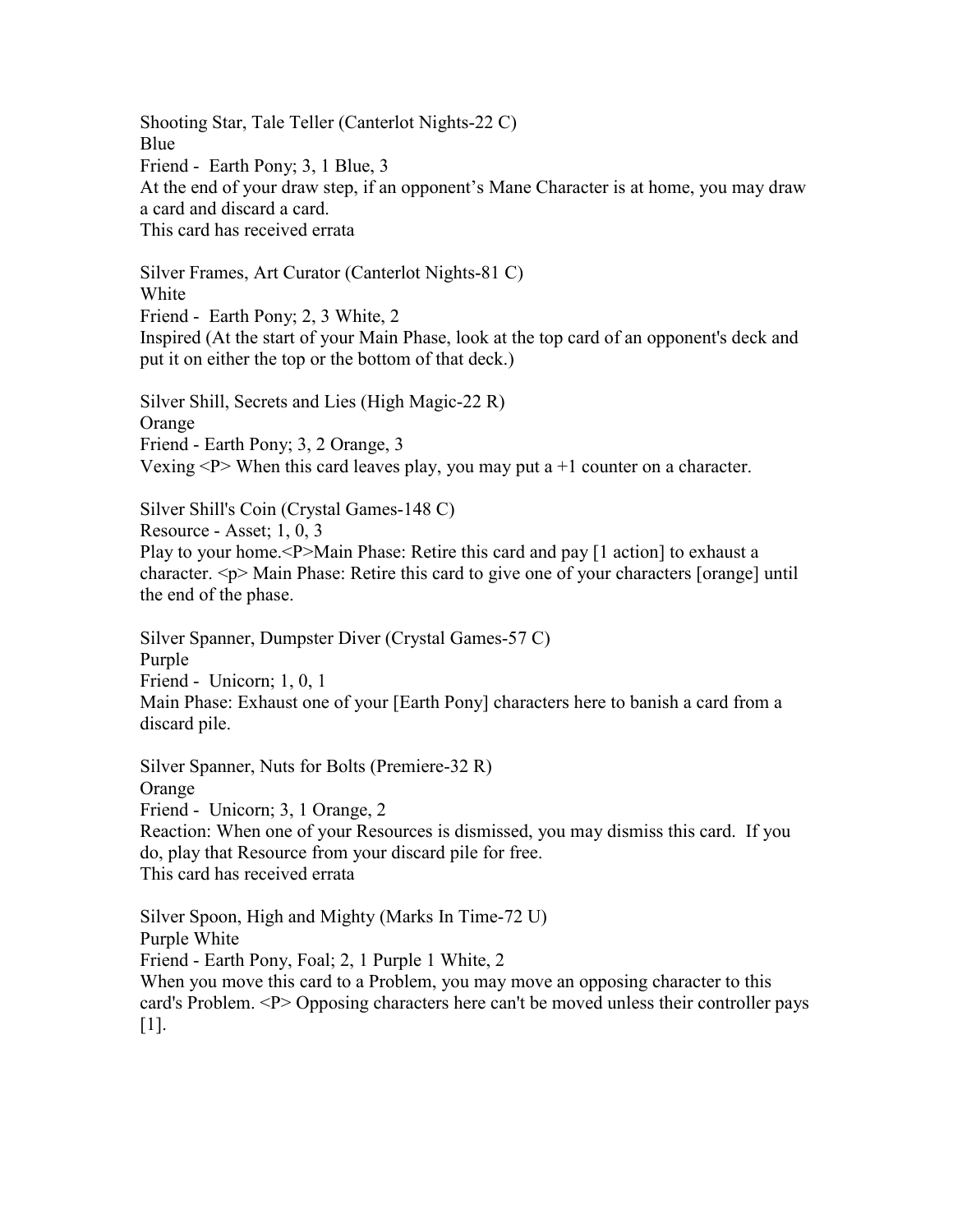Silverspeed, Eye in the Sky (Crystal Games-28 R) Orange Friend - Pegasus; 4, 3 Orange, 3 Stubborn <P> Main Phase: Exhaust one of your [earth pony] characters here to exhaust an opponent's Friend here.

Similo Duplexis (Defenders of Equestria-104 R) Event; 4, 4 Purple, 4 Main Phase: During the next Score Phase, there is an additional Confront Step for each Problem.

Singing Barrel (Equestrian Odysseys-163 C) Resource - Asset, Pony Tone; 1, 0, 4 Play to your home and choose a color. Your Mane Character is also that color until the end of the turn. <P> Main Phase: Exhaust this card and put it into its owner's hand to put one of your Pony Tone Friends into its owner's hand.

Sir Lintsalot (Absolute Discord-144 C)

Resource - Asset; 1, 0, 2

Play to your home. <P> Main Phase: While you have no [Blue] Friends, you may exhaust this card. If you do, this card is also a [Blue] Friend until the end of the phase.

Sisterhood (Marks In Time-88 R)

Event - Song; 1, 2 Orange 2 Purple, 4

Main Phase: Choose one: Flip an additional card during faceoffs until the start of your next turn, move an opposing character, or name a card type and an opponent reveals their hand and discards a card with that type.

Skeleton Soldiers, Necromancy is Magic (Defenders of Equestria-120 C) Troublemaker; 0, 4 When this card is defeated, put it into its owner's hand.

Skunk, Lil Stinker (High Magic-72 U) Yellow Blue Friend - Critter; 1, 1 Yellow 1 Blue, 1 Troublemakers here have -2 power.

Sky Stinger, Leadership Material (Defenders of Equestria-11 R) Blue Friend - Pegasus; 3, 4 Blue, 3 While you have 3 or fewer cards in your hand, this card has Swift. <P> When you move this card to a Problem, you may move another one of your characters to that Problem.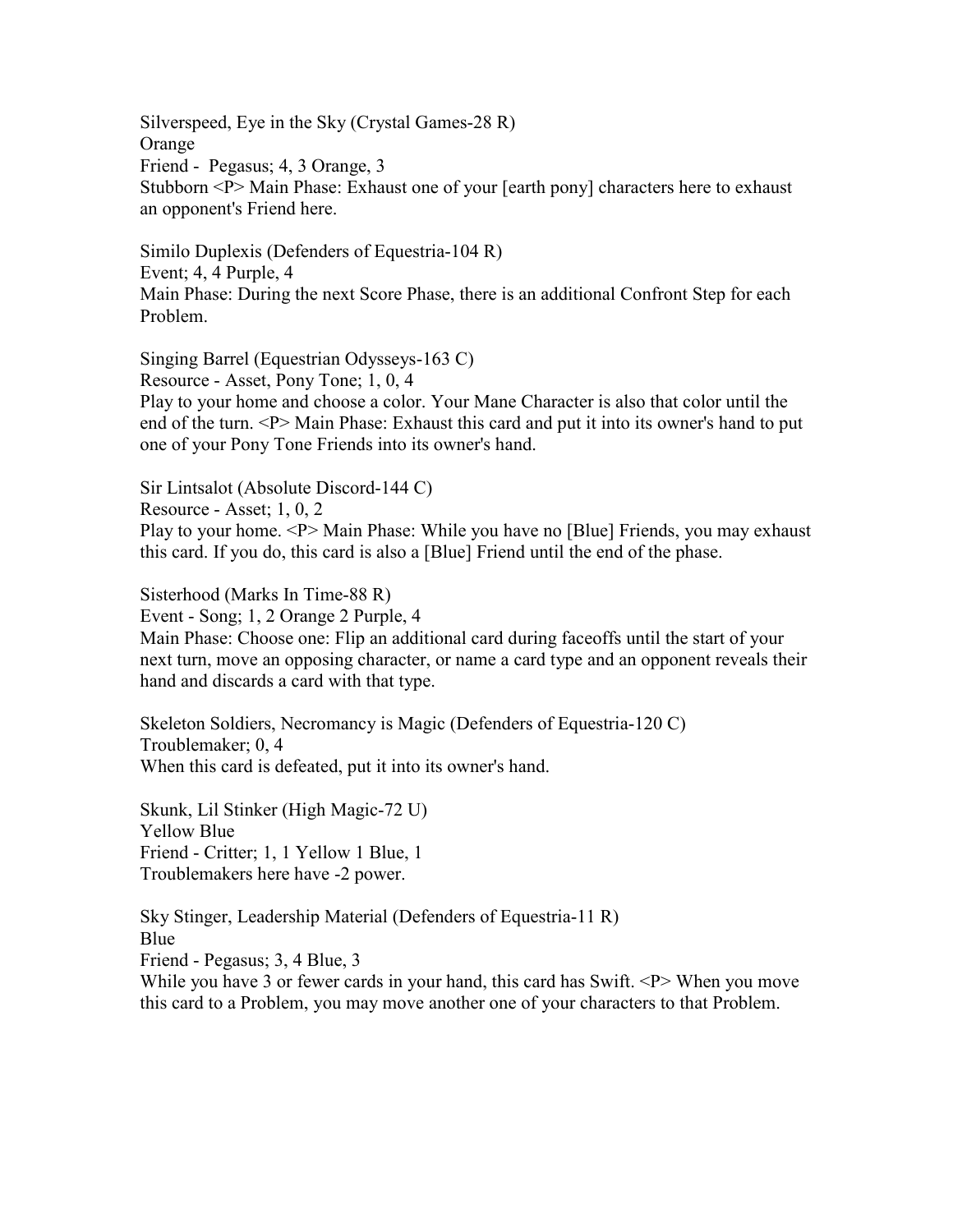Slick Shades (Crystal Games-149 C) Resource - Accessory; 1, 3 Blue, 4 Play on a Friend.  $\langle P \rangle$  That Friend has  $+1$  power for each Slick Shades in play.

Slippery Slopes (Absolute Discord-188 C) Problem;  $[2$  purple] +  $[2$  not-purple],  $[5 \text{ wild}]$ , 1 Starting Problem <P> When a player confronts this Problem, that player moves one of their characters here home.

Smart Cookie, Equestrian Founder (Marks In Time-21 C) Orange Friend - Earth Pony; 2, 1 Orange, 2 Immediate: Banish a card from your discard pile to give this card +1 power until the end of the turn.

Smarty Pants (Absolute Discord-145 C) Resource - Asset; 1, 0, 2 Play to your home.<P> Main Phase: While you have no [Purple] Friends, you may exhaust this card. If you do, this card is also a [Purple] Friend until the end of the phase.

Smile and Wave (Crystal Games-150 R) Resource - Condition; 1, 2 Yellow, 4 Play on a Friend. <P> When you play a Friend, the attached Friend gets +2 power until the end of the turn.

Snails, Deep Thinker (Canterlot Nights-49 C) Pink Friend - Unicorn, Foal; 3, 2 Pink, 2 Main Phase: Exhaust this card.<P>While this card is exhausted, your opponent needs  $+$ [2] wild] to confront this card's Problem.

Snails, Not Thinking About It (Defenders of Equestria-24 C) Orange Friend - Unicorn; 2, 1 Orange, 2 When this card enters play, you may discard 2 cards. If you do, put two  $+1$  power counters on this card.

Sneak Attack (Marks In Time-89 R) Event; 1, 2 Purple, 5 Main Phase: Search your deck for a Troublemaker, reveal it, and put it into your hand.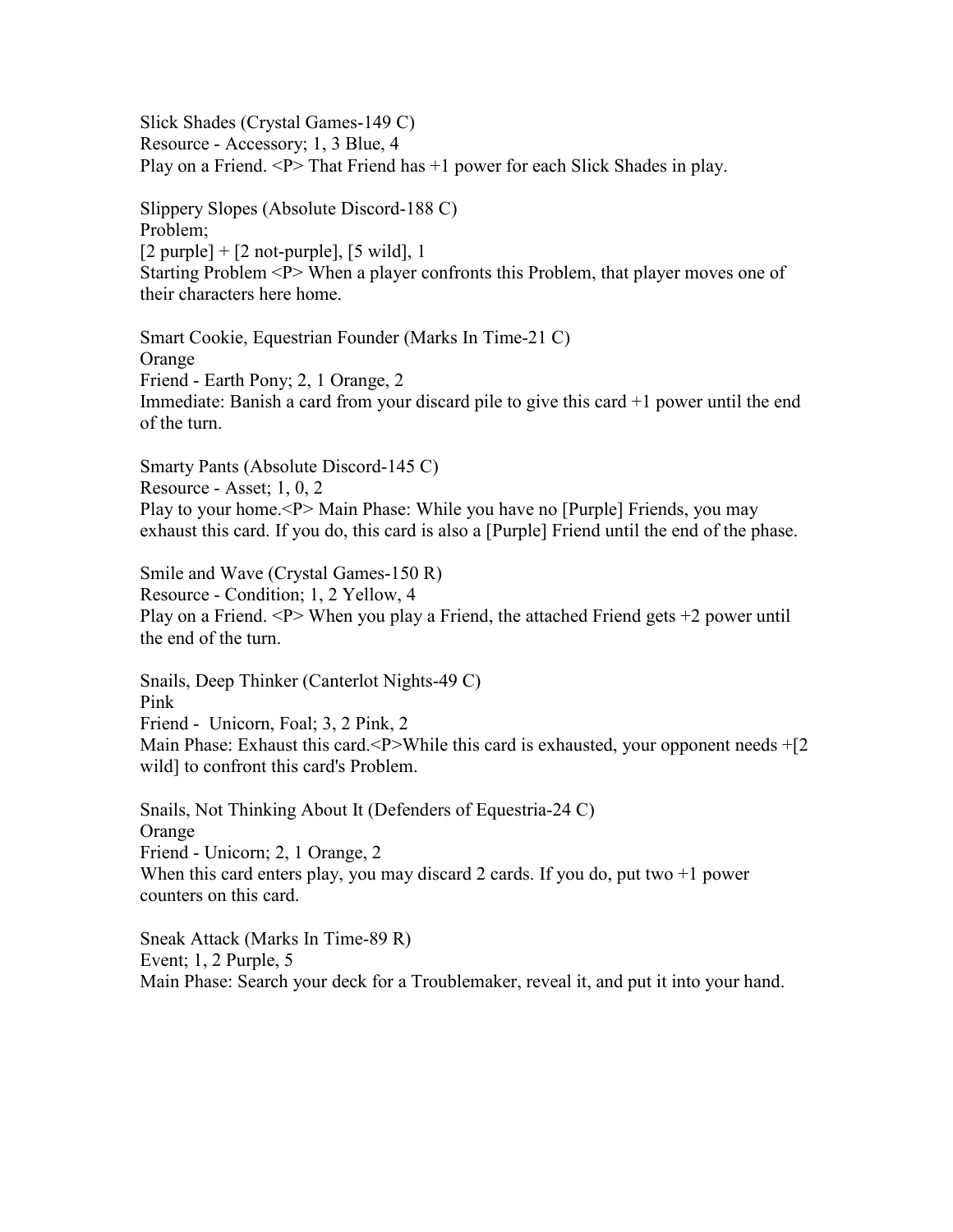Snips, Schemer (Canterlot Nights-50 R) Pink Friend - Unicorn, Foal; 3, 2 Pink, 2 Pumped (After a faceoff involving this card, you may banish a card you flipped to beneath this card.)<P>Main Phase: Exhaust this card and spend 2 cards from beneath it to dismiss an opponent's Friend at this card's Problem. Snips & Snails, Dynamic Duo (Premiere-49 R) Pink Friend - Unicorn, Foal; 4, 3 Pink, 3 Your opponent needs  $+[1 \text{ wild}]$  to confront this card's Problem. Snips & Snails, Joined at the Horn (High Magic-32 C) Pink Friend - Unicorn, Foal; 3, 1 Pink, 4 Hasty  $\langle P \rangle$  As an additional cost to play this card, retire a Friend. Snips & Snails, Minor Problem (Equestrian Odysseys-100 U) Pink Orange Friend - Unicorn, Foal; 4, 2 Pink 2 Orange, 4 This card can't be frightened. <P> Main Phase: Exhaust this card to uncover a Troublemaker here. Snips & Snails, Problem Solvers (Canterlot Nights-51 R) Pink Friend - Unicorn, Foal; 2, 3 Pink, 3 Main Phase: Exhaust and retire this card to replace its Problem. Snips & Snails, Stage Magicians (Absolute Discord-39 F) Pink Friend - Unicorn, Foal; 3, 3 Pink, 1 This card has +1 power for each card in your opponent's hand. Snooty Boutique (Canterlot Nights-148 R) Resource - Location; 3, 2 White, 4 Play to your home.<P>Reaction: After the start of a Faceoff, you may exhaust this card to put a card from your hand on the top of your deck.

Soarin, Gold Medalist (Equestrian Odysseys-19 U) Blue Friend - Pegasus; 4, 2 Blue, 4 Competitive 2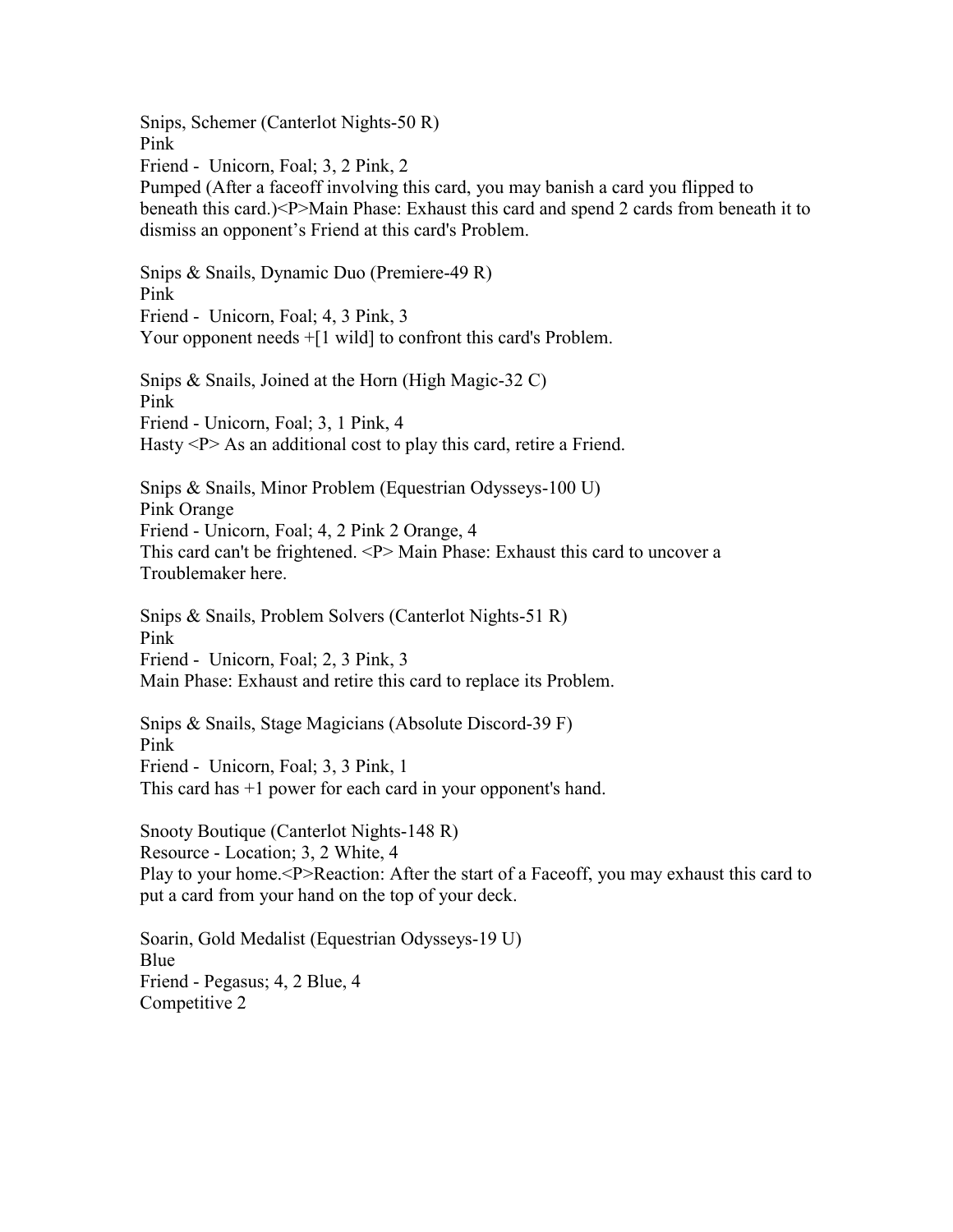Soarin, Pie Powered (High Magic-68 R) Blue Pink Friend - Pegasus; 1, 1 Blue 1 Pink, 1 Immediate: Retire a Friend to give this card +2 power until the end of the turn.

Soarin, Team Player (Crystal Games-17 C) Blue Friend - Pegasus; 2, 4 Blue, 2 Teamwork, Supportive 1

Social Networking (Crystal Games-114 U) Event - Gotcha; 1, 3 White, 5 Faceoff: Banish a Friend from a discard pile. Add that Friend's power to one of your Friends involved in the faceoff until the end of the faceoff.

Social Obligations (Canterlot Nights-185 U) Problem;  $[2 \text{ white}] + [2 \text{ non-white}], [5 \text{ wild}], 1$ Starting Problem. When this card's owner wins a faceoff involving their Mane Character, that player may exhaust that Mane Character to score an additional point.

Solar Wind, Enterprising Astronomer (Premiere-19 R) Blue Friend - Pegasus; 1, 1 Blue, 1 When you play a [Pegasus] Friend to this card's Problem, you may exhaust this card. If you do, gain [1 action].

Solo Performance (Equestrian Odysseys-137 R) Event; 2, 3 White, 3 Immediate: Choose a Problem you confronted this turn. If there are no opposing Friends at that Problem, score a point.

Sonata Dusk, Siren's Call (High Magic-33 SR) Pink Friend - Earth Pony, Siren; 1, 2 Pink, 1 Eccentric  $2 < P$  Immediate: Banish a card from your hand and retire this card to gain control of an opposing Friend here until the end of the turn.

Soothe the Savage Beast (Canterlot Nights-149 R) Resource - Condition; 2, 2 Yellow, 5 Play on an opponent's non-Epic Troublemaker.<P>That Troublemaker loses and can't gain abilities during your Troublemaker Phase.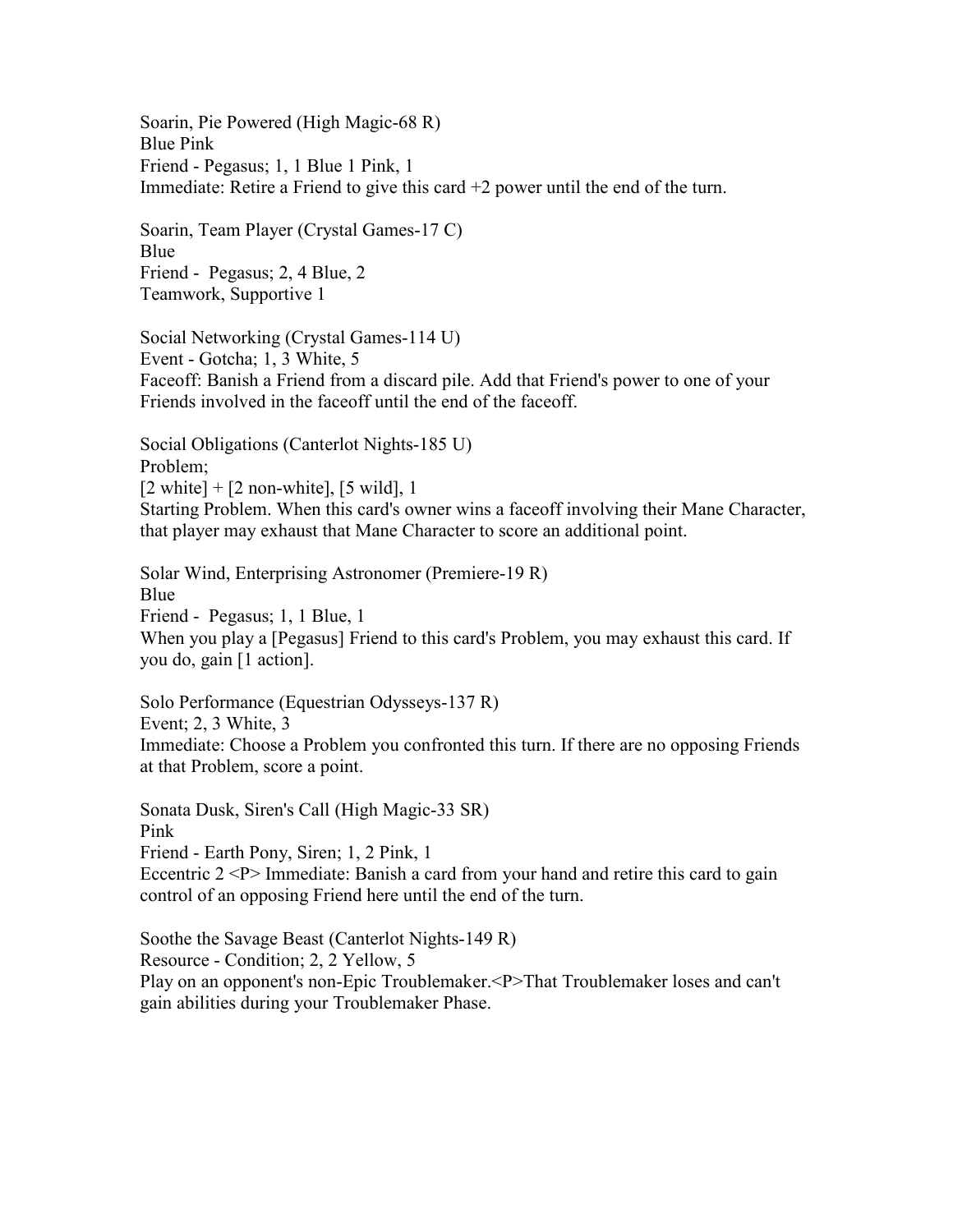Sound the Flugelhorn! (Crystal Games-115 R) Event - Gotcha; 2, 3 Pink, 5 Reaction: After you play a Friend to a Problem, opposing Friends there have -1 power until the end of the turn.

Special Beam Cannon (Equestrian Odysseys-138 U) Event; 1, 3 Purple, 4 Main Phase: Banish a Resource.

Special Delivery! (Premiere-192 U) Problem;  $[1 \text{ pink}] + [1 \text{ non-pink}], [4 \text{ wild}], 1$ Starting Problem.

Spell Off (Crystal Games-116 R) Event - Showdown; 3, 4 Purple, 6 Main Phase: Start a faceoff involving your characters at a Problem and an opponent's characters at that Problem. The winner of the faceoff may move each opposing character involved in the faceoff home.

Spell Showdown (Equestrian Odysseys-196 U) Problem; [2 purple] + [6 wild], [8 wild], 1 At the start of your turn, you may reveal the top card of your deck. If it's an Event, you may put it into your hand.

Spike, Assistant Librarian (Canterlot Nights-62 R) Purple Friend - Dragon; 2, 2 Purple, 1 Main Phase: Exhaust this card to look at the bottom 2 cards of your deck. You may put 1 of them on top of your deck.

Spike, Baby Dragon (Premiere-18 R) Blue Friend - Dragon; 2, 1 Blue, 0 Swift (You may move this card for 1 fewer action tokens) <P> Main Phase: Pay [1 action] to give this card  $+1$  power until the end of the turn.

Spike, Crystal Hero (Crystal Games-2 F) Purple Mane Character - Dragon; Home Limit 3/Home Limit 4, 1/3 FRONT: When a Troublemaker is uncovered, put a Hero counter on this card. Then, if there are at least 5 Hero counters on this card, remove them and turn it over. BACK: Main Phase: Exhaust this card to turn an opponent's Troublemaker here face-down.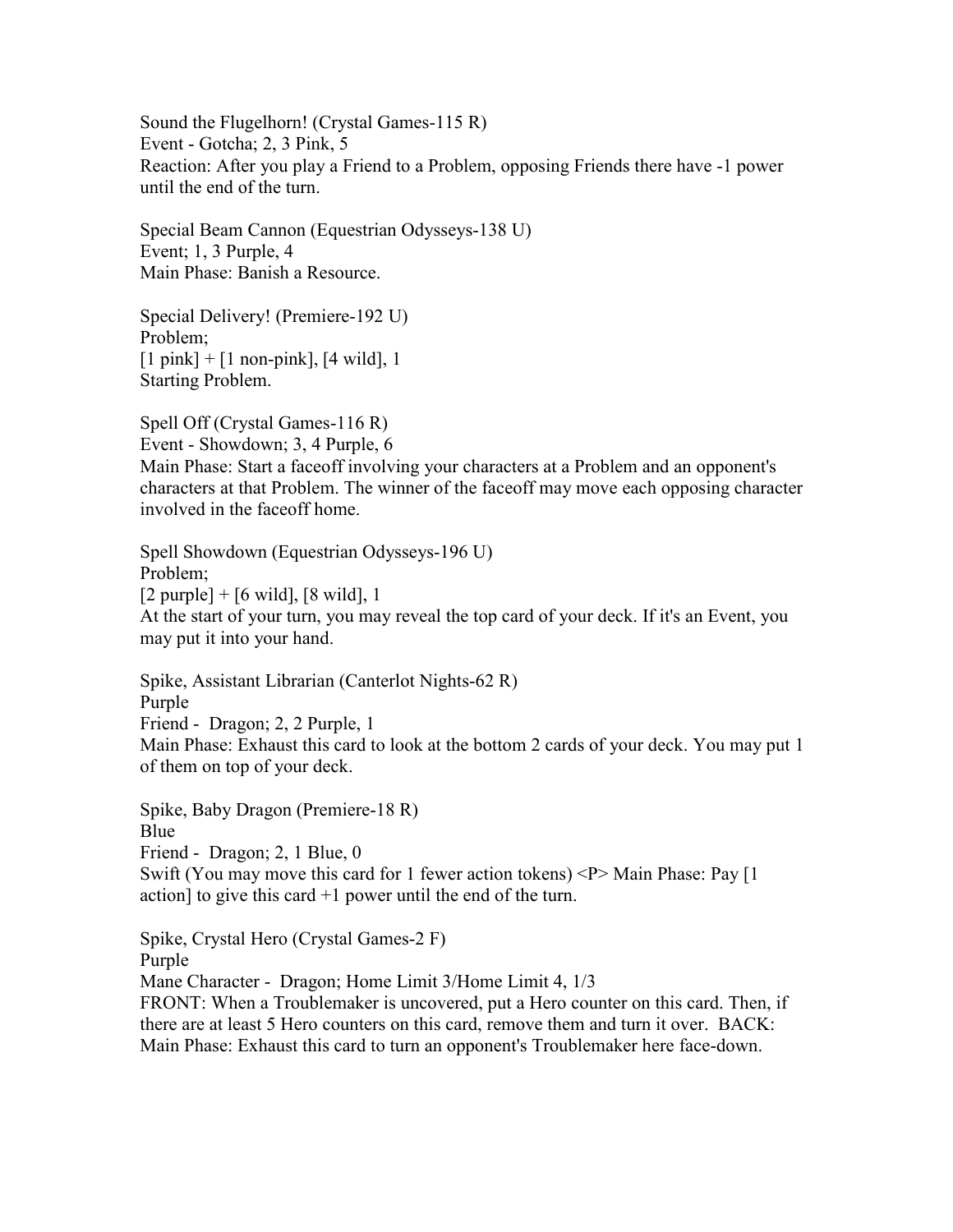Spike, Dream Big (High Magic-11 SR) **Blue** Friend - Dragon; 4, 2 Blue, 4 Swift  $\langle P \rangle$  Immediate: Pay [1] to give this card +2 power until the end of the turn.

Spike, Excessive (Absolute Discord-164 C) Troublemaker; 0, 7 When this card is uncovered, an opponent may pay [2] to dismiss this card. (Doing so does not defeat this Troublemaker.)

Spike, Festival Assistant (Seaquestria and Beyond-43 C) Purple Friend - Dragon; 1, 2 Purple, 1 Traveler <P> When you move this card, you may move an opposing character.

Spike, Garbunkle (Defenders of Equestria-82 U) Purple White Friend - Dragon; 3, 3 Purple 3 White, 3 Opponents can't challenge your Troublemakers unless they pay [1].

Spike, Hum Drum (High Magic-41 R) Purple Friend - Dragon; 3, 2 Purple, 3 Vexing <P> When this card leaves play, you may move an opposing character.

Spike, Master of Ceremonies (Seaquestria and Beyond-136 UR) White Friend - Dragon; 4, 4 White, 4 If you would choose one effect while playing a Song card, you may choose each effect instead.

Spike, Number One Assistant (Equestrian Odysseys-60 SR) Purple Friend - Dragon; 2, 4 purple, 2 Main Phase: Exhaust this card to banish an Event from your discard pile. <P> Main Phase: Banish this card to put each Event banished this way into its owner's hand. This card has received errata

Spike, Puffer Up (Seaquestria and Beyond-44 R) Purple Friend - Critter; 4, 2 Purple, 2 Transform 2 <P> Opposing characters here have -1 power during faceoffs. <P> Main Phase: Exhaust this card to move an opposing character at this card's Problem.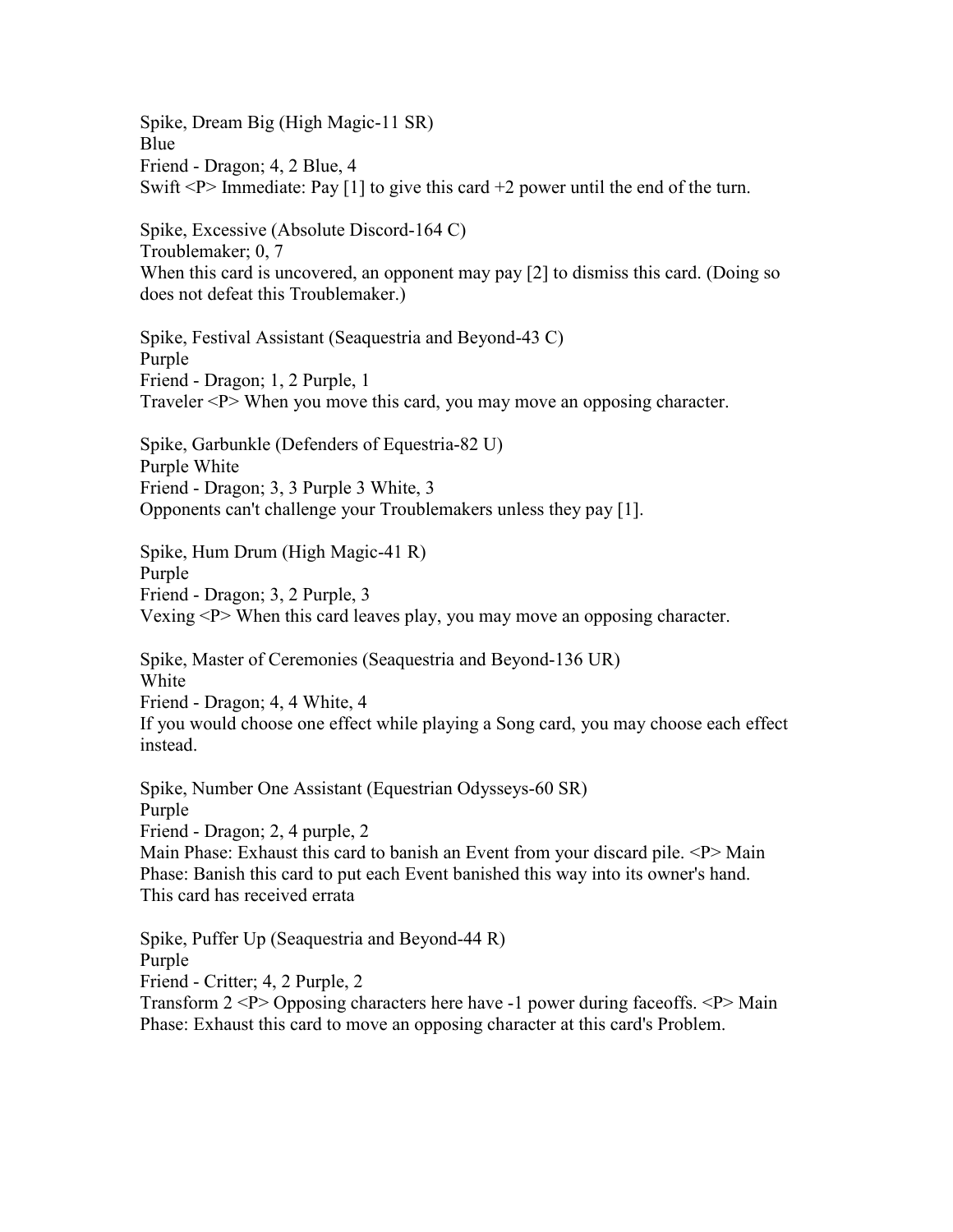Spike, Statuesque (Crystal Games-29 R) Orange Friend - Dragon; 3, 3 Orange, 3 When this card enters play, it gets  $+3$  power until the end of turn.

Spike, The Brave and Glorious (Crystal Games-192 UR) **Orange** Mane Character - Dragon; Home Limit 4/Home Limit 4, 1/3 FRONT: When you play a card, put a Dragon counter on this card. Then, if there are at least 4 Dragon counters on this card, remove them and turn it over. BACK: If one of your Friends or Resources would be dismissed, you may turn this card over instead. If you do, that card is not dismissed.

Spike, The New Rainbow Dash (Absolute Discord-14 R) Blue Friend - Dragon, Chaotic; 2, 2 Blue, 2 Chaos: When this card is flipped, it has  $+2$  power until the end of the faceoff.  $\langle P \rangle$  While involved in a faceoff, this card has +2 power.

Spike, To the Nines (Equestrian Odysseys-75 C) White Friend - Dragon; 2, 0, 2

Spike, Ultimate Host (Marks In Time-69 R) Pink Yellow Friend - Dragon; 2, 3 Pink 3 Yellow, 2 When another one of your Friends enters play here, that Friend and this card get  $+1$ power until the end of the turn.

Spike, Take a Letter (Premiere-124 U) Event - Gotcha; 0, 2 Purple, 5 Troublemaker Faceoff Reaction: Play when you defeat a Troublemaker. Gain [2 actions].

Spitfire, Cloudsdale Captain (Crystal Games-193 UR) Blue Friend - Pegasus; 2, 2 Blue, 1 Teamwork <P> During faceoffs involving this card, this card has +1 power.

Spitfire, Drilling It In (Defenders of Equestria-60 U) Blue Pink Friend - Pegasus; 3, 2 Blue 2 Pink, 3 Hasty, Experienced <P> When this enters play, you may discard a card to frighten a Friend. <P> When this card enters your discard pile, you may draw a card.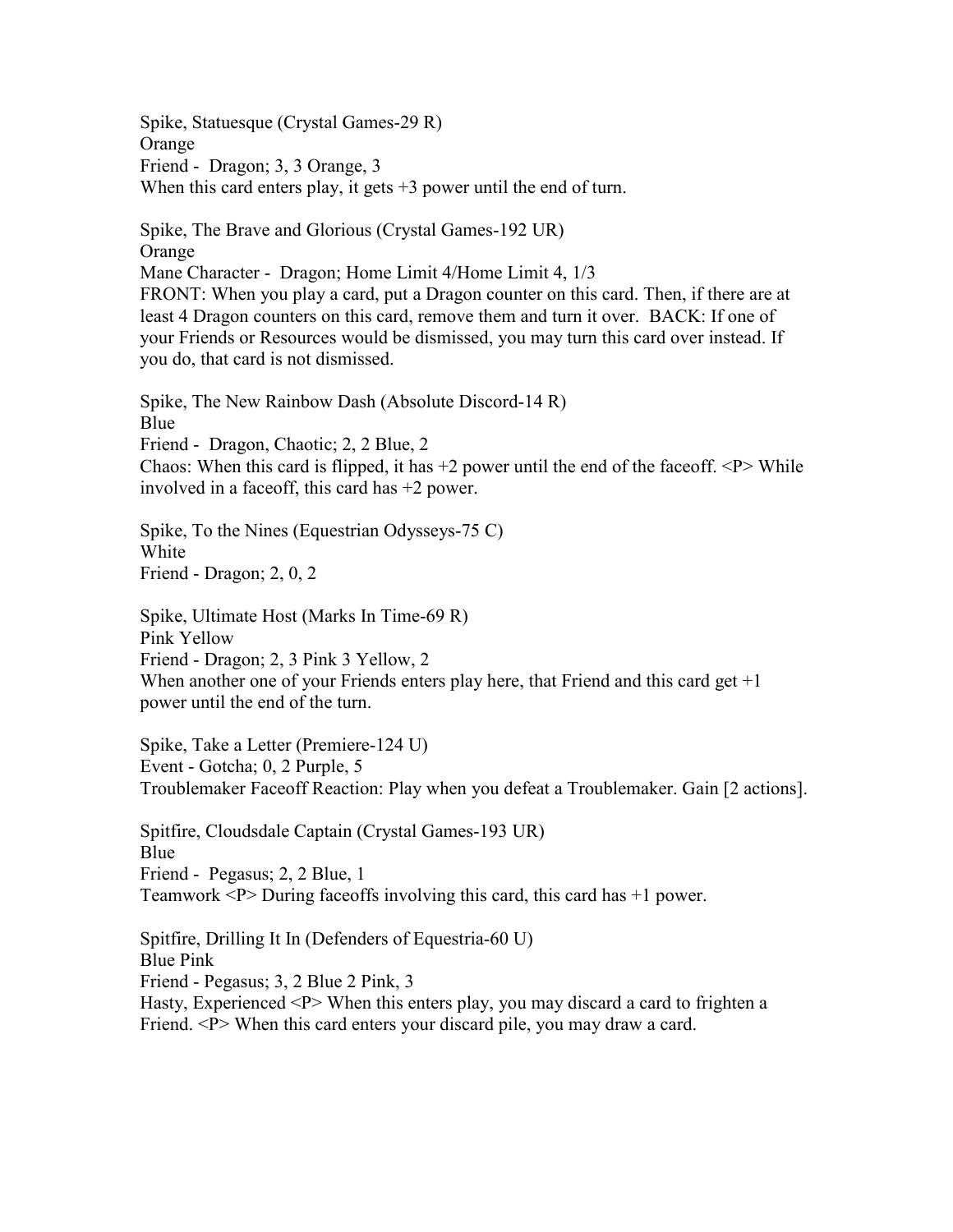Spitfire, On the Wing (Equestrian Odysseys-20 C) Blue Friend - Pegasus; 2, 0, 2

Spitfire, Wing Leader (High Magic-12 SR) Blue Friend - Pegasus; 3, 3 Blue, 3 When this card enters play, you may put three [1 blue] Pegasus Friend tokens with Swift into play.

Spitfire's Badge (Crystal Games-151 C) Resource - Asset; 1, 0, 3 Play to your home.<P>Main Phase: Retire this card and pay [2 actions] to frighten an opponent's Friend. <p> Main Phase: Retire this card to give one of your characters [blue] until the end of the phase.

Splash Attack (Equestrian Odysseys-139 C) Event; 1, 3 Yellow, 4 Main Phase: Turn a Troublemaker face-down.

Spoiled Rich, Center of Attention (Marks In Time-73 R) Purple White Friend - Earth Pony; 5, 3 Purple 3 White, 5 When this card enters play at a Problem, move each opposing character and each Troublemaker to this card's Problem. <P> Opposing characters here have -1 power during faceoffs.

Sponge Cake Break (Seaquestria and Beyond-106 C) Event; 3, 3 Orange, 4 Immediate: Put two +1 power counters on one of your Friends, then exhaust an opposing character with less power than that Friend.

Spooky Ruins (Seaquestria and Beyond-118 R) Resource - Location; 2, 2 Yellow, 4 Play to your home. <P> Opponents flip 1 fewer cards during faceoffs. <P> If an opponent would draw a card during their Main Phase, you may exhaust this card instead. If you do, they skip that draw.

Spooky Scary Story (Absolute Discord-115 U) Event - Chaotic; 2, 3 Blue, 4 Chaos: When this card is flipped, frighten a Friend at home. <P> Main Phase: Frighten up to 2 Friends at home.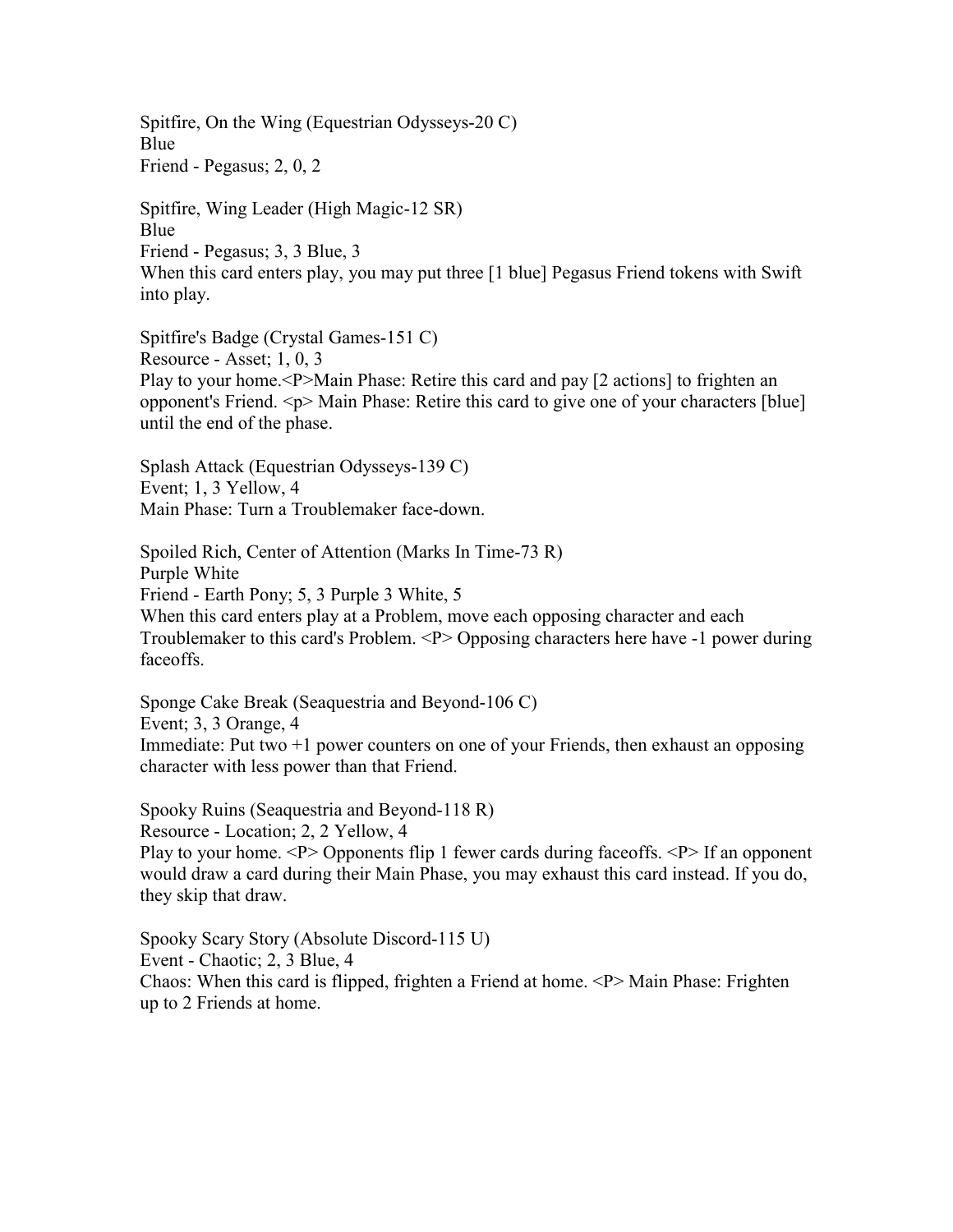Spotlight (Absolute Discord-146 C)

Resource - Asset; 2, 3 White, 5

Play to your home. <P>At the start of an opponent's Main Phase, you may exhaust this card and pay [1] to choose a character. That character can't be moved until the end of the turn.

Spread Your Wings (Premiere-95 C) Event; 1, 0, 4 Main Phase: Choose a [blue] or [pink] character. That character gets  $+1$  [blue] and  $+1$ [pink] until the end of the phase.

Spring Forward, Companionable Filly (Premiere-61 R) Purple Friend - Earth Pony; 3, 3 Purple, 2 Studious (When you win a faceoff involving at least one of your characters with this keyword, gain [1 action].) <P> This card gets +2 power for each of your opponent's characters at its Problem.

Spring Step, Multitalented (Crystal Games-73 F) White Friend - Pegasus; 3, 3 White, 3 While this card has power higher than any other Friend here, this card's Problem loses and can't have abilities.

Sprinkle Medley, Drip Dropper (Canterlot Nights-23 C) Blue Friend - Pegasus; 4, 2 Blue, 3 Swift (You may move this card for 1 fewer action tokens.)

Squabble, Well Spoken (Seaquestria and Beyond-16 C) **Blue** Friend - Pirate; 2, 3 Blue, 2

When you move another character, you may exhaust one of your characters to move this card.

Stack of Suitcases (Absolute Discord-147 R)

Resource - Asset; 2, 2 White, 3

Play to your home. <P> When an opponent plays a card, put a Tip counter on this card.  $\langle P \rangle$  At the start of the turn, remove all Tip counters from this card.  $\langle P \rangle$  Opponents must pay +[1] to play cards for each Tip counter on this card.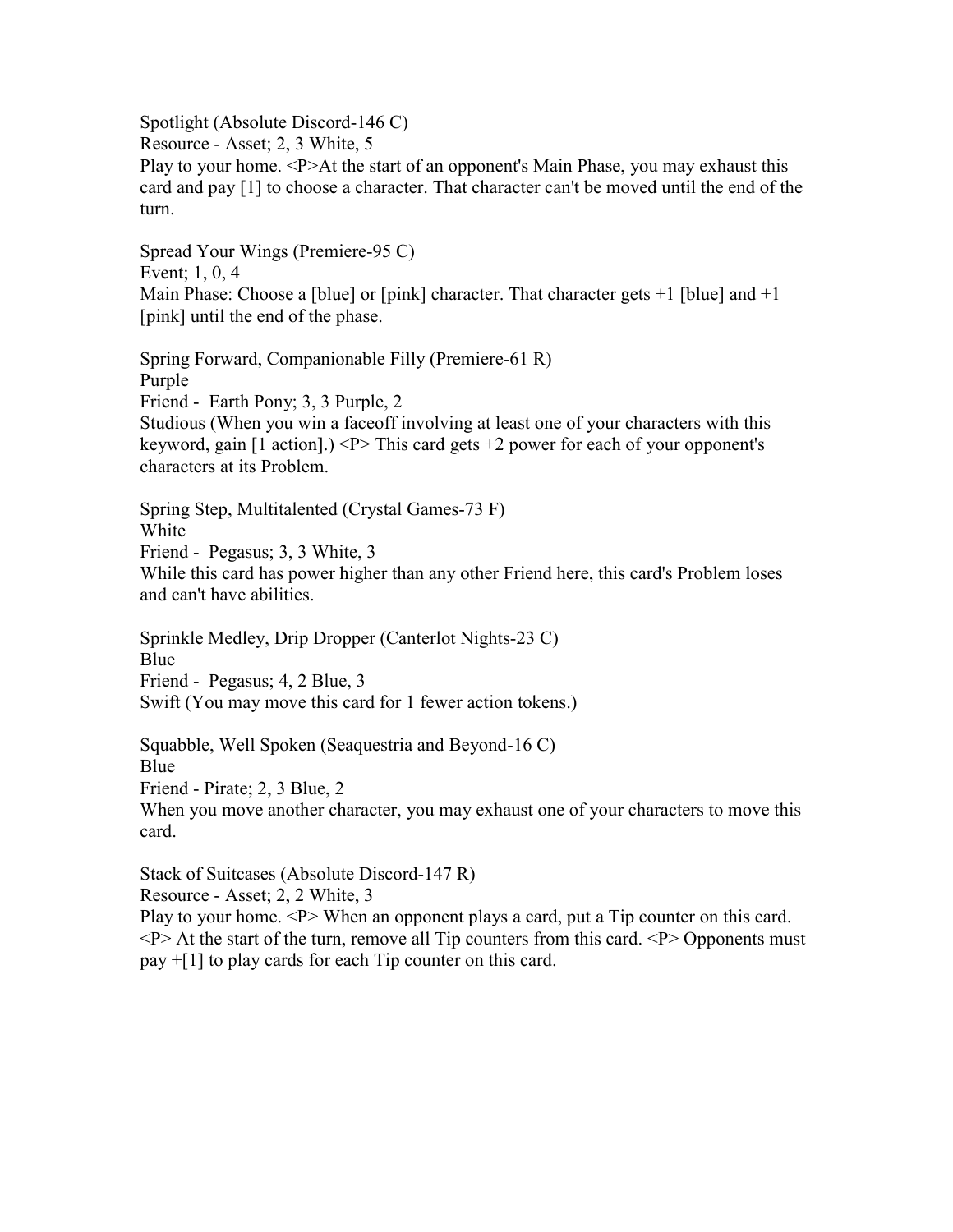Stand Still! (Premiere-118 R) Event - Gotcha; 0, 2 White, 5 Reaction: Play after an opponent's character has just been moved. Send that character to its previous area. This card has received errata

Star Spur, Appleoosan Deputy (Equestrian Odysseys-33 C) Orange Friend - Earth Pony; 3, 0, 3 When this card enters play, you may look at an opponent's hand.

Star Swirl Research (High Magic-95 C) Event; 0, 3 Purple, 7 Immediate: Put this card on top of your deck.

Staring Contest (Canterlot Nights-117 U) Event - Showdown; 0, 3 Yellow, 5 Main Phase: Start a faceoff involving one of your Friends and an opponent's Friend with equal or greater power. At the end of the faceoff, the loser puts one of their Friends that was involved into its owner's hand.

Starlight Glimmer, Apocalypse Now (Marks In Time-36 SR) Purple Friend - Unicorn; 3, 3 Purple, 2 Prepared <P> Your Troublemakers here have "Immediate: During a faceoff, pay [1] to give this card +2 power until the end of the faceoff."

Starlight Glimmer, Apprentice Sorcerer (Marks In Time-37 R) Purple Friend - Unicorn, Foal; 2, 1 Purple, 2 Your Troublemakers have +2 power. <P>Main Phase: Pay [2] to Cutie Mark this card. (It becomes Cutie Marked and you put a +1 power counter on it. You can't Cutie Mark a Cutie Marked card.) <P> When this card becomes Cutie Marked, you may put a Troublemaker from your hand into play face-up.

Starlight Glimmer, Chrono Trigger (Marks In Time-0 UR)

Troublemaker - Epic; 2, 6

Villain <P> At the start of your turn, each player reveals and banishes 2 cards from the top of their deck. <P> When one or more cards are banished this way, if there are at least 20 cards banished this way, dismiss each other Friend, Resource, and Troublemaker, each player puts each of their Friends and Troublemakers banished this way into play, and banish this card.

This card has received errata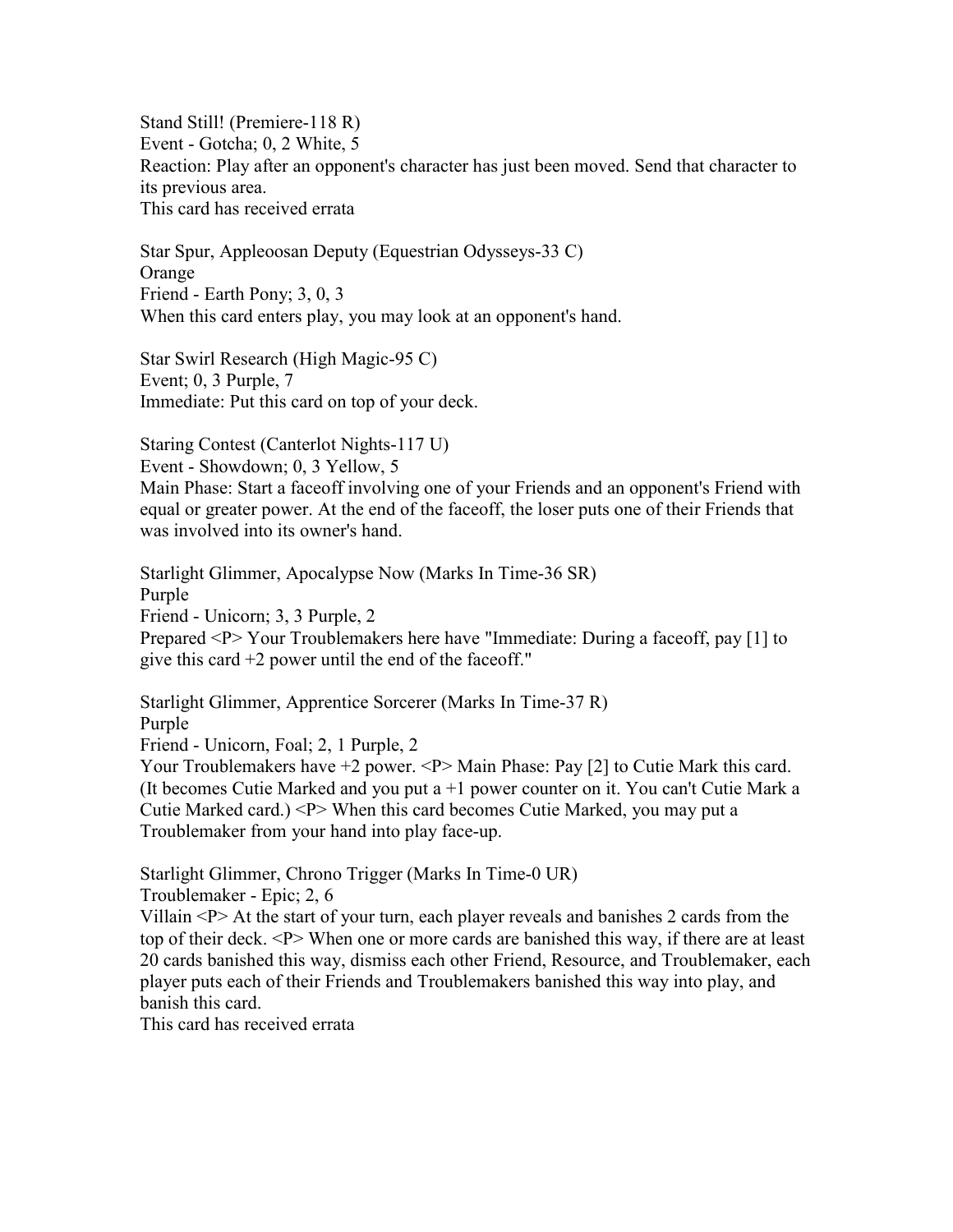Starlight Glimmer, Enforced Equality (Equestrian Odysseys-217 UR) Troublemaker - Epic; 2, 6 Characters here have 2 power and can't lose or gain power.

Starlight Glimmer, Exposed Inequality (High Magic-119 C) Troublemaker; 0, 4 When this card is uncovered, you may move one of your characters.

Starlight Glimmer, Magic Instructor (Seaquestria and Beyond-45 SR) Purple Friend - Unicorn; 3, 3 Purple, 3

When you play an Event, you may exhaust this card and a number of your other Unicorn Friends equal to that Event's cost to copy its effects.

Starlight Glimmer, Snowfall Frost (Defenders of Equestria-37 C) Purple Friend - Unicorn; 1, 3 Purple, 1 Experienced <P> When this card enters play, you may move an opposing character.

Starlight Glimmer, Taking Charge (Defenders of Equestria-137 UR) Purple Friend - Unicorn, Unique; 8, 4 Purple, 5 Redeem, Prepared <P> At the start of your turn, you may play a Friend from your hand without paying its cost.

Starlight Glimmer, Time of Her Life (Marks In Time-135 UR) Purple Mane Character - Unicorn; Home Limit 3/Home Limit 4, 1/3 FRONT: When you confront this card's Problem, turn this card over. BACK: When this side of the card is turned face-up for the first time each game, there is an additional Ready Phase before your next End Phase. (During the Ready Phase, you ready your cards, gain actions, and draw a card.)

Starry Eyes, Space Cadet (Canterlot Nights-63 C) Purple Friend - Pegasus; 2, 0, 1 Faceoff: Exhaust one of your Resources at home to give this card +2 power until the end of the faceoff.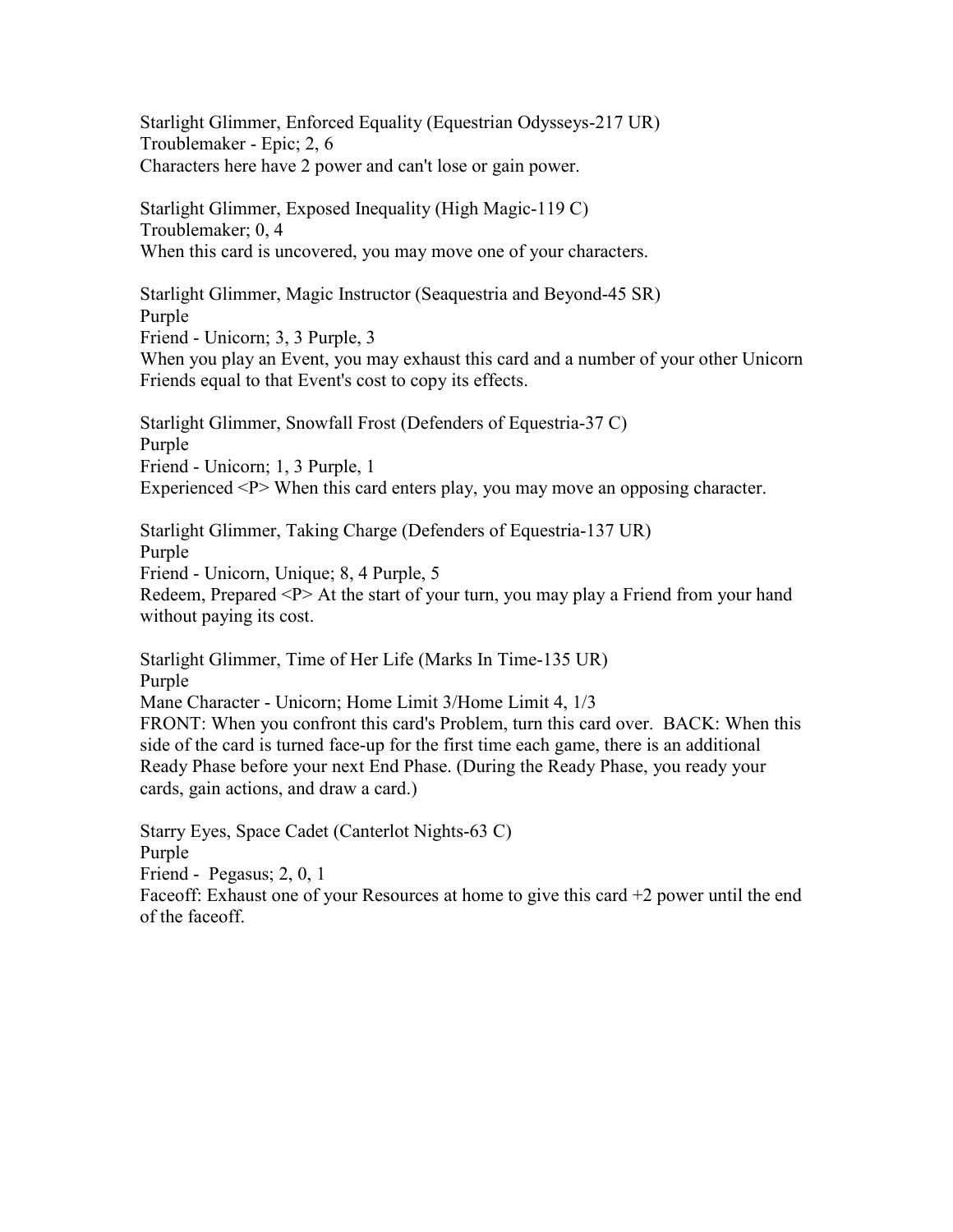Stay Quiet the Longest (Crystal Games-117 R)

Event - Showdown; 3, 4 Yellow, 6

Main Phase: Start a faceoff involving your characters at a Problem and an opponent's characters there. The winner of that faceoff reveals a number of cards from the top of their deck equal to the number of their characters involved in the faceoff, puts each Friend revealed this way into their hand, and puts the rest of the cards on the bottom of their deck.

This card has received errata

Steam Roller, Juggernaut (Canterlot Nights-38 C) Orange Friend - Pegasus; 3, 1 Orange, 3 Pumped (After a faceoff involving this card, you may banish a card you flipped to beneath this card.)<P>While this card has at least 1 card beneath it, it can't be dismissed

or frightened.

Steven Magnet, Great Guy (Absolute Discord-63 U) White

Friend - Ally, Sea Serpent; 1, 3 White, 1

When an opponent loses a faceoff against a Troublemaker here, gain control of an opposing Friend involved in that faceoff.

Steven Magnet, What a World! (High Magic-52 R) White Friend - Ally, Sea Serpent; 3, 2 White, 3 Vexing <P> When this card leaves play, you may move a Troublemaker.

Stone Cold (Crystal Games-152 U) Resource - Condition; 2, 3 Orange, 5 Play on a Friend.<P>That Friend can't be frightened.

Storm Guards, Shield Wall (Seaquestria and Beyond-122 U) Troublemaker; 0, 0 When this card enters play face-up or is uncovered, put eight  $+1$  power counters on it.  $\langle P \rangle$  When an opponent moves a character, remove a +1 power counter from this card.

Storm King, Conniver (Seaquestria and Beyond-46 C) Purple Friend - Storm; 4, 4 Purple, 4 When you move a character, you may exhaust this card to gain [1]. If you moved an opposing character, you may exhaust this card to gain [2] instead.

Storm King, Force of Nature (Seaquestria and Beyond-142 UR) Troublemaker - Epic; 2, 6 Characters can't move to or from this card's Problem unless their controller pays [2].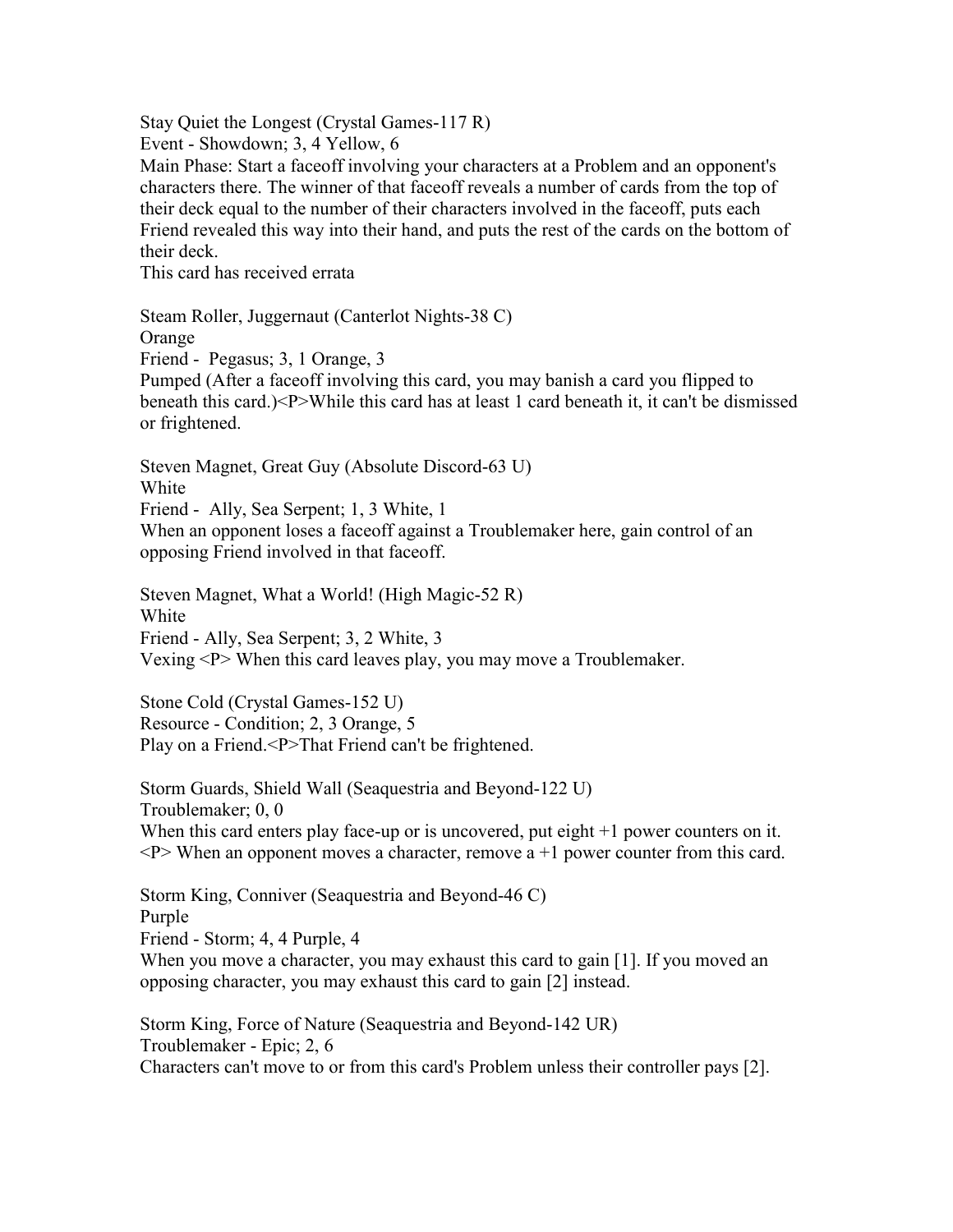Storm of Justice (High Magic-96 R) Event; 2, 4 Blue, 5 Immediate: If you won a Problem faceoff by at least 5 power this turn, score 2 points.

Storming the Villain's Lair (Canterlot Nights-186 C) Problem;  $[2 \text{ blue}] + [1 \text{ non-blue}], [4 \text{ wild}], 1$ When a Troublemaker is played here, its controller may pay [2 actions] to uncover it.

Straighten Up & Fly Right (Premiere-119 R) Event; 1, 0, 4 Faceoff: If you have Twilight Sparkle or Fluttershy involved in this faceoff, flip an additional card. If you have Twilight Sparkle and Fluttershy involved in this faceoff, flip 2 additional cards instead.

Strut Your Stuff (Equestrian Odysseys-197 U) Problem;  $[2 \text{ white}] + [4 \text{ wild}], [6 \text{ wild}], 1$ Friends here with Resources on them have +2 power.

Study Session (Crystal Games-153 R) Resource - Asset; 2, 2 Purple, 4 Play to your home.<P>Opposing Friends enter play exhausted.

Sugar Belle, Fresh From the Oven (High Magic-34 C) Pink Friend - Unicorn; 3, 1 Pink, 2 Hasty <P> When you confront this card's Problem, you may draw a card.

Sugar Belle, Muffin Mayhem (Defenders of Equestria-33 R) Pink Friend - Unicorn; 4, 3 Pink, 3 When an opponent confronts this card's Problem, you may dismiss an opposing Friend here.

Sugar Belle, Takes the Cake (Equestrian Odysseys-213 UR) White Pink Friend - Unicorn; 3, 3 White 3 Pink, 3 When this card enters play, gain control of another Friend until this card leaves play or is frightened.

Sugar Twist, Twister Sister (Premiere-79 C) White Friend - Pegasus; 2, 0, 2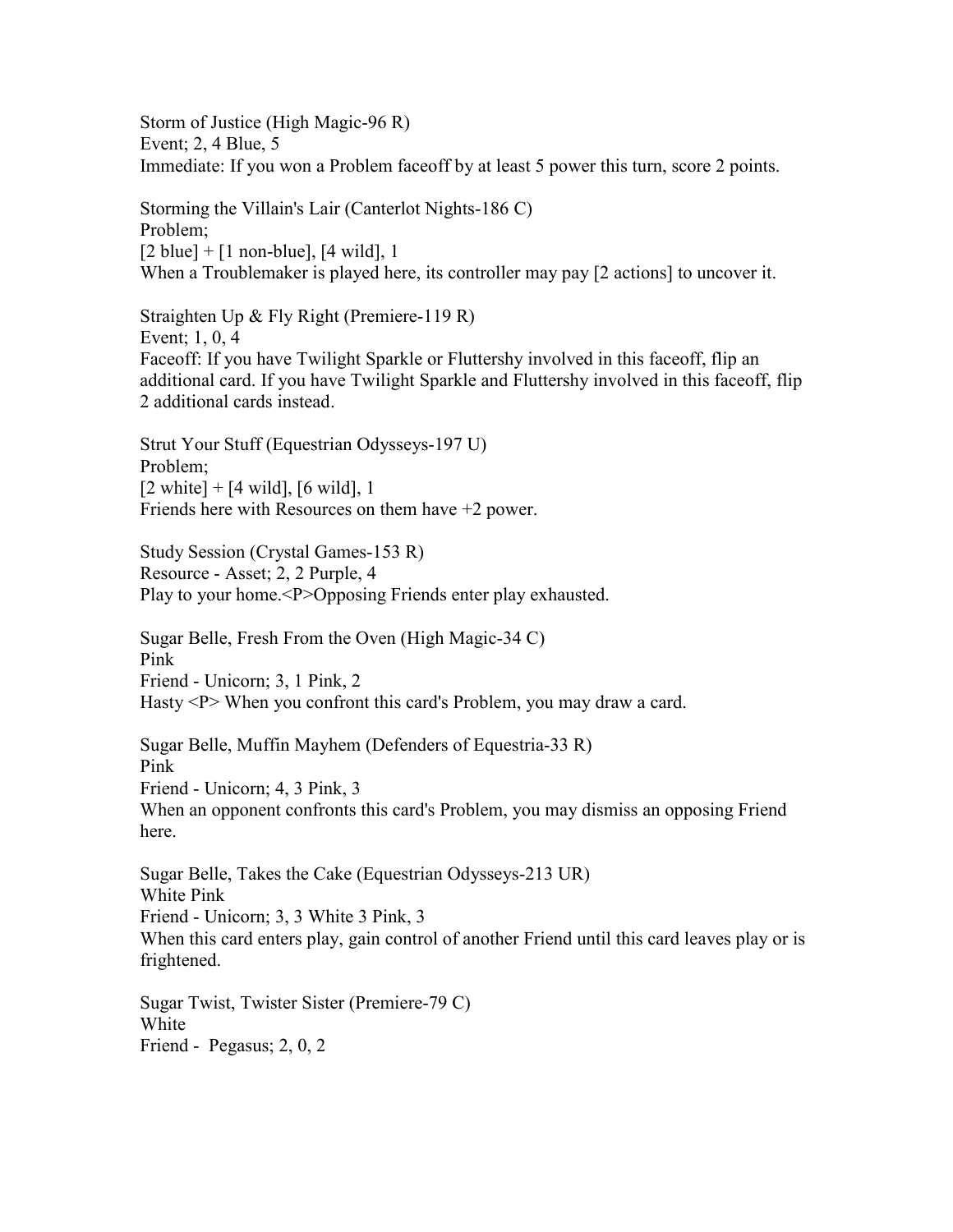Sunburst, Royal Foalsitter (Defenders of Equestria-84 R) Purple Yellow Friend - Unicorn; 3, 1 Purple 1 Yellow, 2 Calming  $2 < P$  Immediate: Exhaust this card to gain [1].  $< P$  When an opponent confronts this card's Problem, that opponent loses [1].

Sunny Rays, One Bright Mare (Premiere-62 R) Purple Friend - Pegasus; 2, 2 Purple, 2 When you play this card, you may look at the top 2 cards of your deck and put them back in any order. This card has received errata

Sunny Smiles, Iconic Friend (Premiere-34 R) **Orange** Friend - Earth Pony; 3, 2 Orange, 3 When an opponent discards a card, this card gets  $+1$  power until the end of the turn.

Sunset Festival (Defenders of Equestria-140 UR) Pink Event; 2, 3 Pink, 3 Main Phase: Reveal cards from the top of an opponent's deck until you reveal a Friend. Put that Friend into play under your control, then that opponent shuffles their deck.

Sunset Shimmer, Clever Calculator (Defenders of Equestria-38 R) Purple Friend - Unicorn; 3, 3 Purple, 4 Meticulous 2 <P> Immediate: During a faceoff, put this card and an opposing Friend on top of their owners' decks.

Sunset Shimmer, Clever Girl (Absolute Discord-198 UR) Purple Friend - Unicorn; 2, 1 Purple, 2 When an opponent plays a card, you may discard a card that shares a type with that card to gain  $[1]$ .

Sunset Shimmer (Canterlot Nights-164 R)

Troublemaker; 2, 5

When this Troublemaker is uncovered, you may pay 3 actions. If you do, banish an opposing Friend or Resource to beneath this card. Otherwise, dismiss this card. <P> When this card leaves play or is turned face-down, put any cards beneath it into their owner's hand.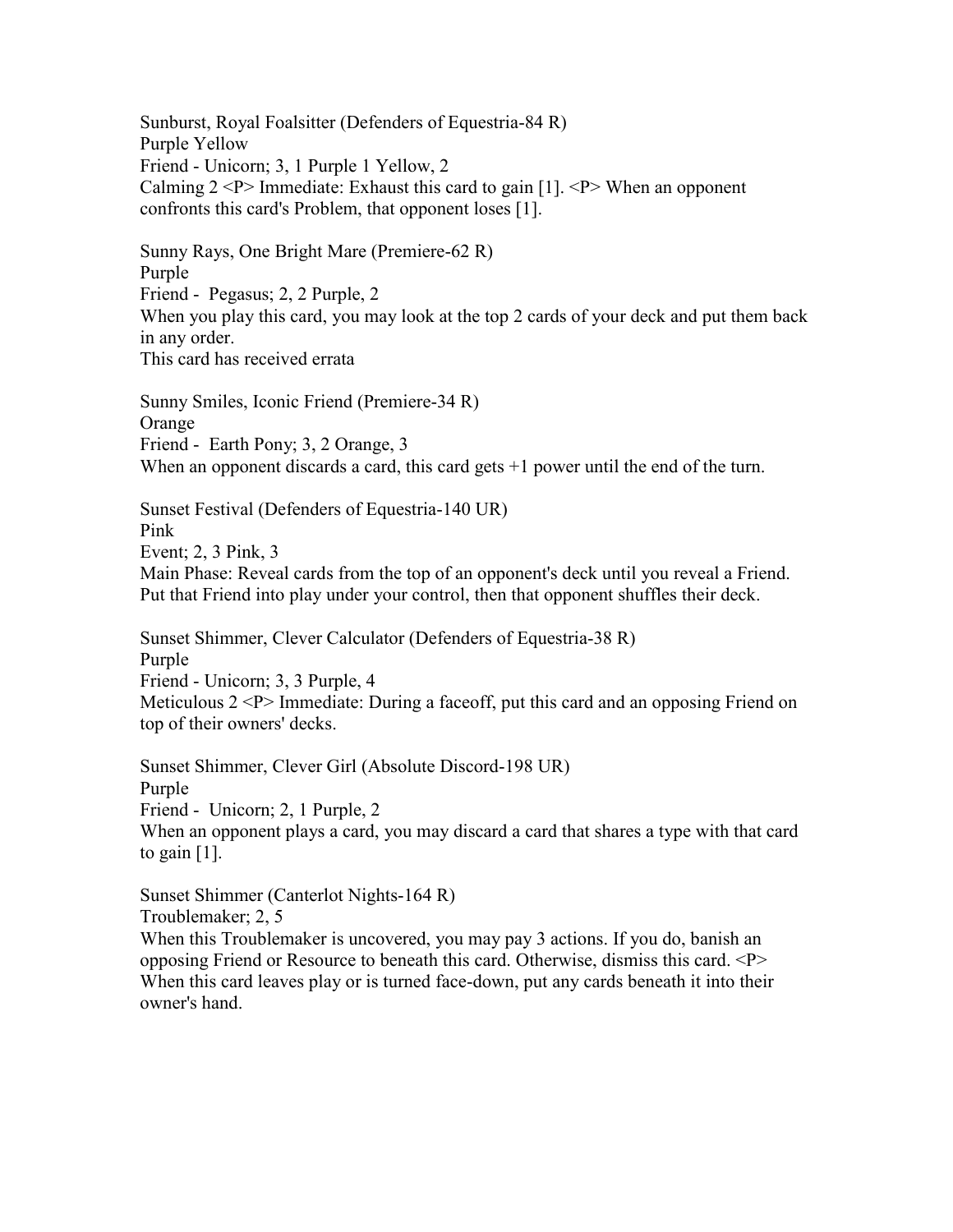Sunshower, Storm Spotter (Equestrian Odysseys-92 C) Yellow Friend - Pegasus; 2, 0, 2 When this card enters play, you may look at a face-down Troublemaker.

Suri Polomare (Absolute Discord-165 U) Troublemaker; 0, 4 When a challenger defeats this card, they draw a card. <P> When a challenger loses a faceoff involving this card, they discard a random card.

Surprise, Outta Nowhere (Crystal Games-45 R) Pink Friend - Pegasus; 3, 3 Pink, 1 When this card enters play, you may dismiss an opponent's exhausted Friend.

Surprise, Party Pegasus (Premiere-50 R) Pink Friend - Pegasus; 3, 3 Pink, 1 When you play this card to a Problem with a face-up Troublemaker, turn that Troublemaker face-down.

Surprise Party! (Celestial Solstice-6 F) Event; 2, 4 Pink, 4 Main Phase: All players shuffle their hands into their decks and draw 6 cards.

Svengallop, Heavy-Hooved (Marks In Time-64 U) Blue White Friend - Earth Pony; 3, 2 Blue 2 White, 3 When an opposing Friend enters play here, you may pay [1] to frighten it.

Swan Song, Fun-loving Debutante (Canterlot Nights-52 C) Pink Friend - Unicorn; 1, 2 Pink, 1 Pumped (After a faceoff involving this card, you may banish a card you flipped to beneath this card.)<P>This card has +1 power for each card beneath it.

Swaying the Seaponies (Seaquestria and Beyond-131 C) Problem; [4 yellow]+[4 wild], [8 wild], 3 When you move a character to this Problem for the first time each turn, you may move

another one of your characters to this Problem.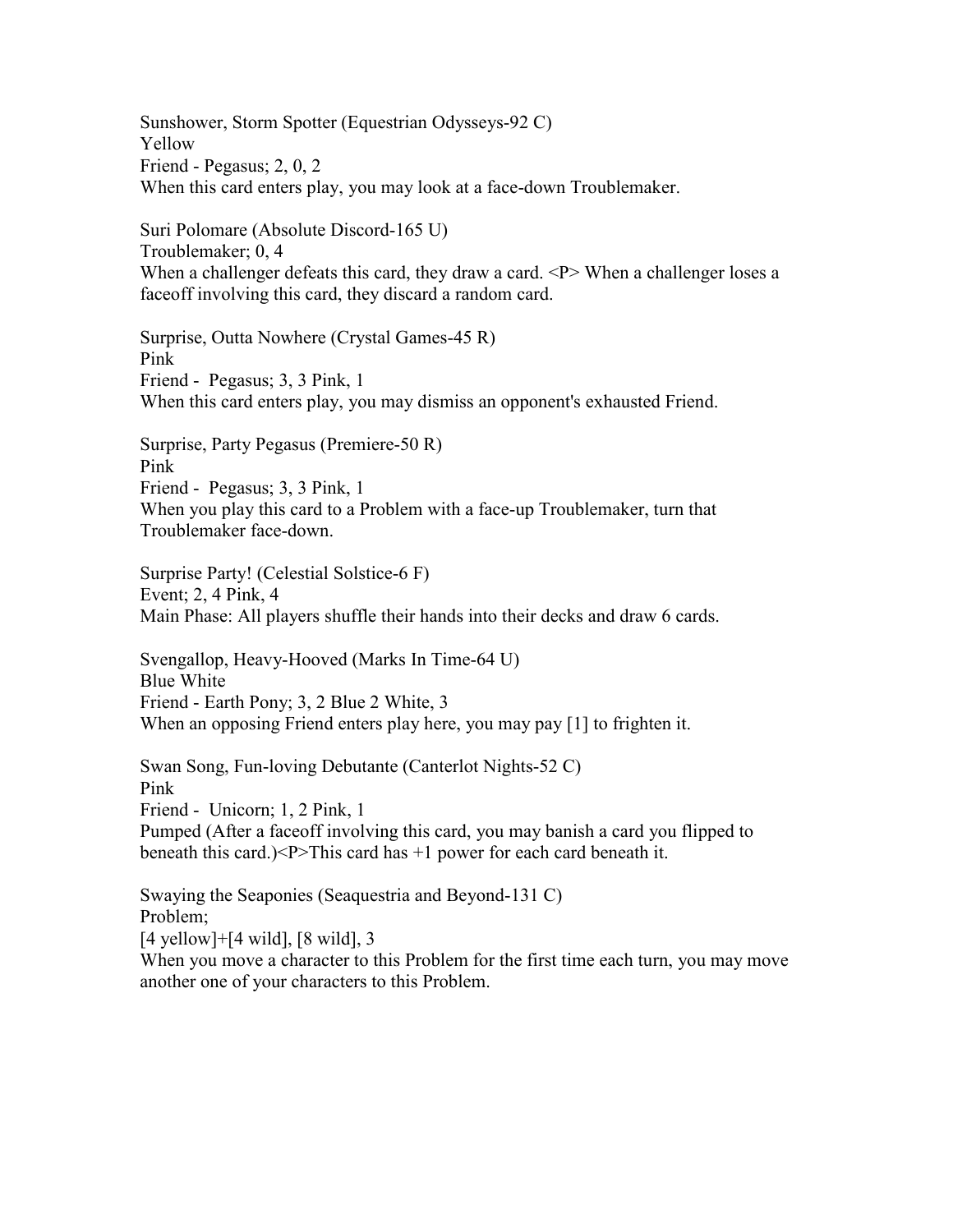Sweep Sweep Sweep (Defenders of Equestria-105 C) Event; 2, 3 Purple, 5 Immediate: An opposing character involved in a faceoff gets -3 power until the end of the faceoff. You may discard a card. If you do, one of your cards involved in the faceoff gets +3 power until the end of the faceoff.

Sweet and Kind (Premiere-100 F) Event; 1, 0, 4 Main Phase: Choose a [orange] or [yellow] character. That character gets +1 [orange] and +1 [yellow] until the end of the phase.

Sweet Apple Acres (Premiere-145 R) Resource - Location; 2, 4 Orange, 3 Play to your home. <P> Main Phase: Exhaust this card and pay [1 action] to force your opponent to choose and discard a card.

Sweet Apple Factory (Marks In Time-106 R) Resource - Location, Unique; 1, 2 Orange 2 purple, 5 Play to your home.  $\langle P \rangle$  Immediate: Exhaust this card and remove a +1 power counter from one of your cards to gain [1].

Sweetie Belle, Cat Sitter (Absolute Discord-15 C) Blue Friend - Unicorn, Foal; 1, 1 Blue, 1 Caretaker

Sweetie Belle, Cutie Mark Crusader (Marks In Time-3 F) White Mane Character - Unicorn, Foal; Home Limit 3/Home Limit 4, 1/3 FRONT: When you confront this card's Problem, turn this card over. BACK: At the end of your turn, you may put a Resource from your discard pile into your hand.

Sweetie Belle, Doting Sister (Canterlot Nights-199 UR) White Friend - Unicorn, Foal; 2, 1 White, 1 When you win a faceoff involving this card and Rarity, you may exhaust this card to score a point.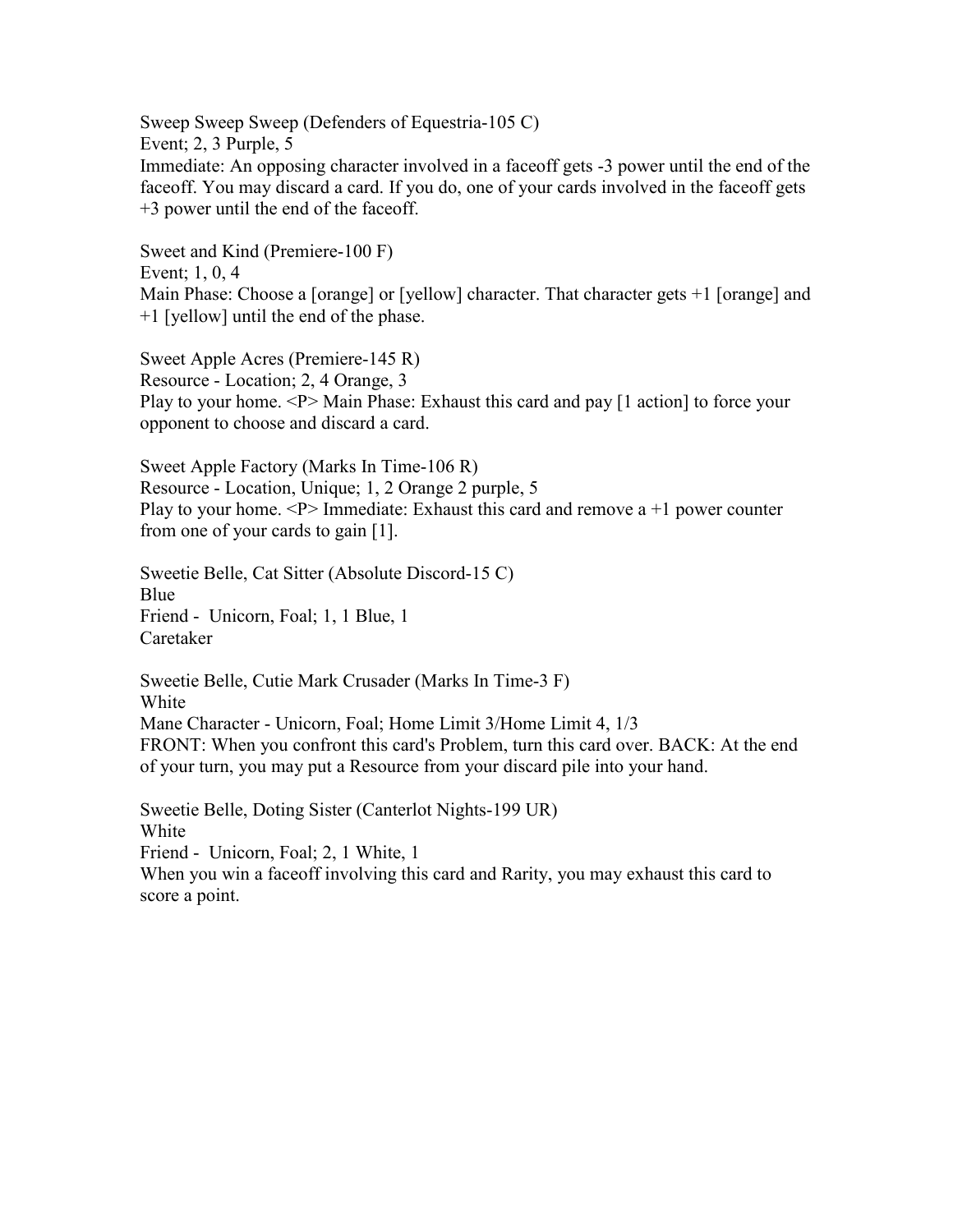Sweetie Belle, Forever a Crusader (Marks In Time-48 SR) White

Friend - Unicorn, Foal, Unique; 2, 1 White, 2

When one of your Friends becomes Cutie Marked, you may pay [2] to score a point. If you have Scootaloo, Forever a Crusader and Apple Bloom, Forever a Crusader, you may pay [0] to score a point instead. <P> Main Phase: Pay [2] to Cutie Mark this card. <P> When this card becomes Cutie Marked, you may put a Friend from your discard pile into your hand.

Sweetie Belle, Forsooth and Anon (High Magic-53 C) White Friend - Unicorn, Foal; 2, 0, 2 While your Mane Character is [white], this card has Showy 1.

Sweetie Belle, Just a Snag (Equestrian Odysseys-76 C)

White

Friend - Unicorn, Foal; 2, 1 White, 2

When this card enters play, you may put an Accessory from your discard pile into your hand.

Sweetie Belle, Most Traditional (Defenders of Equestria-72 U)

Orange White

Friend - Unicorn, Foal; 2, 2 Orange 2 White, 2

Stubborn <P> Immediate: Exhaust this card to look at the top two cards of a player's deck. Put any number of them into their owner's discard pile and the rest back on top in any order.

Sweetie Belle, Showstopper (Crystal Games-74 C) White Friend - Unicorn, Foal, Performer; 2, 1 White, 2 Main Phase: Exhaust this card and pay [1 action] to sing a song and have all players put a Friend from their discard piles into their hands.

Sweetie Belle, Stitch by Stitch (Equestrian Odysseys-77 SR) White Friend - Unicorn, Foal; 2, 3 White, 2 Main Phase: Pay [1] to give this card Showy 3 until the start of your next turn.

Sweetie Drops, Secret Agent (Equestrian Odysseys-31 F) Orange Friend - Earth Pony; 2, 2 Orange, 3 When another one of your Friends enters play here, you may exhaust this card to exhaust an opposing character here.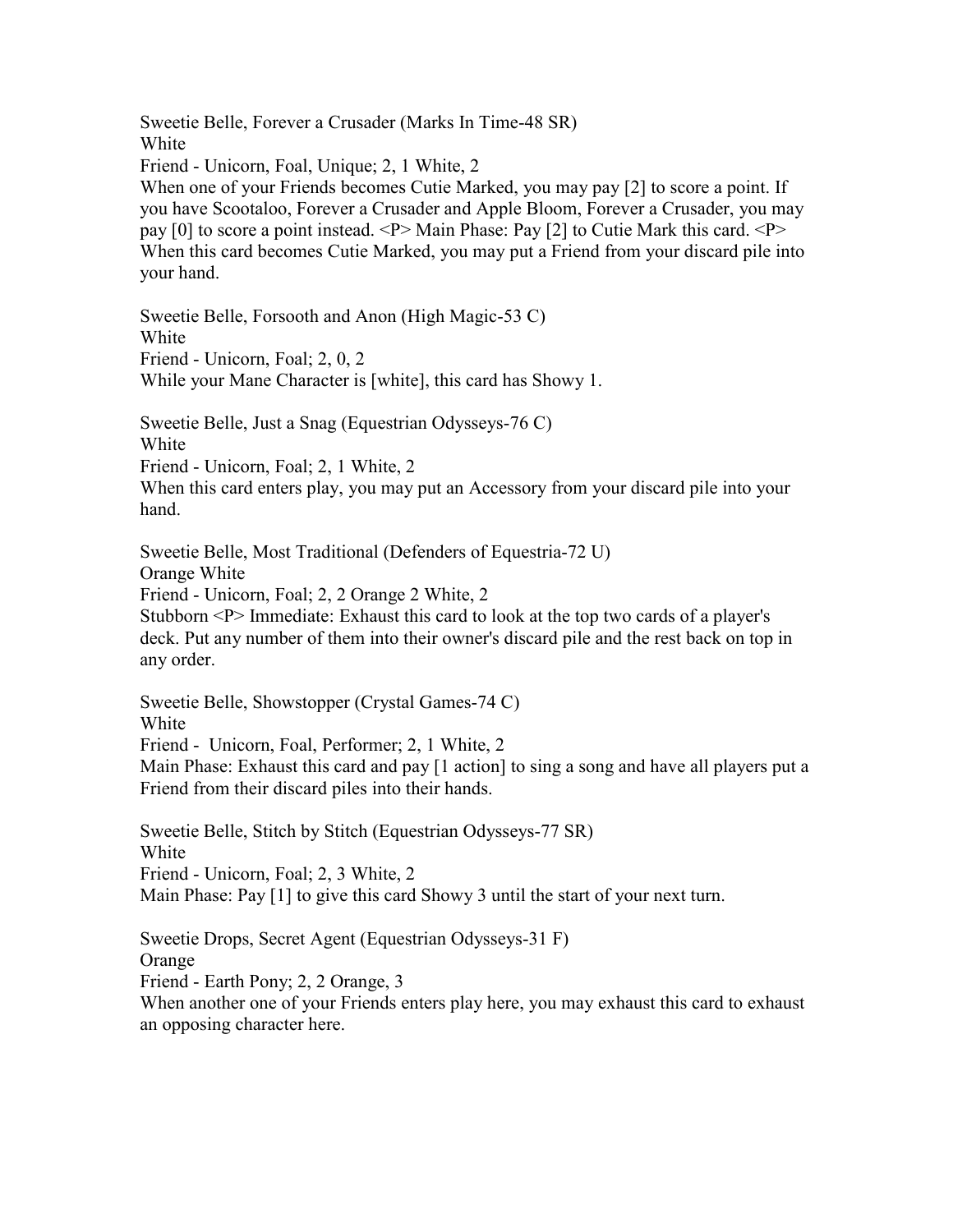Sweetie Sunrise, Early Riser (Premiere-20 C) Blue Friend - Pegasus; 1, 0, 1

Swindlers in Town (Crystal Games-187 C) Problem;  $[4 \text{ orange}] + [3 \text{ not-orange}], [8 \text{ wild}], 2$ Friends here can't be frightened.

Swing Into Action (Premiere-120 U) Event; 1, 2 Blue, 5 Main Phase: Choose a character. That character gets +2 [blue] until the end of the turn.

Take Shelter (Equestrian Odysseys-198 R) Problem;  $[3 \text{ orange}] + [3 \text{ yellow}], [8 \text{ wild}], 1$ If one of your Friends would be retired for being in excess of your home limit, you may move it here instead.

Taking Care of Business (Defenders of Equestria-106 C) Event; 3, 3 Orange, 4 Immediate: Put  $a + 1$  power counter on each of your characters involved in a faceoff.

Tall Order, Council Colt (Canterlot Nights-64 F) Purple Friend - Earth Pony; 3, 1 Purple, 3 Pumped (After a faceoff involving this card, you may banish a card you flipped to beneath this card.)<P>Reaction: After an opponent plays or moves a Friend to this card's Problem, you may spend a card from beneath this card to move that Friend home.

Tall Tale, Too Tall (Crystal Games-30 U) **Orange** Friend - Earth Pony; 8, 4 Orange, 6 You may pay [1 action] less to play this card to a Problem for each of your [earth pony] Friends there.

Tangled Coiffure (Premiere-133 U) Resource - Condition; 2, 4 White, 3 Play on an opponent's Friend. <P> Your opponent can't move this Friend.

Tank, Best Tortoise (Marks In Time-13 C) Blue Friend - Critter; 3, 0, 3 While with another one of your [blue] Friends, this card has Competitive 2.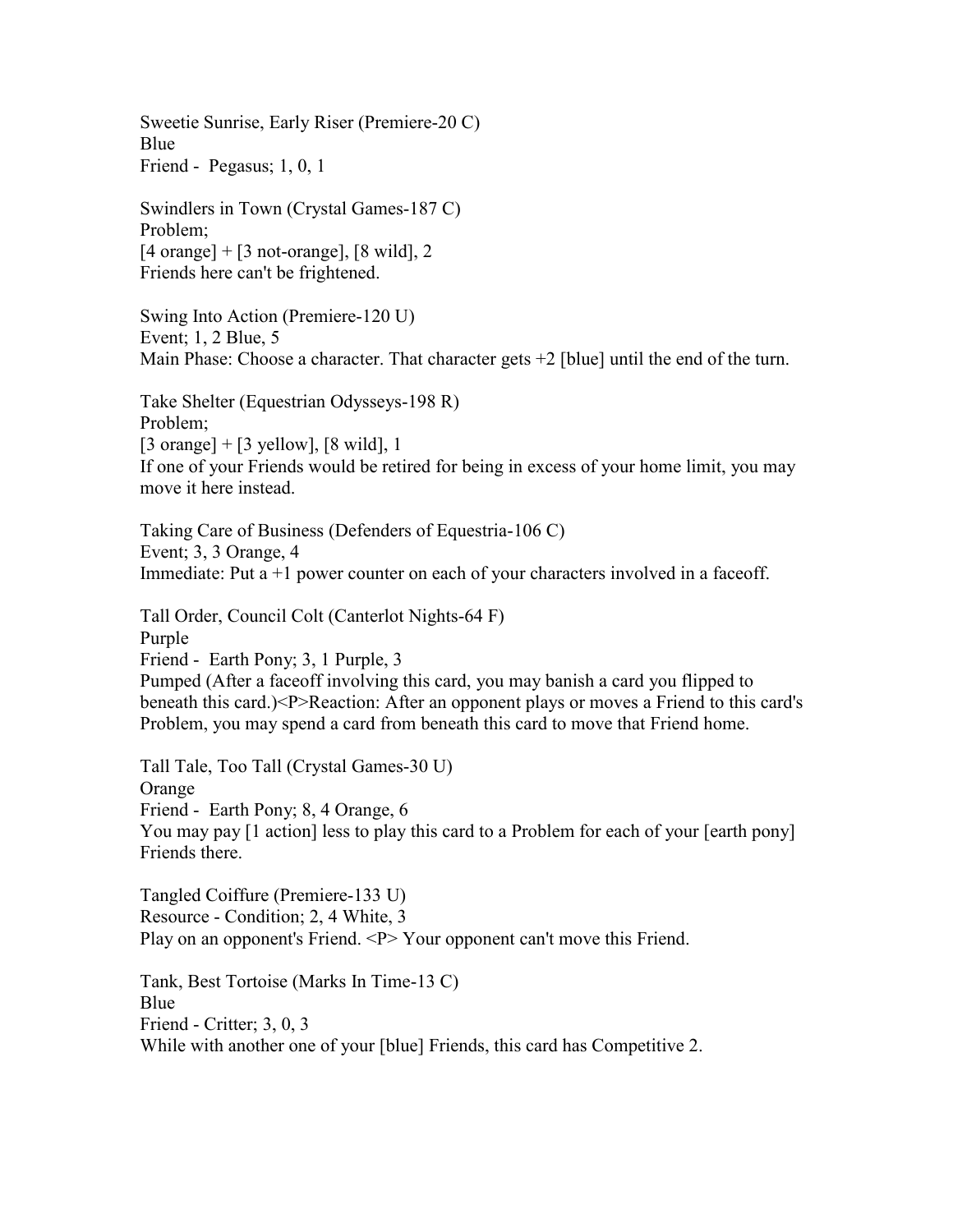Tank, Burrower (Equestrian Odysseys-21 C) Blue Friend - Critter; 2, 0, 2 When this card enters play, you may draw a card and discard a card.

Tank, Flying Tortoise (Absolute Discord-16 U) Blue Friend - Critter; 3, 3 Blue, 3 When you play the last card in your hand, you may move this card.

Tank, Loyal Pet (Crystal Games-18 C) Blue Friend - Critter; 2, 1 Blue, 1 While with your Rainbow Dash, this card has +1 power.

Tank, Shell Shock (High Magic-13 R) Blue Friend - Critter; 3, 2 Blue, 3 Vexing <P> When this card leaves play, you may frighten a Friend.

Tantabus, Night Terror (High Magic-150 UR) Troublemaker - Chaotic; 0, 4 Chaos: When this card is flipped, all players lose their action tokens. <P> At the end of each player's turn, that player loses [1]. This card has received errata

Tatzlwurm (Crystal Games-165 C) Troublemaker; 1, 5 If a Friend would be dismissed, it is banished instead.

Tea Set (Absolute Discord-148 R) Resource - Asset; 1, 3 Yellow, 5 Play to your home.  $\langle P \rangle$  At the start of a faceoff, you may pay [1] and exhaust this card to have players flip 1 fewer cards during that faceoff.

Team Effort (Premiere-121 R) Event; 1, 0, 4 Faceoff: If you have Applejack or Twilight Sparkle involved in this faceoff, flip an additional card. If you have Applejack and Twilight Sparkle involved in this faceoff, flip 2 additional cards instead.

Telekinesis (Crystal Games-118 C) Event; 2, 2 Purple, 3 Problem Faceoff: Move an opponent's character involved in the faceoff home.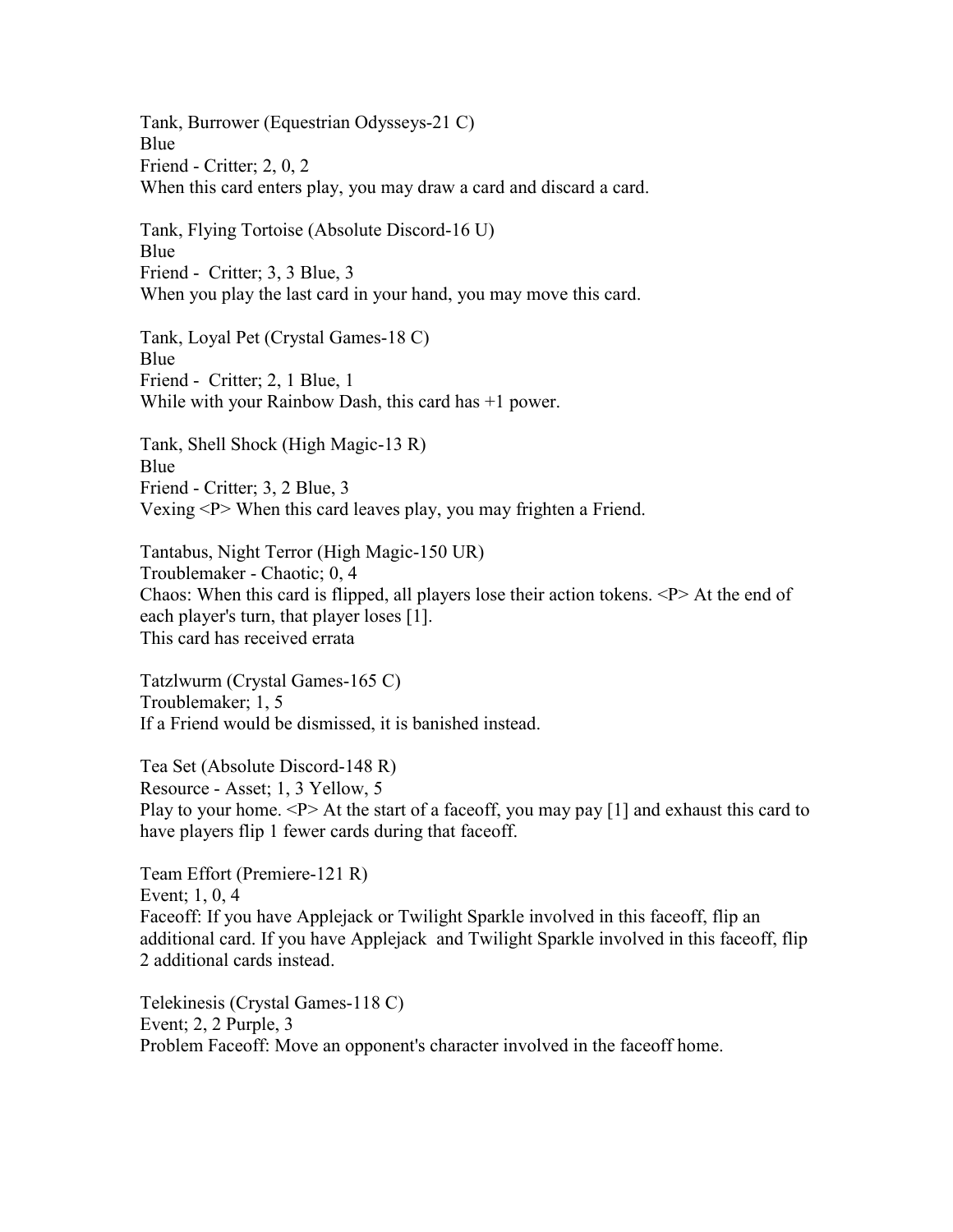Tempest Shadow, Easy as Pie (Seaquestria and Beyond-123 R) Troublemaker; 1, 6 When this card is uncovered, you may turn a Mane Character to its Start side.

Tempest Shadow, Storm Commander (Seaquestria and Beyond-4 C) Purple Mane Character - Unicorn, Storm; Home Limit 3/Home Limit 4, 1/3 FRONT: Main Phase: Pay [2] to search your deck for a Troublemaker, put it into play face-up, then shuffle your deck and turn this card over. BACK: [blank]

Tempest Shadow, Stormcaller (Seaquestria and Beyond-135 UR) Purple Friend - Unicorn, Storm; 4, 2 Purple, 4 Prepared <P> Main Phase: Exhaust this card to put a Troublemaker from your hand into play face-up, then put a token copy of it into play face-up.

Tempest Shadow & Grubber, On the Trail (Seaquestria and Beyond-85 U) Pink Purple Friend - Unicorn, Storm; 4, 3 Pink 3 Purple, 4 Hasty <P> When this card enters play, you may put an opposing Friend on top of its owner's deck.

Tempest Shadow's Airship (Seaquestria and Beyond-119 R) Resource - Asset; 1, 0, 5 Play to your home. <P> Main Phase: Pay [1] and exhaust this card to move one of your Troublemakers. <P> At the end of a faceoff, you may put one of your flipped Troublemakers into your hand.

Tempting Offer (Absolute Discord-149 U) Resource - Asset; 1, 3 Purple, 5 Play to your home.  $\langle P \rangle$  When you flip a Chaotic card, you may move an opposing character involved in the faceoff.

Ten Carat Hat (Equestrian Odysseys-164 C) Resource - Accessory; 1, 2 White, 3 Play on a Friend.  $\langle P \rangle$  That Friend has +2 power.

Ten. Seconds. Flat. (Celestial Solstice-5 F) Event - Gotcha; 2, 1 Blue, 4 Reaction: After the start of an opponent's Score Phase, you may move one of your characters to a Problem.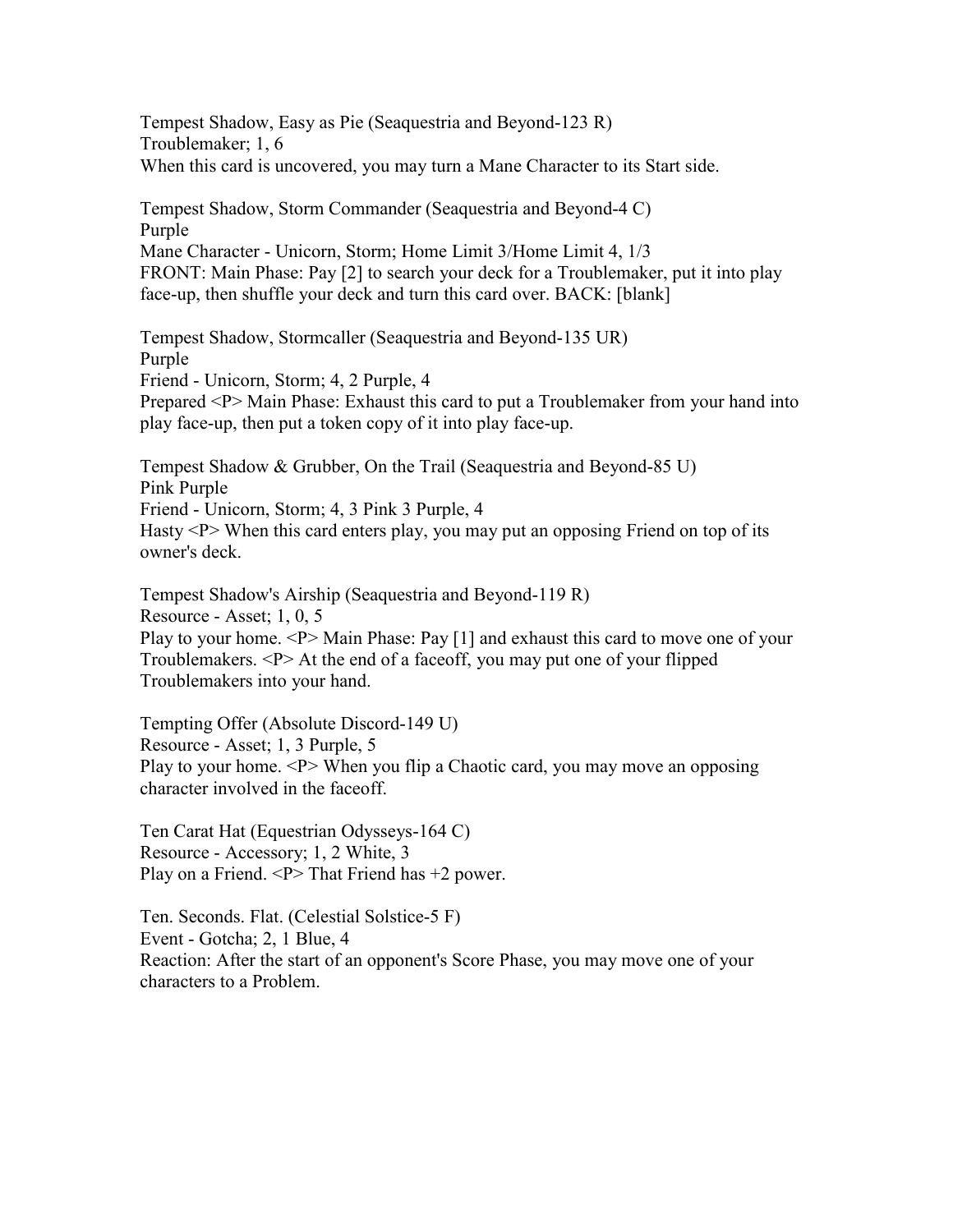Tender Taps, Sharing the Stage (Defenders of Equestria-78 U) Pink White Friend - Earth Pony, Chaotic; 3, 2 Pink 2 White, 3 Chaos: When this card is flipped, put a Friend with cost 2 or less from your discard pile into play.  $\langle P \rangle$  Eccentric 2  $\langle P \rangle$  When you play this card, you may put a Friend with cost 2 or less from your discard pile into play.

The Best of Friends (Canterlot Nights-118 F) Event; 1, 0, 4 Main Phase: Choose a [yellow] or [white] character. That character gets  $+[1 \text{ yellow}]$  and +[1 white] until the end of the phase.

The Big Guns (Premiere-122 R) Event; 1, 0, 4 Faceoff: If you have Rainbow Dash or Pinkie Pie involved in this faceoff, flip an additional card. If you have Rainbow Dash and Pinkie Pie involved in this faceoff, flip 2 additional cards instead.

The Brave and the Bold (Canterlot Nights-119 R) Event; 1, 0, 5 Faceoff: If you have Rainbow Dash or Applejack involved in this faceoff, flip an additional card. If you have Rainbow Dash and Applejack involved in this faceoff, flip 2 additional cards instead.

The Crystal Heart, Heart of an Empire (Crystal Games-154 R) Resource - Artifact, Unique; 2, 0, 6

Play to your home.  $\langle p \rangle$  When you play your first Crystal Friend each turn, put a Crystal counter on this card.<P>Reaction: After the start of any phase, remove 2 Crystal counters from this card to choose a color and a Friend. That Friend has that color until the end of the phase.

The Cutie Map, Equestrian Odysseys (Equestrian Odysseys-216 UR) Resource - Artifact, Unique; 3, 4 Blue, 7 Play to your home. <P> When a Problem enters play, you may exhaust and retire this card to move up to six of your characters at home to that Problem.

The Element of Generosity, A Beautiful Heart (Crystal Games-204 UR) Resource - Artifact, Unique; 2, 3 White, 7

Play to your home.  $P>Y$ ou must control Rarity to play this card.  $\leq_P$  At the start of your turn, put a Harmony counter on this card.  $\langle p \rangle$  Score Phase: Remove 2 Harmony counters from this card to reduce the confront requirements of a problem by [3 wild] until the end of the turn.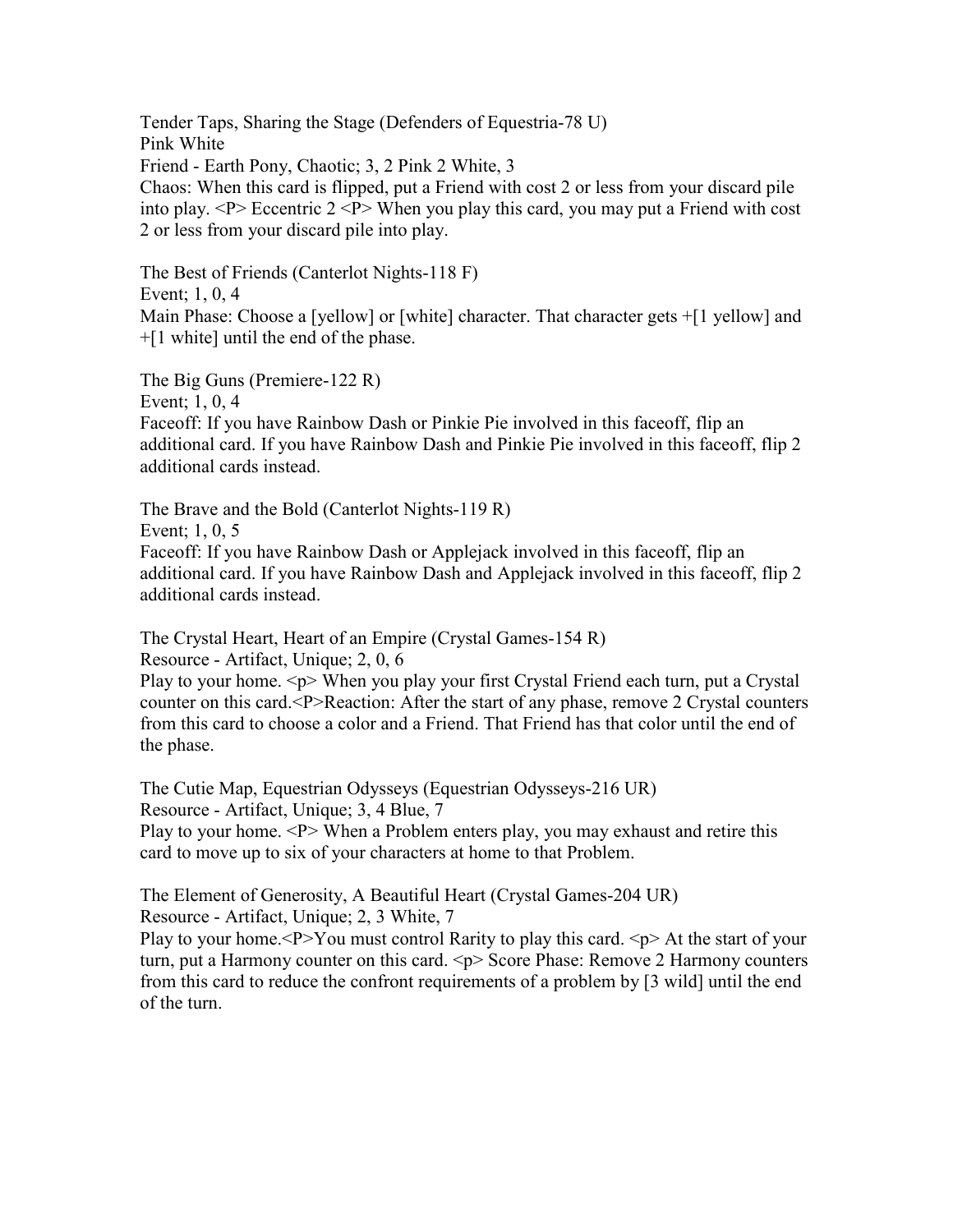The Element of Honesty, Faithful and Strong (Crystal Games-203 UR) Resource - Artifact, Unique; 2, 3 Orange, 7

Play to your home.  $P > You$  must control Applejack to play this card.  $\langle p \rangle$  At the start of your turn, put a Harmony counter on this card.  $\langle p \rangle$  Reaction: After one of your [orange] Friends enters play, put a number of  $+1$  power counters on it equal to the number of Harmony counters on this card, then remove all Harmony counters from this card.

The Element of Kindness, Sharing Kindness (Canterlot Nights-201 UR)

Resource - Artifact, Unique; 2, 3 Yellow, 7

Play to your home. <P> You must control Fluttershy to play this card. <P>At the start of your turn, put a Harmony counter on this card.<P>Reaction: After you play a Friend with 2 or less power, you may remove 1 Harmony counter from this card to give that Friend +2 power until the end of turn.

This card has received errata

The Element of Laughter, Tons of Fun (Absolute Discord-204 UR) Resource - Artifact, Unique; 2, 3 Pink, 7

Play to your home. <P> You must control Pinkie Pie to play this card. <P>At the start of your turn, put a Harmony counter on this card.<P>Main Phase: Remove a Harmony counter from this card to look at the top 2 cards of a Problem deck and put them back in any order.

The Element of Loyalty, Big Adventure (Absolute Discord-205 UR)

Resource - Artifact, Unique; 2, 3 Blue, 7

Play to your home.  $\langle P \rangle$  You must control Rainbow Dash to play this card.  $\langle P \rangle$  At the start of your turn, put a Harmony counter on this card. <P> Main Phase Reaction: After one of your Friends is moved to or enters play at a Problem, you may remove a Harmony counter from this card to move one of your other characters to that Problem.

The Element of Magic, Complete Magic (Canterlot Nights-202 UR)

Resource - Artifact, Unique; 2, 3 Purple, 7

Play to your home. You must control Twilight Sparkle to play this card. <P>At the start of your turn, put a Harmony counter on this card.<P>Main Phase: Remove 2 Harmony counters from this card to look at the top 3 cards of your deck. You may put any number of them on top of your deck in any order and the rest on the bottom of your deck in any order.

This card has received errata

The Element of Surprise, Element of Disharmony (Absolute Discord-150 R) Resource - Artifact, Unique; 2, 0, 7

Play to your home.  $\langle P \rangle$  You must control Discord to play this card.  $\langle P \rangle$  At the start of your turn, put a Chaos counter on this card. <P> When you flip a non-Chaotic card, you may remove a Chaos counter from this card to ignore that card and flip another card.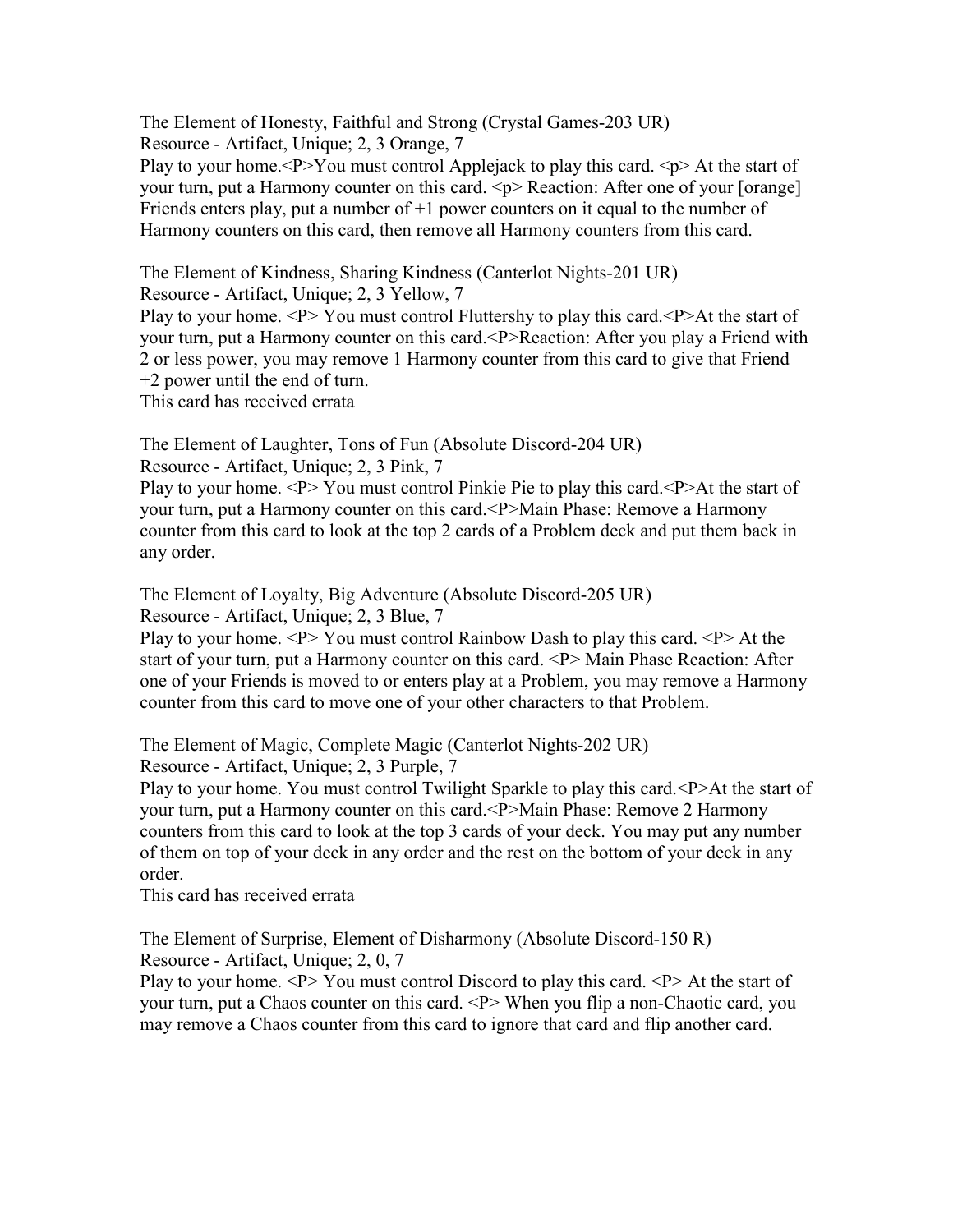The Equestria Games (Crystal Games-202 UR) Resource - Location, Unique; 2, 5 White, 6 Play to your home.<P>At the end of your turn, put a Victory counter on this card.<P>At the start of your turn, you may retire this card. If you do, each player puts a number of Friends from their discard pile into play up to the number of Victory counters on this card.

The Flying Prairinos, Pink Prairie Dog Pyramid (Defenders of Equestria-50 C) Yellow Friend - Critter; 2, 3 Yellow, 2 At the start of your Score Phase, you may discard a card to put a [1 Yellow] Critter Friend token into play.

The Frozen North (High Magic-133 R) Problem;  $[3 \text{ blue}] + [3 \text{ pink}], [8 \text{ wild}], 1$ Troublemakers played here enter play face-up.

The Full Tour (Equestrian Odysseys-165 U) Resource - Condition; 2, 2 Orange, 4 Play on a Friend. If that Friend is not yours, you may exhaust it.  $\langle P \rangle$  Vexing (If an opponent would confront this card's Problem, you may retire this card instead.)

The Great Crystal War (Marks In Time-107 C) Resource - Dilemma; 2, 2 Orange, 4 [8 wild], [8 wild], 1 When you confront this Problem, choose a Problem. You may put a  $+1$  power counter on each of your Friends there.

The Hard Way (Canterlot Nights-120 R) Event - Showdown; 1, 4 Blue, 4 Main Phase: Challenge an opponent's face-up Troublemaker with all your characters at its Problem.

The High Ground (Canterlot Nights-150 U) Resource - Asset; 1, 2 Blue, 5 Play to your home.<P>Reaction: After a Troublemaker is played, you may exhaust this card to ready one of your characters. This card has received errata

The Horror! The Horror! (Premiere-123 U) Event; 1, 2 Yellow, 6 Main Phase: Dismiss an opponent's Resource.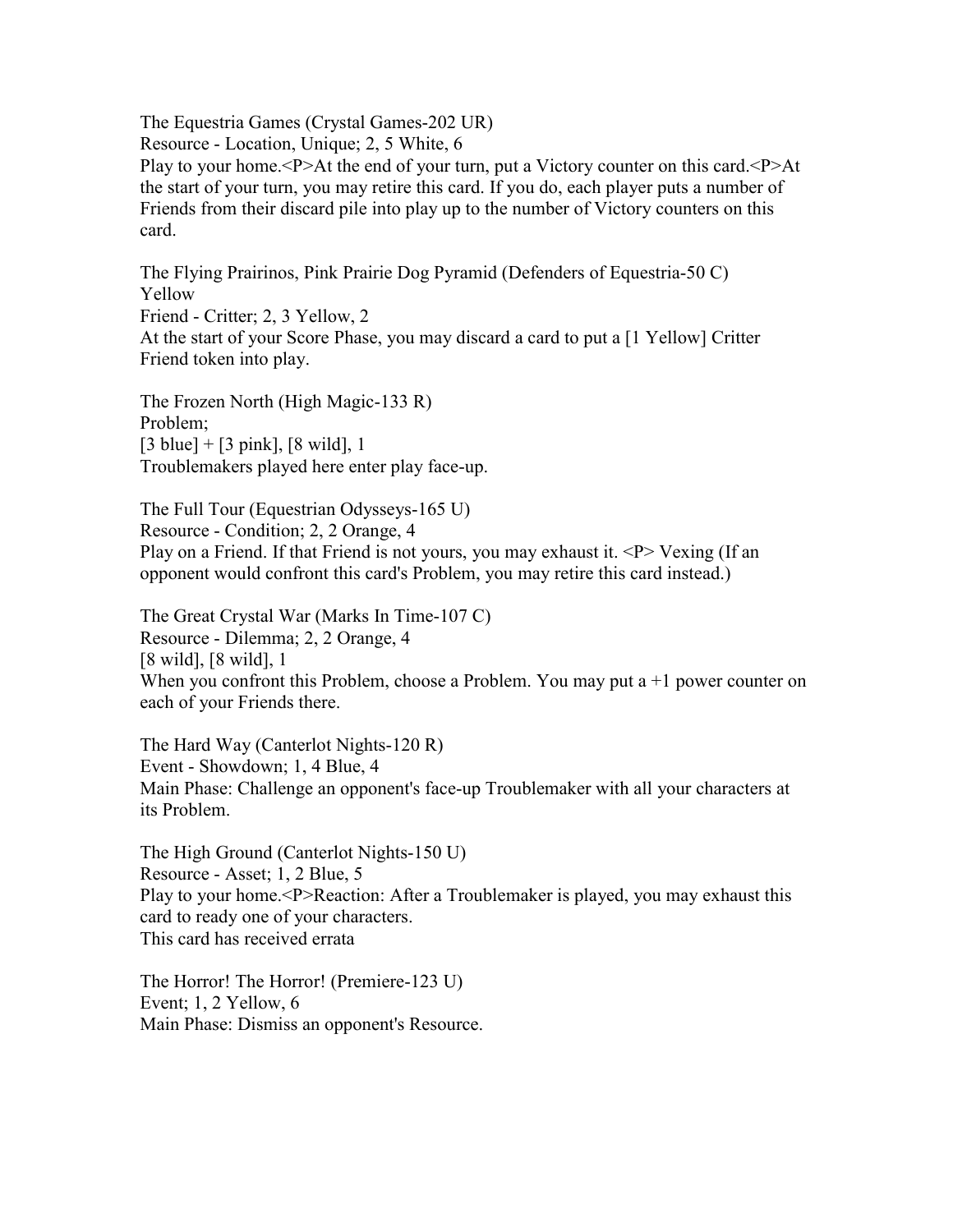The Idol of Boreas (Equestrian Odysseys-166 R) Resource - Asset; 1, 3 Blue, 4 Play to your home. <P> When you win a Problem faceoff by at least 5 power, put a Gold counter on this card. <P> Main Phase: Exhaust this card and remove a Gold counter from it to move up to two of your characters.

The Magic of Adventure (Canterlot Nights-121 F) Event; 1, 0, 4 Main Phase: Choose a [blue] or [purple] character. That character gets +[1 blue] and +[1 purple] until the end of the phase.

The Mane Six, Party Planners (Seaquestria and Beyond-134 UR) Pink Friend - Ally; 5, 4 Pink, 5 When you play this card, gain control of each opposing Friend until the end of the Score Phase.

The Mane Six, Underwater Explorers (Seaquestria and Beyond-97 C) Friend - Ally; 2, 0, 2 Traveler  $\langle P \rangle$  Immediate: Remove a +1 power counter from this card to choose a color. This card gains that color until the end of the turn.

The Old Switcheroo (Absolute Discord-116 R) Event; 1, 3 Pink, 5 Main Phase: Choose one of your Friends at a Problem. Your opponent chooses one of their Friends at that Problem. Exchange control of those Friends until the end of the Score Phase.

The Pearl of Transformation (Seaquestria and Beyond-140 UR) Resource - Artifact, Unique; 3, 0, 7 Play to your home.  $\langle P \rangle$  You pay [1] less for Transform costs, to a minimum of [1].  $\langle P \rangle$ Main Phase: Exhaust this card to search your deck for a card with a Transform cost, reveal it, and put it into your hand. Then, shuffle your deck.

The Ponyville Express (Premiere-147 U) Resource - Asset; 1, 1 White, 3 Play to your home. <P> Reaction: When you defeat a Troublemaker using only [white] characters, dismiss this card to score an additional point.

The Power of Love (Crystal Games-119 R) Event; 1, 0, 5 Faceoff: If you have Princess Cadance or Shining Armor involved in this faceoff, flip an additional card. If you have Princess Cadance and Shining Armor involved in this faceoff, flip 2 additional cards instead.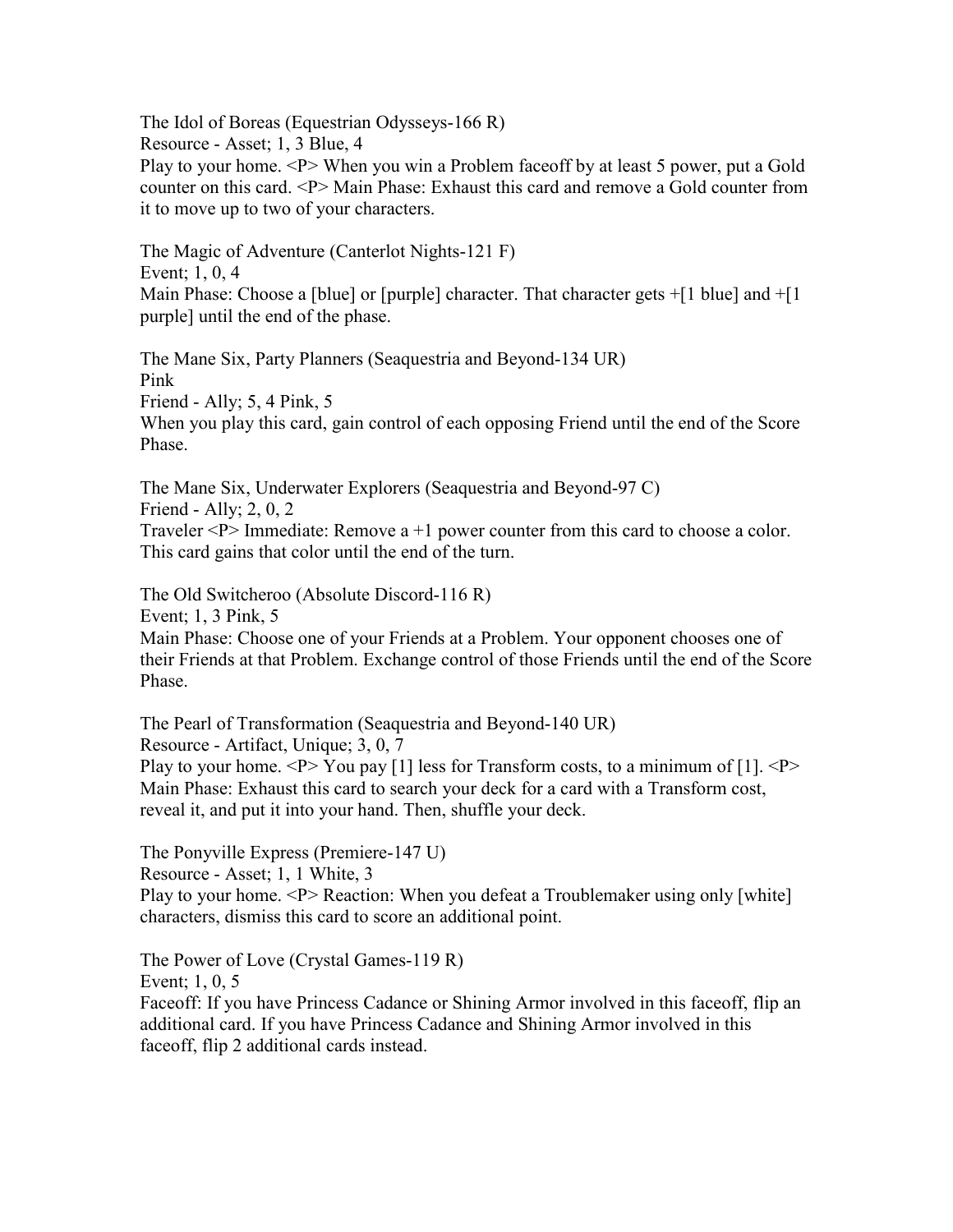The Problem with Parasprites (Premiere-166 C) Problem;  $[4 \text{ blue}] + [3 \text{ non-blue}], [8 \text{ wild}], 3$ When a player defeats a Troublemaker here, that player may move a character involved in the faceoff.

The Rainbow Connection (Marks In Time-90 C) Event; 1, 4 Blue, 3 Immediate: A Friend involved in a faceoff gets +3 power and Diligent 3 until the end of the faceoff.

The Scariest Cave in Equestria (Absolute Discord-151 R) Resource - Location, Unique; 2, 2 Blue, 5 Play to your home.  $\langle P \rangle$  Rallying a frightened Friend costs +[1].

The Show Must Go On (Crystal Games-188 R) Problem; [5 wild], [5 wild], 1 Starting Problem <P> When a player confronts this Problem, that player may banish a card from their hand to beneath one of their Friends with Pumped.

The Smooze, Chum (High Magic-64 U) Yellow Friend - Ally; 3, 2 Yellow, 3 Calming 2, Eccentric 2

The Smooze, Creeping Crud (Equestrian Odysseys-178 U) Troublemaker; 2, 3 When this card is uncovered, put a  $+1$  power counter on it.  $\langle P \rangle$  If this card would be defeated, you may remove  $a + 1$  power counter from it instead. If you do, this card is not defeated.

The Smooze, Scavenger (Equestrian Odysseys-109 SR) Friend - Ally; 2, 0, 2 Immediate: Pay  $[1]$  to banish a non-Friend card from a discard pile. If you do, put a  $+1$ power counter on this card.

The Smooze, Wobbling Blob (Marks In Time-74 C) Friend - Ally; 4, 0, 4 As this card enters play, name a color. This card is that color.  $\langle P \rangle$  At the start of your turn, choose a color. This card loses its colors and becomes that color.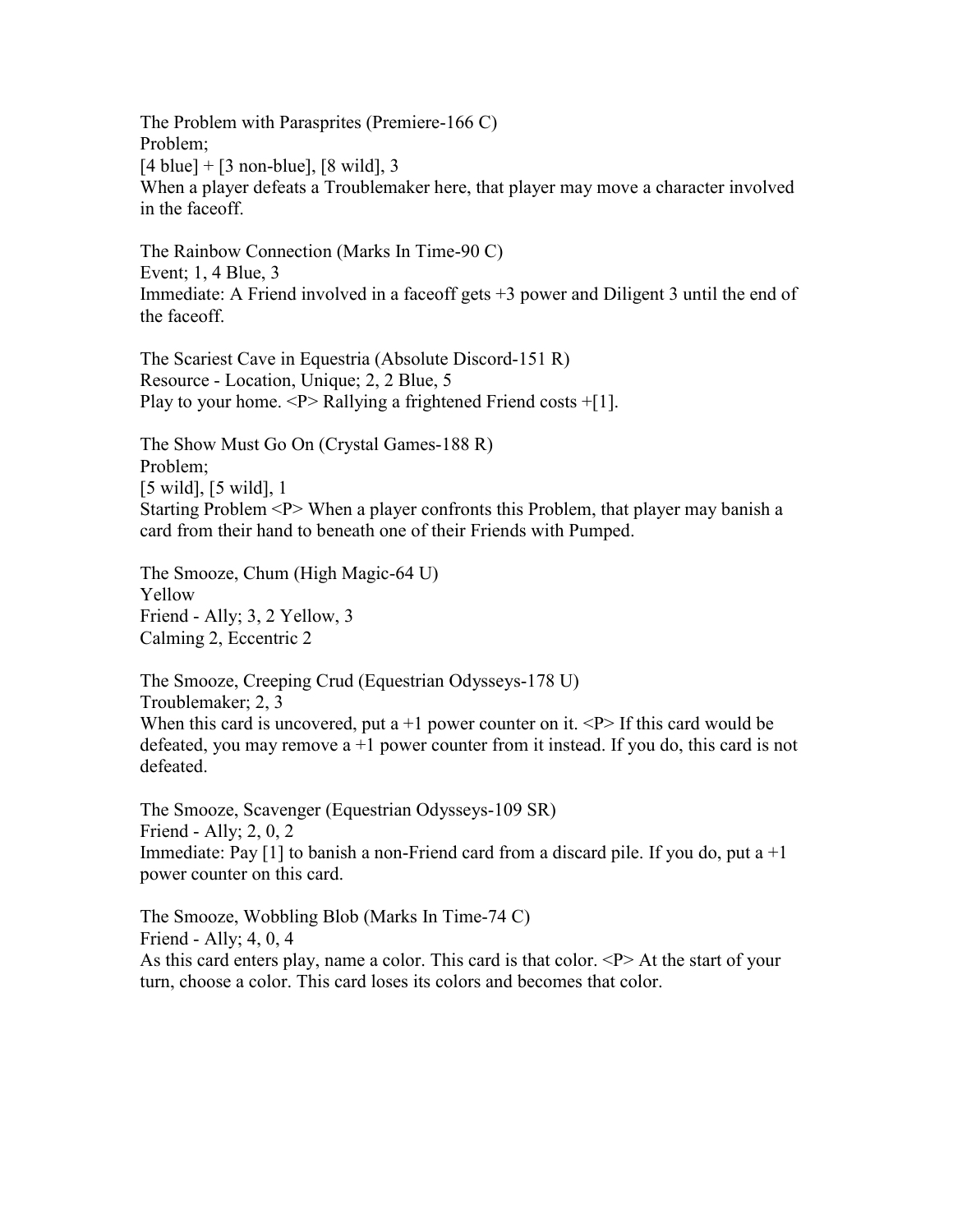The Soup Incident (Crystal Games-120 U) Event; 1, 4 Yellow, 4 Reaction: After an opponent plays a card, exhaust all opposing Friends with Resources attached to them and banish all cards in all discard piles.

The Spectacle (Marks In Time-91 R) Event - Song; 1, 2 Purple 2 White, 4 Main Phase: Choose one: Put an opposing Friend with 2 or less power on top of its owner's deck, double the power of one of your Troublemakers until the start of your next turn, or put an Event from your discard pile into your hand.

The Squizard, Scourge of Spiketopia (Defenders of Equestria-121 C) Troublemaker; 0, 4 Mane Characters can't contribute their power to faceoffs involving this card. <P> Opponents can't play Troublemakers here.

The Staff of Sacanas (Seaquestria and Beyond-141 UR) Resource - Artifact, Unique; 2, 0, 7

Play to your home.  $\langle P \rangle$  Your Mane Character has  $+3$  power.  $\langle P \rangle$  Main Phase: Pay [1] and exhaust this card to start a faceoff involving your Mane Character and an opposing Friend. If you win the faceoff, frighten that Friend.

The Sun and the Moon (Canterlot Nights-122 R) Event; 1, 0, 5 Faceoff: If you have Princess Luna or Princess Celestia involved in this faceoff, flip an additional card. If you have Princess Luna and Princess Celestia involved in this faceoff, flip 2 additional cards instead.

The Trouble With Trixie (High Magic-134 U) Problem;  $[2 \text{ purple}] + [4 \text{ wild}], [6 \text{ wild}], 1$ When this card enters play, gain [1].

The Twilicane (Canterlot Nights-151 R) Resource - Accessory, Unique; 2, 3 Purple, 6 Play on an opponent's Mane Character.<P>During the Score Phase, if that Mane Character is at home, that opponent's Friends each have -1 power.

The Vote (Marks In Time-92 R) Event - Song; 1, 2 Blue 2 White, 4 Main Phase: Choose one: Frighten an opposing Friend, opponents can't play Events this turn, or if you have fewer points than an opponent score a point.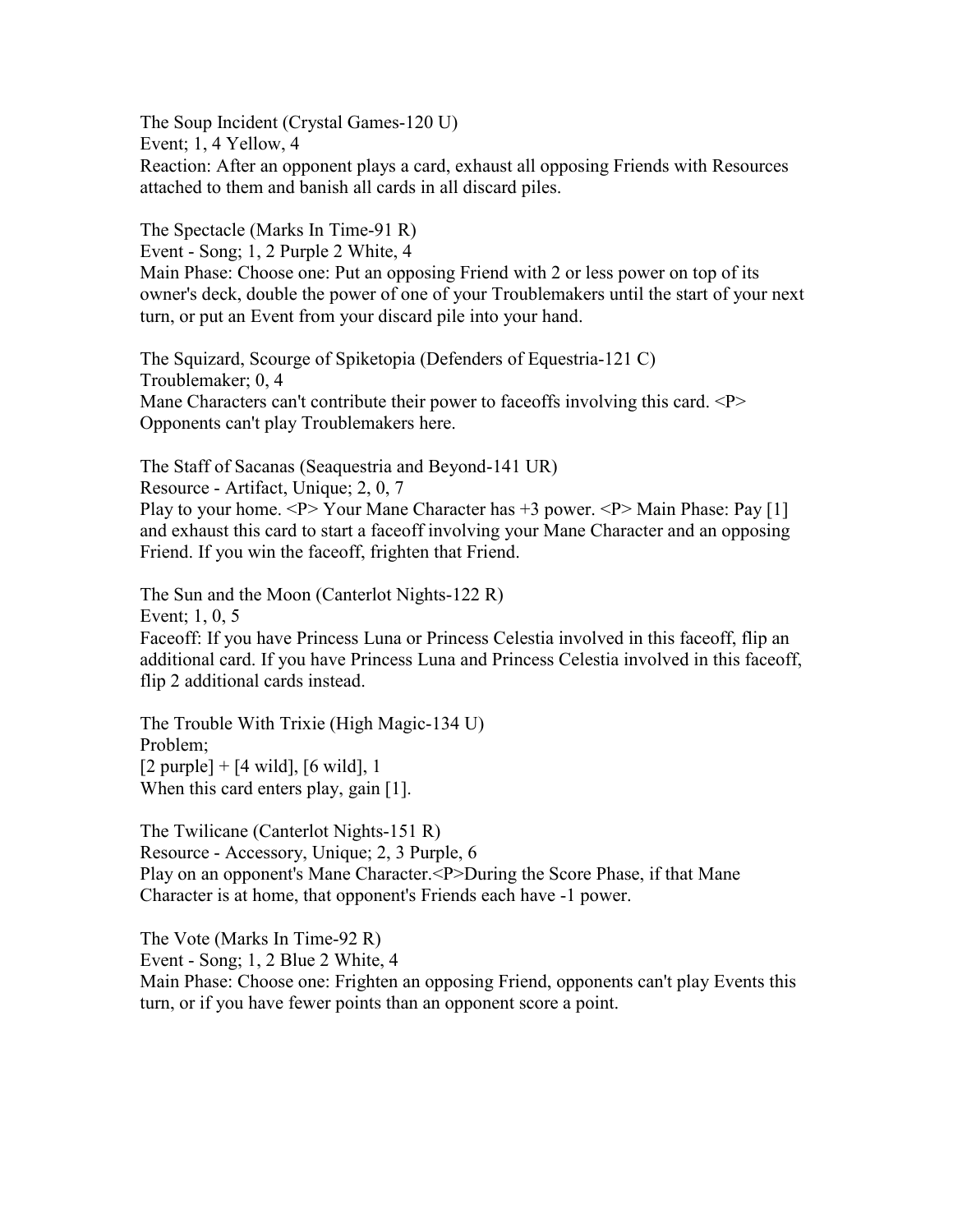The Wonderbolts Rap (High Magic-97 R) Event - Song; 1, 2 Blue 2 Pink, 4 Main Phase: Choose one: Move one of your characters, draw 2 cards, or pay [2] less for your next Friend this turn.

This Way, Little Ones (Premiere-194 U) Problem;  $[3 \text{ yellow}] + [2 \text{ non-yellow}], [6 \text{ wild}], 2$ When this Problem is played, its owner may move one of their [Critter] Friends here from home for free.

Thorax, Earning His Wings (Defenders of Equestria-53 C) Yellow Friend - Changeling; 2, 0, 2 Experienced

Thorax, The Changed Changeling (Defenders of Equestria-132 UR) Yellow Mane Character - Changeling; Home Limit 3/Home Limit 5, 1/3 FRONT: When you confront this card's Problem, turn this card over. BACK: This card has  $+1$  power for each of your Friends with 2 or less printed power.

Thrash the Throne (Defenders of Equestria-129 C) Problem; [2 purple]+[5 wild], [5 wild], 1 When you confront this Problem, you may put  $a + 1$  power counter on one of your Troublemakers.

Threat Against Canterlot (Canterlot Nights-187 U) Problem;  $[4 \text{ orange}] + [3 \text{ non-orange}], [8 \text{ wild}], 2$ Once this Problem has been confronted, Troublemakers can't be played here.

Through the Ages (High Magic-98 C) Event; 1, 3 Purple, 4 Immediate: Opposing characters involved in a faceoff have -1 power until the end of the faceoff.

Through the Cave (Crystal Games-189 U) Problem;  $[4 \text{ blue}] + [3 \text{ not-blue}], [8 \text{ wild}], 2$ When this card enters play, each player frightens one of their Friends.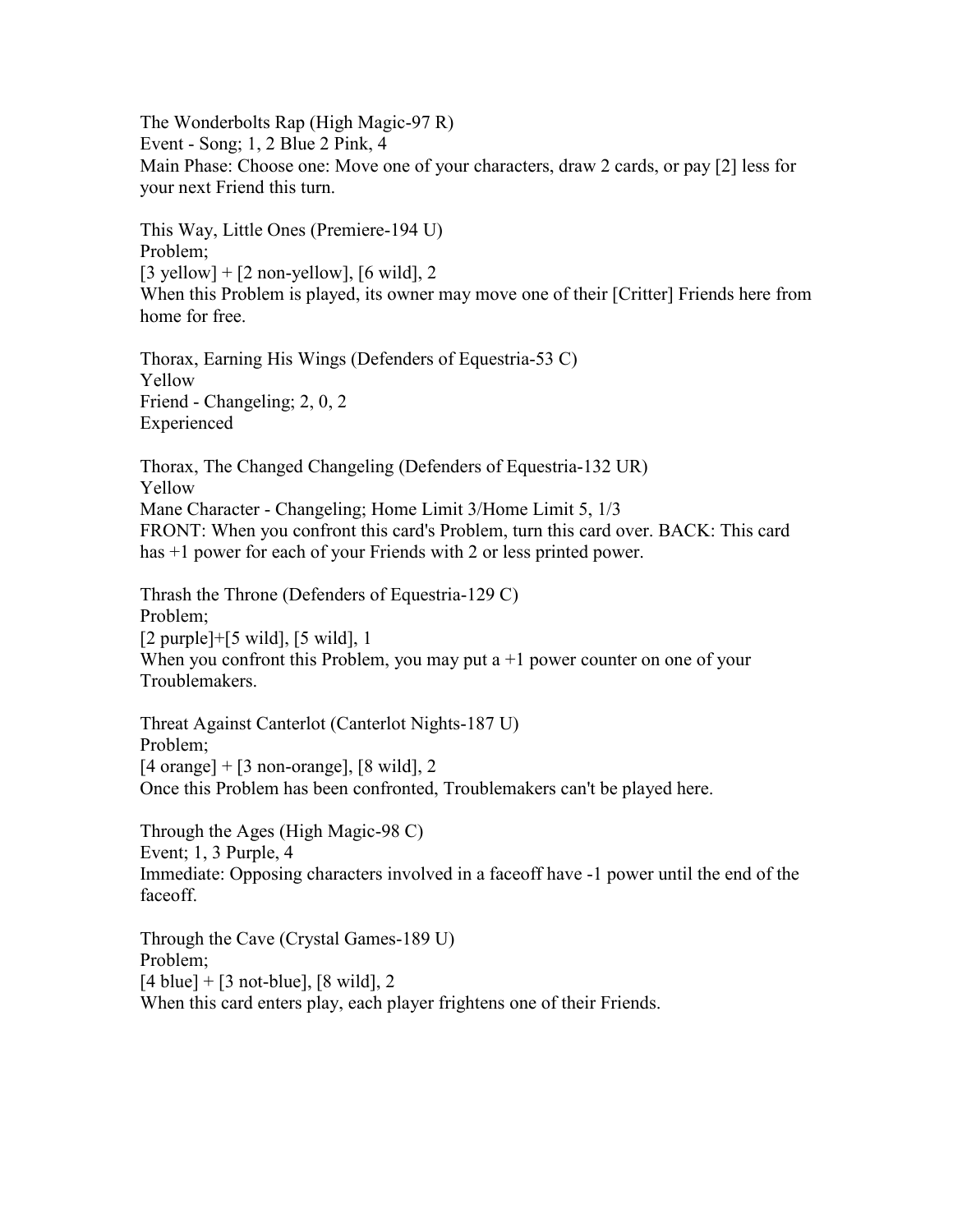Thunderclap (Canterlot Nights-123 U) Event; 2, 3 Blue, 3 Main Phase: Frighten a Friend with 2 or less power.

Thunderlane, Nerves of Steel (Crystal Games-31 C) Orange Friend - Pegasus; 3, 4 Orange, 1 Teamwork <P> This card can't be frightened.

Thunderlane, Unsung Hero (Marks In Time-14 R) Blue Friend - Pegasus; 4, 4 Blue, 5 Hasty, Diligent  $2 < P$  Immediate: Remove a +1 power counter from this card to move this card.

Tight Ship, Meticulous Planner (Crystal Games-58 R) Purple Friend - Pegasus; 3, 4 Purple, 3 When this card enters play at a Problem, players can't confront that Problem that turn.

Timber! (Rock and Rave-8 F)

Problem;

 $[4 \text{ orange}] + [3 \text{ white}], [9 \text{ wild}], 2$ 

At the start of a Problem faceoff here, each player chooses a character involved in the faceoff. Those characters have  $+2$  power until the end of the faceoff.

Timberwolf (Premiere-158 U) Troublemaker; 3, 6 When this card is uncovered, its owner must pay  $[2 \text{ actions}]$  or dismiss it.  $\langle P \rangle$  Your opponent must pay +[2 actions] to play a Friend to this card's Problem This card has received errata

Time Warp (Marks In Time-93 U) Event; 3, 3 Purple, 5 Main Phase: Put a Friend or Resource on top of its owner's deck.

Tiny Troubles (High Magic-135 R) Problem;  $[3 \text{ purple}] + [3 \text{ pink}], [8 \text{ wild}], 1$ When you win a Problem faceoff here, you may dismiss a Friend here and gain action tokens equal to its cost.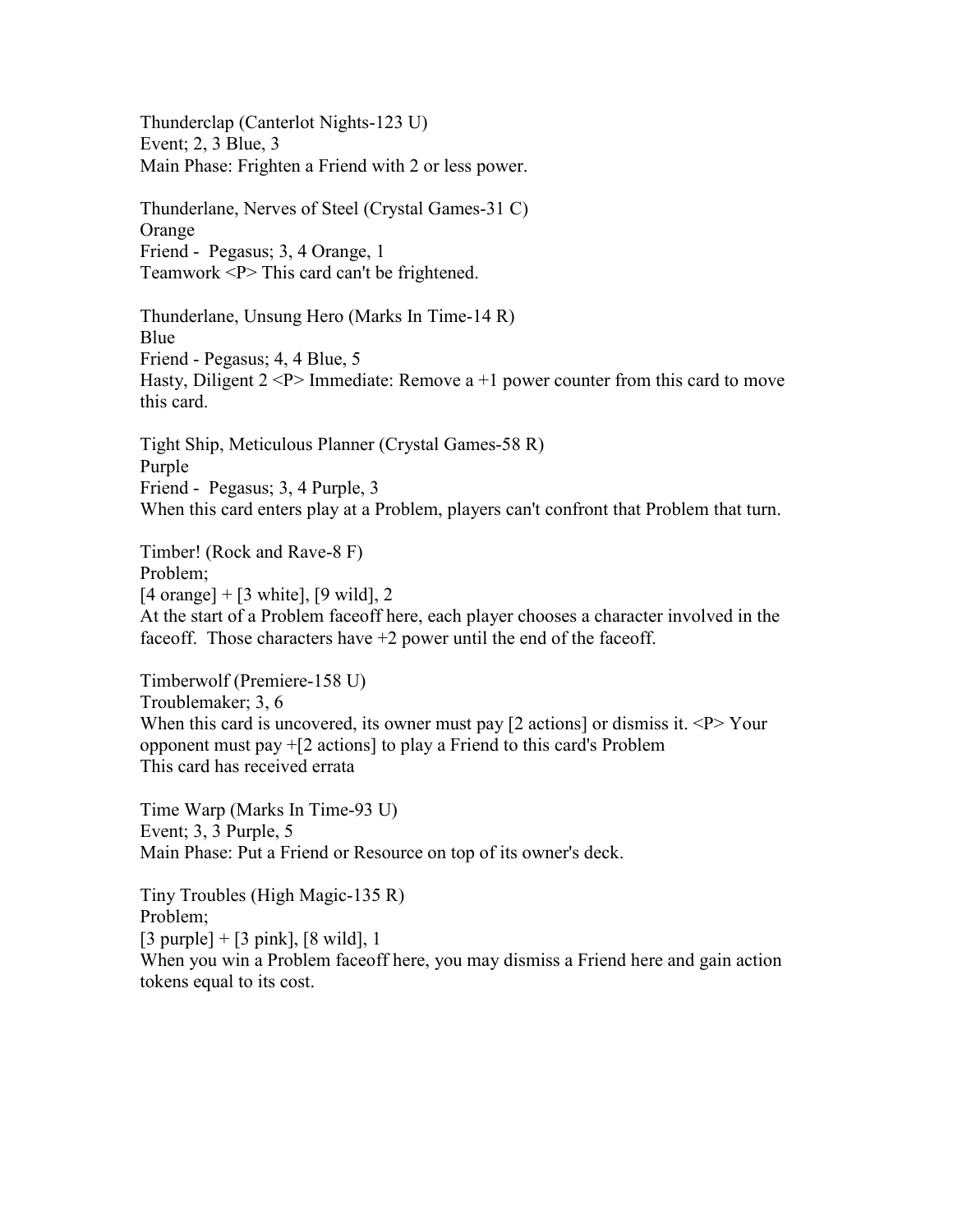Tirek's Reign of Terror (Marks In Time-108 C) Resource - Dilemma; 1, 2 Blue, 4 [5 wild], [5 wild], 1 When you confront this Problem, you may frighten a Friend.

To Griffonstone (Equestrian Odysseys-199 U) Problem;  $[2 \text{ blue}] + [4 \text{ wild}], [6 \text{ wild}], 1$ When this card enters play, you may move one of your characters to this Problem.

Toe-Tapper, Tenor (Equestrian Odysseys-101 U) Pink Orange Friend - Earth Pony, Pony Tone; 3, 1 Pink 1 Orange, 3 When this card enters play, you may draw 3 cards, then discard 1.

Tom, Rolling Rock (Absolute Discord-40 U) Pink Friend - Ally, Rock, Chaotic; 3, 4 Pink, 1 Chaos: When this card is flipped, dismiss a Friend with 2 or less power involved in the faceoff. <P> When this card enters play, you may dismiss a Friend.

Too Many Bandages (Premiere-148 U) Resource - Condition; 2, 2 Yellow, 3 Play on a Friend. <P> This Friend gets -2 power.

Too Many Fluttershys (Defenders of Equestria-130 C) Problem; [4 yellow]+[4 wild], [9 wild], 1 When you confront this Problem, you may move one of your Friends at home to a Problem.

Too Many Pinkie Pies (Canterlot Nights-188 R) Problem;  $[2 \text{ pink}] + [1 \text{ non-pink}], [4 \text{ wild}], 2$ Problem Faceoff: Any player with a character involved in a Problem faceoff here may move a character here from another Problem.

Too Much Fun (Canterlot Nights-124 R) Event; 3, 2 Pink, 2 Main Phase: Dismiss a Friend with at least 4 power.

Too Much Pie (Premiere-149 U) Resource - Condition; 1, 2 Orange, 3 Play on a Friend. <P> This Friend gets -5 power during the Score Phase.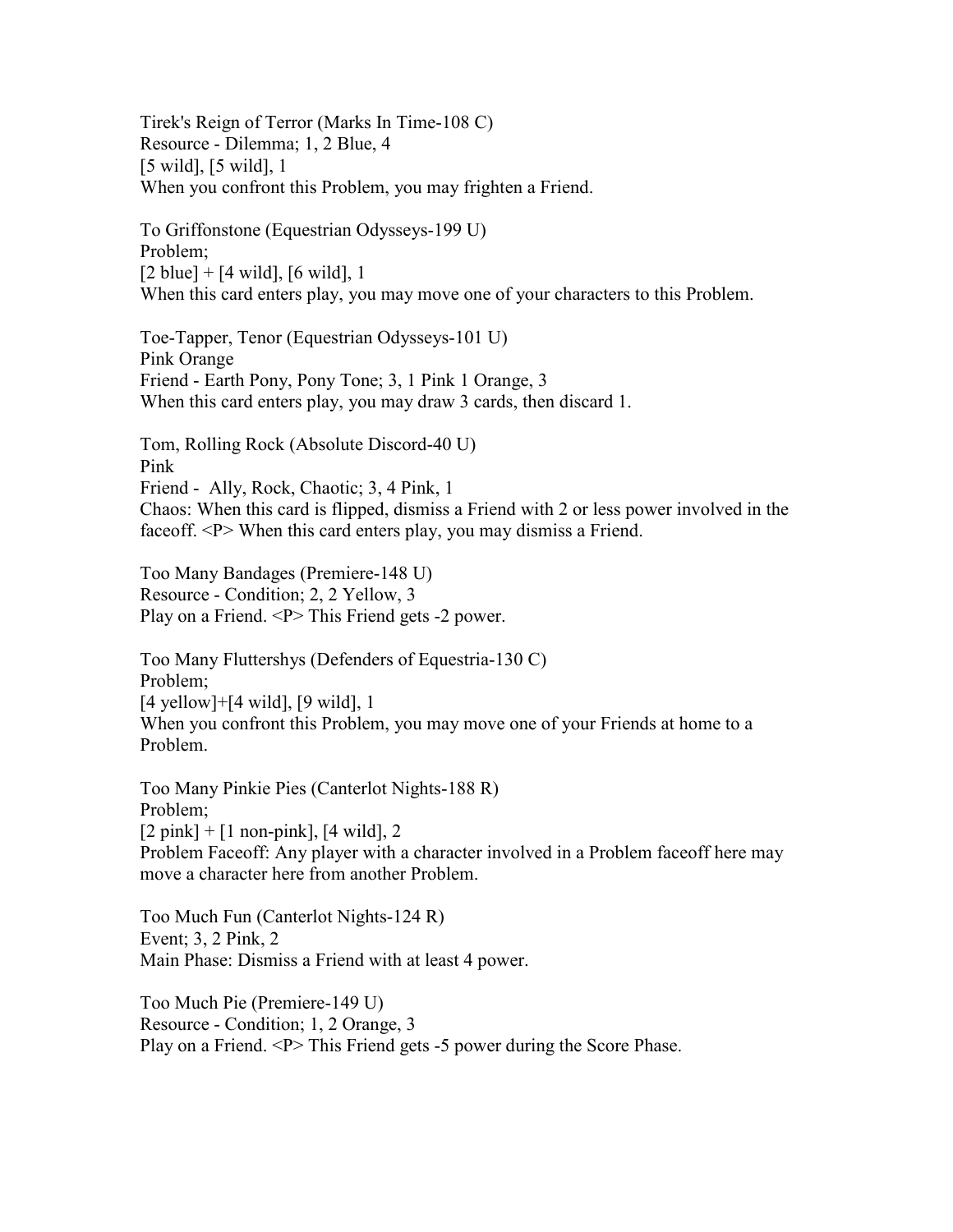Top Marks, Long-winded Lecturer (Crystal Games-59 U) Purple Friend - Unicorn; 2, 1 Purple, 1 This card's Problem has 0 bonus points.

Torch, Greater Wyrm (Defenders of Equestria-12 SR) Blue Friend - Dragon; 4, 4 Blue, 4 At the end of your turn, you may frighten a Friend. <P> At the start of your turn, each opponent retires a frightened Friend.

Torch Song, Alto (Equestrian Odysseys-49 C) Pink Friend - Earth Pony, Pony Tone; 2, 1 Pink, 2 When this card enters play, you may search your deck for a Pony Tone card, reveal it, and put it into your hand.

Totally Lost (Equestrian Odysseys-200 C) Problem; [5 wild], [7 wild], 1 Starting Problem.

Tough Call (Defenders of Equestria-131 C) Problem; [2 pink]+[4 wild], [7 wild], 2 When you confront this Problem, you may draw a card.

Tough Love (Defenders of Equestria-107 U) Event; 2, 4 Yellow, 4 Immediate: Put an opposing Friend with 3 or more power into its owner's hand.

Town Equalists, Cult Following (Equestrian Odysseys-179 C) Troublemaker; 0, 4 This card has +1 power for each color among opposing characters here.

Tracking Tirek (Absolute Discord-189 U) Problem;  $[3$  purple] +  $[3$  not-purple],  $[7 \text{ wild}]$ , 2 At the start of a Problem faceoff here, the player with the most power here puts one of their Friends here on top of its owner's deck.

Trade Dispute (Rock and Rave-9 F) Problem;  $[2 \text{ white}] + [2 \text{ orange}], [6 \text{ wild}], 2$ The player with the most Friends here can't move Friends to this Problem.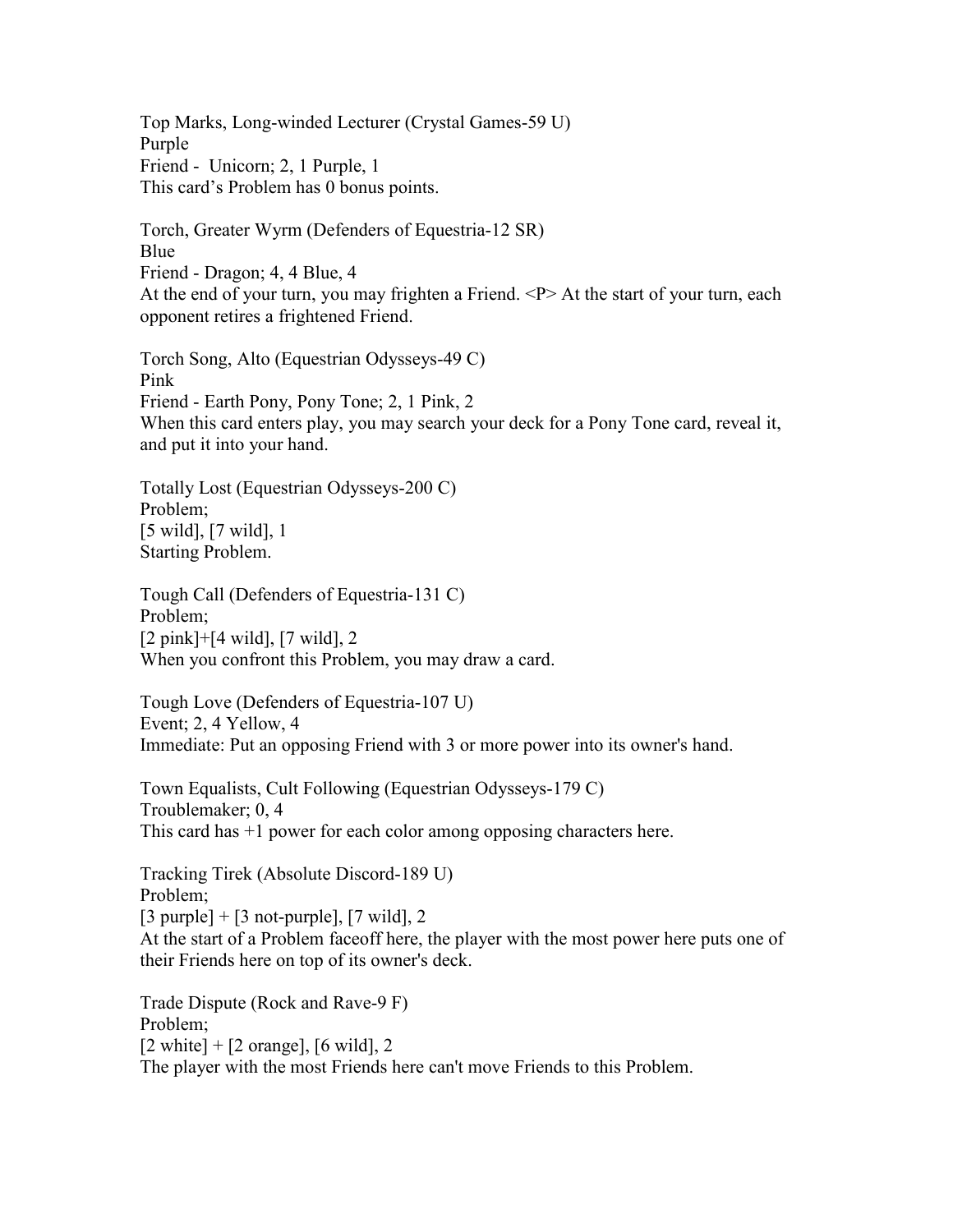Trading Traditions (Marks In Time-133 C) Problem; [5 wild], [4 wild], 1 Starting Problem <P> When this card enters play, choose a color. <P> Your Mane Character has the chosen color. This card has received errata

Train Station (Marks In Time-109 R) Resource - Location, Unique; 1, 2 Pink 2 Yellow, 4 Play on a Problem. <P> Immediate: Pay [2] and exhaust this card to dismiss an opposing Friend here with 3 or more power.

Train Tracks (Canterlot Nights-152 R) Resource - Asset; 3, 3 Blue, 4 Play to your home.<P>Main Phase: Exhaust this card and pay [1 action] to frighten an opponent's Friend at a Problem.<P>While this card is exhausted, that card can't be unfrightened.<P>Main Phase: Exhaust 2 of your characters to dismiss this card. Any player may activate this ability.

Training Montage (Equestrian Odysseys-140 R) Event; 1, 4 Yellow, 5 Main Phase: One of your Friends gets +1 power for each of your other Friends at its Problem until the end of the turn.

Traitor! (Absolute Discord-190 C) Problem;  $[2$  purple] +  $[2$  not-purple],  $[5 \text{ wild}]$ , 1 Troublemakers here have +2 power.

Trampled (Absolute Discord-117 R) Event - Chaotic; 1, 4 Yellow, 3 Chaos: When this card is flipped, all opponents lose an action token. <P> Main Phase: An opponent loses 2 action tokens.

Trapeze Star, Acrobatic Magic (Defenders of Equestria-54 C) Yellow Friend - Earth Pony, Chaotic; 4, 0, 4 Chaos: When this card is flipped, put a  $[1 \text{ Yellow}]$  Critter Friend token into play.  $\langle P \rangle$ When this card enters play, put a [1 Yellow] Critter Friend token into play.

Trashed (Equestrian Odysseys-167 U) Resource - Condition; 1, 2 Blue, 4 Play on a Resource <P> That Resource loses and can't have abilities.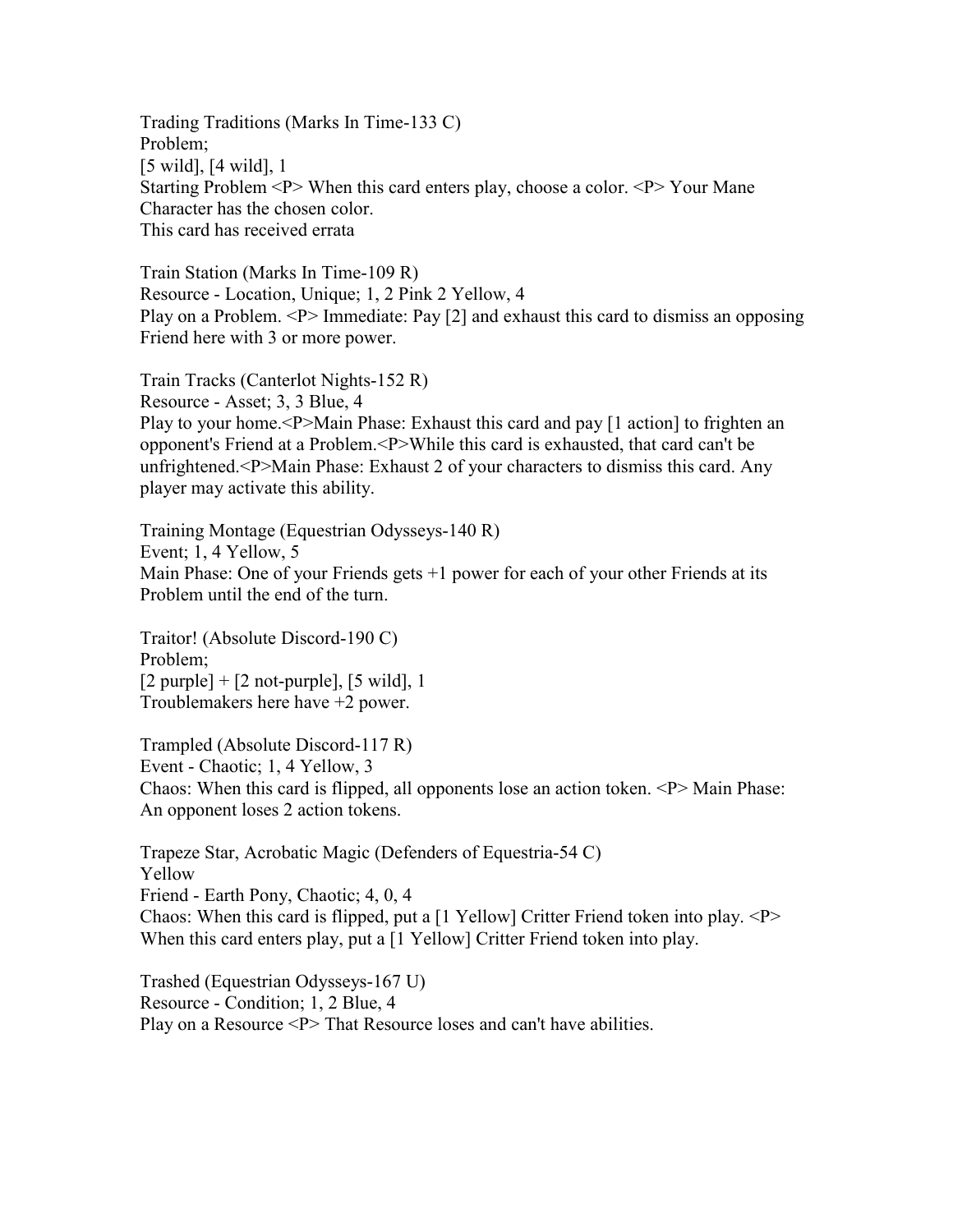Tread Mill (Absolute Discord-152 C) Resource - Asset; 1, 4 Blue, 4 Play to your home  $\langle P \rangle$  At the start of your turn, if an opponent has at least [3], gain [1]. This card has received errata

Tree Hugger, Animal Magnetism (High Magic-146 UR) Yellow Friend - Earth Pony; 3, 1 Yellow, 3 Immediate: Pay [2] to move up to 2 of your Critter Friends.

Tree Hugger, Calming Auditory Therapy (Equestrian Odysseys-214 UR) Yellow White Friend - Earth Pony; 3, 2 Yellow 2 White, 3 Opposing Troublemakers don't prevent you from confronting this card's Problem.

Tree Hugger, Seeking Balance (Defenders of Equestria-86 R) White Yellow Friend - Earth Pony; 3, 3 White 3 Yellow, 3 Calming 2, Showy  $1 \le P$  > At the end of each opponent's turn, if this card's Problem was not confronted this turn, you may move one of your Critter friends.

Tree Hugger, Varmint Vocalizations (Marks In Time-57 SR) Yellow Friend - Earth Pony; 2, 1 Yellow, 2 When an opponent plays a Resource, you may put a [1 yellow] Critter Friend token into play.

Tree of Harmony, Seeds of Friendship (Celestial Solstice-7 F) Resource - Artifact, Unique; 3, 0, 7 Play to your home. <P> Main Phase: Exhaust this card and one of your Friends to put a Harmony counter on this card. <P> Main Phase: Retire this card to gain a number of action tokens equal to the number of Harmony counters on it.

Trenderhoof, Locale Critic (High Magic-76 U) Orange White Friend - Unicorn; 3, 3 Orange 3 White, 3 Showy 1, Diligent  $2 < P$  Players' home limits are reduced by 1.

Trenderhoof, Trailblazer (Absolute Discord-199 UR) White Friend - Unicorn, Unique; 2, 4 White, 2 Cards in play have Unique.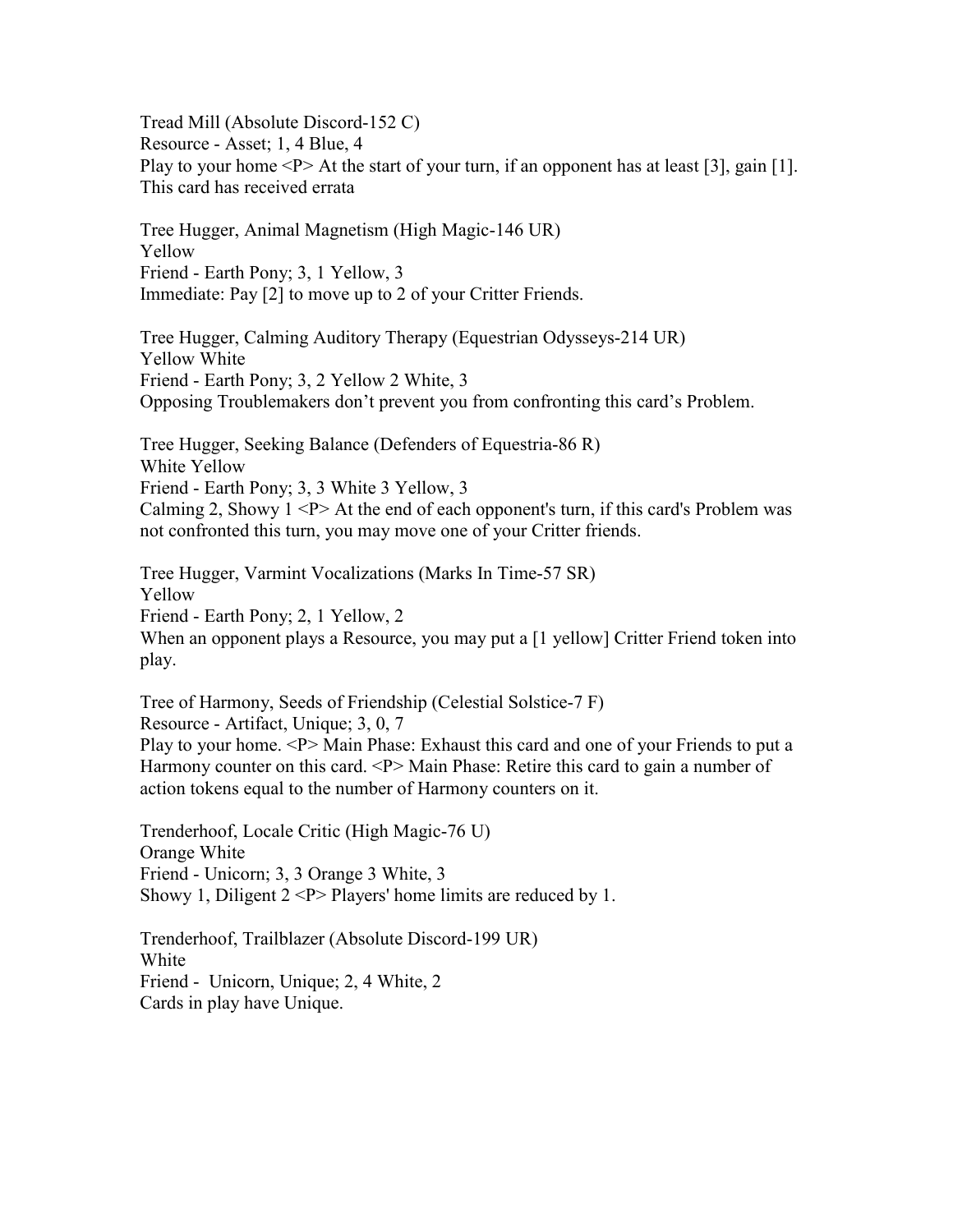Trenderhoof, Travel Writer (Crystal Games-75 U) White Friend - Unicorn; 2, 2 White, 2 Teamwork <P> When this card leaves play, you may pay [1 action] to put another card from your discard pile into your hand.

Trenderhoof, Trying Too Hard (Equestrian Odysseys-34 C) Orange Friend - Unicorn; 2, 4 Orange, 3 Diligent 1

Tricking the Trixster (High Magic-99 R) Event; 1, 2 Orange, 4 Immediate: Choose a character. When that character's Problem is solved this turn, if that character would be sent home, it isn't sent home instead.

Tricksy Hat (Premiere-150 U) Resource - Asset; 3, 3 Purple, 3 Play to your home. <P> Main Phase: Exhaust this card and pay [1 action] to choose an opponent's character at a Problem. Move it home.

Tri-Horned Bunyip, Elusive Myth (Defenders of Equestria-139 UR) Yellow Friend - Critter; 1, 4 Yellow, 1 Swift <P> When you confront this card's Problem, you may frighten this card to score a point.

Trixie, Above Average (Defenders of Equestria-138 UR) White Friend - Unicorn, Unique; 7, 3 White, 3 Redeem <P> When you play this card, move each character to this card's Problem. <P> Opponents can't move characters away from here unless they pay [2].

Trixie, Big Boaster (Absolute Discord-49 U) Purple Friend - Unicorn; 2, 1 Purple, 1 While an opponent's boosted Mane Character is here, this card's Problem can't be confronted.

Trixie, Center Stage (High Magic-42 U) Purple Friend - Unicorn; 3, 2 Purple, 3 Showy  $1 < P$  When this card enters play, you may move an opposing character at this card's Problem.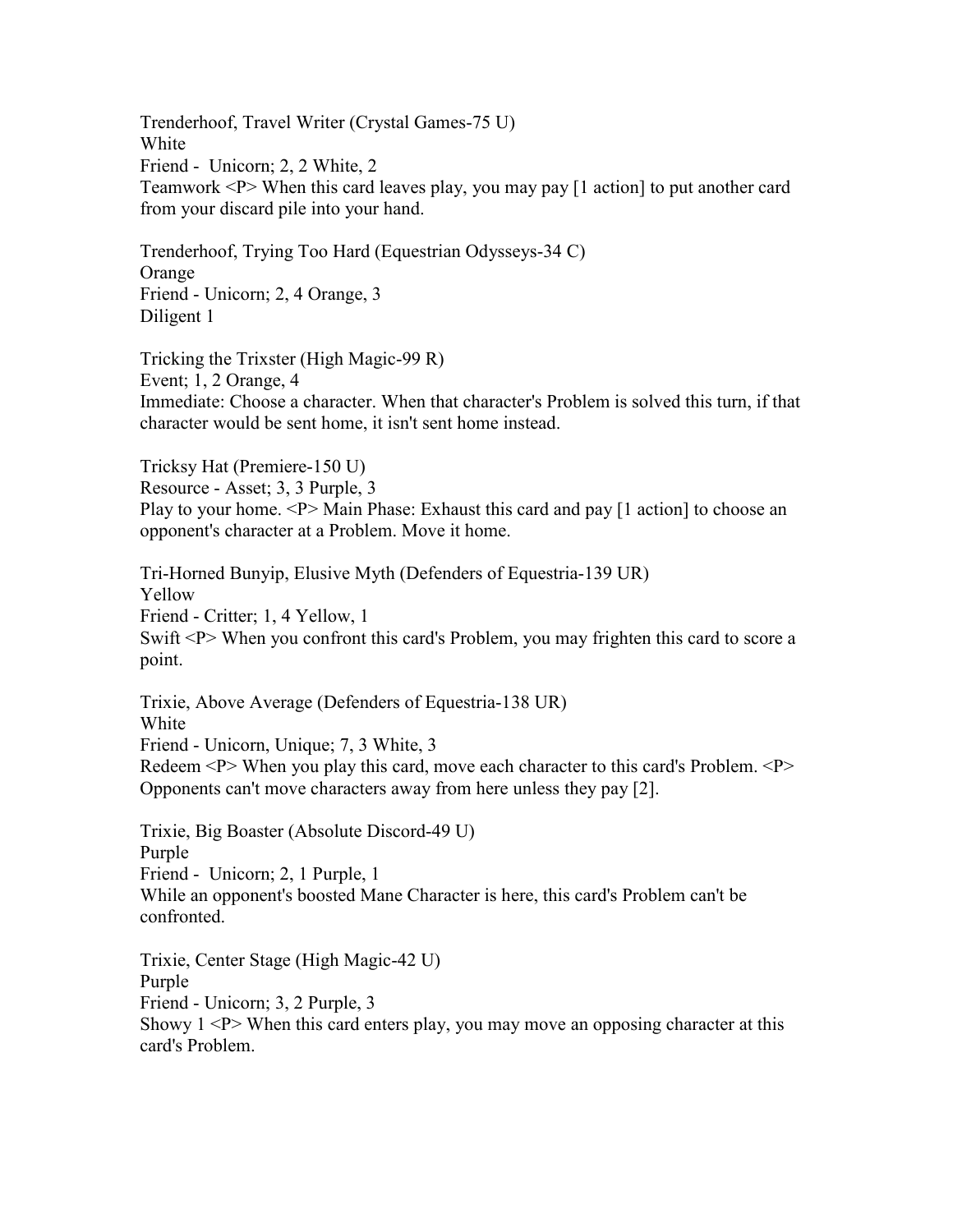Trixie, Even Better (Equestrian Odysseys-61 SR) Purple Friend - Unicorn; 3, 3 Purple, 2 When this card enters play, reveal the top card of your deck. If that card's power is even, you may put a Friend here on top of its owner's deck.

Trixie, Highest Level Unicorn (High Magic-149 UR) Troublemaker - Epic; 2, 6 Villain <P> Friends here lose and can't have abilities.

Trixie, Rock Farmer (Equestrian Odysseys-35 C) Orange Friend - Unicorn; 2, 0, 2

Trixie, Smoke and Mirrors (Defenders of Equestria-39 SR) Purple Friend - Unicorn, Changeling; 2, 3 Purple, 2 When you play an Event, double this card's power until the end of the turn.

Trixie, The Great and Powerful Showoff (Crystal Games-197 UR) Purple Friend - Unicorn; 2, 3 Purple, 2 When this card enters play, you may reveal any number of Events from your hand. Until the end of the turn, this card has +2 power for each Event revealed this way.

Trixie, Tricks of the Trade (High Magic-1 F) Purple Mane Character - Unicorn; Home Limit 3/Home Limit 4, 1/3 FRONT: When you play an Event, you may pay [2] to turn this card over. BACK: When an opponent starts a faceoff, you may pay [1] less for Events until the end of the faceoff.

Trixie Lulamoon, Sleight of Hoof (Seaquestria and Beyond-47 U) Purple Friend - Unicorn; 3, 3 Purple, 3 Eccentric  $2 < P$  When you play an Event, one of your characters or Troublemakers gets +2 power until the end of the turn.

Trixie's Equestrian Apology Tour (Defenders of Equestria-113 C) Resource - Asset; 1, 2 White, 3 Play to your home. <P> At the end of each opponent's turn, if no Problems were confronted this turn, you may distribute two  $+1$  power counters on up to two of your Friends.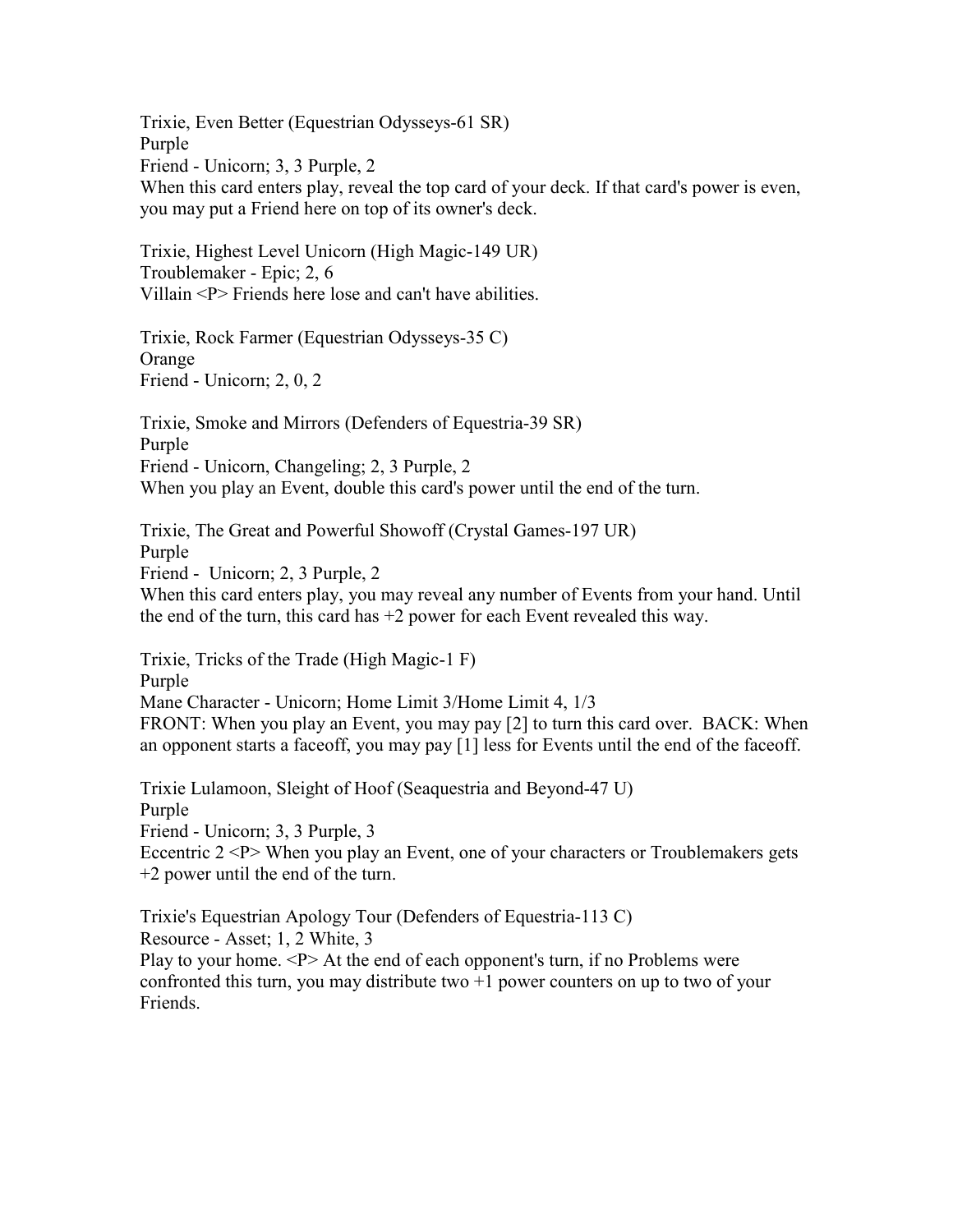Trouble Shoes, Rodeo Clown (Equestrian Odysseys-102 R) Pink Orange Friend - Earth Pony; 3, 2 Pink 2 Orange, 2 When this card enters play, you may retire any number of Friends. Put a number of  $+1$ power counters on this Friend equal to the combined power of Friends retired this way.

True Evil (Crystal Games-121 R) Event; 4, 4 Purple, 2 Main Phase: Frighten all Friends.

Truffle, Newsworthy (Absolute Discord-50 C) Purple Friend - Earth Pony, Foal; 2, 1 Purple, 2 When an opponent moves a character, you may exhaust this card to gain [1].

Tug of War (Crystal Games-122 R) Event - Showdown; 3, 4 Orange, 6 Main Phase: Start a faceoff involving your characters at a Problem and an opponent's characters there. The loser of that faceoff discards a card for each of their characters involved in that faceoff.

Turning Point (Defenders of Equestria-108 C) Event; 1, 3 Yellow, 4 Main Phase: Dismiss an opposing Troublemaker. You may discard a card. If you do, gain control of that Troublemaker instead.

Twilight Sky, Stanchion Stallion (Canterlot Nights-82 R) White Friend - Earth Pony; 3, 4 White, 2 When an opponent moves a Friend to this card's Problem, that opponent may pay [1] action]. If they don't, exhaust that Friend.

Twilight Sparkle, All-Team Organizer (Premiere-64 C) Purple Friend - Unicorn; 3, 2 Purple, 2 Main Phase: Exhaust this card to gain [1 action] until the end of the phase.

Twilight Sparkle, Break Dancer (Canterlot Nights-Pf9 P) Pink Friend - Unicorn; 3, 1 Pink, 2 While at a Problem with a [Purple] Friend, this card has  $+1$  power.  $\langle P \rangle$  While at a Problem with Rarity, this card has +1 power and is also [White].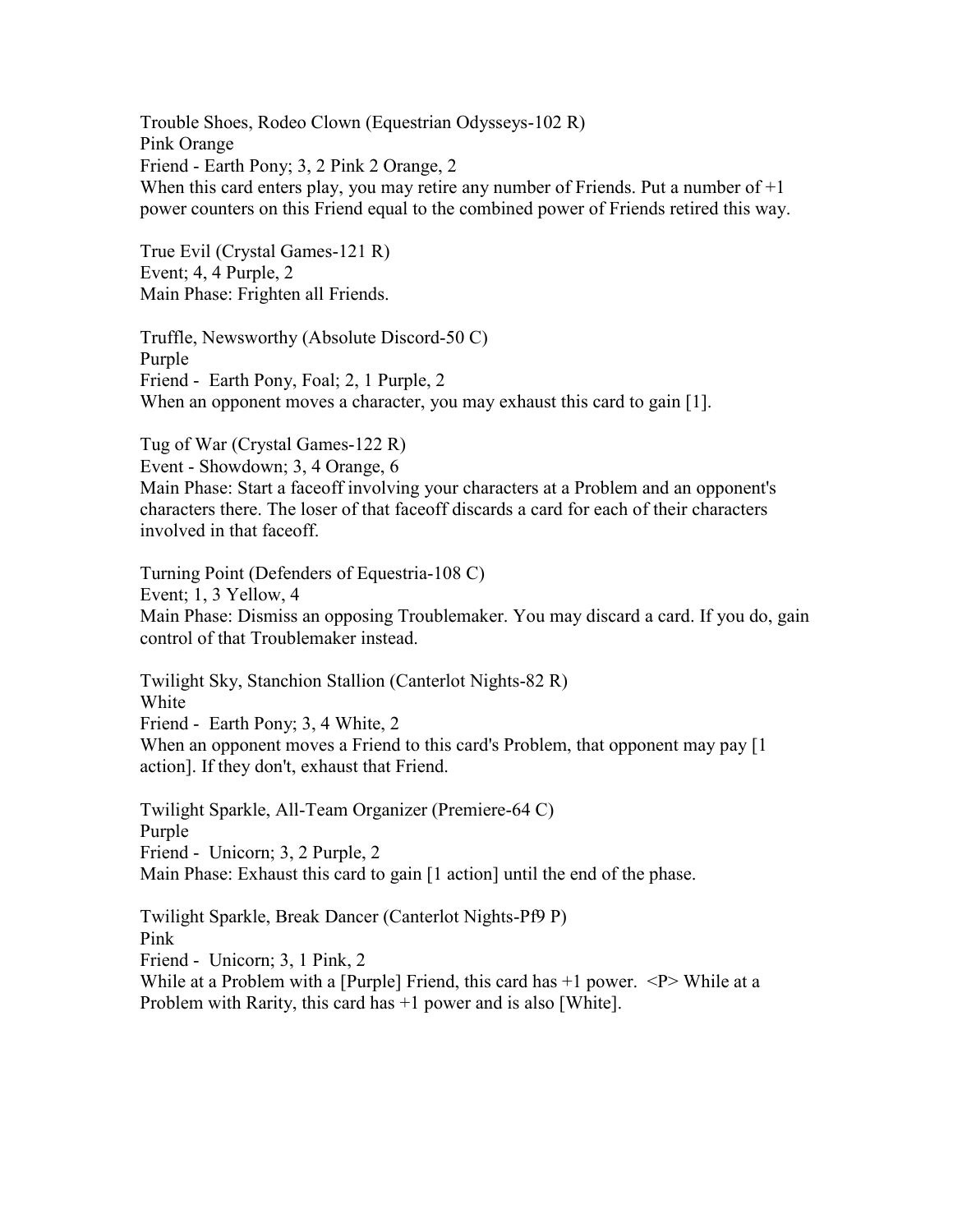Twilight Sparkle, Breeziefied (Crystal Games-60 U) Purple Friend - Breezie; 0, 2 Purple, 0 At the start of a faceoff involving this card, you may retire this card to put a card from your hand on top of your deck.

Twilight Sparkle, Crystallized (Crystal Games-61 U) Purple Friend - Crystal; 3, 3 Purple, 3

Prismatic <P> At the start of a Problem faceoff involving this card, you may choose an opposing character involved in the faceoff with power less than or equal to the number of colors this card has. If you do, that character ceases to be involved in the faceoff.

Twilight Sparkle, Cutie Mark Consultant (Equestrian Odysseys-62 C) Purple Friend - Unicorn; 4, 0, 4

Twilight Sparkle, Discorded (Absolute Discord-83 U) Friend - Unicorn; 3, 2 Blue, 2 This card has +1 power for each color among Friends in discard piles.

Twilight Sparkle, Drained (Absolute Discord-166 R) Troublemaker; 1, 6 Opposing characters at this card's Problem lose and can't have colors.

Twilight Sparkle, Element of Magic (Canterlot Nights-65 R) Purple Friend - Unicorn, Unique; 6, 6 Purple, 5 You pay [1 action] less to play Events.<P>When you play an Event, look at the top card of your deck. You may put that card on the bottom of your deck.

Twilight Sparkle, Faithful Student (Premiere-4 F) Purple

Mane Character - Unicorn; Home Limit 3/Home Limit 4, 1/3

Front: When you win a faceoff involving this card, turn this card over. Back: Studious (When you win a faceoff involving at least one of your characters with this keyword, gain [1 action].) <P>During a faceoff involving this card, if you would put a flipped Event card on the bottom of your deck, you may put it into your hand instead. This card has received errata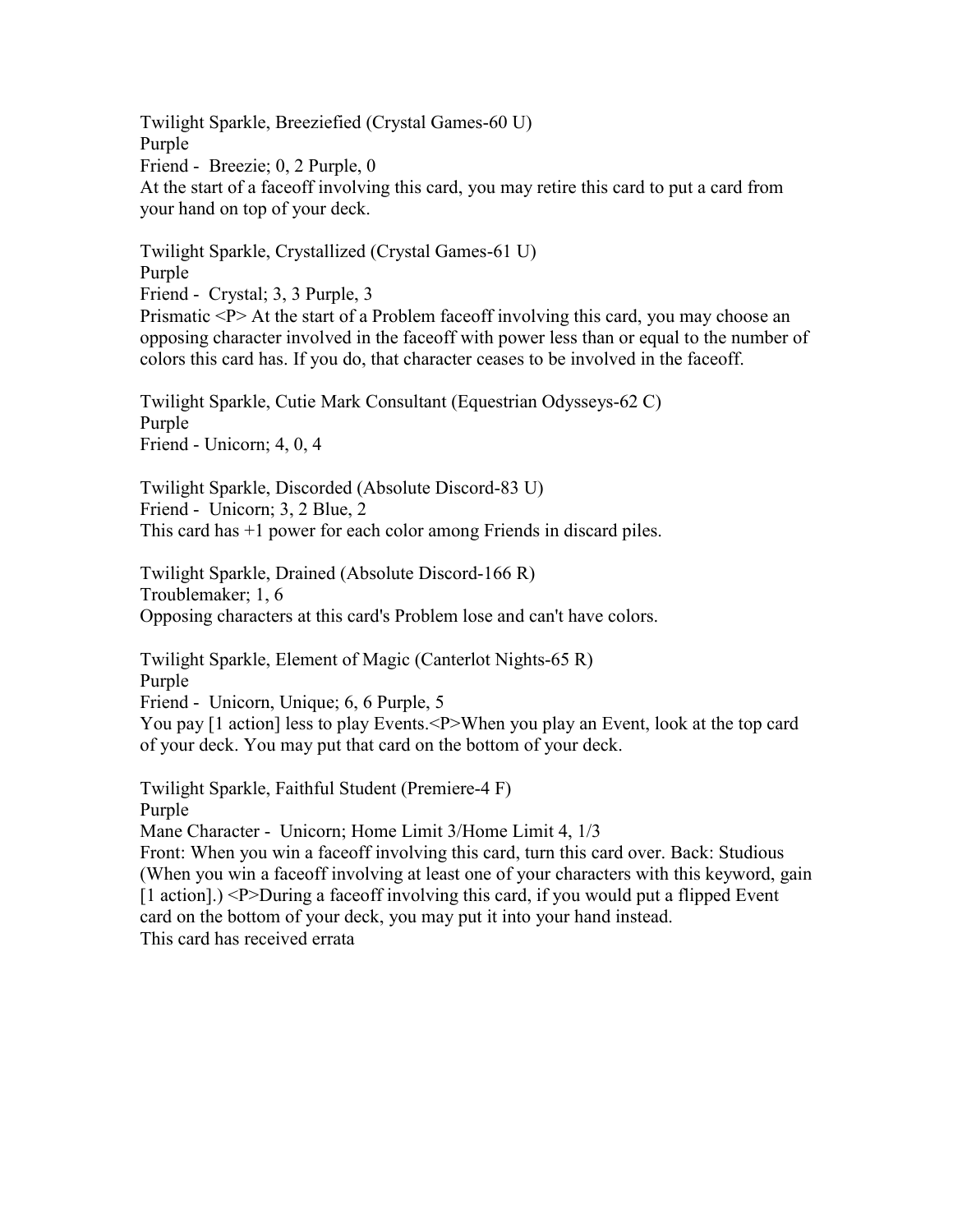Twilight Sparkle, Friendship is Magic (Celestial Solstice-f1 F) Purple Mane Character - Unicorn; Home Limit 3/Home Limit 4, 1/3 Front: When you play a Friend that is a different color from one of your other Friends, turn this card over. Back: When this side of the card is turned face up, choose a color for each of your opponents. This card gains each of those colors.

Twilight Sparkle, Gala Greeter (Canterlot Nights-5 U) Purple Mane Character - Unicorn; Home Limit 3/Home Limit 4, 1/3 Front: When you play an Event, turn this card over and exhaust it. Back: Studious (When you win a faceoff involving at least one of your characters with this keyword,gain [1 action].) <P>When you move this card to a Problem, you may move an opponent's Friend to that Problem.

Twilight Sparkle, Growing Up (Marks In Time-38 C) Purple

Friend - Unicorn, Foal; 1, 0, 1

Main Phase: Pay [2] to Cutie Mark this card. (It becomes Cutie Marked and you put a  $+1$ power counter on it. You can't Cutie Mark a Cutie Marked card.) <P> While this card is Cutie Marked, it has +1 power and Meticulous 1.

Twilight Sparkle, Noted Speaker (Canterlot Nights-197 UR) Purple Friend - Unicorn; 3, 3 Purple, 0 Play with the top card of your deck revealed.<P>This card's power is equal to the printed power of the top card of your deck.

Twilight Sparkle, Research Student (Premiere-Pf4 P) Purple Friend - Unicorn; 2, 2 Purple, 1 Studious <P> When you confront this card's Problem, you may move this card home to gain [1 action].

Twilight Sparkle, Twilight Flopple (Absolute Discord-Pf6 P) Purple

Friend - Unicorn; 2, 2 Purple, 2

When you play this card, you may decry curses as a bunch of hooey. If you do, each player gains [1].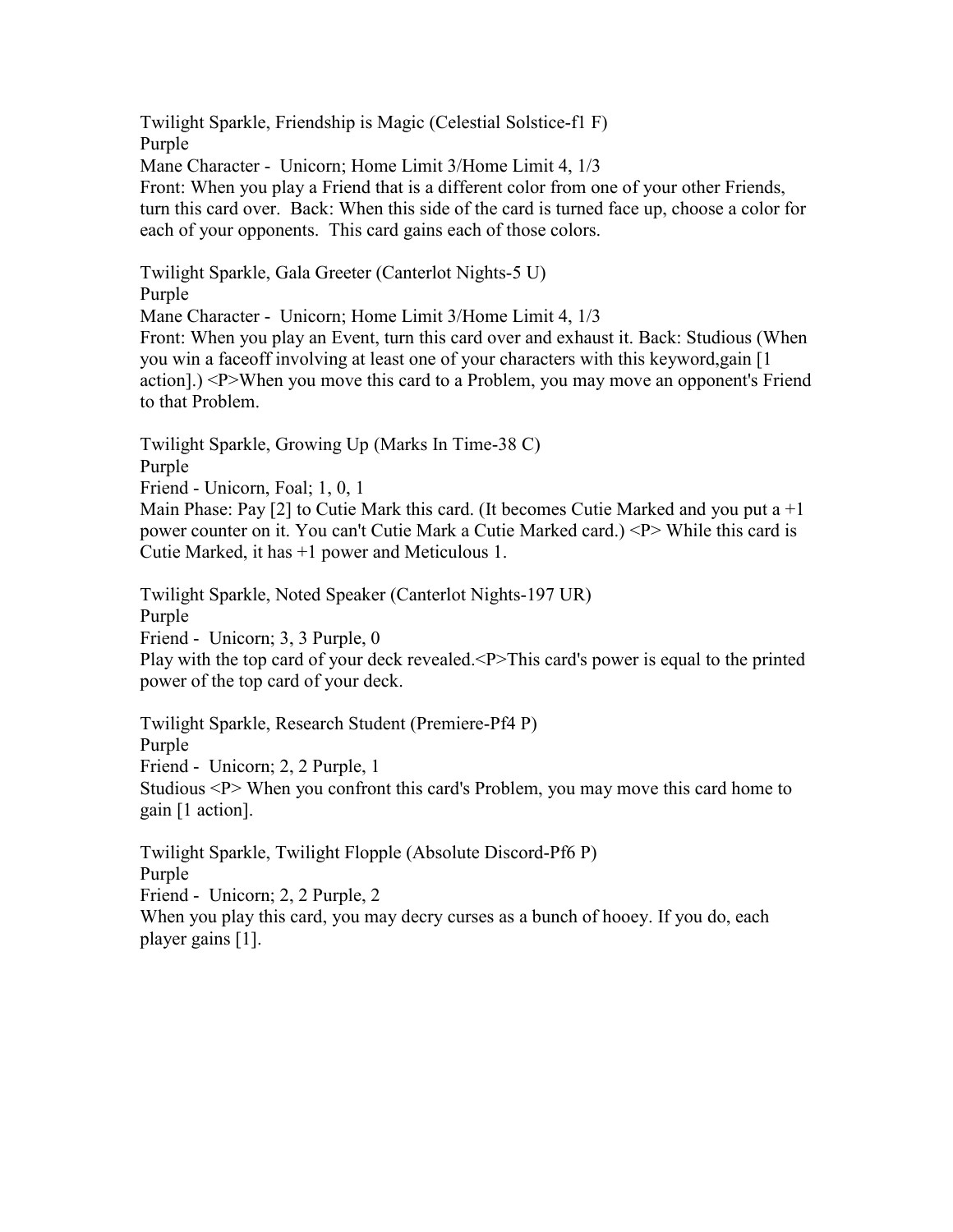Twilight Sparkle, Ursa Vanquisher (Premiere-203 UR) Purple Friend - Unicorn; 3, 3 Purple, 4 Studious <P> Main Phase: While this card is at a Problem, you may exhaust this card and put it into its owner's hand. If you do, move up to 2 of your opponent's characters home. This card has received errata

Twilight Sparkle, Zeroed Out (Equestrian Odysseys-95 U) Blue Purple Friend - Unicorn; 2, 2 Blue 2 Purple, 2 When this card enters play, search your deck for a Troublemaker and put it into play face-up.

Twilight Sparkle & Fluttershy, Petting Zoo (Seaquestria and Beyond-92 U) Purple Yellow Friend - Alicorn, Pegasus, Royalty; 2, 2 Purple 2 Yellow, 2 Meticulous  $2 < P$  When you put one or more cards on top of your deck, you may exhaust this card to put a [1 Yellow] Critter Friend token into play.

Twilight Sparkle & Rarity, Exposed! (Defenders of Equestria-81 R) Purple White Friend - Alicorn, Unicorn, Royalty; 2, 1 Purple 1 White, 2 When this card enters play, you may put a Troublemaker from your discard pile into play face-up.

Twilight Sparkle & Spike, Ultimate Organizers (Seaquestria and Beyond-71 U) Blue Purple Friend - Alicorn, Dragon, Royalty; 3, 2 Blue 2 Purple, 3 Immediate: Pay [2] and exhaust this card to move one of your characters and one of an opponent's characters.

Twilight Sparkle & Tempest Shadow, Natural Leaders (Seaquestria and Beyond-93 R) Purple Yellow Friend - Alicorn, Unicorn, Royalty; 4, 2 Purple 2 Yellow, 4 Prepared <P> Your characters and Troublemakers here have +1 power.

Twilight Velvet, Proud Mom (Canterlot Nights-66 C) Purple Friend - Unicorn; 2, 3 Purple, 2 Supportive 2 (+2 power while at a Problem with your Mane Character that shares a color with this card.)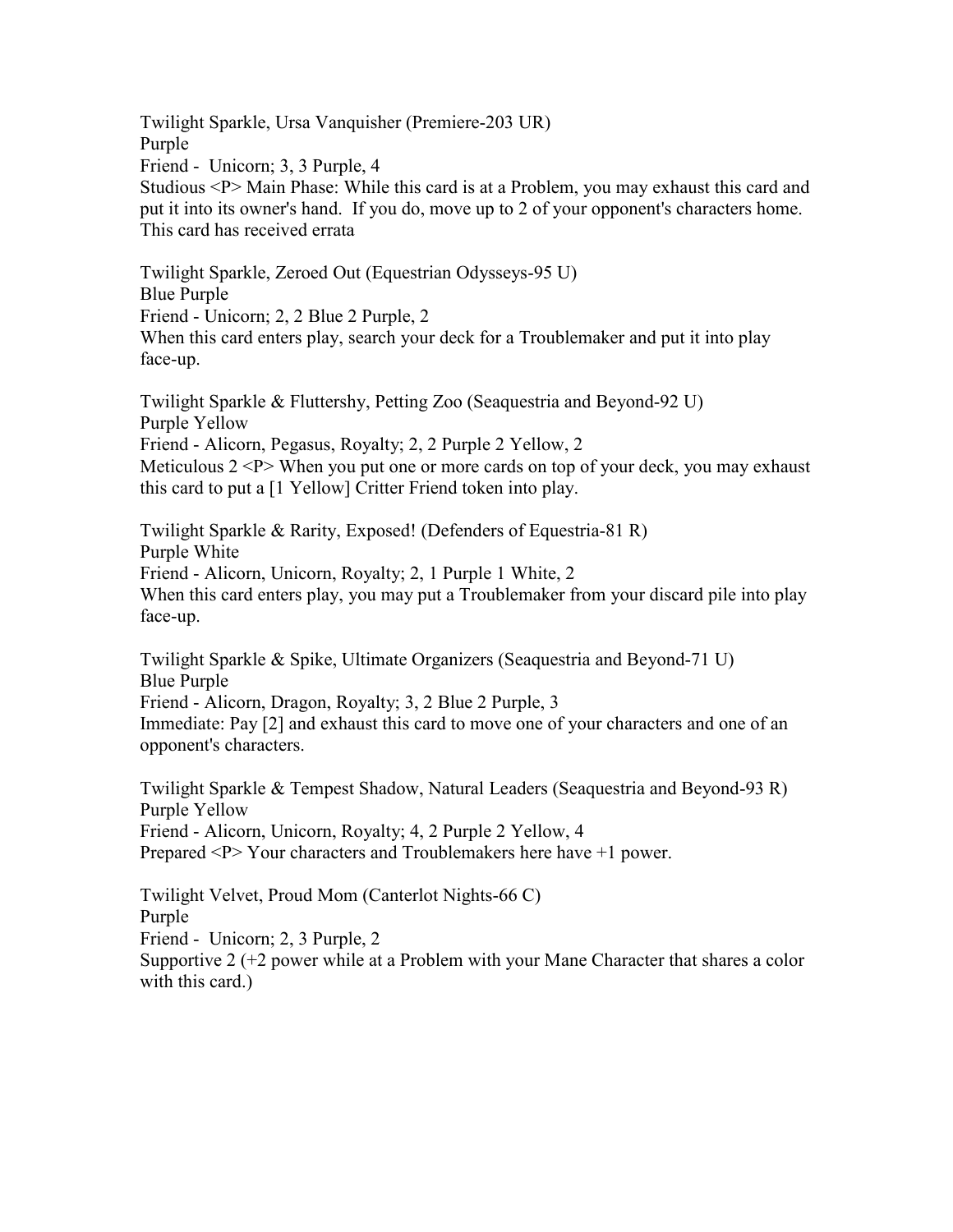Twilight's Epiphany (Absolute Discord-118 R) Event; 2, 2 Purple, 3 Main Phase: Choose two: Move an opposing character, opponents can't move their characters this turn, or draw three cards.

Twilight's Worst Nightmare (High Magic-136 U) Problem;  $[4 \text{ purple}] + [4 \text{ wild}], [8 \text{ wild}], 1$ Immediate: Banish an Event from your hand to give a character here  $+2$  power until the end of the turn.

Twinkleshine, Compulsive Helper (Marks In Time-39 U) Purple Friend - Unicorn, Foal; 2, 1 Purple, 2 When an opponent confronts this card's Problem, you may exhaust this card to gain [1].

Twinkleshine, Experimental Magic (High Magic-80 U) Purple Pink Friend - Unicorn; 2, 2 Purple 2 Pink, 2 Immediate: Retire this card to put a Troublemaker into play face-up at this card's Problem.

Twinkleshine, Outside the Box (Absolute Discord-51 C) Purple Friend - Unicorn; 2, 3 Purple, 2 Inspired

Twinkleshine, Overachiever (Rock and Rave-3 F) Purple Friend - Unicorn; 3, 1 Purple, 3 While you have at least 3 cards in your hand, this card has  $+1$  power.

Twist, Such a Treat (Crystal Games-46 C) Pink Friend - Earth Pony, Foal; 2, 1 Pink, 1 When you draw a card, this card gets  $+1$  power until the end of the turn.

Twittermites, Little Powerhouses (Equestrian Odysseys-180 C) Troublemaker - Chaotic; 0, 4 Chaos: When you flip this card, it gets  $+3$  power if an opponent has more points than you.  $\langle P \rangle$  While an opponent has more points than you, this card has  $+3$  power.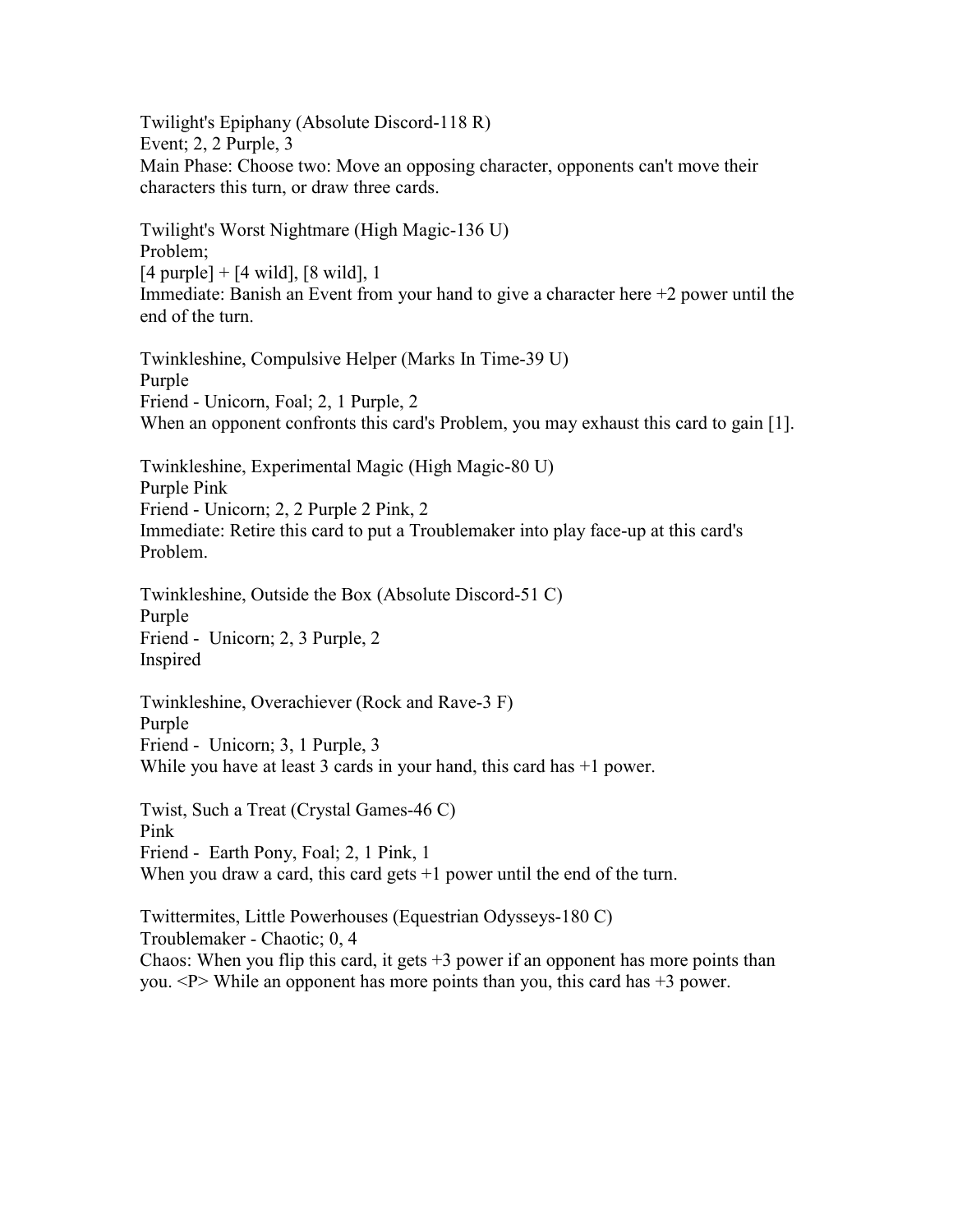Two Bits (Premiere-151 R) Resource - Asset; 1, 2 Blue, 3 Play to your home. <P> Main Phase: Dismiss this card to reduce the cost of the next card you play this turn by [2 actions].

Two of a Kind (Absolute Discord-119 C) Event - Gotcha; 2, 2 Blue, 4 Reaction: After a Troublemaker is uncovered, move up to 2 of your characters to that Troublemaker's Problem

Uh-oh (High Magic-100 R) Event; 3, 3 White, 4 Main Phase: Banish a Friend.

Umbrella Hat (Equestrian Odysseys-168 U) Resource - Accessory; 1, 1 Pink, 5 Play on a Friend. <P> That Friend is also [pink]. <P> Immediate: Put this card on top of your deck.

Under Arrest (Equestrian Odysseys-169 U) Resource - Condition; 2, 4 Orange, 5 Play on a character.  $\langle P \rangle$  When this card enters play, exhaust that character.  $\langle P \rangle$  If that character has 3 or less power, it does not ready during the Ready Phase.

Under Lock and Tree (High Magic-137 C) Problem; [5 wild], [7 wild], 1 Starting Problem <P> Mane Characters here have +1 power.

Under the Wire (High Magic-101 R) Event; 1, 4 Blue, 4 Immediate: This turn, Friends in your hand have Hasty until you play a Friend.

Undercover Adventure (Premiere-125 R) Event; 1, 0, 4 Faceoff: If you have Rainbow Dash or Rarity involved in this faceoff, flip an additional card. If you have Rainbow Dash and Rarity involved in this faceoff, flip 2 additional cards instead.

Unending Nightmare (Crystal Games-123 R) Event - Gotcha; 1, 3 Blue, 4 Reaction: After a Friend becomes unfrightened, frighten that Friend.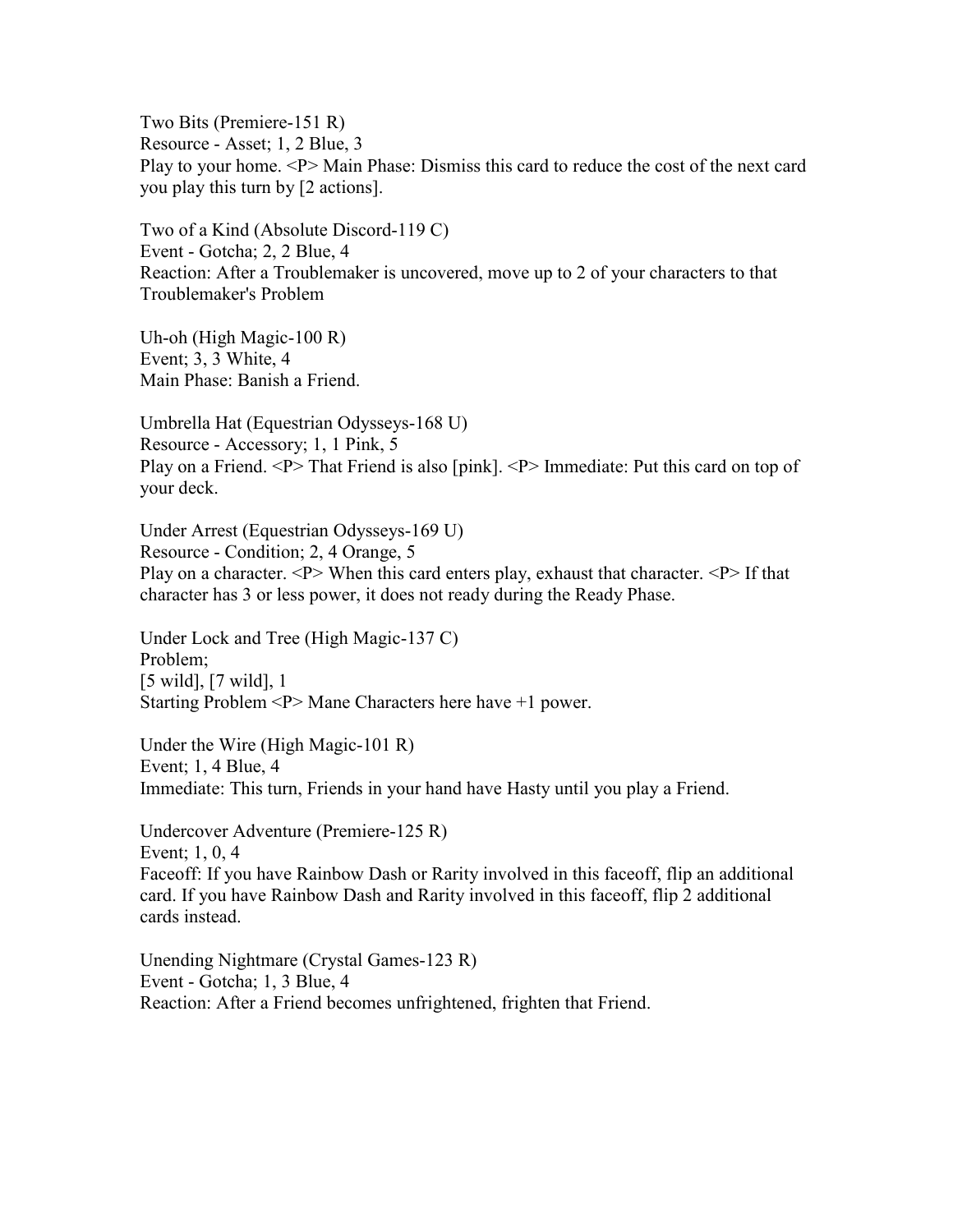Unplanned Guests, Very Animated (Marks In Time-70 U) Pink Yellow Friend - Ally; 2, 2 Pink 2 Yellow, 2 When this card enters play, each player retires a Friend.

Unreasonable Demands (Marks In Time-134 U) Problem;  $[3 \text{ white}] + [3 \text{ wild}], [7 \text{ wild}], 1$ When this Problem becomes solved, you may banish a Friend.

Un-Unicorned (Absolute Discord-191 C) Problem;  $[2 \text{ orange}] + [1 \text{ not-orange}], [4 \text{ wild}], 1$ Starting Problem <P> Characters here lose and can't gain abilities.

Utterly Drained (Absolute Discord-153 R) Resource - Condition; 2, 3 Purple, 5 Play on an opponent's Mane Character. <P> While that Mane Character is boosted, it loses and can't have abilities.

Utterly Transformed (High Magic-138 U) Problem; [4 white] + [4 wild], [8 wild], 1 While there are no opposing characters here, you need -2 [wild] to confront this Problem.

Vapor Trail, Wind Beneath Your Wings (Defenders of Equestria-55 U) Yellow Friend - Pegasus, Chaotic; 2, 4 Yellow, 1 Chaos: While this card is flipped, your characters have  $+1$  power.  $\langle P \rangle$  When this card becomes involved in a faceoff, one of your characters at home becomes involved in the faceoff.

Varmint Barricade (Canterlot Nights-153 R) Resource - Asset; 1, 1 Orange, 4 Play to your Home.<P>When a Troublemaker is played, banish the top card of your deck to beneath this card.<P>Main Phase: Spend a card from beneath this card to move one of your characters to a Problem with a Troublemaker.

Very Startling (Canterlot Nights-125 U) Event; 0, 3 Pink, 3 Main Phase: Dismiss all Friends with printed power of 0.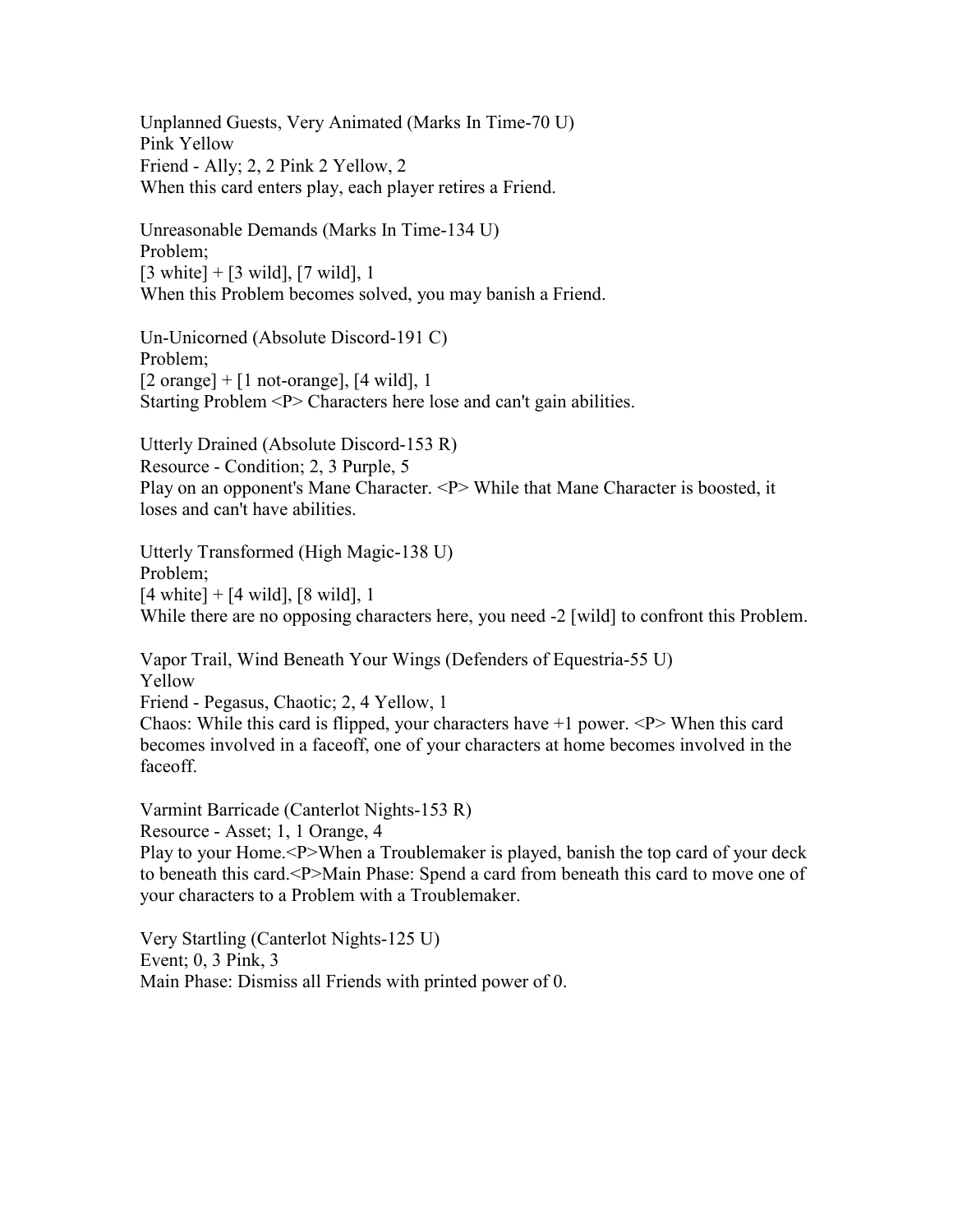Vidala Swoon, Mane Manager (Premiere-70 F) White Friend - Earth Pony; 4, 3 White, 3 Main Phase: Exhaust this card and pay [1 action] to search your discard pile for a Friend and put it into your hand.

Vittles Stand (Canterlot Nights-154 C) Resource - Asset; 2, 2 Orange, 4 Play to your home.<P>Main Phase: Exhaust this card and one of your characters to add that character's power to another character's power until the end of the turn.

Wake Up Call (High Magic-115 R) Resource - Asset; 1, 4 White, 3 Play to your home.  $\langle P \rangle$  As an opponent plays an Event, you may pay [1] and retire this card to cancel that card.

Want it, Need it! (Premiere-195 U) Problem;  $[3 \text{ orange}] + [2 \text{ non-orange}], [6 \text{ wild}], 2$ The first player to confront this Problem with a [orange] character with at least 3 power scores an additional point.

Wardrobe Malfunction (Canterlot Nights-126 U) Event - Gotcha; 0, 2 Orange, 5 Reaction: After an opponent plays a Resource on a Friend, that opponent reattaches that Resource to another Friend.

Watch in Awe (Premiere-126 U) Event; 1, 2 Purple, 5 Main Phase: Choose a character. That character gets  $+2$  [purple] until the end of the turn.

Weather Mare, Shocking! (Absolute Discord-17 R) Blue Friend - Pegasus; 1, 0, 1 Swift  $\langle P \rangle$  When this card is moved, choose one at random: Put a +1 power counter on it, or frighten it.

Weather Mare, Team Player (Equestrian Odysseys-93 C) Yellow Friend - Pegasus; 2, 0, 2

Welcome Wagon (Canterlot Nights-155 R) Resource - Asset; 2, 3 Pink, 5

Play on a Friend. <P> Reaction: After an opponent's Friend enters play at that Friend's Problem, you may retire this Resource to exhaust the played Friend.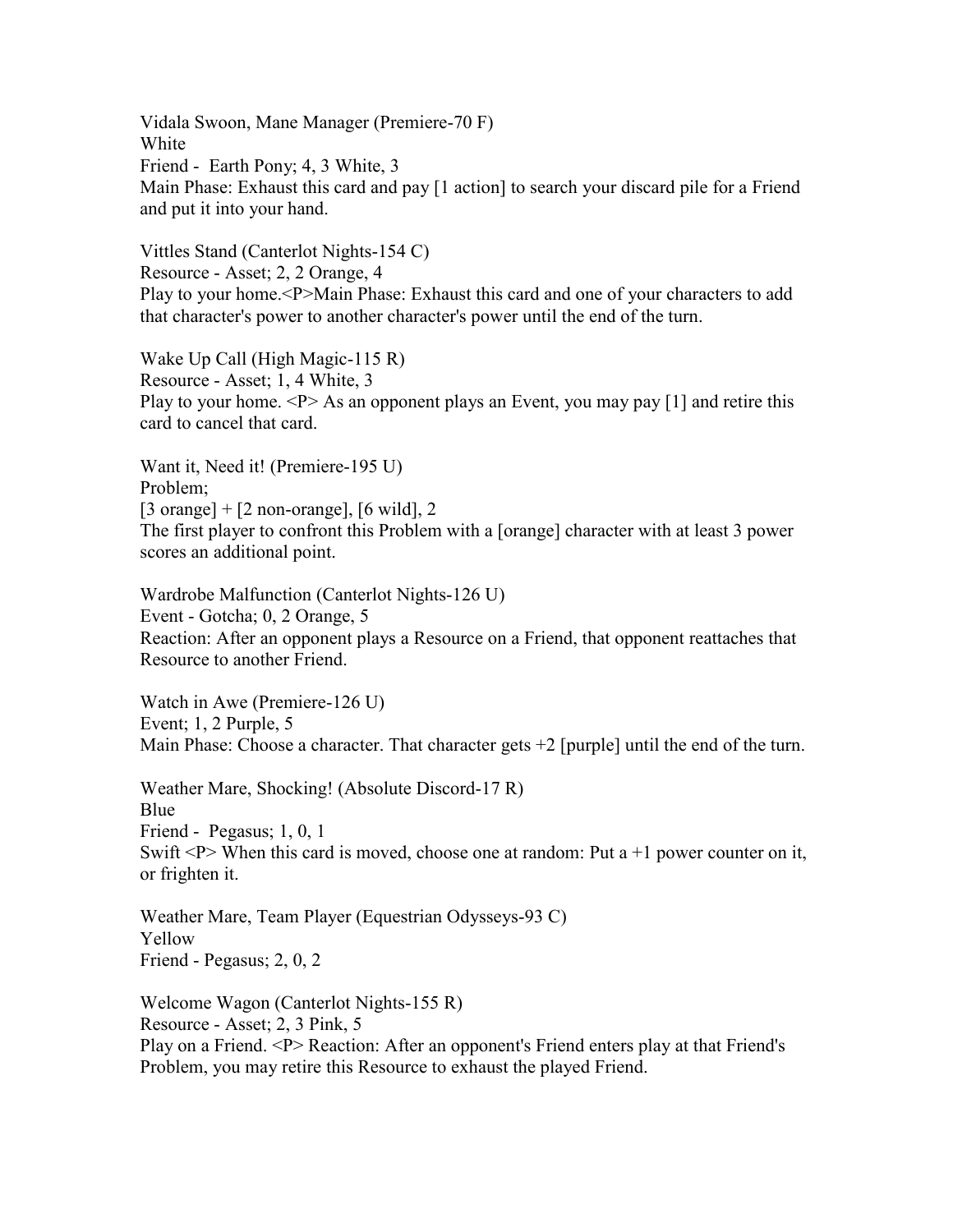We'll Make Our Mark (Marks In Time-94 R) Event - Song; 1, 2 Blue 2 Orange, 4 Main Phase: Choose one: Draw 3 cards then discard 3 cards, challenge an opposing Troublemaker with one of your characters, or move your Mane Character and it gets  $+2$ power until the end of the turn.

What Went Wrong? (Premiere-127 U) Event - Gotcha; 1, 1 Blue, 5 Reaction: After your opponent flips a card during a faceoff, your opponent ignores that card and flips another card. This card has received errata

What's Old is New Again (Canterlot Nights-127 R) Event; 2, 3 White, 4 Main Phase: Until the end of the phase, you may play Friends and Resources from your discard pile. If a Friend or Resource would enter your discard pile this phase, banish it instead. Banish this card.

Which Pinkie is Which (Rock and Rave-10 F) Problem;  $[4 \text{ pink}] + [3 \text{ purple}], [9 \text{ wild}], 2$ When an opponent's character is moved from this Problem, you may draw a card.

Whining (Absolute Discord-154 U) Resource - Asset; 1, 2 White, 4 Play to your home.  $\langle P \rangle$  When an opponent defeats a Troublemaker, they must pay  $+$ [2] to play the next card they play this turn.

White Lightning, Flip Flapper (Crystal Games-76 C) White Friend - Pegasus; 2, 0, 1 Your [unicorn] characters here can't be moved by opponents.

Whitewash, Amiable Aviator (Canterlot Nights-98 C) Yellow Friend - Pegasus; 1, 2 Yellow, 2

Who is Gabby Gums? (Premiere-180 C) Problem;  $[4 \text{ white}] + [3 \text{ non-white}], [8 \text{ wild}], 3$ 

If there are at least 3 [white] characters at this Problem, characters without [white] can't move away from this Problem.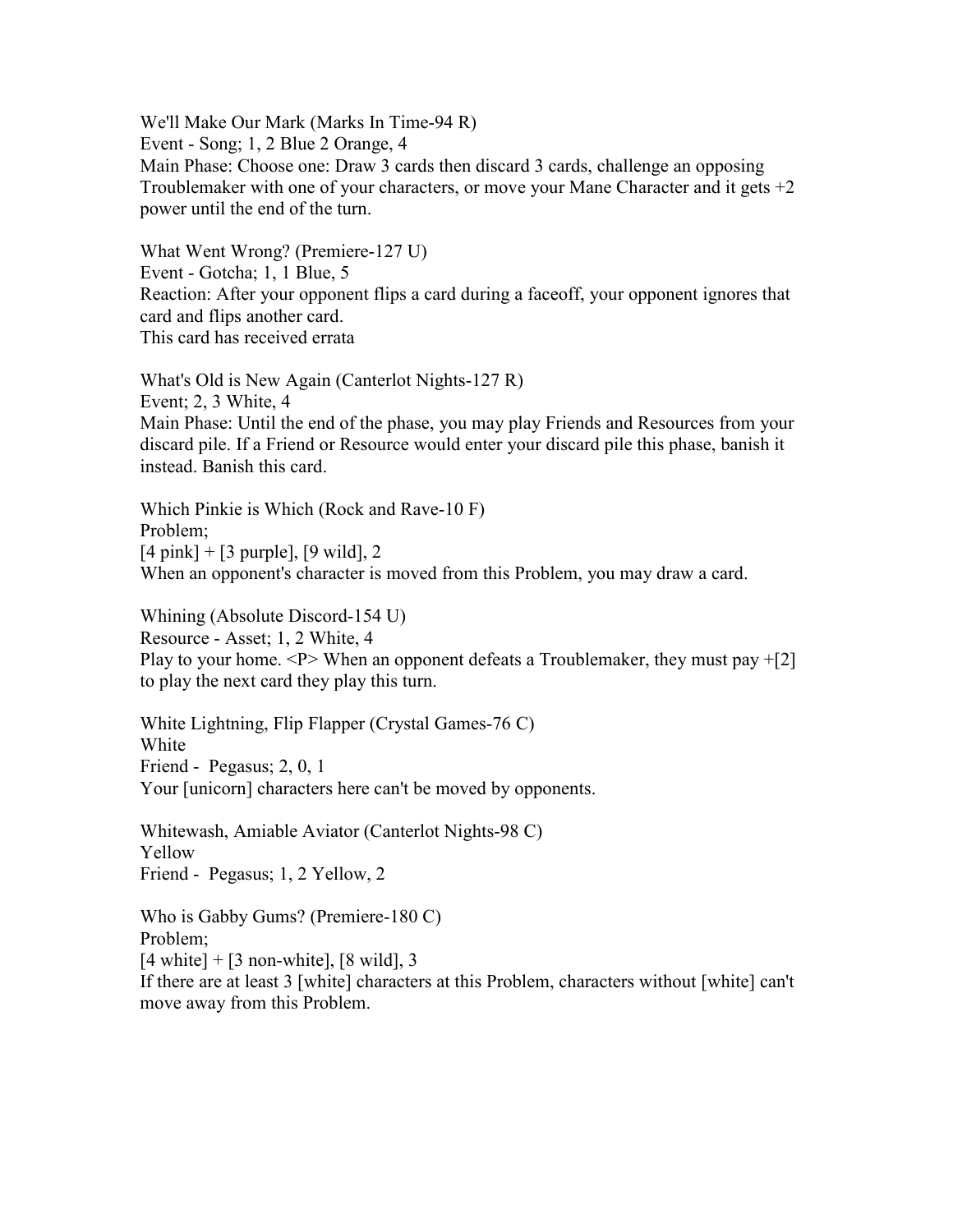Whoa There Nelly! (Premiere-128 R) Event - Gotcha; 0, 3 Orange, 5 Reaction: Play when one of your Friends has been dismissed. Put it into its owner's hand. This card has received errata

Wild Fire, Hot Tempered (Defenders of Equestria-13 U) Blue Friend - Pegasus; 3, 3 Blue, 3 Competitive  $2 < P$  When this card enters play, you may discard a card to challenge an opposing Troublemaker with this card.

Wild Fire, Speed Racer (Premiere-10 R) Blue Friend - Pegasus; 2, 2 Blue, 2 When you move this card to a Problem, you may move another one of your characters to the same Problem for free.

Wild Manticore (Premiere-159 U) Troublemaker; 2, 4 During faceoffs involving this card, flip an additional card. This card has received errata

Wind Rider, Dirty Pool (Marks In Time-140 UR) Blue White Friend - Pegasus; 4, 2 Blue 2 White, 4 Competitive  $2 < P$  When this card enters play, you may move an opposing Troublemaker. If you do, you may challenge that Troublemaker with all your characters at its Problem.

Windigo (Crystal Games-166 R) Troublemaker; 1, 3 At the end of your Troublemaker Phase, put a Unity counter on this card.  $\langle p \rangle$  This card can only be challenged by a number of characters up to the number of Unity counters on this card.

Winona, Best Dog (Marks In Time-22 C) Orange Friend - Critter; 3, 0, 3 While with another one of your [orange] Friends, this card has Stubborn.

Winona, Dependable Pet (Crystal Games-32 C) Orange Friend - Critter; 3, 2 Orange, 3 While with your Applejack, this card has  $+1$  power.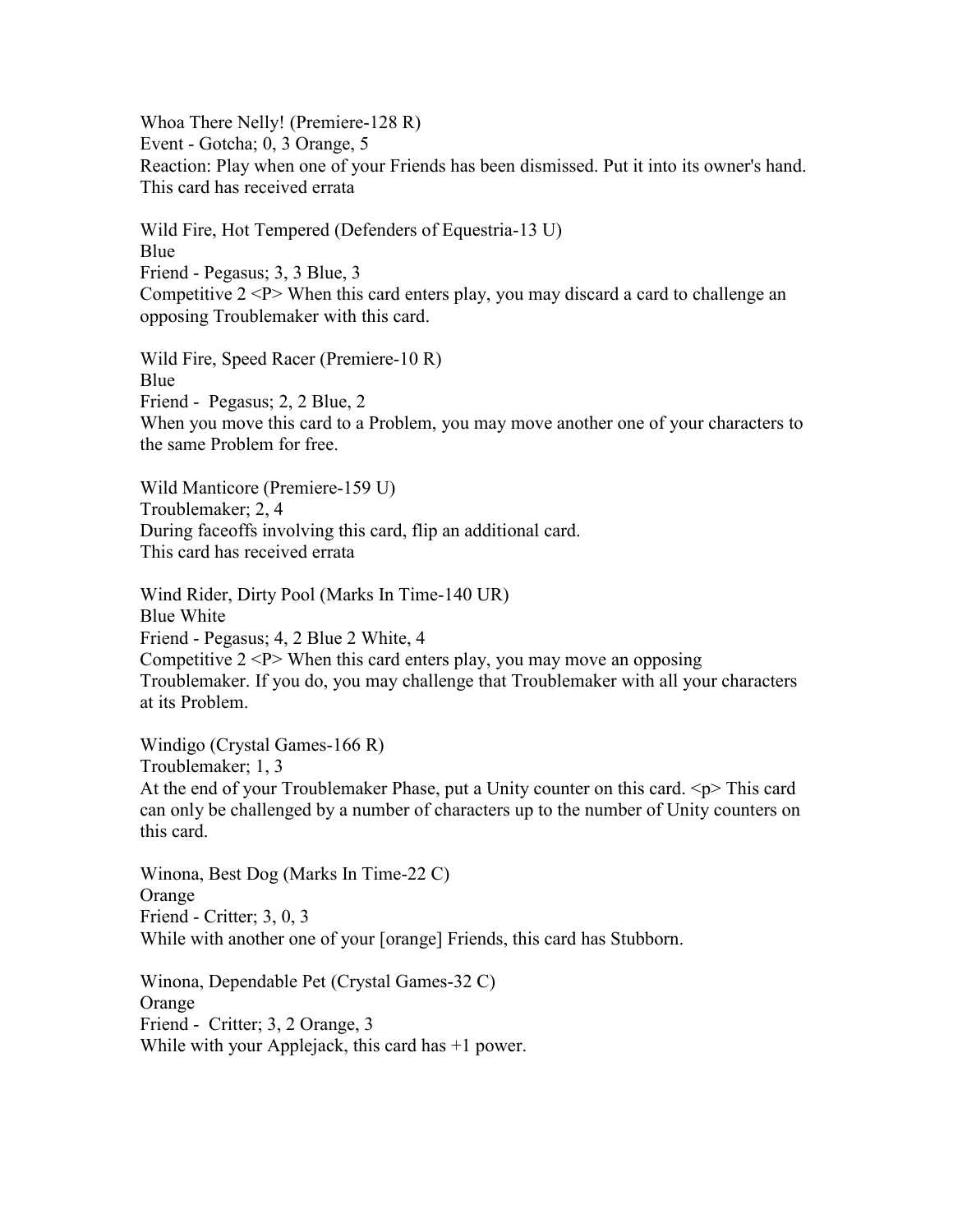Winona, Good Girl! (High Magic-23 C) **Orange** Friend - Critter; 2, 1 Orange, 2 Persistent

Winona, On the Scent (Premiere-94 C) Yellow Friend - Critter; 1, 0, 1 Main Phase: Exhaust this card to look at a face-down Troublemaker at its Problem.

Winter is Coming (Equestrian Odysseys-201 R) Problem;  $[3 \text{ blue}] + [3 \text{ purple}], [8 \text{ wild}], 1$ When you confront this Problem, you may dismiss a frightened Friend.

Winter Start Up (Equestrian Odysseys-202 C) Problem; [8 wild], [10 wild], 2 Starting Problem.

Wonderbolt Academy Invitations (Crystal Games-155 R) Resource - Asset; 2, 3 Blue, 5 Play to your home.  $\langle p \rangle$  Reaction: After the start of any phase, you may exhaust this card to ready one of your Friends. At the end of the phase, retire that Friend.

Wonderbolts Reserve Exam (Crystal Games-190 R) Problem;  $[4$  purple] +  $[3$  not-purple],  $[8 \text{ wild}]$ , 0 The first player to confront this Problem may pay [3 actions] to score 2 points.

Wonderbolts Runway (Defenders of Equestria-114 R) Resource - Location; 1, 2 Blue, 4 Play to your home.  $\langle P \rangle$  At the start of your turn, put a Trainee counter on this card.  $\langle P \rangle$ When you put a Trainee counter on this card, if there are 5 or more Trainee counters on this card, retire it.  $\langle P \rangle$  When this card leaves play, for each Trainee counter on it, put a [1] Blue] Pegasus token with Swift into play.

Wonderbolts Stadium (Marks In Time-110 R) Resource - Location, Unique; 1, 1 Blue 1 Orange, 4 Play to your home.  $\langle P \rangle$  Main Phase: Exhaust this card to pay [1] less to play your next card this turn.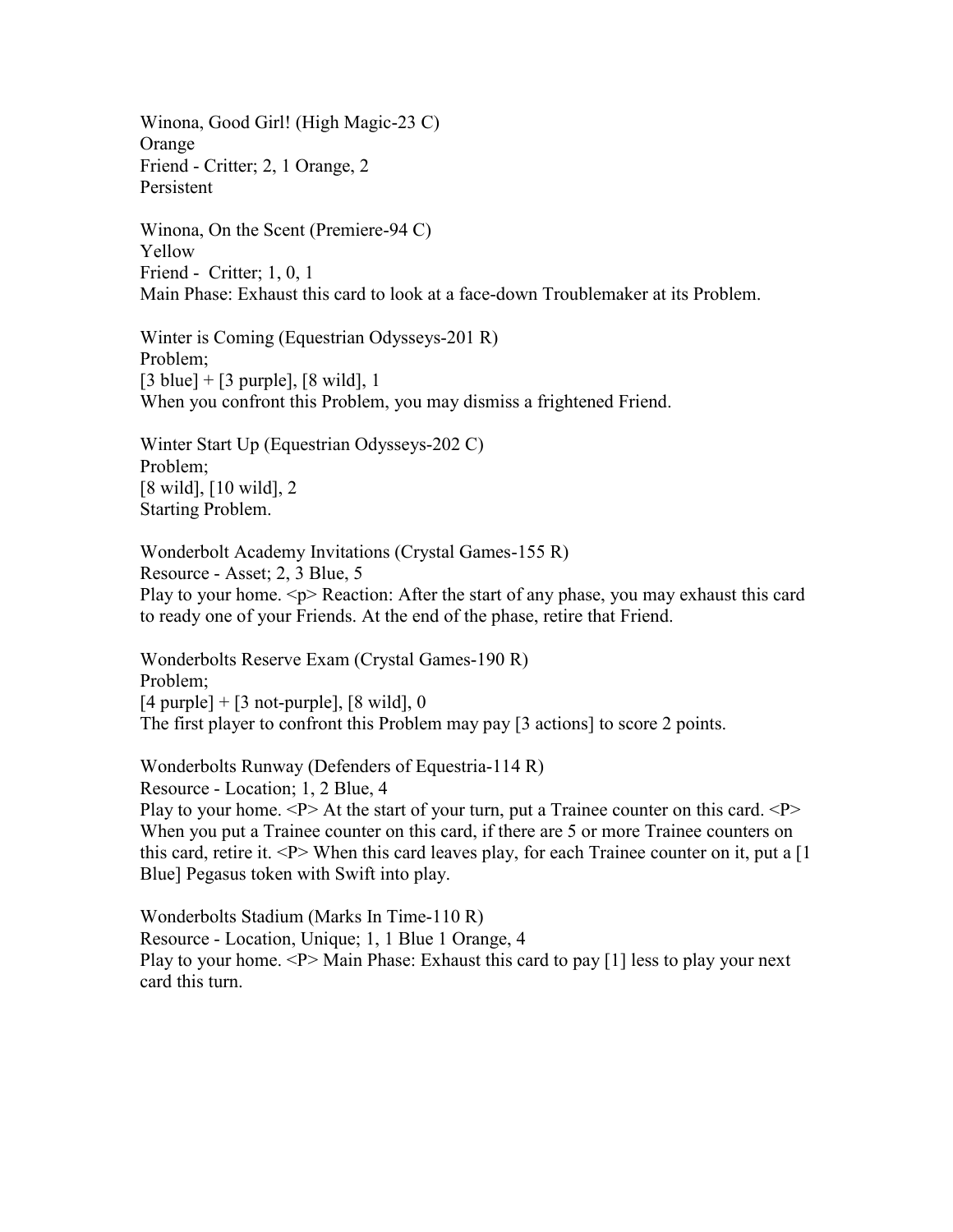Working Together (Premiere-129 R) Event; 1, 0, 4 Faceoff: If you have Applejack or Fluttershy involved in this faceoff, flip an additional card. If you have Applejack and Fluttershy involved in this faceoff, flip 2 additional cards instead.

Wrapping Up Winter (Premiere-196 U) Problem;  $[4 \text{ purple}] + [3 \text{ non-puple}], [8 \text{ wild}], 3$ The first player to play a Friend to this Problem gains [2 actions].

Yay! (Premiere-130 U) Event; 0, 2 Yellow, 5 Faceoff: Each of your characters at an opponent's Problem gets +1 power until the end of the faceoff.

Yellow Parasprite (Premiere-160 C) Troublemaker; 1, 4 At the start of your opponent's Troublemaker Phase, they discard a random card.

Yoink! (Crystal Games-124 R) Event - Gotcha; 0, 3 Pink, 3 Faceoff: Dismiss a Friend with power greater than its cost.

You've Been Up All Night (Canterlot Nights-128 R) Event; 3, 3 Purple, 4 Main Phase: Put an exhausted Friend on top of its owner's deck.

Zap Apples (High Magic-116 R) Resource - Asset; 1, 2 Orange, 5 Play to your home. <P> Immediate: Exhaust this card and banish a card from your discard pile to give one of your Friends +3 power until the end of the turn.

Zecora, Brewing a Plan (Defenders of Equestria-40 U) Purple Friend - Zebra; 3, 2 Purple, 3 Eccentric 3 <P> At the end of each opponent's turn, if this card's Problem was not confronted, gain [1].

Zecora, Everfree Guru (Premiere-204 UR) Purple Friend - Zebra; 3, 3 Purple, 1 Main Phase: Exhaust this card to draw 2 cards, then put a card from your hand on top of your deck.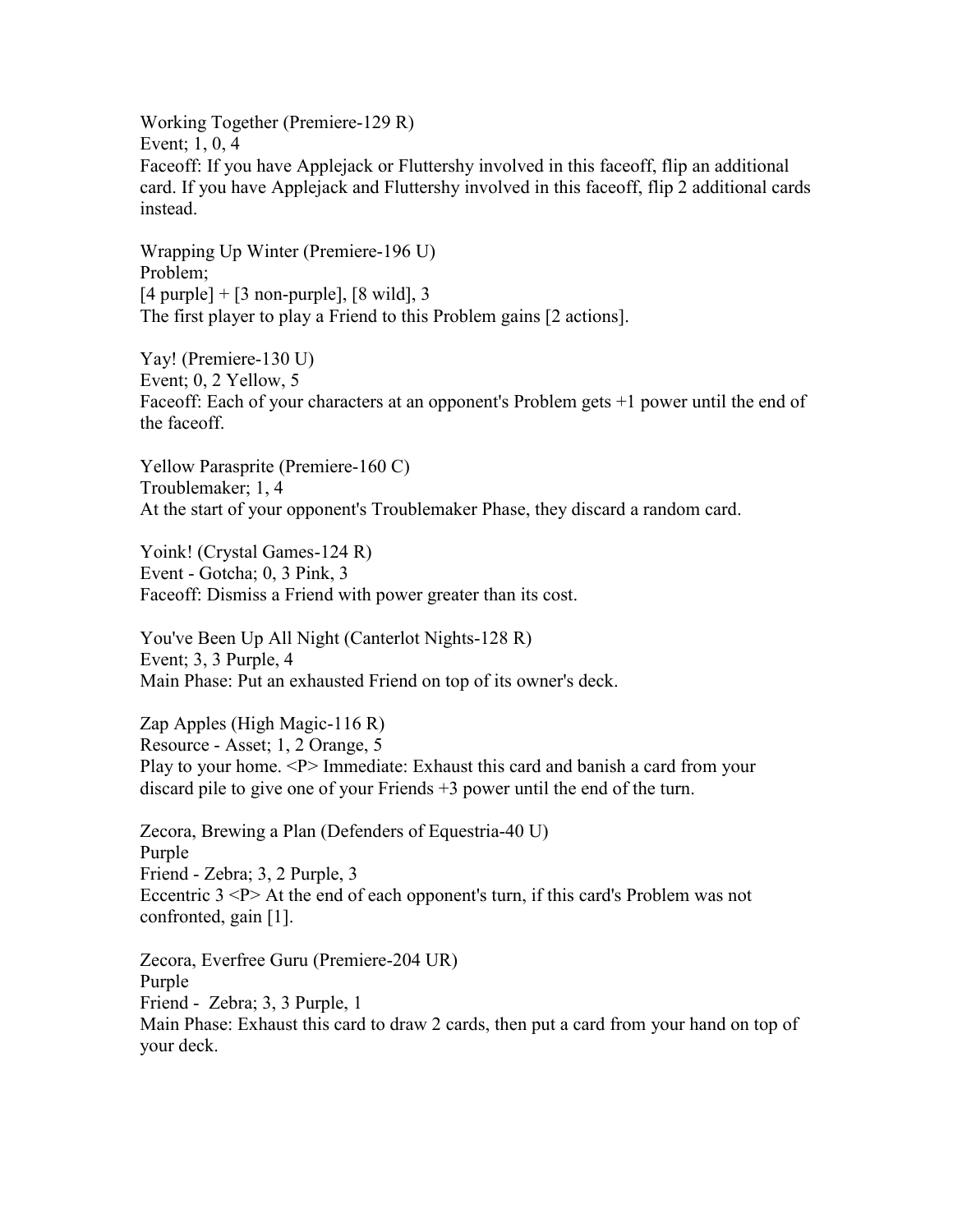Zecora, Flashing Back (Absolute Discord-52 C) Purple Friend - Zebra; 3, 3 Purple, 3 At the start of your Main Phase, you may put a card from your hand on the top of your deck.

Zecora, Forest Shaman (High Magic-43 C) Purple Friend - Zebra; 3, 2 Purple, 3 Immediate: Banish this card from your hand to reduce the play requirements of your cards by [2 purple] until the end of the turn.. <P> Opposing Mane Characters here can't contribute their power to faceoffs.

Zecora, Magical Mentor (Canterlot Nights-67 C) Purple Friend - Zebra; 1, 1 Purple, 1 Supportive 1 (+1 power while at a Problem with your Mane Character that shares a color with this card.)

Zecora, Mysterious and Spooky (Equestrian Odysseys-96 R) Blue Purple Friend - Zebra; 3, 2 Blue 2 Purple, 3 When this card enters play, banish another Friend. At the end of the turn, put that card into play frightened.

Zephyr Breeze, Quitter (Defenders of Equestria-56 SR) Yellow Friend - Pegasus; 2, 3 Yellow, 4 Experienced <P> When this card is sent or moved home, retire it.

Zesty Gourmand, Backseat Diner (Defenders of Equestria-47 SR) White Friend - Unicorn; 4, 2 White, 2 When you play this card, gain control of an opposing Friend.

Zipporwhill, Pet Collector (Marks In Time-58 R) Yellow

Friend - Pegasus, Foal; 1, 3 Yellow, 1

Your Critter Friends do not count against your home limit. <P>Main Phase: Pay [2] to Cutie Mark this card. (It becomes Cutie Marked and you put  $a + 1$  power counter on it. You can't Cutie Mark a Cutie Marked card.) <P> When this card becomes Cutie Marked, put 2 [1 yellow] Critter Friend tokens into play.